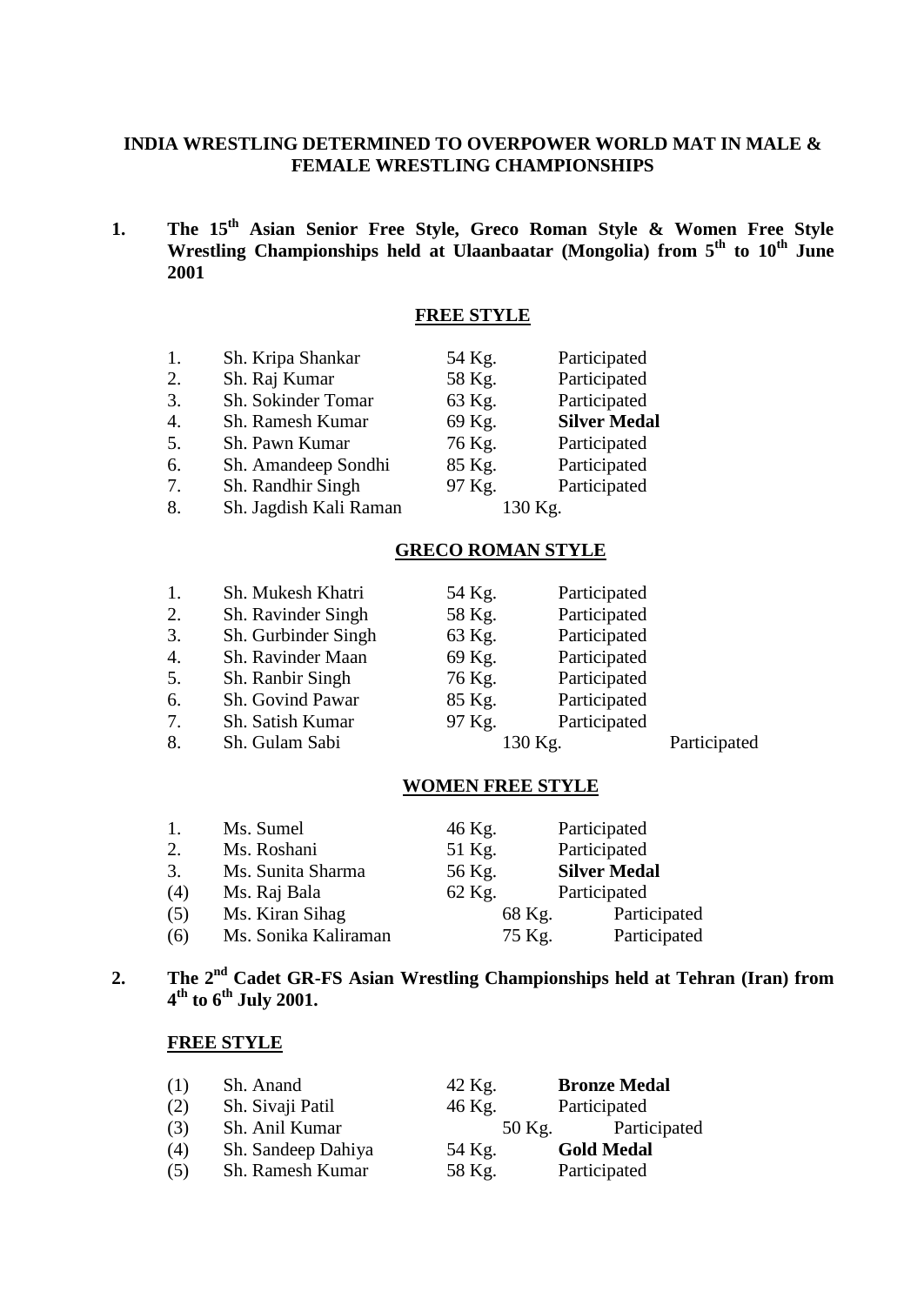| (6)  | Sh. Sombir                | 63 Kg.    | <b>Silver Medal</b> |
|------|---------------------------|-----------|---------------------|
| (7)  | Sh. Ramesh Kumar          | 69 Kg.    | Participated        |
| (8)  | <b>Sh.</b> Narender Tomar | 76 Kg.    | <b>Bronze Medal</b> |
| (9)  | Sh. Pawan Kumar           | 85 Kg.    | Participated        |
| (10) | Sh. Dilbagh               | $100$ Kg. | <b>Silver Medal</b> |

# **GRECO ROMAN STYLE**

| (1)  | Sh. Salim                | 42 Kg.  | Participated        |
|------|--------------------------|---------|---------------------|
| (2)  | Sh. Santosh              | 46 Kg.  | Participated        |
| (3)  | Sh. Krishan nath Ferenge | 50 Kg.  | Participated        |
| (4)  | Sh. Amlesh Yadav         | 54 Kg.  | Participated        |
| (5)  | Sh. Ajay Kumar           | 58 Kg.  | Participated        |
| (6)  | Sh. Bhupinder Thakur     | 63 Kg.  | Participated        |
| (7)  | Sh. Vikram Sharma        | 69 Kg.  | Participated        |
| (8)  | Sh. Amol Buchade         | 76 Kg.  | Participated        |
| (9)  | Sh. Birju                | 85 Kg.  | <b>Bronze Medal</b> |
| (10) | Sh. Dharmender Dalal     | 100 Kg. | Participated        |

# **3. The 9th World Junior Free Style and Greco Roman Style Wrestling Championship held at Tashkent (Uzbekistan) from 9-13 August 2001.**

#### **FREE STYLE**

| (1) | Sh. Yogeshwar Datt   | 50 Kg.  | Participated      |
|-----|----------------------|---------|-------------------|
| (2) | Sh. Krishan Kumar    | 54 Kg.  | Participated      |
| (3) | Sh. Sushil Kumar     | 58 Kg.  | Participated      |
| (4) | Sh. Ombir Singh      | 63 Kg.  | Participated      |
| (5) | Sh. Ramesh Kumar     | 69 Kg.  | <b>Gold Medal</b> |
| (6) | Sh. Narinder Kumar   | 76 Kg.  | Participated      |
| (7) | Sh. Sajjan Pal       | 85 Kg.  | Participated      |
| (8) | Sh. Parveen Kumar    | 97 Kg.  | Participated      |
| (9) | Sh. Palwinder Cheema | 130 Kg. | <b>Gold Medal</b> |

#### **GRECO ROMAN STYLE**

| (1) | Sh. Virender Singh   | 50 Kg.  | Participated        |
|-----|----------------------|---------|---------------------|
| (2) | Sh. Mukesh Khatri    | 54 Kg.  | <b>Bronze Medal</b> |
| (3) | Sh. Ravinder Singh   | 58 Kg.  | Participated        |
| (4) | Sh. Ravinder Patil   | 63 Kg.  | Participated        |
| (5) | Sh. Gurbinder Singh  | 69 Kg.  | Participated        |
| (6) | Sh. Govind Pawar     | 76 Kg.  | Participated        |
| (7) | Sh. Rahul Kalbhor    | 85 Kg.  | Participated        |
| (8) | Sh. Mukesh Kumar     | 97 Kg.  | Participated        |
| (9) | Sh. Virender Garewal | 130 Kg. | Participated        |

**4. The 9th World Junior Female Wrestling Championship held at Martigny (Switzerland) from 17th to 19th August 2001.**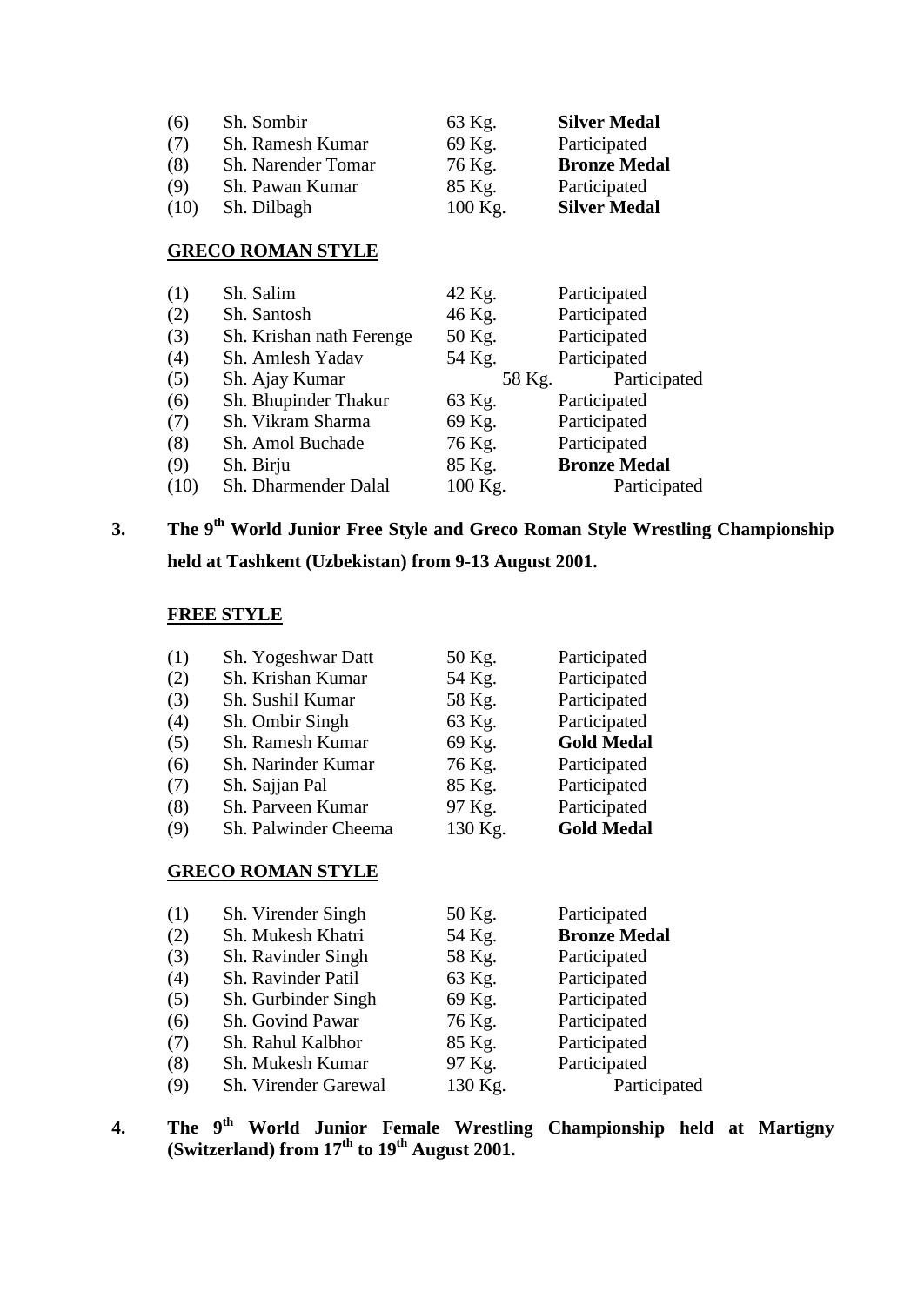#### **FEMALE FREE STYLE**

| (1) | Ms. Farhat Bano          | 43 Kg. | Participated        |
|-----|--------------------------|--------|---------------------|
| (2) | Ms. Sumel                | 46 Kg. | Participated        |
| (3) | Ms. N.G.Bimcha           |        | 50 Kg. Participated |
| (4) | Ms. Sunita Sharma        | 54 Kg. | Participated        |
| (5) | Ms. Alka Tomar           |        | 58 Kg. Participated |
| (6) | Ms. Manisha Arya         | 63 Kg. | Participated        |
| (7) | Ms. Kiran Sihag          |        | 68 Kg. Participated |
| (8) | Ms. Gursharan Preet Kaur | 75Kg.  | Participated        |

#### **5. The International Free Style Wrestling Tournament held at Warsaw (Poland) from 17th to 19th August, 2001.**

#### **FREE STYLE**

| (1) | Sh. Kripa Shankar     | 54 Kg.         | <b>Silver Medal</b> |              |
|-----|-----------------------|----------------|---------------------|--------------|
| (2) | Sh. Mewa Lal Yadav    | 58 Kg.         | Participated        |              |
| (3) | Sh. Shokinder Tomar   | 63 Kg.         | Participated        |              |
| (4) | Sh. Bijender Singh    | 69 Kg.         | Participated        |              |
| (5) | Sh. Pawan Kumar       | 76 Kg.         | Participated        |              |
| (6) | Sh. Randhir Singh     | $85$ Kg. $(1)$ | Participated        |              |
| (7) | Sh. Amandeep Sondhi   | 85 Kg. (2)     | Participated        |              |
| (8) | Sh. Rakesh Kumar      | 97 Kg.         | Participated        |              |
| (9) | Sh. Jagdish Kaliraman | 130 Kg.        |                     | Participated |
|     |                       |                |                     |              |

# **6. The World Free Style Wrestling Championship held at Sofia (Bulgaria) from 22nd to 25th November 2001.**

#### **FREE STYLE**

| (1) | Sh. Kripa Shankar    | 54 Kg.  | Participated |
|-----|----------------------|---------|--------------|
| (2) | Sh. Sushil Kumar     | 58 Kg.  | Participated |
| (3) | Sh. Pawan Kumar      | 63 Kg.  | Participated |
| (4) | Sh. Jai Bhagwan      | 69 Kg.  | Participated |
| (5) | Sh. Sujit Mann       | 76 Kg.  | Participated |
| (6) | Sh. Amandeep Sondhi  | 85 Kg.  | Participated |
| (7) | Sh. Samsher Singh    | 97 Kg.  | Participated |
| (8) | Sh. Palwinder Cheema | 130 Kg. | Participated |
|     |                      |         |              |

# **7. The 46th Senior World Greco Roman Style Wrestling Championship held at Athens (Greece) from 6th to 9th December 2001.**

#### **GRECO ROMAN STYLE**

(1) Sh. Mukesh Khatri 54 Kg. Participated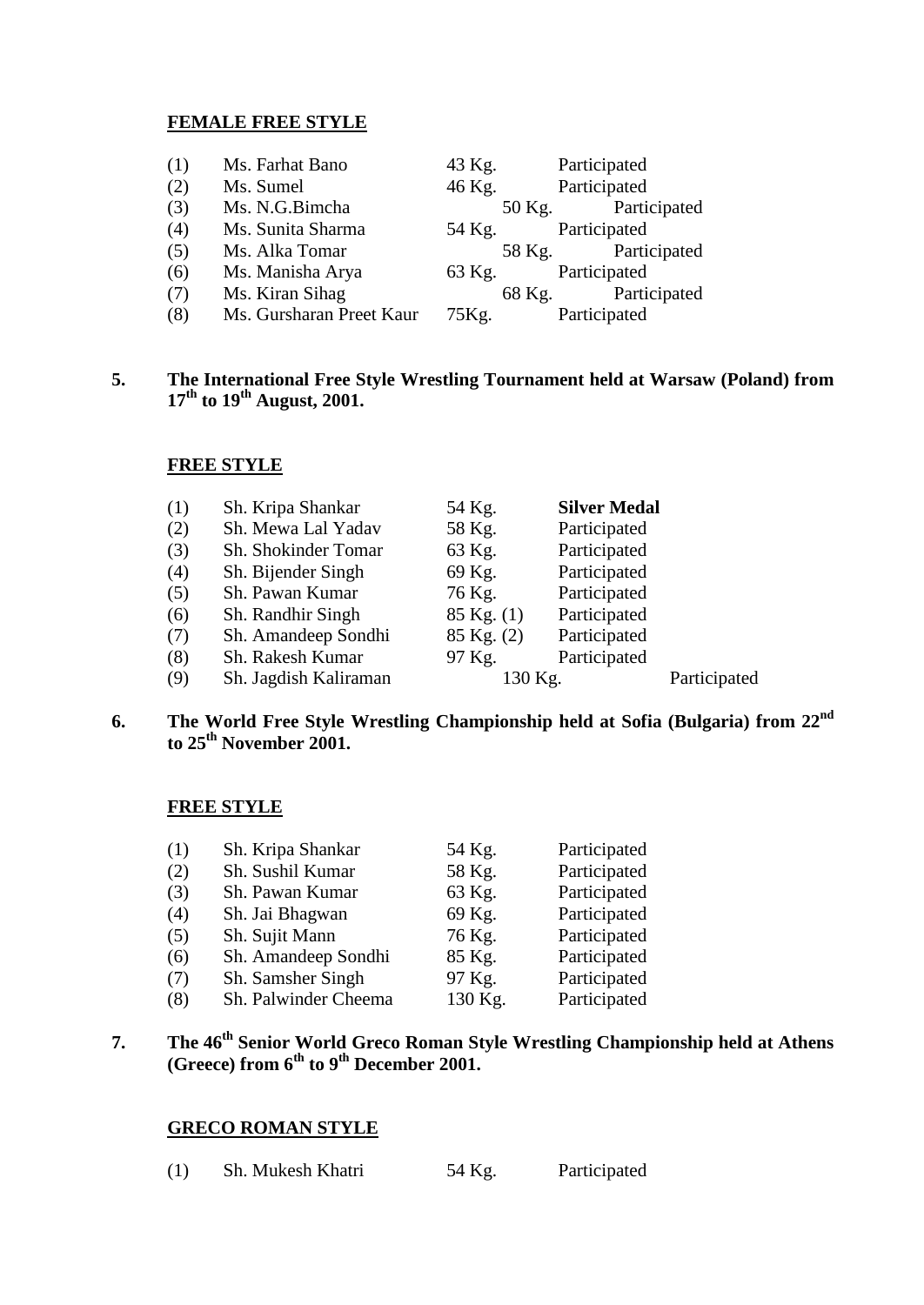| (2) | Sh. Ravinder Singh  | 58 Kg.  | Participated |
|-----|---------------------|---------|--------------|
| (3) | Sh. Gurbinder Singh | 63 Kg.  | Participated |
| (4) | Sh. Ravinder Maan   | 69 Kg.  | Participated |
| (5) | Sh. Suraj Mal       | 76 Kg.  | Participated |
| (6) | Sh. Govind Pawar    | 85 Kg.  | Participated |
| (7) | Sh. Satish Kumar    | 97 Kg.  | Participated |
| (8) | Sh. Yogesh Dodke    | 130 Kg. | Participated |

### **8. The Dave Schultz Memorial International Wrestling Tournament held at Colorado Springs (USA) from 8th to 10th February 2002.**

# **Free Style Women**

|                       | Ms. Sumel            | 48 Kg. |        | $8th$ Place         |                     |
|-----------------------|----------------------|--------|--------|---------------------|---------------------|
| 2.                    | Ms. Neha Rathi       |        | 51 Kg. |                     | $4th$ Place         |
| 3.                    | Ms. Sunita Sharma    | 55 Kg. |        | <b>Silver Medal</b> |                     |
| $\mathcal{A}_{\cdot}$ | Ms. Alka Tomar       |        | 59 Kg. |                     | <b>Bronze Medal</b> |
| 5.                    | Ms. Geetika Jakhar   | 63 Kg. |        | $5th$ Place         |                     |
| 6.                    | Ms. Kiran Sihag      |        | 67 Kg. |                     | <b>Silver Medal</b> |
| 7 <sub>1</sub>        | Ms. Sonika Kaliraman |        | 72 Kg. |                     | <b>Bronze Medal</b> |

# **9. The 21st International Grand Prix FS-GR Wrestling Tournament of Fajr "Takhti Cup" held at Tehran (Iran) from 20th to 22nd February 2002.**

### **Free Style Men**

|    | Sh. Dharampal     | 55 Kg.  | $6th$ Place         |
|----|-------------------|---------|---------------------|
| 2. | Sh. Sushil Kumar  | 60 Kg.  | <b>Bronze Medal</b> |
| 3. | Sh. Jai Bhagwan   | 66 Kg.  | $6th$ Place         |
| 4. | Sh. Sunil Kumar   | 74 Kg.  | $7th$ Place         |
| 5. | Sh. Bhagat Singh  | 96 Kg.  | $4th$ Place         |
| 6. | Sh. Yudhbir Singh | 120 Kg. | Participated        |
|    |                   |         |                     |

#### **Greco Roman Style**

| 1.             | Sh. Mukesh Khatri   | 55 Kg.  | Injured                  |
|----------------|---------------------|---------|--------------------------|
| 2.             | Sh. Ravinder Patil  | 60 Kg.  | $7th$ Position           |
| 3.             | Sh. Gurbinder Singh | 66 Kg.  | 8 <sup>th</sup> Position |
| 4.             | Sh. Ranbir Singh    | 74 Kg.  | $5th$ Position           |
| 5.             | Sh. Kuldeep Singh   | 84 Kg.  | 6 <sup>th</sup> Position |
| 6.             | Sh. Harinder Singh  | 96 Kg.  | $7th$ Position           |
| 7 <sub>1</sub> | Sh. Yogesh Dodke    | 120 Kg. | $6th$ Position           |

#### **10. The Klippan Lady Open International Wrestling Tournament of held at Klippan (Sweden) from 1st to 3rd March 2002.**

# **Free Style Women**

| Ms. Sumel      | 48 Kg. | $5th$ Position |
|----------------|--------|----------------|
| Ms. Neha Rathi | 51 Kg. | Participated   |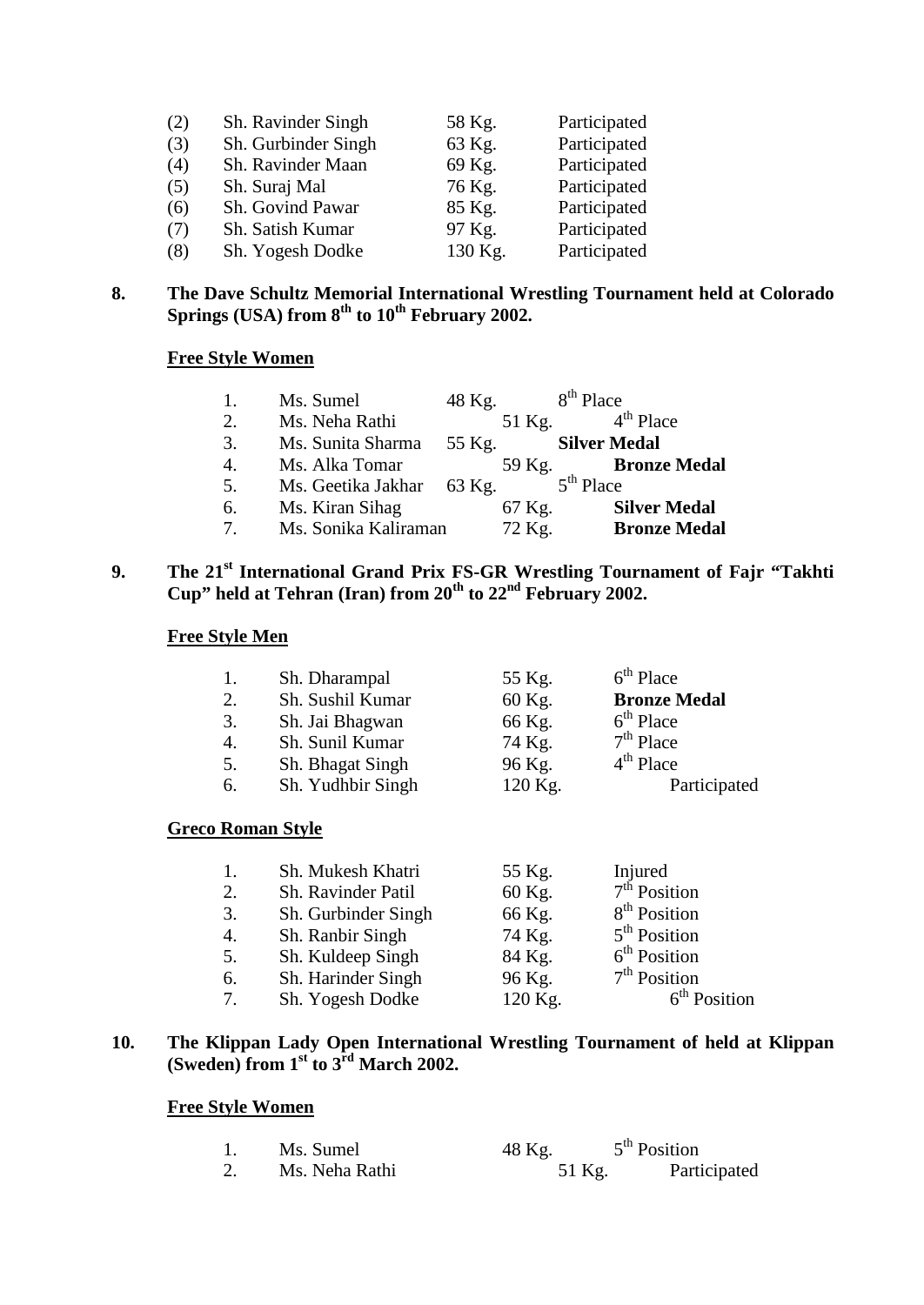| 3.             | Ms. Sunita Sharma    | 55 Kg. | $4th$ Position |
|----------------|----------------------|--------|----------------|
| 4.             | Ms. Alka Tomar       | 59 Kg. | $7th$ Position |
| 5.             | Ms. Manisha Arya     | 63 Kg. | Participated   |
| 6.             | Ms. Kiran Sihag      | 67 Kg. | $4th$ Position |
| $7\phantom{0}$ | Ms. Sonika Kaliraman | 72 Kg. | Participated   |

#### **11. The XXXII International Grand Prix Free Style Wrestling Tournament held at Minsk (Belarus) from 29th to 31st March 2002.**

# **FREE STYLE**

| (1) | Sh. Manoj Kumar      | 55 Kg.  | $10^{th}$ Place       |
|-----|----------------------|---------|-----------------------|
| (2) | Sh. Shokinder Tomar  | 60 Kg.  | $17th$ Place          |
| (3) | Sh. Ramesh Kumar     | 66 Kg.  | $11th$ Place          |
| (4) | Sh. Sujeet Mann      | 74 Kg.  | $21st$ Place          |
| (5) | Sh. Anuj Kumar       | 84 Kg.  | 8 <sup>th</sup> Place |
| (6) | Sh. Rakesh Patel     | 96 Kg.  | $7th$ Place           |
| (7) | Sh. Palwinder Cheema | 120 Kg. | 8 <sup>th</sup> Place |

# 12. The 9<sup>th</sup> Junior FS-GR International Wrestling Tournament "Nategh Nouri Cup" **held at Mazanderan (Iran) from 24th to 26th April 2002.**

#### **FREE STYLE**

| (1) | Sh. Yogeshwar Dutt | 54 Kg. | <b>Gold Medal</b>   |
|-----|--------------------|--------|---------------------|
| (2) | Sh. Sushil Kumar   | 63 Kg. | <b>Silver Medal</b> |
| (3) | Sh. Niranjan Singh | 69 Kg. | <b>Silver Medal</b> |
| (4) | Sh. Narender Singh | 97 Kg. | <b>Silver Medal</b> |
| (5) | Sh. Sajjan Pal     | 85 Kg. | <b>Bronze Medal</b> |

#### **GRECO ROMAN STYLE**

| (1) | Sh. Virender Singh | 50 Kg. | <b>Silver Medal</b> |
|-----|--------------------|--------|---------------------|
| (2) | Sh. Satish Kumar   | 58 Kg. | <b>Silver Medal</b> |
| (3) | Sh. Jasbir         | 63 Kg. | <b>Bronze Medal</b> |
| (4) | Sh. Karambir       | 69 Kg. | <b>Bronze Medal</b> |
| (5) | Sh. Sanjay         | 76 Kg. | <b>Silver Medal</b> |
| (6) | Sh. Ved Pal        | 97 Kg. | <b>Silver Medal</b> |
|     |                    |        |                     |

# **13. The 5th International "Victory" Wrestling Tournament for Cadets held at Samsun (Turkey) from 17th to 19th May 2002.**

| (1) | Ms. Rachna          | 38 Kg.   | <b>Gold Medal</b>   |
|-----|---------------------|----------|---------------------|
| (2) | Ms. Sudesh Kumari   | $40$ Kg. | <b>Bronze Medal</b> |
| (3) | Ms. L. Ranjana Devi | 43 Kg.   | <b>Gold Medal</b>   |
| (4) | Ms. Rupinder Kaur   | 46 Kg.   | <b>Gold Medal</b>   |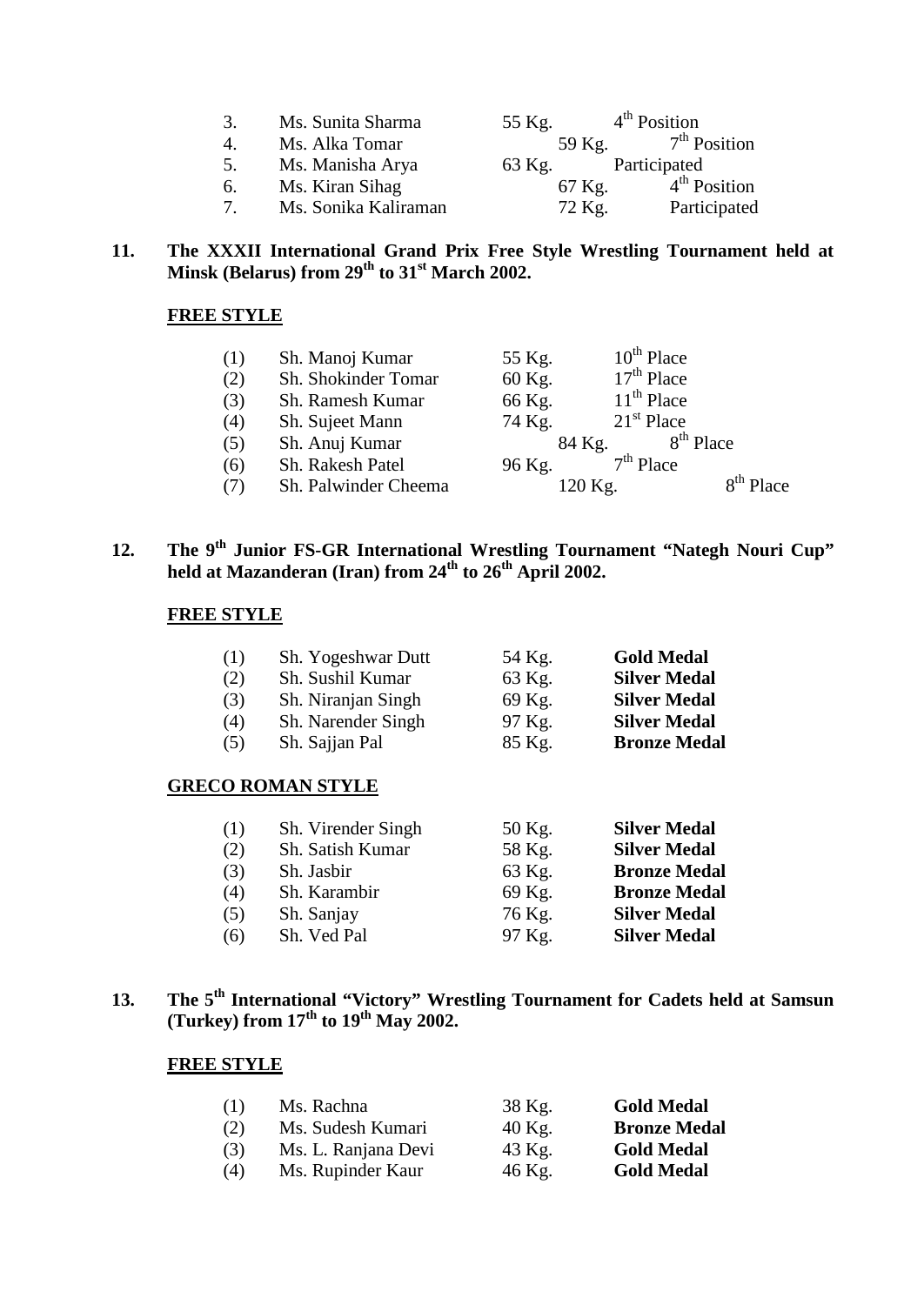| Ms. Rajani Bhalla  | 56 Kg. | $4th$ Place         |
|--------------------|--------|---------------------|
| Ms. Geetika Jakhar | 60 Kg. | <b>Gold Medal</b>   |
| Ms. Parveen Sihag  | 65 Kg. | <b>Silver Medal</b> |
| Ms. Neeru Panghal  | 70 Kg. | <b>Silver Medal</b> |
|                    |        |                     |

# 14. The 11<sup>th</sup> International GR-FS and Free Style Women Wrestling Tournament **"Grand Prenio de Espana" held at Madrid (Spain) from 7th to 9th June 2002. . FREE STYLE WOMEN**

| (1) | Ms. Seenu Jain           | 51 Kg.   | <b>Silver Medal</b> |
|-----|--------------------------|----------|---------------------|
| (2) | Ms. Alka Tomar           | 55 Kg.   | <b>Silver Medal</b> |
| (3) | Ms. Kiran Sihag          | $67$ Kg. | <b>Gold Medal</b>   |
| (4) | Ms. Gursharan Preet Kaur | 72 Kg.   | <b>Silver Medal</b> |

#### **15. The Junior GR-FS Asian Wrestling Championship held at Mashhad (Iran) from 19th to 21st June 2002.**

#### **FREE STYLE**

| (1) | Sh. Gyanender Singh | 50 Kg. | $6th$ Place         |
|-----|---------------------|--------|---------------------|
| (2) | Sh. Yogeshwar Dutt  | 54 Kg. | <b>Gold Medal</b>   |
| (3) | Sh. Krishan Kumar   | 58 Kg. | <b>Gold Medal</b>   |
| (4) | Sh. Sushil Kumar    | 63 Kg. | <b>Gold Medal</b>   |
| (5) | Sh. Sombir Singh    | 69 Kg. | <b>Bronze Medal</b> |
| (6) | Sh. Narender        | 76 Kg. | $6th$ Place         |
| (7) | Sh. Narender Singh  | 85 Kg. | $5th$ Place         |
| (8) | Sh. Narender Singh  | 97 Kg. | $6th$ Place         |

#### **GRECO ROMAN STYLE**

| (1) | Sh. Virender Singh | 50 Kg.  | $5th$ Place         |
|-----|--------------------|---------|---------------------|
| (2) | Sh. Ravinder Kumar | 54 Kg.  | $7th$ Place         |
| (3) | Sh. Mukesh Khatri  | 58 Kg.  | <b>Gold Medal</b>   |
| (4) | Sh. Jasbir Singh   | 63 Kg.  | Injured             |
| (5) | Sh. Karambir       | 69 Kg.  | $5th$ Place         |
| (6) | Sh. Sanjay         | 76 Kg.  | <b>Bronze Medal</b> |
| (7) | Sh. Anil Kumar     | 85 Kg.  | $4th$ Place         |
| (8) | Sh. Ved Pal        | 97 Kg.  | Participated        |
| (9) | Sh. Dharamender    | 120 Kg. | Participated        |

#### **16. The Grand Prix Federal Republic of Germany 2002 Free Style Wrestling Tournament held at Leipzig (Germany) from 21st to 23rd June 2002.**

| (1) | Sh. Kripa Shankar   | 55 Kg. | <b>Bronze Medal</b> |  |
|-----|---------------------|--------|---------------------|--|
| (2) | Sh. Shokinder Tomar | 60 Kg. | <b>Bronze Medal</b> |  |
| (3) | Sh. Ramesh Kumar    | 66 Kg. | $7th$ Place         |  |
| (4) | Sh. Sujit Mann      | 74 Kg. | Participated        |  |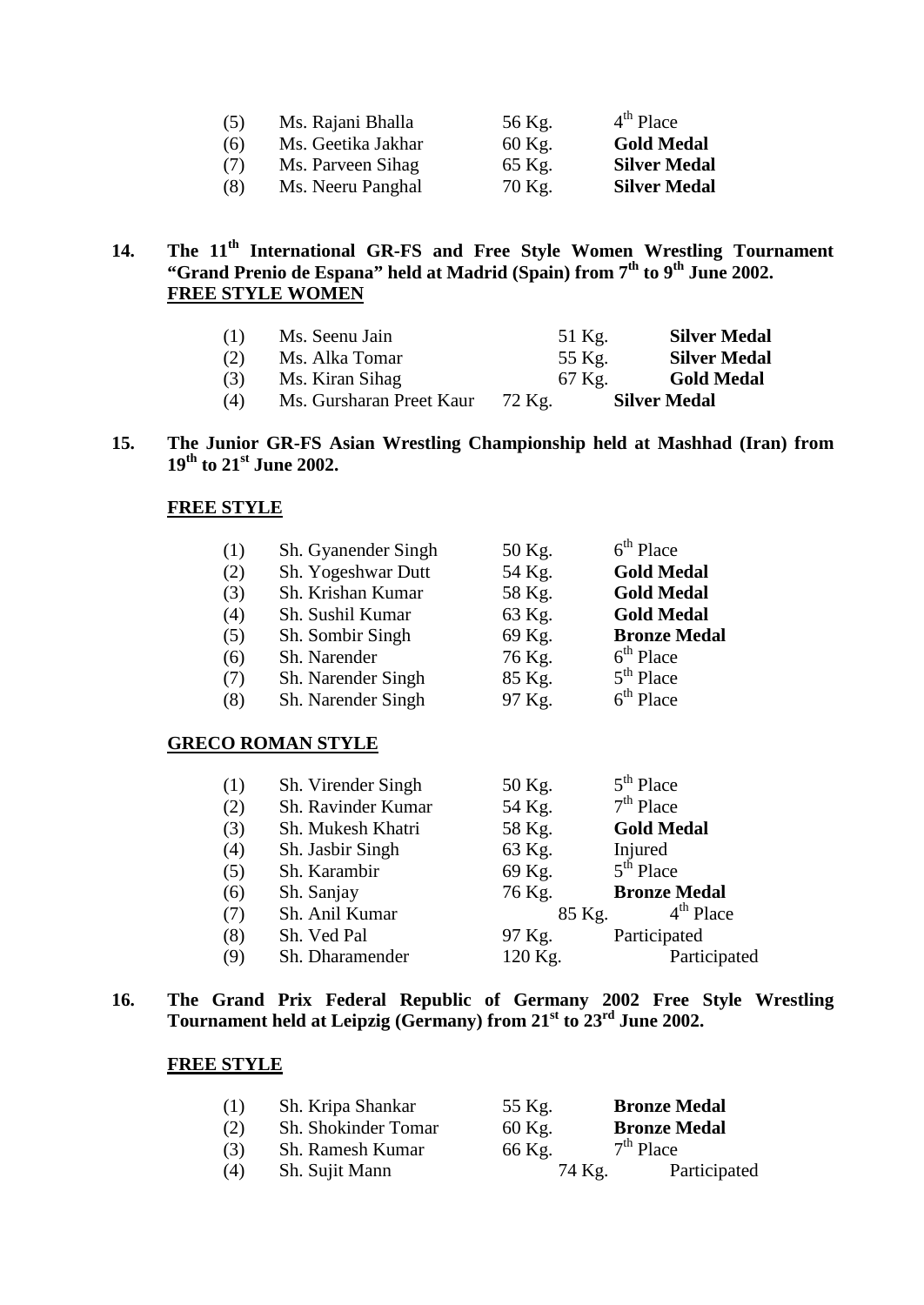| (5) | Sh. Anuj Kumar        | 84 Kg.  | $9th$ Place           |
|-----|-----------------------|---------|-----------------------|
| (6) | Sh. Anil Kumar        | 96 Kg.  | 8 <sup>th</sup> Place |
| (7) | Sh. Jagdish Kaliraman | 120 Kg. | $4th$ Place           |

# **17. The XVII Commonwealth Games held at Manchester (U.K.) from 25th July to 4th August 2002.**

#### **FREE STYLE**

| (1) | Sh. Krishan Kumar    | 55 Kg.  | <b>Gold Medal</b>   |
|-----|----------------------|---------|---------------------|
| (2) | Sh. Shokinder Tomar  | 60 Kg.  | <b>Silver Medal</b> |
| (3) | Sh. Ramesh Kumar     | 66 Kg.  | <b>Gold Medal</b>   |
| (4) | Sh. Sujit Mann       | 74 Kg.  | Participated        |
| (5) | Sh. Anuj Kumar       | 84 Kg.  | <b>Silver Medal</b> |
| (6) | Sh. Anil Mann        | 96 Kg.  | <b>Silver Medal</b> |
| (7) | Sh. Palwinder Cheema | 120 Kg. | <b>Gold Medal</b>   |
|     |                      |         |                     |

# **18. The 36th World Senior Free Style Wrestling Championship held at Tehran (Iran) from 5th to 7th September 2002.**

#### **FREE STYLE**

| (1) | Sh. Krishan Kumar     | 55 Kg.  | $9th$ Place  |                        |
|-----|-----------------------|---------|--------------|------------------------|
| (2) | Sh. Sushil Kumar      | 60 Kg.  | $16th$ Place |                        |
| (3) | Sh Jai Bhagwan        | 66 Kg.  |              | Participated           |
| (4) | Sh. Narender Tomar    | 74 Kg.  | $21st$ Place |                        |
| (5) | Sh. Amandeep          | 84 Kg.  | $24th$ Place |                        |
| (6) | Sh. Rakesh Kumar      | 96 Kg.  | $17th$ Place |                        |
| (7) | Sh. Jagdish Kaliraman | 120 Kg. |              | 18 <sup>th</sup> Place |

# **19. The XIV Asian Games held at Busan (South Korea) from 29th September to 14th October 2002.**

#### **WOMEN FREE STYLE**

| Ms. Kamini Yadav | 48 Kg. | $4th$ Place  |
|------------------|--------|--------------|
| Ms. Alka Tomar   | 55 Kg. | Participated |

 $(3)$  Ms. Gursharan Preet Kaur 72 Kg. Participated

| Participated<br>Sh. Shokinder Tomar<br>60 Kg.<br>(2)<br>Participated<br>(3)<br>Sh. Pawan Kumar<br>66 Kg.<br>$6th$ Place<br>(4)<br>74 Kg.<br>Sh. Sujit Mann<br>Sh. Anuj Kumar<br>Participated<br>(5)<br>84 Kg.<br>Sh. Anil Mann<br>(6)<br>96 Kg. | (1) | Sh. Kripa Shankar | 55 Kg. | Participated |
|-------------------------------------------------------------------------------------------------------------------------------------------------------------------------------------------------------------------------------------------------|-----|-------------------|--------|--------------|
|                                                                                                                                                                                                                                                 |     |                   |        |              |
|                                                                                                                                                                                                                                                 |     |                   |        |              |
|                                                                                                                                                                                                                                                 |     |                   |        |              |
|                                                                                                                                                                                                                                                 |     |                   |        |              |
|                                                                                                                                                                                                                                                 |     |                   |        | Participated |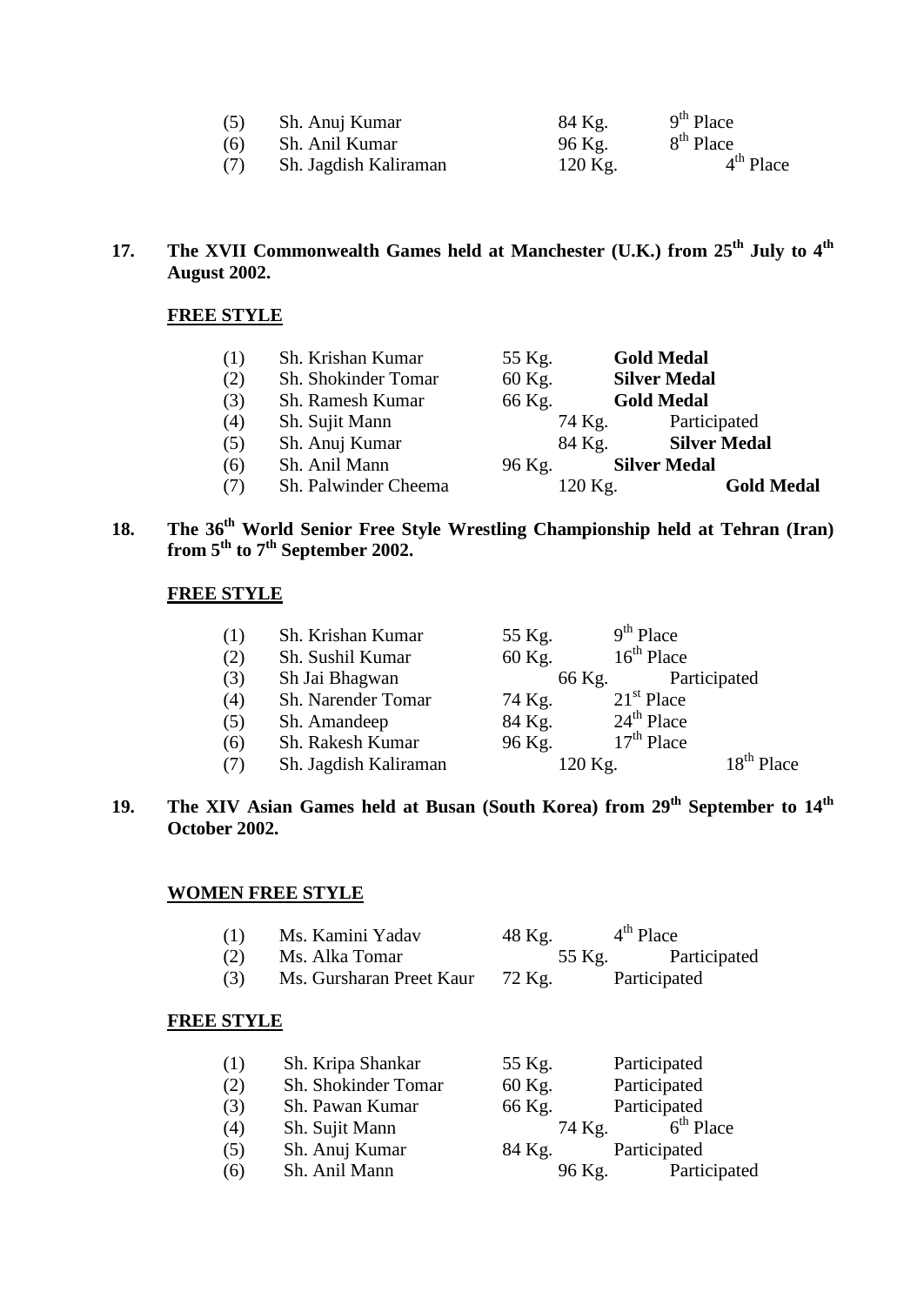| (7) | Sh. Palwinder Cheema | $120$ Kg. | <b>Bronze</b> |
|-----|----------------------|-----------|---------------|
|     | Medal                |           |               |

# **GRECO ROMAN STYLE**

| (1) | Sh. Mukesh Khatri   | 55 Kg.  | $5th$ Place  |
|-----|---------------------|---------|--------------|
| (2) | Sh. Ravinder Singh  | 60 Kg.  | $6th$ Place  |
| (3) | Sh. Gurbinder Singh | 66 Kg.  | Participated |
| (4) | Sh. Ranbir Singh    | 74 Kg.  | Participated |
| (5) | Sh. Surinder Singh  | 84 Kg.  | Participated |
| (6) | Sh. Virender        | 120 Kg. | $7th$ Place  |

# **20. The 15TH Women Senior World Wrestling Championship held at Athens (Greece) from 2nd to 3rd November 2002.**

#### **FREE STYLE WOMEN**

| (1) | Ms. Kamini Yadav   | 48 Kg. | $23rd$ Place           |
|-----|--------------------|--------|------------------------|
| (2) | Ms. Neha Rathi     | 51 Kg. | 18 <sup>th</sup> Place |
| (3) | Ms. Alka Tomar     | 59 Kg. | $17th$ Place           |
| (4) | Ms. Geetika Jakhar | 63 Kg. | 8 <sup>th</sup> Place  |
| (5) | Ms. Kiran Sihag    | 67 Kg. | $11th$ Place           |

#### **21. The Dave Schultz Memorial International Wrestling Tournament held at Colorado Springs (USA) from 7th to 9th February 2003.**

#### **Free Style Women**

|        | Ms. Nirmal               | 48 Kg. | $13th$ Place          |
|--------|--------------------------|--------|-----------------------|
| 2.     | Ms. Kamini Yadav         | 51 Kg. | 8 <sup>th</sup> Place |
| 3.     | Ms. Seenu Jain           | 55 Kg. | $9th$ Place           |
| 4.     | Ms. Alka Tomar           | 59 Kg. | $10^{th}$ Place       |
| 5.     | Ms. Geetika Jakhar       | 63 Kg. | $12^{th}$ Place       |
| 6.     | Ms. Kiran Sihag          | 67 Kg. | $4th$ Place           |
| $\tau$ | Ms. Gursharan Preet Kaur | 72 Kg. | $9th$ Place           |

### **22. The 16th Asian Senior Men Free Style, Greco Roman Style and Female Wrestling Championship held at New Delhi [India] from 5th to 8th June 2003. Free Style Men**

|    | Mr. Kripa Shankar                  | 55 Kg. | <b>Bronze Medal</b> |
|----|------------------------------------|--------|---------------------|
| 2. | Mr. Sushil Kumar                   | 60 Kg. | <b>Bronze Medal</b> |
| 3. | Mr. Pawan Kumar                    | 66 Kg. | $7th$ Place         |
| 4. | Mr. Sujeet Maan                    | 74 Kg. | <b>Bronze Medal</b> |
| 5. | Mr. Anuj Kumar                     | 84 Kg. | $6th$ Place         |
| 6. | Mr. Jagdish Kaliraman              | 96 Kg. | $6th$ Place         |
| 7. | Mr. Palwinder Singh Cheema 120 Kg. |        | <b>Silver Medal</b> |

### **Greco Roman Style Men**

|  | Mr. Ravinder Singh | 60 Kg. | $4th$ Place |
|--|--------------------|--------|-------------|
|--|--------------------|--------|-------------|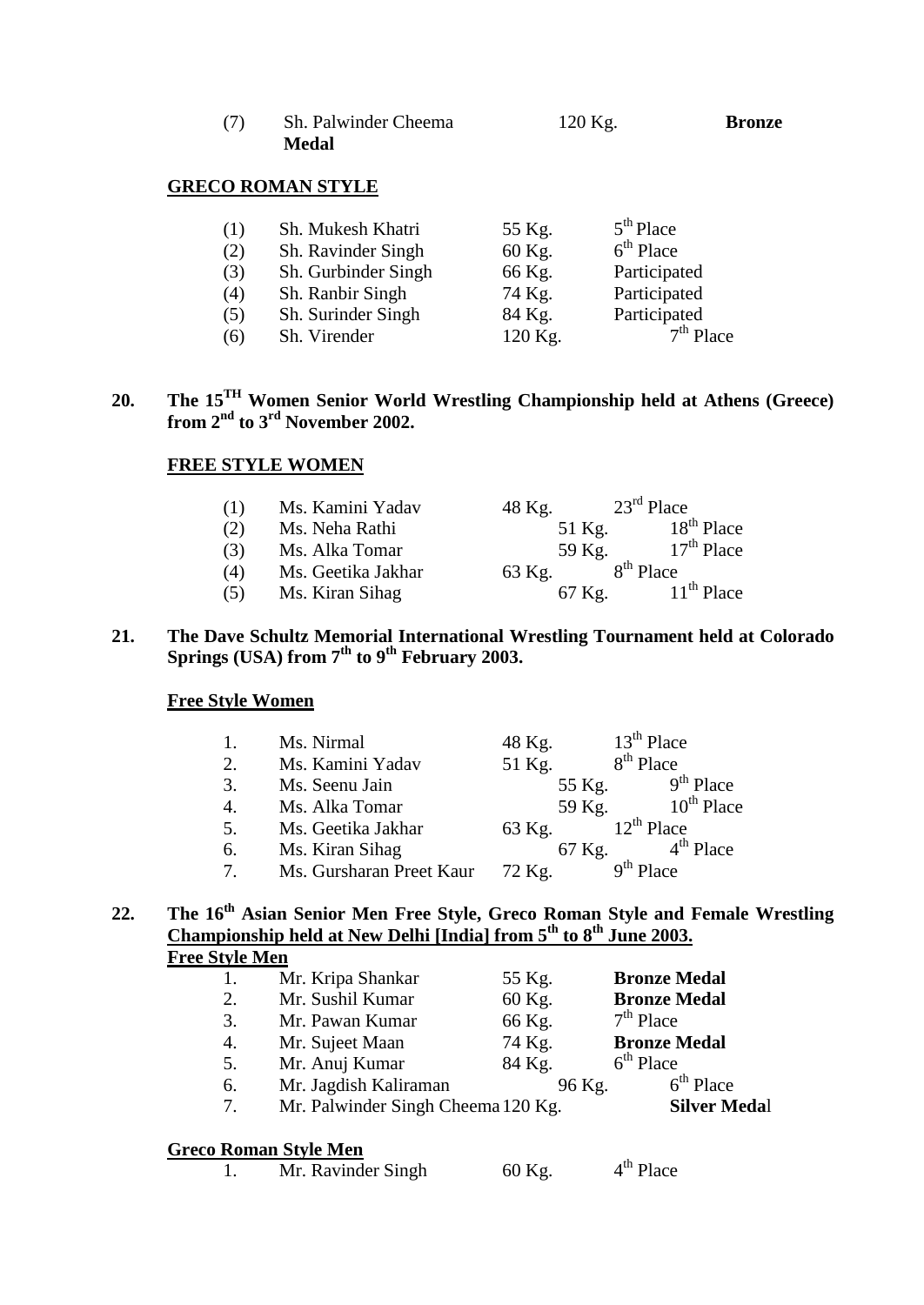| 2.<br>3.<br>4.<br>5.<br>6. | Mr. Gurbinder Singh<br>Mr. Sanjay Kumar<br>Mr. Satyadev Malik<br>Mr. Satish Kumar<br>Mr. Virender Singh | 66 Kg.<br>74 Kg.<br>84 Kg.<br>96 Kg.<br>120 Kg. | <b>Silver Medal</b><br>8 <sup>th</sup> Place<br>$10^{th}$ Place<br>$6th$ Place<br>$4th$ Place |
|----------------------------|---------------------------------------------------------------------------------------------------------|-------------------------------------------------|-----------------------------------------------------------------------------------------------|
| <b>Free Style Women</b>    |                                                                                                         |                                                 |                                                                                               |
|                            | Ms. Kamini Yadav                                                                                        | 48 Kg.                                          | <b>Bronze Medal</b>                                                                           |
| 2.                         | Ms. Renu Bala                                                                                           | 51 Kg.                                          | <b>Bronze Medal</b>                                                                           |
| 3.                         | Ms. Manju Shekhawat                                                                                     | 55 Kg.                                          | $6th$ Place                                                                                   |

- 4. Ms. Alka Tomar 59 Kg. **Bronze Medal**<br>5. Ms. Geetika Jakhar 63 Kg. **Silver Medal**
- Ms. Geetika Jakhar 63 Kg. **Silver Medal**<br>Ms. Kiran Sihag 67 Kg. **Silver Medal**
- 
- 6. Ms. Kiran Sihag 67 Kg. S.<br>7. Ms. Gursharan Preet Kaur 72 Kg. 4<sup>th</sup> Place 7. Ms. Gursharan Preet Kaur 72 Kg.

### **23. The Commonwealth Wrestling Championship held at London, Ontario [Canada] from 5th to 6th July 2003.**

# **Free Style Men**

|     | Mr. Yogeshwar Dutt                 | 55 Kg. | <b>Gold Medal</b>       |
|-----|------------------------------------|--------|-------------------------|
| 2.  | Mr. Kripa Shankar                  | 55 Kg. | <b>Silver Medal</b>     |
| 3.  | Mr. Sushil Kumar                   | 60 Kg. | <b>Gold Medal</b>       |
| 4.  | Mr. Krishan Kumar                  | 60 Kg. | <b>Silver Medal</b>     |
| 5.  | Mr. Shokinder Tomar                | 66 Kg. | <b>Gold Medal</b>       |
| 6.  | Mr. Pawan Kumar                    | 66 Kg. | <b>Silver Medal</b>     |
| 7.  | Mr. Sujeet Maan                    | 74 Kg. | <b>Gold Medal</b>       |
|     |                                    |        | (Outstanding Men's      |
|     |                                    |        | <b>Wrestler Award</b> ) |
| 8.  | Mr. Anuj Kumar                     | 84 Kg. | <b>Gold Medal</b>       |
| 9.  | Mr. Amandeep                       | 84 Kg. | <b>Silver Medal</b>     |
| 10. | Mr. Bhagat Singh                   | 96 Kg. | <b>Gold Medal</b>       |
| 11  | Mr. Palwinder Singh Cheema 120 Kg. |        | <b>Gold Medal</b>       |
|     |                                    |        |                         |

### **Free Style Women**

|    | Ms. Shumel               | 48 Kg. | <b>Bronze Medal</b> |
|----|--------------------------|--------|---------------------|
| 2. | Ms. Kamini Yadav         | 48 Kg. | <b>Silver Medal</b> |
| 3. | Ms. Neha Rathi           | 51 Kg. | <b>Bronze Medal</b> |
| 4. | Ms. Alka Tomar           | 55 Kg. | <b>Silver Medal</b> |
| 5. | Ms. Manju                | 59 Kg. | <b>Silver Medal</b> |
| 6. | Ms. Gurmeet Kaur         | 59 Kg. | <b>Bronze Medal</b> |
| 7. | Ms. Geetika Jakhar       | 63 Kg. | <b>Gold Medal</b>   |
| 8. | Ms. Kiran Sihag          | 67 Kg. | <b>Silver Medal</b> |
| 9. | Ms. Gursharan Preet Kaur | 72 Kg. | <b>Silver Medal</b> |

# **24. The Canada Cup-2003 held at Guelph [Canada] from 11th to 12th July 2003.**

#### **Free Style Men**

|    | Mr. Kripa Shankar  | 55 Kg. | <b>Gold Medal</b>   |
|----|--------------------|--------|---------------------|
| 2. | Mr. Yogeshwar Dutt | 55 Kg. | <b>Silver Medal</b> |
| 3. | Mr. Sushil Kumar   | 60 Kg. | <b>Silver Medal</b> |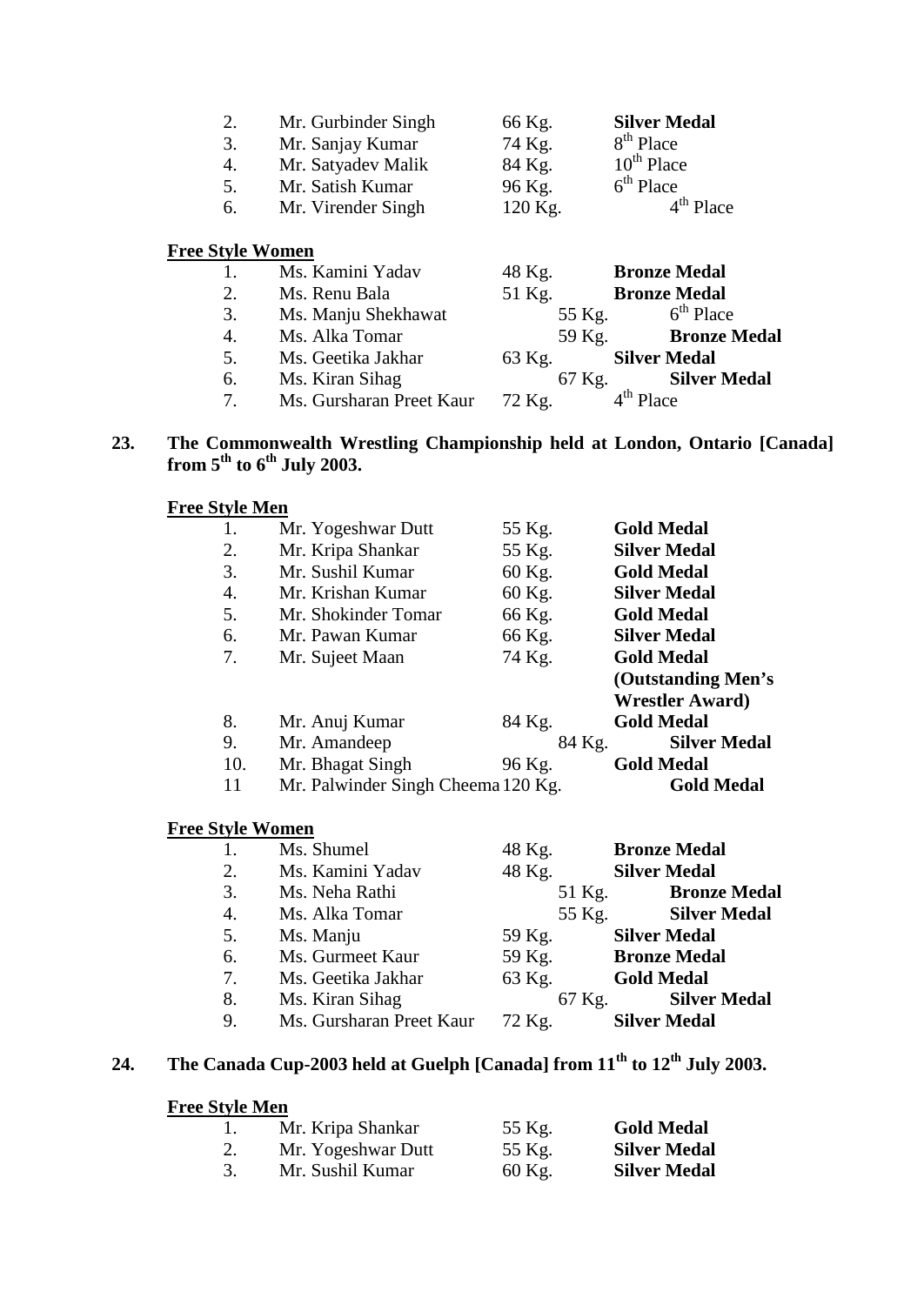| 4.                      | Mr. Sujeet Maan                    | 74 Kg. | <b>Silver Medal</b>       |
|-------------------------|------------------------------------|--------|---------------------------|
| 5.                      | Mr. Anuj Kumar                     | 84 Kg. | <b>Bronze Medal</b>       |
| 6.                      | Mr. Bhagat Singh                   | 96 Kg. | 4 <sup>th</sup> Place     |
| 7.                      | Mr. Palwinder Singh Cheema 120 Kg. |        | <b>Gold Medal</b>         |
|                         |                                    |        | (Outstanding Foreign Male |
|                         |                                    |        | <b>Wrestlers</b> )        |
| <b>Free Style Women</b> |                                    |        |                           |
| 1.                      | Ms. Shumel                         | 48 Kg. | Participated              |
| 2.                      | Ms. Kamini Yadav                   | 48 Kg. | $6th$ Place               |
| 3.                      | Ms. Neha Rathi                     | 51 Kg. | Participated              |
| 4.                      | Ms. Alka Tomar                     | 55 Kg. | Participated              |
| 5.                      | Ms. Manju                          | 59 Kg. | Participated              |
| 6.                      | Ms. Gurmeet Kaur                   | 59 Kg. | Participated              |
| 7.                      | Ms. Geetika Jakhar                 | 63 Kg. | $6th$ Place               |

**25. The Senior Men Greco Roman Style International "Poland Open" Wrestling Tournament held at Piotrkow Trybunalski" from 11th to 13th July 2003** 

8. Ms. Kiran Sihag 67 Kg.  $6^{\text{th}}$  Place

9. Ms. Gursharan Preet Kaur  $72$  Kg.  $6^{th}$  Place

#### **Greco Roman Style Men**

| 1. | Mr. Mukesh Khatri       | 55 Kg.  | <b>Silver Medal</b> |
|----|-------------------------|---------|---------------------|
| 2. | Mr. Ravinder Singh      | 60 Kg.  | <b>Gold Medal</b>   |
| 3. | Mr. Ravinder Patil      | 66 Kg.  | Participated        |
| 4. | Mr. Chander Vijay       | 74 Kg.  | Participated        |
| 5. | Mr. Jagbir              | 84 Kg.  | $9th$ Place         |
| 6. | Mr. Krishan Kumar Yadav | 96 Kg.  | $10^{th}$ Place     |
| 7. | Mr. Virender            | 120 Kg. | Participated        |
|    |                         |         |                     |

# **26. The 10th World Junior Wrestling Championship held at Istanbul [Turkey] from 22nd to 31st August 2003**

#### **Free Style [Boys]**

| 1. | Mr. Devender Kumar              |                | 50 Kg.  | 6 <sup>th</sup> Position  |
|----|---------------------------------|----------------|---------|---------------------------|
| 2. | Mr. Anil Kumar                  |                | 55 Kg.  | $17th$ Position           |
| 3. | Mr. Vijay Tonde                 |                | 60 Kg.  | 29 <sup>th</sup> Position |
| 4. | Mr. Niranjan Singh              |                | 66 Kg.  | <b>Bronze Medal</b>       |
| 5. | Mr. Jai Bhagwan                 |                | 74 Kg.  | $20th$ Position           |
| 6. | Mr. Narender Kumar              |                | 84 Kg.  | $10th$ Position           |
| 7. | Mr. Narender                    | $\ddot{\cdot}$ | 96 Kg.  | $6th$ Position            |
| 8. | Mr. Praveen Kumar               |                | 120 Kg. | $12^{th}$ Position        |
|    | <b>Greco Roman Style [Boys]</b> |                |         |                           |
| 1. | Mr. Deepak Kamble               |                | 50 Kg.  | 18 <sup>th</sup> Position |
| 2. | Mr. Yashbir                     | $\ddot{\cdot}$ | 55 Kg.  | 30 <sup>th</sup> Position |
| 3. | Mr. Ajay Kumar                  |                | 60 Kg.  | $26th$ Position           |
| 4. | Mr. Joginder Singh              |                | 66 Kg.  | 24 <sup>th</sup> Position |
| 5. | Mr. Harinder Singh              |                | 74 Kg.  | 25 <sup>th</sup> Position |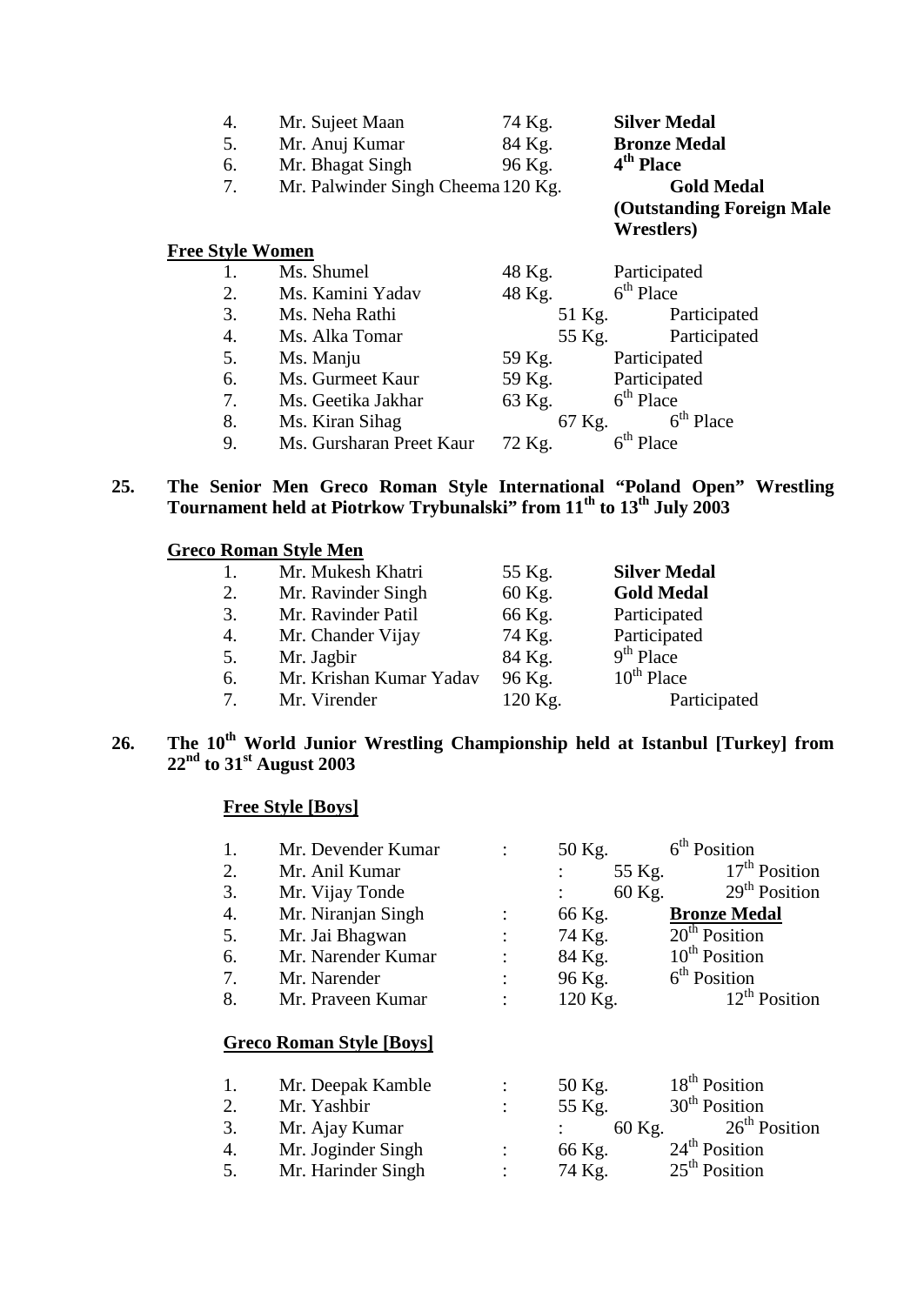| 6.       | Mr. Sanjay           | 84 Kg. | $15th$ Position           |                  |
|----------|----------------------|--------|---------------------------|------------------|
| 7.       | Mr. Vedpal           | 96 Kg. | 27 <sup>th</sup> Position |                  |
| 8.       | Mr. Dharmender Dalal |        | $120$ Kg.                 | $17^{\text{th}}$ |
| Position |                      |        |                           |                  |

# **Free Style [Girls]**

|    | Ms. Nirmala Devi     |                           | 44 Kg.                   | $10^{\text{th}}$ Position |
|----|----------------------|---------------------------|--------------------------|---------------------------|
| 2. | Ms. Kamini Yadav     | $\ddot{\phantom{0}}$      | 48 Kg.                   | $12th$ Position           |
| 3. | Ms. Neha Rathi       |                           | 51 Kg.                   | 8 <sup>th</sup> Position  |
| 4. | Ms. Alka Tomar       |                           | 55 Kg.                   | $7th$ Position            |
| 5. | Ms. Manju            | $\ddot{\phantom{a}}$      | 59 Kg.                   | $11th$ Position           |
| 6. | Ms. Geetika Jakhar   | $\mathbb{R}^{\mathbb{Z}}$ | 63 Kg.                   | $5th$ Position            |
| 7. | Ms. Suman Preet Kaur |                           | 67 Kg.<br>$\mathbb{R}^n$ | $10^{th}$ Position        |
| 8. | Ms. Sonika Kaliraman |                           | 72 Kg.                   | $10^{th}$ Position        |

# **27. The 37th Senior World Free Style Wrestling Championship held at New York [USA] from 12th to 14th September 2003**

|     |                  |           | <b>Free Style [Men]</b>                                                                                                                                                      |           |         |                                  |                     |                                                         |     |
|-----|------------------|-----------|------------------------------------------------------------------------------------------------------------------------------------------------------------------------------|-----------|---------|----------------------------------|---------------------|---------------------------------------------------------|-----|
|     |                  | 1.        | Mr. Kripa Shankar                                                                                                                                                            |           |         | 55 kg. $21st$ Position           |                     |                                                         |     |
|     |                  | 2.        | Mr. Sushil Kumar                                                                                                                                                             |           |         |                                  |                     | 60 kg. 4 <sup>th</sup> Position [Qualified for Olympic] |     |
|     |                  | 3.        | Mr. Ramesh Kumar                                                                                                                                                             |           |         | 66 kg. $29th$ Position           |                     |                                                         |     |
|     |                  | 4.        | Mr. Sujit Mann                                                                                                                                                               |           |         | 74 kg. $8^{th}$ Position         |                     | [Qualified]                                             | for |
|     |                  | Olympic]  |                                                                                                                                                                              |           |         |                                  |                     |                                                         |     |
|     |                  | 5.        | Mr. Anuj Kumar                                                                                                                                                               |           |         | 84 kg. $26^{th}$ Position        |                     |                                                         |     |
|     |                  | 6.        | Mr. Jagdish Kaliraman                                                                                                                                                        |           |         | $120 \text{ kg}$ .               | $16th$ Position     |                                                         |     |
|     |                  |           | <b>Free Style [Women]</b>                                                                                                                                                    |           |         |                                  |                     |                                                         |     |
|     |                  | 1.        | Ms. Kamini Yadav                                                                                                                                                             |           |         | 48 kg. 18 <sup>th</sup> Position |                     |                                                         |     |
|     |                  | 2.        | Ms. Alka Tomar                                                                                                                                                               |           |         | 55 kg. $24th$ Position           |                     |                                                         |     |
|     |                  | 3.        | Ms. Geetika Jakhar                                                                                                                                                           |           |         | 63 kg. $10^{th}$ Position        |                     |                                                         |     |
|     |                  | 4.        | Ms. Sonika Kaliraman                                                                                                                                                         |           |         | 72 kg. $20^{th}$ Position        |                     |                                                         |     |
| 28. |                  |           | "1st Jan Nayak Chaudhary Devi Lal Gold Cup" World Free Style Wrestling<br>Tournament held at New Delhi from 24 <sup>th</sup> to 26 <sup>th</sup> September 2003<br>India - A |           |         |                                  |                     |                                                         |     |
|     | 1.               |           | Mr. Kripa Shankar                                                                                                                                                            | 55 kg.    |         | Gold Medal                       |                     |                                                         |     |
|     | 2.               |           | Mr. Sushil Kumar                                                                                                                                                             | 60 kg.    |         | Gold Medal                       |                     |                                                         |     |
|     | 3.               |           | Mr. Ramesh Kumar                                                                                                                                                             | 66 kg.    |         | <b>Bronze Medal</b>              |                     |                                                         |     |
|     | 4.               |           | Mr. Jagdish Kaliraman                                                                                                                                                        |           | 120 kg. |                                  | Participated        |                                                         |     |
|     |                  |           |                                                                                                                                                                              | India - B |         |                                  |                     |                                                         |     |
|     | 1.               |           | Mr. Yogeshwar Dutt                                                                                                                                                           | 55 kg.    |         | <b>Bronze Medal</b>              |                     |                                                         |     |
|     | 2.               |           | Mr. Bijender                                                                                                                                                                 | 60 kg.    |         | <b>Bronze Medal</b>              |                     |                                                         |     |
|     | 3.               | Mr. Ombir |                                                                                                                                                                              | 66 kg.    |         | $4th$ Place                      |                     |                                                         |     |
|     | 4.               |           | Mr. Sohan Singh                                                                                                                                                              | $120$ kg. |         |                                  | <b>Bronze Medal</b> |                                                         |     |
|     |                  |           |                                                                                                                                                                              | India - C |         |                                  |                     |                                                         |     |
|     | 1.               |           | Mr. Gyanender                                                                                                                                                                |           | 55 kg.  |                                  | <b>Silver Medal</b> |                                                         |     |
|     | 2.               |           | Mr. Devender                                                                                                                                                                 | 60 kg.    |         | Participated                     |                     |                                                         |     |
|     | $\overline{3}$ . |           | Mr. Shokinder Tomar                                                                                                                                                          | 66 kg.    |         | <b>Silver Medal</b>              |                     |                                                         |     |

Mr. Shokinder Tomar 66 kg. Silver Medal

4. Mr. Anil Maan 120 kg. Participated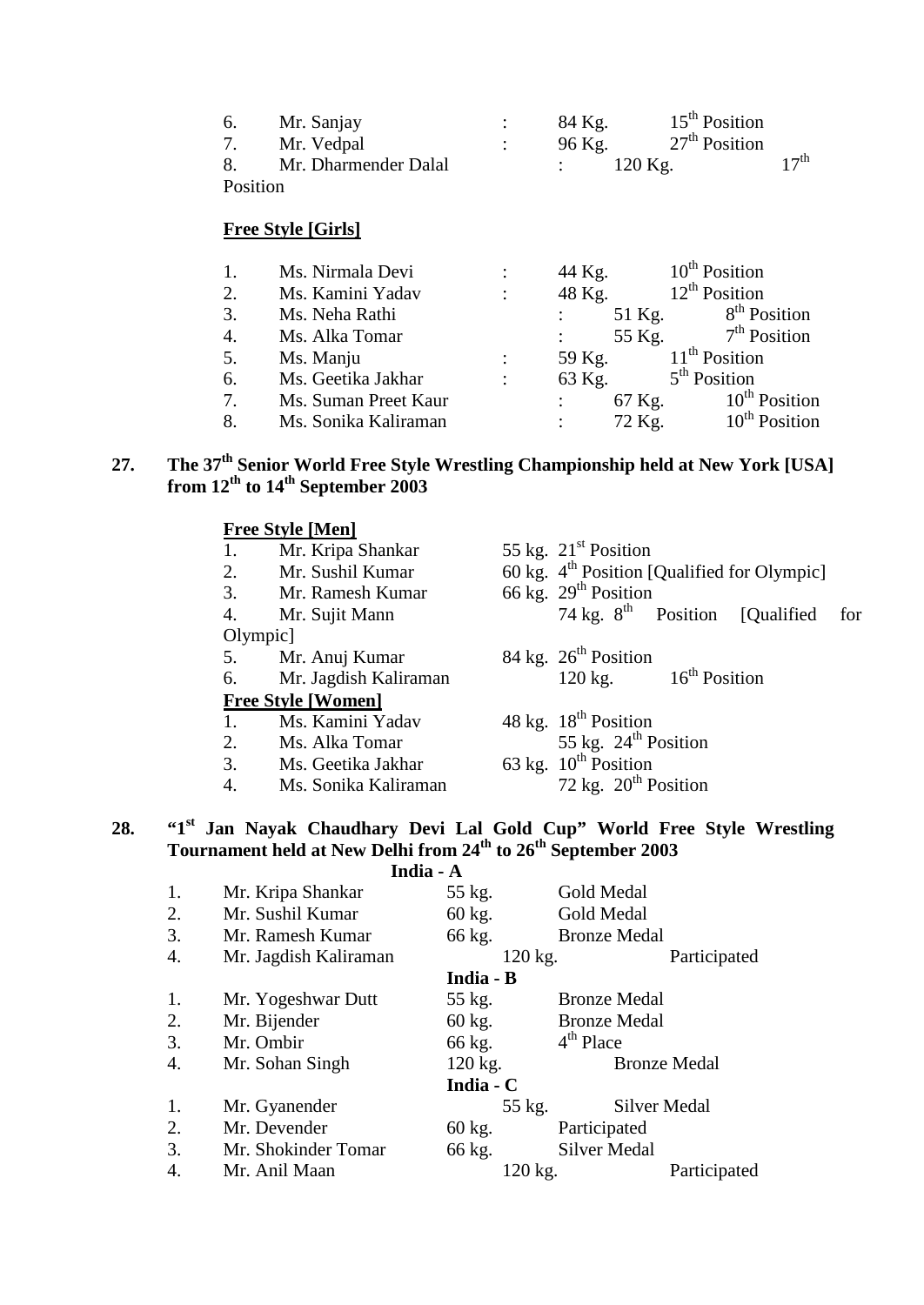**29. The 48th Senior World Men Greco Roman Style Wrestling Championship held at Creteil [France] from 1st to 5th October 2003**

| <b>Greco Roman Style [Men]</b> |                     |         |              |  |  |
|--------------------------------|---------------------|---------|--------------|--|--|
| 1.                             | Mr. Mukesh Khatri   | 55 kg.  | Participated |  |  |
| 2.                             | Mr. Ravinder Singh  | 60 kg.  | Participated |  |  |
| 3.                             | Mr. Gurbinder Singh | 66 kg.  | Participated |  |  |
| 4.                             | Mr. Ranbir Singh    | 74 kg.  | Participated |  |  |
| 5.                             | Mr. Satya Dev Malik | 84 kg.  | Participated |  |  |
| 6.                             | Mr. Anil Kumar      | 96 kg.  | Participated |  |  |
| 7.                             | Mr. Virender        | 120 Kg. | Participated |  |  |

**30. The 3rd Asian Cadet Free Style, Greco Roman Style and Female Wrestling Championship held at Taichung [Chinese Taipei] from 13th to 16th November 2003 Girls Free Style**

| 1.               | Ms. Neetu Bala                      | on is the bijie                        | $[38 \text{ Kg.}]$<br>Silver Medal          |  |
|------------------|-------------------------------------|----------------------------------------|---------------------------------------------|--|
| 2.               | Ms. Geeta                           |                                        | Gold Medal                                  |  |
| 3.               |                                     | $[40 \text{ Kg.}]$                     |                                             |  |
|                  | Ms. Rachna Sakhawat                 | $[43 \text{ Kg.}]$                     | Silver Medal                                |  |
| 4.               | Ms. Guddi Panwar                    | $[46 \text{ Kg.}]$                     | <b>Bronze Medal</b>                         |  |
| 5.               | Ms. Romita Devi Leitanthem [49 Kg.] |                                        | Gold Medal                                  |  |
| 6.               | Ms. Sunita                          | $[52 \text{ Kg.}]$                     | $5th$ Place                                 |  |
| 7.               | Ms. Sharmila Devi Laishram [56 Kg.] |                                        | Gold Medal                                  |  |
| 8.               | Ms. Rajni Bhalla                    | $[60 \text{ Kg.}]$                     | $4th$ Place                                 |  |
| 9.               | Ms. Rajni                           | $[65 \text{ Kg.}]$                     | 5 <sup>th</sup> Place                       |  |
| 10.              | Ms. Meenakshi                       |                                        | 5 <sup>th</sup> Place<br>$[70 \text{ Kg.}]$ |  |
|                  |                                     |                                        | <b>Boys Free Style</b>                      |  |
| 1.               | Mr. Sunil                           | $[42 \text{ Kg.}]$                     | 4 <sup>th</sup> Place                       |  |
| 2.               | Mr. Yogesh Kumar                    | $[46 \text{ Kg.}]$                     | <b>Silver Medal</b>                         |  |
| 3.               | Mr. Rohtas                          | $[50 \text{ Kg.}]$                     | 9 <sup>th</sup> Place                       |  |
| $\overline{4}$ . | Mr. Krishan Kumar                   | $[54 \text{ Kg.}]$                     | Gold Medal                                  |  |
| 5.               | Mr. Mandeep                         |                                        | [58 Kg.] Bronze Medal                       |  |
| 6.               | Mr. Ankit                           | $[63 \text{ Kg.}]$                     | $4th$ Place                                 |  |
| 7.               | Mr. Sombir                          | $[69 \text{ Kg.}]$                     | <b>Bronze Medal</b>                         |  |
| 8.               | Mr. Sandeep                         | $[76 \text{ Kg.}]$                     | 4 <sup>th</sup> Place                       |  |
| 9.               | Mr. Ravinder Kumar                  | $[85 \text{ Kg.}]$                     | Gold Medal                                  |  |
| 10.              | Mr. Naveen Kumar                    |                                        | [100 Kg.]Gold Medal                         |  |
|                  |                                     |                                        | <b>Boys Greco Roman Style</b>               |  |
| 1.               | Mr. Hari Kishan                     |                                        | $[46 \text{ Kg.}]$<br><b>Bronze Medal</b>   |  |
| 2.               | Mr. Luxman Yadav                    | $[50 \text{ Kg.}]$                     | 4 <sup>th</sup> Place                       |  |
| 3.               | Mr. Anurag                          | $[54 \text{ Kg.}]$                     | <b>Bronze Medal</b>                         |  |
| $\overline{4}$ . | Mr. Ramvir                          | $[63 \text{ Kg.}]$                     | $5th$ Place                                 |  |
| 5.               | Mr. Ajay                            | $[69 \text{ Kg.}]$                     | $5th$ Place                                 |  |
| 6.               | Mr. Manoj Kumar                     |                                        | [76 Kg.] $4^{\text{th}}$ Place              |  |
| 7.               | Mr. Dinesh                          |                                        | [85 Kg.] $4^{th}$ Place                     |  |
| 8.               | Mr. Surender                        | $[100 \text{ Kg.}]4^{\text{th}}$ Place |                                             |  |
|                  |                                     |                                        |                                             |  |

# **31. The Asian Cup held at Almaty [Kazakhstan] from 29th to 30th November 2003 Men Free Style**

|    | Mr. Anil Kumar     | $[55 \text{ Kg.}]$ | Participated |
|----|--------------------|--------------------|--------------|
| ۷. | Mr. Bijender Singh | $[60 \text{ Kg.}]$ | Participated |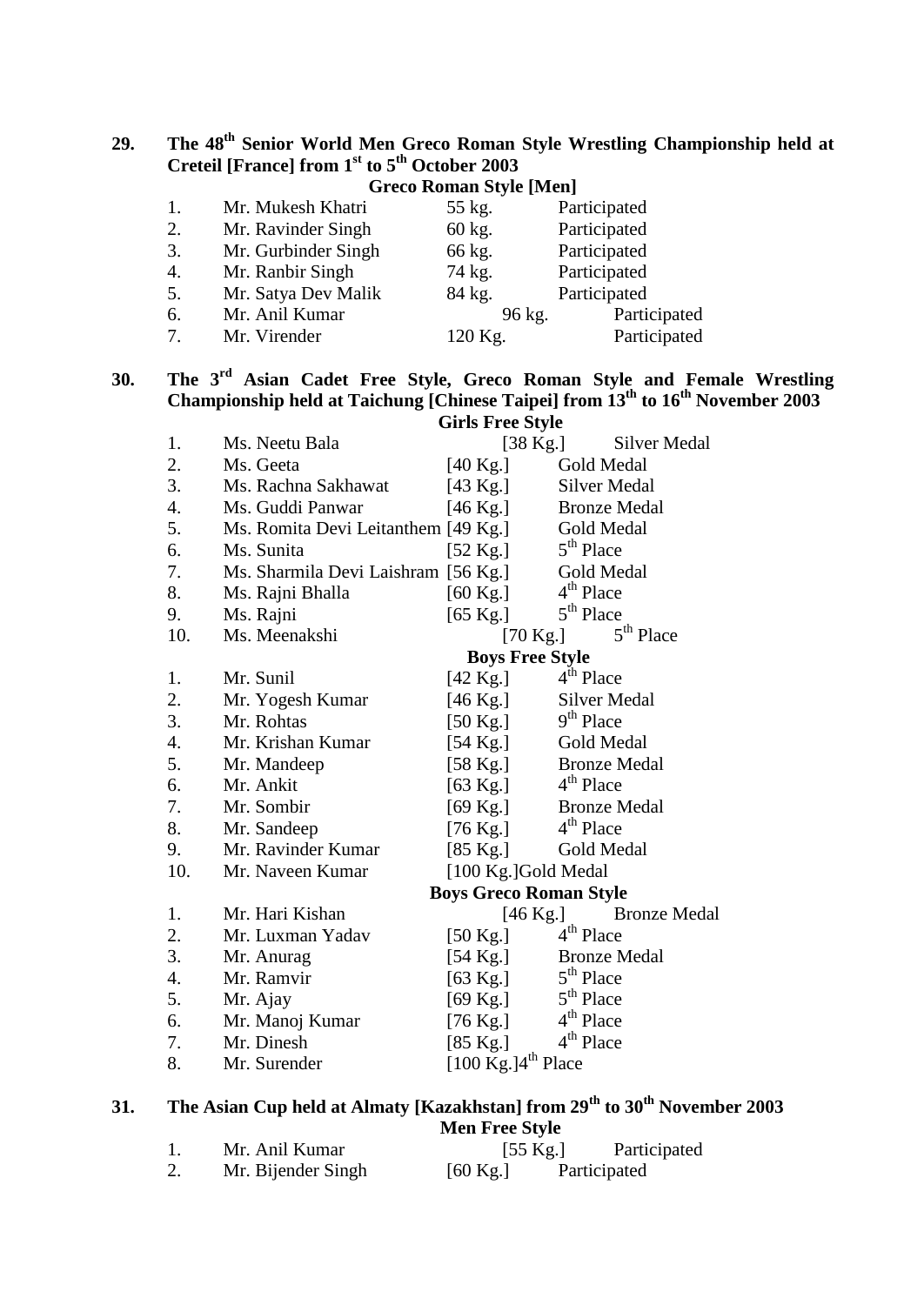| 3.             | Mr. Shokinder Tomar   | $[66 \text{ Kg.}]$ | Participated           |
|----------------|-----------------------|--------------------|------------------------|
| 4.             | Mr. Ombir Singh       | $[74 \text{ Kg.}]$ | Participated           |
| .5.            | Mr. Janardhan Yadav   | $[84 \text{ Kg.}]$ | Participated           |
| 6.             | Mr. Satender          | $[96 \text{ Kg.}]$ | Participated           |
| 7 <sub>1</sub> | Mr. Jagdish Kaliraman |                    | [120 Kg.] Participated |

### **32. The Dave Schultz Memorial International Free Style, Greco Roman Style and Female Wrestling Tournament held at Colorado Springs [USA] from 6th to 8th February 2004.**

#### **Senior Female Free Style**

| 1.               | Ms. Shumel         | 48 Kg. | Participated   |
|------------------|--------------------|--------|----------------|
| 2.               | Ms. Neha Rathi     | 51 Kg. | $5th$ Position |
| 3.               | Ms. Alka Tomar     | 55 Kg. | Participated   |
| $\overline{4}$ . | Ms. Anita          | 59 Kg. | Participated   |
| 5.               | Ms. Geetika Jakhar | 63 Kg. | Participated   |
| 6.               | Ms. Kiran Sihag    | 67 Kg. | $6th$ Position |
| 7.               | Ms. Sonika         | 72 Kg. | Participated   |

#### **Men Greco Roman Style**

| 1. | Mr. Mukesh Khatri          | 55 Kg. | <b>Gold Medal</b>   |
|----|----------------------------|--------|---------------------|
| 2. | Mr. Gurbinder Singh 66 Kg. |        | <b>Silver Medal</b> |
| 3. | Mr. Sanjay Kumar           | 74 Kg. | Participated        |

# **33. The 1st Olympic Qualifying International Wrestling Tournament for Free Style held at Bratislava [Slovakia] from 1st to 2nd February 2004.**

#### **Men Free Style**

| 1. | Mr. Yogeshwar Dutt                 | 55 Kg. | Participated |
|----|------------------------------------|--------|--------------|
| 2. | Mr. Ramesh Kumar                   | 66 Kg. | Participated |
| 3. | Mr. Anuj Kumar                     | 84 Kg. | Participated |
| 4. | Mr. Rakesh Patel                   | 96 Kg. | Participated |
| 5. | Mr. Palwinder Singh Cheema 120 Kg. |        | Participated |

# **34. The 2nd Olympic Qualifying International Wrestling Tournament for Free Style held at Sofia [Bulgaria] from 14th to 15th February 2004.**

#### **Men Free Style**

| Mr. Yogeshwar Dutt 55 Kg. Gold Medal [Qualified for Olympics 2004] |  |  |
|--------------------------------------------------------------------|--|--|
|                                                                    |  |  |

- 2. Mr. Ramesh Kumar 66 Kg. **Bronze Medal** [Qualified for Olympics 2004]
- 3. Mr. Anuj Kumar 84 Kg. **Bronze Medal** [Qualified for Olympics 2004]
- 4. Mr. Rakesh Patel 96 Kg. Participated

5. Mr. Palwinder Cheema 120 Kg. **Silver Medal** [Qualified for Olympics 2004]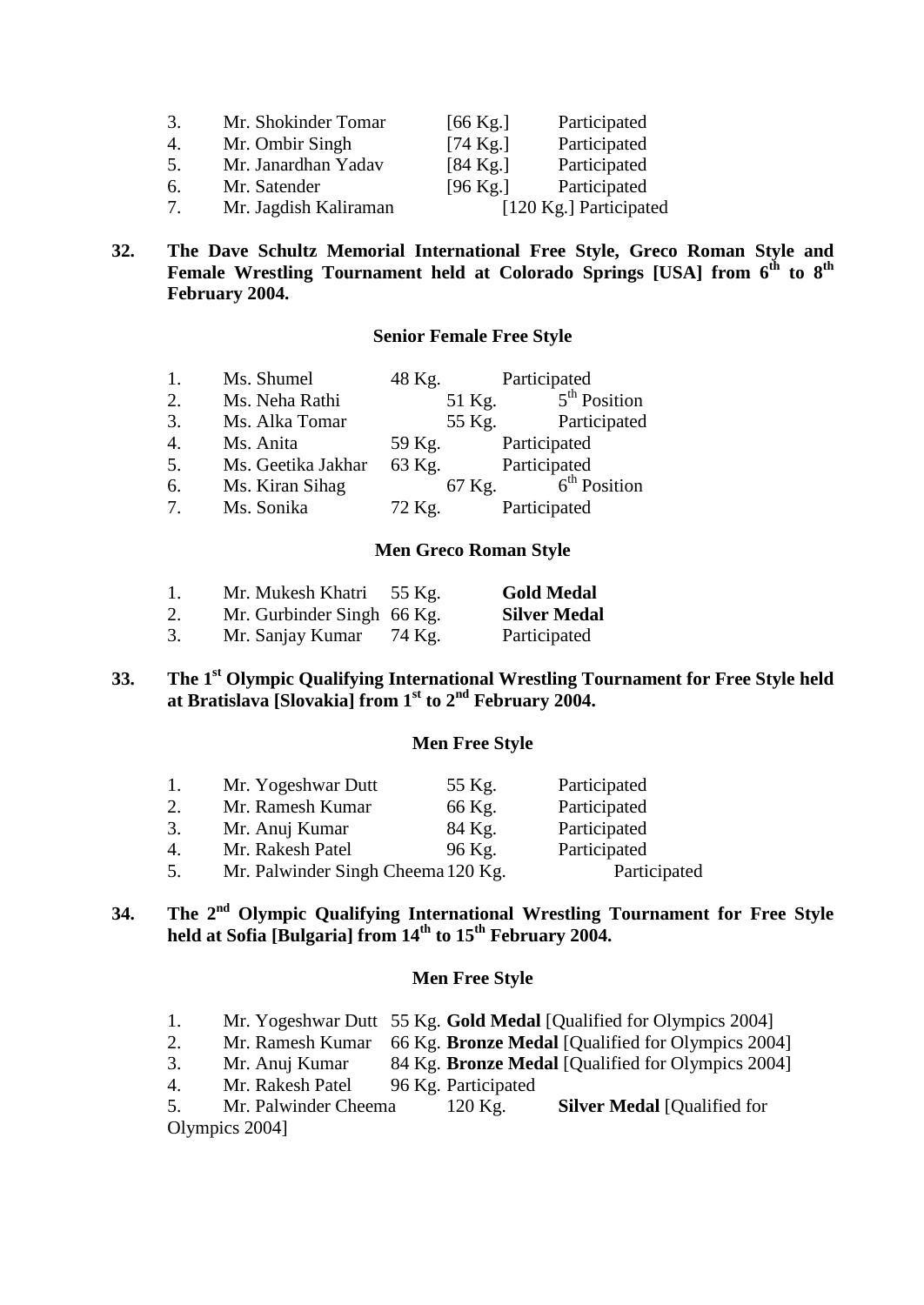# **35. The 1st Olympic Qualifying International Wrestling Tournament for Greco Roman Style held at Novi Sad [Serbia-Montenegro] from 28th to 29th February 2004.**

#### **Men Greco Roman Style**

| 1. | Mr. Mukesh Khatri          | 55 Kg.  | Participated |
|----|----------------------------|---------|--------------|
| 2. | Mr. Ravinder Singh         | -60 Kg. | Participated |
| 3. | Mr. Gurbinder Singh 66 Kg. |         | Participated |
| 4. | Mr. Sanjay                 | 74 Kg.  | Participated |

# **36. The 2nd Olympic Qualifying International Wrestling Tournament for Greco Roman Style held at Tashkent [Uzbekistan] from 13th to 14th March 2004.**

#### **Men Greco Roman Style**

| 1. | Mr. Mukesh Khatri 55 Kg.   |        | 4 <sup>th</sup> Place [Qualified for Olympics 2004] |
|----|----------------------------|--------|-----------------------------------------------------|
| 2. | Mr. Ravinder Singh 60 Kg.  |        | Participated                                        |
| 3. | Mr. Gurbinder Singh 66 Kg. |        | Participated                                        |
| 4. | Mr. Sanjay                 | 74 Kg. | Participated                                        |

# **37. The 1st Olympic Qualifying International Wrestling Tournament for Female Free Style held at Tunis [Tunisia] from 6th to 7th March 2004.**

#### **Senior Female Free Style**

- 1. Ms. Shumel 48 Kg. Participated<br>2. Ms. Alka Tomar 55 Kg. Participated
- 2. Ms. Alka Tomar
- 3. Ms. Geetika Jakhar 63 Kg. Participated<br>4. Ms. Sonika Kaliraman 72 Kg. Participated
- 4. Ms. Sonika Kaliraman

# **38. The 2nd Olympic Qualifying International Wrestling Tournament for Female Free Style held at Madrid [Spain] from 20th to 21st March 2004.**

#### **Senior Female Free Style**

- 1. Ms. Kamini Yadav 48 Kg. Participated<br>2. Ms. Alka Tomar 55 Kg. Participated
- 2. Ms. Alka Tomar
- 3. Ms. Geetika Jakhar 63 Kg. Participated<br>4. Ms. Sonika Kaliraman 72 Kg. Partic
- 4. Ms. Sonika Kaliraman 72 Kg. Participated

# **39. The 9th SAF Games held at Islamabad [Pakistan] from 29th March to 7th April 2004.**

#### **Men Free Style**

| 1. | Mr. Kripa Shankar Patel | 55 Kg. | <b>Gold Medal</b>   |
|----|-------------------------|--------|---------------------|
| 2. | Mr. Ravindra Kumar      | 60 Kg. | <b>Gold Medal</b>   |
| 3. | Mr. Shokinder Tomar     | 66 Kg. | <b>Gold Medal</b>   |
| 4. | Mr. Chand Ram           | 74 Kg. | <b>Silver Medal</b> |
| 5. | Mr. Sandeep Kumar       | 84 Kg. | <b>Silver Medal</b> |
| 6. | Mr. Rakesh Patel        | 96 Kg. | <b>Silver Medal</b> |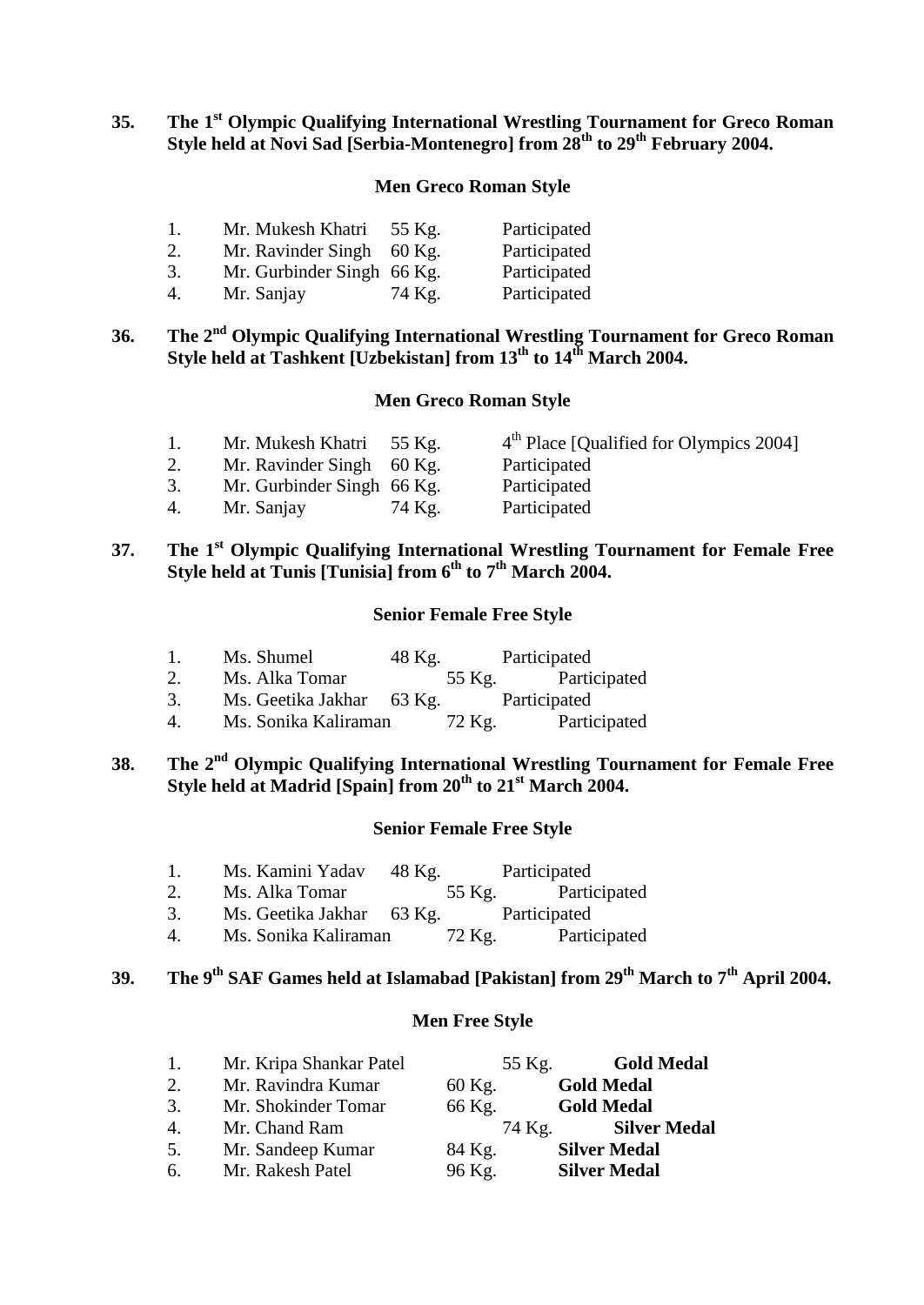|  | Mr. Jagdish Kaliraman | 120 Kg. | <b>Gold Medal</b> |
|--|-----------------------|---------|-------------------|
|--|-----------------------|---------|-------------------|

#### **40. The Senior Asian Men Free Style Wrestling Championship held at Tehran [Iran] from 16th to 18th April 2004.**

### **Men Free Style**

| 7. | Mr. Palwinder Singh Cheema 120 Kg. |        | <b>Silver Medal</b> |
|----|------------------------------------|--------|---------------------|
| 5. | Mr. Anil Maan                      | 96 Kg. | $9th$ Place         |
| 4. | Mr. Anuj Kumar                     | 84 Kg. | $9th$ Place         |
| 3. | Mr. Sujeet Maan                    | 74 Kg. | <b>Silver Medal</b> |
| 2. | Mr. Ramesh Kumar                   | 66 Kg. | $4th$ Place         |
| 1. | Mr. Yogeshwar Dutt                 | 55 Kg. | $7th$ Place         |

#### **41. The Senior Asian Men Greco Roman Style Wrestling Championship held at Almaty [Kazakhstan] from 7th to 9th May 2004.**

# **Men Greco Roman Style**

| 1. | Mr. Mukesh Khatri    | 55 Kg. | $7th$ Place           |
|----|----------------------|--------|-----------------------|
| 2. | Mr. Ravinder Singh   | 60 Kg. | $4th$ Place           |
| 3. | Mr. Bhupender Thakur |        | $6th$ Place<br>66 Kg. |
| 4. | Mr. Sanjay           | 74 Kg. | 8 <sup>th</sup> Place |
| 5. | Mr. Jagbir           | 84 Kg. | $7th$ Place           |

# **42. The 7th Junior International 'Champion' Greco Roman Style, Free Style and Female Wrestling Tournament held at Izmir [Turkey] from 21st to 23rd May 2004.**

#### **Boys Free Style**

| 1.               | Mr. Vinod Kumar           | 50 Kg.    | <b>Gold Medal</b>     |
|------------------|---------------------------|-----------|-----------------------|
| 2.               | Mr. Sandeep Dahiya        | 55 Kg.    | <b>Gold Medal</b>     |
| 3.               | Mr. Vijay Tonde           | 60 Kg.    | $9th$ Place           |
| $\overline{4}$ . | Mr. Sombir                | 66 Kg.    | Participated          |
| 5.               | Mr. Vinod                 | 74 Kg.    | Participated          |
| 6.               | Mr. Ravinder Kumar 84 Kg. |           | 8 <sup>th</sup> Place |
| 7.               | Mr. Naveen                | 96 Kg.    | $5th$ Place           |
| 8.               | Mr. Pradeep Kumar         | $120$ Kg. | lace                  |

#### **Boys Greco Roman Style**

| 1.               | Mr. Satyawan                | 50 Kg. |        | $9th$ Place    |
|------------------|-----------------------------|--------|--------|----------------|
| 2.               | Mr. Naveen Kumar            | 55 Kg. |        | Participated   |
| 3.               | Mr. Satpal                  | 60 Kg. |        | Participated   |
| $\overline{4}$ . | Mr. Ajay Kumar              |        | 66 Kg. | Participated   |
| 5.               | Mr. Rajesh Kumar            | 74 Kg. |        | Participated   |
| 6.               | Mr. Manoj Kumar             | 84 Kg. |        | Participated   |
| 7.               | Mr. Jogender Grewal 96 Kg.  |        |        | $6th$ Place    |
| 8.               | Mr. Harcharan Singh 120 Kg. |        |        | $6^{th}$ Place |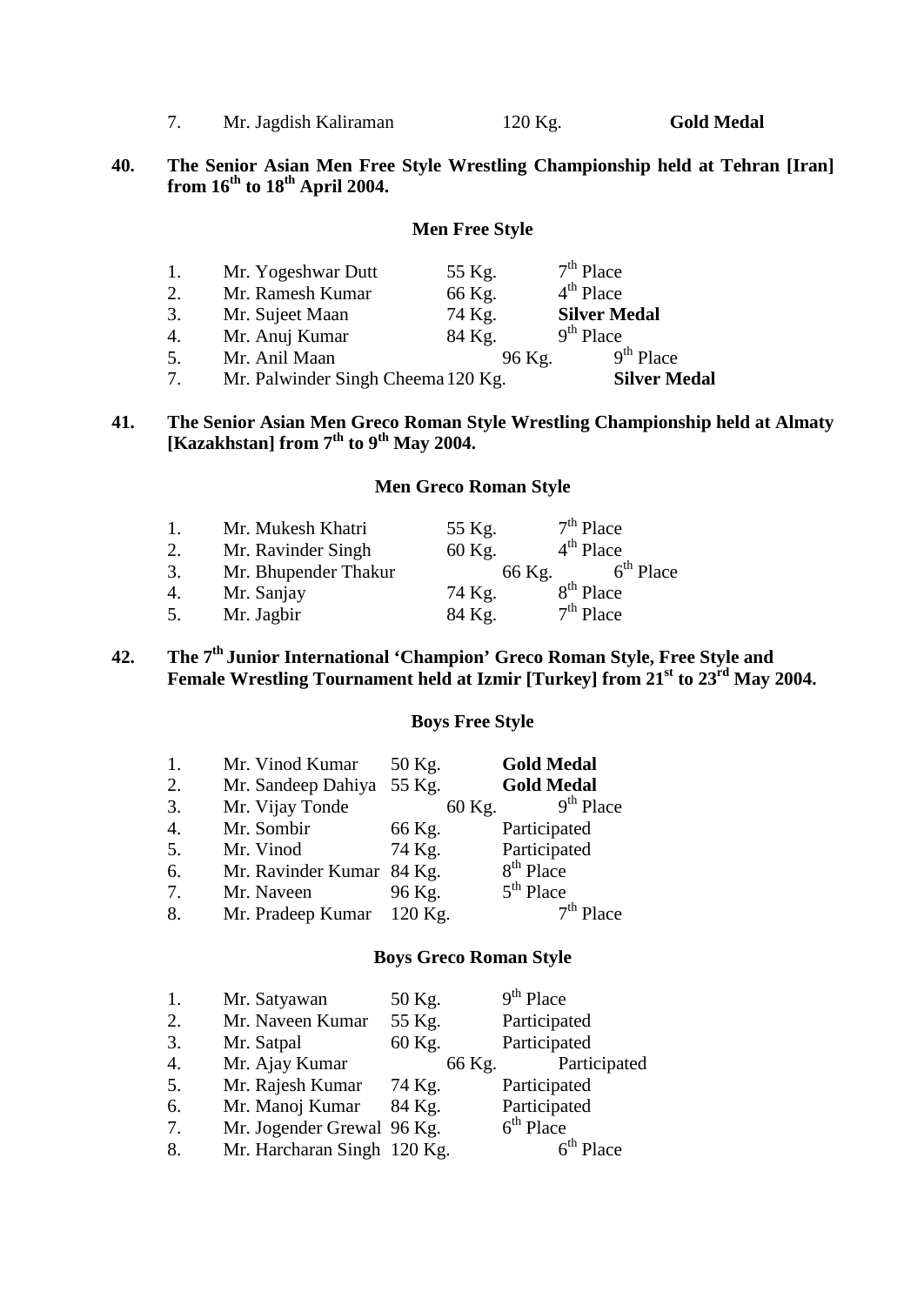#### **Female Free Style**

| 1. | Ms. Beant Kaur               | 44 Kg. | <b>Bronze Medal</b> |
|----|------------------------------|--------|---------------------|
| 2. | Ms. Nirmala Devi             | 48 Kg. | <b>Silver Medal</b> |
| 3. | Ms. Meena Devi               | 51 Kg. | <b>Bronze Medal</b> |
| 4. | Ms. Poonam Rani              | 55 Kg. | <b>Bronze Medal</b> |
| 5. | Ms. Anita                    | 59 Kg. | $6th$ Place         |
| 6. | Ms. Pooja Jindal             | 63 Kg. | $4th$ Place         |
| 7. | Ms. Jyoti                    | 67 Kg. | <b>Silver Medal</b> |
| 8. | Ms. Kavita Devi Sharma72 Kg. |        | <b>Gold Medal</b>   |

# **43. The Senior Asian Female Wrestling Championship held at Tokyo [Japan] from 22nd to 23rd May 2004.**

#### **Female Free Style**

| $\mathbf{1}$ . | Ms. Kamini Yadav   | 48 Kg. | Participated        |
|----------------|--------------------|--------|---------------------|
| 2.             | Ms. Neha Rathi     | 51 Kg. | $5th$ Place         |
| 3.             | Ms. Renu Bala      | 55 Kg. | $4th$ Place         |
| 4.             | Ms. Alka Tomar     | 59 Kg. | <b>Bronze Medal</b> |
| 5.             | Ms. Geetika Jakhar | 63 Kg. | $4th$ Place         |
| 6.             | Ms. Kiran Sihag    | 67 Kg. | $4th$ Place         |
| 7 <sub>1</sub> | Ms. Sonika         | 72 Kg. | $4th$ Place         |

# **44. 19th International Greco Roman Style Wrestling Tournament "Trofeo Milone" at Ostia Lido [Rome] from 19th to 20th June 2004**

#### **Greco Roman Style**

| -1. | Mr. Santokh Singh       | 55 Kg. | <b>Silver Medal</b> |
|-----|-------------------------|--------|---------------------|
| 2.  | Mr. Anand               | 60 Kg. | <b>Bronze Medal</b> |
| 3.  | Mr. Karambir            | 66 Kg. | $11th$ Place        |
| 4.  | Mr. Chander Vijay Singh | 74 Kg. | $6th$ Place         |
| 5.  | Mr. Harender Singh      | 84 Kg. | Participated        |

#### **45. The Junior Asian Greco Roman Style, Free Style and Female Wrestling Championship held at Almaty [Kazakhstan] from 17th to 20th June 2004.**

#### **Boys Free Style**

| 1. | Mr. Vinod Kumar           | 50 Kg.  | $5th$ Place           |
|----|---------------------------|---------|-----------------------|
| 2. | Mr. Gyanender             | 55 Kg.  | $6th$ Place           |
| 3. | Mr. Mandeep               | 60 Kg.  | 8 <sup>th</sup> Place |
| 4. | Mr. Sombir                | 66 Kg.  | $9th$ Place           |
| 5. | Mr. Vinod                 | 74 Kg.  | $4th$ Place           |
| 6. | Mr. Ravinder Kumar 84 Kg. |         | <b>Silver Medal</b>   |
| 7. | Mr. Naveen                | 96 Kg.  | <b>Silver Medal</b>   |
| 8. | Mr. Pawan Kumar           | 120 Kg. | $7th$ Place           |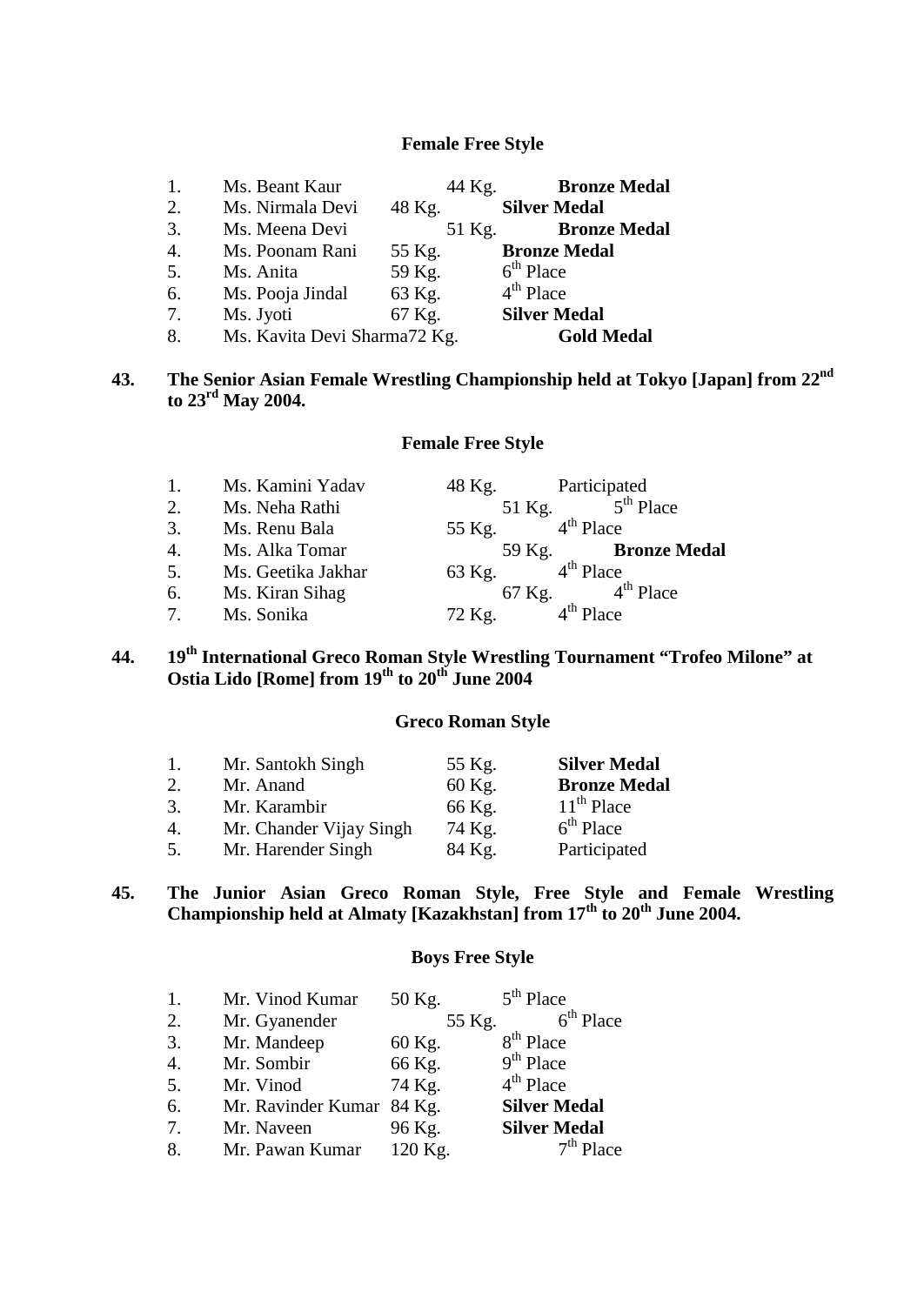# **Boys Greco Roman Style**

| 1. | Mr. Deepak Kamble          | 50 Kg.  | $4th$ Place           |
|----|----------------------------|---------|-----------------------|
| 2. | Mr. Anurag                 | 55 Kg.  | $7th$ Place           |
| 3. | Mr. Satish                 | 60 Kg.  | $7th$ Place           |
| 4. | Mr. Mahipal                | 66 Kg.  | $9th$ Place           |
| 5. | Mr. Rajesh Kumar           | 74 Kg.  | 8 <sup>th</sup> Place |
| 6. | Mr. Dinesh Kumar           | 84 Kg.  | Participated          |
| 7. | Mr. Jogender Grewal 96 Kg. |         | $6th$ Place           |
| 8. | Mr. Dharmender             | 120 Kg. | lace                  |

# **Female Free Style**

| 2.<br>48 Kg.<br>Ms. Meena Kumari<br>3.<br>51 Kg.<br>Ms. Kamini Yadav<br>4.<br>55 Kg.<br>Ms. Poonam<br>5.<br>Ms. Manju Sekhawat 59 Kg.<br>$4th$ Place<br>Ms. Poonam Bamal<br>6.<br>63 Kg.<br>Ms. Geetika Jakhar<br>7.<br>67 Kg.<br>8.<br>72 Kg. | 1. | Ms. Romita Devi | 44 Kg. | Participated        |
|------------------------------------------------------------------------------------------------------------------------------------------------------------------------------------------------------------------------------------------------|----|-----------------|--------|---------------------|
|                                                                                                                                                                                                                                                |    |                 |        | Participated        |
|                                                                                                                                                                                                                                                |    |                 |        | Participated        |
|                                                                                                                                                                                                                                                |    |                 |        | Participated        |
|                                                                                                                                                                                                                                                |    |                 |        | Participated        |
|                                                                                                                                                                                                                                                |    |                 |        |                     |
|                                                                                                                                                                                                                                                |    |                 |        | <b>Gold Medal</b>   |
|                                                                                                                                                                                                                                                |    | Ms. Jyoti       |        | <b>Silver Medal</b> |

# **46. The 4th Asian Cadet Free Style, Greco Roman Style and Female Wrestling Championship held at Bishkek [Kyrgyzstan] from 5th to 8th August 2004.**

# **Boys Free Style**

| 1.               | Mr. Dharmender          | 42 Kg.  | $7th$ Place           |
|------------------|-------------------------|---------|-----------------------|
| 2.               | Mr. Jagdish             | 46 Kg.  | 5 <sup>th</sup> Place |
| 3.               | Mr. Sumit               | 50 Kg.  | $5th$ Place           |
| $\overline{4}$ . | Mr. Amod Ambadas Kashid | 54 Kg.  | $5th$ Place           |
| 5.               | Mr. Hardeep Singh       | 58 Kg.  | <b>Silver Medal</b>   |
| 6.               | Mr. Mukesh Kumar        | 63 Kg.  | $4th$ Place           |
| 7.               | Mr. Raj Kumar           | 69 Kg.  | $4th$ Place           |
| 8.               | Mr. Dheeraj Pal Singh   | 76 Kg.  | <b>Bronze Medal</b>   |
| 9.               | Mr. Ramesh Kumar        | 85 Kg.  | <b>Bronze Medal</b>   |
| 10.              | Mr. Joginder            | 100 Kg. | <b>Bronze Medal</b>   |

# **Boys Greco Roman Style**

| 1.               | Mr. Anup Kumar          | 42 Kg.  | Participated |
|------------------|-------------------------|---------|--------------|
| 2.               | Mr. Sandeep Kumar       | 46 Kg.  | Participated |
| 3.               | Mr. Sandeep Tulsi Yadav | 50 Kg.  | $5th$ Place  |
| $\overline{4}$ . | Mr. Vikas Kumar         | 54 Kg.  | Participated |
| 5.               | Mr. Narender            | 58 Kg.  | Participated |
| 6.               | Mr. Rajbir Chhikara     | 69 Kg.  | $4th$ Place  |
| 7.               | Mr. Sanjay              | 76 Kg.  | Participated |
| 8.               | Mr. Dhirender           | 100 Kg. | $4th$ Place  |

#### **Female Free Style**

|  | Ms. Priyanka Singh | 40 Kg. | <b>Silver Medal</b> |
|--|--------------------|--------|---------------------|
|--|--------------------|--------|---------------------|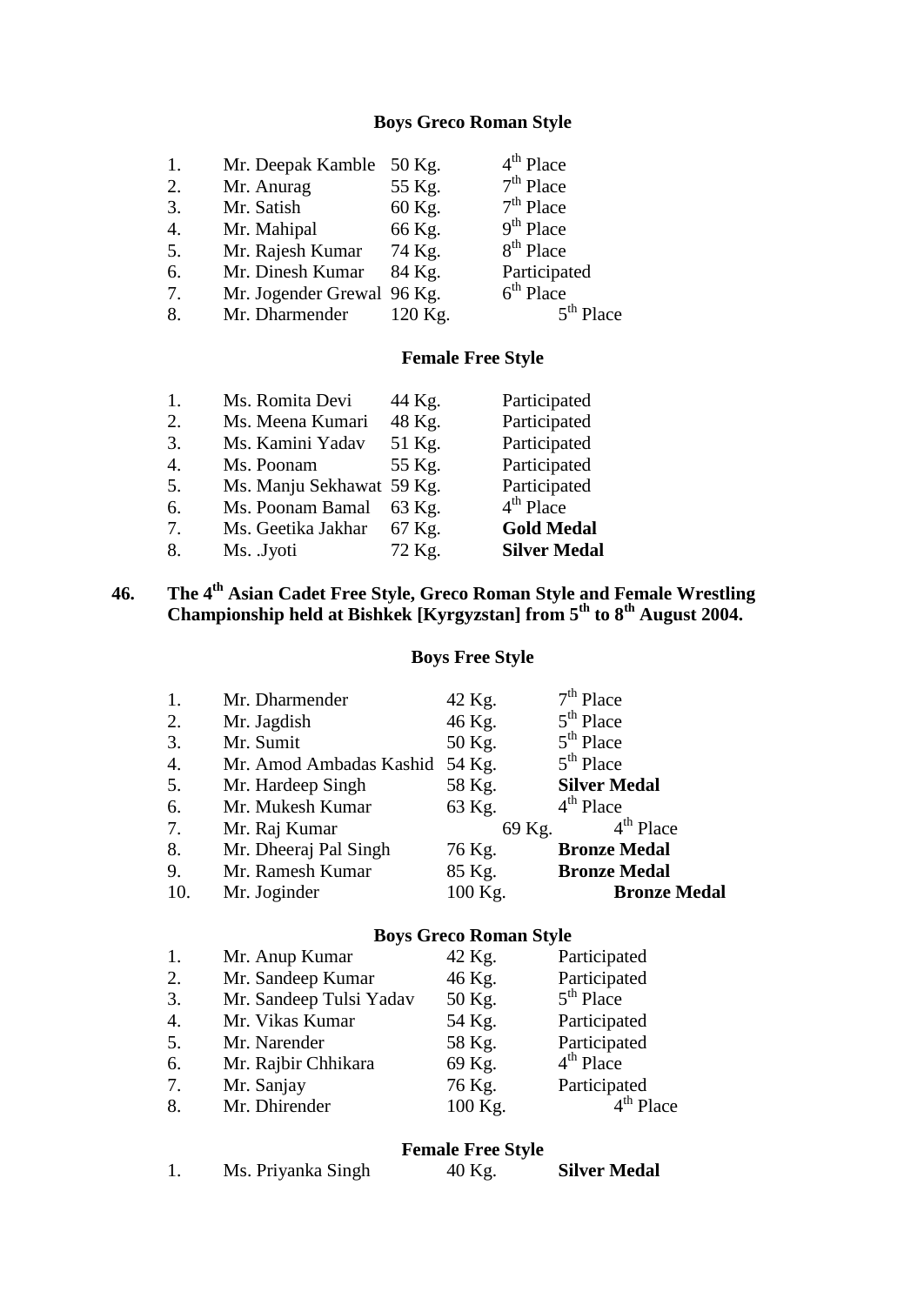| 2. | Ms. Sudesh Kumari    | 43 Kg. | <b>Silver Medal</b> |
|----|----------------------|--------|---------------------|
| 3. | Ms. Geeta            | 46 Kg. | <b>Gold Medal</b>   |
| 4. | Ms. Guddi Panwar     | 49 Kg. | $5th$ Place         |
| 5. | Ms. Sunita           | 52 Kg. | $4th$ Place         |
| 6. | Ms. Rachana Sekhawat | 56 Kg. | $5th$ Place         |
|    |                      |        |                     |
| 7. | Ms. Mukesh Kumari    | 60 Kg. | Participated        |
| 8. | Ms. Suman            | 65 Kg. | <b>Gold Medal</b>   |

# **47. The XXVIII Olympic Games held at Athens [Greece] from 13th to 29th August 2004.**

# **Men Free Style**

| 1.               | Mr. Yogeshwar Dutt                 | 55 Kg. | Participated |
|------------------|------------------------------------|--------|--------------|
| 2.               | Mr. Sushil Kumar                   | 60 Kg. | Participated |
| 3.               | Mr. Ramesh Kumar                   | 66 Kg. | Participated |
| $\overline{4}$ . | Mr. Sujeet Maan                    | 74 Kg. | Participated |
| 5.               | Mr. Anuj Kumar                     | 84 Kg. | Participated |
| 6.               | Mr. Palwinder Singh Cheema 120 Kg. |        | Participated |
|                  |                                    |        |              |

#### **Men Greco Roman Style**

| 55 Kg.<br>Mr. Mukesh Khatri | Participated |
|-----------------------------|--------------|
|-----------------------------|--------------|

# **48. 2004 Women's Wrestling World Cup held at Tokyo [Japan] from 8th to 9th October 2004**

#### **Men Free Style**

| 1. | Ms. Shumel          | 48 Kg. | Participated        |
|----|---------------------|--------|---------------------|
| 2. | Ms. Neha Rathi      |        | 51 Kg. Participated |
| 3. | Ms. Sunita          | 55 Kg. | Participated        |
| 4. | Ms. Alka Tomar      |        | 59 Kg. Participated |
| 5. | Ms. Geetika Jakhar  | 63 Kg. | Participated        |
| 6. | Ms. Manju Shekhawat |        | 67 Kg. Participated |
| 7. | Ms. Sonika          | 72 Kg. | Participated        |

#### **49. Muscat Festival – Olympic Style Wrestling Commonwealth Challenge Cup held at Muscat [Oman] from 3rd to 4th February 2005**

### **Men Free Style**

| 1. | Mr. Shokinder Tomar | 66 Kg. | Gold Medal          |            |
|----|---------------------|--------|---------------------|------------|
| 2. | Mr. Narender Tomar  | 74 Kg. | Silver Medal        |            |
| 3. | Mr. Ravinder Kumar  | 84 Kg. | Gold Medal          |            |
| 4. | Mr. Naveen          | 96 Kg. | <b>Bronze Medal</b> |            |
| 5. | Mr. Rajiv Tomar     |        | $120$ Kg.           | Gold Medal |
|    |                     |        |                     |            |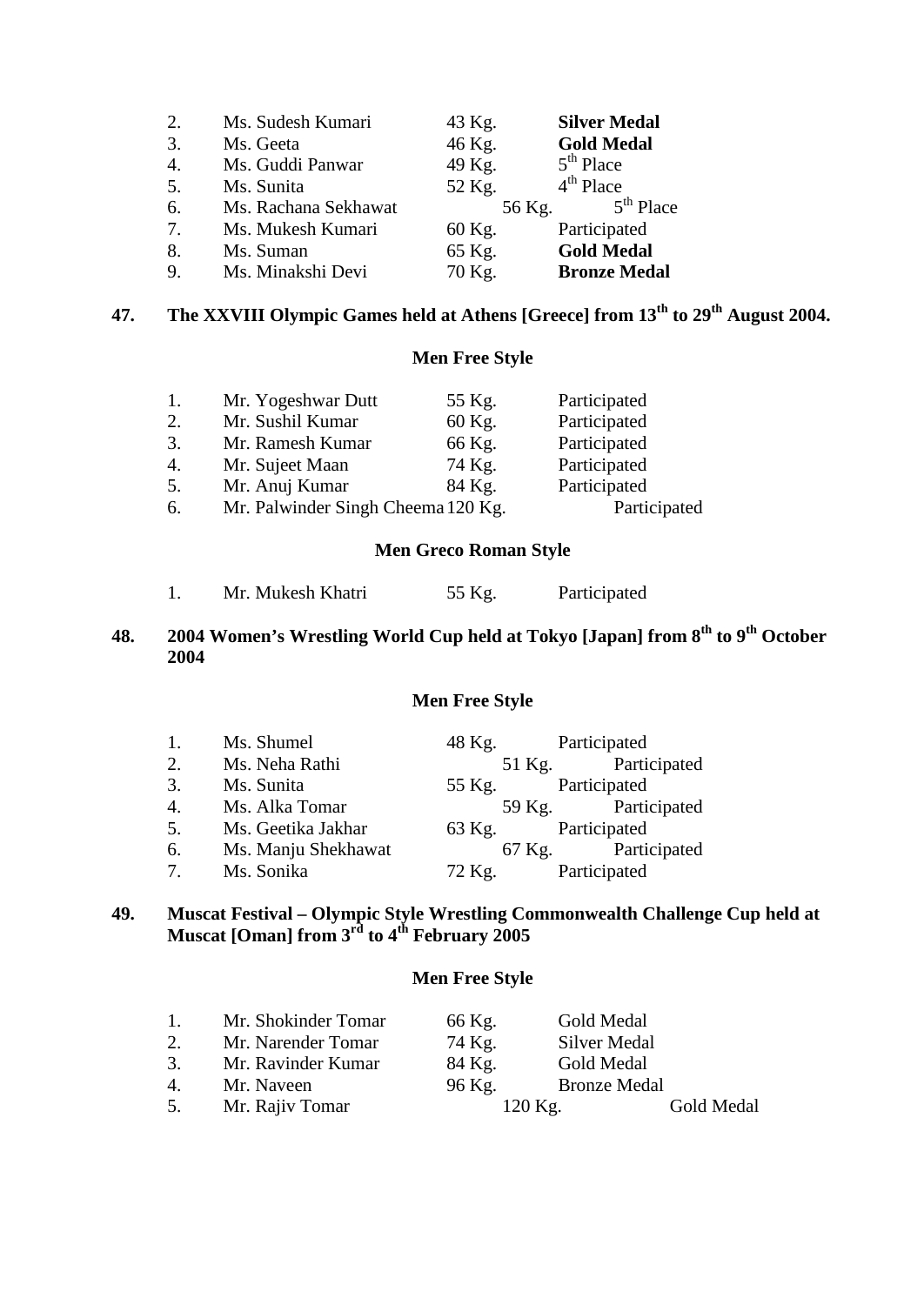#### **50. The Dave Schultz International Memorial Free Style, Greco Roman Style & Female Wrestling Tournament held at Colorado Springs [USA] from 4th to 6th February 2005**

#### **Men Free Style**

| 1. | Mr. Kripa Shankar Patel | 55 Kg. | <b>Silver Medal</b> |
|----|-------------------------|--------|---------------------|
| 2. | Mr. Yogeshwar Dutt      | 60 Kg. | <b>Bronze Medal</b> |
| 3. | Mr. Sushil Kumar        | 66 Kg. | <b>Silver Medal</b> |
| 4. | Mr. Sombir              | 74 Kg. | $7th$ Place         |
| 5. | Mr. Anuj Kumar          | 84 Kg. | Participated        |
| 6. | Mr. Rakesh Kumar        | 96 Kg. | $5th$ Place         |

# **Men Greco Roman Style**

| 1.               | Mr. Joginder Pal   | 55 Kg.  | $10^{th}$ Place |
|------------------|--------------------|---------|-----------------|
| 2.               | Mr. Ravinder Singh | 60 Kg.  | $5th$ Place     |
| 3.               | Mr. Dayanand       | 66 Kg.  | Participated    |
| $\overline{4}$ . | Mr. Gautam         | 74 Kg.  | Participated    |
| 5.               | Mr. Kuldeep        | 84 Kg.  | Participated    |
| 6.               | Mr. Dharminder     | 96 Kg.  | $10^{th}$ Place |
| $\tau$           | Mr. Virender       | 120 Kg. | $8th$ Place     |

#### **Female Free Style**

| 1.               | Ms. Shumel               | 48 Kg. | <b>Bronze Medal</b> |
|------------------|--------------------------|--------|---------------------|
| 2.               | Ms. Neha Rathi           | 51 Kg. | $9th$ Place         |
| 3.               | Ms. Renu Bala            | 55 Kg. | Participated        |
| $\overline{4}$ . | Ms. Alka Tomar           |        | 59 Kg. Participated |
| 5.               | Ms. Geetika Jakhar       | 63 Kg. | Participated        |
| 6.               | Ms. Gursharan Preet Kaur | 67 Kg. | Participated        |
| 7.               | Ms. Poonam Bamal         | 72 Kg. | Participated        |

# **51. The 25th International Free Style & Greco Roman Style Wrestling Tournament "Takhti Cup" held at Tehran [Iran] from 2nd to 4th March 2005**

# **Men Free Style**

| 1.               | Mr. Kripa Shankar Patel | 55 Kg.  | $9th$ Place  |                     |
|------------------|-------------------------|---------|--------------|---------------------|
| 2.               | Mr. Yogeshwar Dutt      | 60 Kg.  | Participated |                     |
| 3.               | Mr. Sushil Kumar        | 66 Kg.  | Participated |                     |
| $\overline{4}$ . | Mr. Sombir              | 74 Kg.  | Participated |                     |
| 5.               | Mr. Anuj Kumar          | 84 Kg.  | $7th$ Place  |                     |
| 6.               | Mr. Rakesh Kumar        | 96 Kg.  | $8th$ Place  |                     |
| 7.               | Mr. Rajiv Tomar         | 120 Kg. |              | <b>Silver Medal</b> |
|                  |                         |         |              |                     |

#### **Men Greco Roman Style**

| Mr. Joginder Pal | 55 Kg. | Participated |
|------------------|--------|--------------|
| Mr. Gautam       | 74 Kg. | Participated |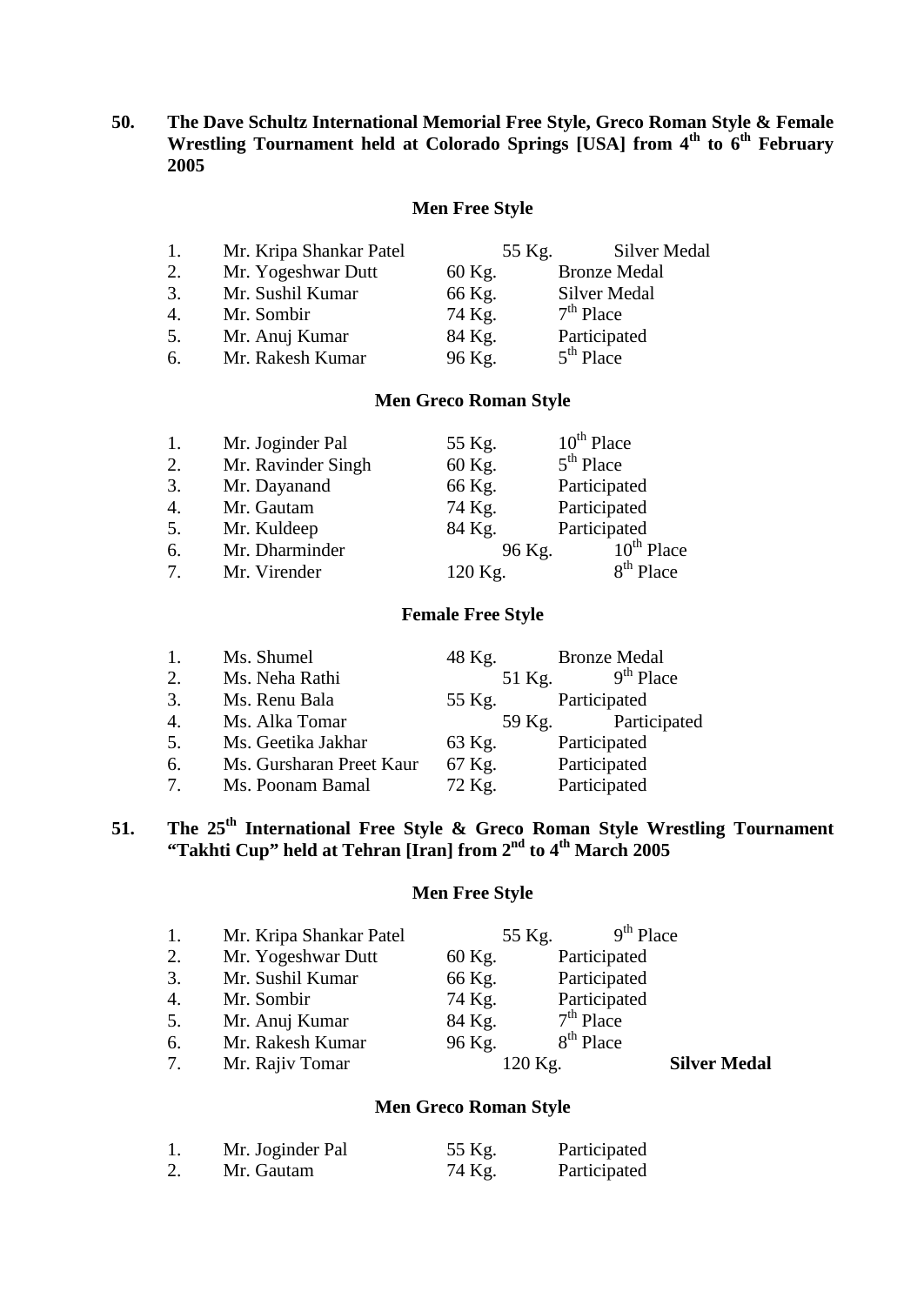| 3.            | Mr. Sanjay     | 84 Kg.    | 8 <sup>th</sup> Place |              |
|---------------|----------------|-----------|-----------------------|--------------|
| $\mathcal{A}$ | Mr. Dharminder | 96 Kg.    |                       | Participated |
| 5.            | Mr. Virender   | $120$ Kg. |                       | Participated |

# **52. 1st FILA International Female Junior Wrestling Tournament "V.Freidenfeld's" held at Riga [Latvia] from 18th to 20th March 2005**

| $\mathbf{1}$ .        | Ms. Rekha          | 44 Kg.:           | Silver Medal        |
|-----------------------|--------------------|-------------------|---------------------|
| 2.                    | Ms. Geeta          | $48 \text{ kg}$ : | Gold Medal          |
| 3.                    | Ms. Meena          | 51 Kg. :          | <b>Silver Medal</b> |
| $\mathcal{A}_{\cdot}$ | Ms. Sunita         | 55 Kg.:           | <b>Silver Medal</b> |
| 5.                    | Ms. Geetika Jakhar | 63 Kg. :          | Gold Medal          |

#### **53. The International Free Style & Greco Roman Style Wrestling Tournament "Petko Sirakov - Ivan Iliev" held at Sofia [Bulgaria] from 2nd to 3rd April 2005**

#### **Junior Boys Free Style**

| $\mathbf{1}$ .   | Mr. Vikash       | 50 Kg.  | <b>Bronze Medal</b> |
|------------------|------------------|---------|---------------------|
| 2.               | Mr. Mukesh Kumar | 60 Kg.  | Participated        |
| 3.               | Mr. Anup Singh   | 66 Kg.  | <b>Bronze Medal</b> |
| $\overline{4}$ . | Mr. Sant Kumar   | 84 Kg.  | $5th$ Place         |
| 5.               | Mr. Pradeep      | 96 Kg.  | $7th$ Place         |
| 6.               | Mr. Gurdev Singh | 120 Kg. | <b>Silver Medal</b> |

#### **Junior Boys Greco Roman Style**

| 1.               | Mr. Joginder Singh     | 50 Kg.  | $5th$ Place         |
|------------------|------------------------|---------|---------------------|
| 2.               | Mr. Kanhyalal Yadav    | 55 Kg.  | $7th$ Place         |
| 3.               | Mr. Sukhbir            | 60 Kg.  | <b>Bronze Medal</b> |
| $\overline{4}$ . | Mr. Shri Narayan Gupta | 66 Kg.  | Participated        |
| 5.               | Mr. Arvind Kumar       | 74 Kg.  | Participated        |
| 6.               | Mr. Rajesh             | 84 Kg.  | Participated        |
| 7.               | Mr. Joginder Grewal    | 96 Kg.  | Participated        |
| 8.               | Mr. Ravinder           | 120 Kg. | $8th$ Place         |

# **54. The 18th Senior Asian Free Style, Greco Roman Style and Female Wrestling Championship held at Wuhan [China] from 24th to 29th May 2005.**

# **Free Style**

| 1. | Mr. Anil Kumar                     | 55 Kg. | Participated          |
|----|------------------------------------|--------|-----------------------|
| 2. | Mr. Yogeshwar Dutt                 | 60 Kg. | $5th$ Place           |
| 3. | Mr. Sushil Kumar                   | 66 Kg. | 8 <sup>th</sup> Place |
| 4. | Mr. Ramesh Kumar                   | 74 Kg. | <b>Bronze Medal</b>   |
| 5. | Mr. Anuj Kumar                     | 84 Kg. | <b>Bronze Medal</b>   |
| 6. | Mr. Rakesh                         | 96 Kg. | $5th$ Place           |
| 7. | Mr. Palwinder Singh Cheema 120 Kg. |        | <b>Bronze Medal</b>   |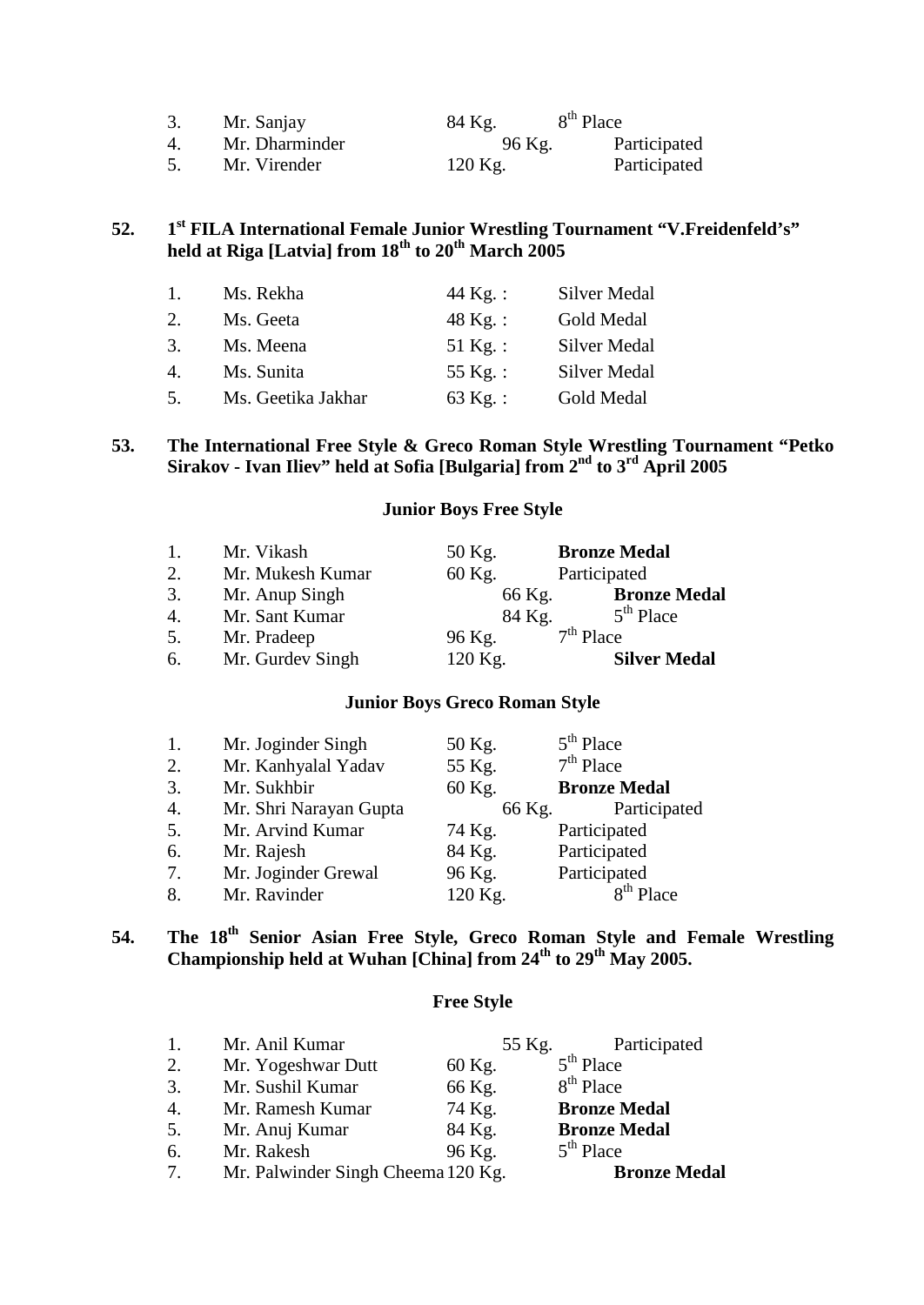### **Greco Roman Style**

| 1.               | Mr. Mukesh Khatri    | 55 Kg.  | <b>Bronze Medal</b> |
|------------------|----------------------|---------|---------------------|
| 2.               | Mr. Ravinder Singh   | 60 Kg.  | Participated        |
| 3.               | Mr. Sunil Kumar Rana | 66 Kg.  | Participated        |
| $\overline{4}$ . | Mr. Jitender         | 74 Kg.  | Participated        |
| 5.               | Mr. Harinder Singh   | 84 Kg.  | Participated        |
| 6.               | Mr. Anil Kumar       | 96 Kg.  | Participated        |
| 7.               | Mr. Virender         | 120 Kg. | Participated        |

# **Female**

| 1.               | Ms. Shumel         | 48 Kg. | $7th$ Place           |
|------------------|--------------------|--------|-----------------------|
| 2.               | Ms. Meena          | 51 Kg. | <b>Bronze Medal</b>   |
| 3.               | Ms. Seenu Jain     | 55 Kg. | $8th$ Place           |
| $\overline{4}$ . | Ms. Alka Tomar     | 59 Kg. | <b>Silver Medal</b>   |
| 5.               | Ms. Geetika Jakhar | 63 Kg. | <b>Silver Medal</b>   |
| 6.               | Ms. Anita          | 67 Kg. | 8 <sup>th</sup> Place |
| 7.               | Ms. Jyoti          | 72 Kg. | $5th$ Place           |

**55. The Junior Asian Free Style, Greco Roman Style and Female Wrestling Championship held at Jeju, Island [Korea] from 8th to 12th June 2005.**

#### **Boys Free Style**

| 1.               | Mr. Sumit                         | 50 Kg. | <b>Gold Medal</b>     |
|------------------|-----------------------------------|--------|-----------------------|
| 2.               | Mr. Vinod Kumar                   | 55 Kg. | <b>Gold Medal</b>     |
| 3.               | Mr. Krishan Kumar                 | 60 Kg. | <b>Silver Medal</b>   |
| $\overline{4}$ . | Mr. Rajendra                      | 66 Kg. | $5th$ Place           |
| 5.               | Mr. Sombir                        | 74 Kg. | 8 <sup>th</sup> Place |
| 6.               | Mr. Ravinder Kumar                | 84 Kg. | $7th$ Place           |
| 7.               | Mr. Naveen                        | 96 Kg. | <b>Silver Medal</b>   |
| 8.               | Mr. Surender Kumar Deswal 120 Kg. |        | <b>Bronze Medal</b>   |

#### **Boys Greco Roman Style**

| 1.               | Mr. Jaibir         | 50 Kg.  | $5th$ Place           |
|------------------|--------------------|---------|-----------------------|
| 2.               | Mr. Rajender Kumar | 55 Kg.  | $5th$ Place           |
| 3.               | Mr. Ajit Singh     | 60 Kg.  | $7th$ Place           |
| $\overline{4}$ . | Mr. Ajay Kumar     | 66 Kg.  | 8 <sup>th</sup> Place |
| 5.               | Mr. Arvind Kumar   | 74 Kg.  | <b>Bronze Medal</b>   |
| 6.               | Mr. Majeet         | 84 Kg.  | $5th$ Place           |
| 7.               | Mr. Satish Kumar   | 96 Kg.  | $6th$ Place           |
| 8.               | Mr. Ravinder       | 120 Kg. | $5th$ Place           |

# **Female Free Style**

|    | Ms. Sudesh Kumari | 44 Kg. | <b>Silver Medal</b> |
|----|-------------------|--------|---------------------|
| 2. | Ms. Guddi Panwar  | 48 Kg. | <b>Bronze Medal</b> |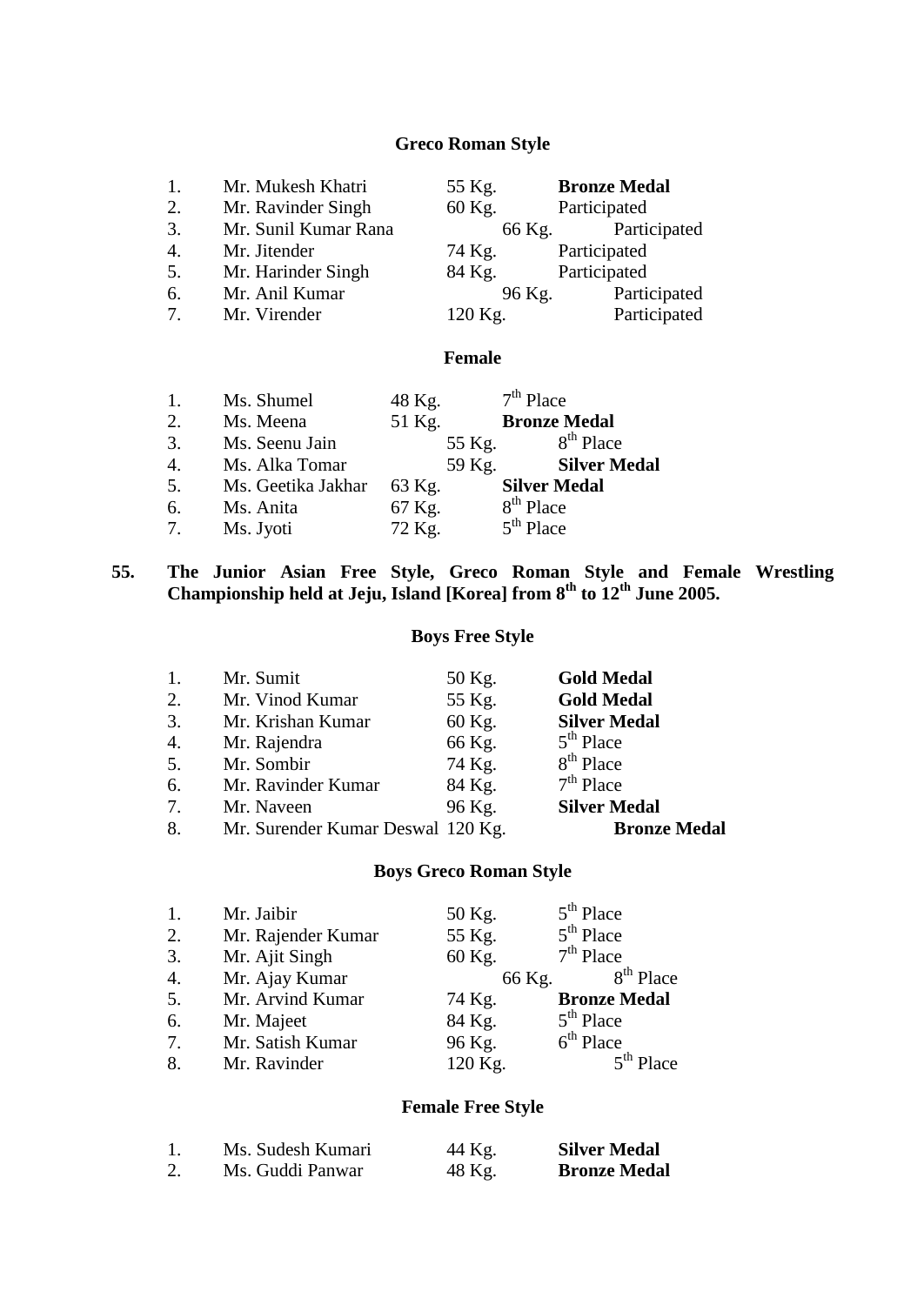| 3.                              | Ms. Geeta              | 51 Kg. | <b>Bronze Medal</b> |
|---------------------------------|------------------------|--------|---------------------|
| $\mathcal{A}_{\cdot}$           | Ms. Rachana Sekhawat   | 55 Kg. | $5th$ Place         |
| 5.                              | Ms. Poonam             | 59 Kg. | $4th$ Place         |
| 6.                              | Ms. Geetika Jakhar     | 63 Kg. | <b>Silver Medal</b> |
| $7_{\scriptscriptstyle{\circ}}$ | Ms. Suman Kundu        | 67 Kg. | $5th$ Place         |
| 8.                              | Ms. Kavita Devi Sharma | 72 Kg. | $5th$ Place         |

### **56. The 14th International Cadet Free Style & Greco Roman Wrestling Tournament "International Day of Children" held at Mazanderan [Iran] from 29th June to 1st July 2005.**

# **Cadet Free Style**

| 1.               | Mr. Dharmender     | 42 Kg.  | 8 <sup>th</sup> Place |
|------------------|--------------------|---------|-----------------------|
| 2.               | Mr. Jagdish        | 46 Kg.  | $5th$ Place           |
| 3.               | Mr. Shivaji Patil  | 50 Kg.  | <b>Gold Medal</b>     |
| $\overline{4}$ . | Mr. Balraj         | 54 Kg.  | <b>Gold Medal</b>     |
| 5.               | Mr. Rahul Mann     | 58 Kg.  | <b>Gold Medal</b>     |
| 6.               | Mr. Narsingh Yadav | 63 Kg.  | $9th$ Place           |
| 7.               | Mr. Jaipal         | 69 Kg.  | <b>Bronze Medal</b>   |
| 8.               | Mr. Ravinder Bhati | 76 Kg.  | $7th$ Place           |
| 9.               | Mr. Ravinder       | 85 Kg.  | 8 <sup>th</sup> Place |
| 10.              | Mr. Joginder Kumar | 100 Kg. | <b>Gold Medal</b>     |

# **Cadet Greco Roman Style**

| 1.  | Mr. Vishvanath Patil           | 42 Kg. | $9th$ Place         |     |
|-----|--------------------------------|--------|---------------------|-----|
| 2.  | Mr. Anoop Kumar                | 46 Kg. | Participated        |     |
| 3.  | Mr. Tushar Maruti Kadam        | 50 Kg. | Participated        |     |
| 4.  | Mr. Sandeep Tulsi Yadav        | 54 Kg. | $7th$ Place         |     |
| 5.  | Mr. Bajrangi Yadav             | 58 Kg. | <b>Bronze Medal</b> |     |
| 6.  | Mr. Sandip Sudam Buchade       | 63 Kg. | $7th$ Place         |     |
| 7.  | Mr. Satish Kumar               | 69 Kg. | $9th$ Place         |     |
| 8.  | Mr. Rajbir Chhikara            | 76 Kg. | <b>Bronze Medal</b> |     |
| 9.  | Mr. Vishal Gorakhnath Balkawde | 85 Kg. | <b>Bronze Medal</b> |     |
| 10. | Mr. Kiran Kumar Yadav Cipri    |        | 100 Kg.             | ace |

**57. The Commonwealth Free Style, Greco Roman Style and Female Wrestling Championship held at Cape Town [South Africa] from 30th June to 2nd July 2005.**

# **Free Style**

| 1.        | Mr. Kripa Shankar Patel | 55 Kg. | <b>Gold Medal</b>                  |
|-----------|-------------------------|--------|------------------------------------|
| 2.        | Mr. Yogeshwar Dutt      | 60 Kg. | <b>Gold Medal</b>                  |
| 3.        | Mr. Ravinder Singh      | 60 Kg. | <b>Silver Medal</b>                |
| 4.        | Mr. Sushil Kumar        | 66 Kg. | <b>Gold Medal</b>                  |
| 5.        | Mr. Shokinder Tomar     | 66 Kg. | <b>Silver Medal</b>                |
| 6.        | Mr. Ramesh Kumar        | 74 Kg. | <b>Gold Medal [declared Best</b> ] |
| Wrestler] |                         |        |                                    |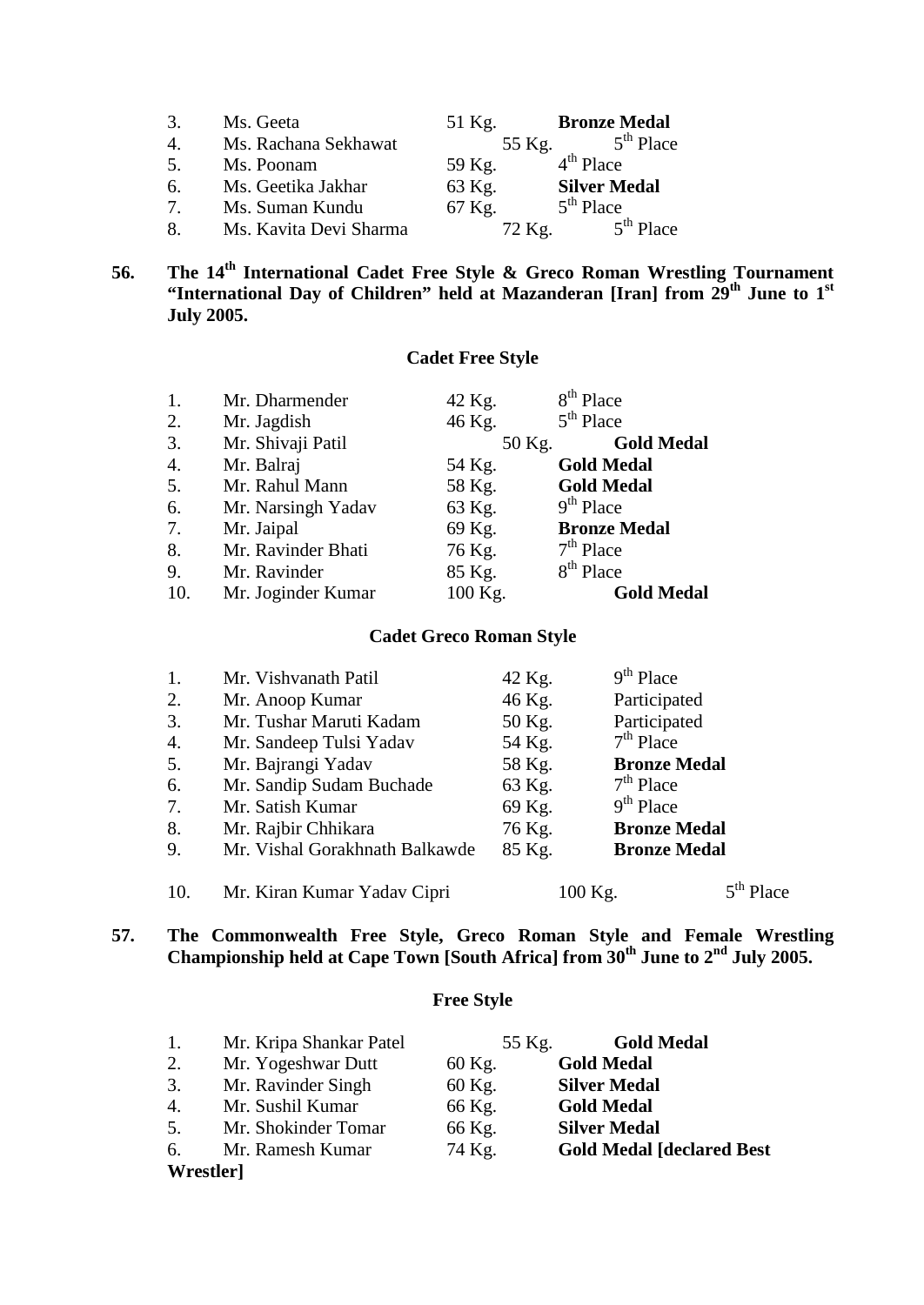| 7.  | Mr. Gurbinder Singh                | 74 Kg. | $6th$ Place       |                     |
|-----|------------------------------------|--------|-------------------|---------------------|
| 8.  | Mr. Anuj Kumar                     | 84 Kg. | <b>Gold Medal</b> |                     |
| 9.  | Mr. Sanjay                         | 84 Kg. | $4th$ Place       |                     |
| 10. | Mr. Anil Kumar Mann                |        | 96 Kg.            | <b>Gold Medal</b>   |
| 11. | Mr. Palwinder Singh Cheema 120 Kg. |        |                   | <b>Gold Medal</b>   |
| 12. | Mr. Rajiv Tomar                    |        | 120 Kg.           | <b>Silver Medal</b> |

# **Greco Roman Style**

| 1.  | Mr. Mukesh Khatri                  | 55 Kg.  | <b>Bronze Medal</b> |
|-----|------------------------------------|---------|---------------------|
| 2.  | Mr. Kripa Shankar Patel            | 55 Kg.  | <b>Gold Medal</b>   |
| 3.  | Mr. Ravinder Singh                 | 60 Kg.  | <b>Gold Medal</b>   |
| 4.  | Mr. Yogeshwar Dutt                 | 60 Kg.  | <b>Silver Medal</b> |
| 5.  | Mr. Gurbinder Singh                | 66 Kg.  | <b>Gold Medal</b>   |
| 6.  | Mr. Sushil Kumar                   | 66 Kg.  | <b>Bronze Medal</b> |
| 7.  | Mr. Sanjay                         | 74 Kg.  | <b>Silver Medal</b> |
| 8.  | Mr. Ramesh Kumar                   | 74 Kg.  | <b>Bronze Medal</b> |
| 9.  | Mr. Kuldeep Singh                  | 84 Kg.  | <b>Bronze Medal</b> |
| 10. | Mr. Satish Kumar                   | 96 Kg.  | <b>Gold Medal</b>   |
| 11. | Mr. Anil Kumar Mann                | 96 Kg.  | $6th$ Place         |
| 12. | Mr. Yogesh Laxmanrao Dodke         | 120 Kg. | $5th$ Place         |
| 13. | Mr. Palwinder Singh Cheema 120 Kg. |         | <b>Silver Medal</b> |

#### **Female**

| 1.        | Ms. Nirmala Devi   | 48 Kg. | <b>Gold Medal</b>                  |
|-----------|--------------------|--------|------------------------------------|
| 2.        | Ms. Meena Devi     |        | 51 Kg. <b>Gold Medal</b>           |
| 3.        | Ms. Neha           | 55 Kg. | <b>Gold Medal</b>                  |
| 4.        | Ms. Alka Tomar     |        | 59 Kg. Gold Medal                  |
| 5.        | Ms. Geetika Jakhar | 63 Kg. | <b>Gold Medal [declared Best</b> ] |
| Wrestler] |                    |        |                                    |
|           | 6. Ms. Anita       | 67 Kg. | <b>Bronze Medal</b>                |
|           | 7. Ms. Jyoti       | 72 Kg. | <b>Silver Medal</b>                |

**58. The World Junior Free Style, Greco Roman Style and Female Wrestling Championship held at Vilnius [Lithuania] from 5th to 10th July 2005.**

# **Boys Free Style**

| 1.               | Mr. Sumit                         | 50 Kg. | <b>Silver Medal</b> |
|------------------|-----------------------------------|--------|---------------------|
| 2.               | Mr. Vinod Kumar                   | 55 Kg. | Participated        |
| 3.               | Mr. Krishan Kumar                 | 60 Kg. | Participated        |
| $\overline{4}$ . | Mr. Rajendra                      | 66 Kg. | Participated        |
| 5.               | Mr. Sombir                        | 74 Kg. | Participated        |
| 6.               | Mr. Ravinder Kumar                | 84 Kg. | Participated        |
| 7.               | Mr. Naveen                        | 96 Kg. | Participated        |
| 8.               | Mr. Surender Kumar Deswal 120 Kg. |        | Participated        |

# **Boys Greco Roman Style**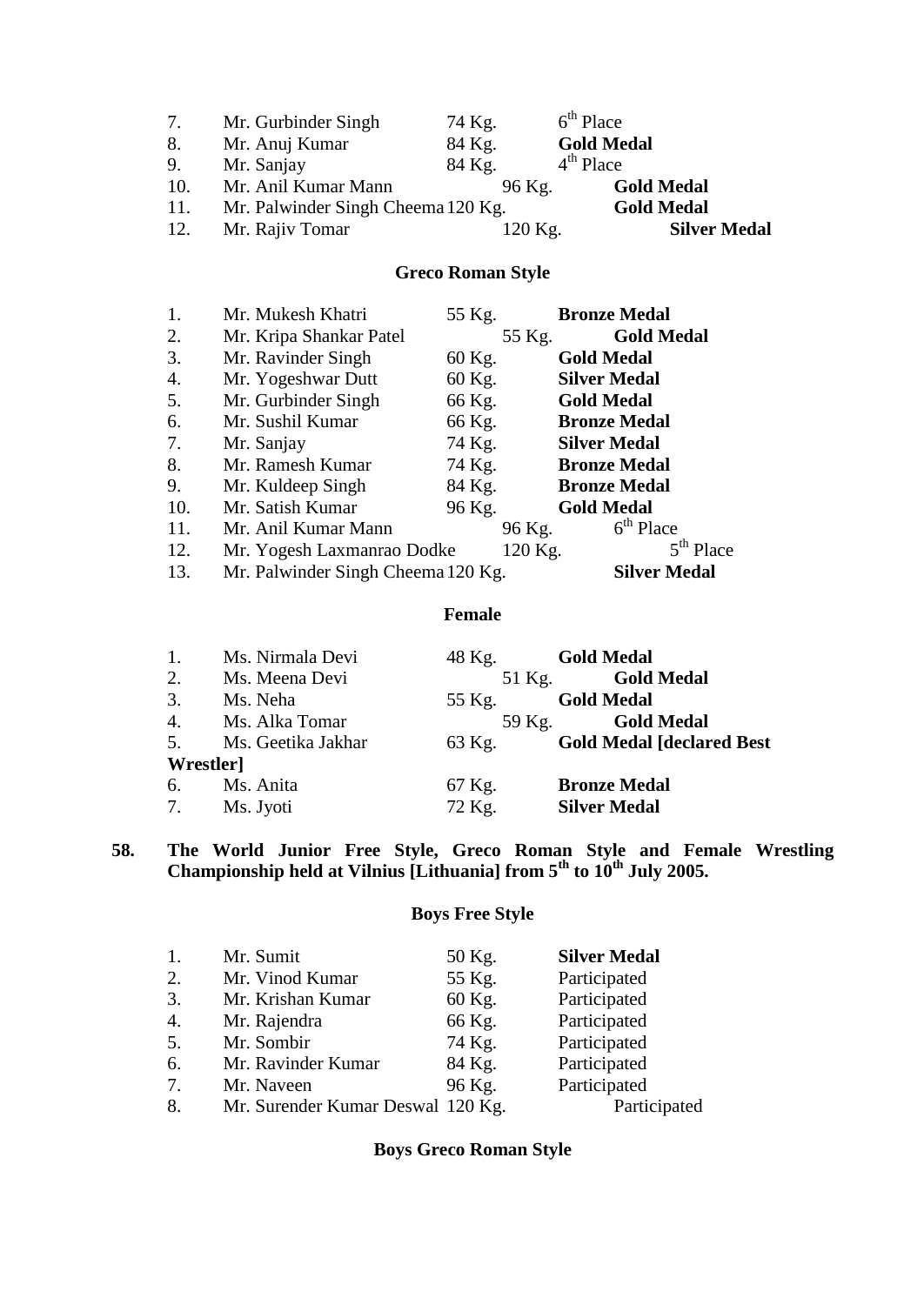| 1.               | Mr. Jaibir         | 50 Kg.  | Participated |
|------------------|--------------------|---------|--------------|
| 2.               | Mr. Rajender Kumar | 55 Kg.  | Participated |
| 3.               | Mr. Ajit Singh     | 60 Kg.  | Participated |
| $\overline{4}$ . | Mr. Ajay Kumar     | 66 Kg.  | Participated |
| 5.               | Mr. Arvind Kumar   | 74 Kg.  | Participated |
| 6.               | Mr. Majeet         | 84 Kg.  | Participated |
| 7.               | Mr. Satish Kumar   | 96 Kg.  | Participated |
| 8.               | Mr. Ravinder       | 120 Kg. | Participated |

# **Female Free Style**

| 1.               | Ms. Sudesh Kumari      | 44 Kg. | Participated        |
|------------------|------------------------|--------|---------------------|
| 2.               | Ms. Guddi Panwar       | 48 Kg. | Participated        |
| 3.               | Ms. Geeta              | 51 Kg. | Participated        |
| $\overline{4}$ . | Ms. Rachana Sekhawat   | 55 Kg. | Participated        |
| 5.               | Ms. Poonam             | 59 Kg. | Participated        |
| 6.               | Ms. Geetika Jakhar     | 63 Kg. | <b>Silver Medal</b> |
| 7.               | Ms. Suman Kundu        | 67 Kg. | Participated        |
| 8.               | Ms. Kavita Devi Sharma | 72 Kg. | Participated        |

#### **59. The South African Centenary Cup International Wrestling Tournament held at Cape Town [South Africa] from 8th to 9th July 2005.**

# **Free Style**

| 1.  | Mr. Kripa Shankar Patel            |         | 55 Kg.  | <b>Gold Medal</b>                 |
|-----|------------------------------------|---------|---------|-----------------------------------|
| 2.  | Mr. Mukesh Khatri                  | 55 Kg.  |         | <b>Silver Medal</b>               |
| 3.  | Mr. Yogeshwar Dutt                 | 60 Kg.  |         | <b>Gold Medal</b>                 |
| 4.  | Mr. Ravinder Singh                 | 60 Kg.  |         | <b>Silver Medal</b>               |
| 5.  | Mr. Sushil Kumar                   | 66 Kg.  |         | <b>Gold Medal</b>                 |
| 6.  | Mr. Gurbinder Singh                | 66 Kg.  |         | <b>Silver Medal</b>               |
| 7.  | Mr. Ramesh Kumar                   | 74 Kg.  |         | <b>Gold Medal [best Wrestler]</b> |
| 8.  | Mr. Sanjay                         | 66 Kg.  |         | <b>Bronze Medal</b>               |
| 9.  | Mr. Kuldeep Singh                  | 84 Kg.  |         | <b>Bronze Medal</b>               |
| 10. | Mr. Anil Mann                      |         | 120 Kg. | <b>Gold Medal</b>                 |
| 11. | Mr. Yogesh Dodke                   | 120 Kg. |         | <b>Silver Medal</b>               |
| 12. | Mr. Palwinder Singh Cheema 120 Kg. |         |         | 4 <sup>th</sup> Place             |

# **Greco Roman Style**

| 1.  | Mr. Mukesh Khatri       | 55 Kg.  | <b>Gold Medal</b>   |
|-----|-------------------------|---------|---------------------|
| 2.  | Mr. Kripa Shankar Patel | 55 Kg.  | <b>Silver Medal</b> |
| 3.  | Mr. Ravinder Singh      | 60 Kg.  | <b>Gold Medal</b>   |
| 4.  | Mr. Yogeshwar Dutt      | 60 Kg.  | <b>Silver Medal</b> |
| 5.  | Mr. Gurbinder Singh     | 66 Kg.  | <b>Gold Medal</b>   |
| 6.  | Mr. Sushil Kumar        | 66 Kg.  | <b>Silver Medal</b> |
| 7.  | Mr. Sanjay              | 74 Kg.  | <b>Gold Medal</b>   |
| 8.  | Mr. Ramesh Kumar        | 74 Kg.  | <b>Bronze Medal</b> |
| 9.  | Mr. Kuldeep Singh       | 84 Kg.  | <b>Gold Medal</b>   |
| 10. | Mr. Satish Kumar        | 120 Kg. | <b>Gold Medal</b>   |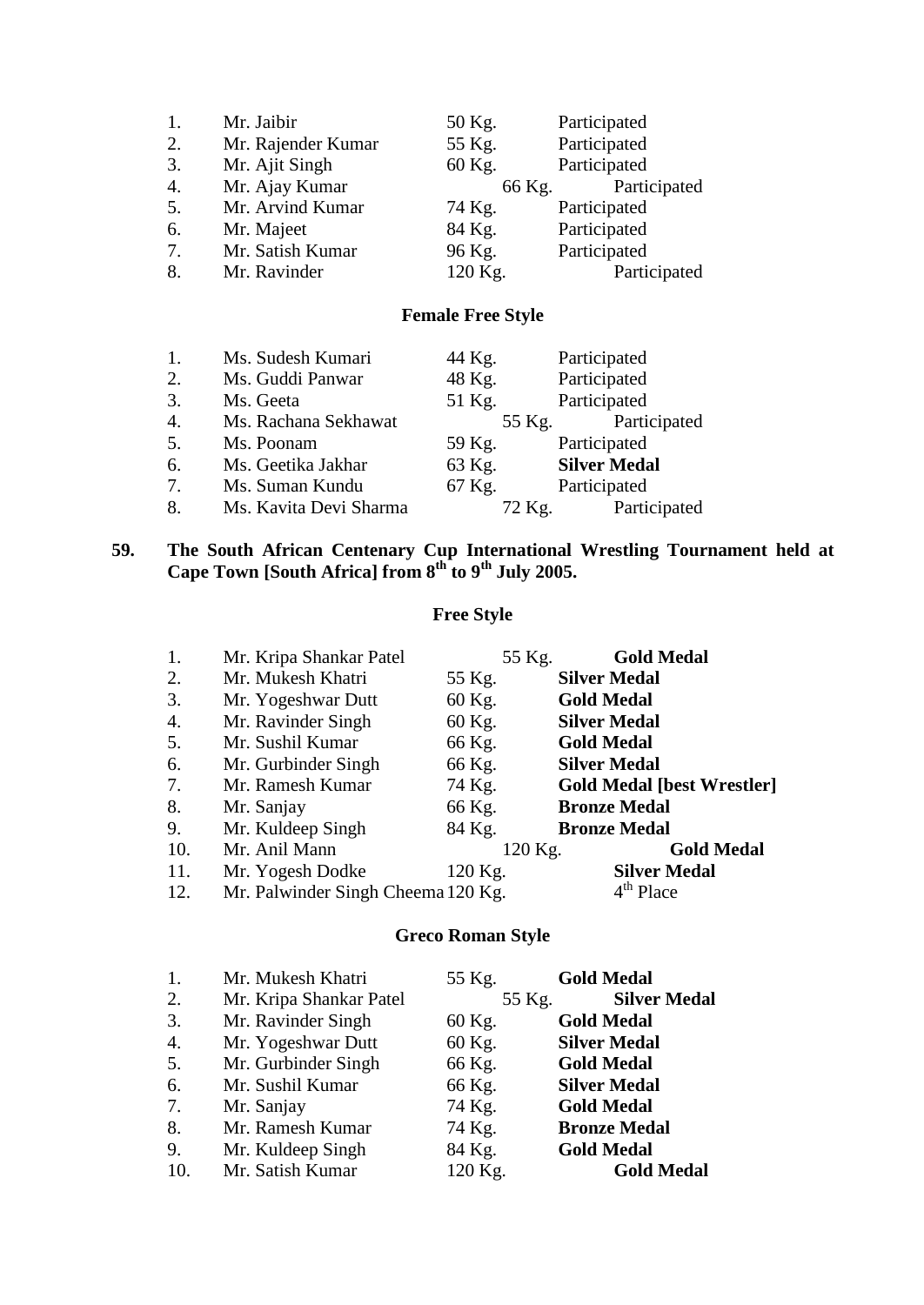| Mr. Yogesh Laxmanrao Dodke | $120$ Kg. | <b>Silver Medal</b> |
|----------------------------|-----------|---------------------|
| Mr. Anil Kumar Mann        | $120$ Kg. | $5th$ Place         |

# **Female**

| $\overline{1}$ . | Ms. Nirmala Devi | 48 Kg. | <b>Gold Medal</b>   |
|------------------|------------------|--------|---------------------|
| 2.               | Ms. Meena Devi   | 51 Kg. | <b>Gold Medal</b>   |
| 3.               | Ms. Neha         | 55 Kg. | <b>Gold Medal</b>   |
| 4.               | Ms. Alka Tomar   | 59 Kg. | <b>Gold Medal</b>   |
| 5.               | Ms. Anita        | 67 Kg. | <b>Silver Medal</b> |
| 6.               | Ms. Jyoti        | 72 Kg. | <b>Gold Medal</b>   |

# **60. The 5th Asian Cadet Free Style, Greco Roman Style and Female Wrestling Championship held at Ibaraki [Japan] from 28th to 30th July 2005.**

# **Cadet Free Style**

| 1.  | Mr. Jaideep           | 42 Kg.  | <b>Silver Medal</b> |
|-----|-----------------------|---------|---------------------|
| 2.  | Mr. Jagdish           | 46 Kg.  | <b>Gold Medal</b>   |
| 3.  | Mr. hivaji Patil      | 50 Kg.  | <b>Gold Medal</b>   |
| 4.  | Mr. Balraj Singh      | 54 Kg.  | <b>Silver Medal</b> |
| 5.  | Mr. Rahul Mann        | 58 Kg.  | <b>Bronze Medal</b> |
| 6.  | Mr. Narsingh P. Yadav | 63 Kg.  | <b>Bronze Medal</b> |
| 7.  | Mr. Sandeep           | 69 Kg.  | <b>Silver Medal</b> |
| 8.  | Mr. Neeraj            | 76 Kg.  | <b>Bronze Medal</b> |
| 9.  | Mr. Sanjeet           | 85 Kg.  | <b>Silver Medal</b> |
| 10. | Mr. Joginder Kumar    | 100 Kg. | <b>Gold Medal</b>   |

# **Cadet Greco Roman Style**

| 1. | Mr. Vishvanath Patil        | 42 Kg.  | <b>Bronze Medal</b> |              |
|----|-----------------------------|---------|---------------------|--------------|
| 2. | Mr. Anup Kumar              | 46 Kg.  | <b>Silver Medal</b> |              |
| 3. | Mr. Rakesh                  | 50 Kg.  | Participated        |              |
| 4. | Mr. Suresh Yadav            | 54 Kg.  | Participated        |              |
| 5. | Mr. Ravinder                | 58 Kg.  | Participated        |              |
| 6. | Mr. Bajrangi Yadav          | 63 Kg.  | Participated        |              |
| 7. | Mr. Rajbir                  | 69 Kg.  | <b>Gold Medal</b>   |              |
| 8. | Mr. Satish                  | 76 Kg.  | Participated        |              |
| 9. | Mr. Kiran Kumar Yadav Cipri | 100 Kg. |                     | Participated |

# **Cadet Female**

| 1.               | Ms. Geeta          | 38 Kg. | <b>Silver Medal</b> |
|------------------|--------------------|--------|---------------------|
| 2.               | Ms. Priyanka Singh | 40 Kg. | <b>Gold Medal</b>   |
| 3.               | Ms. Babita         | 43 Kg. | <b>Silver Medal</b> |
| $\overline{4}$ . | Ms. Minakshi Garg  | 46 Kg. | Participated        |
| 5.               | Ms. Rekha Rathor   | 49 Kg. | <b>Silver Medal</b> |
| 6.               | Ms. Geeta          | 52 Kg. | <b>Gold Medal</b>   |
| 7.               | Ms. Saroj Yadav    | 56 Kg. | Participated        |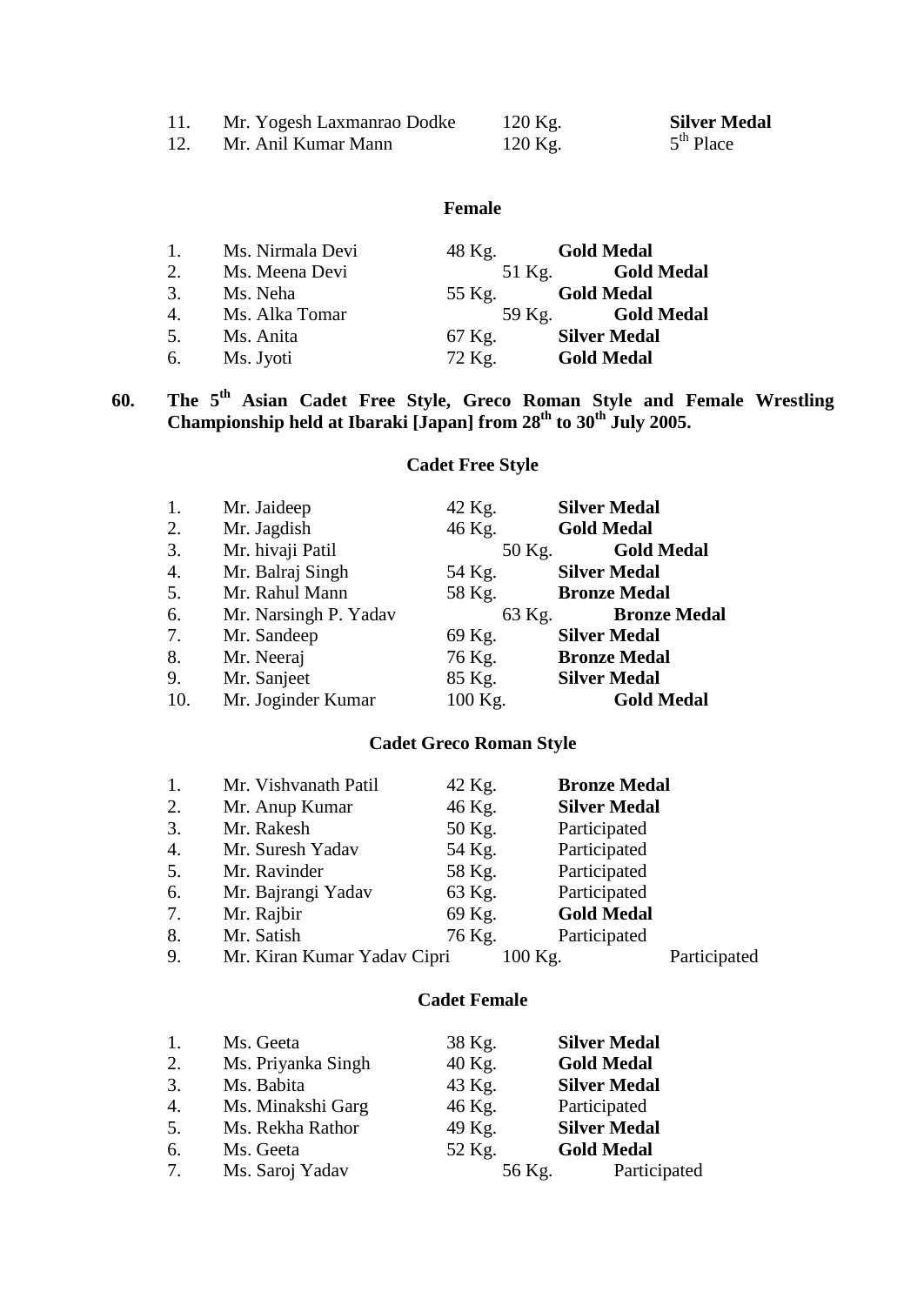|     | Ms. Pinky            | 60 Kg. | Participated        |
|-----|----------------------|--------|---------------------|
| 9.  | Ms. Suman Kundu      | 65 Kg. | <b>Bronze Medal</b> |
| 10. | Ms. Bidya Laxmi Devi | 70 Kg. | <b>Silver Medal</b> |

**61. The 38th World Senior Free Style, Greco Roman Style and Female Wrestling**  Championship held at Budapest [Hungary] from 26<sup>th</sup> September to 2<sup>nd</sup> October **2005.**

# **Free Style**

| 1. | Mr. Anil Kumar                     | 55 Kg. | Participated |
|----|------------------------------------|--------|--------------|
| 2. | Mr. Yogeshwar Dutt                 | 60 Kg. | Participated |
| 3. | Mr. Sushil Kumar                   | 66 Kg. | Participated |
| 4. | Mr. Narender Tomar                 | 74 Kg. | Participated |
| 5. | Mr. Balram                         | 84 Kg. | Participated |
| 6. | Mr. Anil Kumar Mann                | 96 Kg. | Participated |
| 7. | Mr. Palwinder Singh Cheema 120 Kg. |        | Participated |

#### **Greco Roman Style**

| 1. | Mr. Ajay Kumar     | 55 Kg.  | Participated |
|----|--------------------|---------|--------------|
| 2. | Mr. Ravinder Singh | 60 Kg.  | Participated |
| 3. | Mr. Dayanand       | 66 Kg.  | Participated |
| 4. | Mr. Jitender       | 74 Kg.  | Participated |
| 5. | Mr. Sanjay Kumar   | 84 Kg.  | Participated |
| 6. | Mr. Sanjit Kumar   | 96 Kg.  | Participated |
| 7. | Mr. Narender       | 120 Kg. | Participated |

#### **Female**

| 1.               | Ms. Shumel         | 48 Kg. | Participated    |
|------------------|--------------------|--------|-----------------|
| 2.               | Ms. Poonam Sharma  | 51 Kg. | Participated    |
| 3.               | Ms. Neha           | 55 Kg. | Participated    |
| $\overline{4}$ . | Ms. Alka Tomar     | 59 Kg. | $10^{th}$ Place |
| 5.               | Ms. Geetika Jakhar | 63 Kg. | Participated    |
| 6.               | Ms. Poonam Bamal   | 67 Kg. | Participated    |
| 7 <sub>1</sub>   | Ms. Jyoti          | 72 Kg. | Participated    |

# **62. The 6th Asian Cadet Free Style, Greco Roman & Female Wrestling Championship held at Bangkok [Thailand] from 9th to 13th August 2006.**

# **Free Style**

| 1. | Mr. Vijay Pawar    | 42 Kg. Participated |
|----|--------------------|---------------------|
| 2. | Mr. Munish         | 46 Kg. Participated |
| 3. | Mr. Narender Kumar | 50 Kg. Gold Medal   |
| 4. | Mr. Amit Kumar     | 54 Kg. Participated |
| 5. | Mr. Jaibir         | 58 Kg. Bronze Medal |
| б. | Mr. Amit           | 63 Kg. Silver Medal |
|    |                    |                     |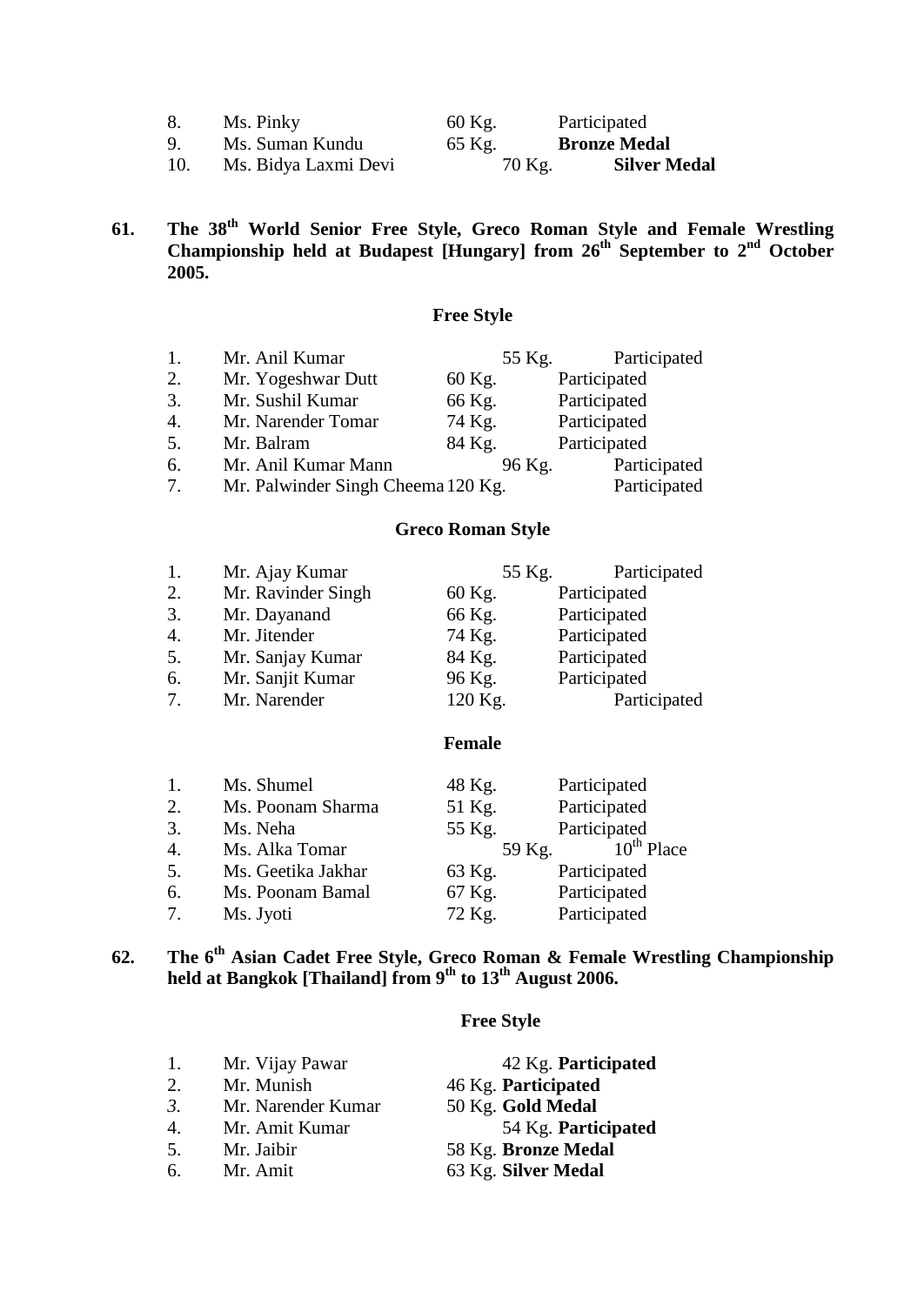| 7. | Mr. Sandeep |  |
|----|-------------|--|
|    |             |  |

- 
- 

7. Mr. Sandeep 69 Kg. **Silver Medal** 8. Mr. Surender 76 Kg. **Participated**<br>
9. Mr. Parvesh 85 Kg. Silver Medal 9. Mr. Parvesh 85 Kg. **Silver Medal**<br>10. Mr. Mausam 100 Kg. **Silver Meda** Mr. Mausam 100 Kg. **Silver Medal** 

### **Greco Roman Style**

| 1.  | Mr. Navneet            | 42 Kg. Participated  |
|-----|------------------------|----------------------|
| 2.  | Mr. Sunil Dyanu Patil  | 46 Kg. Participated  |
| 3.  | Mr. Vishvanath Patil   | 50 Kg. Participated  |
| 4.  | Mr. Surender           | 54 Kg. Bronze Medal  |
| 5.  | Mr. Suresh Yadav       | 58 Kg. Participated  |
| 6.  | Mr. Parvesh            | 63 Kg. Participated  |
| 7.  | Mr. Satish Kumar       | 69 Kg. Participated  |
| 8.  | Mr. Imran Khan         | 76 Kg. Bronze Medal  |
| 9.  | Mr. Vishal G. Balkawde | 85 Kg. Bronze Medal  |
| 10. | Mr. Rakesh             | 100 Kg. Bronze Medal |
|     |                        | <b>Female Style</b>  |

| 1. | Ms. Kavita                 | 38 Kg. Bronze Medal |
|----|----------------------------|---------------------|
| 2. | Ms. Apoorva Tyagi          | 40 Kg. Gold Medal   |
| 3. | Ms. Priyanka Singh         | 43 Kg. Silver Medal |
| 4. | Ms. Kaushlya Wagh          | 46 Kg. Silver Medal |
| 5. | Ms. Babita                 | 49 Kg. Gold Medal   |
| 6. | Ms. Shilpi Sheoran         | 52 Kg. Participated |
| 7. | Ms. Nongmaithem Tombi Devi | 60 Kg. Participated |
| 8. | Ms. Jaiwanti               | 65 Kg. Bronze Medal |
| 9. | Ms. Anmol                  | 70 Kg. Bronze Medal |

#### **63. World Senior Free Style, Greco Roman Style and Female Wrestling Championship held at Guangzhou [China] from 25th September to 1st October 2006.**

# **Free Style**

| $\mathbf{1}$ .   | Mr. Vinod Kumar                    | 55 Kg. | $7th$ Place            |
|------------------|------------------------------------|--------|------------------------|
| 2.               | Mr. Yogeshwar Dutt                 | 60 Kg. | $5th$ Place            |
| 3.               | Mr. Sushil Kumar                   | 66 Kg. | Participate            |
| $\overline{4}$ . | Mr. Sombir                         | 74 Kg. | Participate            |
| 5.               | Mr. Sujeet Maan                    | 84 Kg. | Participate            |
| 6.               | Mr. Rohit Patel                    | 96 Kg. | 10 <sup>th</sup> Place |
| 7.               | Mr. Palwinder Singh Cheema 120 Kg. |        | 11 <sup>th</sup> Place |

# **Greco Roman Style**

| 1. | Mr. Mukesh Khatri         | 55 Kg. | Participate        |
|----|---------------------------|--------|--------------------|
| 2. | Mr. Gurbinder Singh       | 66 Kg. | <b>Participate</b> |
| 3. | Mr. Rajbir Singh Chhikara | 74 Kg. | <b>Participate</b> |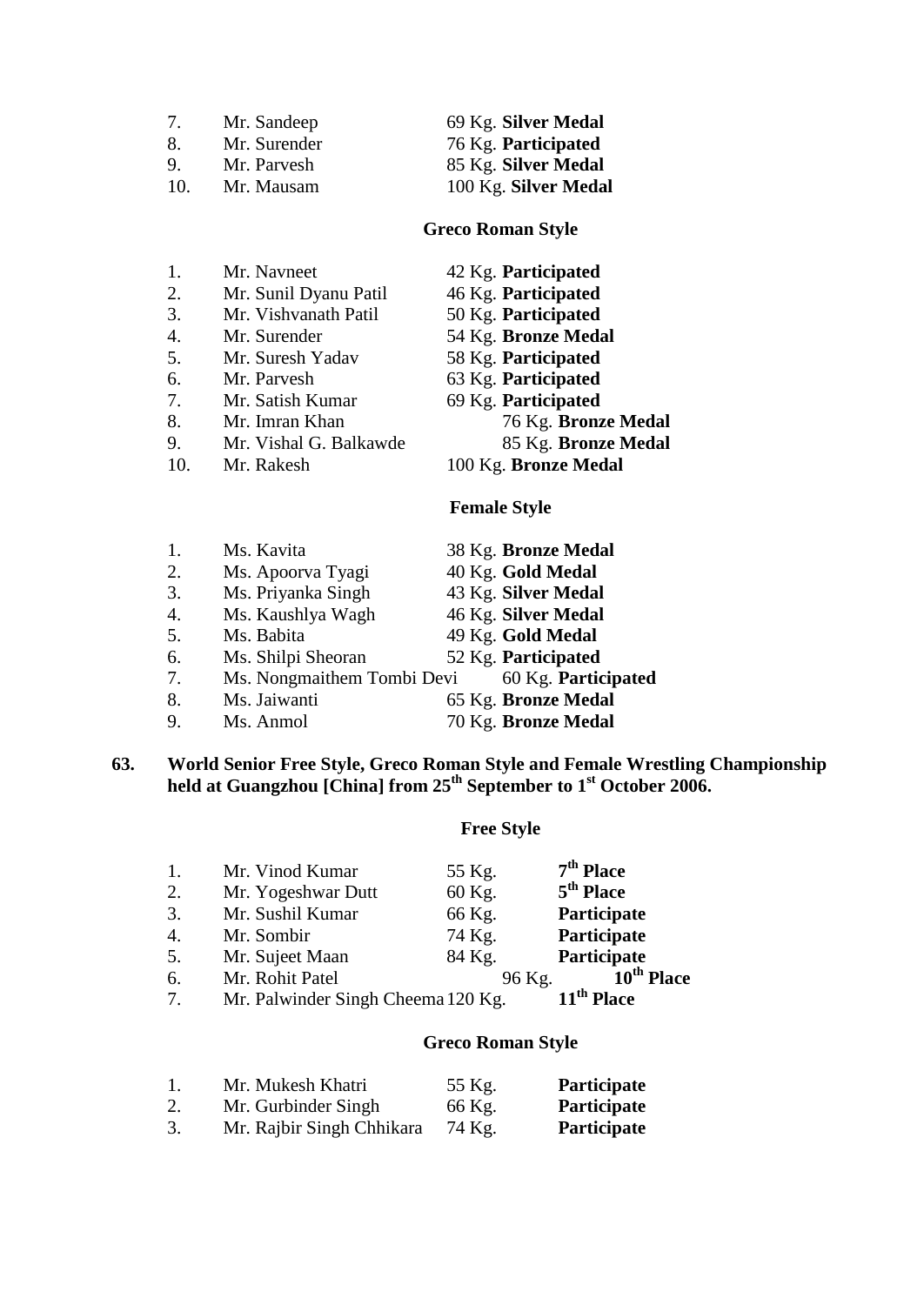#### **Female Wrestling**

|                | Ms. Sumel            | 48 Kg. | Participate         |
|----------------|----------------------|--------|---------------------|
| 2.             | Ms. Neha Rathi       | 51 Kg. | <b>Participate</b>  |
| 3.             | Ms. Geeta            | 55 Kg. | $7th$ Place         |
| 4.             | Ms. Alka Tomar       | 59 Kg. | <b>Bronze Medal</b> |
| 5.             | Ms. Suman Kundu      | 63 Kg. | Participate         |
| 6.             | Ms. Jyoti            | 67 Kg. | Participate         |
| 7 <sub>1</sub> | Ms. Sonika Kaliraman | 72 Kg. | Participate         |

# **64. XV Asian Games held at Doha [Qatar] from 1st to 15th December 2006.**

### **Female**

| $\mathbf{1}$ . | Ms. Neha Rathi       | 48 Kg. | <b>Participate</b>  |
|----------------|----------------------|--------|---------------------|
| 2.             | Ms. Alka Tomar       | 55 Kg. | <b>Bronze Medal</b> |
| 3.             | Ms. Geetika Jakhar   | 63 Kg. | <b>Silver Medal</b> |
| $\overline{4}$ | Ms. Sonika Kaliraman | 72 Kg. | <b>Participate</b>  |

# **Free Style**

| 1. | Mr. Vinod Kumar                    | 55 Kg. | Participate         |
|----|------------------------------------|--------|---------------------|
| 2. | Mr. Yogeshwar Dutt                 | 60 Kg. | <b>Bronze Medal</b> |
| 3. | Mr. Sushil Kumar                   | 66 Kg. | <b>Bronze Medal</b> |
| 4. | Mr. Narsing Pancham Yadav 74 Kg.   |        | Participate         |
| 5. | Mr. Anuj Kumar                     | 84 Kg. | Participate         |
| 6. | Mr. Narender                       | 96 Kg. | Participate         |
| 7. | Mr. Palwinder Singh Cheema 120 Kg. |        | <b>Bronze Medal</b> |

# **Greco Roman Style**

| 1.             | Mr. Vinayak Dalvi         | 55 Kg. | <b>Bronze Medal</b>    |  |
|----------------|---------------------------|--------|------------------------|--|
| 2.             | Mr. Ravinder Singh        | 60 Kg. | Participate            |  |
| 3.             | Mr. Bhavso Shripati Patil | 66 Kg. | Participate            |  |
| 4.             | Mr. Sanjay                | 74 Kg. | Participate            |  |
| 5.             | Mr. Manoj Kumar           | 84 Kg. | Participate            |  |
| 6.             | Mr. Anil Kumar            | 96 Kg. | Participate            |  |
| 7 <sub>1</sub> | Mr. Dharmender Dalal      |        | Participate<br>120 Kg. |  |

# **65. 2007 FILA Golden Grand Prix International Wrestling Tournament "Independence Cup of Uzbekistan" held at Tashkent [Uzbekistan] from 1st to 4th March 2007.**

### **Free Style**

| 1. | Mr. Rajnish Kumar     | 55 Kg. | Participated           |              |
|----|-----------------------|--------|------------------------|--------------|
|    | Mr. Anil Kumar        |        | Participated<br>60 Kg. |              |
| 3. | Mr. Pradeep           | 66 Kg. | Participated           |              |
| 4. | Mr. Jagdish Kaliraman |        | $120$ Kg.              | Participated |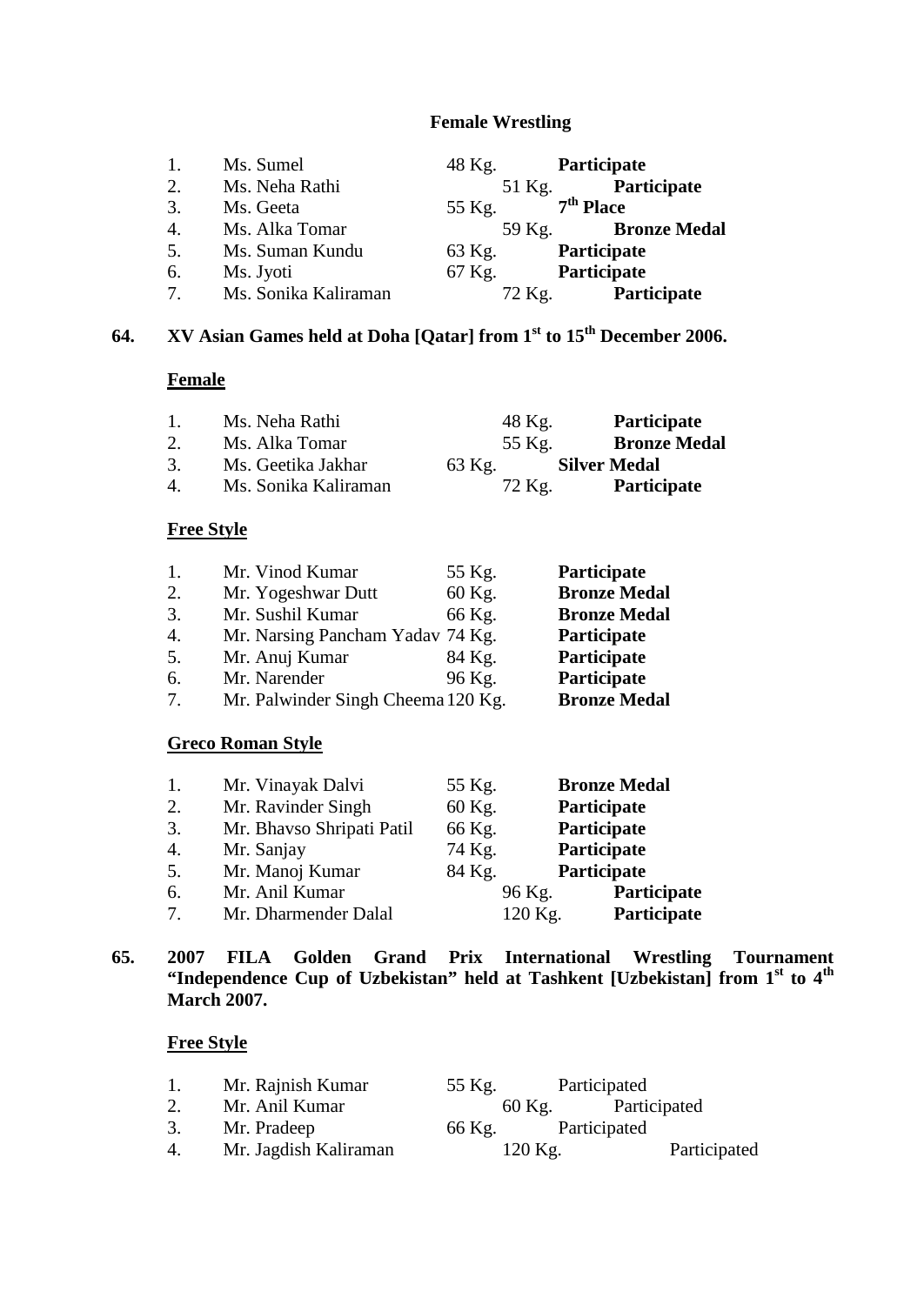#### **Greco Roman Style**

| 1. | Mr. Joginder Singh   | 55 Kg. | Participated |
|----|----------------------|--------|--------------|
|    | Mr. Krishan          | 60 Kg. | Participated |
| 3. | Mr. Sunil Kumar Rana | 66 Kg. | Participated |
| 4. | Mr. Rajesh Kumar     | 74 Kg. | Participated |

#### **66. International Wrestling Tournament "Ihrabim Moustafa" in Free Style and Greco Roman Style held at Port Said [Egypt] from 27th to 29th March 2007.**

#### **Free Style**

| 1.               | Mr. Joginder Singh    | 55 Kg.  | <b>Bronze Medal</b> |
|------------------|-----------------------|---------|---------------------|
| 2.               | Mr. Pradeep Kumar     | 66 Kg.  | <b>Bronze Medal</b> |
| 3.               | Mr. Pramjeet          | 74 Kg.  | Participated        |
| $\overline{4}$ . | Mr. Sunil Kumar Rana  | 74 Kg.  | Participated        |
| 5.               | Mr. Jai Prakash Singh | 84 Kg.  | Participated        |
| 6.               | Mr. Rajesh Kumar      | 84 Kg.  | Participated        |
| 7.               | Mr. Surender Kumar    | 96 Kg.  | <b>Bronze Medal</b> |
| 8.               | Mr. Jogender Grewal   | 96 Kg.  | <b>Bronze Medal</b> |
| 9.               | Mr. Jagdish Kaliraman | 120 Kg. | <b>Bronze Medal</b> |
| 10.              | Mr. Parveen Kumar     | 120 Kg. | $5th$ Place         |

#### **Greco Roman Style**

| 1.             | Mr. Joginder Singh       | 55 Kg.  | <b>Bronze Medal</b> |
|----------------|--------------------------|---------|---------------------|
| 2.             | Mr. Krishan              | 60 Kg.  | $5th$ Place         |
| 3.             | Mr. Sunil Kumar Rana     | 66 Kg.  | $5th$ Place         |
| 4.             | Mr. Rajesh Kumar         | 74 Kg.  | <b>Bronze Medal</b> |
| 5.             | Mr. Santosh Anna Shindeh | 84 Kg.  | Participated        |
| 6.             | Mr. Jogender Grewal      | 96 Kg.  | <b>Bronze Medal</b> |
| 7 <sup>1</sup> | Mr. Parveen Kumar        | 120 Kg. | $5th$ Place         |

# **67. 20th Senior Free Style, Greco Roman Style and Female Wrestling Championship held at Bishkek [Kyrgyzstan] from 8th to 13th May 2007.**

# **Free Style**

| 1. | Mr. Vinod Kumar                    | 55 Kg. | Participated        |
|----|------------------------------------|--------|---------------------|
| 2. | Mr. Yogeshwar Dutt                 | 60 Kg. | Participated        |
| 3. | Mr. Sushil Kumar                   | 66 Kg. | <b>Silver Medal</b> |
| 4. | Mr. Narsingh Pancham Yadav         | 74 Kg. | Participated        |
| 5. | Mr. Ram Vir                        | 84 Kg. | Participated        |
| 6. | Mr. Naveen                         | 96 Kg. | Participated        |
| 7. | Mr. Palwinder Singh Cheema 120 Kg. |        | <b>Bronze Medal</b> |

# **Greco Roman Style**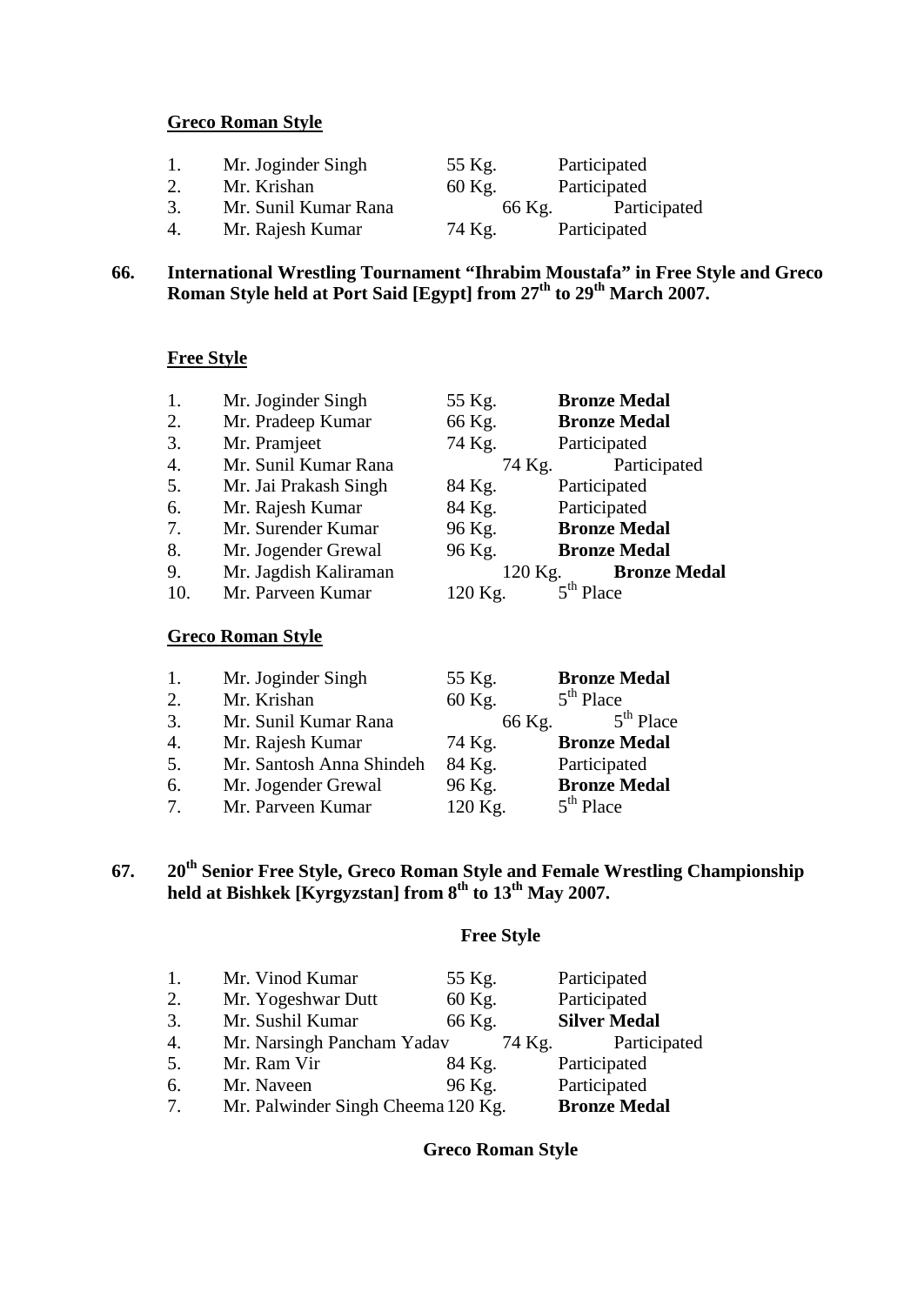| -1. | Mr. Ravinder Singh  | 60 Kg. | Participated |
|-----|---------------------|--------|--------------|
| 2.  | Mr. Gurbinder Singh | 66 Kg. | Participated |
| 3.  | Mr. Naresh Ahlawat  | 74 Kg. | Participated |
| 4.  | Mr. Manoj Kumar     | 84 Kg. | Participated |

# **Female Wrestling**

| 1. Ms. Alka Tomar     | 59 Kg. | 5 <sup>th</sup> Place |
|-----------------------|--------|-----------------------|
| 2. Ms. Suman Kundu    | 63 Kg. | 5 <sup>th</sup> Place |
| 3. Ms. Geetika Jakhar | 67 Kg. | Participated          |

### **68. The Commonwealth Wrestling Championship held at London, Ontario [Canada] from 15th to 17th June 2007.**

# **Free Style Team**

| 1.  | Kripa Shankar Patel    | 55 Kg.  | Gold Medal          |
|-----|------------------------|---------|---------------------|
| 2.  | <b>Yogeshwar Dutt</b>  | 60 Kg.  | Gold Medal          |
| 3.  | Sushil Kumar           | 66 Kg.  | Gold Medal          |
| 4.  | Anil Kumar Mann        | 96 Kg.  | Gold Medal          |
| 5.  | Rajiv Tomar            | 120 Kg. | Gold Medal          |
| 6.  | Amit Kumar Dhankar     | 66 Kg.  | Silver Medal        |
| 7.  | Hardeep Singh          | 66 Kg.  | Silver Medal        |
| 8.  | Narsingh Pancham Yadav | 74 Kg.  | Silver Medal        |
| 9.  | Amit Kumar             | 84 Kg.  | <b>Bronze Medal</b> |
| 10. | Joginder Kumar         | 120 Kg. | Silver Medal        |

# **Greco Roman Style Team**

| 1.  | Kanhya Lal Yadav        | 55 Kg. | Gold Medal          |
|-----|-------------------------|--------|---------------------|
| 2.  | <b>Ravinder Singh</b>   | 60 Kg. | Gold Medal          |
| 3.  | Gurbinder Singh         | 66 Kg. | Gold Medal          |
| 4.  | Manoj Kumar             | 84 Kg. | Gold Medal          |
| 5.  | Anil Kumar Mann         | 96 Kg. | Gold Medal          |
| 6.  | Kripa Shankar Patel     | 55 Kg. | <b>Silver Medal</b> |
| 7.  | <b>Yogeshwar Dutt</b>   | 60 Kg. | <b>Silver Medal</b> |
| 8.  | Sanjay                  | 74 Kg. | <b>Silver Medal</b> |
| 9.  | <b>Ashok Kumar</b>      | 96 Kg. | <b>Silver Medal</b> |
| 10. | <b>Dharmender Dalal</b> | 120    | Silver Medal        |
|     |                         | Kg.    |                     |

# **Female Team**

| 1. Nirmala Devi | 48 Kg. Gold Medal   |
|-----------------|---------------------|
| 2. Kamini Yadav | 51 Kg. Silver Medal |
| 3. Manju        | 55 Kg. Silver Medal |
| 4. Alka Tomar   | 59 Kg. Bronze Medal |
|                 |                     |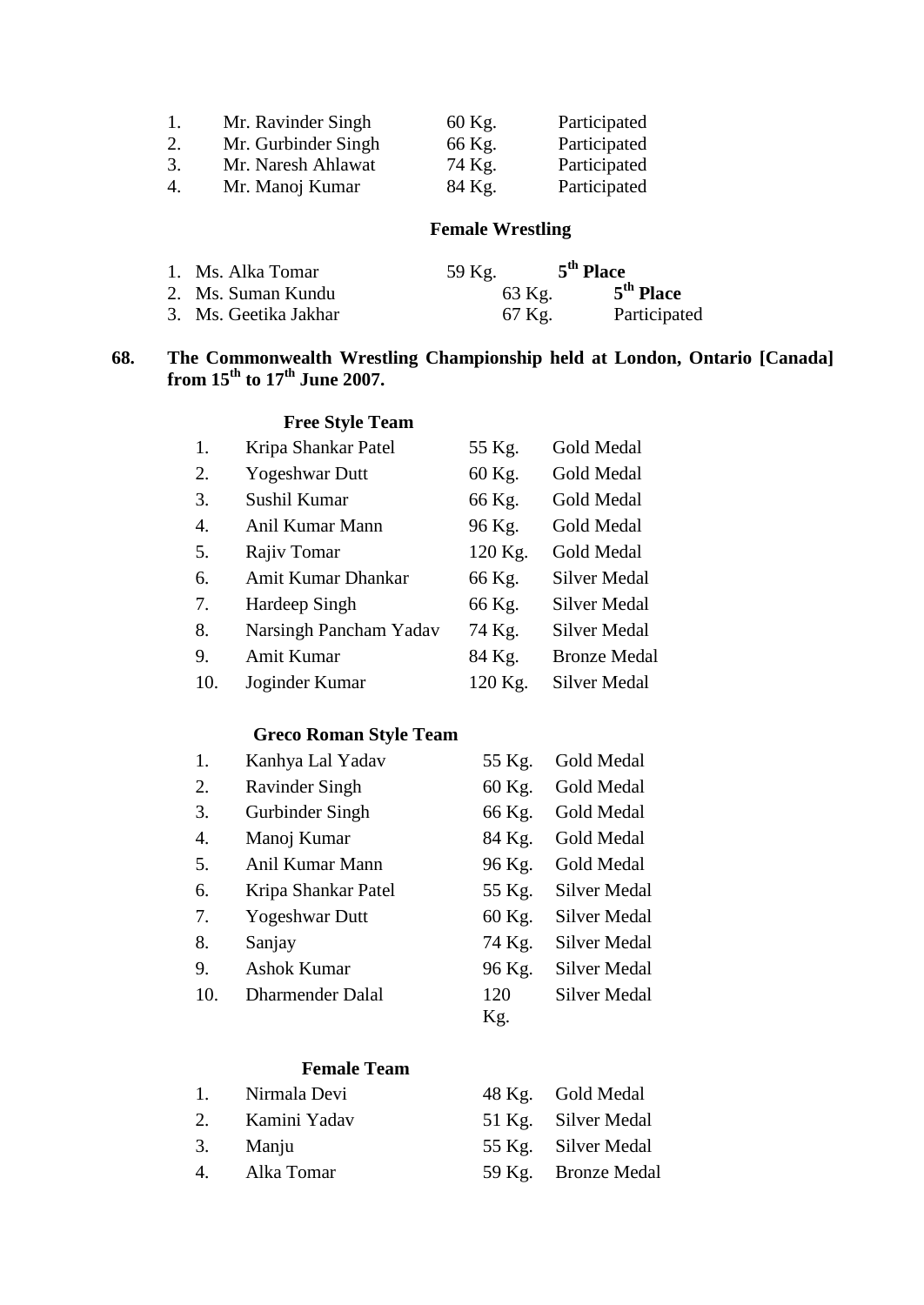| 5. Geetika Jakhar | 63 Kg. Silver Medal |
|-------------------|---------------------|
| 6. Jyoti          | 67 Kg. Silver Medal |
| 7. Minakshi Devi  | 72 Kg. Silver Medal |

# **69. 7th Asian Cadet Free Style, Greco Roman Style and Female Wrestling Championship held at Taichung [Taiwan] from 10th to 12th August 2007.**

# **Free Style**

| 1. | Baliram Basantlala Yadav 50 Kg. |           | <b>Bronze Medal</b> |
|----|---------------------------------|-----------|---------------------|
| 2. | Suresh Kumar                    | 54 Kg.    | Gold Medal          |
| 3. | Rahul Balasaheb Aware           | 58 Kg.    | <b>Bronze Medal</b> |
| 4. | Parmjeet                        | 69 Kg.    | <b>Bronze Medal</b> |
| 5. | Sandeep Kumar                   | $100$ Kg. | Silver Medal        |

#### **70. 2007 Junior World Free Style, Greco Roman Style and Female Wrestling Championship held at Beijing [China] from 21st to 26th August 2007**

#### **Free Style**

| 6.  | Jaideep            | 50 Kg.  | Participated |
|-----|--------------------|---------|--------------|
| 7.  | Somvir             | 55 Kg.  | Participated |
| 8.  | Rahul Mann         | 60 Kg.  | Participated |
| 9.  | Amit Kumar Dhankar | 66 Kg.  | Participated |
| 10. | Kulbir Singh Rana  | 74 Kg.  | $9th$ Place  |
| 11. | Naresh Kumar       | 84 Kg.  | Participated |
| 12. | Parvesh Kumar      | 96 Kg.  | $5th$ Place  |
| 13. | <b>Rohit Patel</b> | 120 Kg. | $7th$ Place  |

# **Greco Roman Style**

| 1.                  | Upendra Sen                  | 50 Kg.                                 | Participated |
|---------------------|------------------------------|----------------------------------------|--------------|
| 2.                  | Anil Kumar Bhariya           | 60 Kg.                                 | Participated |
| 3.                  | Vikram Sangwan               | 66 Kg.                                 | Participated |
| 4.                  | Sikander Antil               | 74 Kg.                                 | Participated |
| 5.                  | Kulwant Rai                  | 84 Kg.                                 | Participated |
| 6.                  | Vikram                       | 96 Kg.                                 | Participated |
| 7.                  | Surajmal                     | 120 Kg.                                | Participated |
| <b>Female Style</b> |                              |                                        |              |
|                     | $\mathcal{L}_{\text{under}}$ | $\Lambda\Lambda$ $\mathbf{V}_{\alpha}$ | Rronze Medal |

| $\overline{1}$ . | Sudesh Kumari | 44 Kg. | <b>Bronze Medal</b>   |
|------------------|---------------|--------|-----------------------|
| 2.               | Sweta Punia   | 48 Kg. | Participated          |
| 3.               | Babita Kumari | 51 Kg. | <b>Silver Medal</b>   |
| 4.               | Nirmala Devi  | 59 Kg. | 8 <sup>th</sup> Place |
| 5.               | Suman Kundu   | 63 Kg. | Participated          |
| 6.               | <b>Babita</b> | 67 Kg. | Participated          |
| 7 <sub>1</sub>   | Minakshi Devi | 72 Kg. | $10^{th}$ Place       |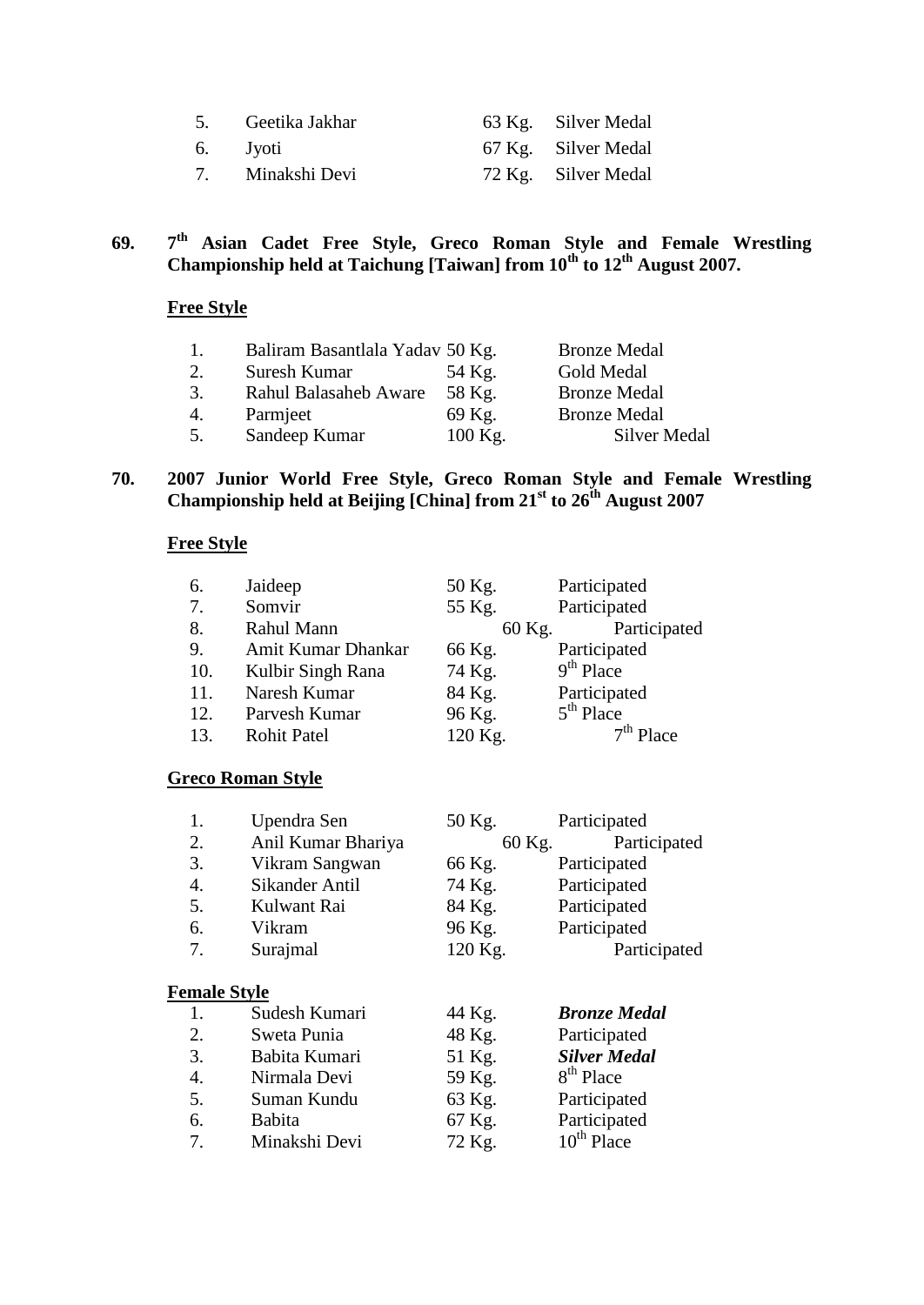### **71. 2007 Senior World Free Style, Greco Roman Style and Female Wrestling Championship held at Baku [Azerbaijan] from 17th to 23rd September 2007**

# **Free Style**

|    | Anil Kumar               | 55 Kg.  |                 | Participated |                   |     |
|----|--------------------------|---------|-----------------|--------------|-------------------|-----|
| 2. | <b>Yogeshwar Dutt</b>    | 60 Kg.  |                 | Participated |                   |     |
| 3. | Sushil Kumar             | 66 Kg.  | 7 <sup>th</sup> | Place        | <b>[Qualified</b> | for |
|    | Olympic]                 |         |                 |              |                   |     |
| 4. | Ramesh Kumar             | 74 Kg.  |                 | $9th$ Place  |                   |     |
| 5. | Ram Vir                  | 84 Kg.  |                 | Participated |                   |     |
| 6. | <b>Rohit Patel</b>       | 96 Kg.  |                 | $5th$ Place  |                   |     |
| 7. | Palwinder Singh Cheema   | 120 Kg. |                 | $7th$ Place  |                   |     |
|    |                          |         |                 |              |                   |     |
|    | <b>Greco Roman Style</b> |         |                 |              |                   |     |

| 1. | K.L. Yadav              | 55 Kg. | Participated |              |
|----|-------------------------|--------|--------------|--------------|
| 2. | <b>Ravinder Singh</b>   | 60 Kg. |              | Participated |
| 3. | Sunil Kumar             | 66 Kg. | Participated |              |
| 4. | <b>Bhupinder Thakur</b> | 74 Kg. | Participated |              |
| 5. | Manoj Kumar             | 84 Kg. | Participated |              |
| 6. | Randhir Singh           | 96 Kg. | Participated |              |
| 7. | Devender singh          |        | 120 Kg.      | Participated |
|    |                         |        |              |              |

#### **Female Style**

|                | Nirmala Devi   | 48 Kg. | Participated |
|----------------|----------------|--------|--------------|
| 2.             | Babita Kumari  | 51 Kg. | Participated |
| 3.             | Alka Tomar     | 55 Kg. | Participated |
| 4.             | Kamlesh Devi   | 59 Kg. | Participated |
| 5.             | Geetika Jakhar | 63 Kg. | Participated |
| 6.             | Suman Kundu    | 67 Kg. | Participated |
| 7 <sub>1</sub> | Meenakshi Devi | 72 Kg. | Participated |

#### **72. 2008 Senior Asian Free Style, Greco Roman Style and Female Wrestling Championship held at Jeju [Island] Korea from 18th to 23rd March 2008**

#### **Free Style**

|                          | Vinod Kumar           | 55 Kg.  | Participated                     |
|--------------------------|-----------------------|---------|----------------------------------|
| 2.                       | <b>Yogeshwar Dutt</b> | 60 Kg.  | <b>Gold Medal [Qualified for</b> |
|                          | Olympic]              |         |                                  |
| 3.                       | Sushil Kumar          | 66 Kg   | <b>Bronze Medal</b>              |
| 4.                       | Paramjit              | 74 Kg.  | Participated                     |
| 5.                       | Naveen Mor            | 96 Kg.  | Participated                     |
| 6.                       | Rajeev Tomar          | 120 Kg. | Participated                     |
| <b>Greco Roman Style</b> |                       |         |                                  |
| 1.                       | Rajender Kumar        | 55 Kg.  | Participated                     |
| 2.                       | <b>Ravinder Singh</b> | 60 Kg.  | Participated                     |
| 3.                       | Gurbinder Singh       | 66 Kg.  | Participated                     |
| 4.                       | Naresh Kumar          | 74 Kg.  | Participated                     |
|                          |                       |         |                                  |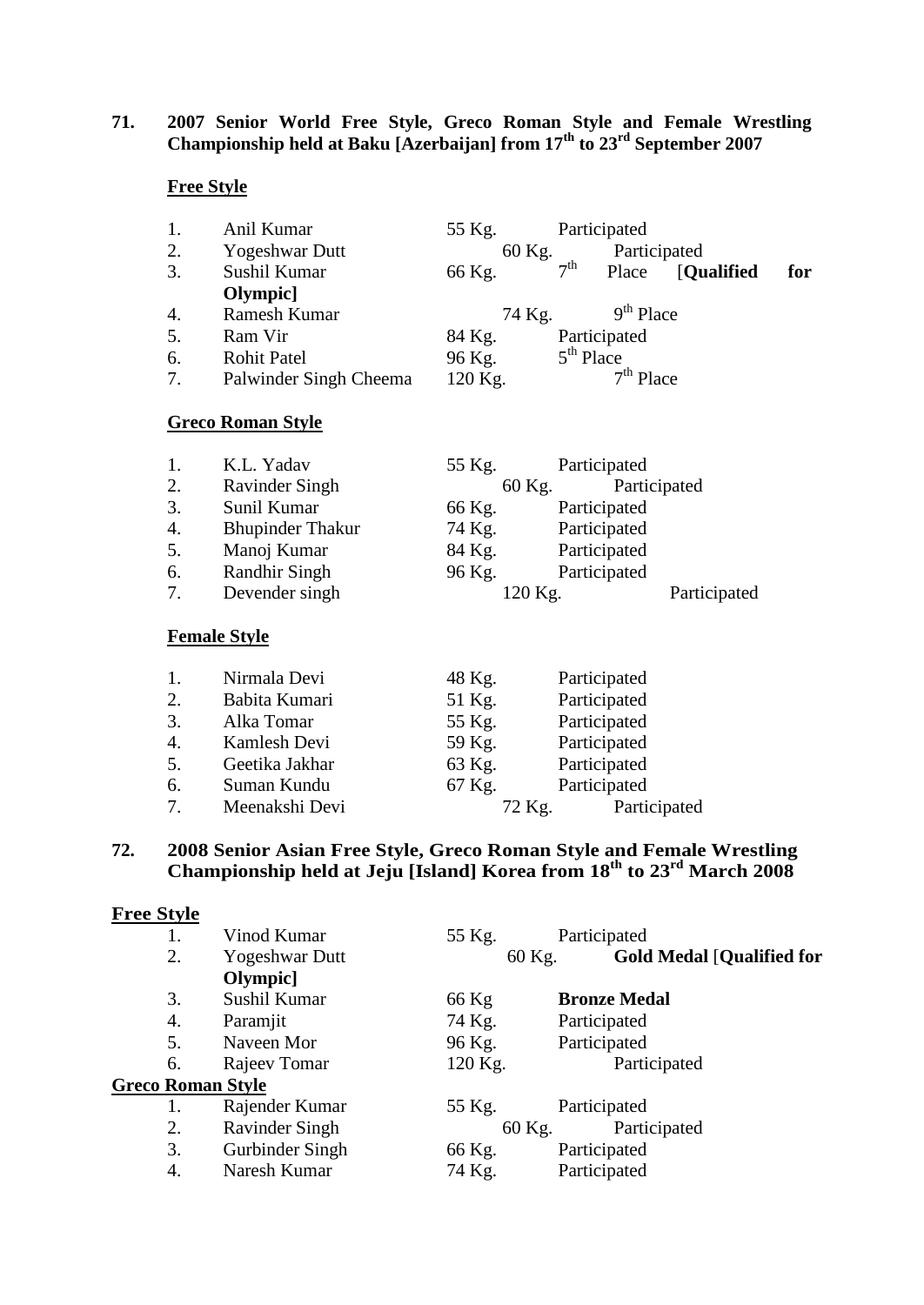| 5.                      | Manjeet            | 84 Kg. | Participated        |
|-------------------------|--------------------|--------|---------------------|
| 6.                      | Ashok Kumar        | 96 Kg. | Participated        |
| <b>Female Wrestling</b> |                    |        |                     |
| 1.                      | Ms. Neha Rathi     | 48 Kg. | <b>Bronze Medal</b> |
| 2.                      | Ms. Poonam Rani    | 51 Kg. | Participated        |
| 3.                      | Ms. Alka Tomar     | 55 Kg. | Participated        |
| 4.                      | Ms. Anita          | 59 Kg. | <b>Bronze Medal</b> |
| 5.                      | Ms. Geetika Jakhar | 63 Kg. | Participated        |
| 6.                      | Ms. Suman Kundu    | 67 Kg. | Participated        |
| 7.                      | Ms. Anmol          | 72 Kg. | Participated        |

# **73. 1st Olympic Qualifying Tournament held at Martigny [Switzerland] from 18th to 20th April 2008 [Free Style]**

| 1.       | Mr. Parmajeet       | 74 Kg.    | Participated                       |
|----------|---------------------|-----------|------------------------------------|
| 2.       | Mr. Praveen Shiwale | 84 Kg.    | Participated                       |
| 3.       | Mr. Naveen Mor      | 96 Kg.    | Participated                       |
|          | 4. Mr. Rajeev Tomar | $120$ Kg. | <b>Silver Medal [Qualified for</b> |
| Olympic] |                     |           |                                    |

# **74. 2nd Olympic Qualifying Tournament held at Warsaw [Poland] from 2nd to 4th May 2008 [Free Style]**

| 1. | Mr. Kripa Shankar Patel | 55 Kg. | Participated |
|----|-------------------------|--------|--------------|
|    | Mr. Ramesh Kumar        | 74 Kg. | Participated |
| 3. | Mr. Anuj Chaudhary      | 84 Kg. | Participated |
| 4. | Mr. Anil Mann           | 96 Kg. | Participated |

# **75. 1st Olympic Qualifying Tournament held at Rome [Italy] from 9th to 11th May 2008 [Greco Roman Style]**

| 1. | Mr. Joginder Singh  | 55 Kg.  | Participated |
|----|---------------------|---------|--------------|
| 2. | Mr. Ravinder Singh  | 60 Kg.  | Participated |
| 3. | Mr. Vikram Sanghwan | 66 Kg.  | Participated |
| 4. | Mr. Rajbir Chhikara | 74 Kg.  | Participated |
| 5. | Mr. Manoj Kumar     | 84 Kg.  | Participated |
| 6. | Mr. Ashok Kumar     | 96 Kg.  | Participated |
| 7. | Mr. Anil Kumar      | 120 Kg. | Participated |
|    |                     |         |              |

# **76. 2nd Olympic Qualifying Tournament held at Novi Sad [Serbia] from 23rd to 24th May 2008 [Greco Roman Style]**

| 1.                    | Mr. Joginder Singh  | 55 Kg.  | Participated |
|-----------------------|---------------------|---------|--------------|
| 2.                    | Mr. Ravinder Singh  | 60 Kg.  | Participated |
| 3.                    | Mr. Vikram Sanghwan | 66 Kg.  | Participated |
| $\mathcal{A}_{\cdot}$ | Mr. Rajbir Chhikara | 74 Kg.  | Participated |
| 5.                    | Mr. Manoj Kumar     | 84 Kg.  | Participated |
| 6.                    | Mr. Ashok Kumar     | 96 Kg.  | Participated |
| 7 <sub>1</sub>        | Mr. Anil Kumar      | 120 Kg. | Participated |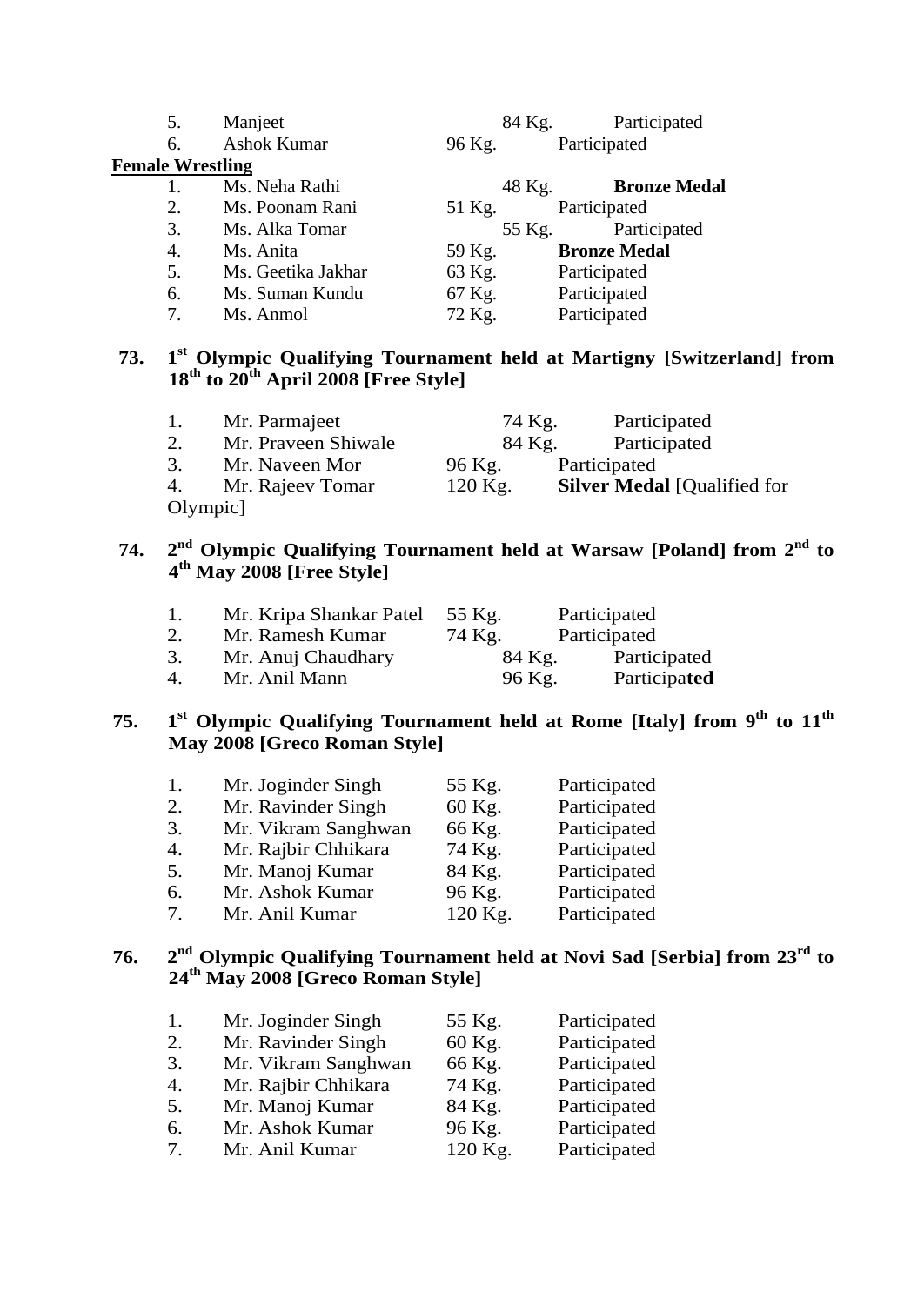# **77. 1st Olympic Qualifying Tournament held at Edmonton [Canada] from 16th to 17th May 2008 [Female Wrestling]**

|    | Neha Rathi  | 48 Kg. | Participated |
|----|-------------|--------|--------------|
| 2. | Alka Tomar  | 55 Kg. | Participated |
| 3. | Suman Kundu | 63 Kg. | Participated |
| 4. | Jvoti       | 72 Kg. | Participated |

# **78. 2nd Olympic Qualifying Tournament held at Haparanda [Switzerland] from 29th May to 2nd June 2008 [Female Wrestling]**

| $\overline{1}$ . | Neha Rathi     | 48 Kg. | Participated |
|------------------|----------------|--------|--------------|
| 2.               | Alka Tomar     | 55 Kg. | Participated |
| 3.               | Geetika Jakhar | 63 Kg. | Participated |
| 4.               | Jvoti          | 72 Kg. | Participated |

# **79. 4th Children of Asia International Sports Games held at Yakutsk City, Yakutia from 3rd to 13th July 2008**

#### **Free Style**

| 1. | Ajit P. Pandurang | 42 Kg.  | <b>Silver Medal</b> |
|----|-------------------|---------|---------------------|
| 2. | Deepak            | 46 Kg.  | <b>Gold Medal</b>   |
| 3. | Harpool           | 50 Kg.  | <b>Bronze Medal</b> |
| 4. | Tanajit Dinkar    | 54 Kg.  | <b>Bronze Medal</b> |
| 5. | Sandeep Kumar     | 63 Kg.  | <b>Bronze Medal</b> |
| 6. | Sumit Sehrawat    | 69 Kg.  | <b>Gold Medal</b>   |
| 7. | Praveen           | 76 Kg.  | <b>Gold Medal</b>   |
| 8. | Yudhbir           | 100 Kg. | <b>Silver Medal</b> |
|    |                   |         |                     |
|    |                   |         |                     |

# **Female Wrestling**

| 1. | Deepti Rajput  | 38 Kg. | <b>Gold Medal</b>   |
|----|----------------|--------|---------------------|
| 2. | Harwinder Kaur | 43 Kg. | <b>Silver Medal</b> |
| 3. | Priyanka       | 49 Kg. | <b>Gold Medal</b>   |
| 4. | Rashmi Tyagi   | 52 Kg. | <b>Silver Medal</b> |
| 5. | Sakshi Malik   | 56 Kg. | <b>Gold Medal</b>   |

#### **80. 2008 Asian Junior Free Style, Greco Roman Style and Female Wrestling Championship held at Doha [Qatar] from 4th to 6th July 2008**

#### **Free Style**

|                          | Mr. Nitin               | 50 Kg.  | Participated        |
|--------------------------|-------------------------|---------|---------------------|
| 2.                       | Mr. Balraj Singh        | 55 Kg.  | <b>Silver Medal</b> |
| 3.                       | Mr. Hardeep Singh       | 60 Kg.  | <b>Silver Medal</b> |
| 4.                       | Mr. Sandeep Kumar       | 66 Kg.  | Participated        |
| 5.                       | Mr. Kulbir Singh        | 74 Kg.  | Participated        |
| 6.                       | Mr. Mausam Khatri       | 96 Kg.  | Participated        |
| 7.                       | Mr. Hitesh              | 120 Kg. | <b>Bronze Medal</b> |
| <b>Greco Roman Style</b> |                         |         |                     |
| 1.                       | Mr. Shivshankar Bhavale | 50 Kg.  | Participated        |
| 2.                       | Mr. Bansilal Bisnoi     | 60 Kg.  | <b>Bronze Medal</b> |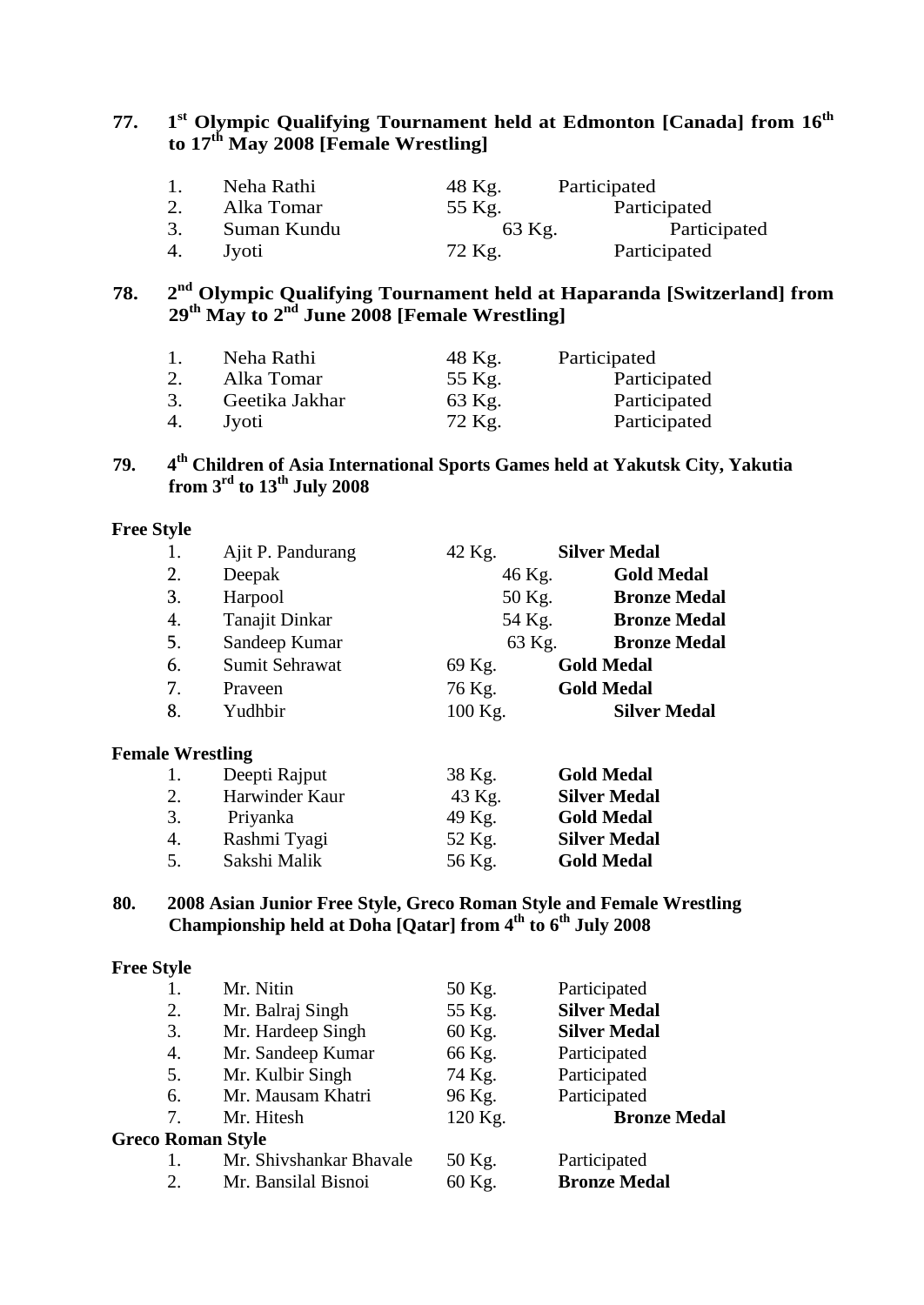| 3.                      | Mr. Tirath Rana     | 66 Kg.  | Participated        |
|-------------------------|---------------------|---------|---------------------|
| 4.                      | Mr. Rajbir Chhikar  | 74 Kg   | <b>Bronze Medal</b> |
| 5.                      | Mr. Gagandeep Singh | 96 Kg.  | Participated        |
| 6.                      | Mr. Rohtas          | 120 Kg. | Participated        |
| <b>Female Wrestling</b> |                     |         |                     |
| 1.                      | Ms. Priyanka Singh  | 42 Kg.  | <b>Bronze Medal</b> |
| 2.                      | Ms. Sweta Punia     | 48 Kg.  | <b>Bronze Medal</b> |
| 3.                      | Ms. Anju Chaudhary  | 51 Kg.  | Participated        |
| 4.                      | Ms. Gargi Yadav     | 55 Kg.  | <b>Bronze Medal</b> |
| 5.                      | Ms. Geeta           | 59 Kg.  | <b>Gold Medal</b>   |
| 6.                      | Ms. Suman Kundu     | 63 Kg.  | <b>Silver Medal</b> |
| 7.                      | Ms. Nirmala Devi    | 67 Kg.  | <b>Bronze Medal</b> |
| 8.                      | Ms. Anmol           | 72 Kg.  | Participated        |

#### **81. 2008 Asian Cadet Free Style, Greco Roman Style and Female Wrestling Championship held at Tashkent [Uzbekistan] from 25th to 27th July 2008**

| <b>Free Style</b>        |                           |         |                       |
|--------------------------|---------------------------|---------|-----------------------|
| 1.                       | Mr. Ajit Panduranga Patil | 42 Kg.  | <b>Gold Medal</b>     |
| 2.                       | Mr. Deepak                | 46 Kg.  | <b>Bronze Medal</b>   |
| 3.                       | Mr. Surender              | $50$ Kg | <b>Gold Medal</b>     |
| 4.                       | Mr. Surinder Kumar Yadav  | 54 Kg.  | <b>Bronze Medal</b>   |
| 5.                       | Mr. Rahul Balasaheb Aware | 58 Kg   | <b>Gold Medal</b>     |
| 6.                       | Mr. Arun<br>Kumar         | 63 Kg.  | <b>Gold Medal</b>     |
| 7.                       | Mr. Parveen Rana          | 69 Kg.  | <b>Gold Medal</b>     |
| 8.                       | Mr. Parveen               | 76 Kg.  | <b>Bronze Medal</b>   |
| 9.                       | Mr. Sumit                 | 85 Kg.  | 5 <sup>th</sup> Place |
| 10.                      | Mr. Praveen Tehlan        | 100 Kg. | $7th$ Place           |
| <b>Greco Roman Style</b> |                           |         |                       |
| 1.                       | Mr. Chandresh Patel       | 42 Kg.  | Participated          |
| 2.                       | Mr. Sagar Shelar          | 46 Kg.  | $5th$ Place           |
| 3.                       | Mr. Manjeet Singh         | 50 Kg.  | Participated          |
| 4.                       | Mr. Gaurav Sharma         | 54 Kg.  | <b>Silver Medal</b>   |
| 5.                       | Mr. Monu                  | 58 Kg.  | Participated          |
| 6.                       | Mr. Bachhu Tomar          | 63 Kg.  | Participated          |
| 7.                       | Mr Ravinder Khatri        | 69 Kg.  | <b>Bronze Medal</b>   |
| 8.                       | Mr. Satender              | 76 Kg.  | <b>Silver Medal</b>   |
| 9.                       | Mr. Harpreet Singh        | 85 Kg.  | 5 <sup>th</sup> Place |
| <b>Female Wrestling</b>  |                           |         |                       |
| 1.                       | Ms. Sanju Jakhar          | 38 Kg.  | <b>Gold Medal</b>     |
| 2.                       | Ms. Apoorva Tyagi         | $40$ Kg | <b>Gold Medal</b>     |
| 3.                       | Ms. Pooja Dass            | 43 Kg.  | <b>Bronze Medal</b>   |
| 4.                       | Ms. Kavita Kumari         | 46 Kg.  | <b>Bronze Medal</b>   |
| 5.                       | Ms. Seema                 | 49 Kg.  | <b>Bronze Medal</b>   |
| 6.                       | Ms. Gargi Yadav           | 52 Kg.  | <b>Bronze Medal</b>   |
| 7.                       | Ms. Sakshi Malik          | 56 Kg.  | <b>Bronze Medal</b>   |
| 8.                       | Ms. Nikki Singh           | 60 Kg.  | <b>Silver Medal</b>   |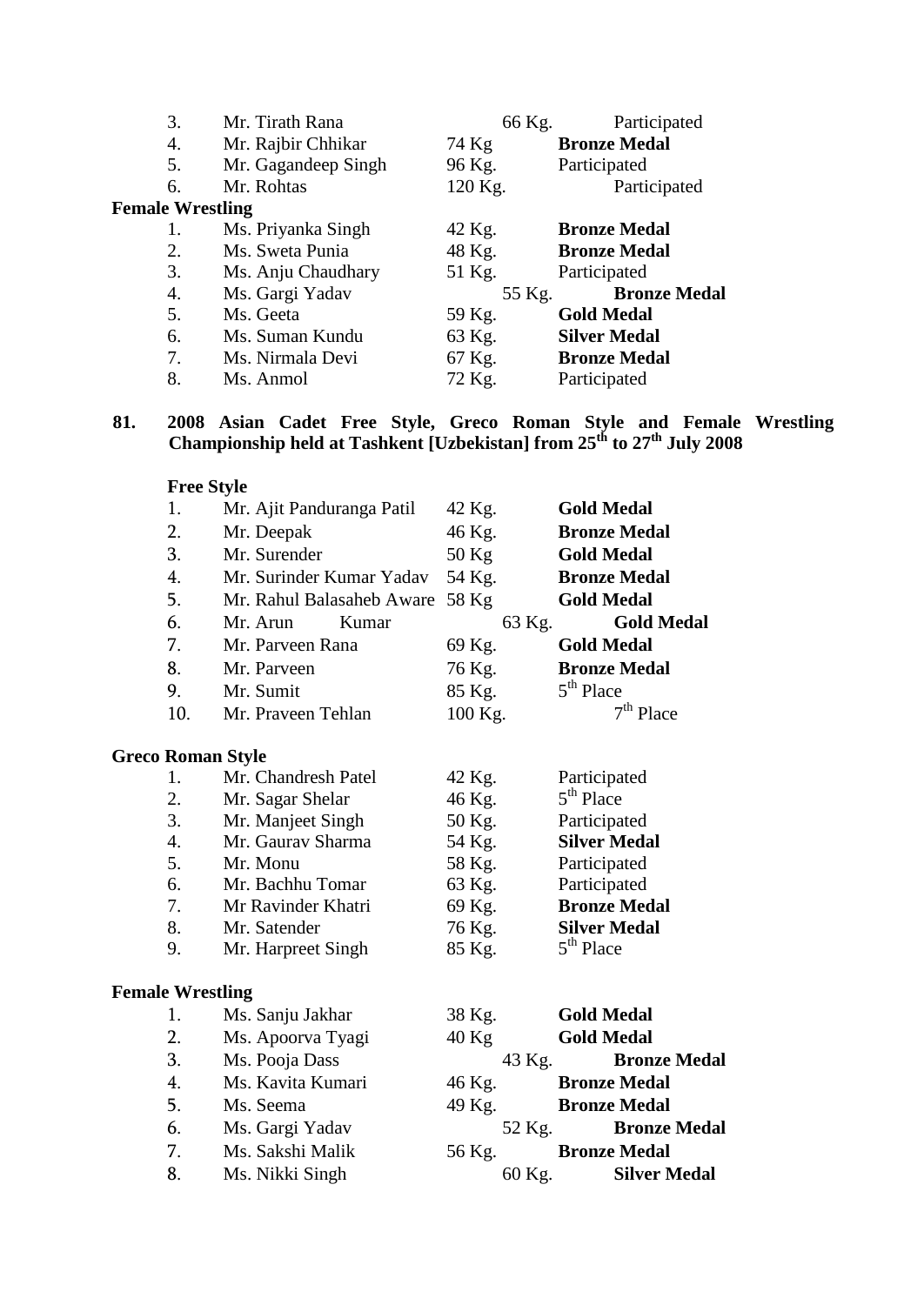|     | Ms. Anshu Tomar  | 65 Kg. | <b>Bronze Medal</b> |
|-----|------------------|--------|---------------------|
| 10. | Ms. Mandeep Kaur | 70 Kg. | $4th$ Place         |

#### **82. 2008 Junior World Free Style, Greco Roman Style & Female Wrestling Championship held at Istanbul [Turkey] from 29th July to 3rd August 2008**

| <b>Free Style</b>        |                         |         |                     |
|--------------------------|-------------------------|---------|---------------------|
| 1.                       | <b>Nitin</b>            | 50 Kg.  | <b>Bronze Medal</b> |
| 2.                       | Balraj Singh            | 55 Kg.  | Participated        |
| 3.                       | Hardeep Singh           | 60 Kg.  | Participated        |
| 4.                       | Amit Kumar              | 66 Kg.  | Participated        |
| 5.                       | Kulbir Singh Rana       | 74 Kg.  | Participated        |
| 6.                       | Naresh Kumar            | 84 Kg.  | Participated        |
| 7.                       | Hitesh                  | 120 Kg. | $5th$ Place         |
| <b>Greco Roman Style</b> |                         |         |                     |
| 1.                       | Shivshankar Bhavale     | 50 Kg.  | Participated        |
| 2.                       | Hari Krishan            | 55 Kg.  | Participated        |
| 3.                       | <b>Bansilal Bishnoi</b> | 60 Kg.  | Participated        |
| 4.                       | Tirath Rana             | 66 Kg.  | Participated        |
| 5.                       | Rajbir Chhikara         | 74 Kg.  | Participated        |
| 6.                       | Vivek Yadav             | 84 Kg.  | Participated        |
| 7.                       | Rohtas                  | 120 Kg. | Participated        |

# **Female Wrestling**

|    | Priyanka Singh | 44 Kg. | <b>Bronze Medal</b> |
|----|----------------|--------|---------------------|
| 2. | Sweta Punia    | 48 Kg. | Participated        |
| 3. | Anju Chaudhary | 51 Kg. | Participated        |
| 4. | Gargi Yadav    | 55 Kg. | Participated        |
| 5. | Geeta          | 59 Kg. | $5th$ Place         |
| 6. | Suman Kundu    | 63 Kg. | $7th$ Place         |
| 7. | Nirmala Devi   | 67 Kg. | Participated        |
| 8. | Anmol          | 72 Kg. | $7th$ Place         |

# **83. XXIX Olympic Games held at Beijing [China] from 14th to 24th August 2008**

|    | <b>Yogeshwar Dutt</b> | 60 Kg.    | Participated        |
|----|-----------------------|-----------|---------------------|
| 2. | Sushil Kumar          | 66 Kg.    | <b>Bronze Medal</b> |
|    | Rajiv Tomar           | $120$ Kg. | Participated        |

#### **84. 2008 Senior World Female Wrestling Championship held at Tokyo [Japan] from 10th to 12th October 2008**

#### **Female Team**

|    | Ms. Priyanka   | 48 Kg. | Participated |
|----|----------------|--------|--------------|
| 2. | Ms. Neha Rathi | 51 Kg. | Participated |
|    | Ms. Kamlesh    | 55 Kg. | Participated |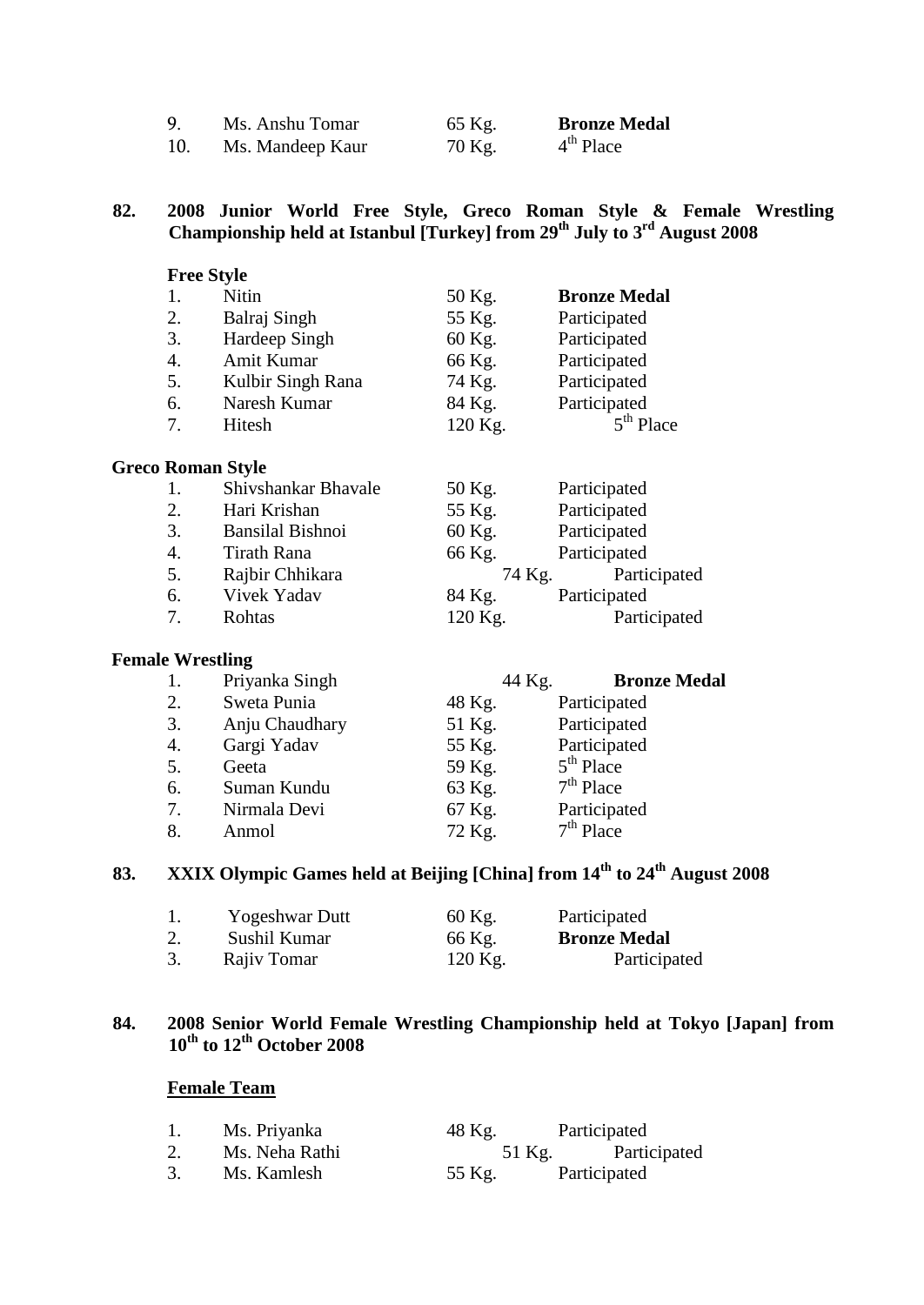| $\overline{4}$ . | Ms. Anita          | 59 Kg. | Participated |
|------------------|--------------------|--------|--------------|
| 5.               | Ms. Geetika Jakhar | 63 Kg. | Participated |
| 6.               | Ms. Suman Kundu    | 67 Kg. | Participated |
| 7 <sub>1</sub>   | Ms. Anmol          | 72 Kg. | Participated |

# **85. 3rd Commonwealth Youth Games at Pune [Maharashtra] from 12th to 18th October 2008**

#### **Free Style Team**

| 1.               | Mr. Ajit Pandurang Patil         | 42 Kg. | <b>Gold Medal</b> |
|------------------|----------------------------------|--------|-------------------|
| 2.               | Mr. Deepak                       | 46 Kg. | <b>Gold Medal</b> |
| 3.               | Mr. Amit Kumar                   | 50 Kg. | <b>Gold Medal</b> |
| $\overline{4}$ . | Mr. Jitender Singh               | 54 Kg. | <b>Gold Medal</b> |
| 5.               | Mr. Rahul Balasaheb Aware 58 Kg. |        | <b>Gold Medal</b> |
| 6.               | Mr. Ranjit Nalawade              | 63 Kg. | <b>Gold Medal</b> |
| 7.               | Mr. Parveen Rana                 | 69 Kg. | <b>Gold Medal</b> |

### **86. 2008 Hargobind Singh International Wrestling Tournament held at Vancouver [Canada] from 7th to 8th November 2008**

### **Free Style Team**

| 1. | Mr. Vinod Kumar                    | 55 Kg. | <b>Bronze Medal</b> |
|----|------------------------------------|--------|---------------------|
| 2. | Mr. Yogeshwar Dutt                 | 60 Kg. | <b>Gold Medal</b>   |
| 3. | Mr. Amit Kumar Dhankar             | 66 Kg. | <b>Bronze Medal</b> |
| 4. | Mr. Ramesh Kumar                   | 74 Kg. | <b>Silver Medal</b> |
| 5. | Mr. Ram Vir                        | 84 Kg. | Participated        |
| 6. | Mr. Surender Kumar Deswal 96 Kg.   |        | Participated        |
| 7. | Mr. Palwinder Singh Cheema 120 Kg. |        | <b>Bronze Medal</b> |

#### **Female Team**

| 1.               | Ms. Sudesh Kumari   | 48 Kg. | Participated        |
|------------------|---------------------|--------|---------------------|
| 2.               | Ms. Anju Chaoudhary | 51 Kg. | <b>Bronze Medal</b> |
| 3.               | Ms. Poonam          | 55 Kg. | Participated        |
| $\overline{4}$ . | Ms. Nirmal          | 59 Kg. | Participated        |
| 5.               | Ms. Geetika Jakhar  | 63 Kg. | <b>Silver Medal</b> |
| 6.               | Ms. Suman Kundu     | 67 Kg. | Participated        |
| 7.               | Ms. Navjot Kaur     | 72 Kg. | Participated        |

## 87. **34th Henri Deglance Challenge International FS & GR Wrestling Tournament held at Nice [France] from 28th to 29th November 2008**

| $\mathbf{1}$ . | Mr. Vinod Kumar        | 55 Kg. | <b>Silver Medal</b> |
|----------------|------------------------|--------|---------------------|
| 2.             | Mr. Yogeshwar Dutt     | 60 Kg. | <b>Gold Medal</b>   |
| 3.             | Mr. Amit Kumar Dhankar | 66 Kg. | <b>Bronze Medal</b> |
| 4.             | Mr. Ram Vir            | 84 Kg. | Participated        |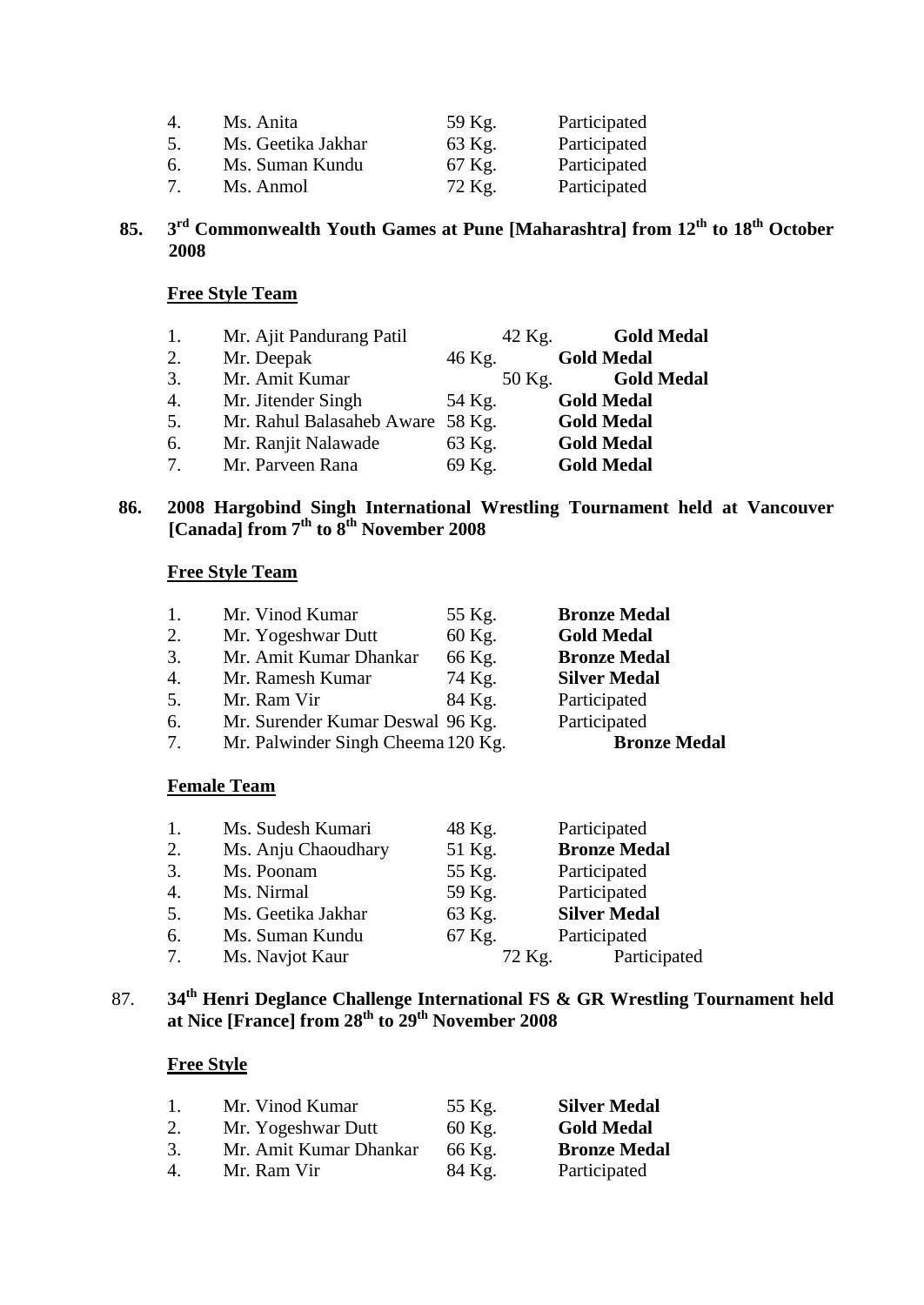5. Mr. Surender Kumar Deswal 96 Kg. **Bronze Medal**

6. Mr. Palwinder Singh Cheema120 Kg. **Gold Medal**

#### **Greco Roman Style**

| 1. | Hari Krishan     | 60 Kg.  | Participated        |
|----|------------------|---------|---------------------|
| 2. | Ajay Kumar       | 66 Kg.  | Participated        |
| 3. | Sikander Antil   | 74 Kg.  | Participated        |
| 4. | Kulwant Rai      | 84 Kg.  | <b>Bronze Medal</b> |
| 5. | Krishan          | 96 Kg.  | Participated        |
| 6. | Dharmender Dalal | 120 Kg. | <b>Bronze Medal</b> |

#### **88. The Dave Schultz Memorial International Free Style, Greco Roman Style and Female Wrestling Tournament held at Colorado Springs [USA] from 5th to 8th February 2009**

#### **Free Style**

| 1. | Rahul Balasaheb Aware    |         | 55 Kg. | Participated        |
|----|--------------------------|---------|--------|---------------------|
| 2. | Yogeshwar Dutt           |         | 60 Kg. | <b>Bronze Medal</b> |
| 3. | Ramesh Kumar             |         | 74 Kg. | Participated        |
| 4. | Anuj Kumar               |         |        | 84 Kg. Participated |
| 5. | Rajiv Tomar              | 120 Kg. |        | <b>Bronze Medal</b> |
|    | <b>Greco Roman Style</b> |         |        |                     |
| 1. | Rajender Kumar           |         |        | 55 Kg. Participated |
| 2. | <b>Ravinder Singh</b>    |         | 60 Kg. | <b>Bronze Medal</b> |
| 3. | Gurbinder Singh          | 66 Kg.  |        | Participated        |
| 4. | Rajbir Chhikara          |         |        | 74 Kg. Participated |
| 5. | Manoj Kumar              |         |        | 84 Kg. Participated |
| 6. | Anil Kumar               |         |        | 96 Kg. Participated |
| 7. | Dharmender Dalal         | 120 Kg. |        | Participated        |
|    | <b>Female Wrestling</b>  |         |        |                     |
| 1. | Nirmala Devi             | 48 Kg.  |        | Participated        |
| 2. | Rachana Sakhawat         | 51 Kg.  |        | Participated        |
| 3. | Manju                    | 55 Kg.  |        | Participated        |
| 4. | Alka Tomar               | 59 Kg.  |        | Participated        |
| 5. | Suman Kundu              | 63 Kg.  |        | $5th$ Place         |
| 6. | Geetika Jakhar           | 67 Kg.  |        | Participated        |
| 7. | Sonika                   | 72 Kg.  |        | Participated        |

# **89. The 40th Edition of the Cerro Pelado-Granma International Tournament held at Havana City [Cuba] from 9th to 15th February 2009**

|    | Vinod Kumar   | 55 Kg. | <b>Gold Medal</b>   |
|----|---------------|--------|---------------------|
| 2. | Hardeep Singh | 60 Kg. | <b>Gold Medal</b>   |
| 3. | Pradeep Singh | 66 Kg. | <b>Bronze Medal</b> |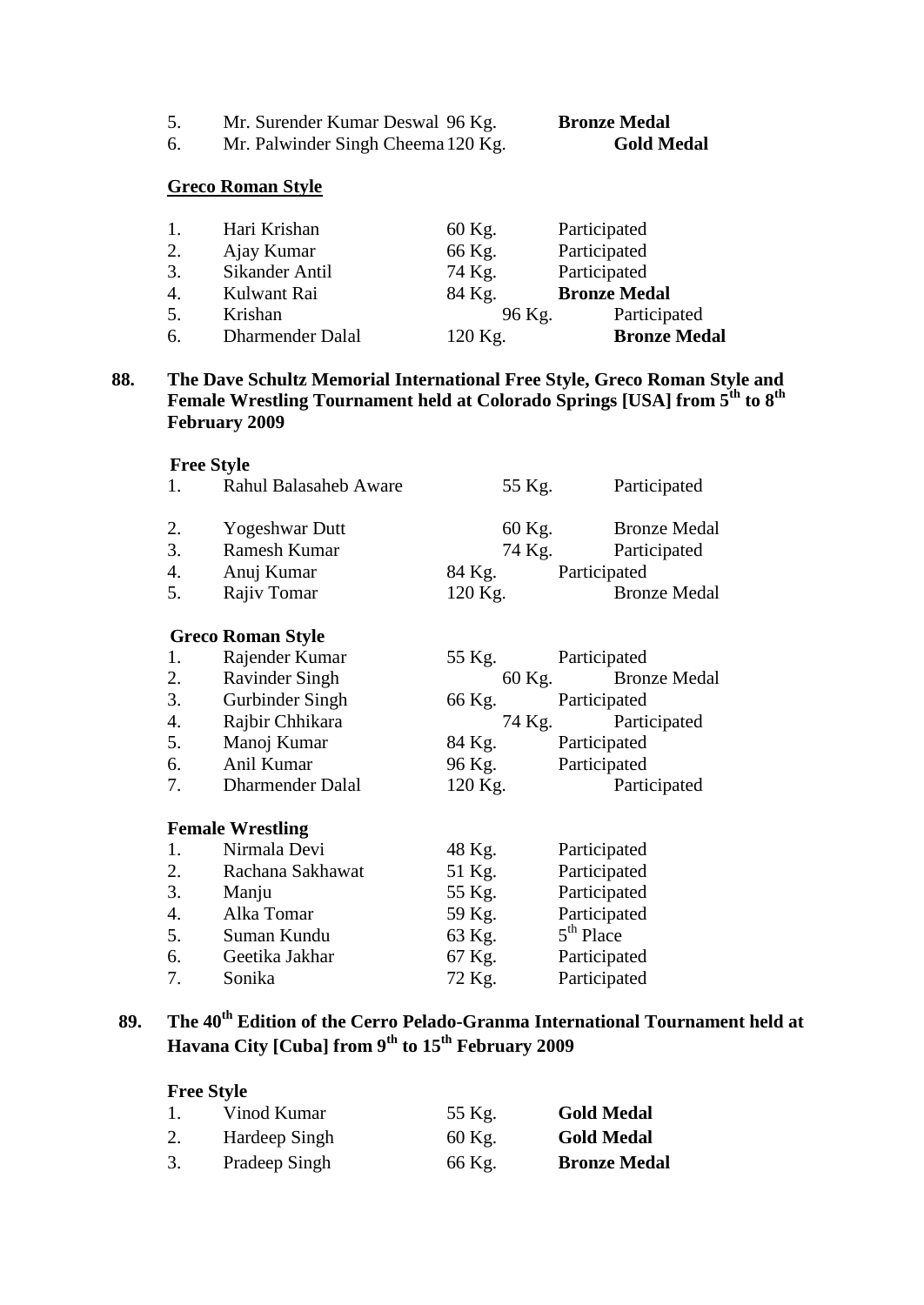|    | <b>Greco Roman Style</b> |        |                     |                     |
|----|--------------------------|--------|---------------------|---------------------|
| 7. | Joginder Kumar           |        | $120$ Kg.           | <b>Silver Medal</b> |
| 6. | Anil Kumar Mann          | 96 Kg. | <b>Bronze Medal</b> |                     |
| 5. | Naresh Kumar             | 84 Kg. | <b>Bronze Medal</b> |                     |
| 4. | Paramjit                 | 74 Kg. | Participated        |                     |

| 1.               | Joginder Singh          | 55 Kg.  | <b>Bronze Medal</b> |
|------------------|-------------------------|---------|---------------------|
| 2.               | Nongmaithem Binoy Singh | 60 Kg.  | Participated        |
| 3.               | Satish Kumar            | 66 Kg.  | <b>Bronze Medal</b> |
| $\overline{4}$ . | Naresh Ahlawat          | 74 Kg.  | Participated        |
| 5.               | Harinder Singh          | 84 Kg.  | Participated        |
| 6.               | <b>Mahipal Singh</b>    | 96 Kg.  | Participated        |
| 7.               | Rishi Pal               | 120 Kg. | Participated        |

#### **Female Wrestling**

| 1. | Priyanka Singh      |        | <b>Gold Medal</b><br>48 Kg. |
|----|---------------------|--------|-----------------------------|
| 2. | Kirtisna Arya       | 51 Kg. | <b>Silver Medal</b>         |
| 3. | Kamlesh Devi        | 55 Kg. | <b>Gold Medal</b>           |
| 4. | Anita               | 59 Kg. | <b>Silver Medal</b>         |
| 5. | Geeta               | 63 Kg. | <b>Silver Medal</b>         |
| 6. | Jyoti               | 67 Kg. | <b>Silver Medal</b>         |
| 7. | Gursharanpreet Kaur | 72 Kg. | <b>Silver Medal</b>         |

# **90. The XV International Free Style and Female Wrestling Tournament held at Kyiv [Ukraine] from 21st to 22nd February 2009.**

# **Free Style**

| 1.               | Anil Kumar              | 55 Kg.  | Participated           |  |
|------------------|-------------------------|---------|------------------------|--|
| 2.               | Krishan Kumar           | 60 Kg.  | Participated           |  |
| 3.               | Amit Kumar Dhankhar     |         | Participated<br>66 Kg. |  |
| $\overline{4}$ . | Ram Vir                 | 74 Kg.  | Participated           |  |
| 5.               | Naveen Mor              | 96 Kg.  | Participated           |  |
| 6.               | <b>Rohit Patel</b>      | 120 Kg. | Participated           |  |
|                  | <b>Female Wrestling</b> |         |                        |  |
| 1.               | Neha                    | 51 Kg.  | Participated           |  |

2. Anmol 72 Kg. Participated

### **91. The Yadegar Imam Cup Greco Roman Style International Wrestling Tournament held at Qom [Iran] from 28th February to 1st March 2009**

| <b>Greco Roman Style</b> |                 |        |              |  |  |  |
|--------------------------|-----------------|--------|--------------|--|--|--|
|                          | Surender        | 55 Kg. | Participated |  |  |  |
| 2.                       | Anil Ku Bhariya | 60 Kg. | Participated |  |  |  |
| 3.                       | Ajay            | 66 Kg. | Participated |  |  |  |
|                          | Gurbinder Singh | 74 Kg. | Participated |  |  |  |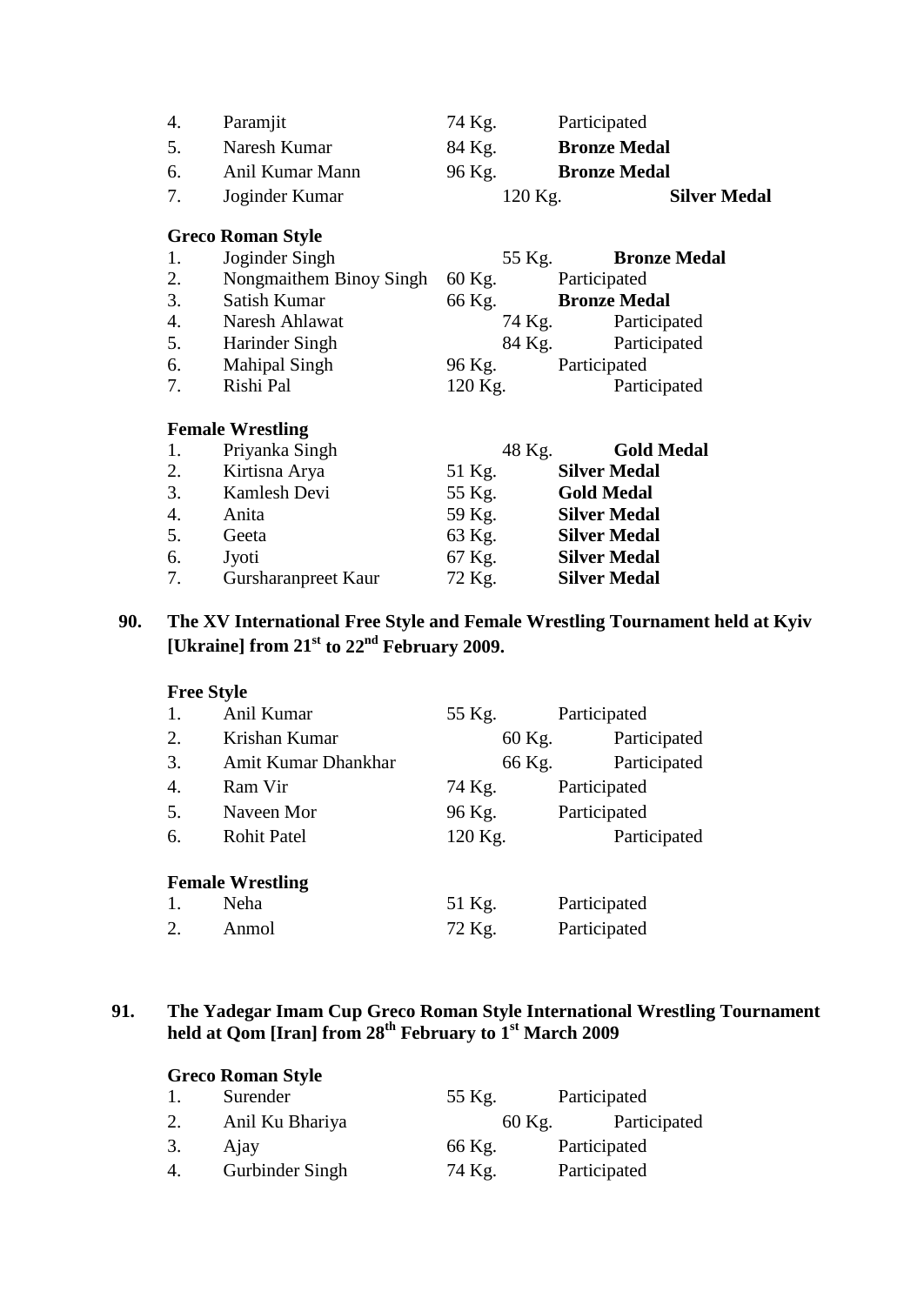| Sanjay  | 84 Kg.  | Participated |
|---------|---------|--------------|
| Krishan | 96 Kg.  | Participated |
| Rakesh  | 120 Kg. | Participated |

# **92. The XXXI International Free Style and Female Wrestling Tournament held at Minsk [Belarus] from 6th to 8th March 2009.**

# **Free Style**

| 1. | Balraj Singh           | 55 Kg.  | Participated |
|----|------------------------|---------|--------------|
| 2. | Manoj Kumar            | 60 Kg.  | Participated |
| 3. | Sandeep Kumar          | 66 Kg.  | Participated |
| 4. | Rajendra               | 74 Kg.  | Participated |
| 5. | Ravinder               | 84 Kg.  | Participated |
| 6. | Surender Kumar Deswal  | 96 Kg.  | Participated |
| 7. | Palwinder Singh Cheema | 120 Kg. | Participated |

|    | <b>Female Wrestling</b> |        |                     |  |  |  |  |
|----|-------------------------|--------|---------------------|--|--|--|--|
|    | Shumel                  | 48 Kg. | <b>Bronze Medal</b> |  |  |  |  |
| 2. | Anju Chaudhary          | 51 Kg. | Participated        |  |  |  |  |
| 3. | Rekha Rani              | 55 Kg. | Participated        |  |  |  |  |
| 4. | Sushma Rani             | 59 Kg. | Participated        |  |  |  |  |
| 5. | Rajani                  | 63 Kg. | Participated        |  |  |  |  |
| 6. | Manjeet Rani            | 67 Kg. | Participated        |  |  |  |  |
| 7. | Suman Kundu             | 72 Kg. | <b>Silver Medal</b> |  |  |  |  |

# 93. **The 25th Ibrahim Moustafa International Wrestling Tournament in Free Style & Greco Roman Style held at Luxor [Egypt] from 15th to 16th March 2009**

| 1. | <b>Rahul Aware</b>       | 55 Kg.  | Gold Medal            |
|----|--------------------------|---------|-----------------------|
| 2. | <b>Yogeshwar Dutt</b>    | 60 Kg.  | Gold Medal            |
| 3. | Pradeep Kumar            | 66 Kg.  | <b>Silver Medal</b>   |
| 4. | Ramesh Kumar             | 74 Kg.  | Gold Medal            |
| 5. | Anuj Kumar               | 84 Kg.  | Silver Medal          |
| 6. | Mausam Khatri            | 96 Kg.  | Gold Medal            |
| 7. | Rajeev Tomar             | 120 Kg. | Gold Medal            |
|    | <b>Greco Roman Style</b> |         |                       |
| 1. | Hari Krishan             | 55 Kg.  | 8 <sup>th</sup> Place |
| 2. | Ravinder Singh           | 60 Kg.  | Silver Medal          |
| 3. | Gurbinder Singh          | 66 Kg.  | 5 <sup>th</sup> Place |
| 4. | Sikander Antil           | 74 Kg.  | <b>Bronze Medal</b>   |
| 5. | Kulwant Rai              | 84 Kg.  | <b>Bronze Medal</b>   |
| 6. | Vikram                   | 96 Kg.  | <b>Bronze Medal</b>   |
|    |                          |         |                       |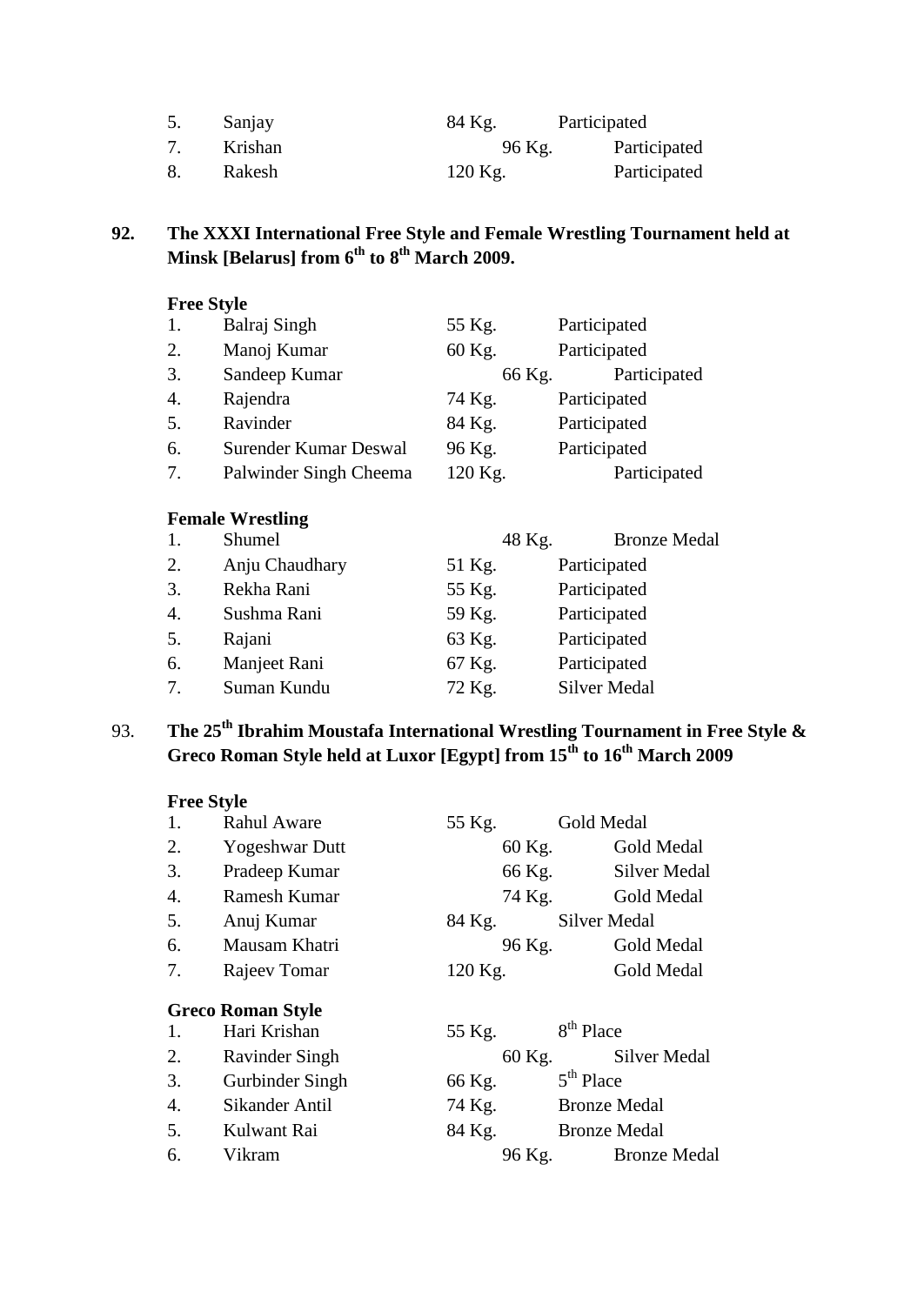| Rohtas |
|--------|
|        |

120 Kg. Silver Medal

## 94. **The 2009 Asian Senior Free Style, Greco Roman Style and Female Wrestling Championship held at Pattaya [Thailand] from 1st to 7th May 2009.**

| <b>Free Style</b> |                          |         |        |                       |                       |
|-------------------|--------------------------|---------|--------|-----------------------|-----------------------|
| 1.                | <b>Rahul Aware</b>       | 55 Kg.  |        | $5th$ Place           |                       |
| 2.                | Hardeep Singh            | 60 Kg.  |        | Participated          |                       |
| 3.                | Sushil Kumar             | 66 Kg.  |        | Participated          |                       |
| 4.                | Ramesh Kumar             |         |        | 74 Kg.                | <b>Bronze Medal</b>   |
| 5.                | Anuj Kumar               | 84 Kg.  |        | <b>Bronze Medal</b>   |                       |
| 6.                | Mausam Khatri            |         |        | 96 Kg.                | 8 <sup>th</sup> Place |
| 7.                | Rajiv Tomar              | 120 Kg. |        |                       | $5th$ Place           |
|                   | <b>Greco Roman Style</b> |         |        |                       |                       |
| 8.                | Joginder Singh           |         | 55 Kg. |                       | <b>Silver Medal</b>   |
| 9.                | Ravinder Singh           |         | 60 Kg. |                       | 9 <sup>th</sup> Place |
| 10.               | Gurbinder Singh          | 66 Kg.  |        | 8 <sup>th</sup> Place |                       |
| 11.               | Rajbir Chhikara          |         |        | 74 Kg.                | $7th$ Place           |
| 12.               | Manoj Kumar              | 84 Kg.  |        | $7th$ Place           |                       |
|                   | 13. Anil Kumar           | 96 Kg.  |        | <b>Bronze Medal</b>   |                       |
| 14.               | Dharmender Dalal         | 120 Kg. |        |                       | <b>Silver Medal</b>   |
|                   | <b>Female Wrestling</b>  |         |        |                       |                       |
| 1.                | Neha                     | 48 Kg.  |        | $7th$ Place           |                       |
| 2.                | <b>Geeta</b>             | 55 Kg.  |        | $5th$ Place           |                       |
| 3.                | Alka Tomar               | 59 Kg.  |        | <b>Bronze Medal</b>   |                       |
| 4.                | Suman Kundu              | 63 Kg.  |        | $5th$ Place           |                       |
| 5.                | Geetika Jakhar           | 67 Kg.  |        | $7th$ Place           |                       |
| 6.                | Gursharanpreet Kaur      | 72 Kg.  |        | 5 <sup>th</sup> Place |                       |

### 95. **XIV International Free Style, Greco Roman & Female Wrestling Tournament held at Sardinia [Italy] from 29th to 30th May 2009**

| <b>Free Style</b> |                          |        |                                |
|-------------------|--------------------------|--------|--------------------------------|
| 1.                | Anil Kumar               | 55 Kg. | <b>Silver Medal</b>            |
| 2.                | Hardeep Singh            | 60 Kg. | <b>Silver Medal</b>            |
| 3.                | Sandeep Kumar            |        | 66 Kg.<br>Participated         |
| 4.                | Paramjit                 | 74 Kg. | Participated                   |
| 5.                | Naresh Kumar             | 84 Kg. | <b>Bronze Medal</b>            |
| 6.                | Anil Kumar Mann          | 96 Kg. | <b>Silver Medal</b>            |
| 7.                | Joginder Kumar           |        | <b>Bronze Medal</b><br>120 Kg. |
|                   | <b>Greco Roman Style</b> |        |                                |
| 1.                | Rajender Kumar           | 55 Kg. | Participated                   |
| 2.                | Nongmaithem Binoy Singh  | 60 Kg. | Participated                   |
| $\mathcal{R}$     | Satish Kumar             | 66 K o | Particinated                   |

|    | Satish Kumar   |  | 66 Kg. | Participated |              |
|----|----------------|--|--------|--------------|--------------|
| 4. | Naresh Ahlawat |  |        | 74 Kg.       | Participated |
| 5. | Sanjay         |  | 84 Kg. | Participated |              |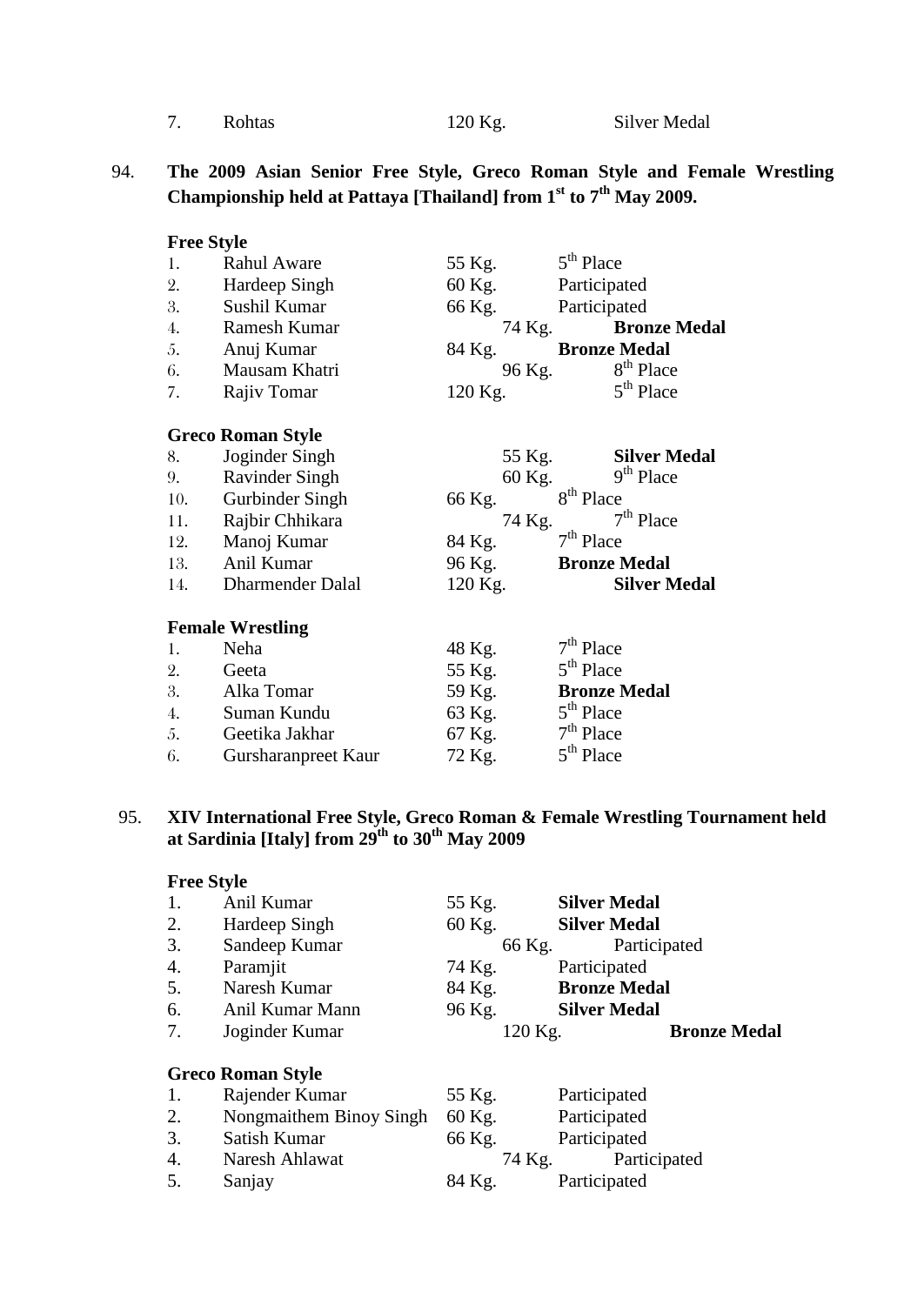| Anil Kumar       | 96 Kg.  | <b>Bronze Medal</b> |
|------------------|---------|---------------------|
| Dharmender Dalal | 120 Kg. | Participated        |

96. **The Grand Prix Federal Republic of Germany Free Style and Greco Roman Style International Wrestling Tournament held at Dortmund [Germany] from 26th to 28th June 2009**

#### **Free Style**

| 1. | <b>Rahul Balasaheb Aware</b> | 55 Kg.    | <b>Gold Medal</b>             |
|----|------------------------------|-----------|-------------------------------|
| 2. | Sushil Kumar                 | 66 Kg.    | <b>Gold Medal</b>             |
| 3. | Ramesh Kumar                 |           | <b>Bronze Medal</b><br>74 Kg. |
| 4. | Anuj Kumar                   | 84 Kg.    | Participated                  |
| 5. | Rajiv Tomar                  | $120$ Kg. | <b>Silver Medal</b>           |
|    |                              |           |                               |

#### **Greco Roman Style** 8. Rajender Kumar 55 Kg. Participated 9. Ravinder Singh 60 Kg. **Bronze Medal** 10. Rajbir Chhikara<br>10. Anil Kumar 196 Kg. 11. Anil Kumar 96 Kg. Participated 12. Dharmender Dalal 120 Kg. Participated

#### 97. **2009 Junior Asian Free Style, Greco Roman Style & Female Wrestling Championship held at Manila [Philippines] from 7th to 12th July 2009**

|    | <b>Free Style</b>        |         |                               |
|----|--------------------------|---------|-------------------------------|
|    | 1. Surender              | 50 Kg.  | <b>Gold Medal</b>             |
|    | 2. Rahul Balasaheb Aware | 55 Kg.  | <b>Gold Medal</b>             |
|    | 3. Rahul Mann            | 60 Kg.  | <b>Silver Medal</b>           |
|    | 4. Arun Kumar            | 66 Kg.  | Participated                  |
|    | 5. Deepak                | 74 Kg.  | Participated                  |
|    | 6. Anil Kumar            |         | 84 Kg.<br>Participated        |
|    | 7. Mausam Khatri         | 96 Kg.  | Participated                  |
| 8. | Joginder Kumar           | 120 Kg. | <b>Gold Medal</b>             |
|    | <b>Greco Roman Style</b> |         |                               |
| 1. | Manjeet                  | 50 Kg.  | <b>Bronze Medal</b>           |
| 2. | Manoj                    | 55 Kg.  | <b>Bronze Medal</b>           |
|    | 3. Suresh Yadav          | 60 Kg.  | <b>Gold Medal</b>             |
|    | 4. Mohammed Rafiq Holi   | 66 Kg.  | Participated                  |
|    | 5. Sikander Antil        | 74 Kg.  | Participated                  |
|    | 6. Rajesh Yadav          | 84 Kg.  | Participated                  |
|    | 7. Rupender Punia        | 96 Kg.  | <b>Bronze Medal</b>           |
| 8. | Rakesh                   | 120 Kg. | <b>Bronze Medal</b>           |
|    | <b>Female</b>            |         |                               |
| 1. | Kavita                   | 44 Kg.  | Participated                  |
|    | 2. Priyanka Singh        | 48 Kg.  | Participated                  |
| 3. | Anju Chaudhary           |         | 51 Kg. Bronze Medal           |
|    | 4. Gargi Yadav           |         | <b>Silver Medal</b><br>55 Kg. |
|    | 5. Sakshi Malik          | 59 Kg.  | <b>Silver Medal</b>           |
|    |                          |         |                               |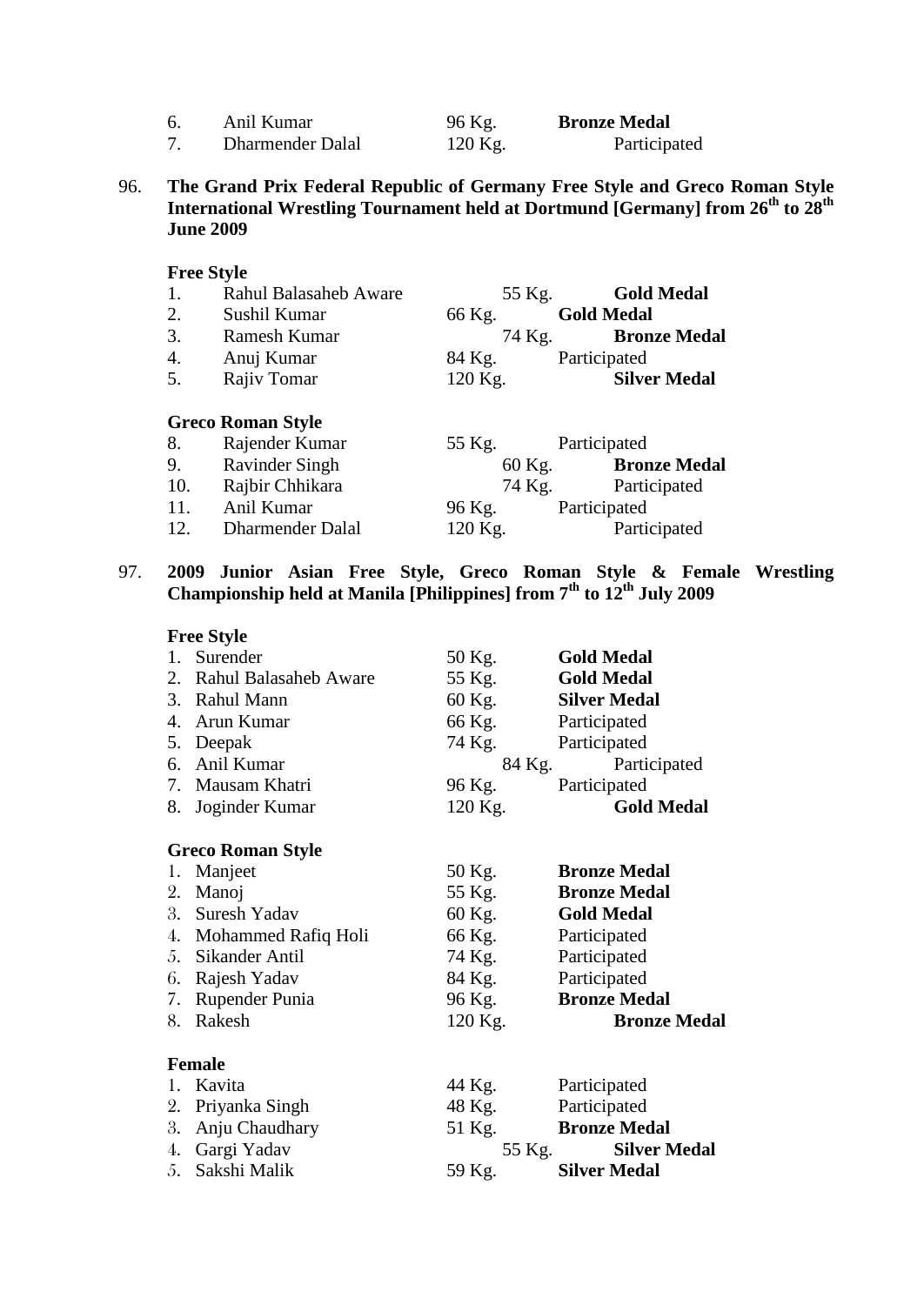| 6. Promila Devi | 63 Kg. | Participated             |
|-----------------|--------|--------------------------|
| 7. Navjot Kaur  |        | 67 Kg. <b>Gold Medal</b> |
| 8. Anmol        | 72 Kg. | <b>Silver Medal</b>      |

#### 98. **The International Wrestling Tournament "Grand Premio De Espana" held at Madrid [Spain] from 11th to 12th July 2009**

# **Greco Roman Style**

| 1. | Hari Krishan       | 55 Kg. | <b>Bronze Medal</b> |                     |
|----|--------------------|--------|---------------------|---------------------|
| 2. | Anil Kumar Bhariya | 60 Kg. | <b>Gold Medal</b>   |                     |
| 3. | Vikram Sangwan     | 66 Kg. | Participated        |                     |
| 4. | Gurbinder Singh    | 74 Kg. | Participated        |                     |
| 5. | Ashok Kumar        | 96 Kg. | Participated        |                     |
| 6. | Devender Singh     |        | 120 Kg.             | <b>Bronze Medal</b> |

### 99. **2009 Asian Cadet Free Style, Greco Roman Style and Female Wrestling Championship held at Pune [India] from 31st July to 2nd August 2009**

|       |              | <b>Free Style</b> |                     |
|-------|--------------|-------------------|---------------------|
| S.No. | <b>Name</b>  | Weight            | <b>Place</b>        |
|       |              | Category          |                     |
| 1.    | Uttam Magdum | 42 Kg.            | <b>Silver Medal</b> |
| 2.    | Sukhbir      | 46 Kg.            | Participated        |
| 3.    | Deepak       | 50 Kg.            | <b>Gold Medal</b>   |
| 4.    | Harphool     | 54 Kg.            | <b>Gold Medal</b>   |
| 5.    | Anil         | 58 Kg.            | <b>Gold Medal</b>   |
| 6.    | Sandeep      | 63 Kg.            | <b>Silver Medal</b> |
| 7.    | Sumit        | 69 Kg.            | <b>Gold Medal</b>   |
| 8.    | Rajesh       | 76 Kg.            | <b>Gold Medal</b>   |
| 9.    | Sombir       | 85 Kg.            | <b>Bronze Medal</b> |
| 10.   | Satender     | 100 Kg.           | <b>Silver Medal</b> |

# **Greco Roman Style**

| 1. Vikram Kurade   | 42 Kg.                  | Participated        |
|--------------------|-------------------------|---------------------|
| 2. Santosh Yadav   | 46 Kg.                  | <b>Silver Medal</b> |
| 3. Sandeep         | 50 Kg.                  | <b>Silver Medal</b> |
| 4. Naveen Sharma   | 54 Kg.                  | Participated        |
| 5. Monu            | 58 Kg.                  | Participated        |
| 6. Deepak          | 63 Kg.                  | Participated        |
| 7. Ravinder Khatri | 69 Kg.                  | Participated        |
| 8. Parveen         | 76 Kg.                  | Participated        |
| 9. Harpreet        | 85 Kg.                  | <b>Silver Medal</b> |
| 10 Mahesh Mohol    | $100$ Kg.               | <b>Silver Medal</b> |
|                    | <b>Female Wrestling</b> |                     |
| 1. Sanju Jakhar    | 38 Kg.                  | <b>Gold Medal</b>   |
| 2. Ritu            | 40 Kg.                  | <b>Gold Medal</b>   |
| 3. Vinesh          | 43 Kg.                  | <b>Gold Medal</b>   |
| 4. Seema           | 46 Kg.                  | <b>Bronze Medal</b> |
|                    |                         |                     |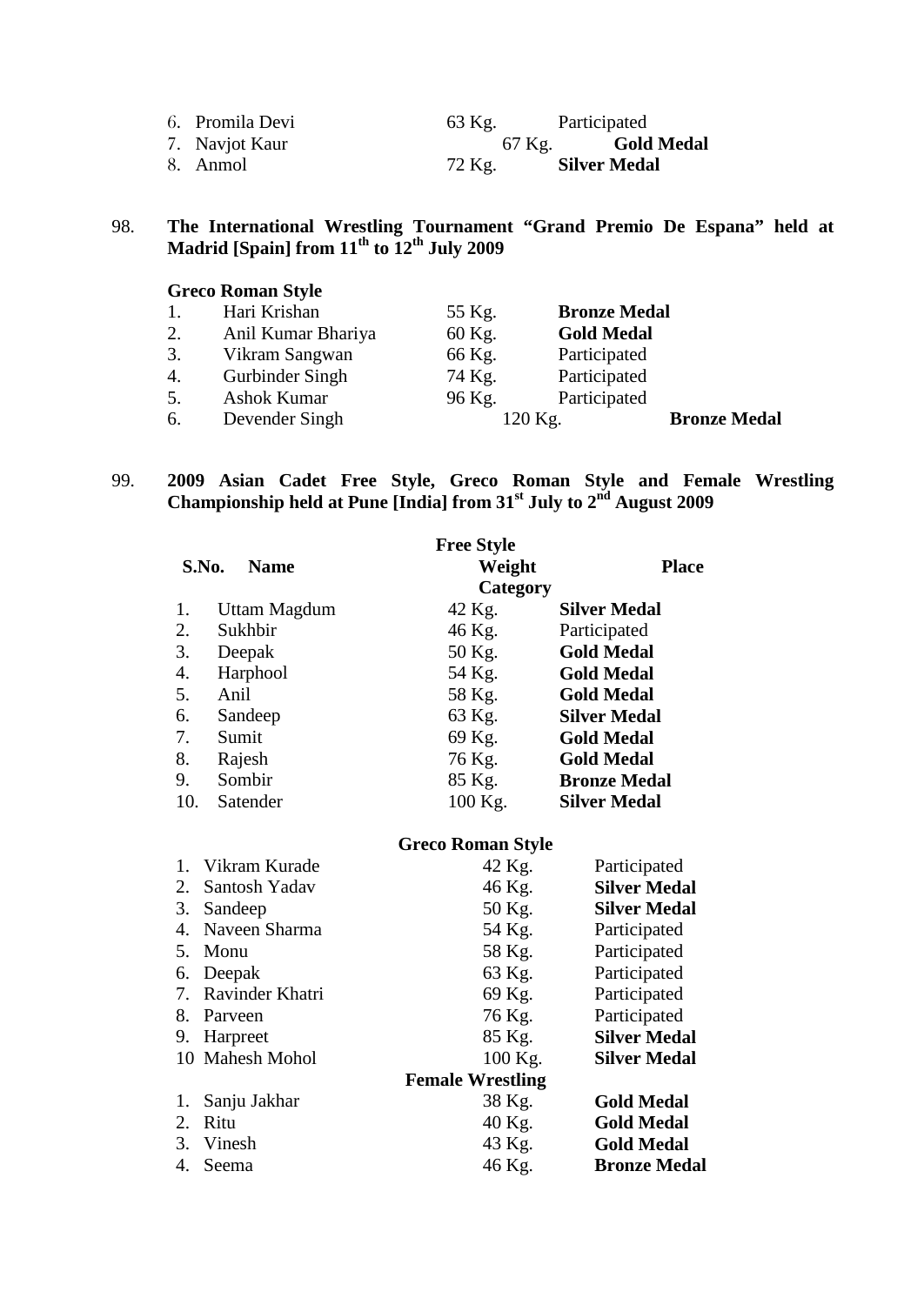| 5. Priyanka     | 49 Kg. | <b>Gold Medal</b>   |
|-----------------|--------|---------------------|
| 6. Ritu Malik   | 52 Kg. | <b>Silver Medal</b> |
| 7. Pooja Dhanda | 56 Kg. | <b>Bronze Medal</b> |
| 8. Sakshi       | 60 Kg. | <b>Bronze Medal</b> |
| 9. Sneha        | 65 Kg. | Participated        |
| 10 Pinki        | 70 Kg. | Participated        |

#### 100. **2009 World Junior Free Style, Greco Roman Style & Female Wrestling Championship held at Ankara [Turkey] from 4th to 9th August 2009**

#### **Free Style**

| 1. | Surender              | 50 Kg.  | Participated        |
|----|-----------------------|---------|---------------------|
| 2. | Rahul Balasaheb Aware | 55 Kg.  | <b>Silver Medal</b> |
| 3. | Kuldeep Tomar         | 66 Kg.  | Participated        |
| 4. | Deepak                | 74 Kg.  | Participated        |
| 5. | Vikrant               | 84 Kg.  | Participated        |
| 6. | Mausam Khatri         | 96 Kg.  | Participated        |
| 7. | Joginder Kumar        | 120 Kg. | Participated        |

## **Greco Roman Style**

| 1. | Manjeet        | 50 Kg. | Participated |
|----|----------------|--------|--------------|
| 2. | Manoj          | 55 Kg. | Participated |
| 3. | Suresh Yadav   | 60 Kg. | Participated |
| 4. | Ravinder Tomar | 66 Kg. | Participated |
| 5. | Sunil          | 74 Kg. | Participated |
| 6. | Anil Kumar     | 84 Kg. | Participated |
| 7. | Rupender Punia | 96 Kg. | Participated |
|    |                |        |              |

#### **Female**

| 1.               | Priynak Singh         | 44 Kg. | Participated        |
|------------------|-----------------------|--------|---------------------|
| 2.               | <b>Indu Chaudhary</b> | 48 Kg. | Participated        |
| 3.               | Anju Chaudhary        | 51 Kg. | Participated        |
| $\overline{4}$ . | Gargi Yadav           | 55 Kg. | Participated        |
| 5.               | Shilpi Sheoran        | 59 Kg. | Participated        |
| 6.               | Anshu Tomar           | 63 Kg. | Participated        |
| 7.               | Navjot Kaur           | 67 Kg. | <b>Silver Medal</b> |
| 8.               | Anmol                 | 72 Kg. | Participated        |

### 101. **The XVII International Wrestling Tournament "Ziolkowski" in Free Style held at Warsaw [Poland] 12th to 15th August 2009**

| 1. | Balraj Singh        | 55 Kg. | Participated |
|----|---------------------|--------|--------------|
| 2. | Hardeep Singh       | 60 Kg. | Participated |
| 3. | Amit Kumar Dhankhar | 66 Kg. | Participated |
| 4. | Ramesh Kumar        | 74 Kg. | Participated |
| 5. | Ravinder Kumar      | 84 Kg. | Participated |
| 6. | Anil Kumar Mann     | 96 Kg. | Participated |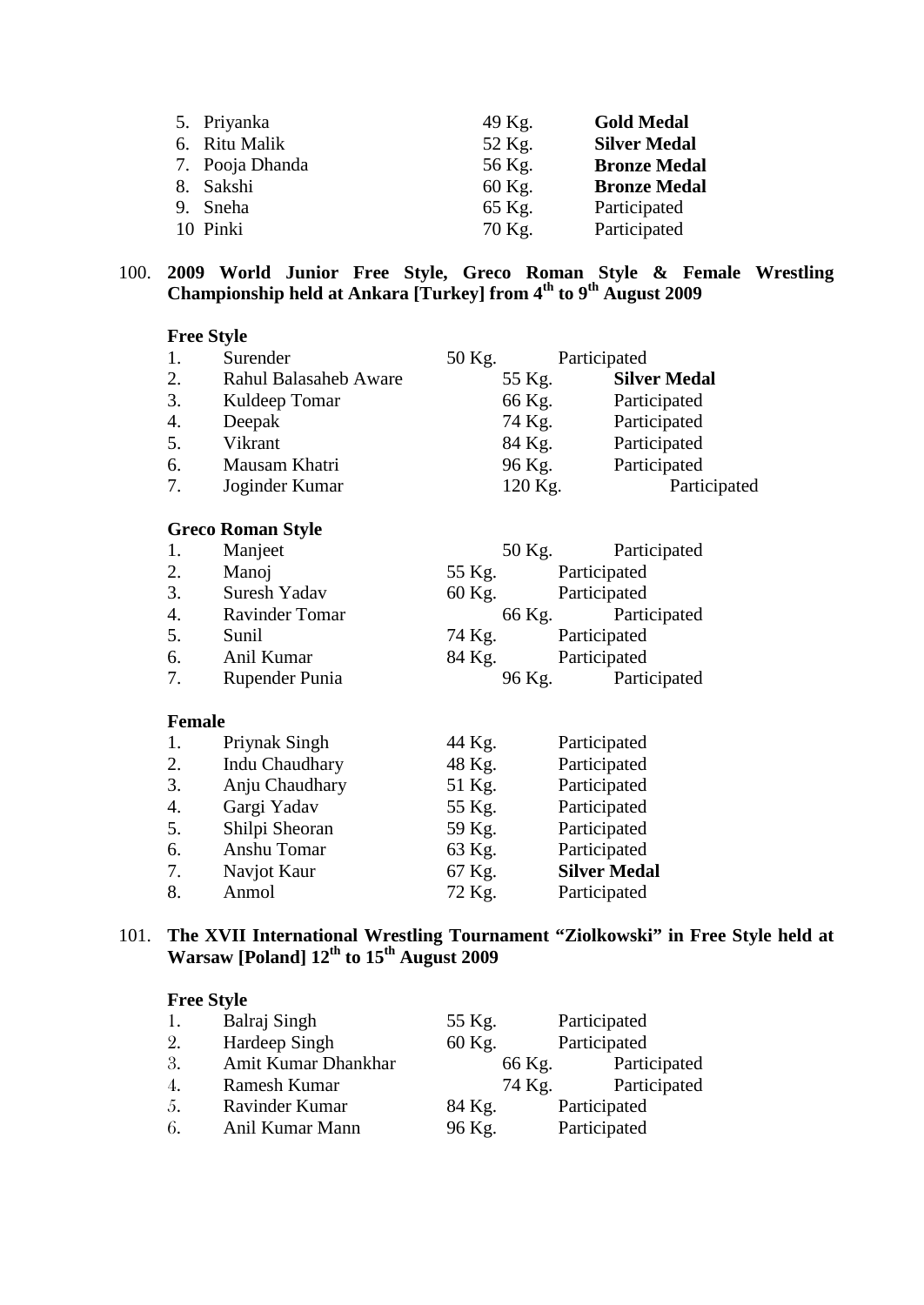#### 102. **The XIII International Wrestling Tournament "Poland Open" in Female Wrestling held at Warsaw [Poland] 12th to 15th August 2009**

## **Female Wrestling**

| 1. Nirmala Devi         | 48 Kg. | Participated |
|-------------------------|--------|--------------|
| 2. Babita Kumari        | 51 Kg. | Participated |
| 3. Geeta                | 55 Kg. | Participated |
| 4. Alka Tomar           | 59 Kg. | Participated |
| 5. Suman Kundu          | 63 Kg. | Participated |
| 6. Geetika Jakhar       | 67 Kg. | Participated |
| 7. Gursharan Preet Kaur | 72 Kg. | Participated |
|                         |        |              |

#### 103. **The LII International Wrestling Tournament "Pytlasinski" in Greco Roman Style held at Myslowice [Poland] 13th to 16th August 2009**

#### **Greco Roman Style**

| 1. Hari Krishan            | 55 Kg.  | Participated |
|----------------------------|---------|--------------|
| 2. Nongmaithem Binoy Singh | 60 Kg.  | Participated |
| 3. Sunil Kumar Rana        | 66 Kg.  | Participated |
| 4. Rajbir Chhikara         | 74 Kg.  | Participated |
| 5. Manoj Kumar             | 84 Kg.  | Participated |
| 6. Ashok Kumar             | 96 Kg.  | Participated |
| 7. Devender Singh          | 120 Kg. | Participated |

#### 104. **The 2009 Senior World Free Style, Greco Roman Style and Female Wrestling Championship held at Herning [Denmark] from 20th to 27th September 2009**

|                      | <b>Free Style</b>        |                        |                       |  |  |
|----------------------|--------------------------|------------------------|-----------------------|--|--|
|                      | 1. Balraj Singh          | 55 Kg.                 | Participated          |  |  |
| 2.                   | Hardeep Singh            | 60 Kg.                 | Participated          |  |  |
| 3.                   | Sushil Kumar             | 66 Kg.                 | $5th$ Place           |  |  |
| 4.                   | <b>Ramesh Kumar</b>      | 74 Kg.                 | <b>Bronze Medal</b>   |  |  |
|                      | 5. Anil Kumar Mann       | 96 Kg.                 | Participated          |  |  |
| 6.                   | Joginder Kumar           | 120 Kg.                | Participated          |  |  |
|                      | <b>Greco Roman Style</b> |                        |                       |  |  |
|                      | 1. Rajender Kumar        |                        |                       |  |  |
|                      |                          | 55 Kg.                 | Participated          |  |  |
| 2.                   | <b>Ravinder Singh</b>    | 60 Kg.                 | Participated          |  |  |
| 3.                   | Sunil Kumar Rana         | 66 Kg. Participated    |                       |  |  |
| $\mathbf{4}_{\cdot}$ | Anil Kumar               |                        | 96 Kg. Participated   |  |  |
|                      | 5. Dharmender Dalal      | 120 Kg.                | Participated          |  |  |
|                      | <b>Female Wrestling</b>  |                        |                       |  |  |
|                      | 1. Nirmala Devi          | 48 Kg.                 | Participated          |  |  |
| 2.                   | Babita Kumari            | 51 Kg.                 | 8 <sup>th</sup> Place |  |  |
| 3.                   | Geeta                    | 55 Kg. $10^{th}$ Place |                       |  |  |
|                      | 4. Alka Tomar            |                        | 59 Kg. Participated   |  |  |
| 5.                   | Geetika Jakhar           | 67 Kg.                 | Participated          |  |  |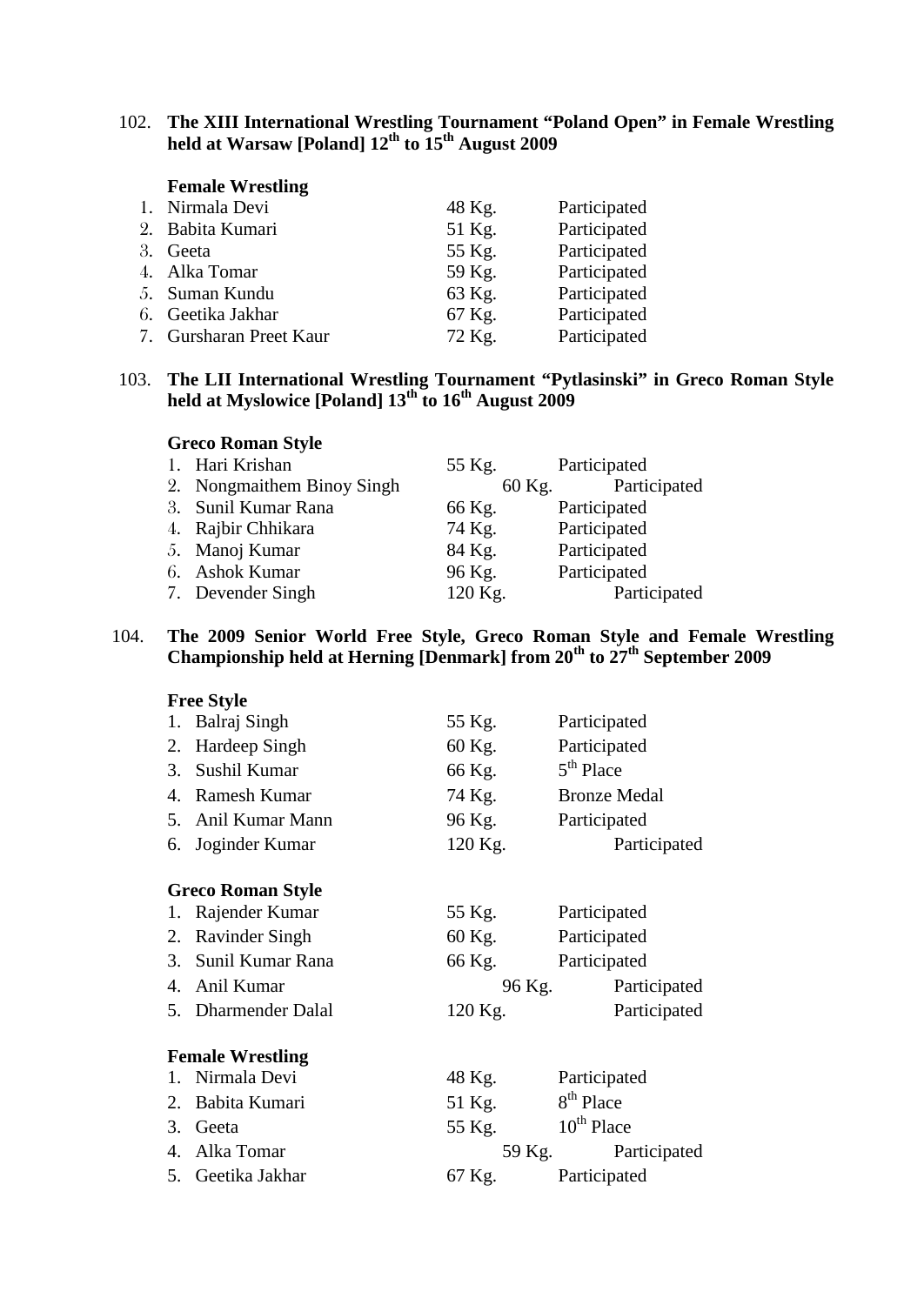6. Gursharan Preet Kaur 72 Kg. Participated

### **105. The 1st Shaheed Bhagat Singh International Wrestling Tournament in FS & FW held at Jalandhar [India] from 30th October to 1st November 2009**

|    | <b>Free Style</b>       |         |                                       |
|----|-------------------------|---------|---------------------------------------|
|    | 1. Balraj               | 55 Kg.  | 4 <sup>th</sup> Place                 |
| 2. | Jaideep                 | 55 Kg.  | Silver Medal                          |
| 3. | Anil Kumar              | 55 Kg.  | <b>Bronze Medal</b>                   |
|    | 4. Vinod Kumar          | 55 Kg.  | Gold Medal                            |
| 5. | Kripa Shankar           | 55 Kg.  | $7th$ Place                           |
| 6. | Sumit                   | 55 Kg.  | 5 <sup>th</sup> Place                 |
|    | 7. Surinder Kumar       | 60 Kg.  | $7th$ Place                           |
|    | 8. Rahul Maan           | 60 Kg.  | Silver Medal                          |
|    | 9. Rajneesh             | 60 Kg.  | Gold Medal                            |
|    | 10. Hardeep Singh       | 60 Kg.  | <b>Bronze Medal</b>                   |
|    | 11. Kuldeep Tomar       | 60 Kg.  | 4 <sup>th</sup> Place                 |
|    | 12. Arun                | 66 Kg.  | Silver Medal                          |
|    | 13. Amit Dhankar        | 66 Kg.  | <b>Bronze Medal</b>                   |
|    | 14. Sushil Kumar        | 66 Kg.  | Gold Medal                            |
|    | 15. Mukesh              | 66 Kg.  | 4 <sup>th</sup> Place                 |
|    | 16. Naresh              | 66 Kg.  | 8 <sup>th</sup> Place                 |
|    | 17. Pardeep             | 66 Kg.  | 5 <sup>th</sup> Place                 |
|    | 18. Deepak              | 74 Kg.  | Participated                          |
|    | 19. Ramesh Kumar        | 74 Kg.  | Participated                          |
|    | 20. Parmjit             | 74 Kg.  | 8 <sup>th</sup> Place                 |
|    | 21. Sumit               | 74 Kg.  | <b>Bronze Medal</b>                   |
|    | 22. Narsingh Yadav      | 74 Kg.  | $7th$ Place                           |
|    | 23. Anil Kumar          | 84 Kg.  | 4 <sup>th</sup> Place                 |
|    | 24. Naresh Kumar        | 84 Kg.  | Participated                          |
|    | 25. Ravinder Kumar      | 84 Kg.  | $7th$ Place                           |
|    | 26. Rakesh Kumar        | 84 Kg.  | 8 <sup>th</sup> Place                 |
|    | 27. Ram Vir             | 84 Kg.  | 9 <sup>th</sup> Place                 |
|    | 28. Rajeev Sharma       | 84 Kg.  | Silver Medal                          |
|    | 29. Mausam Khatri       | 96 Kg.  | Gold Medal                            |
|    | 30. Parveen Kumar       | 96 Kg.  | 5 <sup>th</sup> Place                 |
|    | 31. Varun Kumar         | 96 Kg.  | 5 <sup>th</sup> Place                 |
|    | 32. Rakesh Patel        | 96 Kg.  | 4 <sup>th</sup> Place                 |
|    | 33. Gurpal Singh        | 96 Kg.  | Participated                          |
|    | 34. Hitender            | 120 Kg. | <b>Bronze Medal</b>                   |
|    | 35. Hitesh              | 120 Kg. | 4 <sup>th</sup> Place                 |
|    | 36. Joginder Kumar      | 120 Kg. | Gold Medal                            |
|    | 37. Rajiv Tomar         | 120 Kg. | <b>Silver Medal</b>                   |
|    |                         |         |                                       |
|    | <b>Female Wrestling</b> |         |                                       |
| 1. | Indu Chaudhary          | 48 Kg.  | Participated<br>4 <sup>th</sup> Place |
| 2. | Rekha Dahiya            | 48 Kg.  |                                       |
| 3. | Nirmala Devi            | 48 Kg.  | <b>Silver Medal</b>                   |
| 4. | Kavita                  | 48 Kg.  | Participated                          |
| 5. | Priyanka                | 48 Kg.  | $7th$ Place                           |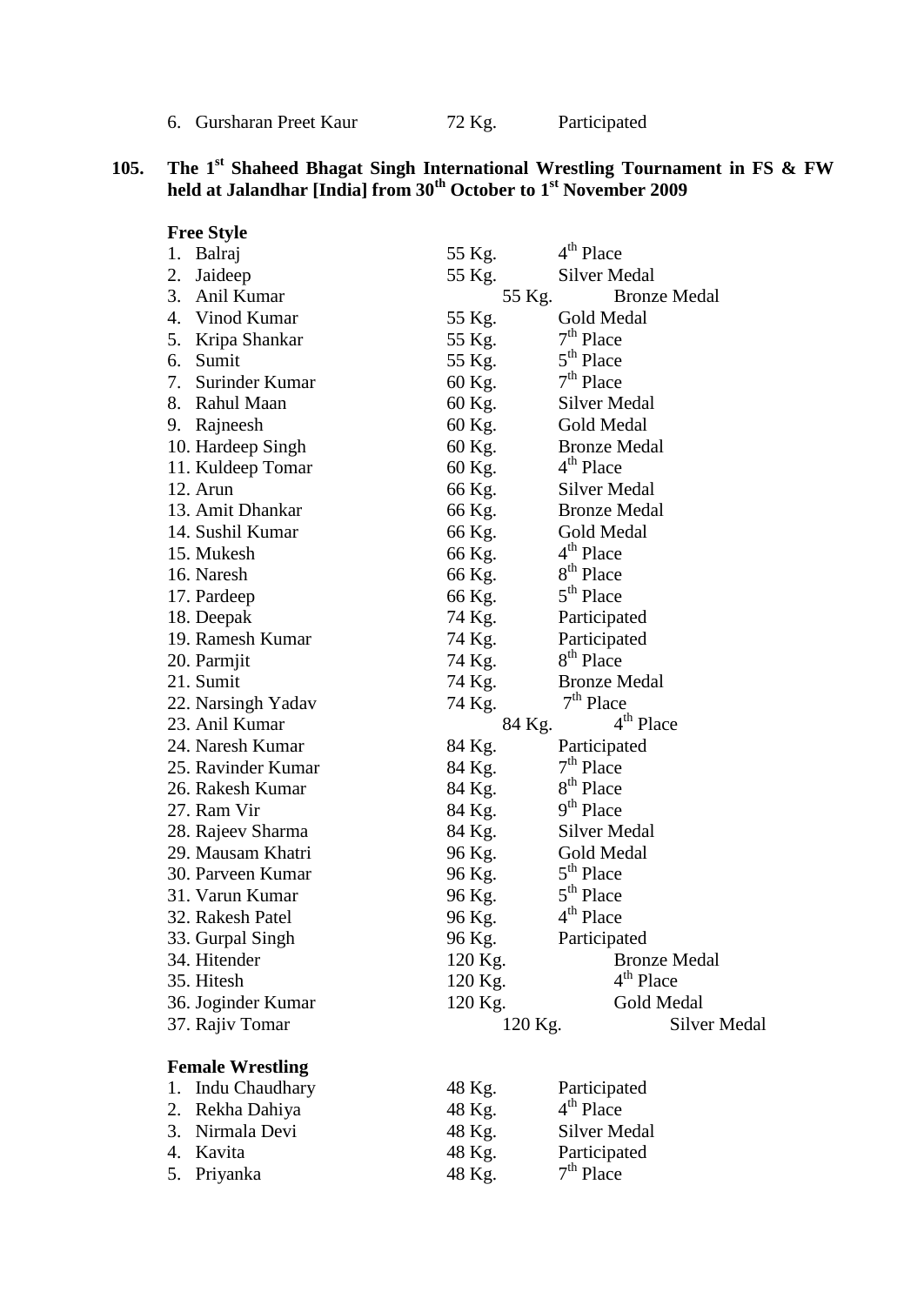| 6. | Neha Rathi              |        | 48 Kg. | <b>Bronze Medal</b>   |
|----|-------------------------|--------|--------|-----------------------|
| 7. | Shumel                  | 48 Kg. |        | 5 <sup>th</sup> Place |
| 8. | Sweta                   | 48 Kg. |        | 5 <sup>th</sup> Place |
|    | 9. Kirtisna Arya        | 51 Kg. |        | 4 <sup>th</sup> Place |
|    | 10. Babita Kumari       | 51 Kg. |        | Gold Medal            |
|    | 11. Anju Chaudhary      | 51 Kg. |        | 5 <sup>th</sup> Place |
|    | 12. Rachna              | 51 Kg. |        | Participated          |
|    | 13. Sonu                | 51 Kg. |        | 5 <sup>th</sup> Place |
|    | 14. Sushma              | 51 Kg. |        | Participated          |
|    | 15. Geeta               | 55 Kg. |        | Gold Medal            |
|    | 16. Kamlesh             | 55 Kg. |        | Participated          |
|    | 17. Shilpi Sheron       | 55 Kg. |        | Participated          |
|    | 18. Saroj Yadav         |        | 55 Kg. | $4th$ Place           |
|    | 19. Gargi Yadav         |        | 55 Kg. | <b>Silver Medal</b>   |
|    | 20. Nirmala Devi        | 59 Kg. |        | 4 <sup>th</sup> Place |
|    | 21. Sakshi Malik        | 59 Kg. |        | <b>Silver Medal</b>   |
|    | 22. Babita Nagar        | 59 Kg. |        | Participated          |
|    | 23. Promila             | 59 Kg. |        | Participated          |
|    | 24. Alka Tomar          |        | 59 Kg. | Gold Medal            |
|    | 25. Anita               | 63 Kg. |        | $4^{\text{th}}$ Place |
|    | 26. Navjot Kaur         |        | 63 Kg. | Silver Medal          |
|    | 27. Rajni               | 63 Kg. |        | Participated          |
|    | 28. Meena Devi          |        | 67 Kg. | Participated          |
|    | 29. Suman Kundu         | 67 Kg. |        | Gold Medal            |
|    | 30. Anshu Tomar         | 67 Kg. |        | <b>Bronze Medal</b>   |
|    | 31. Kamini Yadav        | 67 Kg. |        | Participated          |
|    | 32. Anmol               | 72 Kg. |        | <b>Bronze Medal</b>   |
|    | 33. Babita              | 72 Kg. |        | Participated          |
|    | 34. Gursharanpreet Kaur | 72 Kg. |        | <b>Silver Medal</b>   |

#### 106. **The 2009 Clansman – Hargobind International Wrestling Tournament in FS & FW held at Surrey [Canada] 6th to 7th November 2009**

|    | 1. Vinod Kumar          | 55 Kg.  | <b>Bronze Medal</b> |
|----|-------------------------|---------|---------------------|
| 2. | Rajneesh                | 60 Kg.  | Silver Medal        |
|    | 3. Mukesh Kumar         | 66 Kg.  | Participated        |
|    | 4. Narsingh Yadav       | 74 Kg.  | <b>Bronze Medal</b> |
|    | 5. Ram Vir              | 84 Kg.  | Participated        |
|    | 6. Parveen Tehlan       | 96 Kg.  | <b>Bronze Medal</b> |
|    | 7. Joginder Kumar       | 120 Kg. | <b>Bronze Medal</b> |
|    | <b>Female Wrestling</b> |         |                     |
|    | 1. Nirmala Devi         | 48 Kg.  | $4th$ Place         |
| 2. | <b>Babita</b>           | 51 Kg.  | Gold Medal          |
|    | 3. Alka Tomar           | 59 Kg.  | Gold Medal          |
| 4. | Anita                   | 63 Kg.  | $5th$ Place         |
|    | 5. Suman Kundu          | 67 Kg.  | $7th$ Place         |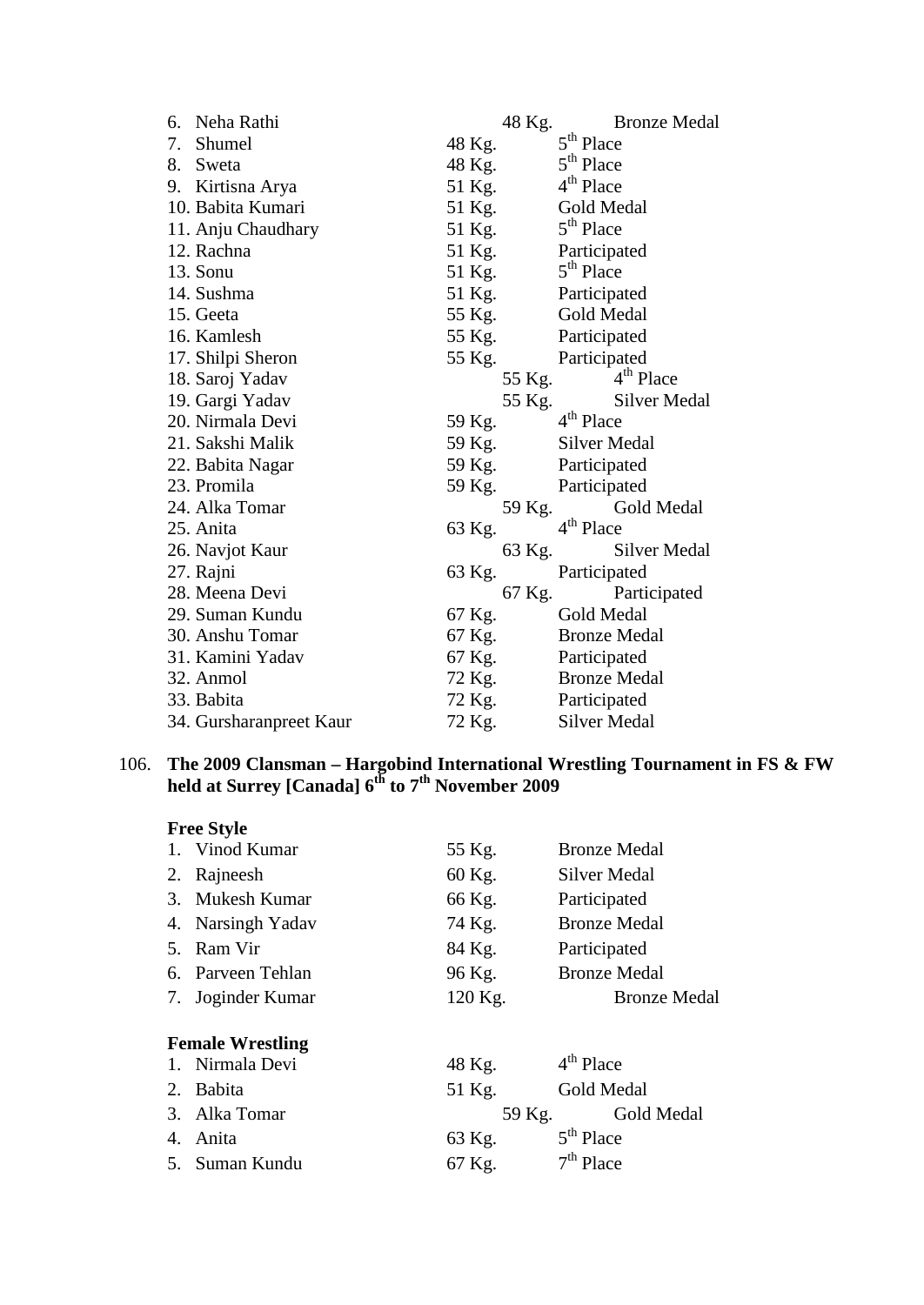107. **The 2009 Commonwealth Wrestling Championship in Free Style, Greco Roman Style and Female Wrestling held at Jalandhar [India] from 17th to 20th December 2009**

| <b>Free Style</b>        |         |                        |
|--------------------------|---------|------------------------|
| 1. Vinod Kumar           | 55 Kg.  | Gold Medal             |
| 2.<br>Anil Kumar         |         | Silver Medal<br>55 Kg. |
| 3. Rajneesh Kumar        | 60 Kg.  | <b>Bronze Medal</b>    |
| 4. Rahul Mann            | 60 Kg.  | Gold Medal             |
| 5. Amit Dhankhar         | 66 Kg.  | <b>Bronze Medal</b>    |
| 6. Sushil Kumar          | 66 Kg.  | Gold Medal             |
| 7. Sumit                 | 74 Kg.  | <b>Silver Medal</b>    |
| 8. Narsingh Yadav        | 74 Kg.  | Gold Medal             |
| 9. Naresh Kumar          | 84 Kg.  | <b>Bronze Medal</b>    |
| 10. Ram Vir              | 84 Kg.  | Gold Medal             |
| 11. Mausam Khatri        | 96 Kg.  | Gold Medal             |
| 12. Anil Mann            | 96 Kg.  | <b>Bronze Medal</b>    |
| 13. Joginder Kumar       | 120 Kg. | Silver Medal           |
| 14. Rajeev Tomar         | 120 Kg. | Gold Medal             |
| <b>Greco Roman Style</b> |         |                        |
| 1. Hari Krishan          | 55 Kg.  | <b>Silver Medal</b>    |
| 2. Rajender Kumar        | 55 Kg.  | Gold Medal             |
| 3. Anil Kumar            |         | Silver Medal<br>60 Kg. |
| 4. Ravinder Singh        | 60 Kg.  | Gold Medal             |
| 5.<br>Sunil Kumar        | 66 Kg.  | Silver Medal           |
| 6. Gurbinder Singh       | 66 Kg.  | Gold Medal             |
| Rajbir Chhikara<br>7.    | 74 Kg.  | <b>Silver Medal</b>    |
| 8.<br>Sanjay             | 74 Kg.  | <b>Bronze Medal</b>    |
| Manoj Kumar<br>9.        | 84 Kg.  | Gold Medal             |
| 10. Rajesh Kumar         | 84 Kg.  | <b>Silver Medal</b>    |
| 11. Ashok Kumar          | 96 Kg.  | Gold Medal             |
| 12. Anil Kumar           | 96 Kg.  | <b>Bronze Medal</b>    |
| 13. Dharmender Dalal     | 120 Kg. | Gold Medal             |
| 14. Rishi Pal            | 120 Kg. | <b>Bronze Medal</b>    |
| <b>Female Wrestling</b>  |         |                        |
| 1. Nirmala Devi          | 48 Kg.  | Silver Medal           |
| 2. Neha Rathi            |         | 48 Kg. Bronze Medal    |
| 3. Babita Kumari         | 51 Kg.  | Gold Medal             |
| 4. Rachna                | 51 Kg.  | $6th$ Place            |
| 5. Nirmala Devi          | 55 Kg.  | Silver Medal           |
| Geeta<br>6.              | 55 Kg.  | Gold Medal             |

<sup>6.</sup> Gursharanpreet Kaur  $72$  Kg. 6<sup>th</sup> Place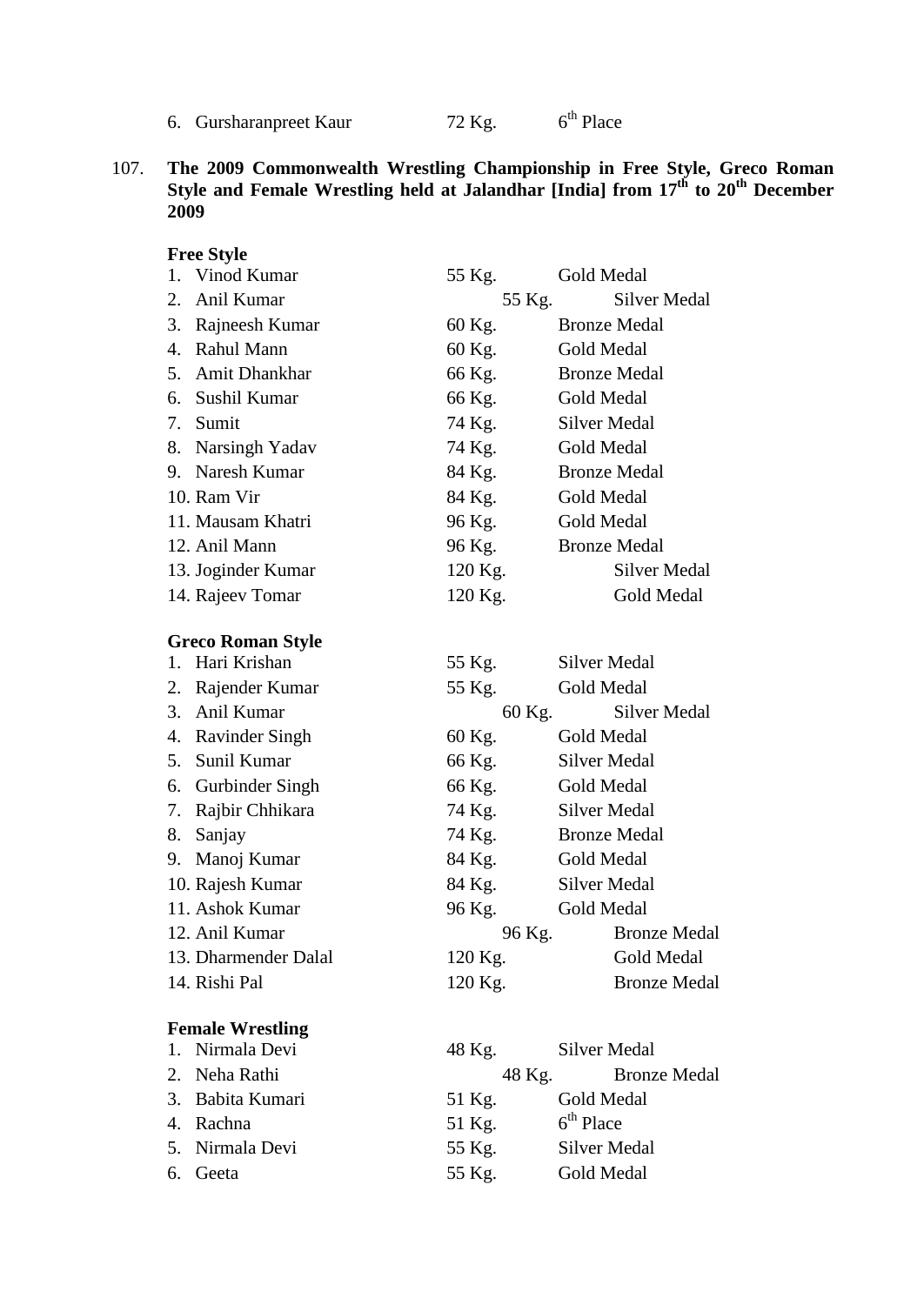| 7. Rajani                | 59 Kg. | Silver Medal                  |
|--------------------------|--------|-------------------------------|
| 8. Alka Tomar            | 59 Kg. | Gold Medal                    |
| 9. Anita                 | 63 Kg. | <b>Silver Medal</b>           |
| 10. Navjot Kaur          |        | <b>Bronze Medal</b><br>63 Kg. |
| 11. Babita               | 67 Kg. | <b>Bronze Medal</b>           |
| 12. Suman Kundu          | 67 Kg. | <b>Bronze Medal</b>           |
| 13. Anmol                | 72 Kg. | <b>Bronze Medal</b>           |
| 14. Gursharan Preet Kaur | 72 Kg. | $5th$ Place                   |

# **108. XI SAF Games held at Dhaka from 29th January to 9th February 2010.**

#### **Free Style**

| 1.             | Kripa Shankar Patel | 60 Kg.  | Silver Medal        |
|----------------|---------------------|---------|---------------------|
| 2.             | Pradeep Kumar       | 66 Kg.  | Gold Medal          |
| 3.             | Rajeev Sharma       | 84 Kg.  | Gold Medal          |
| $\mathbf{4}$ . | Parveen Tehlan      | 96 Kg.  | <b>Silver Medal</b> |
| 5.             | Hitesh              | 120 Kg. | Gold Medal          |

# **109. Dave Schultz Memorial International Wrestling Tournament in Free Style, Greco Roman Style and Female Wrestling held at Colorado Springs [USA] from 5th to 8th February 2010**

## **Free Style**

|    | 1. Vinod Kumar           | 55 Kg.  | Participated          |
|----|--------------------------|---------|-----------------------|
| 2. | Anil Kumar               | 55 Kg.  | 5 <sup>th</sup> Place |
| 3. | Rahul Mann               | 60 Kg.  | $6th$ Place           |
| 4. | Rajneesh                 | 60 Kg.  | 9 <sup>th</sup> Place |
| 5. | Amit Kumar Dhankhar      | 66 Kg.  | Participated          |
| 6. | Narsingh Yadav           | 74 Kg.  | 8 <sup>th</sup> Place |
| 7. | Sumit Sehrawat           | 74 Kg.  | $10^{th}$ Place       |
| 8. | Ram Vir                  | 84 Kg.  | $5th$ Place           |
|    | 9. Naresh Kumar          | 84 Kg.  | Participated          |
|    | 10. Mausam Khatri        | 96 Kg.  | $4th$ Place           |
|    | 11. Anil Mann            | 96 Kg.  | Participated          |
|    | 12. Rajiv Tomar          | 120 Kg. | Participated          |
|    | 13. Joginder Kumar       | 120 Kg. | Participated          |
|    |                          |         |                       |
|    | <b>Greco Roman Style</b> |         |                       |
| 1. | Rajender Kumar           | 55 Kg.  | Participated          |
| 2. | Ravinder Singh           | 60 Kg.  | Participated          |
| 3. | Gurbinder Singh          | 66 Kg.  | Participated          |
| 4. | Rajbir Chhikara          | 74 Kg.  | Participated          |
|    | 5. Manoj Kumar           | 84 Kg.  | 5 <sup>th</sup> Place |

6. Ashok Kumar 96 Kg. Participated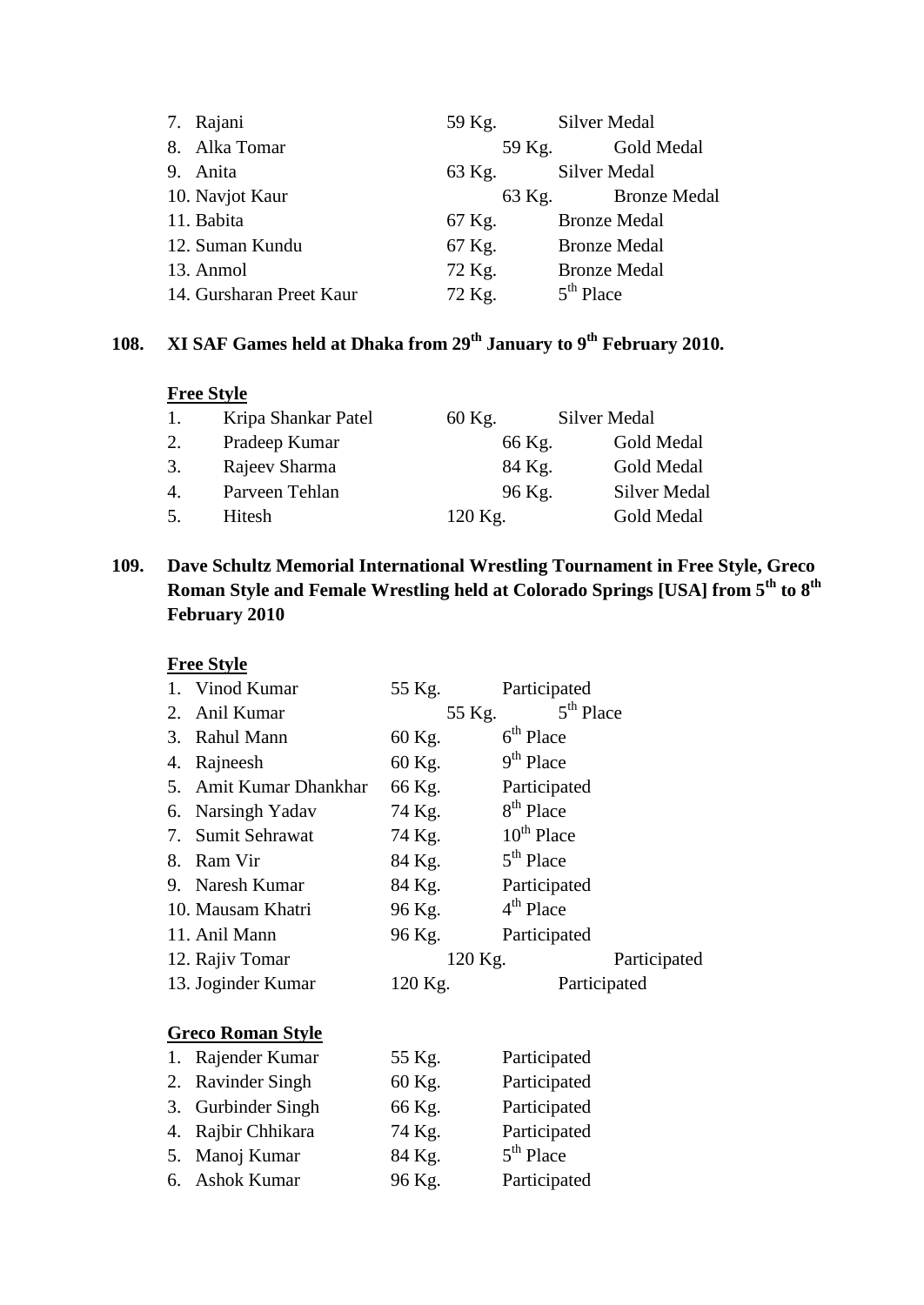7. Dharmender Dalal 120 Kg. Participated

#### **Female Wrestling**

| 1. Nirmala Devi  | 48 Kg. | Participated |
|------------------|--------|--------------|
| 2. Babita Kumari | 55 Kg. | $6th$ Place  |
| 3. Alka Tomar    | 59 Kg. | $6th$ Place  |
| 4. Navjot Kaur   | 67 Kg. | $6th$ Place  |
| 5. Anmol         | 72 Kg. | Participated |

# **110. The XLI International Wrestling Tournament "Cerro Pelado Granma" held at Havana City [Cuba] from 15th to 21st February 2010.**

### **Greco Roman Style**

| 1. Hari Krishan     | 55 Kg.  | $7th$ Place  |
|---------------------|---------|--------------|
| 2. Anil Kumar       | 60 Kg.  | $8th$ Place  |
| 3. Sunil Kumar Rana | 66 Kg.  | $5th$ Place  |
| 4. Sanjay           | 74 Kg.  | $7th$ Place  |
| 5. Rajesh           | 84 Kg.  | Participated |
| 6. Rishi Pal        | 120 Kg. | $5th$ Place  |

#### **Female Wrestling**

| 1. Neha Rathi       | 48 Kg. | Gold Medal          |
|---------------------|--------|---------------------|
| 2. Rachna Shekhawat | 51 Kg. | Gold Medal          |
| 3. Nirmala Devi     | 55 Kg. | Participated        |
| 4. Rajani           | 59 Kg. | <b>Bronze Medal</b> |
| 5. Babita           | 63 Kg. | <b>Bronze Medal</b> |
|                     |        |                     |

# **111. The FILA Hungarian Golden Grand Prix International Greco Roman Style**  Wrestling Tournament held at Szombathely [Hungary] from 6<sup>th</sup> to 7<sup>th</sup> March 2010.

#### **Greco Roman Style**

| 1. Rajender Kumar   | 55 Kg.  | <b>Bornze Medal</b>   |
|---------------------|---------|-----------------------|
| 2. Ravinder Singh   | 60 Kg.  | Participated          |
| 3. Rajbir Chikara   | 74 Kg.  | Participated          |
| 4. Manoj Kumar      | 84 Kg.  | Participated          |
| 5. Ashok Kumar      | 96 Kg.  | 8 <sup>th</sup> Place |
| 6. Dharmender Dalal | 120 Kg. | Participated          |

# **112. The XL International Grand Prix Tournament in Free Style and Female Wrestling for "Alexandre Medved's Prizes held at Minsk [Belarus] from 12th to 13th March 2010.**

| 55 Kg.<br>Participated<br>Vinod Kumar |
|---------------------------------------|
|---------------------------------------|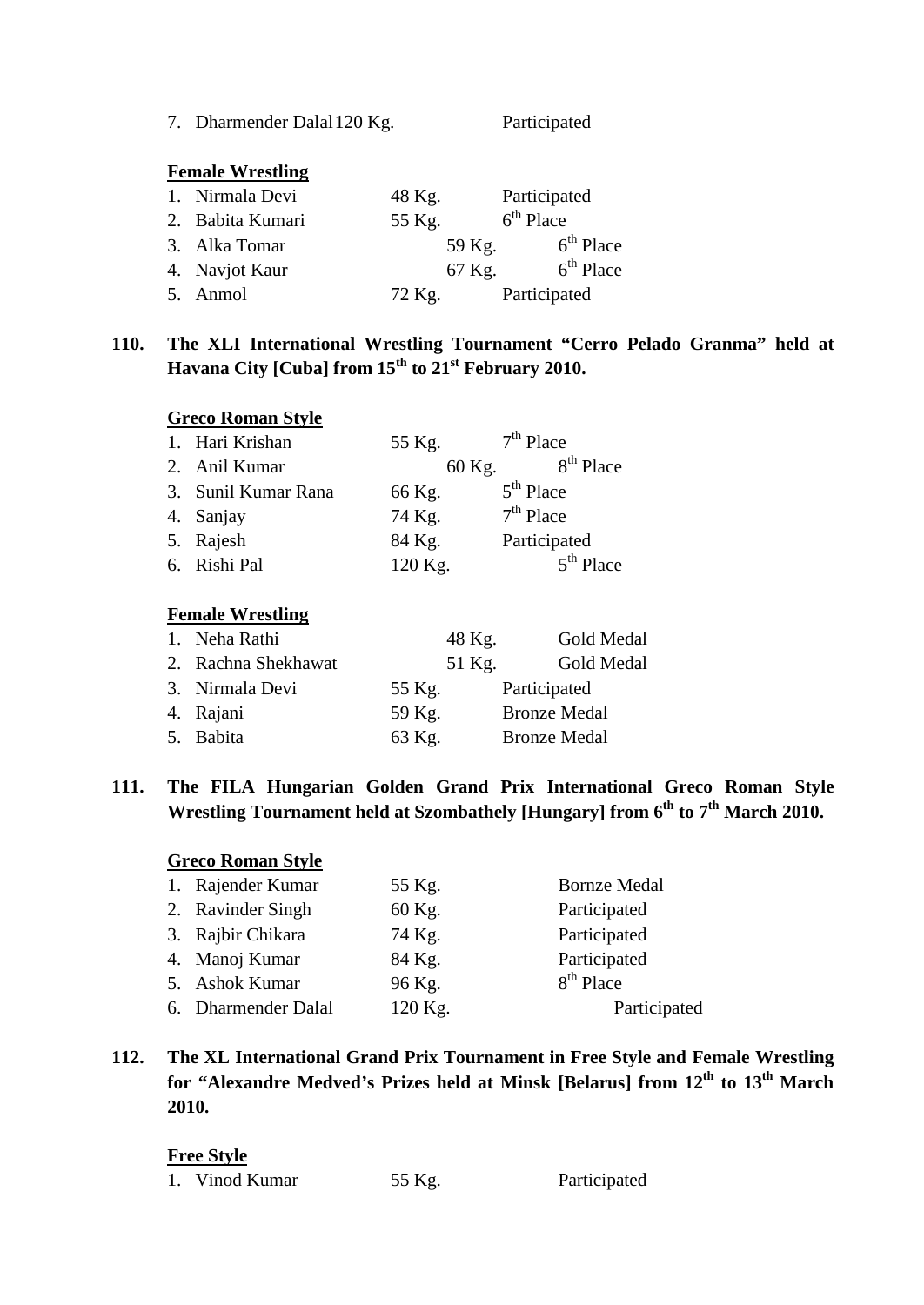| 2. Rahul Mann           | 60 Kg.  | 5 <sup>th</sup> Place |
|-------------------------|---------|-----------------------|
| 3. Sushil Kumar         | 66 Kg.  | $10^{th}$ Place       |
| 4. Narsingh Yadav       | 74 Kg.  | Silver Medal          |
| 5. Anuj Kumar           | 84 Kg.  | Participated          |
| 6. Varun Kumar          | 96 Kg.  | Participated          |
| 7. Rajeev Tomar         | 120 Kg. | 8 <sup>th</sup> Place |
| <b>Female Wrestling</b> |         |                       |
| 1. Babita Kumari        | 55 Kg.  | Participated          |
| 2. Geeta                | 59 Kg.  | Participated          |
| 3. Alka Tomar           | 63 Kg.  | <b>Bronze Medal</b>   |
| 4. Anita                | 63 Kg.  | Participated          |
| 5. Navjot Kaur          | 67 Kg.  | Participated          |
| 6. Anmol                | 72 Kg.  | Participated          |
|                         |         |                       |

### **113. The 2010 Asian Wrestling Qualifying Tournament for 2010 Youth Olympic Games held at Tashkent [Uzbekistan] from 30th April to 2nd May 2010**

#### **Free Style**

| 1. Manoj            | 46 Kg.  | Participated |
|---------------------|---------|--------------|
| 2. Amit Kumar       | 54 Kg.  | $9th$ Place  |
| 3. Atul             | 63 Kg.  | $9th$ Place  |
| 4. Parveen          | 76 Kg.  | $5th$ Place  |
| 5. Satyawart Kadian | 100 Kg. | Gold Medal   |

# **Greco Roman Style**

| 1. Vikram Krushnath Kurade  |        | $42$ Kg. | <b>Bronze Medal</b>   |
|-----------------------------|--------|----------|-----------------------|
| 2. Rajnish Phougat          | 50 Kg. |          | $5th$ Place           |
| 3. Manish                   | 58 Kg. |          | 8 <sup>th</sup> Place |
| 4. Abhishek Nathuram Phuge  |        | 69 Kg.   | $9th$ Place           |
| 5. Annasaheb Prakash Jagtap |        | 85 Kg.   | $5th$ Place           |

# **Female**

| 1. Lalita       | 46 Kg.   | Silver Medal        |
|-----------------|----------|---------------------|
| 2. Seema        | 52 Kg.   | $10^{th}$ Place     |
| 3. Pooja Dhanda | $60$ Kg. | <b>Silver Medal</b> |
| 4. Rakhee       | 70 Kg.   | $4th$ Place         |

# **114. The 2010 Senior Asian Wrestling Championship in Free Style, Greco Roman Style and Female Wrestling held at New Delhi [India] from 11th to 16th May 2010**

| 1. Rahul Aware | 55 Kg. | $9th$ Place     |
|----------------|--------|-----------------|
| 2. Rahul Mann  | 60 Kg. | $10^{th}$ Place |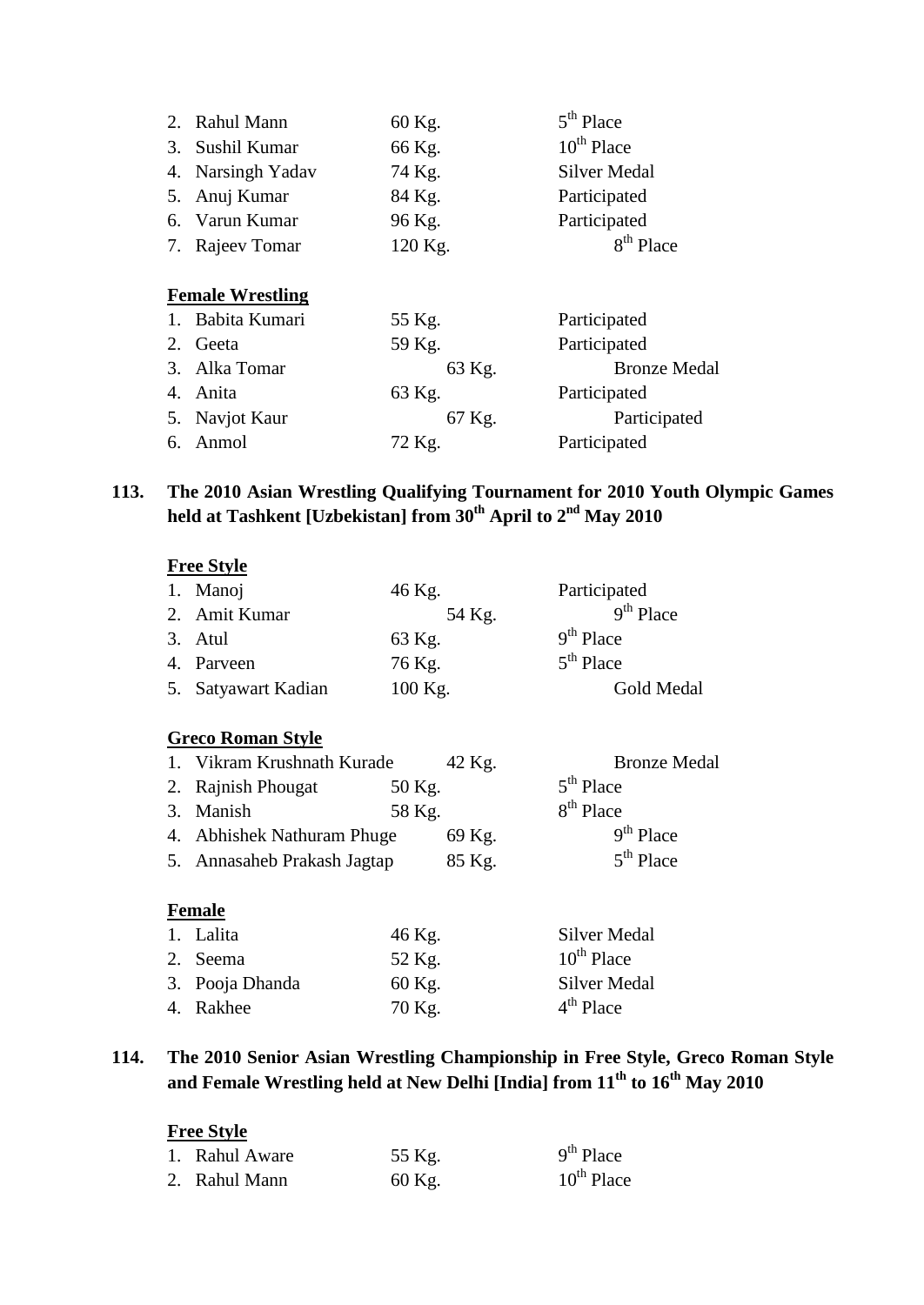| 3. | Sushil Kumar             | 66 Kg.  | <b>Gold Medal</b>     |
|----|--------------------------|---------|-----------------------|
| 4. | Narsingh Yadav           | 74 Kg.  | <b>Gold Medal</b>     |
| 5. | Anuj Kumar               | 84 Kg.  | $7th$ Place           |
| 6. | Mausam Khatri            | 96 Kg.  | $7th$ Place           |
| 7. | Rajeev Tomar             | 120 Kg. | 5 <sup>th</sup> Place |
|    | <b>Female Wrestling</b>  |         |                       |
| 1. | Nirmala Devi             | 48 Kg.  | 5 <sup>th</sup> Place |
| 2. | Babita Kumari            | 51 Kg.  | $5th$ Place           |
| 3. | Geeta                    | 55 Kg.  | $9th$ Place           |
| 4. | Alka Tomar               | 59 Kg.  | <b>Bronze Medal</b>   |
| 5. | Suman Kundu              | 63 Kg.  | <b>Bronze Medal</b>   |
| 6. | Geetika Jakhar           | 67 Kg.  | $5th$ Place           |
| 7. | Anmol                    | 72 Kg.  | $5th$ Place           |
|    | <b>Greco Roman Style</b> |         |                       |
| 1. | Rajender Kumar           | 55 Kg.  | <b>Silver Medal</b>   |
| 2. | <b>Ravinder Singh</b>    | 60 Kg.  | <b>Bronze Medal</b>   |
| 3. | Sunil Kumar Rana         | 66 Kg.  | <b>Bronze Medal</b>   |
| 4. | Sanjay                   | 74 Kg.  | 5 <sup>th</sup> Place |
|    | 5. Manoj Kumar           | 84 Kg.  | $5th$ Place           |
| 6. | <b>Ashok Kumar</b>       | 96 Kg.  | $5th$ Place           |
|    | 7. Dharmender Dalal      | 120 Kg. | 5 <sup>th</sup> Place |

# **115. The International Wrestling Tournament "Gran Premio de Espana" in Free Style, Greco Roman Style and Female Wrestling held at Madrid [Spain] from 10<sup>th</sup> to 11<sup>th</sup> July 2010**

|    | <b>Free Style</b>        |         |                       |  |  |  |
|----|--------------------------|---------|-----------------------|--|--|--|
|    | 1. Vinod Kumar           | 55 Kg.  | Participated          |  |  |  |
| 2. | Rahul Mann               | 60 Kg.  | Participated          |  |  |  |
|    | 3. Anuj Kumar            | 84 Kg.  | Participated          |  |  |  |
|    | 4. Mausam Khatri         | 96 Kg.  | Participated          |  |  |  |
|    | 5. Rajiv Tomar           | 120 Kg. | Silver Medal          |  |  |  |
|    |                          |         |                       |  |  |  |
|    | <b>Greco Roman Style</b> |         |                       |  |  |  |
| 1. | Manjeet                  | 55 Kg.  | Participated          |  |  |  |
| 2. | Joginder Grewal          | 96 Kg.  | Participated          |  |  |  |
|    |                          |         |                       |  |  |  |
|    | <b>Female Wrestling</b>  |         |                       |  |  |  |
|    | 1. Nirmala Devi          | 48 Kg.  | Gold Medal            |  |  |  |
|    | 2. Babita Kumari         | 51 Kg.  | $5th$ Place           |  |  |  |
| 3. | Geeta                    | 55 Kg.  | $5th$ Place           |  |  |  |
|    | 4. Navjot Kaur           | 67 Kg.  | 5 <sup>th</sup> Place |  |  |  |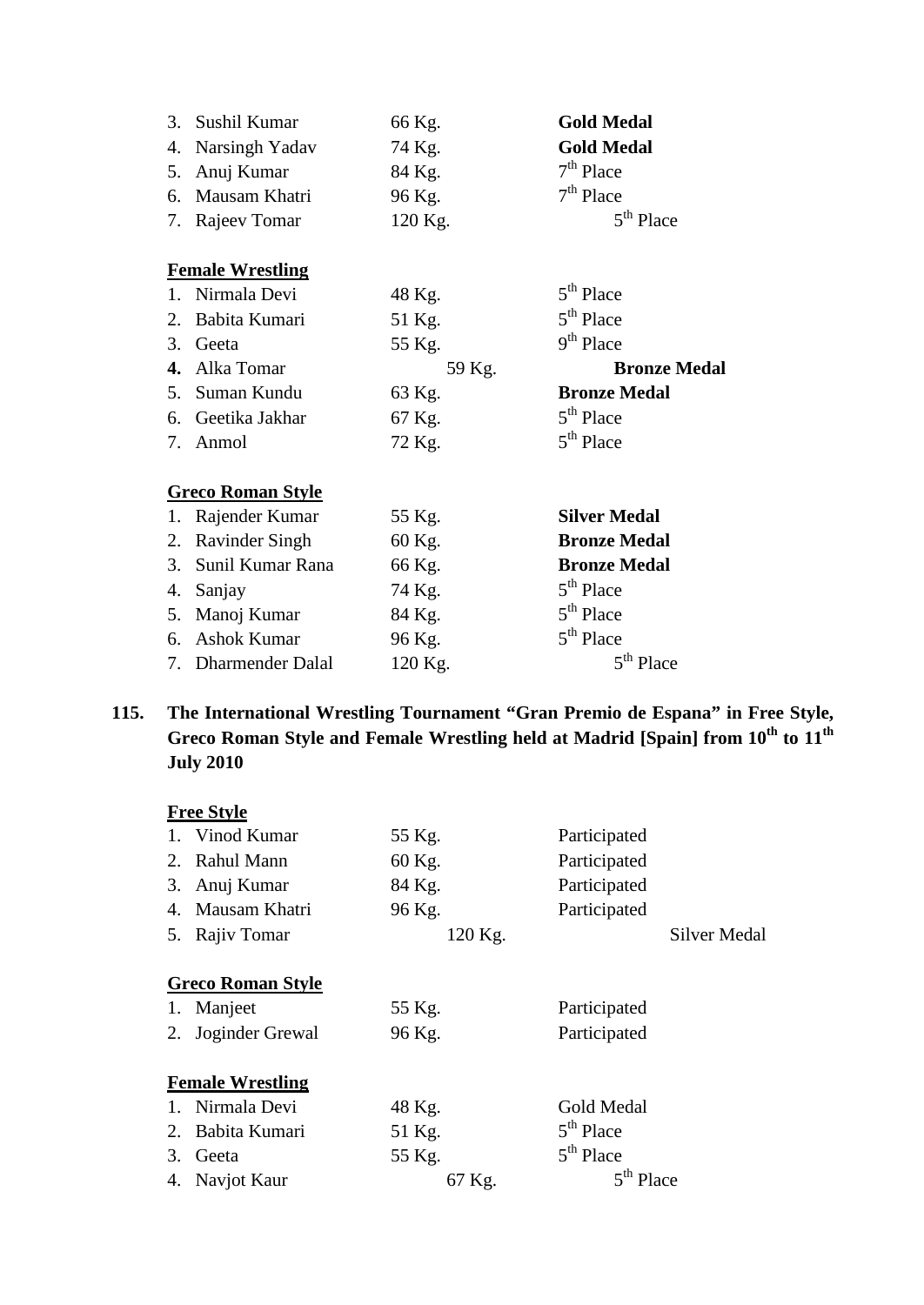| 5. Geetika Jakhar | 67 Kg. | <b>Bronze Medal</b>   |
|-------------------|--------|-----------------------|
| 6. Anmol          | 72 Kg. | 8 <sup>th</sup> Place |

## **116. The Final Golden Grand Prix International Wrestling Tournament at Baku [Azerbaijan] from 16th to 18th July 2010.**

#### **Greco Roman Style**

| 1. Rajender Kumar | 55 Kg. | 8 <sup>th</sup> Place |
|-------------------|--------|-----------------------|
| 2. Ashok Kumar    | 96 Kg. | Participated          |

# **117. The 2010 World Junior Free Style, Greco Roman Style and Female Wrestling Championship held at Budapest [Hungary] from 20th to 25th July 2010**

#### **Free Style**

|                         | Surender<br>2. Parveen Rana<br>3. Deepak | 55 Kg.<br>66 Kg.<br>74 Kg. | $10^{th}$ Place<br>$5th$ Place<br>Participated |  |  |  |
|-------------------------|------------------------------------------|----------------------------|------------------------------------------------|--|--|--|
| 1.                      | <b>Greco Roman Style</b>                 |                            |                                                |  |  |  |
|                         | Manjeet                                  | 55 Kg.                     | Participated                                   |  |  |  |
| 2.                      | Hardeep                                  | 96 Kg.                     | Participated                                   |  |  |  |
| 3.                      | Rakesh                                   | 120 Kg.                    | Participated                                   |  |  |  |
| <b>Female Wrestling</b> |                                          |                            |                                                |  |  |  |

| 1. Priyanka     | 51 Kg. | $5th$ Place         |
|-----------------|--------|---------------------|
| 2. Ritu         | 55 Kg. | $12^{th}$ Place     |
| 3. Sakshi Malik | 59 Kg. | <b>Bronze Medal</b> |
| 4. Anshu Tomar  | 67 Kg. | $9th$ Place         |
| 5. Nikki        | 72 Kg. | $15th$ Place        |

# **118. The 2010 Asian Cadet Free Style, Greco Roman Style and Female Wrestling Championship held at Bangkok [Thailand] from 30th July to 2nd August 2010**

| 1. Kishan Singh   | 42 Kg.  | <b>Bronze Medal</b> |
|-------------------|---------|---------------------|
| 2. Vikas          | 46 Kg.  | <b>Bronze Medal</b> |
| 3. Bajrang        | 50 Kg.  | Gold Medal          |
| 4. Mahipat        | 54 Kg.  | Gold Medal          |
| 5. Parveen        | 58 Kg.  | Participated        |
| 6. Kuldeep Kumar  | 63 Kg.  | <b>Bronze Medal</b> |
| 7. Mandeep Chahar | 69 Kg.  | Silver Medal        |
| 8. Sukhdev Mann   | 76 Kg.  | <b>Bronze Medal</b> |
| 9. Amit Kumar     | 85 Kg.  | Silver Medal        |
| 10. Yogesh Bhati  | 100 Kg. | <b>Bronze Medal</b> |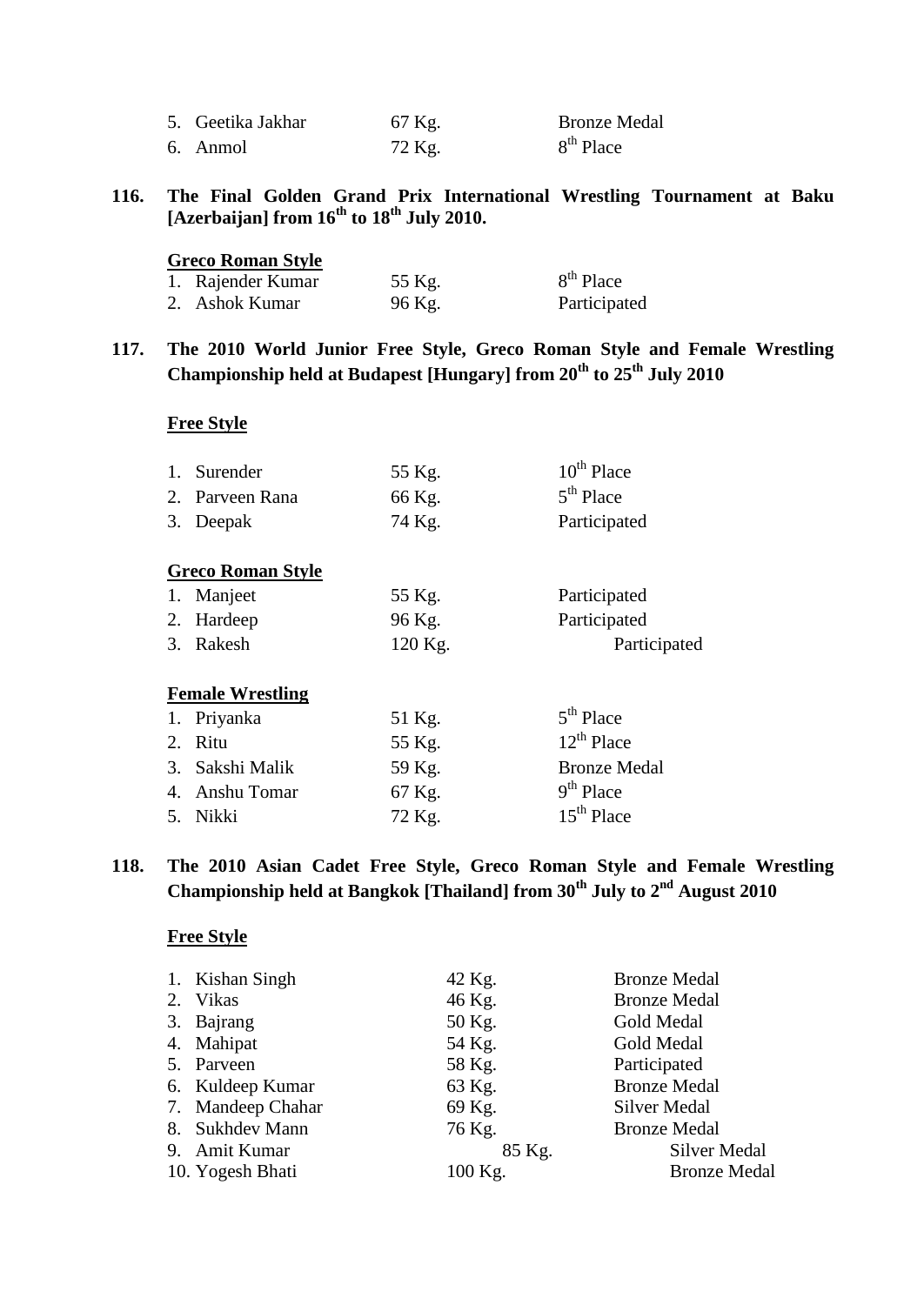|    | <b>Greco Roman Style</b>               |         |                       |  |  |
|----|----------------------------------------|---------|-----------------------|--|--|
|    | 1. Inakhunba Meitei Nongmaithem 42 Kg. |         | Participated          |  |  |
| 2. | Mukesh                                 | 46 Kg.  | Participated          |  |  |
| 3. | Akshay Tanaji Delekar                  | 50 Kg.  | Participated          |  |  |
| 4. | Pritam Shamarao Khot                   | 54 Kg.  | Participated          |  |  |
| 5. | Manish                                 | 58 Kg.  | Gold Medal            |  |  |
| 6. | Sombir                                 | 63 Kg.  | <b>Silver Medal</b>   |  |  |
| 7. | <b>Yaspal Mor</b>                      | 69 Kg.  | <b>Bronze Medal</b>   |  |  |
| 8. | Sanish                                 | 76 Kg.  | Participated          |  |  |
| 9. | Yogesh                                 | 85 Kg.  | Participated          |  |  |
|    | 10. Subodh                             | 100 Kg. | Silver Medal          |  |  |
|    |                                        |         |                       |  |  |
|    | <b>Female Wrestling</b>                |         |                       |  |  |
| 1. | Gaganpreet Kaur                        | 38 Kg.  | Participated          |  |  |
| 2. | Sanju Jakhar                           | 40 Kg.  | Gold Medal            |  |  |
| 3. | Suman                                  | 43 Kg.  | Gold Medal            |  |  |
| 4. | Ritu                                   | 46 Kg.  | Silver Medal          |  |  |
| 5. | Vinesh                                 | 49 Kg.  | <b>Silver Medal</b>   |  |  |
| 6. | Priyanka                               | 52 Kg.  | Silver Medal          |  |  |
| 7. | Pooja Dhanda                           | 56 Kg.  | <b>Silver Medal</b>   |  |  |
| 8. | Ritu                                   | 60 Kg.  | Participated          |  |  |
| 9. | Sarita                                 | 65 Kg.  | 4 <sup>th</sup> Place |  |  |
|    | 10. Shamiksha Kharb                    | 70 Kg.  | <b>Bronze Medal</b>   |  |  |

**119.** The<sup>1st</sup> Youth Summer Olympic Games held at Singapore from  $14<sup>th</sup>$  to  $25<sup>th</sup>$  August 2010.

| <b>Free Style</b><br>1. Satywart Kadian                             | $100$ Kg. | <b>Bronze Medal</b> |
|---------------------------------------------------------------------|-----------|---------------------|
| <b>Female Wrestling</b><br>2. Pooja Dhanda                          | 60 Kg.    | Silver Medal        |
| The Senior World Free Style, Greco Roman Style and Female Wrestling |           |                     |

#### **120. The Senior World Free Style, Greco Roman Style and Female Wrestling Championship held at Moscow [Russia] from 5th to 12th September 2010 Free Style**

|                         | 1. Yogeshwar Dutt        | 60 Kg.  | Participated |
|-------------------------|--------------------------|---------|--------------|
|                         | 2. Sushil Kumar          | 66 Kg.  | Gold Medal   |
|                         | 3. Narsingh Yadav        | 74 Kg.  | Participated |
|                         | <b>Greco roman Style</b> |         |              |
|                         | 1. Rajender Kumar        | 55 Kg.  | Participated |
|                         | 2. Ravinder Singh        | 60 Kg.  | Participated |
|                         | 3. Sunil Kumar Rana      | 66 Kg.  | Participated |
|                         | 4. Dharmender Dalal      | 120 Kg. | Participated |
| <b>Female Wrestling</b> |                          |         |              |
|                         | 1. Nirmala Devi          | 48 Kg.  | Participated |
|                         | 2. Babita Kumari         | 51 Kg.  | Participated |
|                         | 3. Alka Tomar            | 59 Kg.  | Participated |
|                         |                          |         |              |

# 121. **XIX Commonwealth Games held at New Delhi from 3rd to 14th October 2010**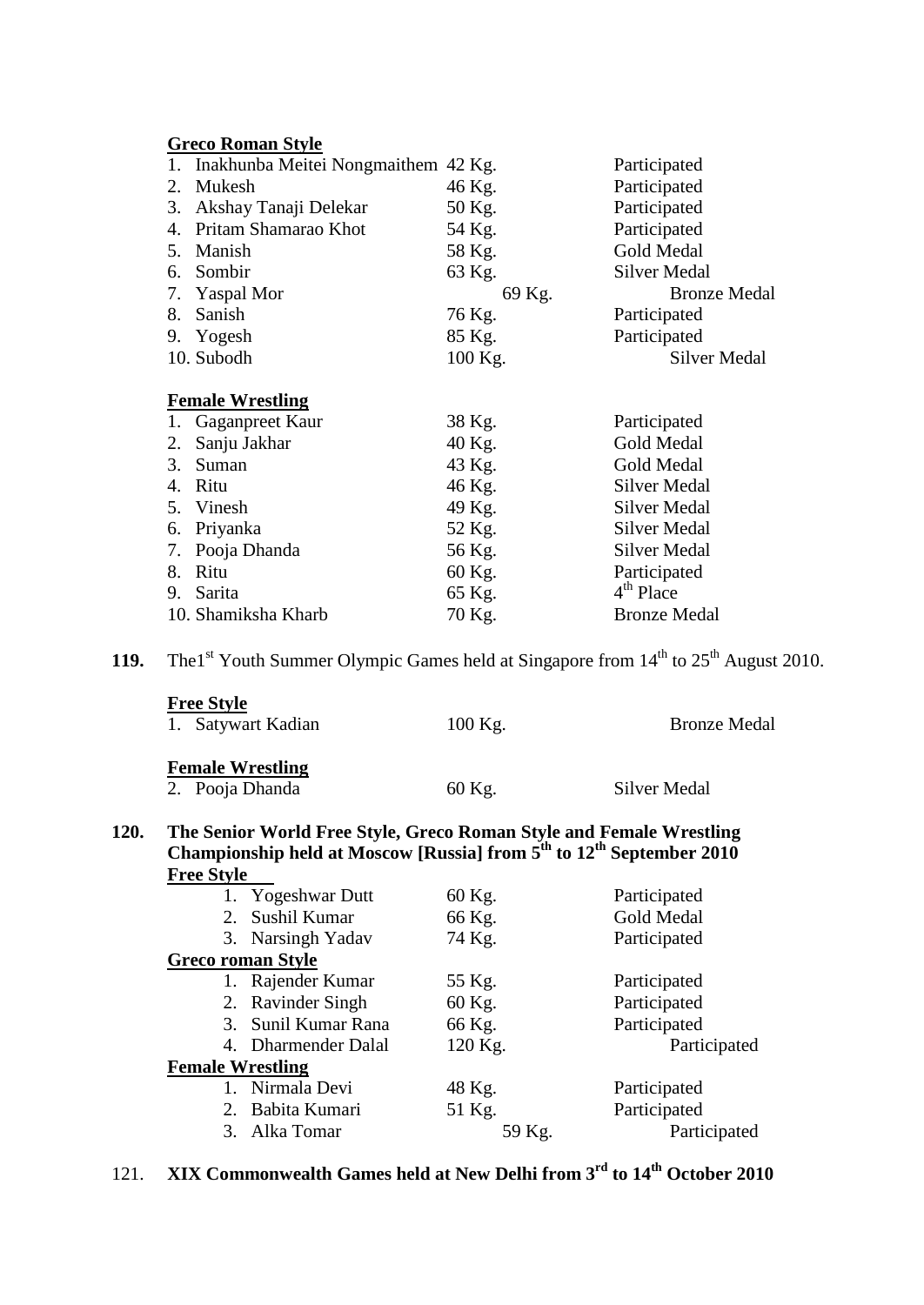# **Greco Roman Style**

| 55 Kg.                 | Rajender Kumar         | Gold Medal          |
|------------------------|------------------------|---------------------|
| 60 Kg.                 | Ravinder Singh         | Gold Medal          |
| 74 Kg.                 | Sanjay                 | Gold Medal          |
| 96 Kg.                 | Anil Kumar             | Gold Medal          |
| 84 Kg.                 | Manoj Kumar            | Silver Medal        |
| 66 Kg.                 | Sunil Kumar Rana       | <b>Bronze Medal</b> |
| 120 Kg.                | Dharmender Dalal       | <b>Bronze Medal</b> |
| <b>Free Style</b>      |                        |                     |
| 60 Kg.                 | <b>Yogeshwar Dutt</b>  | Gold Medal          |
| 66 Kg.                 | Sushil Kumar           | Gold Medal          |
| 74 Kg.                 | Narsingh Yadav         | Gold Medal          |
| 84 Kg.                 | Anuj Kumar             | Silver Medal        |
|                        | 120 Kg. Joginder Kumar | Silver Medal        |
| 55 Kg.                 | Anil Kumar             | <b>Bronze Medal</b> |
| 96 Kg.                 | Anil Mann              | Participated        |
| <b>Women Wrestling</b> |                        |                     |
| 55 Kg.                 | Geeta                  | Gold Medal          |
| 59 Kg.                 | Alka Tomar             | Gold Medal          |
| 67 Kg.                 | Anita                  | Gold Medal          |
| 48 Kg.                 | Nirmala Devi           | Silver Medal        |
| 51 Kg.                 | Babita Kumari          | <b>Silver Medal</b> |
| 63 Kg.                 | Suman Kundu            | <b>Bronze Medal</b> |
| 72 Kg.                 | Anshu Tomar            | Participated        |
|                        |                        |                     |

122. XVI Asian Games held at Guangzhou [China] from  $12<sup>th</sup>$  to  $27<sup>th</sup>$  November 2010

**Greco Roman Style**

| 55 Kg.                 | Rajender Kumar        | Participated        |
|------------------------|-----------------------|---------------------|
| 60 Kg.                 | <b>Ravinder Singh</b> | <b>Bronze Medal</b> |
| 66 Kg.                 | Sunil Kumar Rana      | <b>Bronze Medal</b> |
| 74 Kg.                 | Sanjay                | Participated        |
| 84 Kg.                 | Manoj Kumar           | Participated        |
| 96 Kg.                 | Anil Kumar            | Participated        |
| 120 Kg.                | Dharmender Dalal      | Participated        |
| <b>Free Style</b>      |                       |                     |
| 55 Kg.                 | Vinod Kumar           | Participated        |
| 66 Kg.                 | Pradeep Kumar         | Participated        |
| 74 Kg.                 | Narsingh Yadav        | Participated        |
| 84 Kg.                 | Ram Vir               | Participated        |
| 96 Kg.                 | Mausam Khatri         | <b>Bronze Medal</b> |
| $120$ Kg.              | Rajiv Tomar           | Participated        |
| <b>Women Wrestling</b> |                       |                     |
| 48 Kg.                 | Nirmala Devi          | Participated        |
| 55 Kg.                 | Geeta                 | Participated        |
| 63 Kg.                 | Suman Kundu           | Participated        |
| 72 Kg.                 | Gurusharan Preet Kaur | Participated        |
|                        |                       |                     |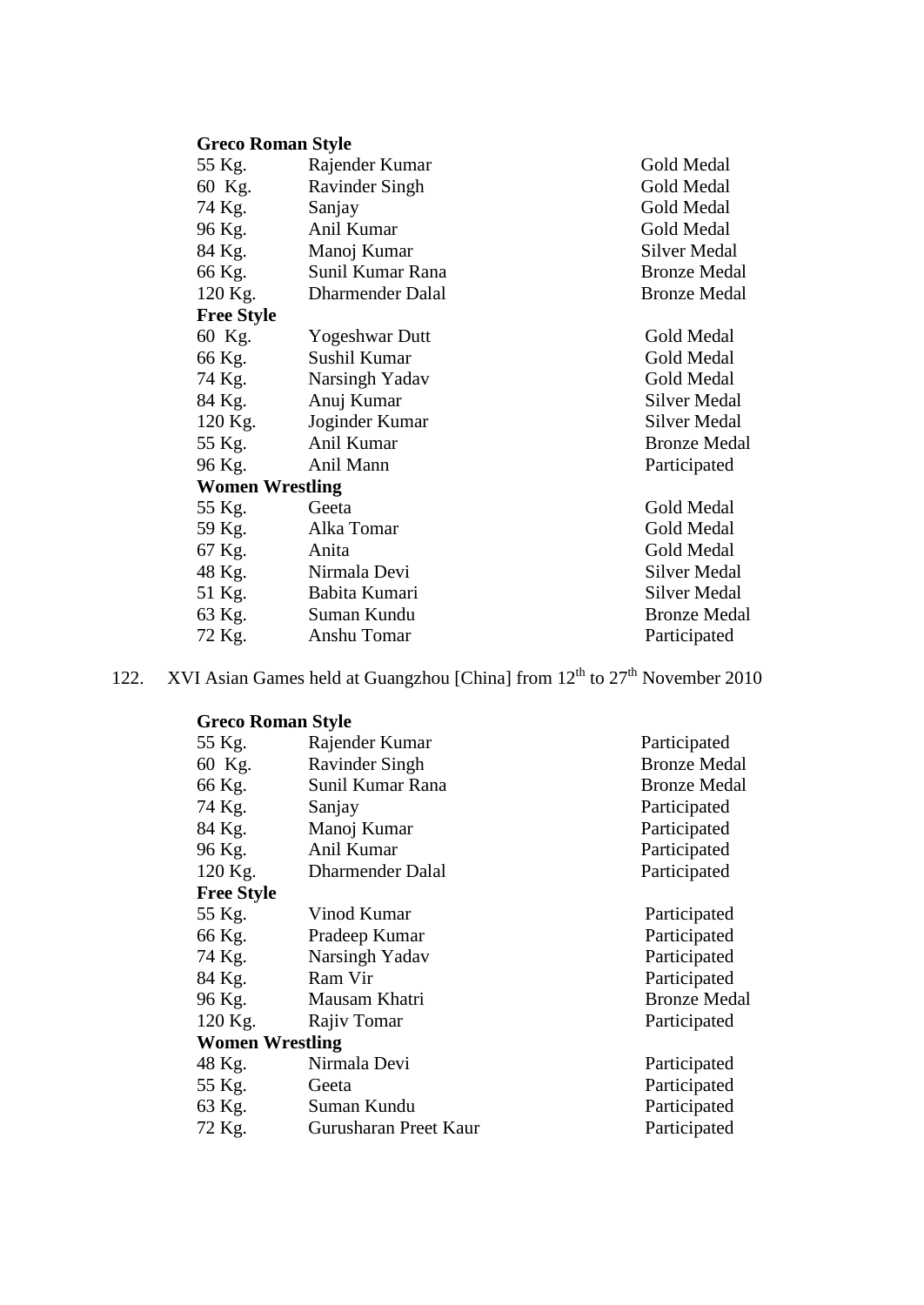**123. 2nd Shaheed Bhagat Singh International Wrestling Tournament in Free Style and Female Wrestling held at PAP Indoor Stadium, Jalandhar from 9th to 12th February 2011**

| <b>Female Wrestling</b> |                       |
|-------------------------|-----------------------|
| 48 Kg.                  | Priyanka Singh        |
| 48 Kg.                  | Nirmala Devi          |
| 48 Kg.                  | Shumel                |
| 48 Kg.                  | Kavita                |
| 48 Kg.                  | Rekha Dahiya          |
| 51 Kg.                  | Neha Rathi            |
| 51 Kg.                  | Anju Chaudhary        |
| 51 Kg.                  | Rachna                |
| 51 Kg.                  | Apoorva Tyagi         |
| 51 Kg.                  | Sweta Poonia          |
| 55 Kg.                  | Kamlesh               |
| 55 Kg.                  | Gargi Yadav           |
| 55 Kg.                  | Seema                 |
| 59 Kg.                  | Promila               |
| 59 Kg.                  | Kirstina Arya         |
| 59 Kg.                  | Sakshi Malik          |
| 59 Kg.                  | Neetu Rana            |
| 59 Kg.                  | - Saroj Yadav         |
| 63 Kg.                  | Nirmala               |
| 63 Kg.                  | Santosh               |
| 63 Kg.                  | Sonu                  |
| 63 Kg.                  | Anita                 |
| 63 Kg.                  | Rajni                 |
| 67 Kg.                  | <b>Babita Singh</b>   |
| 67 Kg.                  | Poonam Bamal          |
| 67 Kg.                  | Navjot Kaur           |
| 72 Kg.                  | Anmol                 |
| 72 Kg.                  | Gursharan Preet Kau   |
| 72 Kg.                  | Seema Kharab          |
| 72 Kg.                  | Anshu Tomar           |
| <b>Free Style</b>       |                       |
| 55 Kg.                  | Vinod Kumar           |
| 55 Kg.                  | Harphool              |
| 55 Kg.                  | Nitin                 |
| 55 Kg.                  | <b>Jitender</b>       |
| 55 Kg.                  | Narender              |
| 60 Kg.                  | Rajnish               |
| 60 Kg.                  | <b>Maninder Singh</b> |
| 66 Kg.                  | Parveen Rana          |
| 66 Kg.                  | Kuldip                |
| 66 Kg.                  | Rahul Mann            |
| 66 Kg.                  | <b>Vishal Singh</b>   |
| 66 Kg.                  | Amit                  |
| 74 Kg.                  | Deepak                |

Participated Gold Medal Participated Participated Participated Silver Medal Participated Bronze Medal Participated Participated Silver Medal Bronze Medal Participated Bronze Medal Participated Gold Medal Participated Participated Participated Participated Participated Gold Medal Bronze Medal Participated Participated Bronze Medal Participated and Texas Cold Medal Participated Bronze Medal

Gold Medal Participated Participated Participated Silver Medal Gold Medal Bronze Medal Gold Medal Participated Bronze Medal Participated Silver Medal 74 Kg. Deepak Bronze Medal<br>74 Kg. Gurlal Singh Bronze Medal Participated **74 Gurlal Singh Participated**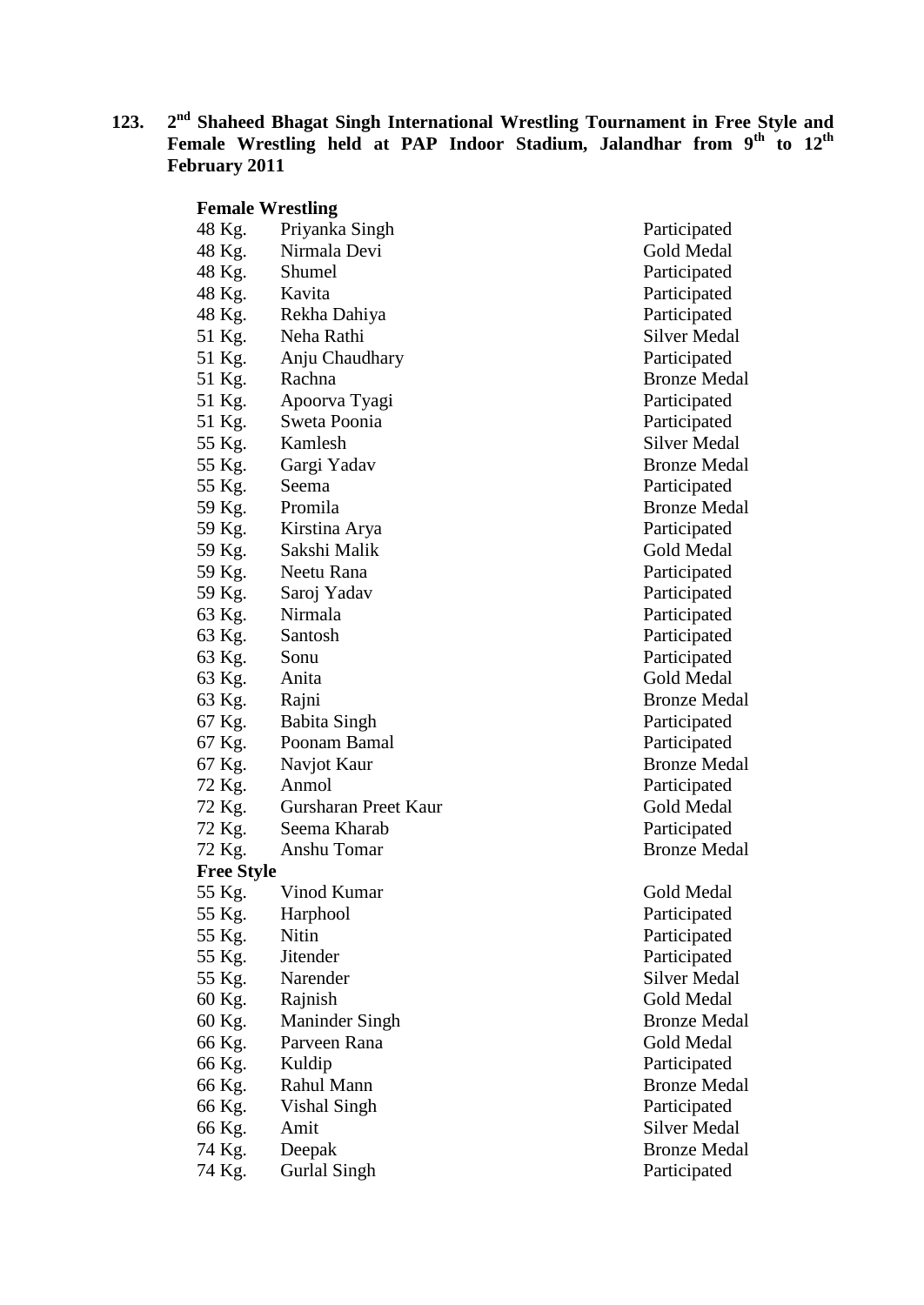| 84 Kg.  | Sandeep Singh       | Participated        |
|---------|---------------------|---------------------|
| 84 Kg.  | Pawan Kumar         | Gold Medal          |
| 84 Kg.  | Manjit              | Silver Medal        |
| 84 Kg.  | Johny               | <b>Bronze Medal</b> |
| 96 Kg.  | Sumit               | Participated        |
| 96 Kg.  | <b>Gurpal Singh</b> | Participated        |
| 96 Kg.  | Vikrant             | Participated        |
| 96 Kg.  | Mausam Khatri       | Gold Medal          |
| 120 Kg. | Gurdev              | Silver Medal        |
| 120 Kg. | Jagroop Singh       | Participated        |
| 120 Kg. | Surender Nad        | <b>Bronze Medal</b> |
|         |                     |                     |

#### **124. 2011 Senior Asian Free Style, Greco Roman Style and Female Wrestling Championship held at Tashkent [Uzbekistan] from 19th to 22nd May 2011**

| <b>Free Style</b>        |                              |                       |
|--------------------------|------------------------------|-----------------------|
| 55 Kg.                   | <b>Rahul Balasaheb Aware</b> | <b>Bronze Medal</b>   |
| 60 Kg.                   | Rajneesh                     | $10^{th}$ Place       |
| 66 Kg.                   | Parveen Rana                 | Participated          |
| 74 Kg.                   | Deepak                       | Participated          |
| 84 Kg.                   | Naresh Kumar                 | $5th$ Place           |
| 96 Kg.                   | Mausam Khatri                | $5th$ Place           |
| 120 Kg.                  | Naveen Mor                   | 9 <sup>th</sup> Place |
|                          |                              |                       |
| <b>Greco Roman Style</b> |                              |                       |
| 55 Kg.                   | Rajender Kumar               | 5 <sup>th</sup> Place |
| 60 Kg.                   | Anil Kumar                   | <b>Silver Medal</b>   |
| 66 Kg.                   | Sandeep Yadav                | 9 <sup>th</sup> Place |
| 74 Kg.                   | Rajesh Kumar                 | $9th$ Place           |
| 84 Kg.                   | Mahipat                      | Participated          |
| 96 Kg.                   | Amit Kumar                   | $10^{th}$ Place       |
| 120 Kg.                  | Rishipal                     | 8 <sup>th</sup> Place |
| <b>Female Wrestling</b>  |                              |                       |
| 48 Kg.                   | Priyanka Singh               | 5 <sup>th</sup> Place |
| 55 Kg.                   | Geeta                        | 8 <sup>th</sup> Place |
| 59 Kg.                   | Alka Tomar                   | $7th$ Place           |
| 67 Kg.                   | Navjot Kaur                  | <b>Bronze Medal</b>   |
| 72 Kg.                   | Gursharan Preet Kaur         | 5 <sup>th</sup> Place |
|                          |                              |                       |

#### **125. 2011 Junior Asian Free Style, Greco Roman Style and Female Wrestling Championship held at Jakarta [Indonesia] from 9th to 12th June 2011**

| <b>Free Style</b> |            |                       |
|-------------------|------------|-----------------------|
| 50 Kg.            | Deepak     | Silver Medal          |
| 55 Kg.            | Amit Kumar | Gold Medal            |
| 60 Kg.            | Anil Kumar | 8 <sup>th</sup> Place |
| 66 Kg.            | Arun Kumar | Gold Medal            |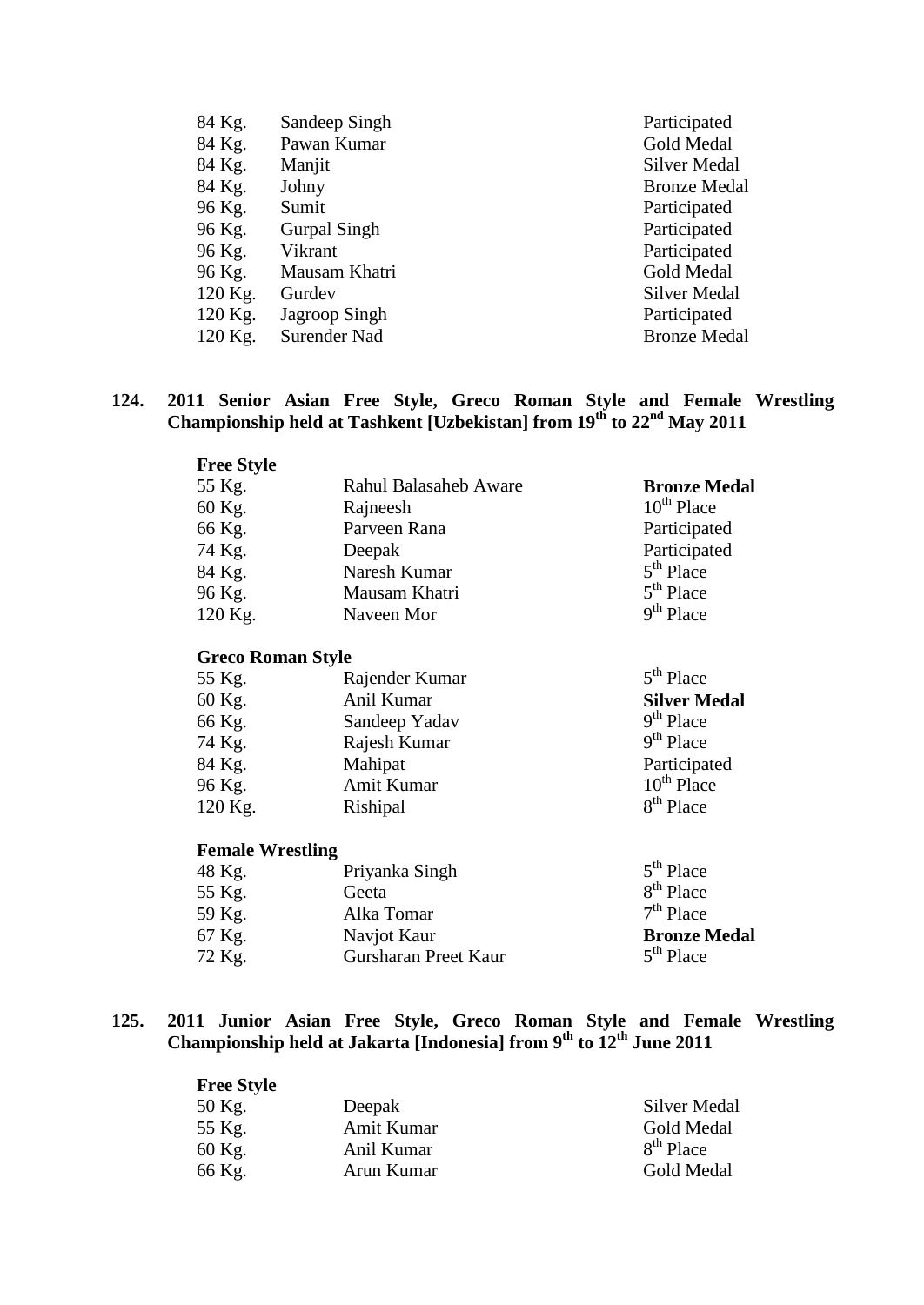| 74 Kg.                   | Sumit Sehrawat | Gold Medal          |
|--------------------------|----------------|---------------------|
| 84 Kg.                   | Pawan Kumar    | <b>Bronze Medal</b> |
| 96 Kg.                   | Krishan        | Silver Medal        |
| $120$ Kg.                | Hitender       | <b>Bronze Medal</b> |
| <b>Greco Roman Style</b> |                |                     |
| 50 Kg.                   | Navneet        | $5th$ Place         |
| 55 Kg.                   | Manoj          | $5th$ Place         |

| JJ Ng.  | <b>IVIAIIU</b>  | $J$ $\Gamma$ lact     |
|---------|-----------------|-----------------------|
| 60 Kg.  | Pradeep         | <b>Silver Medal</b>   |
| 66 Kg.  | Deepak          | $8th$ Place           |
| 74 Kg.  | Ravinder Khatri | <b>Bronze Medal</b>   |
| 84 Kg.  | Harpreet        | Participated          |
| 96 Kg.  | <b>Bhim</b>     | <b>Bronze Medal</b>   |
| 120 Kg. | Manish          | 8 <sup>th</sup> Place |
|         |                 |                       |

# **Female Wrestling**

| 44 Kg. | Ritu          | Gold Medal          |
|--------|---------------|---------------------|
| 48 Kg. | Vinesh        | <b>Bronze Medal</b> |
| 51 Kg. | Lalita        | $5th$ Place         |
| 55 Kg. | Pooja Dhanda  | <b>Silver Medal</b> |
| 59 Kg. | Shakshi Malik | <b>Bronze Medal</b> |
| 63 Kg. | Ritu Malik    | $5th$ Place         |
| 67 Kg. | Anshu Tomar   | $6th$ Place         |
| 72 Kg. | Nikki         | $5th$ Place         |
|        |               |                     |

#### **126. 2011 Junior World Free Style, Greco Roman Style and Female Wrestling Championship held at Bucharest [Romania] from 26th to 31st July 2011**

| Deepak                   | 5 <sup>th</sup> Place |
|--------------------------|-----------------------|
| Amit Kumar               | Participated          |
| Kuldeep Kumar            | Participated          |
| Parveen Rana             | <b>Bronze Medal</b>   |
| Deepak                   | Participated          |
| Yudhvir                  | Participated          |
| Hitender                 | Participated          |
| <b>Greco Roman Style</b> |                       |
| Manoj                    | Participated          |
| Tej Pal Khatri           | Participated          |
| Yash Pal                 | Participated          |
| Prem Kumar               | Participated          |
| <b>Female Wrestling</b>  |                       |
| Ritu                     | <b>Bronze Medal</b>   |
| Vinesh                   | Participated          |
| Lalita                   | 8 <sup>th</sup> Place |
| Pooja                    | Participated          |
| Ritu                     | Participated          |
|                          |                       |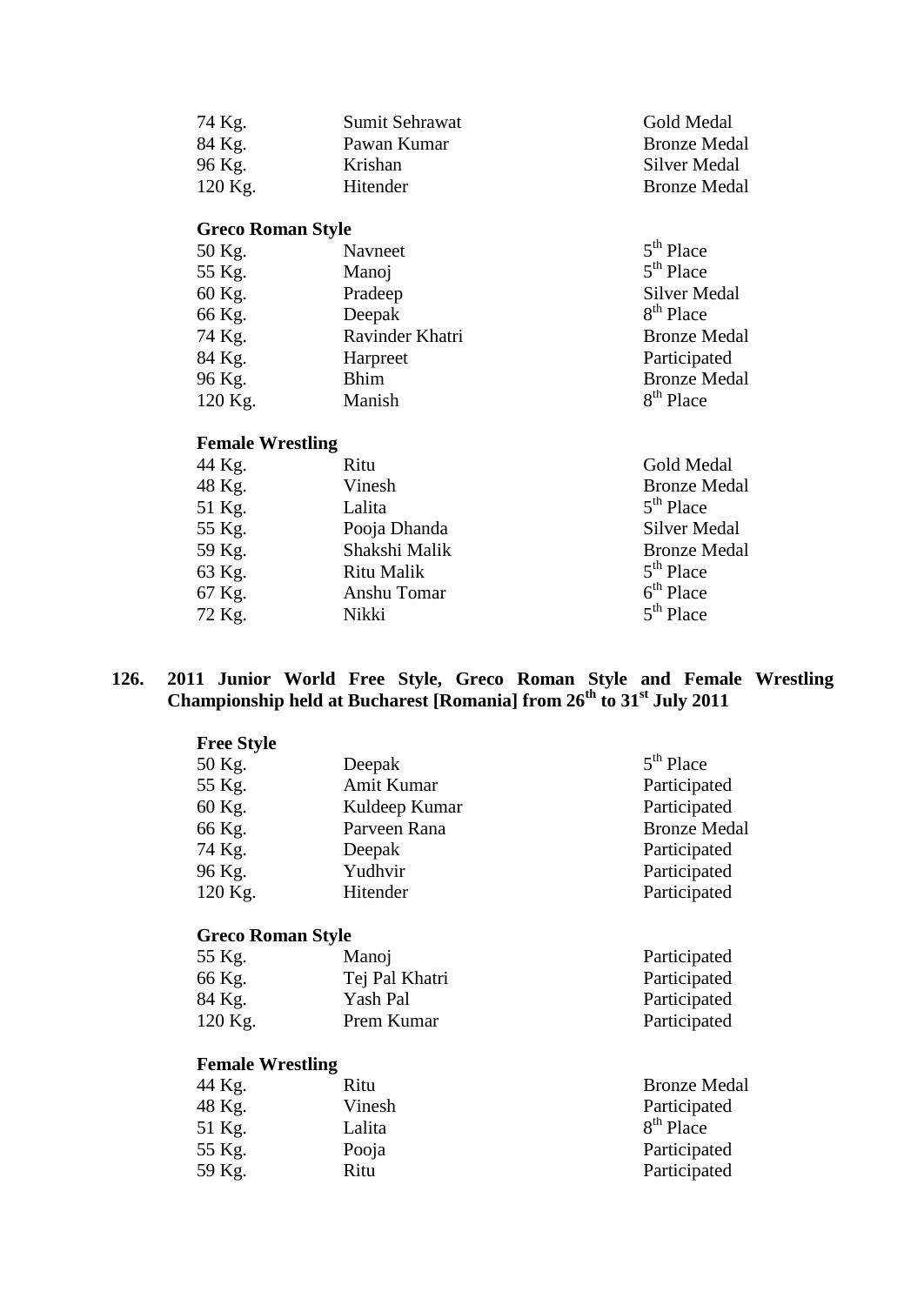| 63 Kg. | Shakshi Malik | Participated |
|--------|---------------|--------------|
| 67 Kg. | Nikki         | Participated |
| 72 Kg. | Anshu Tomar   | Participated |

#### **127. 2011 Cadet Asian Free Style, Greco Roman Style and Female Wrestling Championship held at Bangkok [Thailand] from 4th to 7th August 2011**

| <b>Free Style</b> |                   |                     |
|-------------------|-------------------|---------------------|
| 42 Kg.            | Mangal Kadyan     | <b>Bronze Medal</b> |
| 46 Kg.            | Sandeep           | <b>Bronze Medal</b> |
| 50 Kg.            | Devi Singh Thakur | Gold Medal          |
| 54 Kg.            | Bajrang           | Gold Medal          |
| 58 Kg.            | Ashish            | Silver Medal        |
| 63 Kg.            | Parveen           | <b>Bronze Medal</b> |
| 69 Kg.            | Dinesh Kumar      | <b>Bronze Medal</b> |
| 76 Kg.            | Karamjeet Nain    | <b>Bronze Medal</b> |
| 85 Kg.            | Pawan Dahiya      | $7th$ Place         |
| 100 Kg.           | Mandeep           | <b>Bronze Medal</b> |

## **Greco Roman Style**

| 42 Kg.    | Dada Riba               | 8 <sup>th</sup> Place |
|-----------|-------------------------|-----------------------|
| 46 Kg.    | Vikram Krushnath Kurade | <b>Bronze Medal</b>   |
| 50 Kg.    | Sunil Banda Patil       | <b>Silver Medal</b>   |
| 54 Kg.    | Ajay Bhardwaj           | 8 <sup>th</sup> Place |
| 58 Kg.    | Manish                  | <b>Bronze Medal</b>   |
| 63 Kg.    | Yogesh                  | Silver Medal          |
| 69 Kg.    | Rahul                   | <b>Bronze Medal</b>   |
| 76 Kg.    | Praveen                 | <b>Bronze Medal</b>   |
| 85 Kg.    | Sandeep                 | <b>Bronze Medal</b>   |
| $100$ Kg. | Subodh                  | Gold Medal            |

# **Female Wrestling**

| 38 Kg. | <b>Ankita Dinesh Gund</b> | Gold Medal          |
|--------|---------------------------|---------------------|
| 40 Kg. | Pinki                     | $4th$ Place         |
| 43 Kg. | Mamta Rani                | Gold Medal          |
| 46 Kg. | Ritu                      | Gold Medal          |
| 49 Kg. | Vinesh                    | <b>Silver Medal</b> |
| 52 Kg. | Lalita                    | Silver Medal        |
| 56 Kg. | Pooja Dhanda              | Gold Medal          |
| 60 Kg. | Sarita                    | <b>Bronze Medal</b> |
| 65 Kg. | Babita Rani               | <b>Bronze Medal</b> |
| 70 Kg. | Kavita                    | $5th$ Place         |

#### **128. 2011 Commonwealth Free Style, Greco Roman Style and Female Wrestling Championship held at Melbourne [Australia] from 5th to 7th August 2011**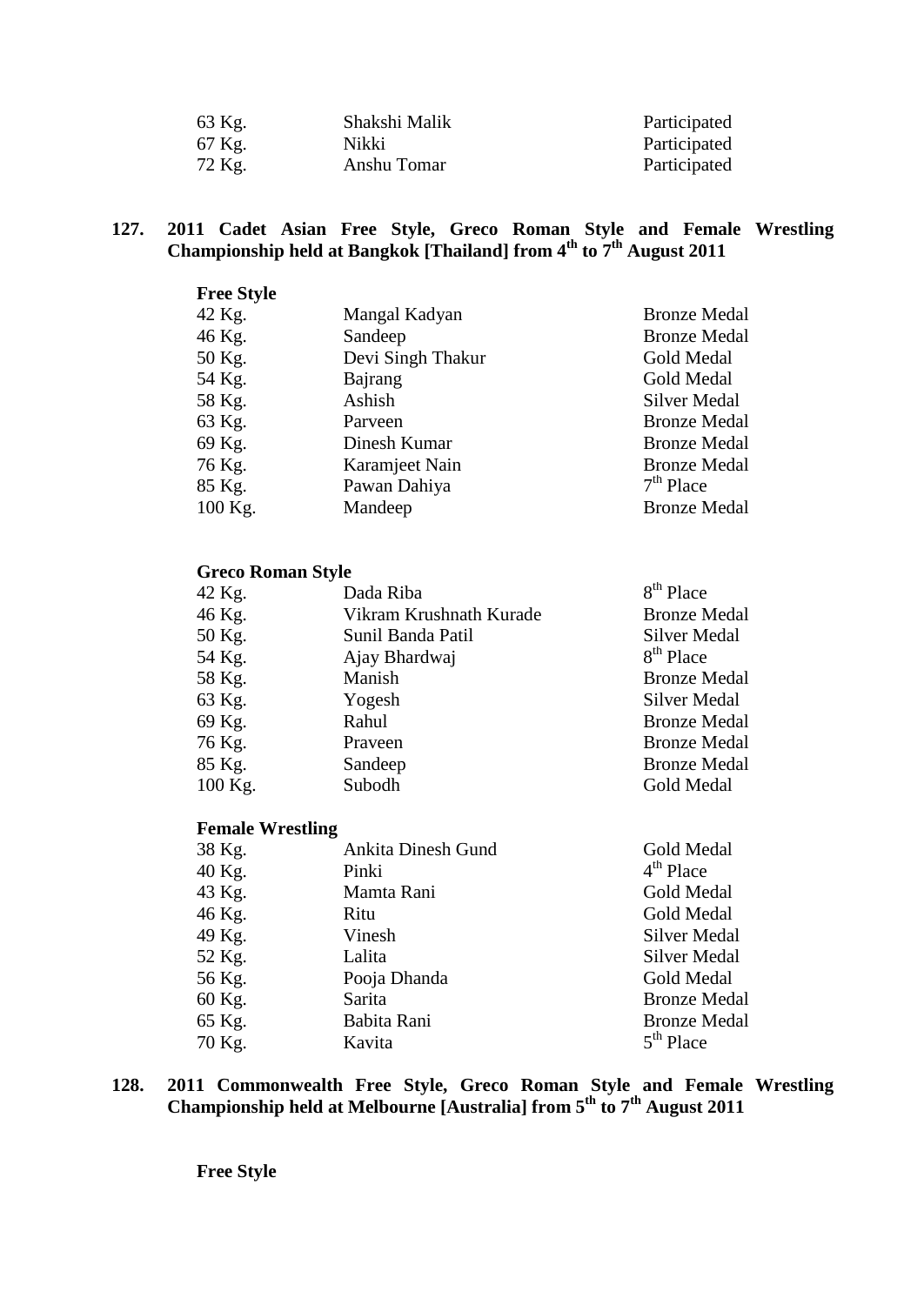| 55 Kg.  | <b>Rahul Balasaheb Aware</b> | Gold Medal          |
|---------|------------------------------|---------------------|
| 60 Kg.  | Rajneesh                     | <b>Gold Medal</b>   |
| 60 Kg.  | Rahul Mann                   | Silver Medal        |
| 66 Kg.  | Amit Kumar Dhankhar          | Gold Medal          |
| 66 Kg.  | Pardeep Kumar                | Silver Medal        |
| 74 Kg.  | Narsingh Yadav               | <b>Silver Medal</b> |
| 74 Kg.  | Paramjit                     | <b>Bronze Medal</b> |
| 84 Kg.  | Pawan Kumar                  | <b>Gold Medal</b>   |
| 84 Kg.  | Naresh Kumar                 | Silver Medal        |
| 96 Kg.  | Mausam Khatri                | Gold Medal          |
| 96 Kg.  | Varun Kumar                  | <b>Silver Medal</b> |
| 120 Kg. | Naveen Mor                   | <b>Silver Medal</b> |
| 120 Kg. | Rajiv Tomar                  | <b>Bronze Medal</b> |
|         |                              |                     |

# **Greco Roman Style**

| 55 Kg.    | Rajender Kumar          | Gold Medal          |
|-----------|-------------------------|---------------------|
| 55 Kg.    | Joginder Kumar          | Silver Medal        |
| 60 Kg.    | Anil Kumar              | Gold Medal          |
| 60 Kg.    | <b>Ravinder Singh</b>   | Silver Medal        |
| 66 Kg.    | Sunil Kumar             | Gold Medal          |
| 66 Kg.    | Sandeep Yadav           | Silver Medal        |
| 74 Kg.    | Rajbir Chhikara         | Silver Medal        |
| 74 Kg.    | Rajesh Kumar            | <b>Bronze Medal</b> |
| 84 Kg.    | Manoj Kumar             | Gold Medal          |
| 84 Kg.    | Kulwant Rai             | Silver Medal        |
| 96 Kg.    | Anil Kumar              | Gold Medal          |
| 96 Kg.    | Ashok Kumar             | Silver Medal        |
| $120$ Kg. | <b>Dharmender Dalal</b> | Silver Medal        |
| $120$ Kg. | Rishi Pal               | <b>Bronze Medal</b> |
|           |                         |                     |

# **Female Wrestling**

| 48 Kg.<br>Priyanka Singh       | Silver Medal        |
|--------------------------------|---------------------|
| 51 Kg.<br>Neha Rathi           | Gold Medal          |
| 51 Kg.<br>Rachna Shekhawat     | Silver Medal        |
| 55 Kg.<br>Geeta                | Gold Medal          |
| 55 Kg.<br>Kamlesh Devi         | Silver Medal        |
| 59 Kg.<br>Alka Tomar           | Gold Medal          |
| 59 Kg.<br>Kirtisna Arya        | Silver Medal        |
| 63 Kg.<br>Anita                | Silver Medal        |
| 63 Kg.<br>Suman Kundu          | <b>Bronze Medal</b> |
| 67 Kg.<br>Navjot Kaur          | Gold Medal          |
| Shilpi Sheoran<br>67 Kg.       | Silver Medal        |
| 72 Kg.<br>Gursharan Preet Kaur | Silver Medal        |

**129. 2011 Cadet World Free Style, Greco Roman Style and Female Wrestling Championship held at Szombathely [Hungary] from 23rd to 28th August 2011**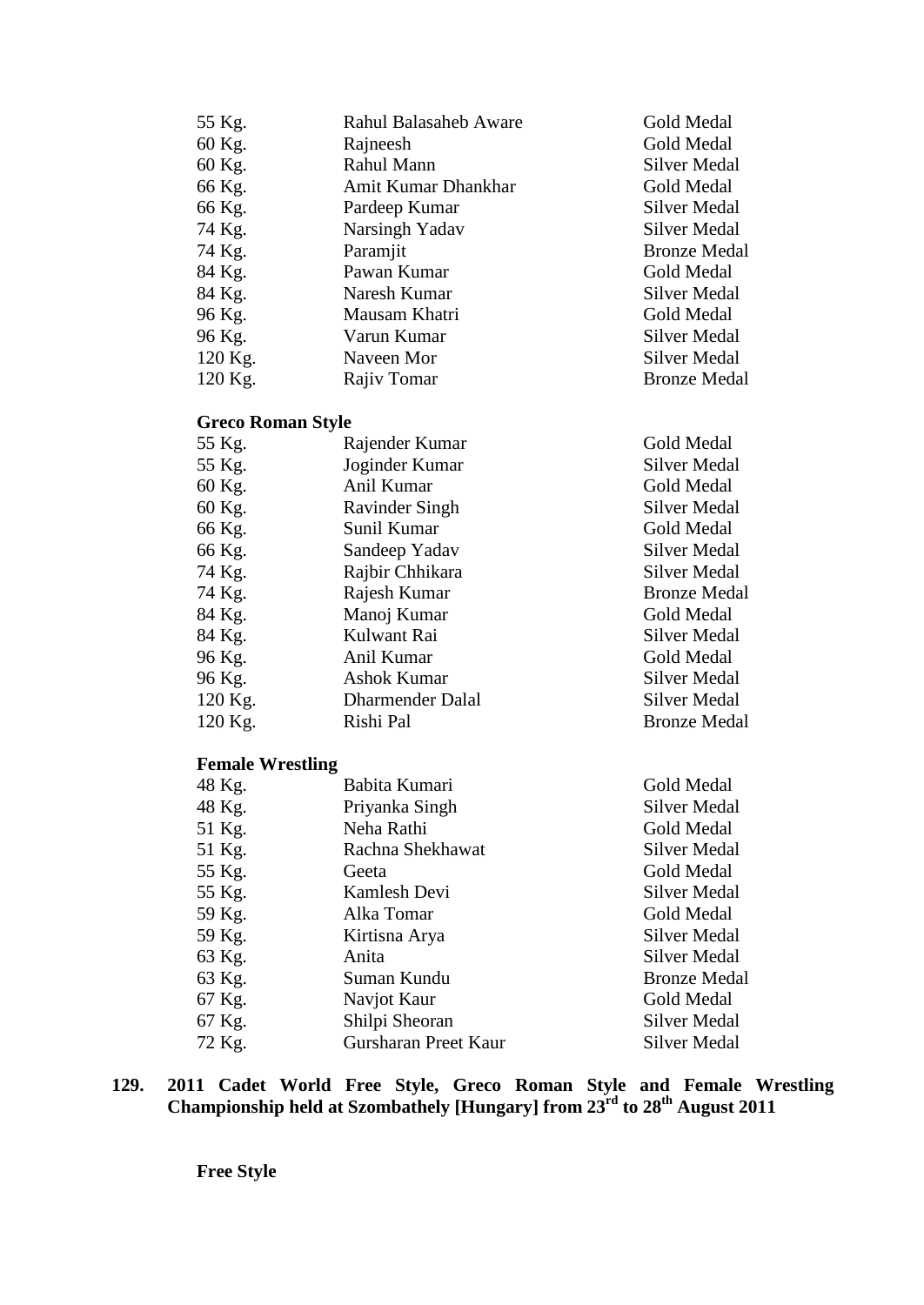| 42 Kg.  | Mangal Kadiyan    | <b>Bronze Medal</b> |
|---------|-------------------|---------------------|
| 46 Kg.  | Sandeep           | $10^{th}$ Place     |
| 50 Kg.  | Devi Singh Thakur | <b>Bronze Medal</b> |
| 54 Kg.  | Bajrang           | Silver Medal        |
| 58 Kg.  | Ashish            | Gold Medal          |
| 63 Kg.  | Parveen           | <b>Bronze Medal</b> |
| 69 Kg.  | Dinesh Kumar      | <b>Silver Medal</b> |
| 76 Kg.  | Karamjeet Nain    | Participated        |
| 85 Kg.  | Pawan Dahiya      | $5th$ Place         |
| 100 Kg. | Mandeep           | $5th$ Place         |

### **Greco Roman Style**

| 42 Kg.  | Dada Riba               | Participated |
|---------|-------------------------|--------------|
| 46 Kg.  | Vikram Krushnath Kurade | Participated |
| 50 Kg.  | Sunil Banda Patil       | $5th$ Place  |
| 54 Kg.  | Ajay Bhardwaj           | Participated |
| 58 Kg.  | Manish                  | Participated |
| 63 Kg.  | Yogesh                  | $5th$ Place  |
| 69 Kg.  | Rahul                   | Participated |
| 76 Kg.  | Praveen                 | Participated |
| 85 Kg.  | Sandeep                 | Participated |
| 100 Kg. | Subodh                  | Participated |
|         |                         |              |

# **Female Wrestling**

| 38 Kg. | <b>Ankita Dinesh Gund</b> | $8th$ Place         |
|--------|---------------------------|---------------------|
| 40 Kg. | Pinki                     | $10^{th}$ Place     |
| 43 Kg. | Mamta Rani                | $7th$ Place         |
| 46 Kg. | Ritu                      | <b>Bronze Medal</b> |
| 49 Kg. | Vinesh                    | $9th$ Place         |
| 52 Kg. | Lalita                    | <b>Bronze Medal</b> |
| 56 Kg. | Pooja Dhanda              | Silver Medal        |
| 60 Kg. | Sarita                    | Participated        |
| 65 Kg. | Babita Rani               | Participated        |
| 70 Kg. | Kavita                    | Participated        |
|        |                           |                     |

#### **130. 2011 Senior World Free Style, Greco Roman Style and Female Wrestling Championship held at Istanbul [Turkey] from 12th to 18th September 2011**

| <b>Free Style</b>        |                       |              |
|--------------------------|-----------------------|--------------|
| 55 Kg.                   | Rahul Balasaheb Aware | Participated |
| 60 Kg.                   | <b>Yogeshwar Dutt</b> | Participated |
| 66 Kg.                   | Sushil Kumar          | Participated |
| 74 Kg.                   | Narsingh Yadav        | Participated |
| 84 Kg.                   | Pawan Kumar           | Participated |
| 96 Kg.                   | Mausam Khatri         | Participated |
| 120 Kg.                  | Rajeev Tomar          | Participated |
| <b>Greco Roman Style</b> |                       |              |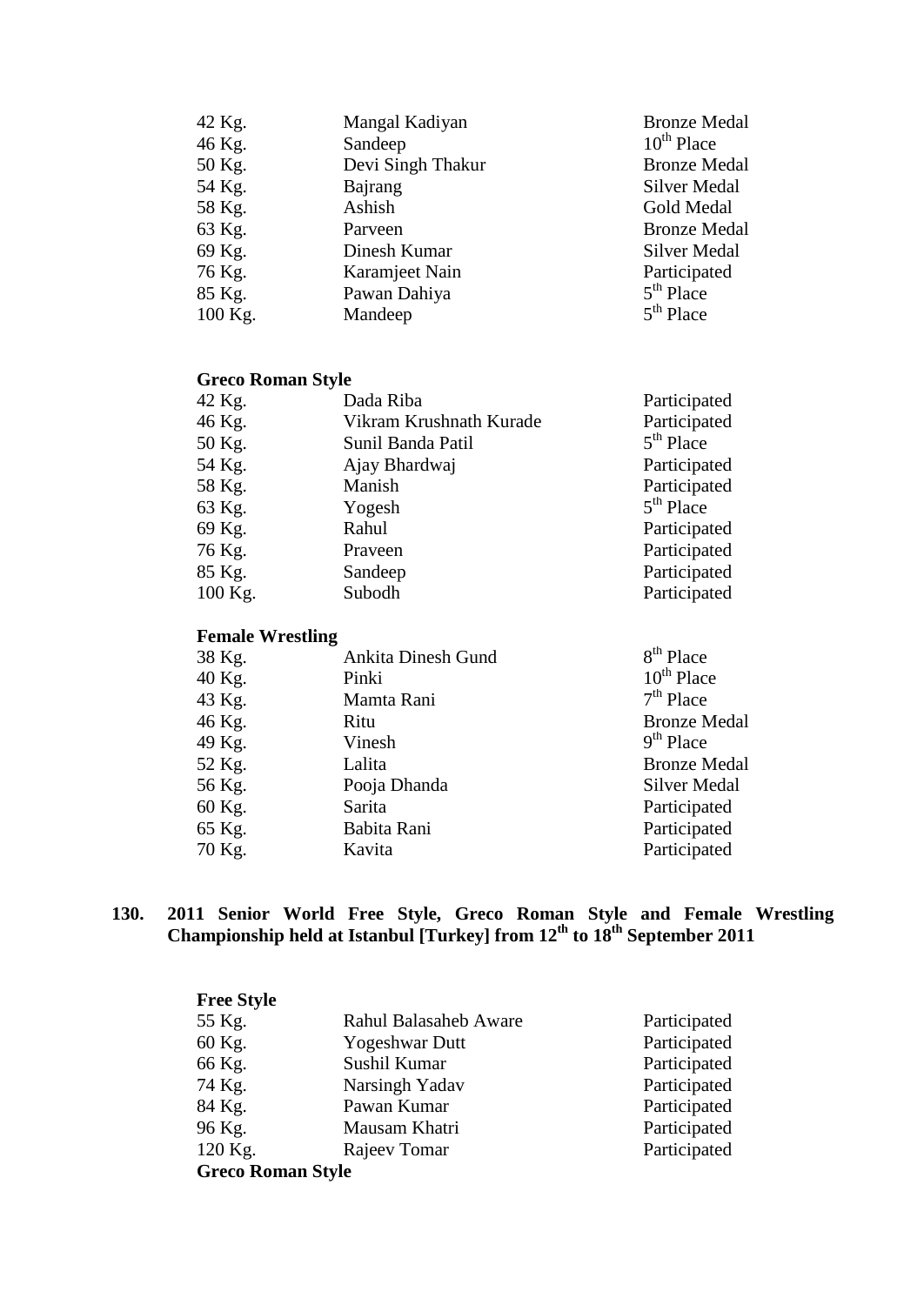| 55 Kg.                  | Joginder Singh              | Participated          |
|-------------------------|-----------------------------|-----------------------|
| 60 Kg.                  | Anil Kumar                  | Participated          |
| 66 Kg.                  | Sandeep Tulsi Yadav         | Participated          |
| 74 Kg.                  | Rajbir Chhikara             | Participated          |
| 84 Kg.                  | Manoj Kumar                 | Participated          |
| 96 Kg.                  | Ashok Kumar                 | Participated          |
| 120 Kg.                 | Rishi Pal                   | Participated          |
| <b>Female Wrestling</b> |                             |                       |
| 48 Kg.                  | Kumari Babita               | Participated          |
| 51 Kg.                  | Neha Rathi                  | $5th$ Place           |
| 55 Kg.                  | Geeta                       | 8 <sup>th</sup> Place |
| 63 Kg.                  | Navjot Kaur                 | Participated          |
| 72 Kg.                  | <b>Gursharan Preet Kaur</b> | Participated          |

#### **131. 2011 Guru Hargobind Singh International Wrestling Tournament in Free Style and**  Female Wrestling held at Surrey, Vancouver [Canada] from 4<sup>th</sup> to 5<sup>th</sup> November **2011**

| <b>Free Style</b>       |                       |                       |
|-------------------------|-----------------------|-----------------------|
| 55 Kg.                  | Vinod Kumar           | Gold Medal            |
| 60 Kg.                  | <b>Yogeshwar Dutt</b> | Gold Medal            |
| 66 Kg.                  | Pradeep Kumar         | <b>Silver Medal</b>   |
| 66 Kg.                  | Rahul Mann            | <b>Bronze Medal</b>   |
| 84 Kg.                  | Narsingh Yadav        | Gold Medal            |
| 84 Kg.                  | Pawan Kumar           | 4 <sup>th</sup> Place |
| 96 Kg.                  | Sumit                 | $4th$ Place           |
| 120 Kg.                 | Hitender              | $5th$ Place           |
| <b>Female Wrestling</b> |                       |                       |
| 48 Kg.                  | Neha                  | $4th$ Place           |
| 51 Kg.                  | Babita Kumari         | Gold Medal            |
| 63 Kg.                  | Rajani                | $5th$ Place           |

#### 132. **2012 Dave Schultz Memorial International FS-GR and Female Wrestling Tournament held at Colorado Springs [USA] from 1st to 5th February 2012.**

| <b>Free Style</b>        |                        |                     |
|--------------------------|------------------------|---------------------|
| 55 Kg.                   | Amit Kumar             | Gold Medal          |
| 60 Kg.                   | <b>Rahul Aware</b>     | <b>Silver Medal</b> |
| 66 Kg.                   | Sushil Kumar           | <b>Gold Medal</b>   |
| 66 Kg.                   | Parveen Rana           | <b>Bronze Medal</b> |
| 84 Kg.                   | Narsingh Pancham Yadav | $4th$ Place         |
|                          |                        |                     |
| <b>Greco Roman Style</b> |                        |                     |
| 55 Kg.                   | Rajender Kumar         | Silver Medal        |
| 55 Kg.                   | Joginder Singh         | $4th$ Place         |
| 60 Kg.                   | Anil Kumar             | <b>Gold Medal</b>   |
| 74 Kg.                   | Ravinder Khatri        | $4th$ Place         |
|                          |                        |                     |
| <b>Female Wrestling</b>  |                        |                     |
| 51 Kg.                   | Babita Kumari          | <b>Bronze Medal</b> |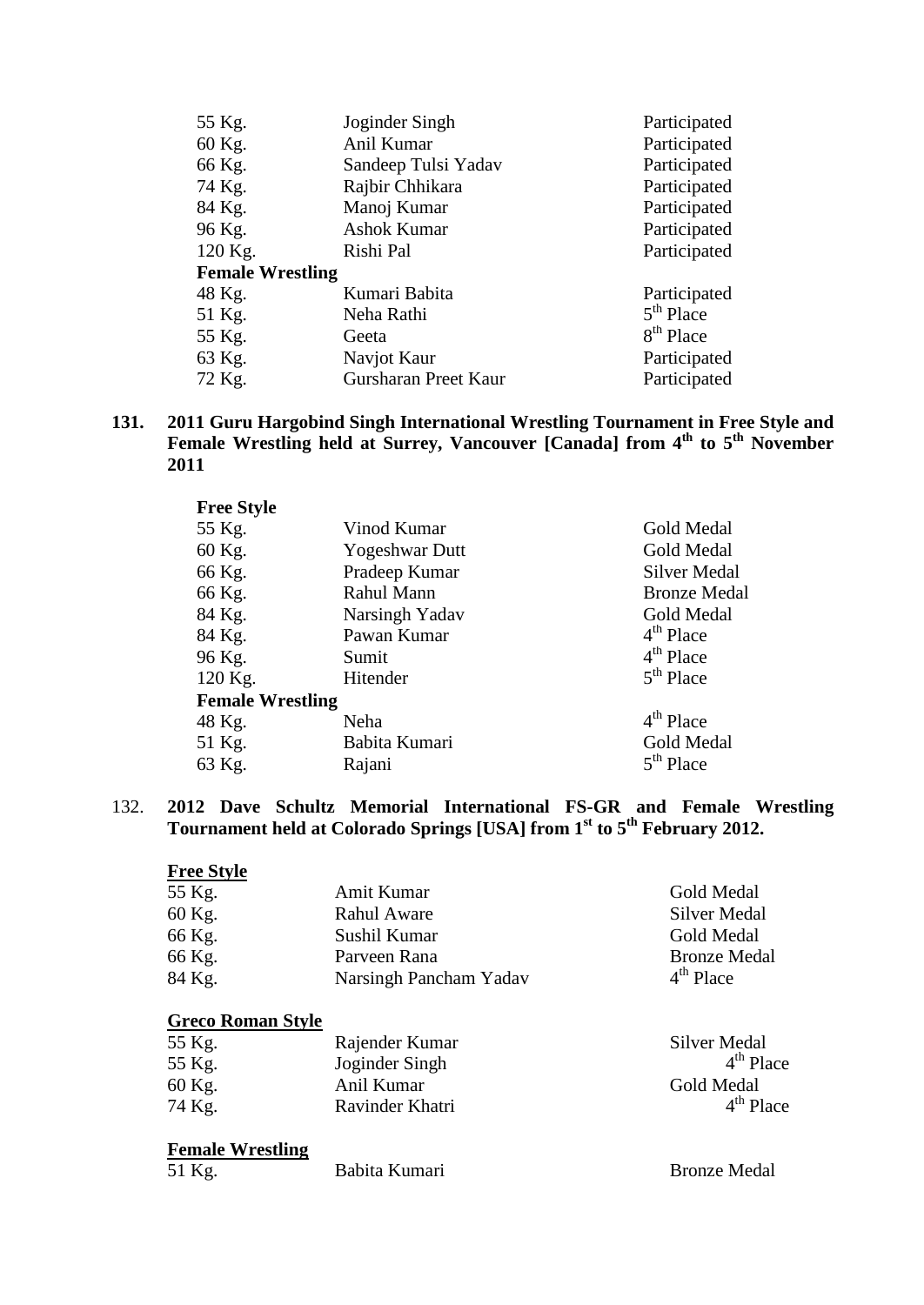| 55 Kg. | Pooja Dhanda | $4th$ Place |
|--------|--------------|-------------|
|        |              |             |

### 133. **2012 Senior Asian FS-GR and Female Wrestling Championship held at Gumi [Korea] from 16th to 19th February 2012.**

| <b>Free Style</b> |                       |                     |
|-------------------|-----------------------|---------------------|
| 55 Kg.            | Amit Kumar            | <b>Bronze Medal</b> |
| 60 Kg.            | <b>Yogeshwar Dutt</b> | Gold Medal          |
| 66 Kg.            | Parveen Rana          | <b>Bronze Medal</b> |
| 74 Kg.            | Deepak                | $5th$ Place         |
| 84 Kg.            | Pawan Kumar           | $8th$ Place         |
| 96 Kg.            | Mausam Khatri         | $11th$ Place        |
| 120 Kg.           | Joginder Kumar        | 8 <sup>th</sup>     |
| Place             |                       |                     |

#### **Greco Roman Style**

| 55 Kg.  | Joginder Singh        | $5th$ Place           |
|---------|-----------------------|-----------------------|
| 60 Kg.  | <b>Ravinder Singh</b> | $5th$ Place           |
| 66 Kg.  | Sandeep Tulsi Yadav   | $9th$ Place           |
| 74 Kg.  | Ravinder Khatri       | 8 <sup>th</sup> Place |
| 84 Kg.  | Manoj Kumar           | $5th$ Place           |
| 96 Kg.  | Ashok Kumar           | $11th$ Place          |
| 120 Kg. | Rishi Pal             | $8th$ Place           |

#### **Female Wrestling**

| 48 Kg. | <b>Babita</b>        | unwell                |
|--------|----------------------|-----------------------|
| 51 Kg. | Neha                 | <b>Bronze Medal</b>   |
| 55 Kg. | Geeta                | <b>Bronze Medal</b>   |
| 59 Kg. | Kamlesh Devi         | 8 <sup>th</sup> Place |
| 63 Kg. | Anita                | $5th$ Place           |
| 72 Kg. | Gursharan Preet Kaur | $8th$ Place           |
|        |                      |                       |

### **134. Asian Olympic Qualifying Tournament held at Astana [Kazakhstan] from 30th March to 1st April 2012.**

| <b>Free Style</b> |                        |                       |
|-------------------|------------------------|-----------------------|
| 55 Kg.            | Amit Kumar             | Gold Medal            |
| 60 Kg.            | <b>Yogeshwar Dutt</b>  | <b>Silver Medal</b>   |
| 66 Kg.            | Sushil Kumar           | <b>Bronze Medal</b>   |
| 74 Kg.            | Narsingh Pancham Yadav | $5th$ Place           |
| 84 Kg.            | Pawan Kumar            | $10^{th}$ Place       |
| 96 Kg.            | Mausam Khatri          | 8 <sup>th</sup> Place |
| 120 Kg.           | Joginder Kumar         | 8 <sup>th</sup>       |
| Place             |                        |                       |

#### **Greco Roman Style**

| 55 Kg. | Rajender Kumar   | <b>Bronze Medal</b> |
|--------|------------------|---------------------|
| 60 Kg. | Anil Kumar       | $6th$ Place         |
| 66 Kg. | Sunil Kumar Rana | $5th$ Place         |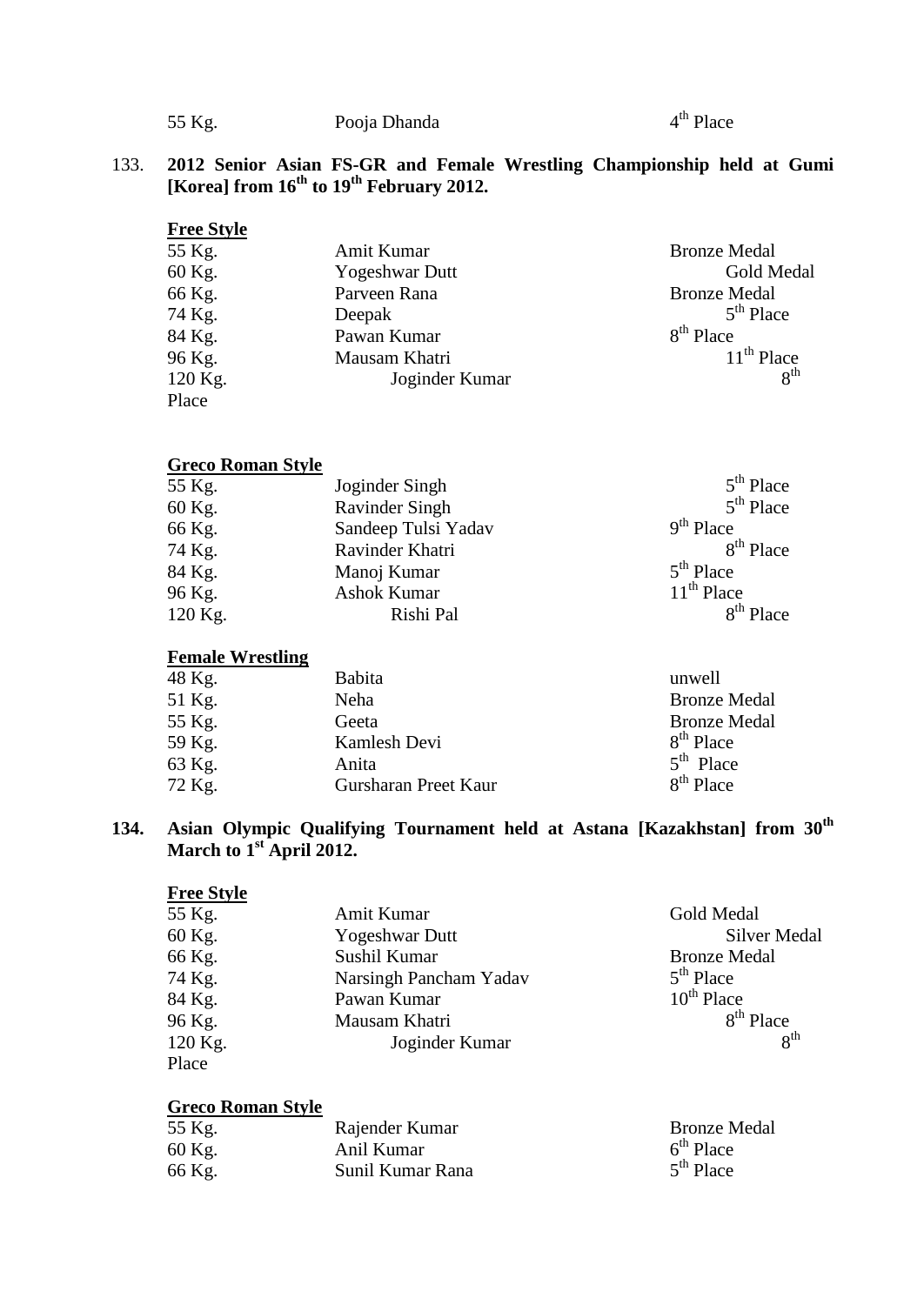| 74 Kg.                  | Ravinder Khatri | $10^{th}$ Place |
|-------------------------|-----------------|-----------------|
| 84 Kg.                  | Manoj Kumar     | $10^{th}$ Place |
| 96 Kg.                  | Ashok Kumar     | $9th$ Place     |
| $120$ Kg.               | Rishi Pal       | $9th$ Place     |
|                         |                 |                 |
| <b>Female Wrestling</b> |                 |                 |

| 48 Kg. | <b>Neha</b>          | $7th$ Place         |
|--------|----------------------|---------------------|
| 55 Kg. | Geeta                | Gold Medal          |
| 63 Kg. | Anita                | <b>Bronze Medal</b> |
| 72 Kg. | Gursharan Preet Kaur | $5th$ Place         |

### **135. 2012 1st World Olympic Qualifying Tournament held at Taiyuan [China] from 27th to 29th April 2012.**

| <b>Free Style</b> |                        |                        |
|-------------------|------------------------|------------------------|
| 66 Kg.            | Sushil Kumar           | Gold Medal             |
| 74 Kg.            | Narsingh Pancham Yadav | 8 <sup>th</sup> Place  |
| 84 Kg.            | Pawan Kumar            | $14th$ Place           |
| 96 Kg.            | Mausam Khatri          | $14th$ Place           |
| 120 Kg.           | Joginder Kumar         | $\alpha$ <sup>th</sup> |
| Place             |                        |                        |

## **Greco Roman Style**

| 55 Kg.  | Rajender Kumar   | $9th$ Place            |
|---------|------------------|------------------------|
| 60 Kg.  | Anil Kumar       | $12^{th}$ Place        |
| 66 Kg.  | Sunil Kumar Rana | $23^{\text{rd}}$ Place |
| 74 Kg.  | Ravinder Khatri  | $14th$ Place           |
| 84 Kg.  | Manoj Kumar      | $22nd$ Place           |
| 96 Kg.  | Ashok Kumar      | $26th$ Place           |
| 120 Kg. | Rishi Pal        | $18th$ Place           |

### **Female Wrestling**

| 48 Kg. | Babita Kumari        | $5th$ Place  |
|--------|----------------------|--------------|
| 63 Kg. | Anita                | $14th$ Place |
| 72 Kg. | Gursharan Preet Kaur | $5th$ Place  |

### **136. 2012 2nd World Olympic Qualifying Tournament held at Helsinki [Finland] from 4th to 6th May 2012.**

### **Free Style**

| Narsingh Pancham Yadav | Gold Medal   |
|------------------------|--------------|
| Ram Vir                | $25th$ Place |
| Varun Kumar            | $20th$ Place |
| Rajiv Tomar            | $9th$ Place  |
|                        |              |

# **Greco Roman Style**

| 55 Kg. | Joginder Singh      | $12^{th}$ Place        |
|--------|---------------------|------------------------|
| 60 Kg. | Ravinder Singh      | 18 <sup>th</sup> Place |
| 66 Kg. | Sandeep Tulsi Yadav | $26th$ Place           |
| 74 Kg. | Ravinder Khatri     | $30th$ Place           |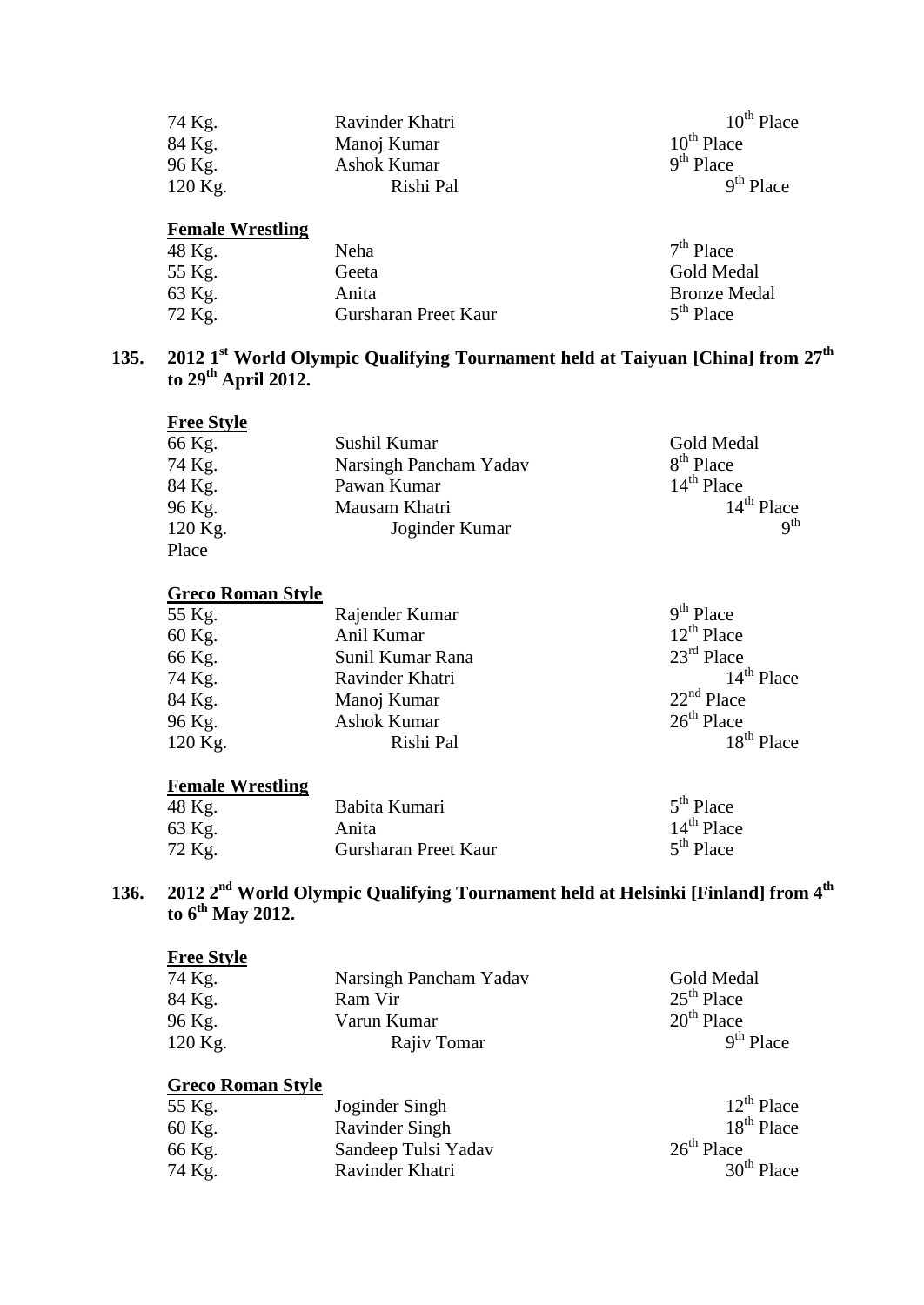| 84 Kg.    | Manoj Kumar      | $26th$ Place |
|-----------|------------------|--------------|
| 96 Kg.    | Anil Kumar       | $19th$ Place |
| $120$ Kg. | Dharmender Dalal | $15th$ Place |

# **Female Wrestling**

| 48 Kg. | Neha                 | 8 <sup>th</sup> Place |
|--------|----------------------|-----------------------|
| 63 Kg. | Geetika Jakhar       | $19th$ Place          |
| 72 Kg. | Gursharan Preet Kaur | $7th$ Place           |

## 137. **1st Hari Ram Indian Wrestling Grand Prix International Tournament in Free Style and Female Wrestling held at New Delhi [India] from 25th to 27th May 2012.**

| <b>Free Style</b> |                        |                     |
|-------------------|------------------------|---------------------|
| 55 Kg.            | Nitin                  | Silver Medal        |
| 55 Kg.            | Vinod Kumar            | <b>Bronze Medal</b> |
| 60 Kg.            | Rajneesh               | Gold Medal          |
| 60 Kg.            | Rahul Maan             | Participated        |
| 66 Kg.            | Parveen Rana           | Gold Medal          |
| 66 Kg.            | Manoj Kumar            | <b>Bronze Medal</b> |
| 66 Kg.            | Pardeep                | Participated        |
| 74 Kg.            | Narsingh Pancham Yadav | <b>Silver Medal</b> |
| 74 Kg.            | Deepak                 | $10^{th}$ Place     |
| 74 Kg.            | Anuj Rana              | Participated        |
| 84 Kg.            | Pawan Kumar            | <b>Bronze Medal</b> |
| 84 Kg.            | Vijay Kumar            | $9th$ Place         |
| 84 Kg.            | Anil Kumar             | Participated        |
| 96 Kg.            | Varun Kumar            | Participated        |
| 96 Kg.            | Sumit                  | Participated        |
| 120 Kg.           | Rajiv Tomar            | $7th$ Place         |
| 120 Kg.           | Joginder Kumar         | 8 <sup>th</sup>     |
| Place             |                        |                     |

# **Female Wrestling**

| 48 Kg. | Kavita               | $5th$ Place           |
|--------|----------------------|-----------------------|
| 48 Kg. | Rekha                | $7th$ Place           |
| 51 Kg. | Neha                 | <b>Silver Medal</b>   |
| 51 Kg. | Seema                | $7th$ Place           |
| 51 Kg. | Apoorva              | Participated          |
| 55 Kg. | Rachna Shekhawat     | $5th$ Place           |
| 55 Kg. | Neetu Rana           | $7th$ Place           |
| 59 Kg. | Kamlesh Devi         | <b>Bronze Medal</b>   |
| 59 Kg. | Gargi Yadav          | $5th$ Place           |
| 59 Kg. | Shilpi               | $7th$ Place           |
| 63 Kg. | Rajni                | $5th$ Place           |
| 63 Kg. | Sakshi               | $7th$ Place           |
| 63 Kg. | Anita                | $10th$ Place          |
| 67 Kg. | Navjot Kaur          | $5th$ Place           |
| 67 Kg. | Sonia Mor            | 8 <sup>th</sup> Place |
| 67 Kg. | Mannu                | $9th$ Place           |
| 72 Kg. | Gursharan Preet Kaur | <b>Bronze Medal</b>   |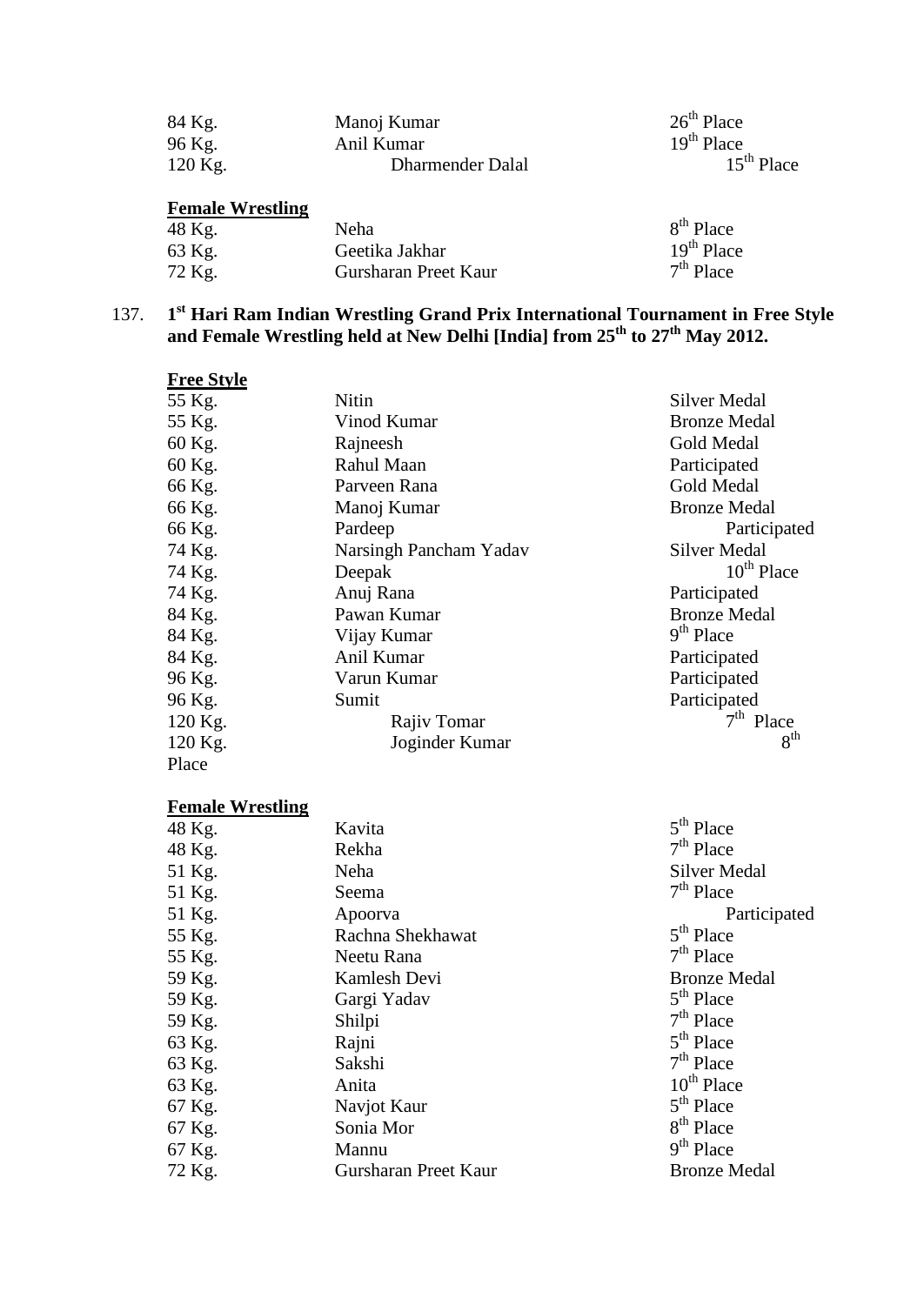$72$  Kg. Anshu Tomar 8<sup>th</sup> Place

#### 138. **2012 Junior Asian Free Style, Greco Roman Style and Female Wrestling Championship held at Almaty [Kazakhstan] from 29th May to 3rd June 2012.**

| <b>Free Style</b> |                   |                     |
|-------------------|-------------------|---------------------|
| 50 Kg.            | Devi Singh Thakur | <b>Bronze Medal</b> |
| 55 Kg.            | Jaideep           | Participated        |
| 60 Kg.            | Bajrang           | <b>Silver Medal</b> |
| 66 Kg.            | Parveen Rana      | <b>Bronze Medal</b> |
| 74 Kg.            | Deepak            | <b>Bronze Medal</b> |
| 84 Kg.            | Somveer           | <b>Silver Medal</b> |
| 96 Kg.            | Yudhvir           | <b>Bronze Medal</b> |
| 120 Kg.           | Satender          | <b>Silver Medal</b> |

### **Greco Roman Style**

| Gyanender             | Participated        |
|-----------------------|---------------------|
| Surender Singh        | $6th$ Place         |
| Sandeep               | $5th$ Place         |
| Deepak                | <b>Bronze Medal</b> |
| Ravinder Khatri       | $5th$ Place         |
| <b>Harpreet Singh</b> | $5th$ Place         |
| Yashpal               | Participated        |
| <b>Bhim Singh</b>     | <b>Bronze Medal</b> |
|                       |                     |

# **Female Wrestling**

| 44 Kg.<br>Indu Chaudhary | Gold Medal          |
|--------------------------|---------------------|
| 48 Kg.<br>Ruby Chaudhary | <b>Bronze Medal</b> |
| 51 Kg.<br>Lalita         | <b>Bronze Medal</b> |
| 55 Kg.<br>Ritu           | <b>Bronze Medal</b> |
| 59 Kg.<br>Pooja Dhanda   | Silver Medal        |
| 63 Kg.<br>Sakshi Malik   | Gold Medal          |
| 67 Kg.<br>Seema          | <b>Bronze Medal</b> |
| 72 Kg.<br>Kiran          | <b>Bronze Medal</b> |

#### 138. **2012 Cadet Asian Free Style, Greco Roman Style and Female Wrestling Championship held at Bishkek [Kyrgyzstan] from 4th to 8th July 2012.**

| <b>Free Style</b> |               |                     |
|-------------------|---------------|---------------------|
| 42 Kg.            | Sajan         | Participated        |
| 46 Kg.            | Mangal Kadyan | Gold Medal          |
| 50 Kg.            | Vikas         | <b>Bronze Medal</b> |
| 54 Kg.            | Manjeet       | <b>Bronze Medal</b> |
| 58 Kg.            | Vikas         | Gold Medal          |
| 63 Kg.            | Ankit         | Participated        |
| 69 Kg.            | Dinesh Kumar  | Gold Medal          |
| 76 Kg.            | Sukhdev Mann  | $7th$ Place         |
| 85 Kg.            | Parveen       | <b>Silver Medal</b> |
| 100 Kg.           | Sanjay        | Silver Medal        |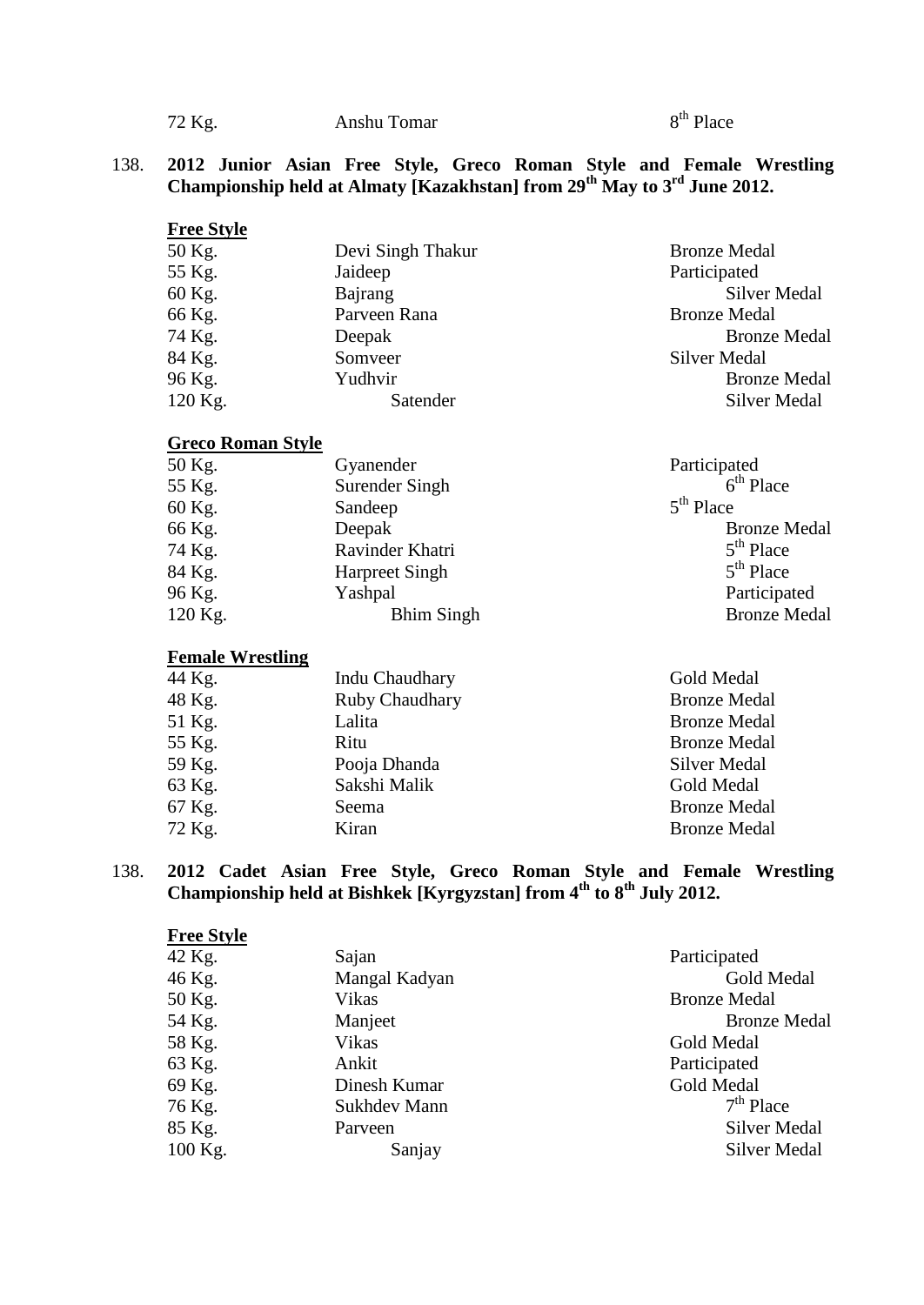## **Greco Roman Style**

| 42 Kg.    | Ravi Kumar Yadav | Participated        |
|-----------|------------------|---------------------|
| 46 Kg.    | Dada Riba        | <b>Bronze Medal</b> |
| 50 Kg.    | Priyavart        | $5th$ Place         |
| 54 Kg.    | Ankush           | Participated        |
| 58 Kg.    | Ravinder         | Gold Medal          |
| 63 Kg.    | Deepak Kumar     | Participated        |
| 69 Kg.    | Ajay Kumar       | <b>Bronze Medal</b> |
| 76 Kg.    | Amit             | <b>Bronze Medal</b> |
| 85 Kg.    | Parveen Kumar    | <b>Bronze Medal</b> |
| $100$ Kg. | Amit Dilip Gadhe | Silver Medal        |
|           |                  |                     |

#### **Female Wrestling**

| Prema Huchannavar | Gold Medal          |
|-------------------|---------------------|
| Payal             | Silver Medal        |
| Keemati           | Participated        |
| Monika            | <b>Bronze Medal</b> |
| Ravita            | <b>Bronze Medal</b> |
| Manju Kumari      | $5th$ Place         |
| Naveen Sihag      | Participated        |
| Reshma Anil Mane  | <b>Bronze Medal</b> |
| Babita Rani       | <b>Bronze Medal</b> |
| Kavita            | $4th$ Place         |
|                   |                     |

# 139. **XXX Olympic Games held at London [UK] from 27th July to 12th August 2012 Free Style**

| Amit Kumar              | $10^{th}$ Place     |
|-------------------------|---------------------|
| <b>Yogeshwar Dutt</b>   | <b>Bronze Medal</b> |
| Sushil Kumar            | <b>Silver Medal</b> |
| Narsingh Pancham Yadav  | Participated        |
| <b>Female Wrestling</b> |                     |
| Geeta                   | Participated        |
|                         |                     |

#### 140. **2012 World Cadet Free Style, Greco Roman Style and Female Wrestling Championship held at Baku [Azerbaijan] from 21st to 27th August 2012.**

| <b>Free Style</b> |                |                       |
|-------------------|----------------|-----------------------|
| 46 Kg.            | Mangal Kadyan  | $7th$ Place           |
| 54 Kg.            | Abhishek Mann  | <b>Silver Medal</b>   |
| 63 Kg.            | Surject Singh  | $7th$ Place           |
| 76 Kg.            | Sukhdev Mann   | 8 <sup>th</sup> Place |
| 100 Kg.           | Dushyant Kumar | $9th$ Place           |

## **Greco Roman Style**

| 42 Kg. | Rajesh Dalal                 | $5th$ Place                     |
|--------|------------------------------|---------------------------------|
| 46 Kg. | Inakhumba Nongmaithem Meitei | $5th$ Place                     |
| 50 Kg. | Gyanender                    | $5th$ Place                     |
| 54 Kg. | Ankush                       | Participated                    |
| 58 Kg. | Pritam Shamarao Khot         | $\alpha$ <sup>th</sup><br>Place |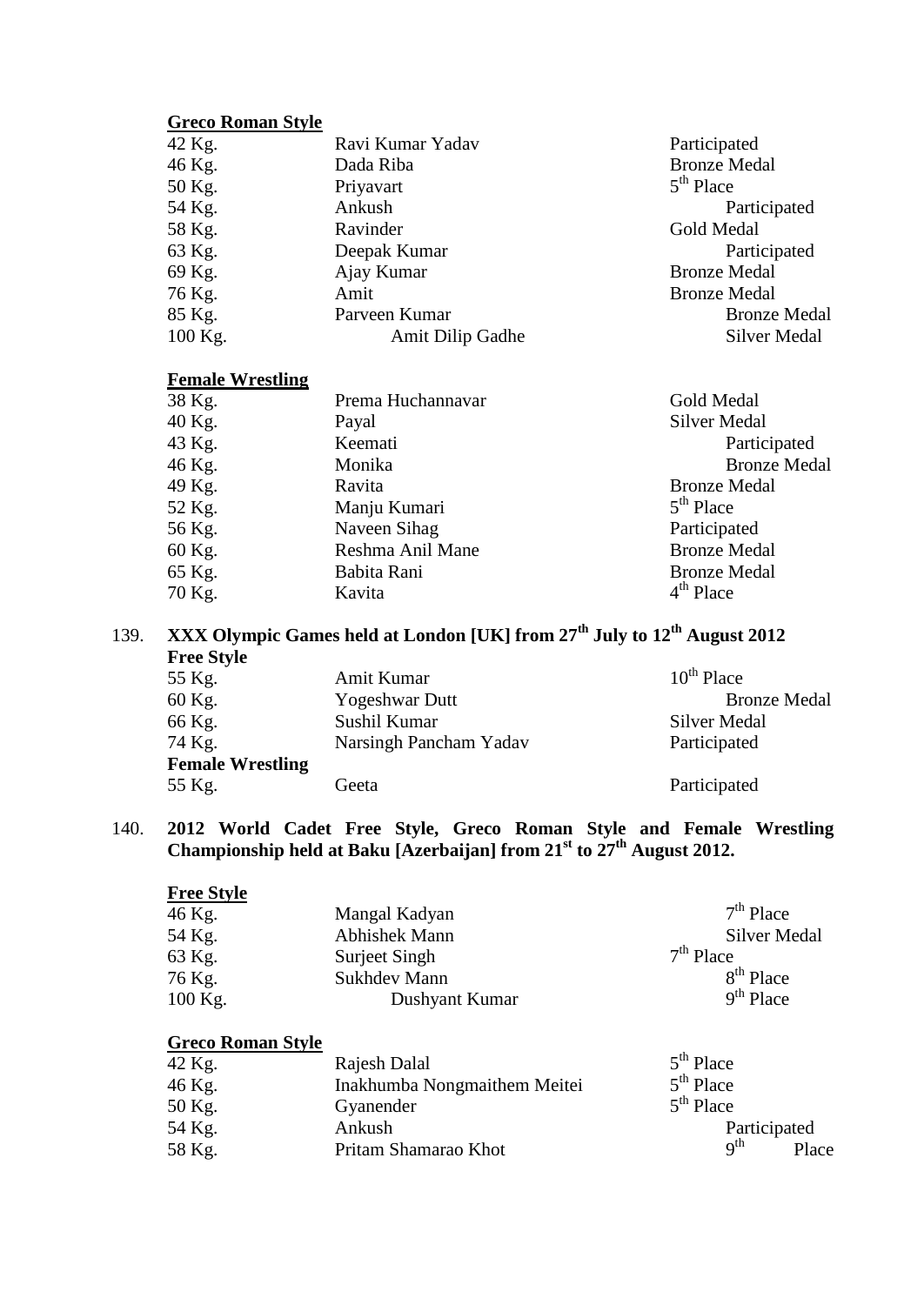| 63 Kg.    | Deepak Kumar  | 8 <sup>th</sup> Place |
|-----------|---------------|-----------------------|
| 69 Kg.    | Pardeep       | Participated          |
| 76 Kg.    | Manjeet Kumar | Participated          |
| 85 Kg.    | Parveen Kumar | Participated          |
| $100$ Kg. | Ravi          | Participated          |

# **Female Wrestling**

| 38 Kg. | Prema Huchannavar  | <b>Bronze Medal</b>   |
|--------|--------------------|-----------------------|
| 40 Kg. | Ankita Dinesh Gund | Participated          |
| 43 Kg. | Keemati            | Participated          |
| 46 Kg. | Pinki              | Participated          |
| 49 Kg. | Ravita             | <b>Bronze Medal</b>   |
| 52 Kg. | Manju Kumari       | Participated          |
| 56 Kg. | Naveen Sihag       | Participated          |
| 60 Kg. | Reshma Anil Mane   | Participated          |
| 65 Kg. | Babita Rani        | 8 <sup>th</sup> Place |
| 70 Kg. | Kavita             | Participated          |
|        |                    |                       |

#### 141. **2012 World Junior Free Style, Greco Roman Style and Female Wrestling Championship held at Pattaya [Thailand] from 4th to 9th September 2012.**

| <b>Free Style</b> |                         |                       |
|-------------------|-------------------------|-----------------------|
| 50 Kg.            | Pardeep                 | <b>Bronze Medal</b>   |
| 55 Kg.            | Baliram Basantlal Yadav | $5th$ Place           |
| 60 Kg.            | Bajrang                 | 8 <sup>th</sup> Place |
| 66 Kg.            | Parveen Rana            | Participated          |
| 74 Kg.            | Deepak                  | $9th$ Place           |
| 84 Kg.            | Pawan Kumar             | Participated          |
| 96 Kg.            | Sumit                   | Participated          |
| 120 Kg.           | Satyawart Kadyan        | Participated          |

### **Greco Roman Style**

| 50 Kg.       | Vikram Krushnath Kurade | Participated |
|--------------|-------------------------|--------------|
| 55 Kg.       | Surender Singh          | Participated |
| 60 Kg.       | Manish                  | Participated |
| 66 Kg.       | Shri Bhagwan            | Participated |
| 74 Kg.       | Ravinder Khatri         | Participated |
| 84 Kg.       | Rahul                   | Participated |
| 96 Kg.       | Sunil                   | Participated |
| 120 Kg.      | Manjeet                 |              |
| Participated |                         |              |

## **Female Wrestling**

| 44 Kg. | Indu Chaudhary | <b>Bronze Medal</b>   |
|--------|----------------|-----------------------|
| 48 Kg. | Mamta Rani     | 8 <sup>th</sup> Place |
| 51 Kg. | Archana Tomar  | Participated          |
| 55 Kg. | Ritu           | Participated          |
| 59 Kg. | Pooja Dhanda   | $5th$ Place           |
| 63 Kg. | Sakshi Malik   | Participated          |
| 67 Kg. | Seema          | Participated          |
|        |                |                       |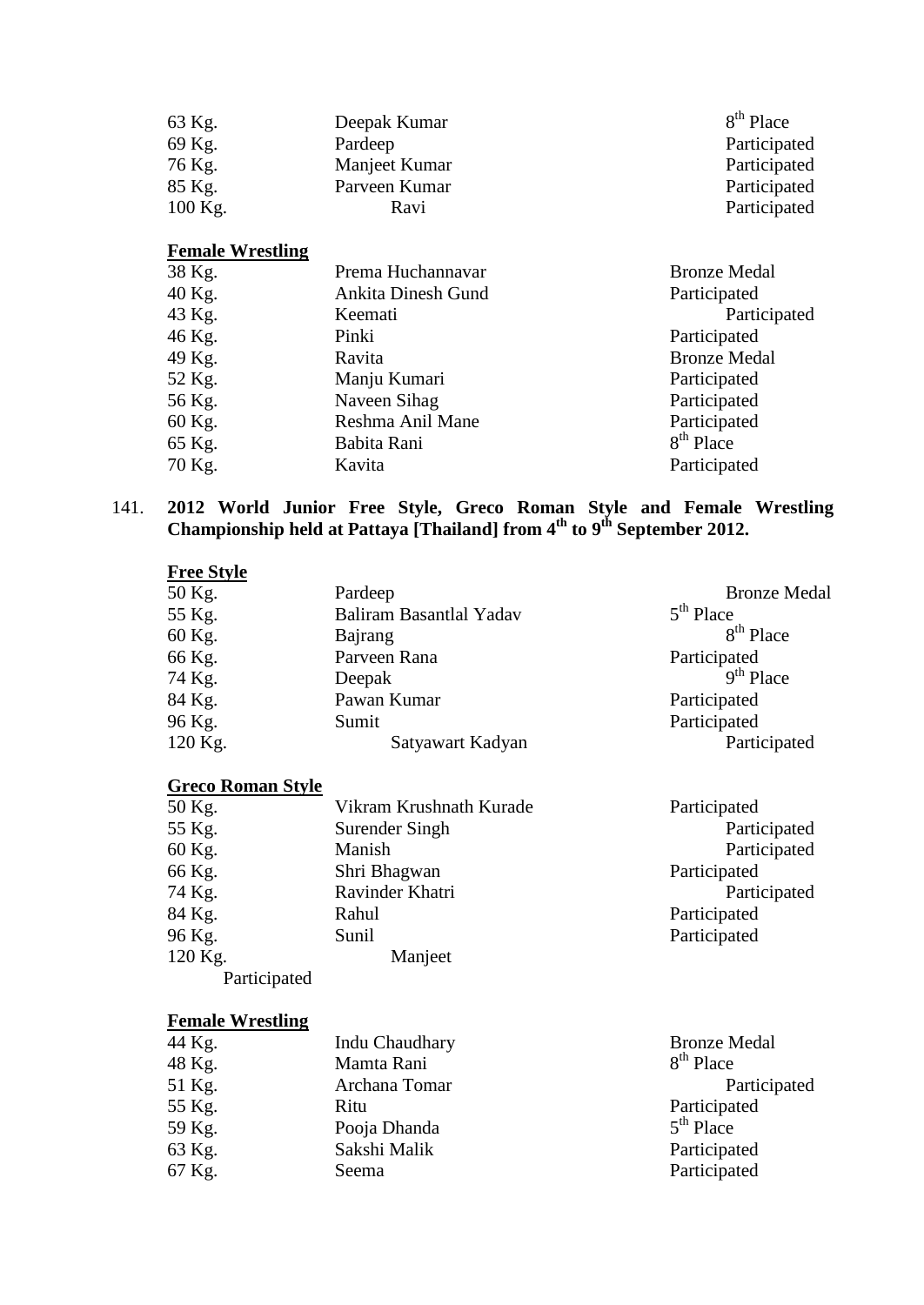| 72 Kg. | Kıran | Participated |
|--------|-------|--------------|
|        |       |              |

#### 142. **2012 World Senior Female Wrestling Championship held at Edmonton [Canada] from 26th to 29th September 2012.**

| <b>Free Style</b> |                      |                     |
|-------------------|----------------------|---------------------|
| 48 Kg.            | Priyanka Singh       | Participated        |
| 51 Kg.            | Babita Kumari        | <b>Bronze Medal</b> |
| 55 Kg.            | Geeta                | <b>Bronze Medal</b> |
| 59 Kg.            | Shilpi Sheoran       | $5th$ Place         |
| 63 Kg.            | Sakshi Malik         | Participated        |
| 67 Kg.            | Navjot Kaur          | $5th$ Place         |
| 72 Kg.            | Gursharan Preet Kaur | Participated        |

#### 143. **"2012 Copa Brasil" International Free Style, Greco Roman Style and Female Wrestling Tournament held at Rio De Janeiro [Brazil] from 29th November to 2nd December 2012.**

| Sandeep Tomar | Gold Medal |
|---------------|------------|
| Rajneesh      | Gold Medal |
| Manoj Kumar   | Gold Medal |
| Deepak        | Gold Medal |
| Somveer       | Gold Medal |
| Parvesh Kumar | Gold Medal |
| Hitesh        | Gold Medal |
|               |            |

#### **Greco Roman Style**

| 55 Kg.  | Manoj Kumar       | <b>Bronze Medal</b> |
|---------|-------------------|---------------------|
| 60 Kg.  | Ravinder Singh    | Gold Medal          |
| 66 Kg.  | Deepak            | <b>Bronze Medal</b> |
| 84 Kg.  | Manoj Kumar       | Gold Medal          |
| 96 Kg.  | <b>Bhim Singh</b> | Participated        |
| 120 Kg. | Dharmender Dalal  | <b>Bronze Medal</b> |
|         |                   |                     |

144. **2013 Dave Schultz Memorial International Free Style, Greco Roman Style and**  Female Wrestling Tournament held at Colorado Springs [USA] from 30<sup>th</sup> January **to 2nd February 2013.**

| <b>Free Style</b> |                        |                     |
|-------------------|------------------------|---------------------|
| 55 Kg.            | Amit Kumar             | Participated        |
| 55 Kg.            | Sandeep Tomar          | <b>Bronze Medal</b> |
| 60 Kg.            | Rajneesh               | Participated        |
| 60 Kg.            | Bajrang                | Silver Medal        |
| 66 Kg.            | Manoj Kumar            | Participated        |
| 66 Kg.            | Deepak                 | Participated        |
| 84 Kg.            | Somveer                | Participated        |
| 96 Kg.            | Parvesh Kumar Chhikara | Participated        |
| 120 Kg.           | Hitesh                 | Participated        |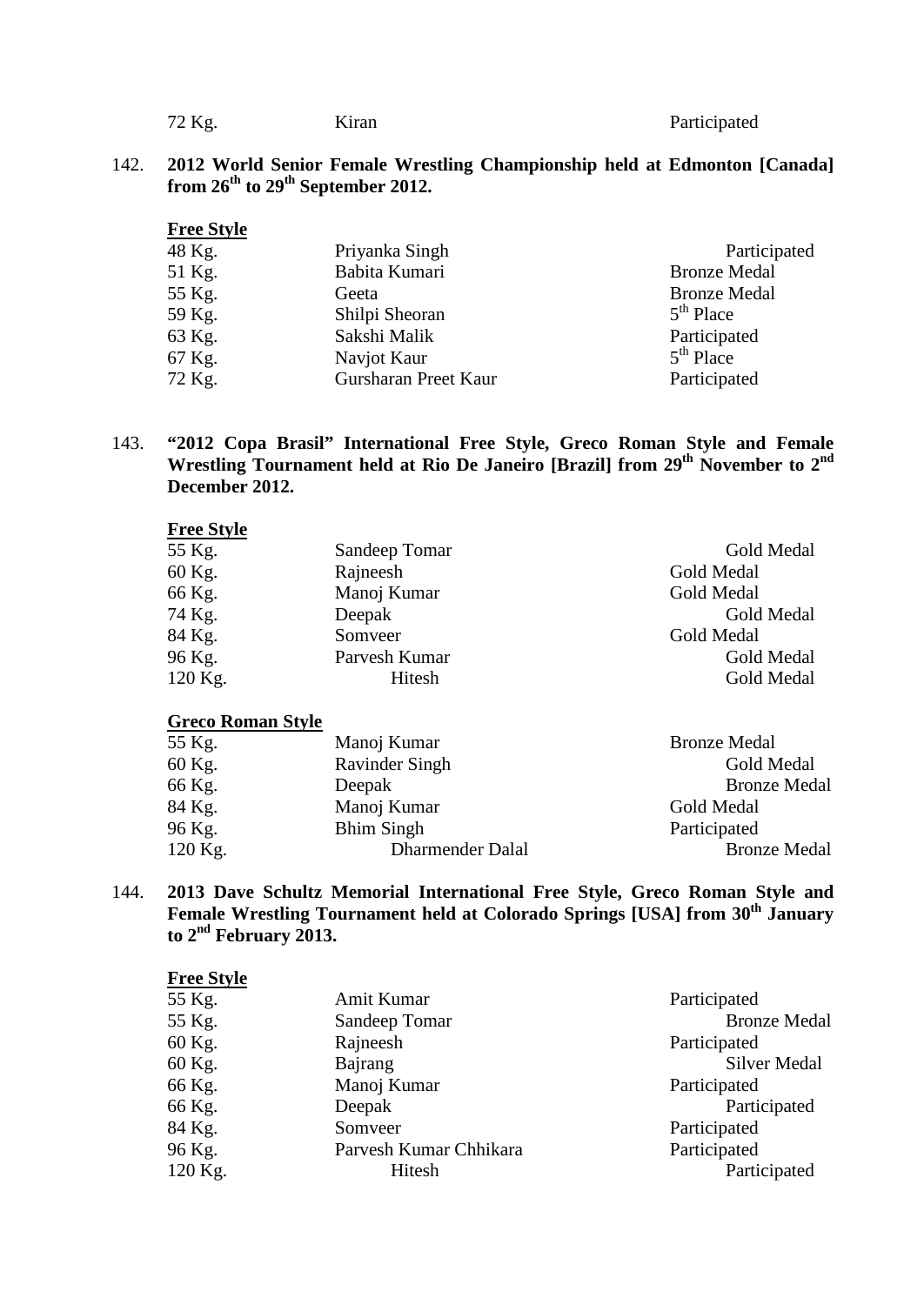## **Greco Roman Style**

| 55 Kg.  | Manoj                   | Participated |
|---------|-------------------------|--------------|
| 60 Kg.  | Anil Kumar Bhariya      | Participated |
| 66 Kg.  | Deepak                  | Participated |
| 74 Kg.  | Rajbir Chhikara         | Participated |
| 84 Kg.  | <b>Harpreet Singh</b>   | Participated |
| 96 Kg.  | <b>Bhim Singh</b>       | Participated |
| 120 Kg. | <b>Dharmender Dalal</b> | Participated |

### **Female Wrestling**

| 48 Kg. | Shumel         | Participated |
|--------|----------------|--------------|
| 51 Kg. | Vinesh         | Participated |
| 55 Kg. | Babita Kumari  | Participated |
| 55 Kg. | Geeta          | Silver Medal |
| 59 Kg. | Shilpi Sheoran | Participated |
| 63 Kg. | Geetika Jakhar | Participated |
| 67 Kg. | Anita          | Participated |
| 72 Kg. | Jyoti          | Participated |

145. **2013 Senior Female Wrestling World Cup held at Ulaanbaatar [Mongolia] from 1st to 3rd March 2013.**

#### **Female Wrestling**

| 48 Kg. | Priyanka Singh | Participated |
|--------|----------------|--------------|
| 51 Kg. | Vinesh         | Participated |
| 55 Kg. | Babita Kumari  | Participated |
| 59 Kg. | Geeta          | Participated |
| 63 Kg. | Anita          | Participated |
| 67 Kg. | Navjot Kaur    | Participated |
| 72 Kg. | Jyoti          | Participated |

#### 146. **2013 Senior Asian Free Style, Greco Roman Style and Female Wrestling Championship held at New Delhi [India] from 18th to 22nd April 2013.**

| <b>Free Style</b> |                        |                       |
|-------------------|------------------------|-----------------------|
| 55 Kg.            | Amit Kumar             | Gold Medal            |
| 60 Kg.            | Bajrang                | <b>Bronze Medal</b>   |
| 66 Kg.            | Amit Kumar Dhankhar    | Gold Medal            |
| 74 Kg.            | Parveen Rana           | 8 <sup>th</sup> Place |
| 84 Kg.            | Narsingh Pancham Yadav | $5th$ Place           |
| 96 Kg.            | Parvesh                | $8th$ Place           |
| 120 Kg.           | Hitender               | <b>Bronze Medal</b>   |

#### **Greco Roman Style**

| 55 Kg. | Gauray Sharma         | $5th$ Place           |
|--------|-----------------------|-----------------------|
| 60 Kg. | <b>Ravinder Singh</b> | 8 <sup>th</sup> Place |
| 66 Kg. | Sunil Kumar Rana      | $5th$ Place           |
| 74 Kg. | Rajbir Chhikara       | 8 <sup>th</sup> Place |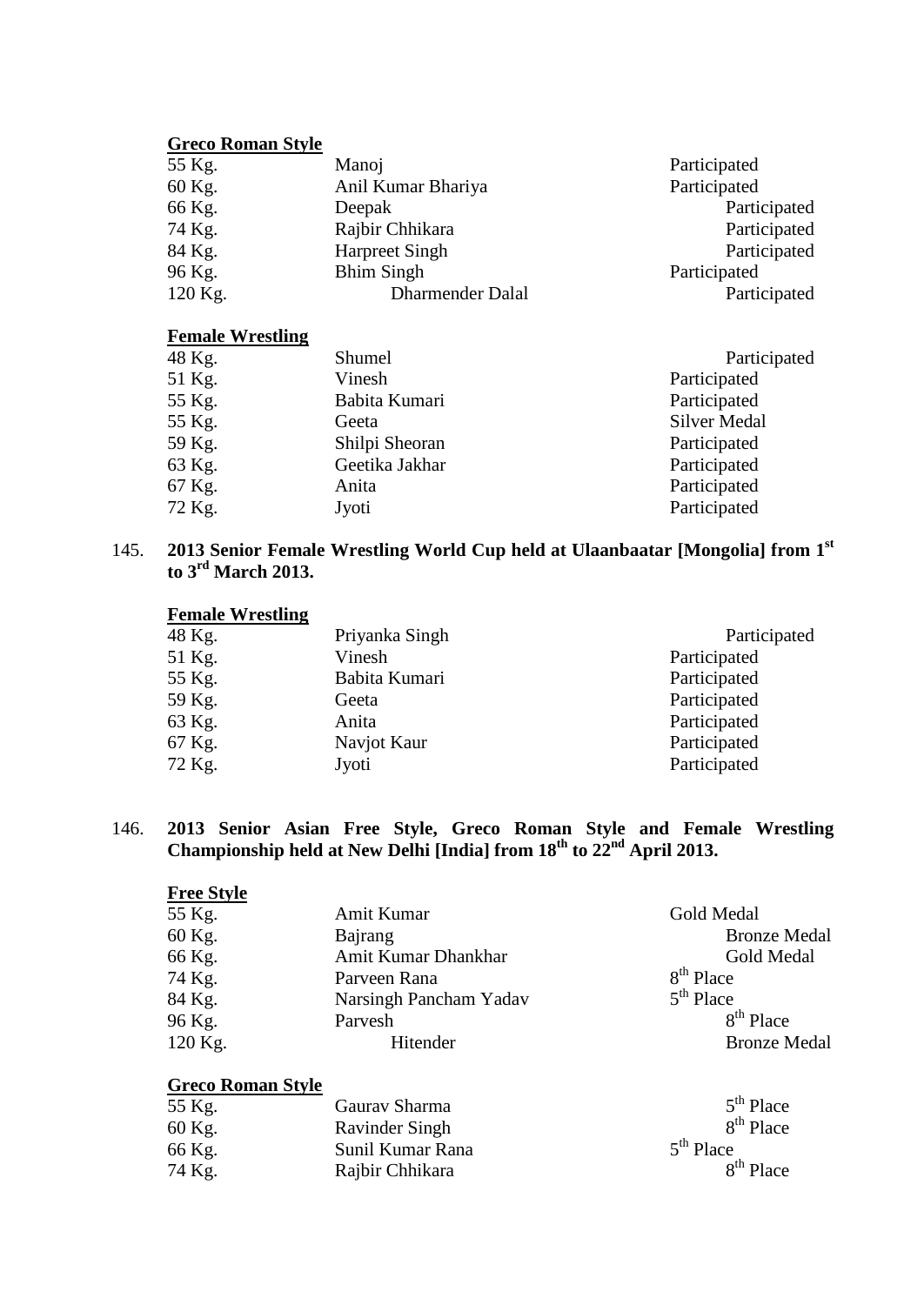| 84 Kg.  | Harpreet Singh | 8 <sup>th</sup> Place |
|---------|----------------|-----------------------|
| 96 Kg.  | Bhim Singh     | $5th$ Place           |
| 120 Kg. | Naveen Singh   | Participated          |

#### **Female Wrestling**

| Priyanka Singh | $7th$ Place         |
|----------------|---------------------|
| Vinesh         | <b>Bronze Medal</b> |
| Babita Kumari  | <b>Bronze Medal</b> |
| Geeta          | $7th$ Place         |
| Geetika Jakhar | <b>Bronze Medal</b> |
| Navjot Kaur    | Silver Medal        |
| Jyoti          | <b>Bronze Medal</b> |
|                |                     |

#### 147. **2013 Asian Junior Free Style, Greco Roman Style and Female Wrestling Championship held at Phuket [Thailand] from 13th to 16th June 2013**

| <b>Free Style</b>        |                         |                     |
|--------------------------|-------------------------|---------------------|
| 50 Kg.                   | Mangal Kadyan           | <b>Gold Medal</b>   |
| 55 Kg.                   | Mandeep                 | <b>Bronze Medal</b> |
| 60 Kg.                   | Pradeep Kumar           | Gold Medal          |
| 66 Kg.                   | <b>Vikas</b>            | <b>Silver Medal</b> |
| 74 Kg.                   | Pradeep Kumar           | Silver Medal        |
| 84 Kg.                   | Pawan Kumar             | $7th$ Place         |
| 96 Kg.                   | Sumit                   | Gold Medal          |
| 120 Kg.                  | Surjeet                 | <b>Bronze Medal</b> |
| <b>Greco Roman Style</b> |                         |                     |
| 50 Kg.                   | Santosh Kumar Yadav     | <b>Bronze Medal</b> |
| 55 Kg.                   | Nitin                   | <b>Bronze Medal</b> |
| 60 Kg.                   | Deepak                  | Particicpated       |
| 66 Kg.                   | Ananda Sagar Patil      | $7th$ Place         |
| 74 Kg.                   | <b>Gurpreet Singh</b>   | $7th$ Place         |
| 84 Kg.                   | Prabhpal Singh          | <b>Bronze Medal</b> |
| 96 Kg.                   | Praveen Dagar           | <b>Bronze Medal</b> |
| 120 Kg.                  | Mehar Singh             | Silver Medal        |
| <b>Female Wrestling</b>  |                         |                     |
| 44 Kg.                   | <b>Sheetal Tomar</b>    | <b>Bronze Medal</b> |
| 48 Kg.                   | Mamta Rani              | <b>Silver Medal</b> |
| 51 Kg.                   | Divyanshi Tyagi         | <b>Bronze Medal</b> |
| 55 Kg.                   | Lalita                  | $5th$ Place         |
| 59 Kg.                   | Pooja Dhanda            | $5th$ Place         |
| 63 Kg.                   | Sarita                  | Participated        |
| 67 Kg.                   | Seema                   | <b>Bronze Medal</b> |
| 72 Kg.                   | Manisha Mahadev Divekar | <b>Silver Medal</b> |

#### 148. **2013 Asian Cadet Free Style, Greco Roman Style and Female Wrestling Championship held at Ulaanbaatar [Mongolia] from 25th to 28th July 2013**

| <b>Free Style</b> |       |             |
|-------------------|-------|-------------|
| 42 Kg.            | Jatin | $6th$ Place |
| 46 Kg.            | Rinku | $6th$ Place |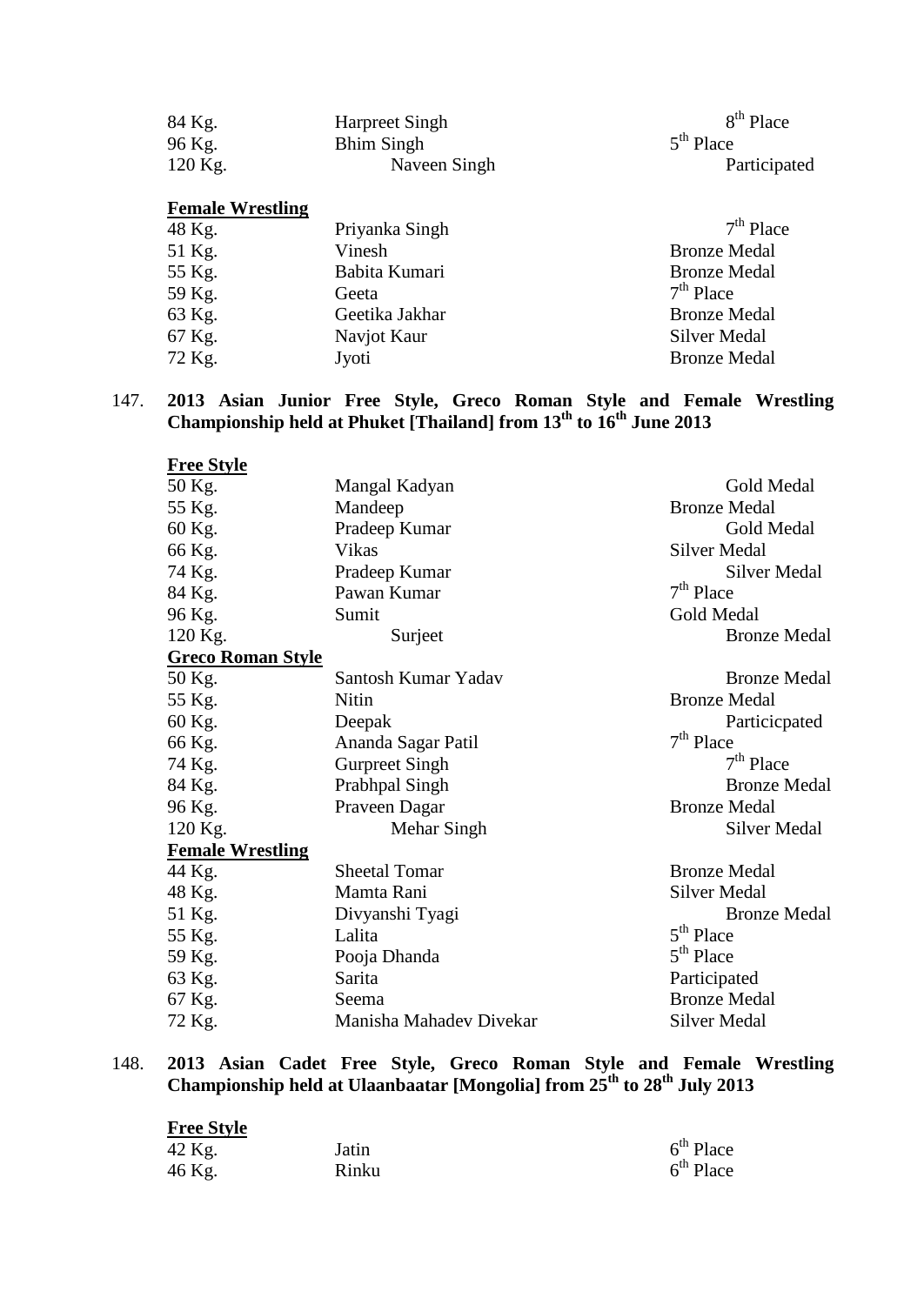| 50 Kg.                   | Prakash Vasant Kolekar    | $6th$ Place           |
|--------------------------|---------------------------|-----------------------|
| 54 Kg.                   | Ravi Kumar                | <b>Silver Medal</b>   |
| 58 Kg.                   | Amit                      | Gold Medal            |
| 63 Kg.                   | <b>Vikas</b>              | Gold Medal            |
| 69 Kg.                   | Ankur Rathi               | <b>Silver Medal</b>   |
| 76 Kg.                   | Balraj                    | <b>Silver Medal</b>   |
| 85 Kg.                   | Parveen                   | Gold Medal            |
| 100 Kg.                  | Gursewak Singh            | <b>Silver Medal</b>   |
| <b>Greco Roman Style</b> |                           |                       |
| 42 Kg.                   | Anil Kaluram Torkad       | $7th$ Place           |
| 46 Kg.                   | Rajesh Dalal              | <b>Silver Medal</b>   |
| 50 Kg.                   | Manish                    | Participated          |
| 54 Kg.                   | Ankush                    | Participated          |
| 58 Kg.                   | Ravinder                  | Participated          |
| 63 Kg.                   | Dinesh                    | $6th$ Place           |
| 69 Kg.                   | <b>Manjeet Dalal</b>      | <b>Bronze Medal</b>   |
| 76 Kg.                   | Manjeet                   | $6th$ Place           |
| 85 Kg.                   | Rohit Kumar               | <b>Silver Medal</b>   |
| 100 Kg.                  | Anil                      | $6th$ Place           |
| <b>Female Wrestling</b>  |                           |                       |
| 38 Kg.                   | Manisha                   | Participated          |
| 40 Kg.                   | <b>Ankita Dinesh Gund</b> | Participated          |
| 43 Kg.                   | Manju                     | <b>Bronze Medal</b>   |
| 46 Kg.                   | Annu Panghal              | Silver Medal          |
| 49 Kg.                   | Pinki                     | Participated          |
| 52 Kg.                   | Monia                     | 6 <sup>th</sup> Place |
| 56 Kg.                   | Manju Kumari              | $6th$ Place           |
| 60 Kg.                   | Pooja                     | <b>Bronze Medal</b>   |
| 65 Kg.                   | Babita Rani               | <b>Silver Medal</b>   |
| 72 Kg.                   | Divya Kakran              | <b>Silver Medal</b>   |

### 149. **2013 World Junior Free Style, Greco Roman Style and Female Wrestling Championship held at Sofia [Bulgaria] from 13th to 18th August 2013**

| <b>Free Style</b>        |                       |                       |
|--------------------------|-----------------------|-----------------------|
| 50 Kg.                   | Mangal Kadyan         | Particpated           |
| 55 Kg.                   | Devender Kumar        | $9th$ Place           |
| 60 Kg.                   | Parveen               | Participated          |
| 66 Kg.                   | Dinesh Kumar          | Participated          |
| 74 Kg.                   | Pradeep               | $10^{th}$ Place       |
| 84 Kg.                   | Ajit                  | $10^{th}$ Place       |
| 96 Kg.                   | Satyawart Kadian      | <b>Bronze Medal</b>   |
| 120 Kg.                  | Surject               | 8 <sup>th</sup> Place |
| <b>Greco Roman Style</b> |                       |                       |
| 50 Kg.                   | Santosh Kumar Yadav   | Participated          |
| 55 Kg.                   | <b>Nitin</b>          | Participated          |
| 60 Kg.                   | Pritam Shamarao Khot  | $10^{th}$ Place       |
| 66 Kg.                   | Yogesh                | Participated          |
| 74 Kg.                   | <b>Gurpreet Singh</b> | $10^{th}$ Place       |
| 84 Kg.                   | <b>Harpreet Singh</b> | Participated          |
|                          |                       |                       |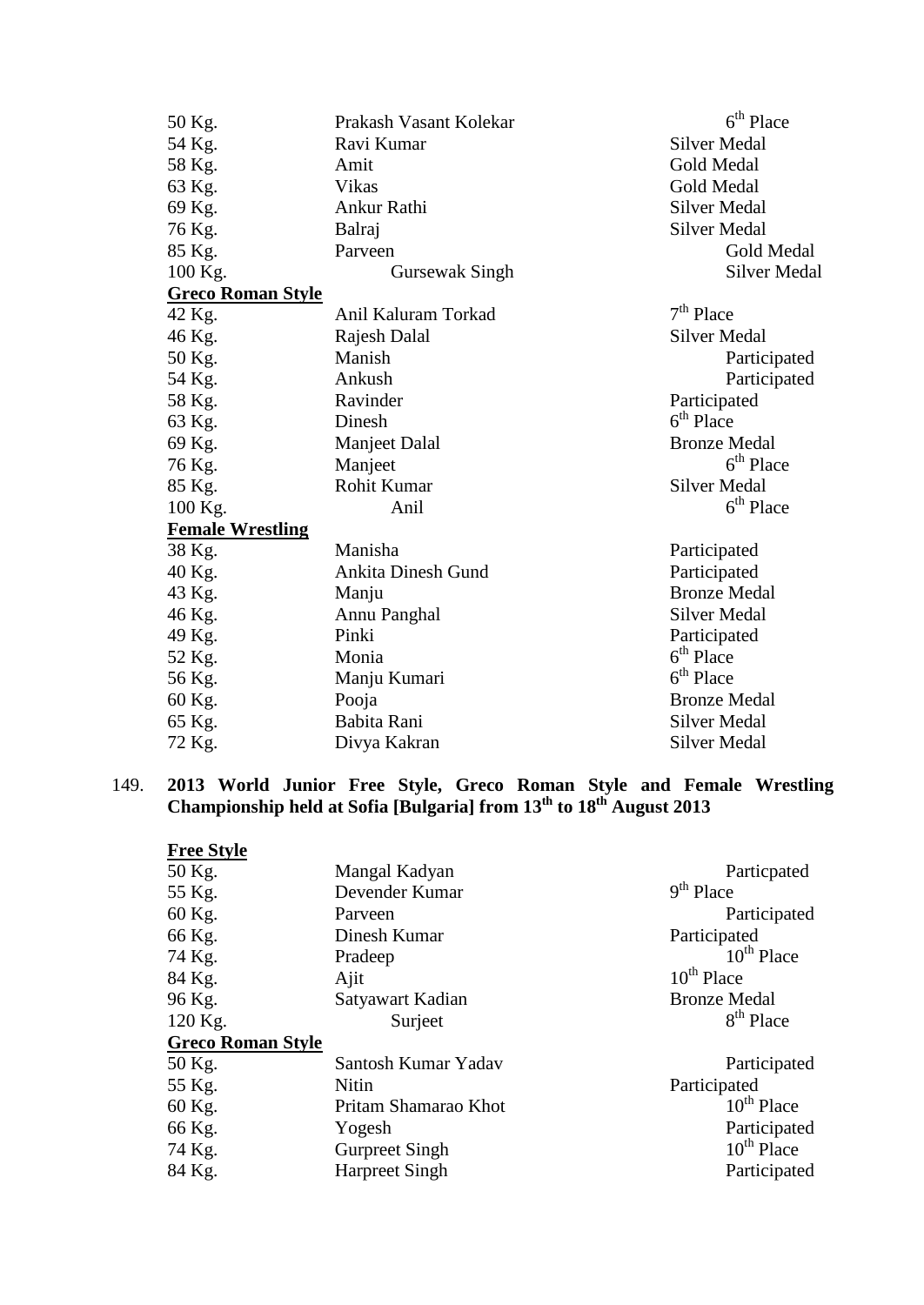| 96 Kg.                  | Praveen Dagar           | Participated    |
|-------------------------|-------------------------|-----------------|
| 120 Kg.                 | Sonu                    | Participated    |
| <b>Female Wrestling</b> |                         |                 |
| 44 Kg.                  | <b>Sheetal Tomar</b>    | $5th$ Place     |
| 48 Kg.                  | Mamta Rani              | Participated    |
| 51 Kg.                  | Lalita                  | $9th$ Place     |
| 55 Kg.                  | Pooja Dhanda            | Participated    |
| 59 Kg.                  | Ritu Malik              | $10^{th}$ Place |
| 63 Kg.                  | Sarita                  | Participated    |
| 67 Kg.                  | Anuradha Tomar          | $8th$ Place     |
| 72 Kg.                  | Manisha Mahadev Divekar | Participated    |

150. **2013 World Cadet Free Style, Greco Roman Style and Female Wrestling Championship held at Zrenjanin [Serbia] from 20th to 25th August 2013**

| <b>Free Style</b> |                |                     |
|-------------------|----------------|---------------------|
| 42 Kg.            | Jatin          | <b>Bronze Medal</b> |
| 46 Kg.            | Rinku          | $8th$ Place         |
| 50 Kg.            | Ravinder       | $5th$ Place         |
| 54 Kg.            | Ravi Kumar     | $8th$ Place         |
| 58 Kg.            | Amit           | $5th$ Place         |
| 63 Kg.            | Vikas          | $5th$ Place         |
| 69 Kg.            | Pritam         | $5th$ Place         |
| 76 Kg.            | Balraj         | <b>Silver Medal</b> |
| 85 Kg.            | Parveen        | $7th$ Place         |
| $100$ Kg.         | Gursewak Singh | Participated        |

# **Greco Roman Style**

| 42 Kg.  | Anil Kaluram Torkad            | Participated |
|---------|--------------------------------|--------------|
| 46 Kg.  | Rajesh Dalal                   | $7th$ Place  |
| 50 Kg.  | Moirangthem Taibanganba Meitei | Participated |
| 54 Kg.  | Priyavart                      | Participated |
| 58 Kg.  | Sandeep                        | Participated |
| 63 Kg.  | Dinesh                         | Participated |
| 69 Kg.  | Manjeet Dalal                  | $9th$ Place  |
| 76 Kg.  | <b>Sumit Tomar</b>             | Participated |
| 85 Kg.  | Rajehs Kumar                   | Participated |
| 100 Kg. | Ravi                           | Participated |

### **Female Wrestling**

| 38 Kg. | Mamta                     | Participated          |
|--------|---------------------------|-----------------------|
| 40 Kg. | <b>Ankita Dinesh Gund</b> | Participated          |
| 43 Kg. | Potshangbam Bidyarani     | Participated          |
| 46 Kg. | Annu Panghal              | $10^{th}$ Place       |
| 49 Kg. | Pinki                     | Participated          |
| 52 Kg. | Jasmin Soam               | 8 <sup>th</sup> Place |
| 56 Kg. | Manju Kumari              | Participated          |
| 60 Kg. | Divya Kakran              | $5th$ Place           |
| 65 Kg. | Babita Rani               | $5th$ Place           |
| 72 Kg. | Pooja                     | $5th$ Place           |
|        |                           |                       |

| Participated           |
|------------------------|
| Participated           |
| Participated           |
| 10 <sup>th</sup> Place |
| Participated           |
| 8 <sup>th</sup> Place  |
| Participated           |
| $5^{\text{th}}$ Place  |
| 5 <sup>th</sup> Place  |
| 5 <sup>th</sup> Place  |
|                        |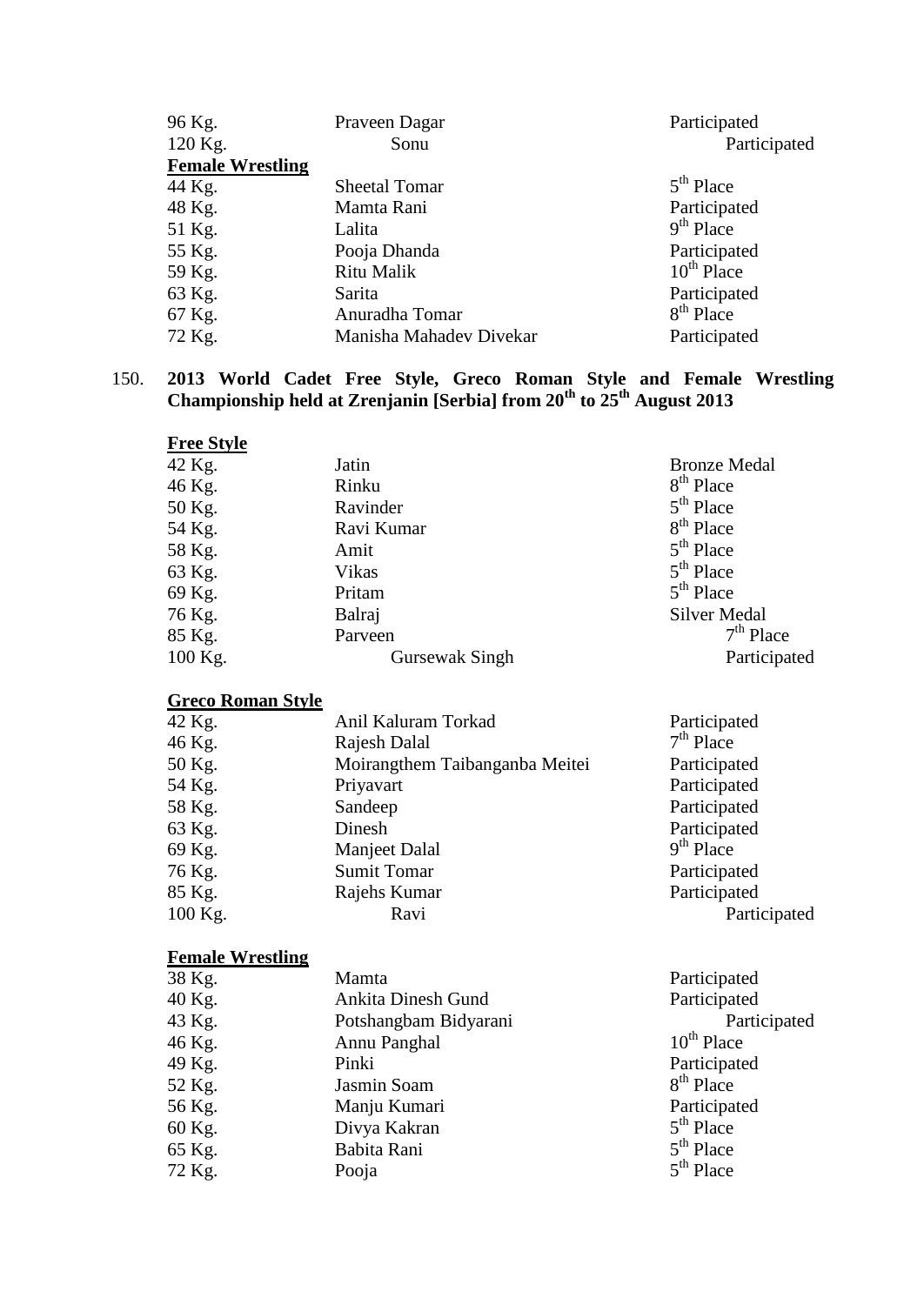## 151. **2013 World Senior Free Style, Greco Roman Style and Female Wrestling Championship held at Budapest [Hungary] from 16th to 22nd September 2013**

| <b>Free Style</b>        |                        |                        |
|--------------------------|------------------------|------------------------|
| 55 Kg.                   | Amit Kumar             | <b>Silver Medal</b>    |
| 60 Kg.                   | Bajrang                | <b>Bronze Medal</b>    |
| 66 Kg.                   | Arun Kumar             | Participated           |
| 74 Kg.                   | Narsingh Pancham Yadav | $5th$ Place            |
| 84 Kg.                   | Pawan Kumar            | Participated           |
| 96 Kg.                   | Satyawart Kadian       | Participated           |
| 120 Kg.                  | Hitender               | Participated           |
| <b>Greco Roman Style</b> |                        |                        |
| 55 Kg.                   | Gaurav Sharma          | Participated           |
| 60 Kg.                   | <b>Ravinder Singh</b>  | Participated           |
| 66 Kg.                   | Sandeep Tulsi Yadav    | <b>Bronze Medal</b>    |
| 74 Kg.                   | Rajbir Chhikara        | Participated           |
| 84 Kg.                   | <b>Harpreet Singh</b>  | Participated           |
| 96 Kg.                   | Hardeep Singh          | Participated           |
| 120 Kg.                  | Naveen                 |                        |
| Participated             |                        |                        |
| <b>Female Wrestling</b>  |                        |                        |
| 48 Kg.                   | Nirmala Devi           | Participated           |
| 51 Kg.                   | Vinesh                 | 10 <sup>th</sup> Place |
| 55 Kg.                   | Pooja Dhanda           | Participated           |
| 59 Kg.                   | Geeta                  | Participated           |
| 63 Kg.                   | Geetika Jakhar         | Participated           |
| 67 Kg.                   | Navjot Kaur            | Participated           |
| 72 Kg.                   | Jyoti                  | Participated           |

### 152. **2013 Commonwealth Senior Free Style, Greco Roman Style and Female Wrestling Championship held at Johannesburg [South Africa] from 5th to 7th December 2013**

| <b>Free Style</b> |                      |                     |
|-------------------|----------------------|---------------------|
| 55 Kg.            | Sandeep Tomar        | Gold Medal          |
| 55 Kg.            | Narender Kumar       | <b>Silver Medal</b> |
| 60 Kg.            | Jaideep              | <b>Gold Medal</b>   |
| 60 Kg.            | Ravinder Singh       | Silver Medal        |
| 66 Kg.            | <b>Amit Dhankhar</b> | Gold Medal          |
| 66 Kg.            | Arun Kumar           | <b>Bronze Medal</b> |
| 74 Kg.            | Parveen Rana         | Gold Medal          |
| 74 Kg.            | Pradeep Kumar        | <b>Bronze Medal</b> |
| 84 Kg.            | Pawan Kumar          | Gold Medal          |
| 84 Kg.            | Naresh Kumar         | Silver Medal        |
| 96 Kg.            | Satywart Kadyan      | Gold Medal          |
| 96 Kg.            | Hardeep              | <b>Bronze Medal</b> |
| 120 Kg.           | Joginder Kumar       | Gold                |
| Medal             |                      |                     |
| 120 Kg.           | <b>Rohit Patel</b>   | Silver Medal        |
|                   |                      |                     |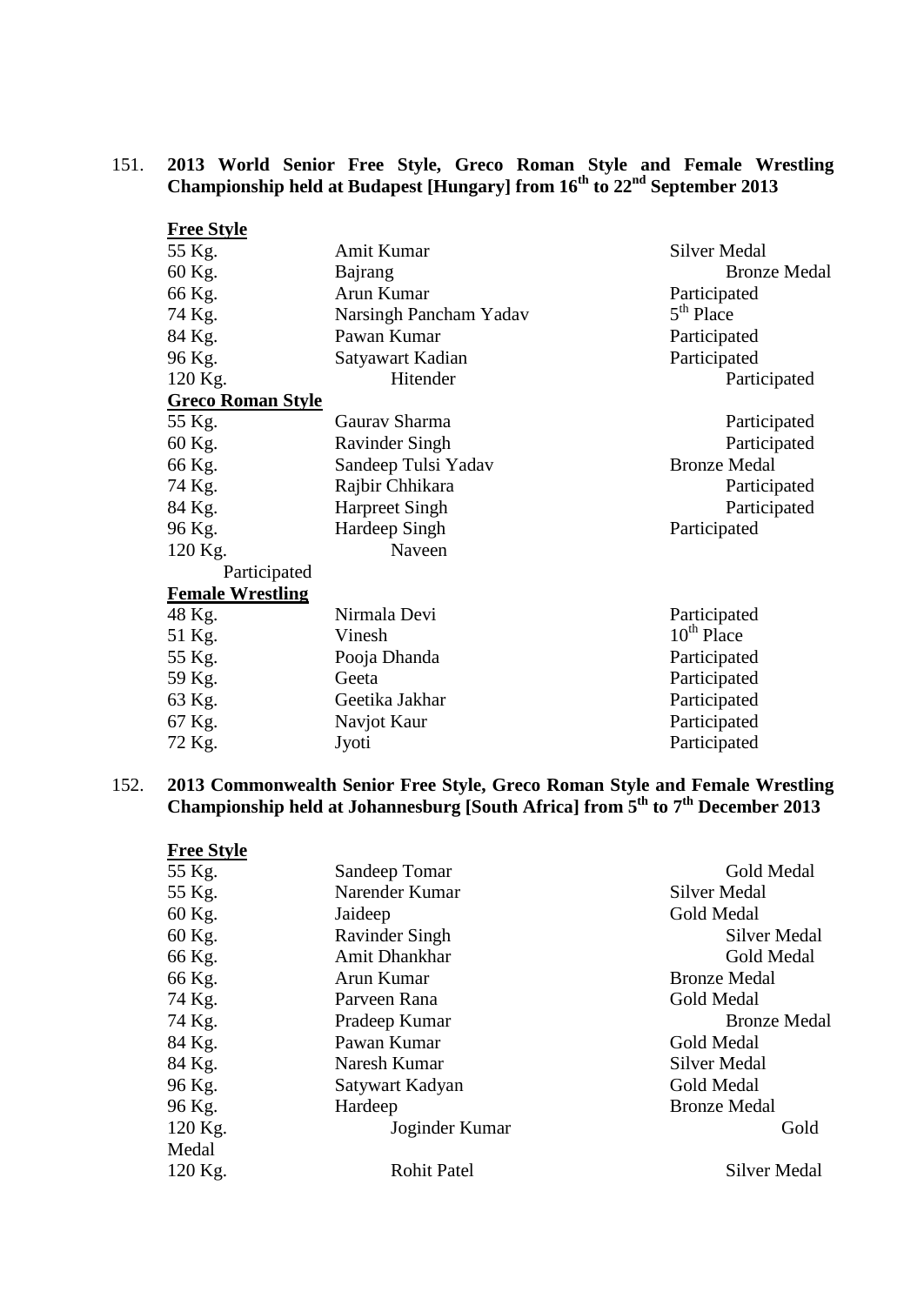# **Greco Roman Style**

| 55 Kg.  | Gaurav Sharma         | Medal<br>Gold       |
|---------|-----------------------|---------------------|
| 55 Kg.  | Rajender Kumar        | <b>Silver Medal</b> |
| 60 Kg.  | <b>Ravinder Singh</b> | Gold Medal          |
| 60 Kg.  | Deepak Kumar          | <b>Silver Medal</b> |
| 66 Kg.  | Deepak                | <b>Bronze Medal</b> |
| 66 Kg.  | <b>Anand Kumar</b>    | Gold Medal          |
| 74 Kg.  | Rajbir Chhikara       | Gold Medal          |
| 74 Kg.  | Rahul                 | <b>Silver Medal</b> |
| 84 Kg.  | Manoj Kumar           | Gold Medal          |
| 84 Kg.  | Anil Kumar            | Silver Medal        |
| 96 Kg.  | Hardeep               | Gold Medal          |
| 96 Kg.  | Amit Kumar            | Participated        |
| 120 Kg. | Virender              | <b>Bronze Medal</b> |
| 120 Kg. | Naveen                | Gold                |
| Medal   |                       |                     |

## **Female Wrestling**

| 48 Kg. | Nirmala Devi    | Gold Medal          |
|--------|-----------------|---------------------|
| 48 Kg. | Preeti          | <b>Bronze Medal</b> |
| 51 Kg. | Vinesh          | Silver Medal        |
| 51 Kg. | Apoorva Tyagi   | Participa           |
| 55 Kg. | Pooja Dhanda    | Gold Medal          |
| 55 Kg. | Rekha Rani      | Silver Medal        |
| 59 Kg. | Geeta           | Silver Medal        |
| 59 Kg. | Divyanshi Tyagi | $4th$ Place         |
| 63 Kg. | Sakshi Malik    | <b>Bronze Medal</b> |
| 63 Kg. | Rajni           | <b>Bronze Medal</b> |
| 67 Kg. | Anita           | Silver Medal        |
| 67 Kg. | Manu Tomar      | <b>Bronze Medal</b> |
| 72 Kg. | Nikki           | <b>Bronze Medal</b> |
| 72 Kg. | Anshu Tomar     | $4th$ Place         |

Gold Medal Bronze Medal Silver Medal Participated Gold Medal Silver Medal Silver Medal<br> $4<sup>th</sup>$  Place Bronze Medal Bronze Medal Silver Medal Bronze Medal Bronze Medal<br>4<sup>th</sup> Place

153. **2014 Dave Schultz Memorial International Free Style, Greco Roman Style and**  Female Wrestling Tournament held at Colorado Springs [USA] from 29<sup>th</sup> January **to 2nd February 2014.**

| <b>Free Style</b> |                     |                     |
|-------------------|---------------------|---------------------|
| 57 Kg.            | Sandeep Tomar       | <b>Bronze Medal</b> |
| 61 Kg.            | Amit Kumar          | <b>Silver Medal</b> |
| 61 Kg.            | <b>Rahul Aware</b>  | Participated        |
| 65 Kg.            | <b>Bajrang</b>      | Participated        |
| 70 Kg.            | Amit Kumar Dhankhar | Participated        |
| 74 Kg.            | Parveen Rana        | Gold Medal          |
| 86 Kg.            | Pawan Kumar         | Participated        |
| 97 Kg.            | Satyvart Kadian     | Injured             |
| 125 Kg.           | <b>Rohit Patel</b>  | Participated        |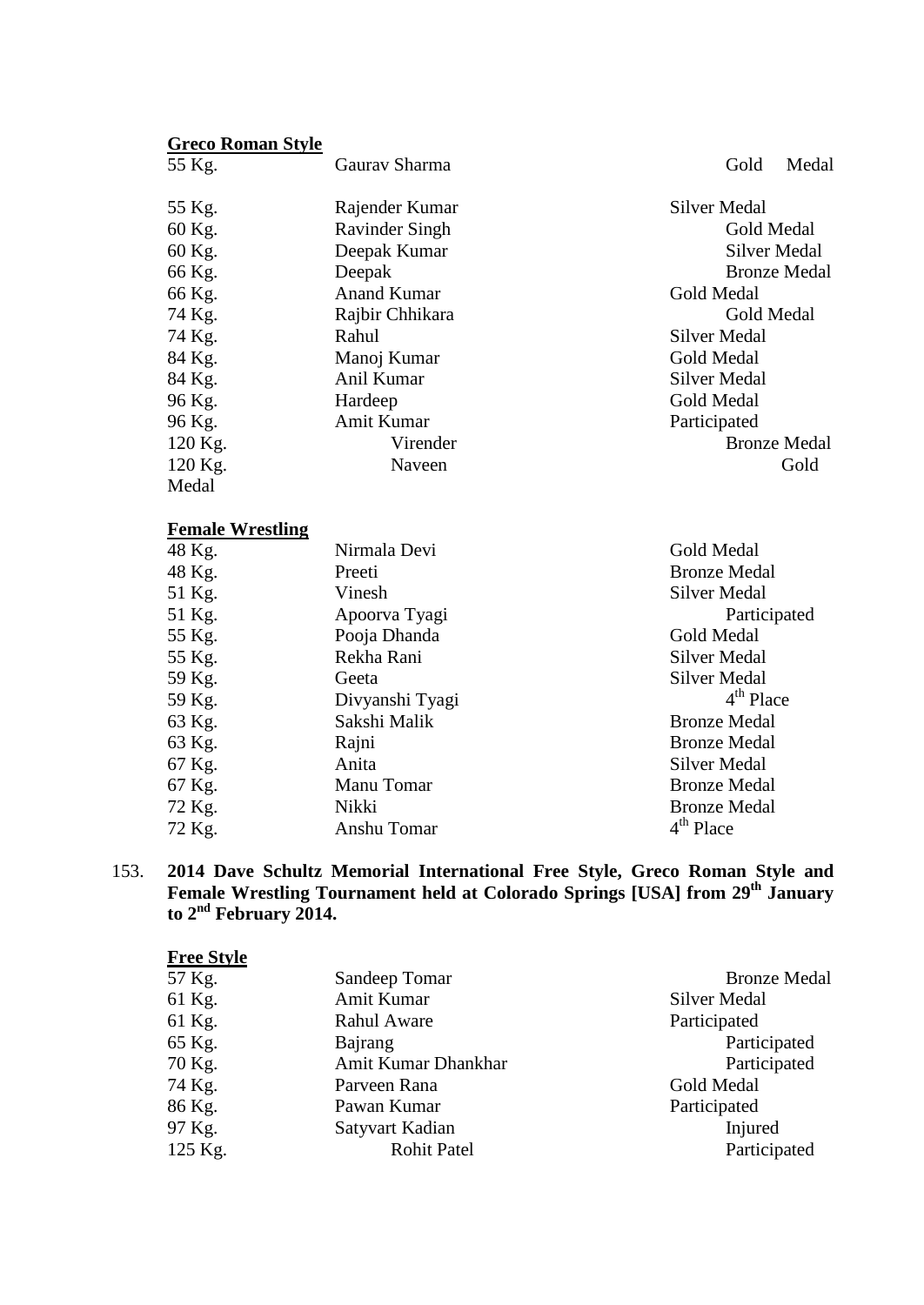### **Greco Roman Style**

| 59 Kg.       | Gaurav Sharma       | Participated |
|--------------|---------------------|--------------|
| 59 Kg.       | Ravinder Singh      | Participated |
| 66 Kg.       | <b>Anand Kumar</b>  | Participated |
| 66 Kg.       | Sandeep Tulsi Yadav | Participated |
| 75 Kg.       | Rajbir Chhikara     | Participated |
| 85 Kg.       | Anil Kumar          | Participated |
| 98 Kg.       | Hardeep             | Participated |
| 130 Kg.      | Naveen              |              |
| Participated |                     |              |

## **Female Wrestling**

| 48 Kg. | Ritu          | Participated        |
|--------|---------------|---------------------|
| 53 Kg. | Vinesh        | Participated        |
| 55 Kg. | Babita Kumari | Silver Medal        |
| 58 Kg. | Geeta         | <b>Bronze Medal</b> |
| 60 Kg. | Sakshi Malik  | Gold Medal          |
| 63 Kg. | Rajni         | Participated        |
| 69 Kg. | Suman Kundu   | Participated        |
| 75 Kg. | Nikki         | Participated        |

# 154. **2014 FILA World Cup for Free Style held at Los Angeles [USA] from 16th to 18th March 2014.**

| <b>Free Style</b> |                     |             |
|-------------------|---------------------|-------------|
| 57 Kg.            | Amit Kumar          | $6th$ Place |
| 61 Kg.            | Bajrang             | $6th$ Place |
| 65 Kg.            | Rajneesh            | $6th$ Place |
| 70 Kg.            | Amit Kumar Dhankhar | $6th$ Place |
| 74 Kg.            | Parveen Rana        | $6th$ Place |
| 86 Kg.            | Pawan Kumar         | $6th$ Place |
| 97 Kg.            | Satyvart Kadian     | $6th$ Place |

### 155. **2014 Senior Asian Free Style, Greco Roman Style and Female Wrestling Championship held at Astana [Kazakhstan] from 22nd to 27th April 2014.**

| <b>Free Style</b> |                     |                     |
|-------------------|---------------------|---------------------|
| 57 Kg.            | Amit Kumar          | unwell              |
| 61 Kg.            | Bajrang             | <b>Silver Medal</b> |
| 65 Kg.            | Rajneesh            | Participated        |
| 70 Kg.            | Amit Kumar Dhankhar | $5th$ Place         |
| 74 Kg.            | Parveen Rana        | $7th$ Place         |
| 86 Kg.            | Pawan Kumar         | $9th$ Place         |
| 97 Kg.            | Satyvart Kadian     | <b>Bronze Medal</b> |
| 125 Kg.           | Rajeev Tomar        | Participated        |

| 59 Kg. | Ravinder Singh | Participated |
|--------|----------------|--------------|
| 66 Kg. | Yogesh         | Participated |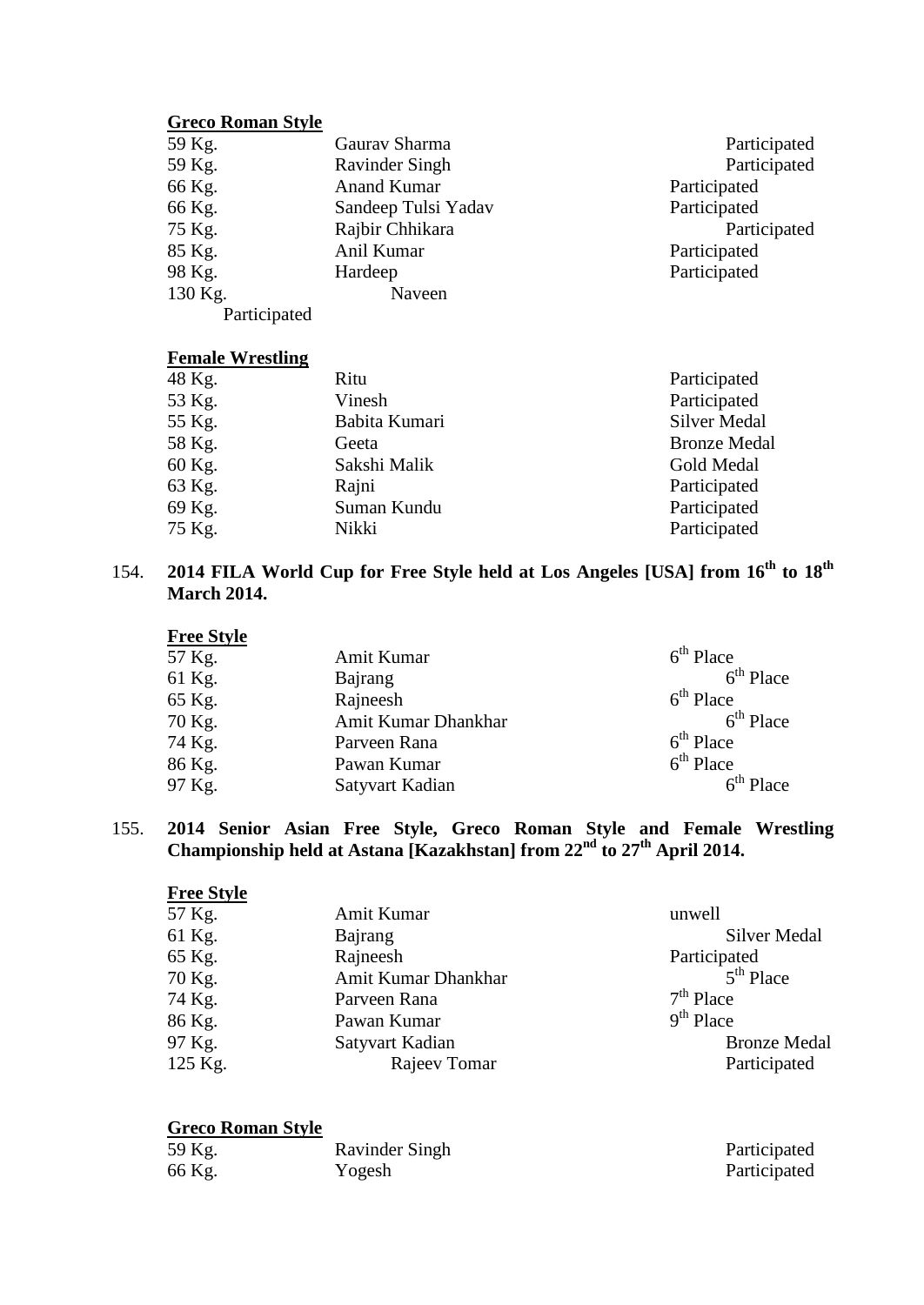| 71 Kg.  | Krishankant Yadav     | <b>Bronze Medal</b> |
|---------|-----------------------|---------------------|
| 75 Kg.  | Sudhir                | $10^{th}$ Place     |
| 80 Kg.  | <b>Harpreet Singh</b> | $5th$ Place         |
| 85 Kg.  | Manoj Kumar           | <b>Bronze Medal</b> |
| 98 Kg.  | Hardeep               | $5th$ Place         |
| 130 Kg. | Naveen                | $10^{th}$           |
| Place   |                       |                     |

| 48 Kg. | Vinesh         | $5th$ Place         |
|--------|----------------|---------------------|
| 55 Kg. | Shilpi Sheoran | $10^{th}$ Place     |
| 58 Kg. | Pooja Dhanda   | <b>Bronze Medal</b> |
| 60 Kg. | Sakshi Malik   | $5th$ Place         |
| 63 Kg. | Suman Kundu    | $7th$ Place         |
| 69 Kg. | Navjot Kaur    | $5th$ Place         |
| 75 Kg. | Jyoti          | <b>Bronze Medal</b> |

### **156. 2014 Cadet Asian Free Style, Greco Roman Style and Female Wrestling Championship held at Chonburi, Bangkok [Thailand] from 8th to 11th May 2014**

| <b>Free Style</b> |                       |                         |                     |
|-------------------|-----------------------|-------------------------|---------------------|
| 42 Kg.            | Suraj Sambhaji Aswale |                         | <b>Bronze Medal</b> |
| 46 Kg.            | Anil Kumar            | [Qualified for 2014YOG] | Gold Medal          |
| 50 Kg.            | Naveen                |                         | <b>Bronze Medal</b> |
| 54 Kg.            | Ravinder              |                         | <b>Bronze Medal</b> |
| 58 Kg.            | Mandeep               |                         | Gold Medal          |
| 63 Kg.            | Amit Kumar            | [Qualified for 2014YOG] | Gold Medal          |
| 69 Kg.            | Pritam                |                         | Gold Medal          |
| 76 Kg.            | Veer Dev Gulia        |                         | $9th$ Place         |
| 85 Kg.            | Karamjeet             | $5th$ Place             |                     |
| 100 Kg.           | Kapil                 |                         | <b>Bronze Medal</b> |

# **Greco Roman Style**

| 42 Kg.    | Anil Kaluram Torkad     | $8th$ Place           |
|-----------|-------------------------|-----------------------|
| 46 Kg.    | Swapnil Sanjay Chikhale | $7th$ Place           |
| 50 Kg.    | Naveen                  | Participate           |
| 54 Kg.    | <b>Sunny Malik</b>      | <b>Bronze Medal</b>   |
| 58 Kg.    | Parveen                 | 8 <sup>th</sup> Place |
| 63 Kg.    | Dinesh                  | <b>Bronze Medal</b>   |
| 69 Kg.    | Sandeep Kumar           | <b>Bronze Medal</b>   |
| 76 Kg.    | Manjeet                 | <b>Bronze Medal</b>   |
| 85 Kg.    | Shri Pal                | <b>Bronze Medal</b>   |
| $100$ Kg. | Sachin                  | $9th$ Place           |

# **Female Wrestling**

| 38 Kg. | Meenu               | $7th$ Place |
|--------|---------------------|-------------|
| 40 Kg. | Srishti             | Bronze I    |
| 43 Kg. | Sonu                | Bronze I    |
| 46 Kg. | Swati Sanjay Shinde | $9th$ Place |
| 49 Kg. | Nisha               | Bronze I    |

Bronze Medal Bronze Medal<br>9<sup>th</sup> Place Bronze Medal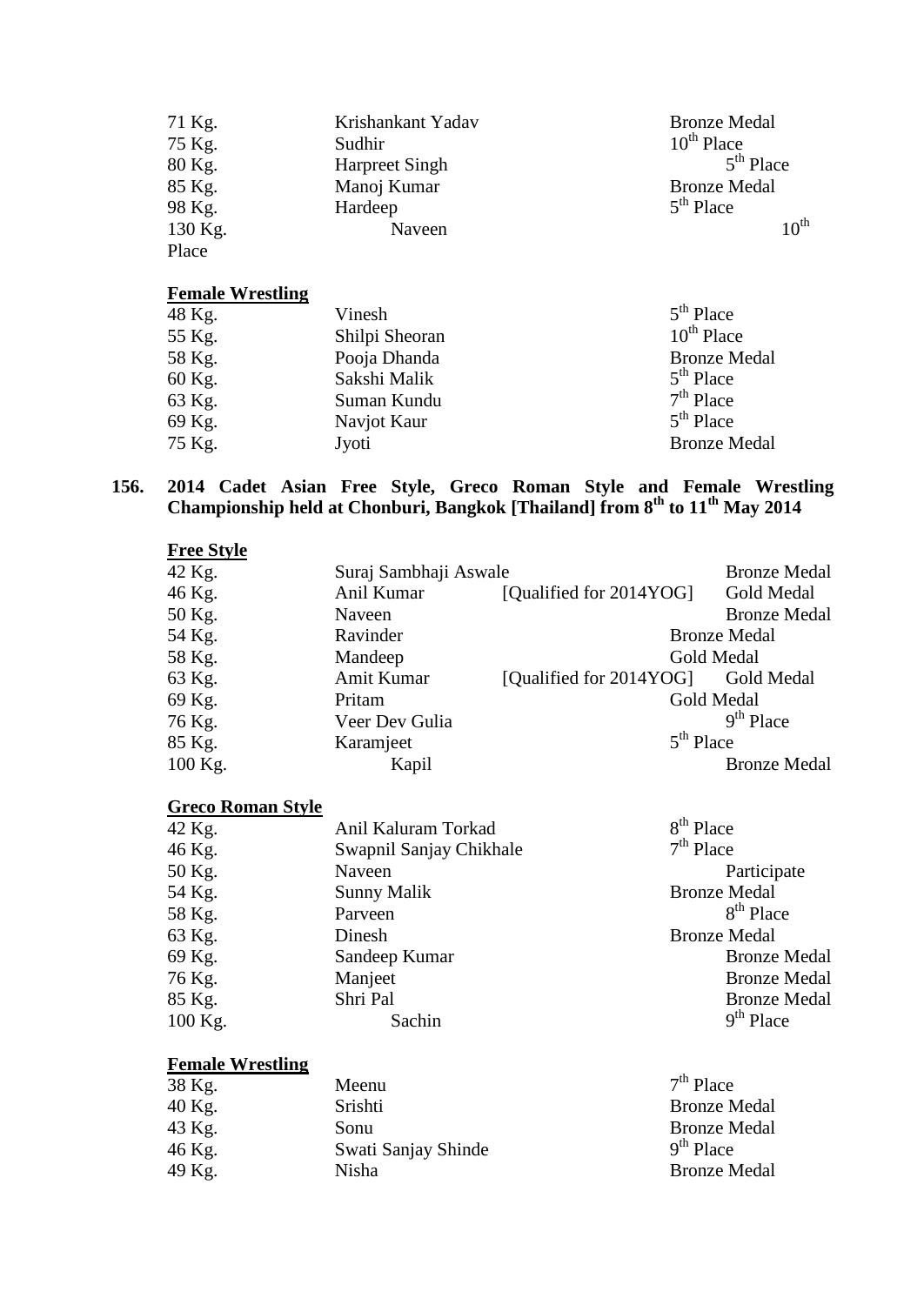|       | 52 Kg. | Reena                                    | 8 <sup>th</sup> Place |     |
|-------|--------|------------------------------------------|-----------------------|-----|
|       | 56 Kg. | Sangeeta                                 | <b>Silver Medal</b>   |     |
|       | 60 Kg. | Reshma Anil Mane [Qualified for 2014YOG] |                       | ςth |
| Place |        |                                          |                       |     |
|       | 65 Kg. | Samiksha Malik                           | $5th$ Place           |     |
|       | 70 Kg. | Divya Kakran                             | $7th$ Place           |     |

# **157. The 19th International Tournament City of Sassri Senior [FS & FW] Memorial Peelicone held at Sassari [Italy] from 30th to 31st May 2014.**

# **Free Style**

| 65 Kg.  | <b>Yoeshwar Dutt</b> | Gold Medal          |
|---------|----------------------|---------------------|
| 65 Kg.  | Bajrang              | Silver Medal        |
| 74 Kg.  | Sushil Kumar         | Silver Medal        |
| 86 Kg.  | Naresh Kumar         | $5th$ Place         |
| 97 Kg.  | Satywart Kadian      | Silver Medal        |
| 97 Kg.  | Parven Kumar Mann    | $9th$ Place         |
| 125 Kg. | Krishan              | <b>Bronze Medal</b> |

### **Female Wrestling**

| Pooja           | $5th$ Place         |
|-----------------|---------------------|
| Babita Kumari   | $5th$ Place         |
| Divyanshi Tyagi | $7th$ Place         |
| Shilpi Sheoran  | $4th$ Place         |
| N. Tombi        | $6th$ Place         |
| Jyoti           | <b>Bronze Medal</b> |
|                 |                     |

### **158. 2014 Asian Junior Free Style and Greco Roman Style and Female Wrestling Championship held at Ulaanbaatar [Mongolia] from 5th to 8th June 2014.**

| <b>Free Style</b> |                  |                     |
|-------------------|------------------|---------------------|
| 50 Kg.            | Manish           | Participated [No.5] |
| 55 Kg.            | Devender Kumar   | Participated [No.7] |
| 60 Kg.            | Ashish           | Participated [No.5] |
| 66 Kg.            | Sonu             | Participated [No.7] |
| 74 Kg.            | Vinod Kumar      | Participated [No.5] |
| 84 Kg.            | Karanveer Sharma | <b>Bronze Medal</b> |
| 96 Kg.            | Pawan Dahiya     | <b>Silver Medal</b> |
| 120 Kg.           | Roublejit Singh  | Participated [No.5] |

| 50 Kg.  | Anil     | Silver Medal         |
|---------|----------|----------------------|
| 60 Kg.  | Ravinder | <b>Silver Medal</b>  |
| 74 Kg.  | Madan    | Participated [No.10] |
| 84 Kg.  | Sandeep  | <b>Silver Medal</b>  |
| 96 Kg.  | Ravi     | Participated [No.10] |
| 120 Kg. | Sonu     | Participated [No.5]  |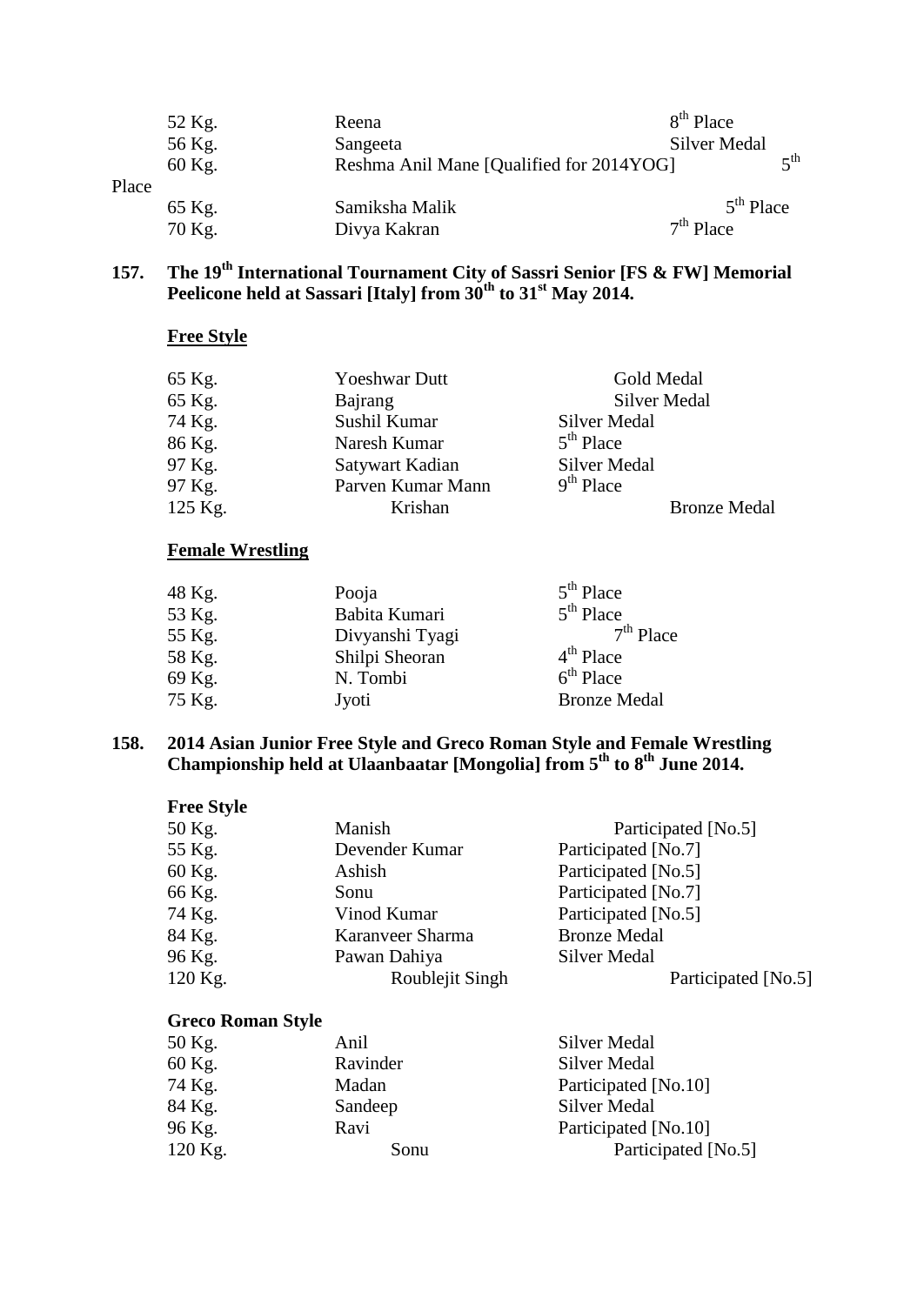| 44 Kg. | Renu         | Participated [No.5] |
|--------|--------------|---------------------|
| 48 Kg. | Ritu         | <b>Bronze Medal</b> |
| 51 Kg. | Vinesh       | Gold Medal          |
| 55 Kg. | Lalita       | <b>Bronze Medal</b> |
| 59 Kg. | Pooja Dhanda | <b>Bronze Medal</b> |
| 63 Kg. | Sarita       | Participated [No.5] |
| 67 Kg. | Manisha      | Participated [No.5] |
| 72 Kg. | Pooja        | <b>Bronze Medal</b> |
|        |              |                     |

### **159. 2014 World Cadet Free Style and Greco Roman Style and Female Wrestling Championship held at Snina [Slovakia] from 15th to 20th July 2014**.

| <b>Free Style</b> |                        |                      |
|-------------------|------------------------|----------------------|
| 42 Kg.            | Arun                   | Participated [No.11] |
| 46 Kg.            | Anil Kumar             | Participated [No.15] |
| 50 Kg.            | Parkash Vasant Kolekar | $5th$ Place          |
| 54 Kg.            | Ravi Kumar             | Participated [No.17] |
| 58 Kg.            | Sharvan                | $9th$ Place          |
| 63 Kg.            | Jasbir                 | $5th$ Place          |
| 69 Kg.            | Pritam                 | <b>Bronze Medal</b>  |
| 76 Kg.            | Surender Singh         | $5th$ Place 47       |
| 85 Kg.            | Karamjeet              | <b>Bronze Medal</b>  |
| 100 Kg.           | Ganesh Prakash Jagtap  | $10th$ Place         |

## **Greco Roman Style**

| 42 Kg.  | Anil Torkad | $7th$ Place                                      |
|---------|-------------|--------------------------------------------------|
| 46 Kg.  | Ravin       | Participated [No.13]                             |
| 50 Kg.  | Vijay       | $5th$ Place                                      |
| 54 Kg.  | Manish      | Participated [No.13]                             |
| 58 Kg.  | Manjeet     | Participated [No.15]                             |
| 63 Kg.  | Dinesh      | Participated [No.29]                             |
| 69 Kg.  | Jaideep     | Participated [No.17]                             |
| 76 Kg.  | Sajan       | Participated [No.20]                             |
| 85 Kg.  | Shripal     | Participated [No.17]                             |
| 100 Kg. |             | Participated [No.13]<br>Shailesh Rajendra Shelke |
|         |             |                                                  |

# **Female Wrestling**

| 38 Kg. | Sujata         | <b>Bronze Medal</b>   |
|--------|----------------|-----------------------|
| 40 Kg. | Shrishti       | 8 <sup>th</sup> Place |
| 43 Kg. | Sonu           | <b>Silver Medal</b>   |
| 46 Kg. | Manju          | 8 <sup>th</sup> Place |
| 49 Kg. | Nisha          | No Weight             |
| 52 Kg. | Reena          | $7th$ Place           |
| 56 Kg. | Sangeeta       | $10^{th}$ Place       |
| 60 Kg. | Manisha        | Participated [No.12]  |
| 65 Kg. | Samiksha Malik | Participated [No.12]  |
| 70 Kg. | Divya Kakran   | Participated [No.12]  |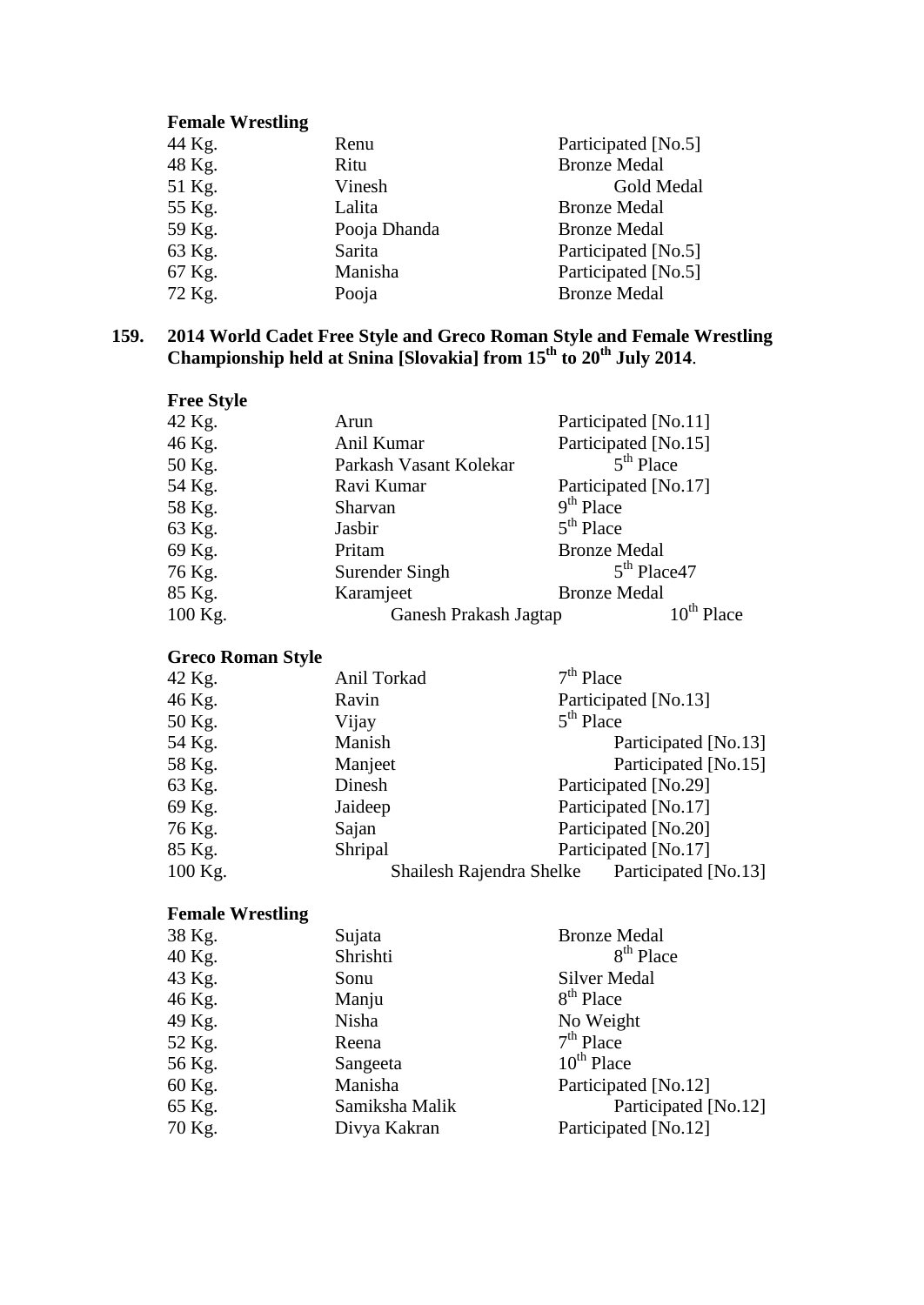# 160. **2014 Ion Cornianu & Lodislau Simon International Wrestling Tournament held at Bucharest [Romania] from 25th to 27th July 2014**

| <b>Greco Roman Style</b> |                     |              |
|--------------------------|---------------------|--------------|
| 59 Kg.                   | Ravinder Singh      | $5th$ Place  |
| 66 Kg.                   | Yogesh              | Participated |
| 66 Kg.                   | Sandeep Tulsi Yadav | Participated |
| 71 Kg.                   | Krishankant Yadav   | Participated |
| 75 Kg.                   | Rajbir Chhikara     | Participated |
| 98 Kg.                   | Hardeep             | Participated |
| 130 Kg.                  | Naveen              | $5th$ Place  |

# **160. XX Commonwealth Games held at Glasgow [Scotland] from 23rd July to 3rd August 2014**

| <b>Free Style</b> |                       |                     |
|-------------------|-----------------------|---------------------|
| 57 Kg.            | Amit Kumar            | <b>Gold Medal</b>   |
| 61 Kg.            | Bajrang               | <b>Silver Medal</b> |
| 65 Kg.            | <b>Yogeshwar Dutt</b> | <b>Gold Medal</b>   |
| 74 Kg.            | Sushil Kumar          | <b>Gold Medal</b>   |
| 86 Kg.            | Pawan Kumar           | <b>Bronze Medal</b> |
| 97 Kg.            | Satywart Kadian       | <b>Silver Medal</b> |
| 125 Kg.           | Rajeev Tomar          | <b>Silver Medal</b> |

## **Female Wrestling**

| 48 Kg. | Vinesh         | <b>Gold Medal</b>   |
|--------|----------------|---------------------|
| 53 Kg. | Lalita         | <b>Silver Medal</b> |
| 55 Kg. | Babita Kumari  | <b>Gold Medal</b>   |
| 58 Kg. | Sakshi Malik   | <b>Silver Medal</b> |
| 63 Kg. | Geetika Jakhar | <b>Silver Medal</b> |
| 69 Kg. | Navjot Kaur    | <b>Bronze Medal</b> |
| 75 Kg. | Jyoti          | Participated        |
|        |                |                     |

# **161. 2014 World Junior Free Style and Greco Roman Style and Female Wrestling Championship held at Zagreb [Croatia] from 5th to 10th August 2014**.

| <b>Free Style</b> |         |                                          |
|-------------------|---------|------------------------------------------|
| 50 Kg.            | Rinku   | Participated [No.18]                     |
| 55 Kg.            | Pankaj  | Participated [No.11]                     |
| 60 Kg.            | Amit    | 8 <sup>th</sup> Place                    |
| 66 Kg.            | Surject | Participated [No.26]                     |
| 74 Kg.            | Balraj  | Participated [No.25]                     |
| 84 Kg.            | Praveen | <b>Bronze Medal</b>                      |
| 96 Kg.            | Ankit   | Participated [No.20]                     |
| 120 Kg.           |         | $10^{th}$ Place<br>Roublejit Singh Rangi |

| 50 Kg. | Anil | $7th$ Place |
|--------|------|-------------|
|        |      |             |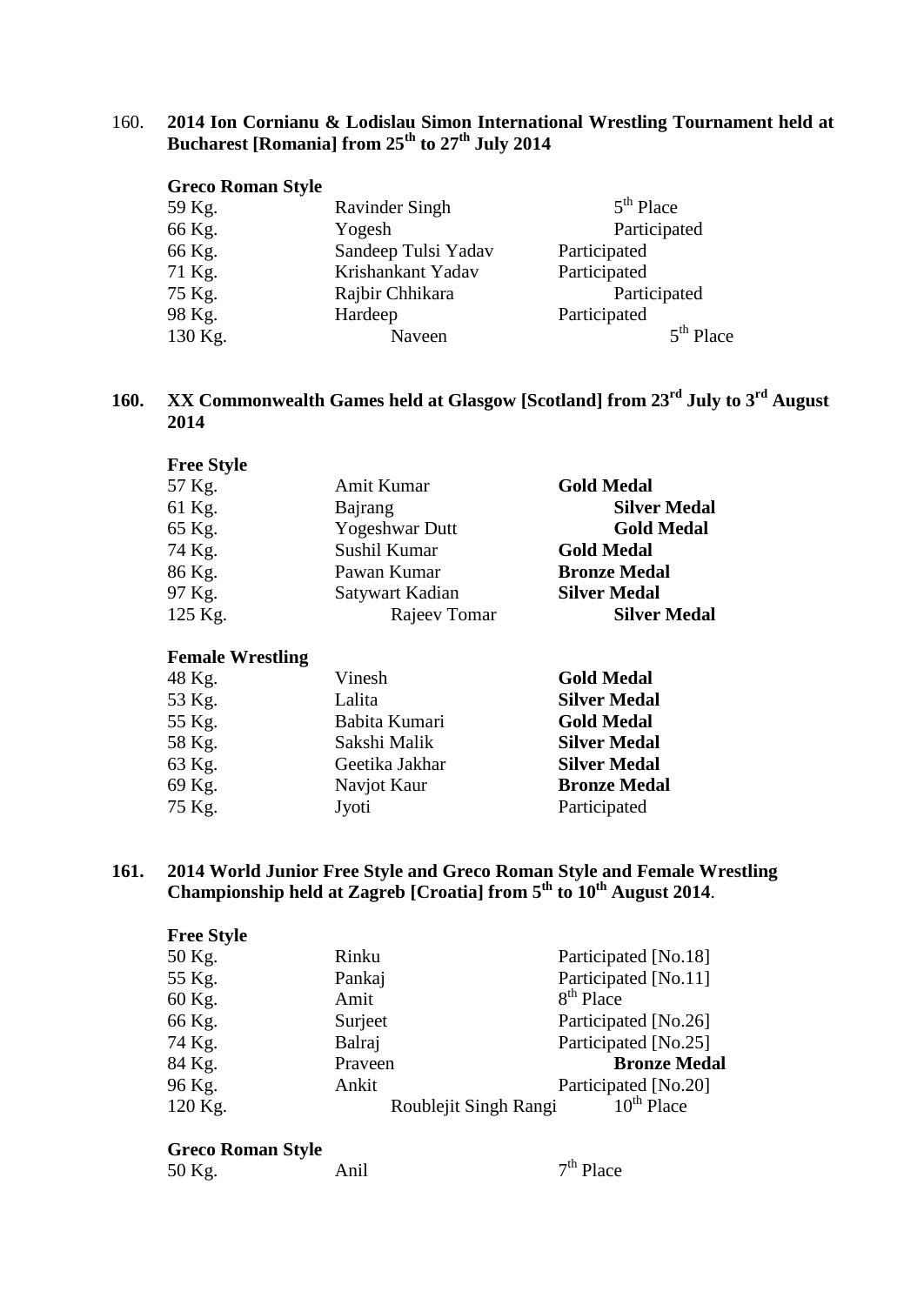| 55 Kg.  | Vikram Krushnath Kurade | $7th$ Place          |
|---------|-------------------------|----------------------|
| 60 Kg.  | Ravinder                | Participated [No.15] |
| 66 Kg.  | Deepak Kumar            | Participated [No.22] |
| 74 Kg.  | Rahul                   | Participated [No.18] |
| 84 Kg.  | Yogesh                  | Participated [No.18] |
| 96 Kg.  | Ravi                    | Participated [No.13] |
| 120 Kg. | Mehar Singh             | Participated [No.15] |

| 44 Kg. | Ritu         | <b>Silver Medal</b>  |
|--------|--------------|----------------------|
| 48 Kg. | Mamta Rani   | <b>Bronze Medal</b>  |
| 51 Kg. | Pinki        | Participated [No.18] |
| 55 Kg. | Indu Tomar   | Participated [No.18] |
| 59 Kg. | Pooja Dhanda | Participated [No.7]  |
| 63 Kg. | Sarita       | Participated [No.13] |
| 67 Kg. | Naina        | Participated [No.11] |
| 72 Kg. | Pooja        | Participated [No.16] |

# **162. 2nd Youth Olympic Games held at Nanjing [China] from 16th to 28th August 2014**.

| <b>Free Style</b><br>46 Kg.<br>63 Kg. | Prakash Vasanat Kolekar<br>Amit Kumar | Participated [No.06]<br>Participated [No.04] |
|---------------------------------------|---------------------------------------|----------------------------------------------|
| <b>Female Wrestling</b><br>60 Kg.     | Reshma Anil Mane                      | Participated [No.05]                         |

Greco Roman Style<br>85 Kg.

Shri Pal Participated [No.05]

### **163. 2014 Senior World Free Style, Greco Roman Style and Female Wrestling Championship at Tashkent [Uzbekistan] from 7th to 14th September 2014**

# **FREE STYLE**

| 57 Kg.  | Rahul Balasaheb     | Participated [No.11] |
|---------|---------------------|----------------------|
| 61 Kg.  | Rahul Mann          | Participated [No.13] |
| 65 Kg.  | Amit Kumar Dhankhar | Participated [No.19] |
| 70 Kg.  | Arun Kumar          | Participated [No.29] |
| 74 Kg.  | Balraj              | Participated [No.29] |
| 86 Kg.  | Naresh Kumar        | Participated [No.07] |
| 97 Kg.  | Sumit               | Participated [No.28] |
| 125 Kg. | Rajeev Tomar        | Participated [No.16] |
|         |                     |                      |

## **GRECO ROMAN STYLE**

| 59 Kg. | Ravinder Singh        | Participated [No.27] |
|--------|-----------------------|----------------------|
| 66 Kg. | Sandeep Tulsi Yadav   | Participated [No.15] |
| 71 Kg. | Krishankant Yadav     | Participated [No.11] |
| 75 Kg. | <b>Gurpreet Singh</b> | Participated [No.07] |
| 80 Kg. | <b>Harpreet Singh</b> | Participated [No.14] |
| 85 Kg. | Manoj Kumar           | Participated [No.34] |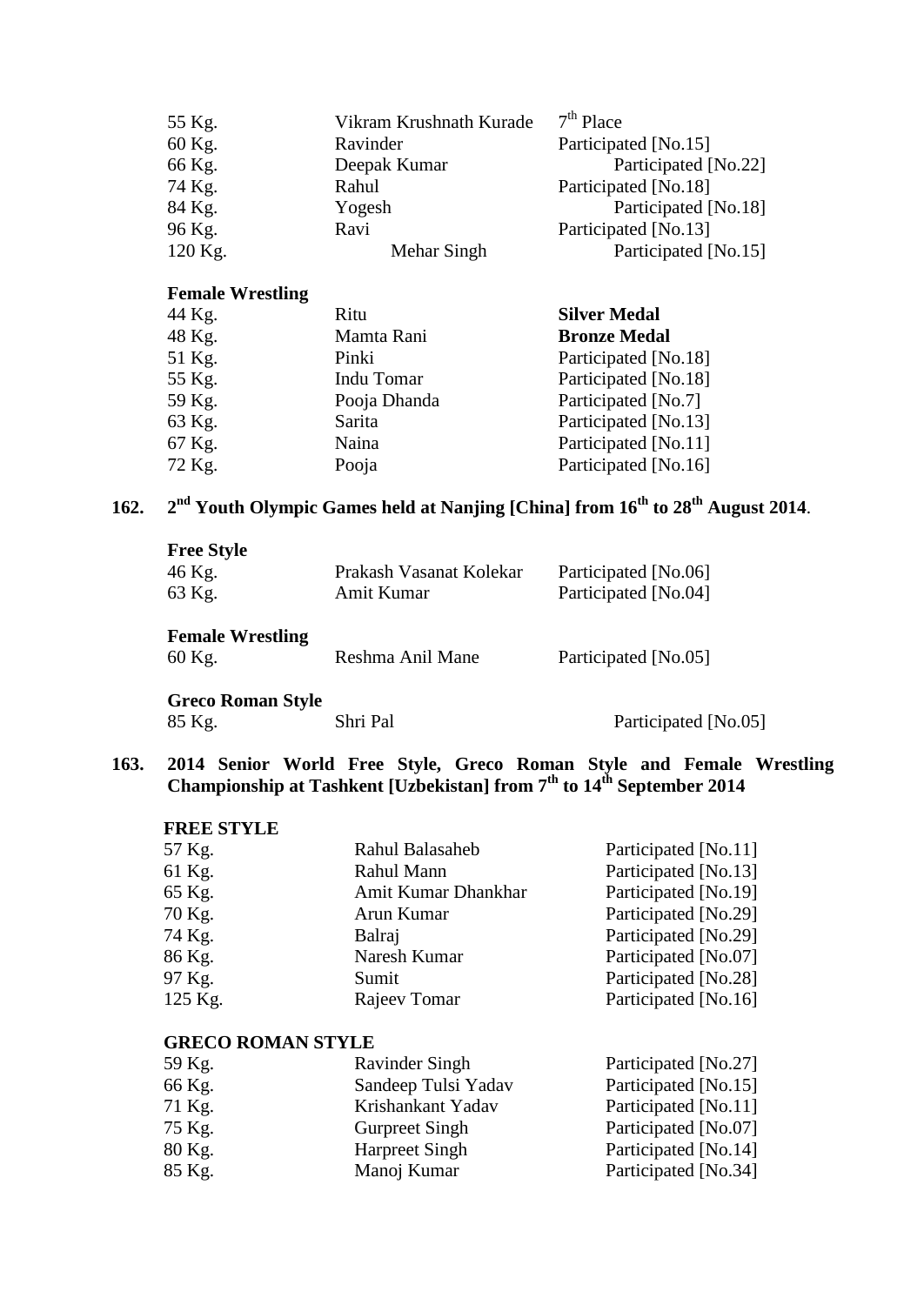| 98 Kg.    | Hardeep          | Participated [No.12] |
|-----------|------------------|----------------------|
| $130$ Kg. | Dharmender Dalal | Participated [No.22] |

### **FEMALE WRESTLING**

| 48 Kg. | Priyanka Singh | Participated [No.30] |
|--------|----------------|----------------------|
| 53 Kg. | Nirmala Devi   | Participated [No.22] |
| 55 Kg. | Pooja Dhanda   | Participated [No.17] |
| 58 Kg. | Sarita         | Participated [No.20] |
| 60 Kg. | Sakshi Malik   | Participated [No.08] |
| 63 Kg. | Navjot Kaur    | Participated [No.24] |
| 69 Kg. | Suman Kundu    | Participated [No.23] |
| 75 Kg. | Anshu Tomar    | Participated [No.13] |
|        |                |                      |

# 164. **XVII Asian Games held at Incheon [Korea] from 19th September to 4th October 2014.**

#### **FREE STYLE**

| 57 Kg. | Amit Kumar             | Participated        |
|--------|------------------------|---------------------|
| 61 Kg. | Bajrang                | <b>Silver Medal</b> |
| 65 Kg. | <b>Yogeshwar Dutt</b>  | <b>Gold Medal</b>   |
| 70 Kg. | Praveen Rana           | Participated        |
| 74 Kg. | Narsingh Pancham Yadav | <b>Bronze Medal</b> |
| 86 Kg. | Pawan Kumar            | Participated        |
| 97 Kg. | Satyawart Kadian       | Participated        |

### **GRECO ROMAN STYLE**

| <b>Ravinder Singh</b>   | Participated  |
|-------------------------|---------------|
| Sandeep Tulsi Yadav     | Participated  |
| Krishankant Yadav       | Pariticipated |
| <b>Gurpreet Singh</b>   | Participated  |
| <b>Harpreet Singh</b>   | Participated  |
| Manoj Kumar             | Participated  |
| <b>Dharmender Dalal</b> | Participated  |
|                         |               |

# **FEMALE WRESTLING**

| 48 Kg. | Vinesh         | <b>Bronze Medal</b> |
|--------|----------------|---------------------|
| 55 Kg. | Babita Kumari  | Participated        |
| 63 Kg. | Geetika Jakhar | <b>Bronze Medal</b> |
| 75 Kg. | Jyoti          | Participated        |

### **165. The Dave Schultz International Wrestling Tournament held at Colorado Springs [USA] from 30th January to 1st February 2015.**

# **Free Style Men**

| 57 Kg. | Rahul Aware  | Participate |
|--------|--------------|-------------|
| 61 Kg. | Bajrang      | Gold Medal  |
| 70 Kg. | Parveen Rana | Participate |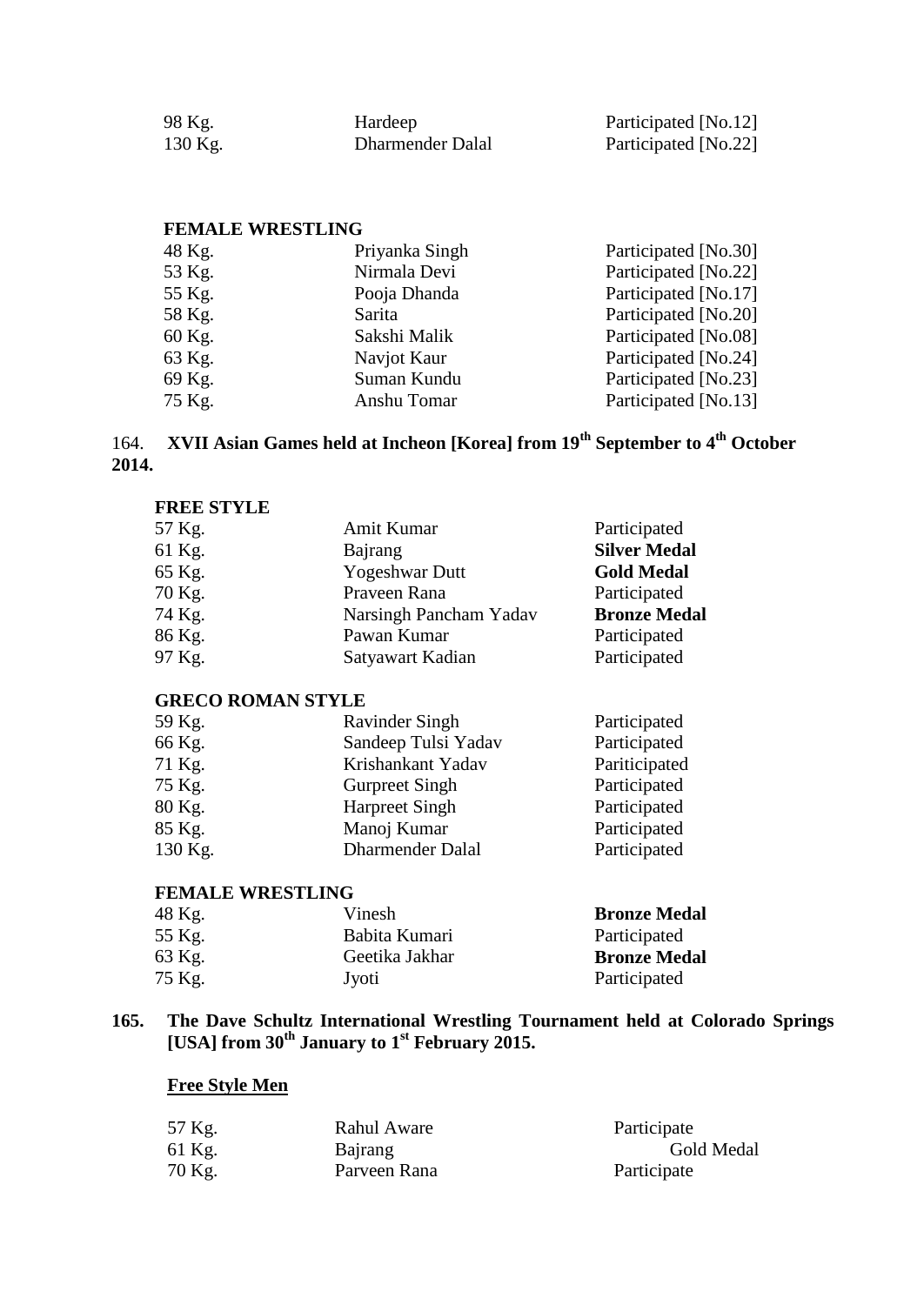76 Kg. Narsingh Pancham Yadav Participate

## **165. The International Wrestling Tournament "Takhti Cup" held at Kermanshah (Iran) from 12th to 13th February 2015.**

# **Free Style Men**

| 57 Kg.  | Sandeep Tomar      | <b>Bronze Medal</b> |
|---------|--------------------|---------------------|
| 61 Kg.  | Harphool           | $5th$ Place         |
| 65 Kg.  | Rajneesh           | $13th$ Place        |
| 70 Kg.  | Amit Kumar Dhankar | $12^{th}$ Place     |
| 74 Kg.  | Pardeep            | $19th$ Place        |
| 86 Kg.  | Somveer            | $11th$ Place        |
| 97 Kg.  | Satywart Kadian    | $13th$ Place        |
| 125 Kg. | Hitender           | $5th$ Place         |

# **Greco Roman Style**

| 59 Kg.  | <b>Ravinder Singh</b> | $11th$ Place    |
|---------|-----------------------|-----------------|
| 66 Kg.  | <b>Anand Kumar</b>    | $18th$ Place    |
| 80 Kg.  | <b>Harpreet Singh</b> | $15th$ Place    |
| 85 Kg.  | Ram Vir               | $12^{th}$ Place |
| 98 Kg.  | Hardeep               | $10^{th}$ Place |
| 130 Kg. | Naveen                | $10^{th}$ Place |

### **166. 2015 Senior Asian Free Style, Greco Roman Style and Female Wrestling**  Championship held at Doha [Qatar] from 5<sup>th</sup> to 10<sup>th</sup> May 2015

## **Free Style**

| $7th$ Place<br><b>Rahul Balasaheb Aware</b><br>57 Kg.     |  |
|-----------------------------------------------------------|--|
| 61 Kg.<br>Participate [12 No.]<br>Sonu                    |  |
| Participate [9 <sup>th</sup> Place]<br>65 Kg.<br>Rajneesh |  |
| $5th$ Place<br>Parveen Rana<br>70 Kg.                     |  |
| 74 Kg.<br>Narsingh Pancham Yadav<br><b>Bronze Medal</b>   |  |
| $8th$ Place<br>86 Kg.<br>Somveer                          |  |
| 8 <sup>th</sup> Place<br>97 Kg.<br>Mausam Khatri          |  |
| $5th$ Place<br>125 Kg.<br>Hitender                        |  |

| 59 Kg.  | Manjul Nautiyal        | $10^{th}$ Place |
|---------|------------------------|-----------------|
| 66 Kg.  | Rajneesh               | $8th$ Place     |
| 71 Kg.  | Krishankant Yadav      | $9th$ Place     |
| 75 Kg.  | Parveen Rana           | $9th$ Place     |
| 80 Kg.  | Narsingh Pancham Yadav | $5th$ Place     |
| 85 Kg.  | Ramvir                 | $10^{th}$ Place |
| 98 Kg.  | Hardeep                | $10^{th}$ Place |
| 130 Kg. | Naveen                 | $5th$ Place     |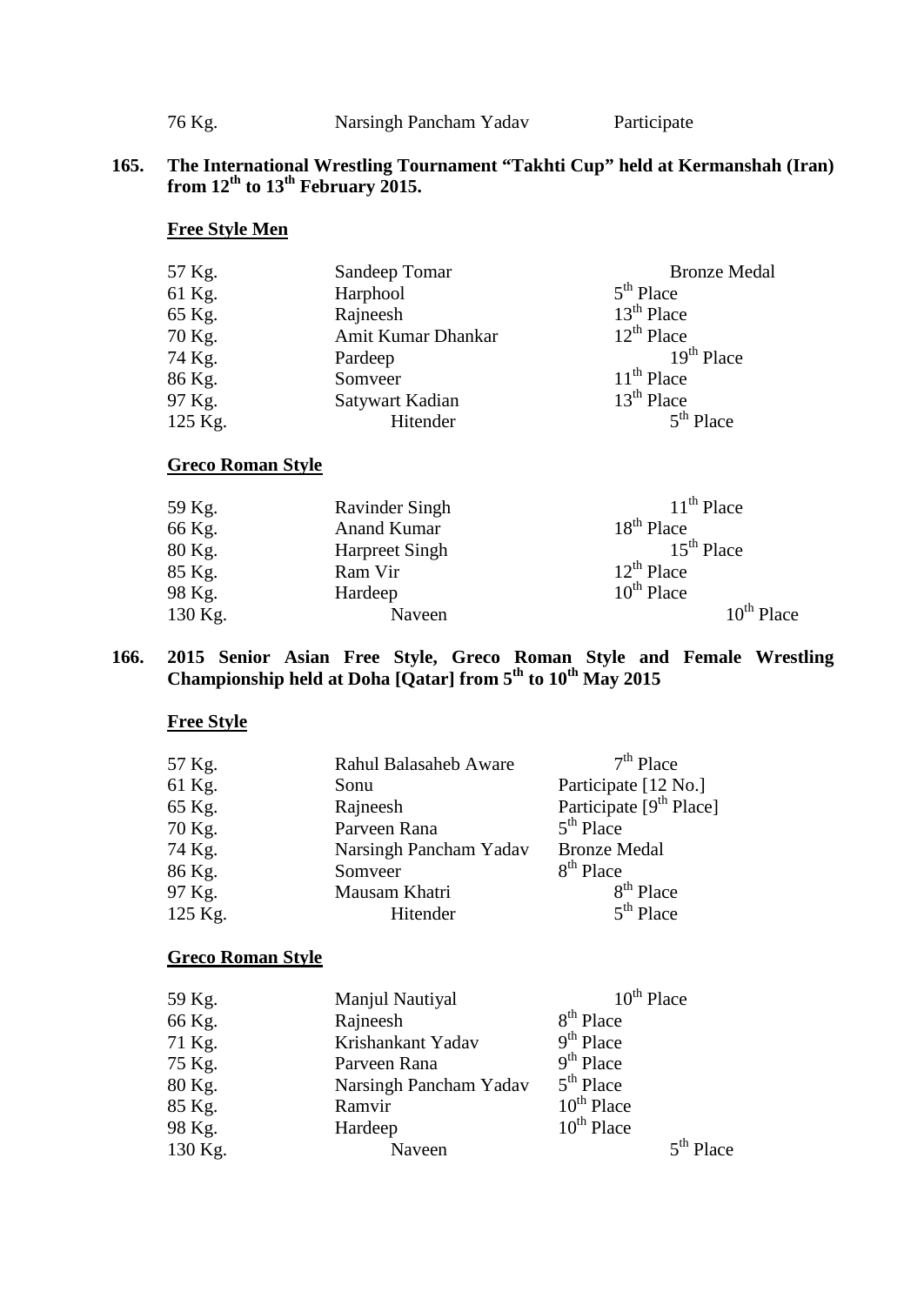| 48 Kg. | Vinesh        | Silver Medal          |
|--------|---------------|-----------------------|
| 53 Kg. | Babita Kumari | $5th$ Place           |
| 55 Kg. | Lalita        | <b>Bronze Medal</b>   |
| 58 Kg. | Geeta         | <b>Bronze Medal</b>   |
| 60 Kg. | Sakshi Malik  | <b>Bronze Medal</b>   |
| 63 Kg. | Anita         | $5th$ Place           |
| 69 Kg. | Suman Kundu   | 8 <sup>th</sup> Place |
| 75 Kg. | Anshu Tomar   | $6th$ Place           |

### **167. 2015 Sassari City Pellicone Memorial International Wrestling Tournament held at Sassari [Italy] from 29th to 30th May 2015**

# **Free Style**

| 57 Kg.<br>Amit Kumar             | Gold Medal          |
|----------------------------------|---------------------|
| 61 Kg.<br>Sonu                   | Gold Medal          |
| 65 Kg.<br><b>Yogeshwar Dutt</b>  | Gold Medal          |
| Rajneesh<br>65 Kg.               | <b>Bronze Medal</b> |
| Parveen Rana<br>70 Kg.           | Participate         |
| 74 Kg.<br>Narsingh Pancham Yadav | Gold Medal          |
| 86 Kg.<br>Somveer                | Gold Medal          |
| 97 Kg.<br>Mausam Khatri          | Gold Medal          |
| 125 Kg.<br>Hitender              | Gold Medal          |

### **168. 2015 Asian Cadet Free Style, Greco Roman Style and Female Wrestling Championship held at New Delhi from 11th to 14th June 2015**

# **Free Style**

| 42 Kg.  | Sahil Kumar     | Participate         |
|---------|-----------------|---------------------|
| 46 Kg.  | Monu            | <b>Bronze Medal</b> |
| 50 Kg.  | Jyotiba Bajrang | Participate         |
| 54 Kg.  | Naveen          | Gold Medal          |
| 58 Kg.  | Ashok           | $5th$ Place         |
| 63 Kg.  | Suraj Rajkumar  | Gold Medal          |
| 69 Kg.  | Sachin Rathi    | <b>Bronze Medal</b> |
| 76 Kg.  | Sanjeet         | Gold Medal          |
| 85 Kg.  | Arun Kumar      | Gold Medal          |
| 100 Kg. | Nasir Hussian   | <b>Silver Medal</b> |

| 42 Kg. | Ajay    | Participate |
|--------|---------|-------------|
| 46 Kg. | Manoj   | Participate |
| 50 Kg. | Pardeep | Gold Medal  |
| 54 Kg. | Vijay   | $5th$ Place |
| 58 Kg. | Ashish  | Participate |
|        |         |             |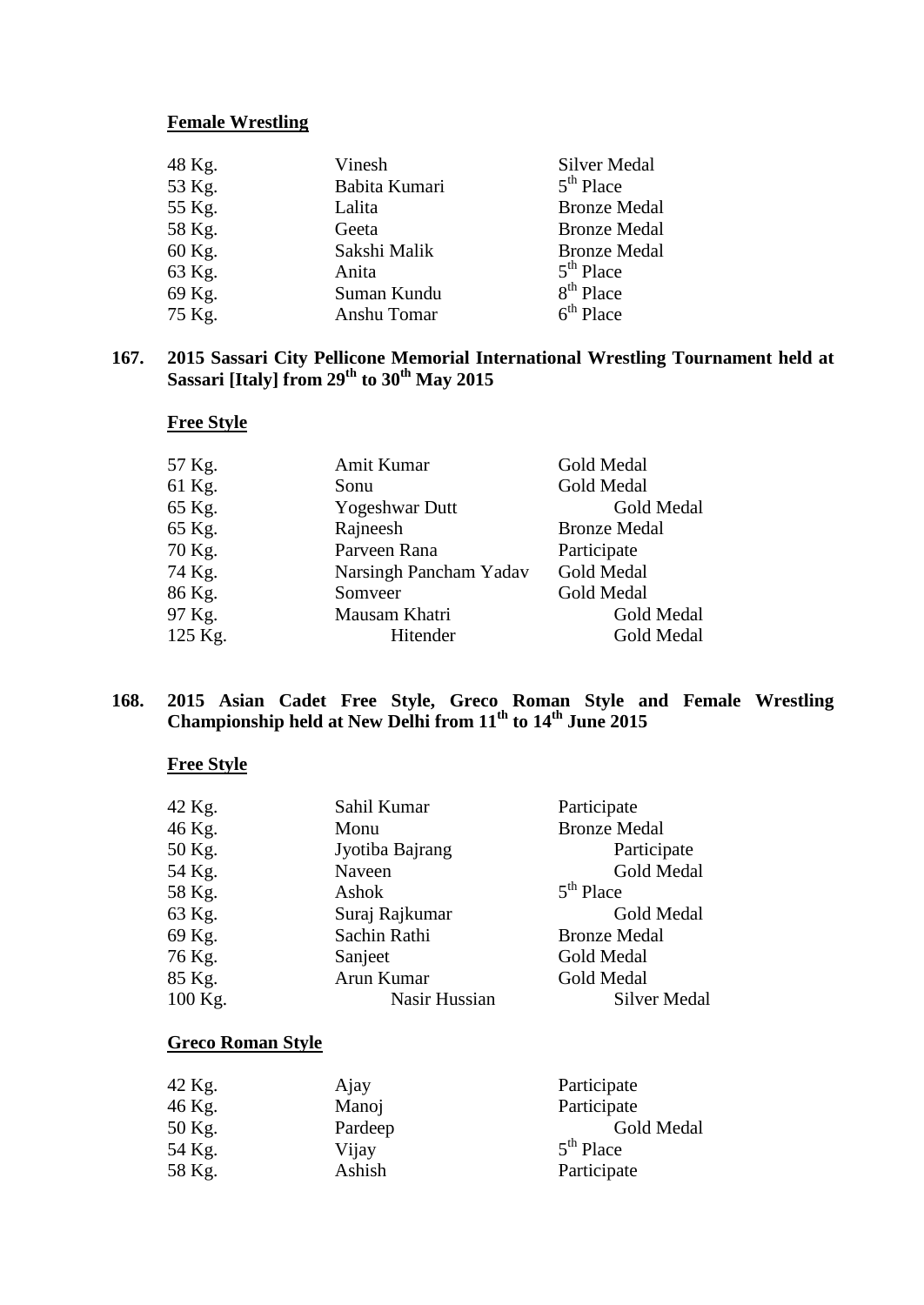| 63 Kg.    | Manjeet | $5th$ Place         |
|-----------|---------|---------------------|
| 69 Kg.    | Kuldeep | Participate         |
| 76 Kg.    | Sajan   | <b>Bronze Medal</b> |
| 85 Kg.    | Deepak  | <b>Bronze Medal</b> |
| $100$ Kg. | Sumit   | <b>Bronze Medal</b> |

| 38 Kg. | Ankush       | <b>Bronze Medal</b> |
|--------|--------------|---------------------|
| 40 Kg. | Annu Devi    | <b>Silver Medal</b> |
| 43 Kg. | Anju         | <b>Bronze Medal</b> |
| 46 Kg. | Divya Tomar  | $5th$ Place         |
| 49 Kg. | Kiran        | <b>Silver Medal</b> |
| 52 Kg. | Reena        | <b>Silver Medal</b> |
| 56 Kg. | Gesu         | $5th$ Place         |
| 60 Kg. | Nisha        | <b>Silver Medal</b> |
| 65 Kg. | Tina         | $5th$ Place         |
| 70 Kg. | Divya Kakran | Gold Medal          |

### **169. 2015 Junior Asian Free Style, Greco Roman Style and Female Wrestling Championship held at Nay Pyi Taw [Myanmar] from 9th to 12th July 2015**

| <b>Free Style</b>        |                             |        |                       |
|--------------------------|-----------------------------|--------|-----------------------|
| 50 Kg.                   | <b>Bharat Mahadev Patil</b> |        | <b>Silver Medal</b>   |
| 55 Kg.                   | Ravi Kumar                  |        | <b>Gold Medal</b>     |
| 60 Kg.                   | Amit                        |        | <b>Bronze Medal</b>   |
| 66 Kg.                   | Vikas                       |        | Silver Medal          |
| 74 Kg.                   | Dinesh Kumar                |        | <b>Bronze Medal</b>   |
| 84 Kg.                   | Parveen                     |        | <b>Bronze Medeal</b>  |
| 96 Kg.                   | Roublejit Singh Rangi       |        | <b>Bronze Medal</b>   |
| 120 Kg.                  | Manjeet                     |        | <b>Bronze Medal</b>   |
| <b>Greco Roman Style</b> |                             |        |                       |
| 50 Kg.                   | Inakhuna                    | Meitei | 5 <sup>th</sup> Place |
|                          | Nongmaithem                 |        |                       |
| 55 Kg.                   | Manish                      |        | <b>Silver Medal</b>   |
| 60 Kg.                   | Ravinder                    |        | Gold Medal            |
| 66 Kg.                   | Parveen                     |        | $5th$ Place           |
| 74 Kg.                   | Manjeet                     |        | 5 <sup>th</sup> Place |
| 84 Kg.                   | Rahul                       |        | <b>Bronze Medal</b>   |
| 96 Kg.                   | Ravi                        |        | $7th$ Place           |
| 120 Kg.                  | Mehar Singh                 |        | Gold Medal            |
| <b>Female Wrestling</b>  |                             |        |                       |
| 44 Kg.                   | Sonu                        |        | Injured               |
| 48 Kg.                   | Pooja Gehlot                |        | $5th$ Place           |
| 51 Kg.                   | Pinki                       |        | 5 <sup>th</sup> Place |
| 55 Kg.                   | <b>Indu Tomar</b>           |        | 9 <sup>th</sup> Place |
| 59 Kg.                   | Sarita                      |        | Silver Medal          |
| 63 Kg.                   | Manisha                     |        | <b>Bronze Medal</b>   |
| 67 Kg.                   | Divya Kakran                |        | <b>Bronze Medal</b>   |
| 72 Kg.                   | Pooja                       |        | <b>Bronze Medal</b>   |
|                          |                             |        |                       |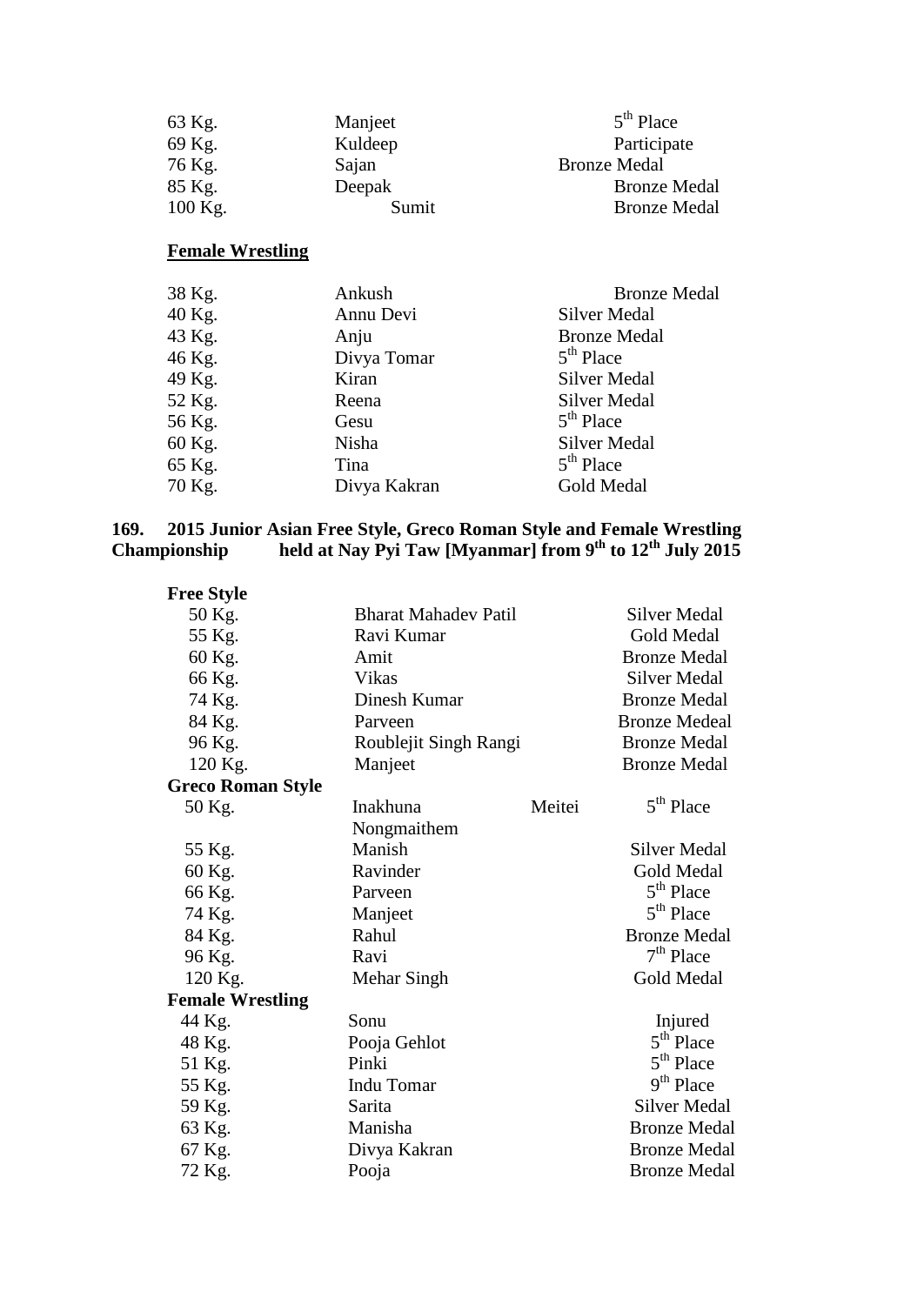**170. Vth Senior International Wrestling Tournament "Cup of the President of the Republic of Kazakhstan" (GR/FS/FW) held at Astana (Kazakhstan) from 23rd to 26th July 2015**

## **Free Style**

| 57 Kg.  | Amit Kumar             | $4th$ Place |
|---------|------------------------|-------------|
| 61 Kg.  | Sonu                   | $4th$ Place |
| 65 Kg.  | Rahul Maan             | $4th$ Place |
| 70 Kg.  | Arun Kumar             | $4th$ Place |
| 74 Kg.  | Narsingh Pancham Yadav | $4th$ Place |
| 86 Kg.  | Naresh Kumar           | $4th$ Place |
| 97 Kg.  | Mausam Khatri          | $4th$ Place |
| 125 Kg. | Krishan Kumar          | $4th$ Place |

# **Greco Roman Style**

| 59 Kg.  | Nitin                 | 8 <sup>th</sup> Place |
|---------|-----------------------|-----------------------|
| 66 Kg.  | Deepak                | $8th$ Place           |
| 71 Kg.  | Mohammed Rafiq Holi   | 8 <sup>th</sup> Place |
| 75 Kg.  | <b>Gurpreet Singh</b> | 8 <sup>th</sup> Place |
| 80 Kg.  | <b>Harpreet Singh</b> | 8 <sup>th</sup> Place |
| 85 Kg.  | Manoj Kumar           | 8 <sup>th</sup> Place |
| 98 Kg.  | Hardeep               | 8 <sup>th</sup> Place |
| 130 Kg. | Naveen                | $8th$ Place           |

### **Female Wrestling**

| 48 Kg. | Vinesh       | $2nd$ Place |
|--------|--------------|-------------|
| 53 Kg. | Nirmala Devi | $2nd$ Place |
| 55 Kg. | Lalita       | $2nd$ Place |
| 58 Kg. | Sakshi Malik | $2nd$ Place |
| 60 Kg. | Sarita       | $2nd$ Place |
| 63 Kg. | Anita        | $2nd$ Place |
| 69 Kg. | Navjot Kaur  | $2nd$ Place |
| 75 Kg. | Nikki        | $2nd$ Place |

### **171. 2015 Junior World Free Style, Greco Roman Style and Female Wrestling Championship held at Salvador, Bahia [Brazil] from 11th to 16th August 2015**

| <b>Free Style</b> |                             |                      |
|-------------------|-----------------------------|----------------------|
| 50 Kg.            | <b>Bharat Mahadev Patil</b> | $5th$ Place          |
| 55 Kg.            | Ravi Kumar                  | <b>Silver Medal</b>  |
| 60 Kg.            | Amit                        | $5th$ Place          |
| 66 Kg.            | <b>Vikas</b>                | Participate [22 No.] |
| 74 Kg.            | Dinesh Kumar                | Participate [28 No.] |
| 84 Kg.            | Parveen                     | $8th$ Place          |
| 96 Kg.            | Roublejit Singh Rangi       | $5th$ Place          |
| 120 Kg.           | Dushyant Kumar              | Participate [12 No.] |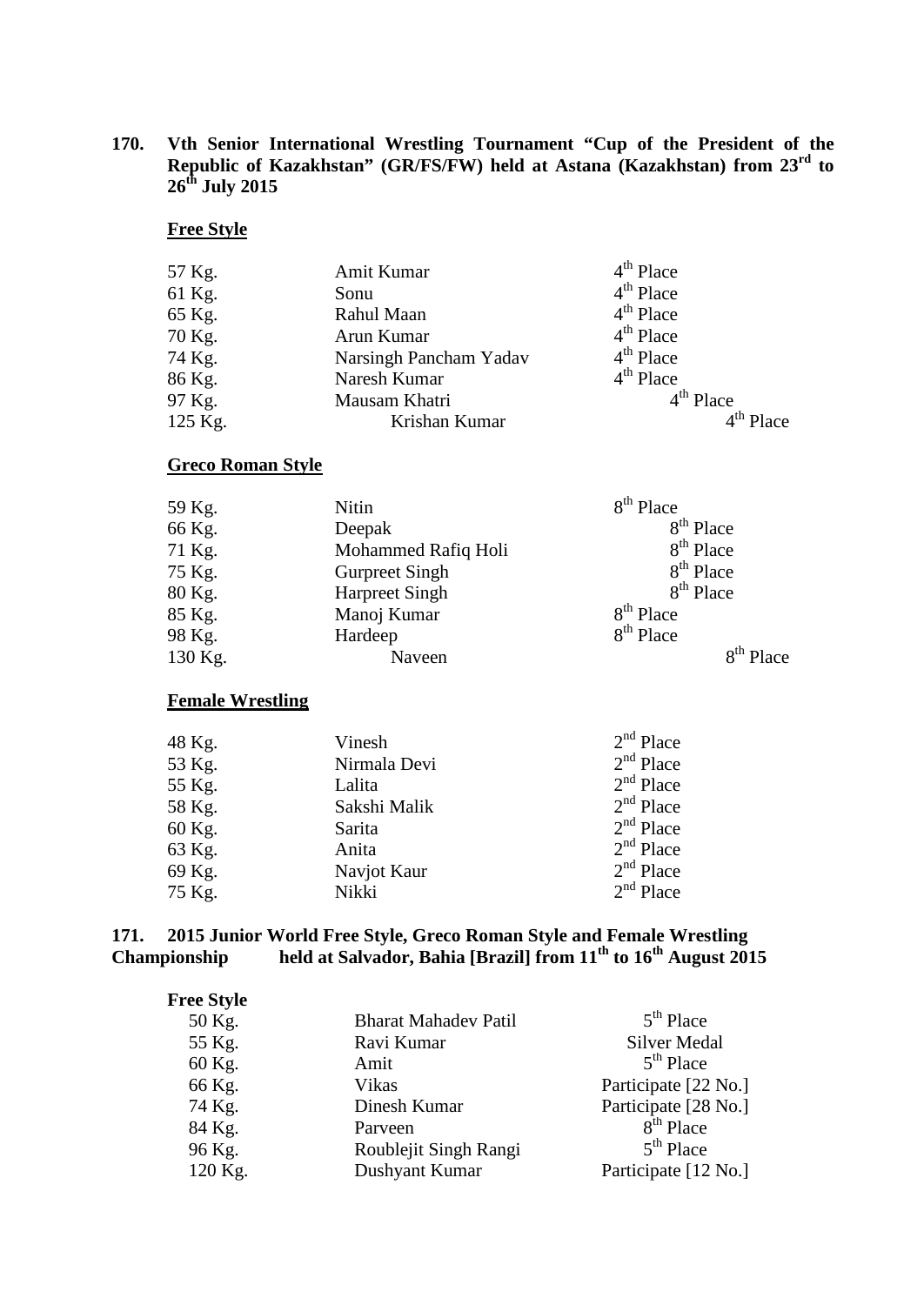| <b>Greco Roman Style</b> |                    |        |                       |
|--------------------------|--------------------|--------|-----------------------|
| 50 Kg.                   | Inakhuna           | Meitei | 9 <sup>th</sup> Place |
|                          | Nongmaithem        |        |                       |
| 55 Kg.                   | Manish             |        | Participate [14 No.]  |
| 60 Kg.                   | Ravinder           |        | $10^{th}$ Place       |
| 66 Kg.                   | <b>Ashok Kumar</b> |        | Participate [27 No.]  |
| 74 Kg.                   | Manjeet            |        | Participate [12 No.]  |
| 84 Kg.                   | Rahul              |        | Particiapte [12 No.]  |
| 96 Kg.                   | Ravi               |        | Participate [12 No.]  |
| 120 Kg.                  | Mehar Singh        |        | $5th$ Place           |
| <b>Female Wrestling</b>  |                    |        |                       |
| 44 Kg.                   | Sonu               |        | 9 <sup>th</sup> Place |
| 48 Kg.                   | Neetu              |        | 9 <sup>th</sup> Place |
| 51 Kg.                   | Pinki              |        | Participate [17 No.]  |
| 55 Kg.                   | Manju Kumari       |        | Participate [12 No.]  |
| 59 Kg.                   | Sarita             |        | Participate [12 No.]  |
| 63 Kg.                   | Manisha            |        | $8th$ Place           |
| 67 Kg.                   | Divya Kakran       |        | Participate [16 No.]  |
| 72 Kg.                   | Pooja              |        | Participate [11 No.]  |
|                          |                    |        |                       |

## **172. 2015 Cadet World Free Style, Greco Roman Style and Female Wrestling Championship held at Sarajevo [Bosnia & Herzegovina] from 25th to 31st August 2015**

| <b>Free Style</b>        |                  |                        |
|--------------------------|------------------|------------------------|
| 42 Kg.                   | Sahil Kumar      | Participate [13 No.]   |
| 46 Kg.                   | Monu             | <b>Bronze Medal</b>    |
| 50 Kg.                   | Anil             | Gold Medal             |
| 54 Kg.                   | Naveen           | 9 <sup>th</sup> Place  |
| 58 Kg.                   | Sandeep          | 9 <sup>th</sup> Place  |
| 63 Kg.                   | Vishal Kaliraman | Participate [20 No.]   |
| 69 Kg.                   | Sachin Rathi     | 8 <sup>th</sup> Place  |
| 76 Kg.                   | Deepak Punia     | Participate [11 No.]   |
| 85 Kg.                   | Sombir           | $5th$ Place            |
| 100 Kg.                  | Nasil Hussain    | 5 <sup>th</sup> Place  |
| <b>Greco Roman Style</b> |                  |                        |
| 42 Kg.                   | Ajay             | Participate [13 No.]   |
| 46 Kg.                   | Manoj            | $9th$ Place            |
| 50 Kg.                   | Manish           | Participate [17 No.]   |
| 54 Kg.                   | <b>Birender</b>  | Participate [No.18]    |
| 58 Kg.                   | Ashish           | Participate [13 No.]   |
| 63 Kg.                   | Saurabh          | Particiapte [24 No.]   |
| 69 Kg.                   | Kuldeep Malik    | Participate [24 No.]   |
| 76 Kg.                   | Parveen Rana     | Participate [20 No.]   |
| 85 Kg.                   | Viresh Kundu     | Participate [13 No.]   |
| <b>Female Wrestling</b>  |                  |                        |
| 38 Kg.                   | Ankush           | <b>Silver Medal</b>    |
| 40 Kg.                   | Meenu            | 10 <sup>th</sup> Place |
| 43 Kg.                   | Anju             | Injured                |
|                          |                  |                        |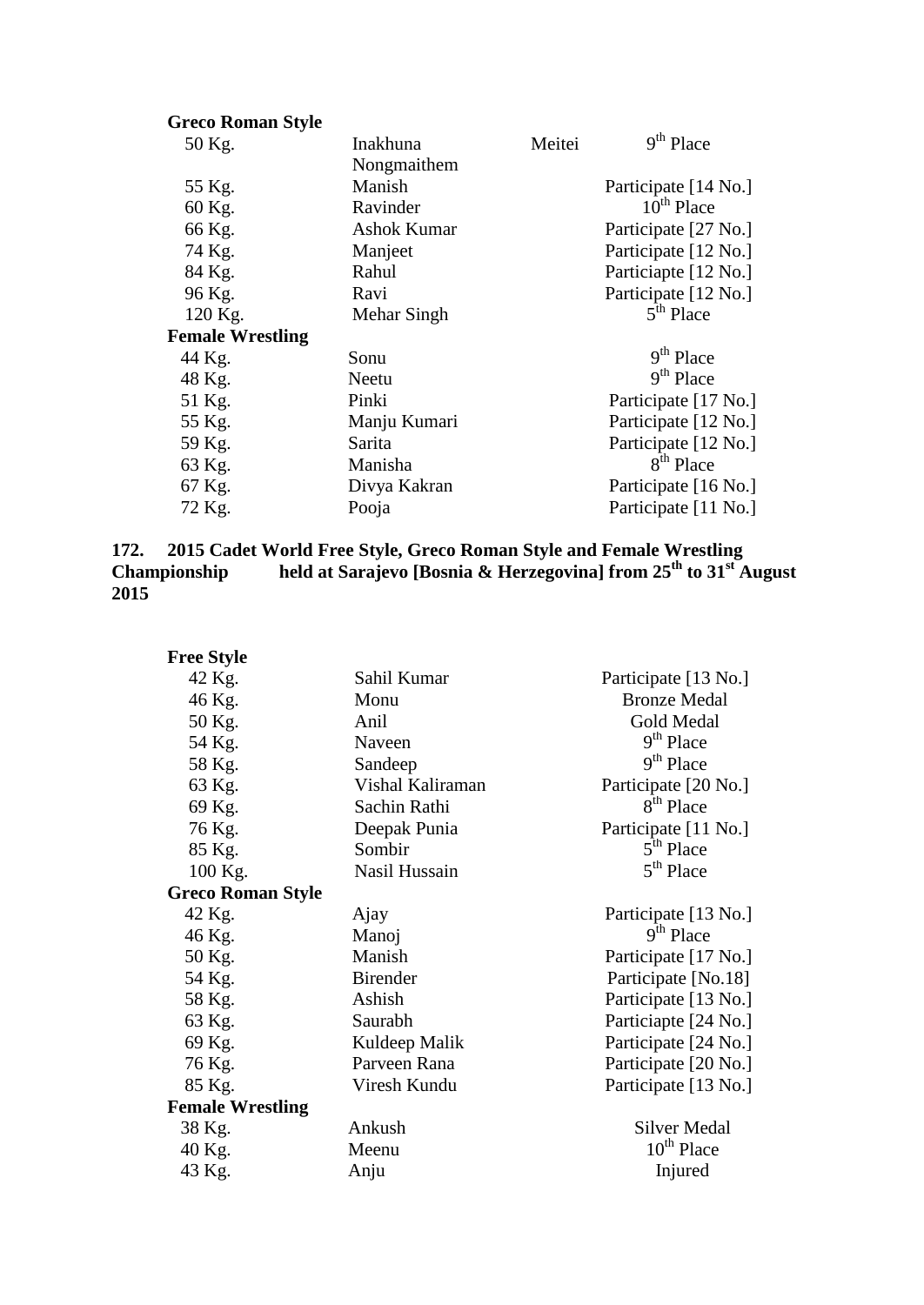| 46 Kg. | Divya Tomar  | $5th$ Place          |
|--------|--------------|----------------------|
| 49 Kg. | Kiran        | $9th$ Place          |
| 52 Kg. | Reena        | $5th$ Place          |
| 56 Kg. | Jasmin Soam  | Participate [22 No.] |
| 60 Kg. | Nisha        | $5th$ Place          |
| 65 Kg. | Divya Kakran | $7th$ Place          |
| 70 Kg. | Tina         | Participate [16 No.] |

### **173. 2015 World Senior Free Style, Greco Roman Style and Female Wrestling Championship held at Las Vegas [USA] from 7th to 12th September 2015**

| <b>Free Style</b>        |                        |                       |
|--------------------------|------------------------|-----------------------|
| 57 Kg.                   | Amit Kumar             | Participate [13 No.]  |
| 61 Kg.                   | Bajrang                | 5 <sup>th</sup> Place |
| 70 Kg.                   | Arun Kumar             | Participate [11 No.]  |
| 74 Kg.                   | Narsingh Pancham Yadav | <b>Bronze Medal</b>   |
| 86 Kg.                   | Naresh Kumar           | Participate [39 No.]  |
| 97 Kg.                   | Mausam Khatri          | Participate [21 No.]  |
| 125 Kg.                  | Sumit                  | Participate [27 No.]  |
| <b>Greco Roman Style</b> |                        |                       |
| 59 Kg.                   | <b>Ravinder Singh</b>  | Participate [23 No.]  |
| 66 Kg.                   | Deepak                 | Participate [48 No.]  |
| 71 Kg.                   | Mohammed Rafiq Holi    | Participate [19 No.]  |
| 75 Kg.                   | <b>Gurpreet Singh</b>  | Participate [No.17]   |
| 80 Kg.                   | <b>Harpreet Singh</b>  | Participate [21 No.]  |
| 85 Kg.                   | Manoj Kumar            | Particiapte [40 No.]  |
| 98 Kg.                   | Harpdeep               | Participate [14 No.]  |
| 130 Kg.                  | Naveen                 | Participate [19 No.]  |
| <b>Female Wrestling</b>  |                        |                       |
| 48 Kg.                   | Vinesh                 | Participate [22 No.]  |
| 53 Kg.                   | Babita Kumari          | $7th$ Place           |
| 55 Kg.                   | Lalita                 | Participate [15 No.]  |
| 58 Kg.                   | Geeta                  | Participate [31 No.]  |
| 60 Kg.                   | Sarita                 | Participate [13 No.]  |
| 63 Kg.                   | Anita                  | Participate [12 No.]  |
| 69 Kg.                   | Navjot Kaur            | Participate [29 No.]  |
| 75 Kg.                   | Nikki                  | Participate [22 No.]  |

# **174. 12th SAF Games held at Guwahati, Assam from 5th to 16th February 2016**

# **Female Wrestling** 48 Kg. Priyanka Singh Gold<br>53 Kg. Mamta Rani Gold Mamta Rani 55 Kg. Archana Tomar Gold 58 Kg. Manju Kumari Gold 60 Kg. Manisha Gold 63 Kg. Shilpi Sheoran Gold 69 Kg. Rajni Gold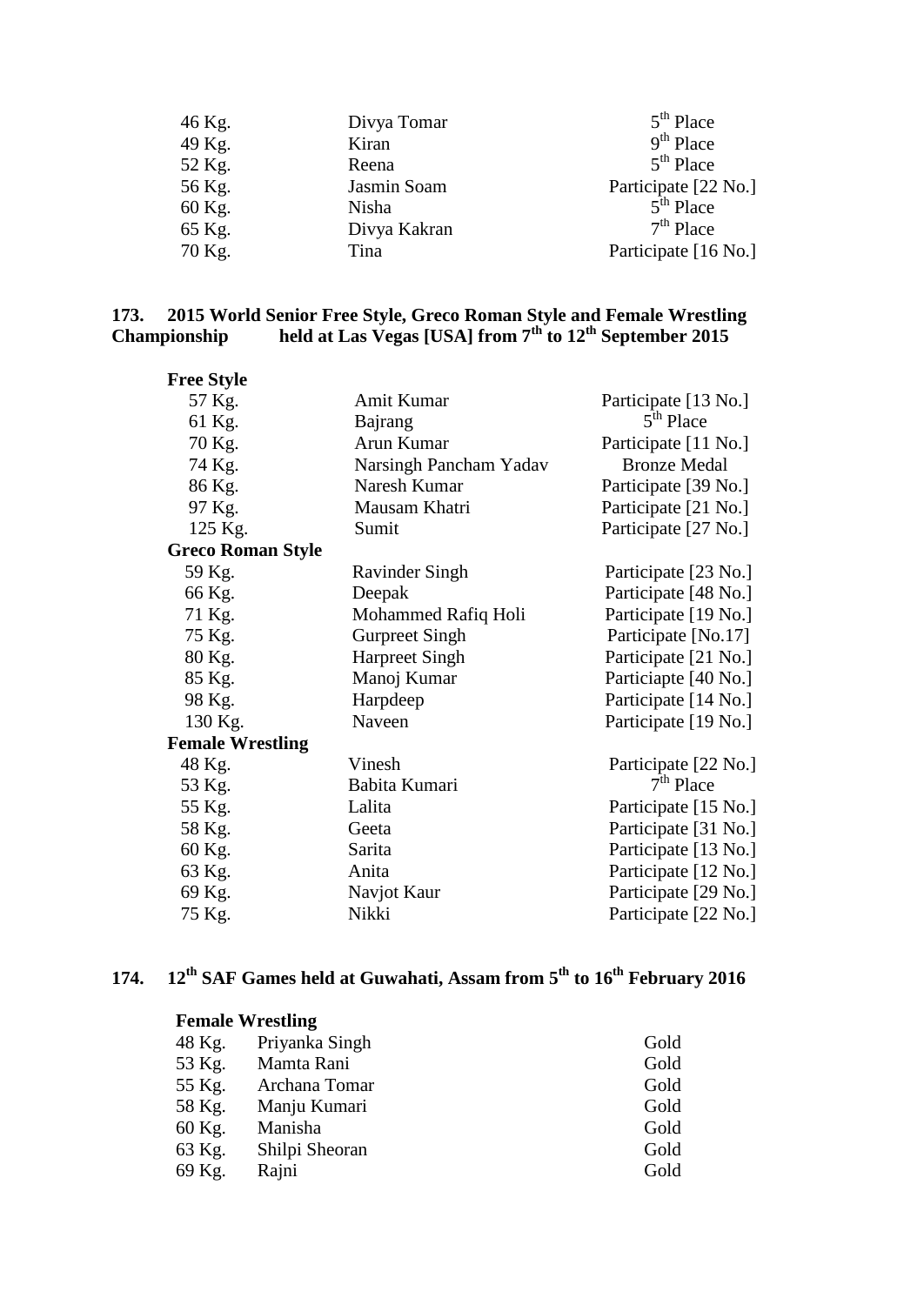| 75 Kg.            | Nikki               | Gold   |
|-------------------|---------------------|--------|
| <b>Free Style</b> |                     |        |
| 57 Kg.            | Ravinder            | Gold   |
| 61 Kg.            | Pradeep Kumar       | Gold   |
|                   | 65 Kg. Rajneesh     | Gold   |
|                   | 70 Kg. Amit Dhankar | Gold   |
| 74 Kg.            | Pradeep             | Gold   |
| 86 Kg.            | Gopal Yadav         | Silver |
| 97 Kg.            | Mousam Khatri       | Gold   |
| 125               | Mandeep             | Silver |
| Kg.               |                     |        |

## **175. 2016 Senior Asian Free Style, Greco Roman Style and Female Wrestling Championship held at Bangkok [Thailand] from 17th to 21st February 2016**

| <b>Free Style</b>        |                       |                        |
|--------------------------|-----------------------|------------------------|
| 57 Kg.                   | Sandeep Tomar         | <b>Gold Medal</b>      |
| 61 Kg.                   | Rahul Balasaheb Aware | $7th$ Place            |
| 65 Kg.                   | Bajrang               | $10^{th}$ Place        |
| 70 Kg.                   | Vinod Kumar Omprakash | <b>Silver Medal</b>    |
| 74 Kg.                   | <b>Jitender</b>       | 5 <sup>th</sup> Place  |
| 86 Kg.                   | Somveer               | 5 <sup>th</sup> Place  |
| 97 Kg.                   | Mausam Khatri         | 9 <sup>th</sup> Place  |
| 125 Kg.                  | Sumit                 | 8 <sup>th</sup> Place  |
| <b>Greco Roman Style</b> |                       |                        |
| 59 Kg.                   | Gaurav Sharma         | <b>Bronze Medal</b>    |
| 66 Kg.                   | Deepak                | $12^{th}$ Place        |
| 71 Kg.                   | Manjeet               | $9th$ Place            |
| 75 Kg.                   | <b>Gurpreet Singh</b> | 10 <sup>th</sup> Place |
| 80 Kg.                   | <b>Harpreet Singh</b> | <b>Bronze Medal</b>    |
| 85 Kg.                   | Shobit Kumar          | $5th$ Place            |
| 98 Kg.                   | Hardeep               | <b>Silver Medal</b>    |
| 130 Kg.                  | Naveen                | <b>Bronze Medal</b>    |
| <b>Female Wrestling</b>  |                       |                        |
| 48 Kg.                   | Ritu                  | 8 <sup>th</sup> Place  |
| 53 Kg.                   | Vinesh                | <b>Bronze Medal</b>    |
| 55 Kg.                   | Priyanka              | <b>Silver Medal</b>    |
| 58 Kg.                   | Sarita                | 5 <sup>th</sup> Place  |
| 60 Kg.                   | Sakshi Malik          | $5th$ Place            |
| 63 Kg.                   | Anita                 | <b>Bronze Medal</b>    |
| 69 Kg.                   | Navjot Kaur           | 5 <sup>th</sup> Place  |
| 75 Kg.                   | Kiran                 | 5 <sup>th</sup> Place  |

## **176. Asian Olympics Qualifying Wrestling Tournament held at Astana [Kazakhstan] from 18th to 20th March 2016**

| <b>Free Style</b> |                       |                     |
|-------------------|-----------------------|---------------------|
| 57 Kg.            | Rahul Balasaheb Aware | <b>Bronze Medal</b> |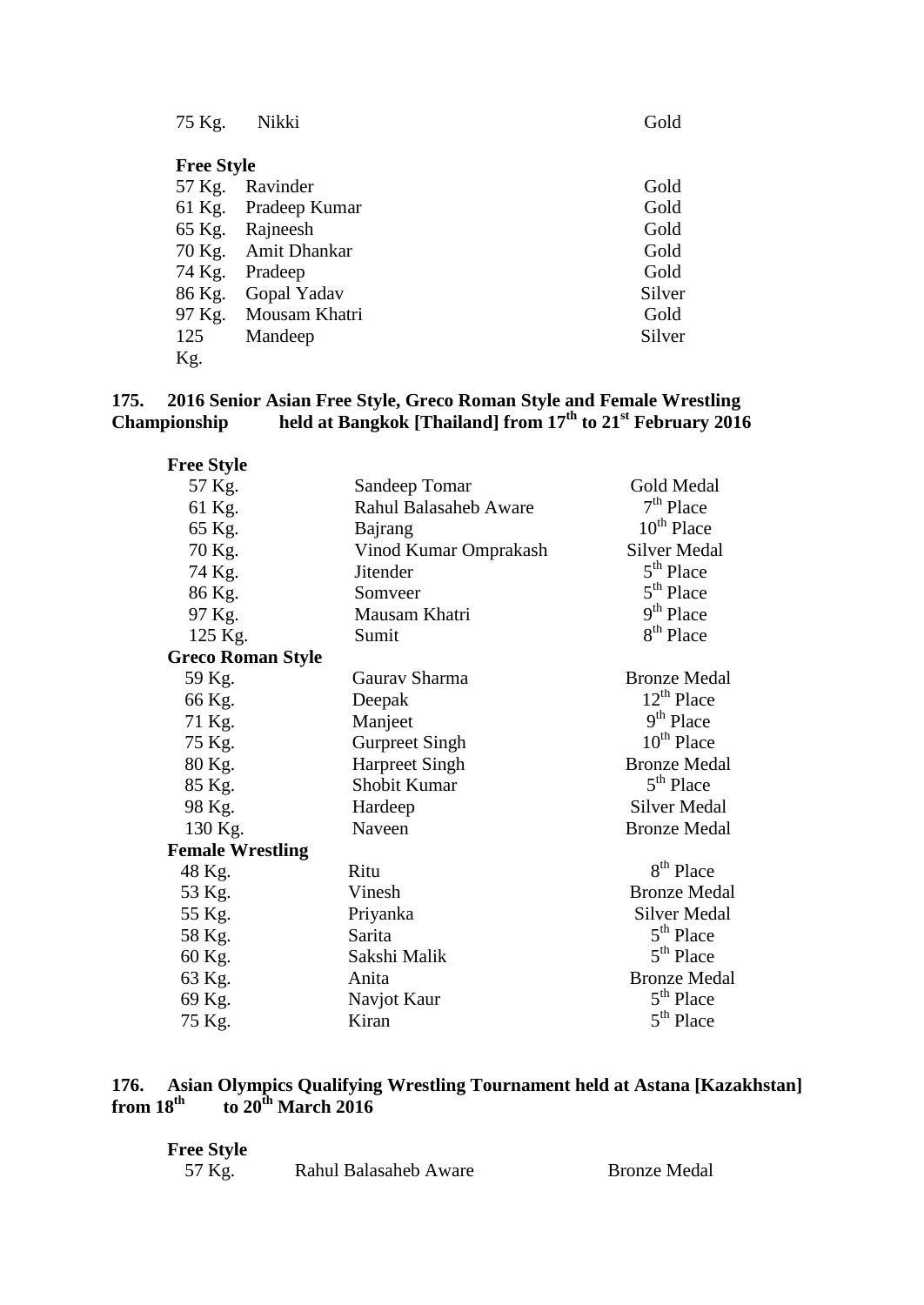| 65 Kg.                   | <b>Yogeshwar Dutt</b> | Gold Medal [Qualified for Rio-<br>Olympics-2016] |
|--------------------------|-----------------------|--------------------------------------------------|
| 86 Kg.                   | Somveer               | $5th$ Place                                      |
| 97 Kg.                   | Satywart Kadian       | $5th$ Place                                      |
| 125 Kg.                  | Hitender              | $7th$ Place                                      |
| <b>Greco Roman Style</b> |                       |                                                  |
| 59 Kg.                   | Ravinder Singh        | $5th$ Place                                      |
| 66 Kg.                   | Ravinder              | <b>Bronze Medal</b>                              |
| 75 Kg.                   | <b>Harpreet Singh</b> | 5 <sup>th</sup> Place                            |
| 85 Kg.                   | Ravinder Khatri       | <b>Bronze Medal</b>                              |
| 98 Kg.                   | Hardeep               | Silver Medal [Qualified for Rio-                 |
|                          |                       | Olympics-2016]                                   |
| 130 Kg.                  | Naveen                | $7th$ Place                                      |
| <b>Female Wrestling</b>  |                       |                                                  |
|                          |                       |                                                  |
| 48 Kg.                   | Vinesh                | <b>Bronze Medal</b>                              |
| 53 Kg.                   | Babita Kumari         | <b>Bronze Medal</b>                              |
| 58 Kg.                   | Sakshi Malik          | $5th$ Place                                      |
| 63 Kg.                   | Anita                 | <b>Bronze Medal</b>                              |
| 69 Kg.                   | Navjot Kaur           | <b>Bronze Medal</b><br>5 <sup>th</sup> Place     |

# **177. 1st OG World Qualifying Wrestling Tournament held at Ulaanbaatar [Mongolia] from 22nd to 24th April 2016**

| <b>Free Style</b>        |                        |                                         |
|--------------------------|------------------------|-----------------------------------------|
| 57 Kg.                   | Sandeep Tomar          | <b>Bronze Medal [Qualified for Rio-</b> |
|                          |                        | Olympics 2016                           |
| 86 Kg.                   | Somveer                | Participated [20 <sup>th</sup> Place]   |
|                          | 97 Kg. Satywart Kadian | 8 <sup>th</sup> Place                   |
| 125 Kg.                  | Sumit                  | Participated [11 <sup>th</sup> Place]   |
| <b>Greco Roman Style</b> |                        |                                         |
|                          | 59 Kg. Gaurav Sharma   | Participated [12 <sup>th</sup> Place]   |
|                          | 66 Kg. Ravinder        | Participated [20 <sup>th</sup> Place]   |
|                          | 75 Kg. Harpreet Singh  | Participated [17 <sup>th</sup> Place]   |
|                          | 85 Kg. Ravinder Khatri | Participated [21 <sup>st</sup> Place]   |
|                          | 130 Kg. Naveen         | Participated [16 <sup>th</sup> Place]   |
| <b>Female Wrestling</b>  |                        |                                         |
| 48 Kg.                   | Vinesh                 |                                         |
| 53 Kg.                   | Babita Kumari          | Participated [11 <sup>th</sup>          |
|                          |                        | Place]                                  |
| 58 Kg.                   | Geeta                  | Participated [12 <sup>th</sup>          |
|                          |                        | Place]                                  |
| 63 Kg.                   | Anita                  | $7th$ Place                             |
| 69 Kg.                   | Navjot Kaur            | Participated [14 <sup>th</sup>          |
|                          |                        | Place]                                  |
| 75 Kg.                   | Jyoti                  | $7th$ Place                             |
|                          |                        |                                         |

**178. 2nd OG World Qualifying Wrestling Tournament held at Istanbul [Turkey] from 6th to 8th May 2016**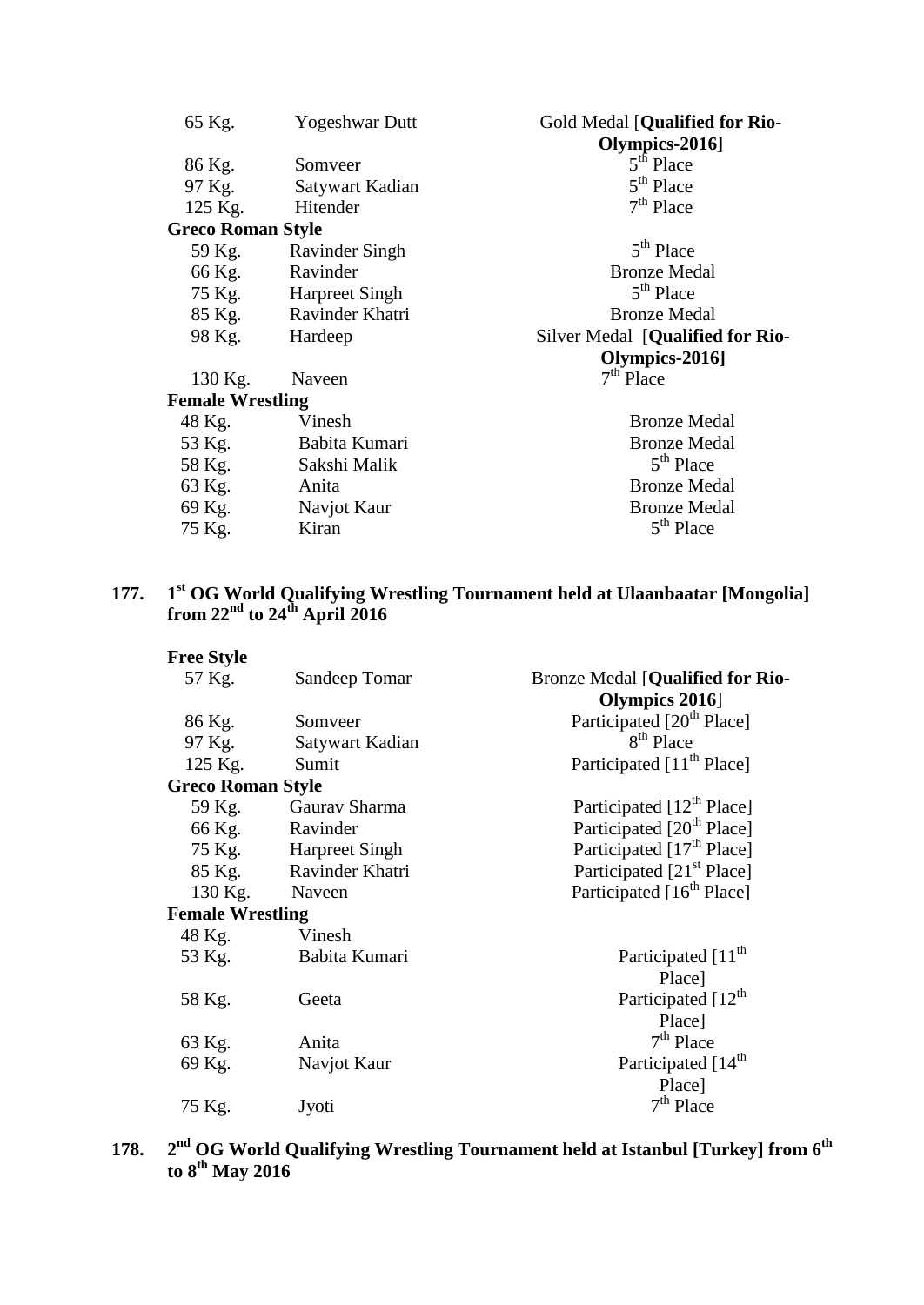| <b>Free Style</b>        |                        |                                        |
|--------------------------|------------------------|----------------------------------------|
| 86 Kg.                   | Gopal Yadav            | Participated [18 <sup>th</sup> Place]  |
| 97 Kg.                   | Mausam Khatri          | $5th$ Place                            |
| 125 Kg.                  | Hitender               | <b>Bronze Medal</b>                    |
| <b>Greco Roman Style</b> |                        |                                        |
|                          | 59 Kg. Ravinder Singh  | Participated [22 <sup>nd</sup> Place]  |
|                          | 66 Kg. Suresh Yadav    | Participated [22 <sup>nd</sup> Place]  |
|                          | 75 Kg. Gurpeet Singh   | Overweight                             |
|                          | 85 Kg. Ravinder Khatri | Participated [14 <sup>th</sup> Place]  |
|                          | 130 Kg. Naveen         | Participated [15 <sup>th</sup> Place]  |
| <b>Female Wrestling</b>  |                        |                                        |
| 48 Kg. Vinesh            |                        | Gold Medal [Qualified for 2016 Rio     |
|                          |                        | Olympics]                              |
| 53 Kg.                   | Lalita                 | Participated [15 <sup>th</sup> Place]  |
| 58 Kg.                   | Sakshi Malik           | Silver Medal [Qualified for 2016 Rio   |
|                          |                        | Olympics]                              |
| 63 Kg.                   | Shilpi Sheoran         | $5th$ Place                            |
| 69 Kg.                   | Geetika Jakhar         | Participated [15 <sup>th</sup> Place]  |
| 75 Kg.                   | Kiran                  | Participation [13 <sup>th</sup> Place] |
|                          |                        |                                        |

### **179. 2016 Junior Asian Free Style, Greco Roman Style and Female Wrestling Championship held at Manila [Philippines] from 31st May to 5th June 2016**

| <b>Free Style</b>        |                   |                       |
|--------------------------|-------------------|-----------------------|
| 50 Kg.                   | Rahul             | Silver Medal          |
| 55 Kg.                   | Naveen            | <b>Bronze Medal</b>   |
| 60 Kg.                   | Amit              | $9th$ Place           |
| 66 Kg.                   | Vikas             | Silver Medal          |
| 74 Kg.                   | Pritam            | Silver Medal          |
| 84 Kg.                   | Deepak Punia      | Gold Medal            |
| 96 Kg.                   | Nasir Hussain     | <b>Bronze Medal</b>   |
| 120 Kg.                  | Sombir            | <b>Bronze Medal</b>   |
| <b>Greco Roman Style</b> |                   |                       |
| 50 Kg.                   | Arjun Halakurki   | $5th$ Place           |
| 55 $K_{\mathcal{P}}$     | Sunil Banda Patil | 5 <sup>th</sup> Place |

| 55 Kg.  | Sunil Banda Patil | $5th$ Place           |
|---------|-------------------|-----------------------|
| 60 Kg.  | Manish            | <b>Bronze Medal</b>   |
| 66 Kg.  | Dinesh            | 8 <sup>th</sup> Place |
| 74 Kg.  | Sajan             | $5th$ Place           |
| 84 Kg.  | Sunil Kumar       | $10^{th}$ place       |
| 96 Kg.  | Ravi              | <b>Silver Medal</b>   |
| 120 Kg. | Sachin            | $5th$ Place           |

# **Female Wrestling**

| 44 Kg. | Sujata       | <b>Silver Medal</b> |
|--------|--------------|---------------------|
| 51 Kg. | Pinki        | <b>Silver Medal</b> |
| 55 Kg. | Reena        | $5th$ Place         |
| 59 Kg. | Manju Kumari | $7th$ Place         |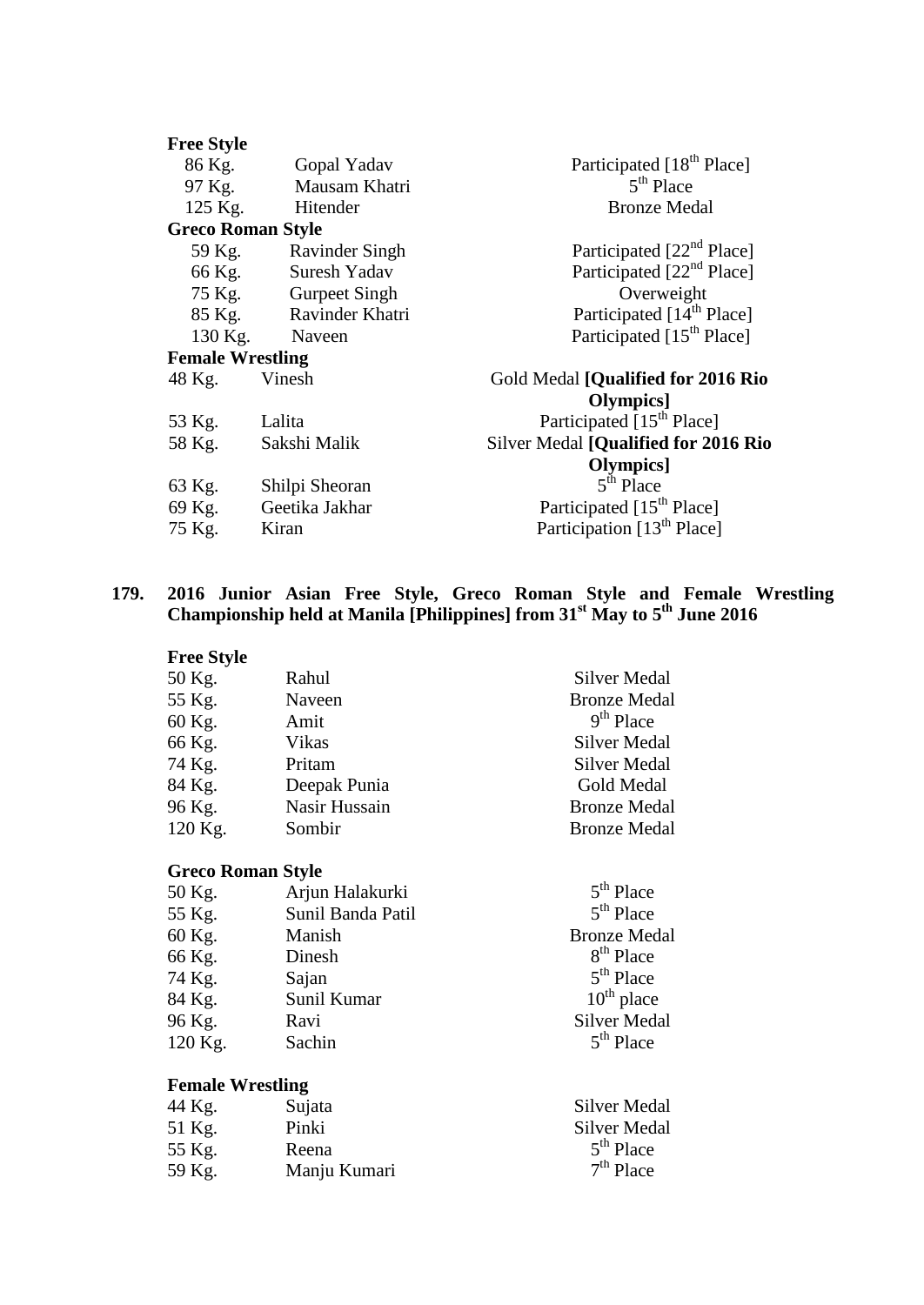| 63 Kg. | Monia | $5th$ Place         |
|--------|-------|---------------------|
| 67 Kg. | Naina | $5th$ Place         |
| 72 Kg. | Pooja | <b>Silver Medal</b> |

# **180. 2016 UWW Free Style World Cup held at Los Angeles [USA] from 11th to 12th June 2016**

| 61 Kg. | Bajrang               | Participate |
|--------|-----------------------|-------------|
| 65 Kg. | Rajneesh              | Participate |
| 70 Kg. | Vinod Omprakash Kumar | Participate |
| 70 Kg. | Parveen Rana          | Participate |
| 86 Kg. | Pawan Kumar           | Participate |
| 97 Kg. | Satywart Kadian       | Participate |

### **181. Asian Cadet Free Style, Greco Roman Style and Female Wrestling Championship held at Taichung [Chinese Taipei] from 7th to 10th July 2016.**

## **FREE STYLE**

| 42 Kg.              | Saurabh Madhukar Igave     | 5 <sup>th</sup> Place |
|---------------------|----------------------------|-----------------------|
| 42 Kg.              | Sahil Kumar                | 9 <sup>th</sup> Place |
| 46 Kg.              | Suraj Sambhaji Aswale      | <b>Bronze Medal</b>   |
|                     | 46 Kg. Himanshu Kumar      | $12^{th}$ Place       |
| 50 Kg.              | Arun                       | $7th$ Place           |
| 50 Kg. Rahul        |                            | 5 <sup>th</sup> Place |
| 54 Kg. Ravinder     |                            | 5 <sup>th</sup> Place |
|                     | 54 Kg. Vijay Bajirao Patil | 9 <sup>th</sup> Place |
| 58 Kg.              | Subham Dhananjay Thorat    | $10^{th}$ Place       |
| 58 Kg. Pawan        |                            | <b>Silver Medal</b>   |
| 63 Kg. Karan        |                            | <b>Bronze Medal</b>   |
|                     | 63 Kg. Vikas Kumar         | <b>Bronze Medal</b>   |
| 69 Kg. Jitin        |                            | Gold Medal            |
| 69 Kg. Sushant      |                            | <b>Bronze Medal</b>   |
| 76 Kg. Sanjay       |                            | <b>Bronze Medal</b>   |
| 76 Kg. Jitesh       |                            | 9 <sup>th</sup> Place |
|                     | 85 Kg. Deepak Punia        | Silver Medal          |
|                     | 85 Kg. Sandeep Singh Mann  | <b>Bronze Medal</b>   |
|                     | 100 Kg. Navdeep Malik      | <b>Bronze Medal</b>   |
| 100 Kg. Viky        |                            | <b>Bronze Medal</b>   |
| $G-01$ , S-02, B-08 |                            |                       |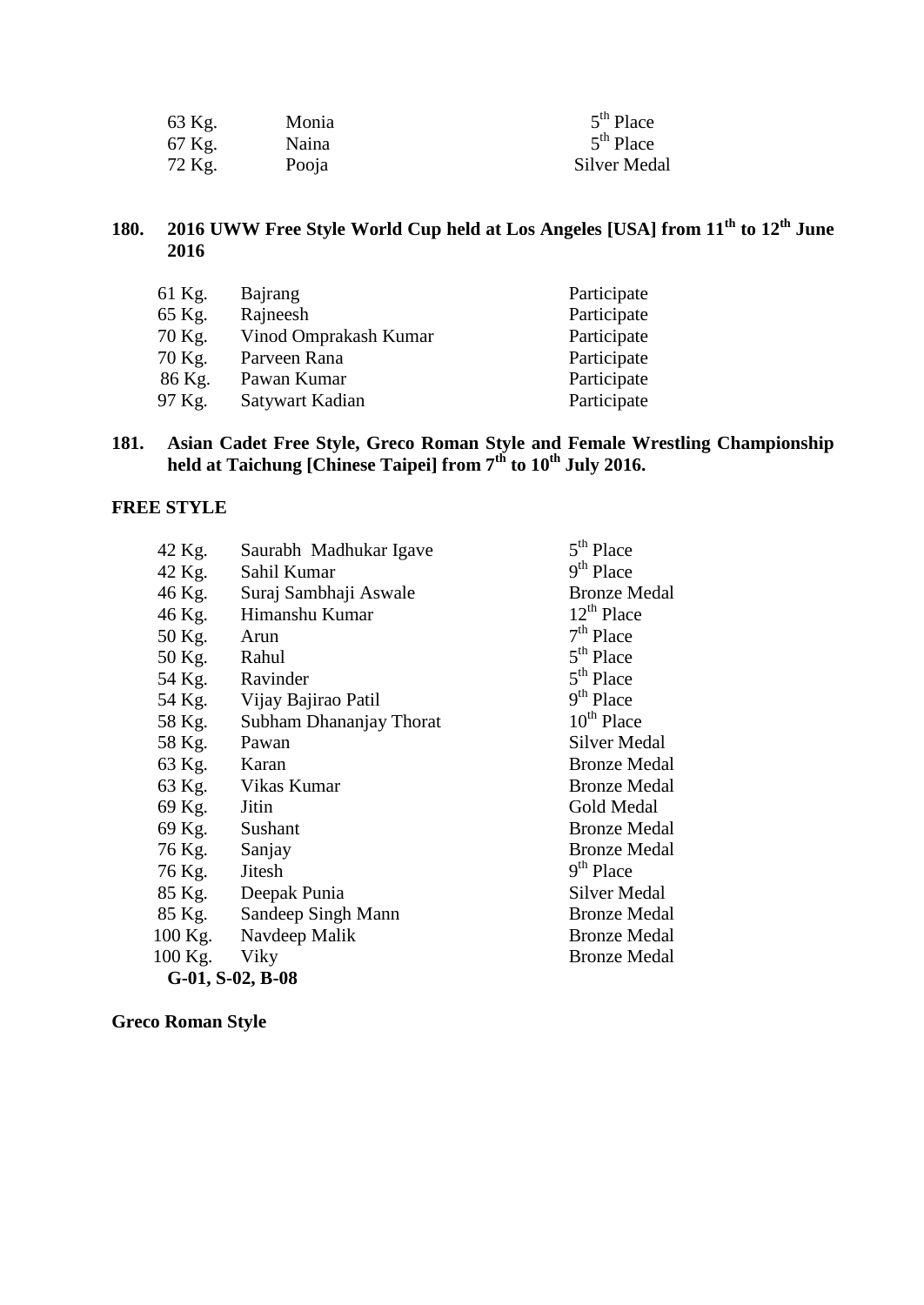| 42 Kg.       | Rohan Prakash Bhosale        | Silver Me              |
|--------------|------------------------------|------------------------|
| 42 Kg.       | Gourav                       | $10^{th}$ Place        |
|              | 46 Kg. Laishram Sayon Meitei | 13 <sup>th</sup> Place |
| 46 Kg. Ajay  |                              | $7th$ Place            |
| 50 Kg. Vijay |                              | <b>Bronze</b> M        |
| 50 Kg. Manoj |                              | 10 <sup>th</sup> Place |
|              | 54 Kg. Pradeep               | <b>Bronze M</b>        |
|              | 54 Kg. Sachin Rana           | 12 <sup>th</sup> Place |
| 58 Kg. Vikas |                              | $9th$ Place            |
|              | 58 Kg. Gaurav Duhoon         | $12^{th}$ Place        |
|              | 63 Kg. Deepak                | <b>Bronze</b> M        |
|              | 63 Kg. Saurabh               | <b>Bronze</b> M        |
|              | 69 Kg. Kuldeep Malik         | Silver Me              |
|              | 69 Kg. Chhagan Meena         | 8 <sup>th</sup> Place  |
| 76 Kg. Sajan |                              | <b>Bronze</b> M        |
| 76 Kg. Rahul |                              | $5th$ Place            |
|              | 85 Kg. Deepak                | $12^{th}$ Place        |
|              | 85 Kg. Sunil Kumar           | Silver Me              |
|              | 100 Kg. Aawesh               | <b>Bronze</b> M        |
|              | 100 Kg. Deepanshu            | Silver Me              |
|              | G-00, S-04, B-06             |                        |

### **FEMALE WRESTLING**

| 38 Kg.              | Simran                          | Gold Medal             |  |
|---------------------|---------------------------------|------------------------|--|
| 38 Kg. Manisha      |                                 | Silver Medal           |  |
| 40 Kg. Mansi        |                                 | <b>Silver Medal</b>    |  |
| 40 Kg. Anju         |                                 | $7th$ Place            |  |
| 43 Kg. Anju         |                                 | 8 <sup>th</sup> Place  |  |
| 43 Kg. Ankush       |                                 | 5 <sup>th</sup> Place  |  |
| 46 Kg. Srishti      |                                 | 5 <sup>th</sup> Place  |  |
| 46 Kg. Anju         |                                 | <b>Bronze Medal</b>    |  |
|                     | 49 Kg. Minakshi                 | $7th$ Place            |  |
|                     | 49 Kg. Manshi Yadav             | $11th$ Place           |  |
| 52 Kg. Kiran        |                                 | 10 <sup>th</sup> Place |  |
|                     | 52 Kg. Monika Hooda             | $13th$ Place           |  |
|                     | 56 Kg. Sonika Hooda             | <b>Bronze Medal</b>    |  |
|                     | 56 Kg. Meenakshi                | $12^{th}$ Place        |  |
| 60 Kg. Anshu        |                                 | Silver Medal           |  |
|                     | 60 Kg. Pooja Yadav              | 5 <sup>th</sup> Place  |  |
| 65 Kg. Tina         |                                 | <b>Bronze Medal</b>    |  |
|                     | 65 Kg. Aishwarya Mahadev Dalavi | 10 <sup>th</sup> Place |  |
| 70 Kg.              | Karuna                          | 9 <sup>th</sup> Place  |  |
|                     | 70 Kg. Tejaswani Dadu Dahikar   | 8 <sup>th</sup> Place  |  |
| $G-01$ , S-03, B-03 |                                 |                        |  |
|                     |                                 |                        |  |

### **182. XVI Grand Premio De Espana International Free Style, Greco Roman Style and Female Wrestling Tournament held at Madrid [Spain] from 8th to 9th July 2016.**

Silver Medal

Bronze Medal  $10^{th}$  Place Bronze Medal  $12<sup>th</sup>$  Place  $9<sup>th</sup>$  Place  $12<sup>th</sup>$  Place Bronze Medal Bronze Medal Silver Medal  $8<sup>th</sup>$  Place Bronze Medal 5<sup>th</sup> Place  $12<sup>th</sup>$  Place Silver Medal Bronze Medal Silver Medal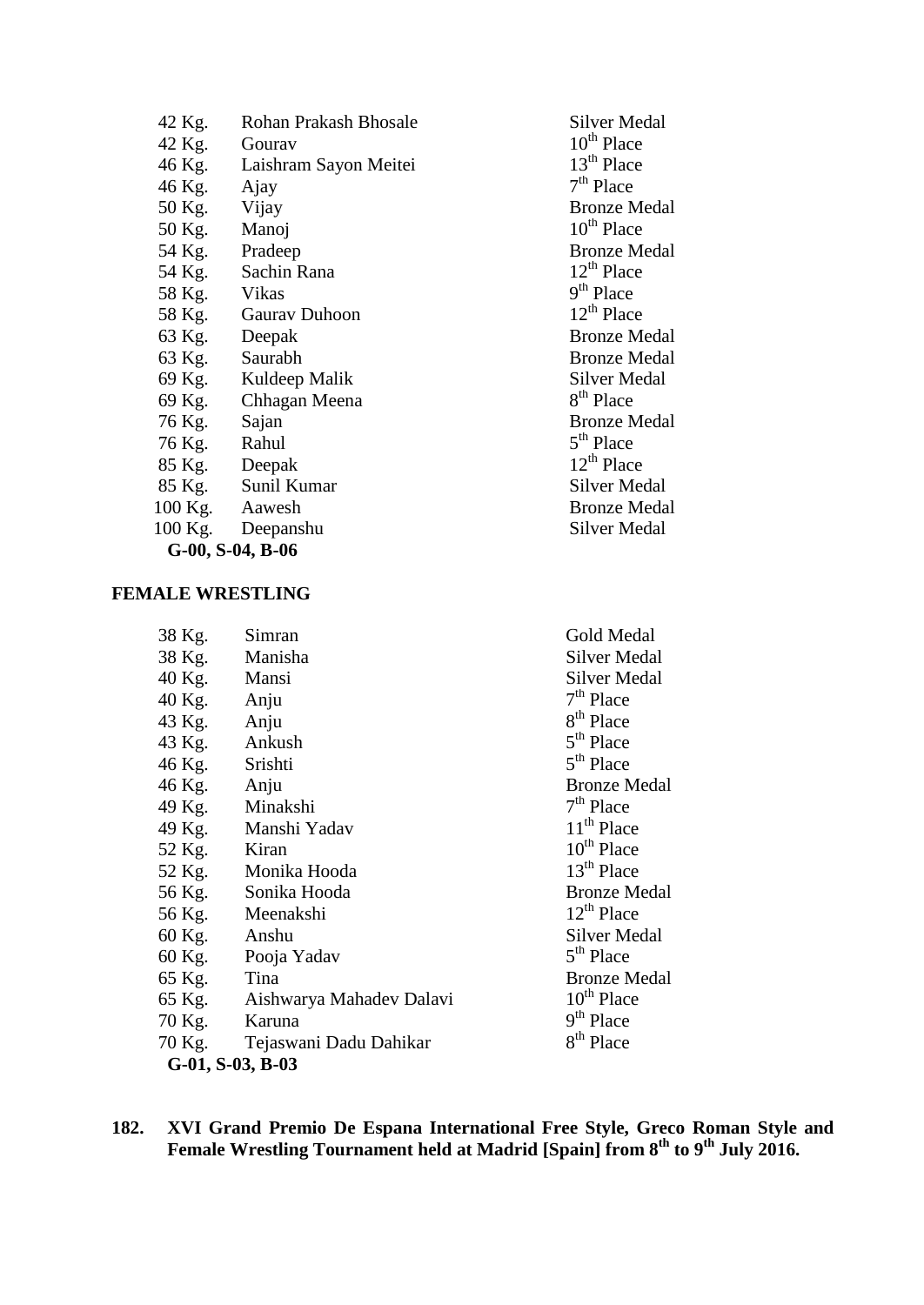# **FREE STYLE**

| 57 Kg. | Sandeep Tomar  | Silver Medal        |
|--------|----------------|---------------------|
| 65 Kg. | Yogeshwar Dutt | $7th$ Place         |
| 74 Kg. | Narsingh Yadav | <b>Bronze Medal</b> |

# **GRECO ROMAN STYLE**

| 85 Kg. | Ravinder Khatri | $7th$ Place |
|--------|-----------------|-------------|
|--------|-----------------|-------------|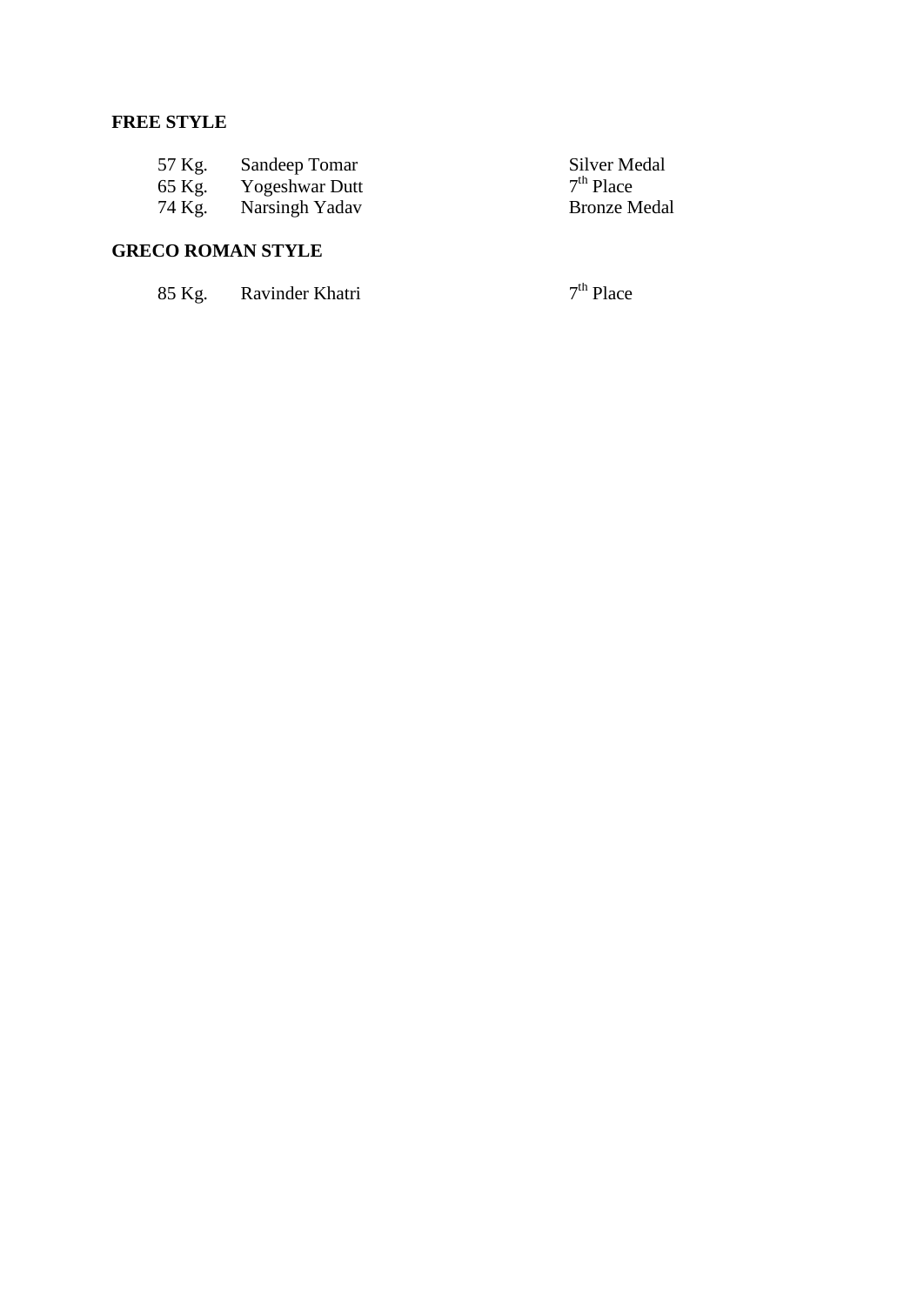| 48 Kg. Vinesh |                      | $10^{th}$ Place     |
|---------------|----------------------|---------------------|
|               | 53 Kg. Babita Kumari | $16^{th}$ Place     |
|               | 60 Kg. Sakshi Malik  | <b>Bronze Medal</b> |

# 183. **XXXI Olympic Games held at Rio De Janirio [Brazil] from 5th to 21st August 2016 Free Style** 55 Kg. Sandeep Kumar Participated<br>60 Kg. Yogeshwar Dutt Participated 60 Kg. Yogeshwar Dutt **Greco Roman Style** 85 Kg. Ravinder Khatri Participated<br>98 Kg. Hardeep Participated Hardeep Participated

## **Female Wrestling** 48 Kg. Vinesh Participated<br>53 Kg. Babita Kumari Participated Babita Kumari Participated<br>Sakshi Malik Bronze Medal 58 Kg. Sakshi Malik

# **183. World Junior Free Style, Greco Roman Style and Female Wrestling Championship held at Macon [France] from 30th August to 4th September 2016.**

### **FREE STYLE**

| 50 Kg.  | Rahul                       | $12^{th}$ Place       |
|---------|-----------------------------|-----------------------|
| 55 Kg.  | Ravi Kumar                  | $13th$ Place          |
| 60 Kg.  | Sharvan                     | $7th$ Place           |
| 66 Kg.  | Vikas                       | $5th$ Place           |
| 74 Kg.  | Pritam                      | $13th$ Place          |
| 84 Kg.  | Deepak Punia                | $14th$ Place          |
| 96 Kg.  | Mandeep                     | $5th$ Place           |
| 120 Kg. | Abhijeet Chandrakant Katake | 8 <sup>th</sup> Place |

### **GRECO ROMAN STYLE**

| 50 Kg.  | Arjun Halakurki | $15th$ Place           |
|---------|-----------------|------------------------|
| 55 Kg.  | Raj Kumar       | $8th$ Place            |
| 60 Kg.  | Sagar           | $15th$ Place           |
| 66 Kg.  | Ravinder        | $26th$ Place           |
| 74 Kg.  | Sajan           | $29th$ Place           |
| 84 Kg.  | Sunil Kumar     | 18 <sup>th</sup> Place |
| 96 Kg.  | Ravi            | $21st$ Place           |
| 120 Kg. | Sachin          | $9th$ Place            |

### **FEMALE WRESTLING**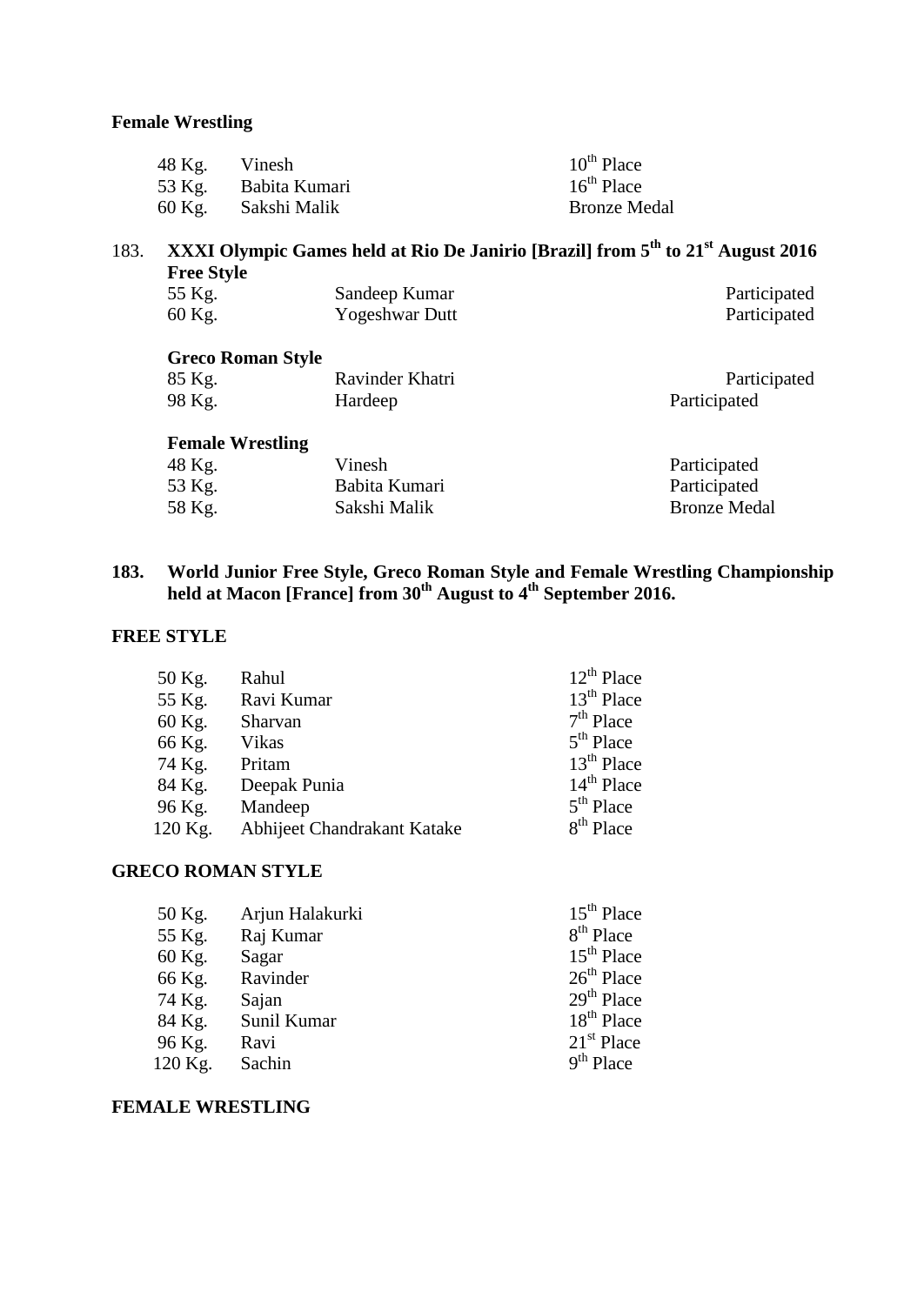| 44 Kg. | Divya Tomar      | $5th$ Place  |
|--------|------------------|--------------|
| 48 Kg. | Pooja Gehlot     | $15th$ Place |
| 51 Kg. | Pinki            | $13th$ Place |
| 59 Kg. | Manisha          | $16th$ Place |
| 63 Kg. | Pooja Devi       | $5th$ Place  |
| 67 Kg. | Reshma Anil Mane | $5th$ Place  |
| 72 Kg. | Pooja            | $17th$ Place |

### **184. World Cadet Free Style, Greco Roman Style and Female Wrestling Championship held at Tbilisi [Georgia] from 13th to 18th September 2016.**

# **FREE STYLE**

| 42 Kg.  | Saurabh Madhukar Igave | $9th$ Place         |
|---------|------------------------|---------------------|
| 46 Kg.  | Swapnil Bhimrao Shelar | Silver Medal        |
| 50 Kg.  | Arun                   | Participated        |
| 54 Kg.  | Ravinder               | <b>Bronze Medal</b> |
| 58 Kg.  | Akash Dahiya           | $16th$ Place        |
| 63 Kg.  | Karan                  | $18th$ Place        |
| 69 Kg.  | Vishal Kaliraman       | $13th$ Place        |
| 76 Kg.  | Naveen                 | $9th$ Place         |
| 85 Kg.  | Deepak Punia           | Gold Medal          |
| 100 Kg. | Viky                   | <b>Bronze Medal</b> |

# **GRECO ROMAN STYLE**

| <b>Rohan Prakash Bhosale</b> | $8th$ Place            |
|------------------------------|------------------------|
| Laishram Sayon Meitei        | $12^{th}$ Place        |
| Vijay                        | $7th$ Place            |
| Sachin Rana                  | $5th$ Place            |
| Gaurav Duhoon                | $21st$ Place           |
| Saurabh                      | $17th$ Place           |
| Kuldeep Malik                | $17th$ Place           |
| Sajan                        | $23^{\text{rd}}$ Place |
| Sunil Kumar                  | $12^{th}$ Place        |
| Deepanshu                    | $5th$ Place            |
|                              |                        |

## **FEMALE WRESTLING**

| 38 Kg. | Manisha      | Gold Medal          |
|--------|--------------|---------------------|
| 40 Kg. | Mansi        | <b>Silver Medal</b> |
| 43 Kg. | Ankush       | $5th$ Place         |
| 46 Kg. | Anju         | $5th$ Place         |
| 49 Kg. | Minakshi     | $7th$ Place         |
| 52 Kg. | Kiran        | $10^{th}$ Place     |
| 56 Kg. | Sonika Hooda | $14th$ Place        |
| 60 Kg. | Anshu        | <b>Bronze Medal</b> |
| 65 Kg. | Tina         | $15th$ Place        |
| 70 Kg. | Karuna       | $15th$ Place        |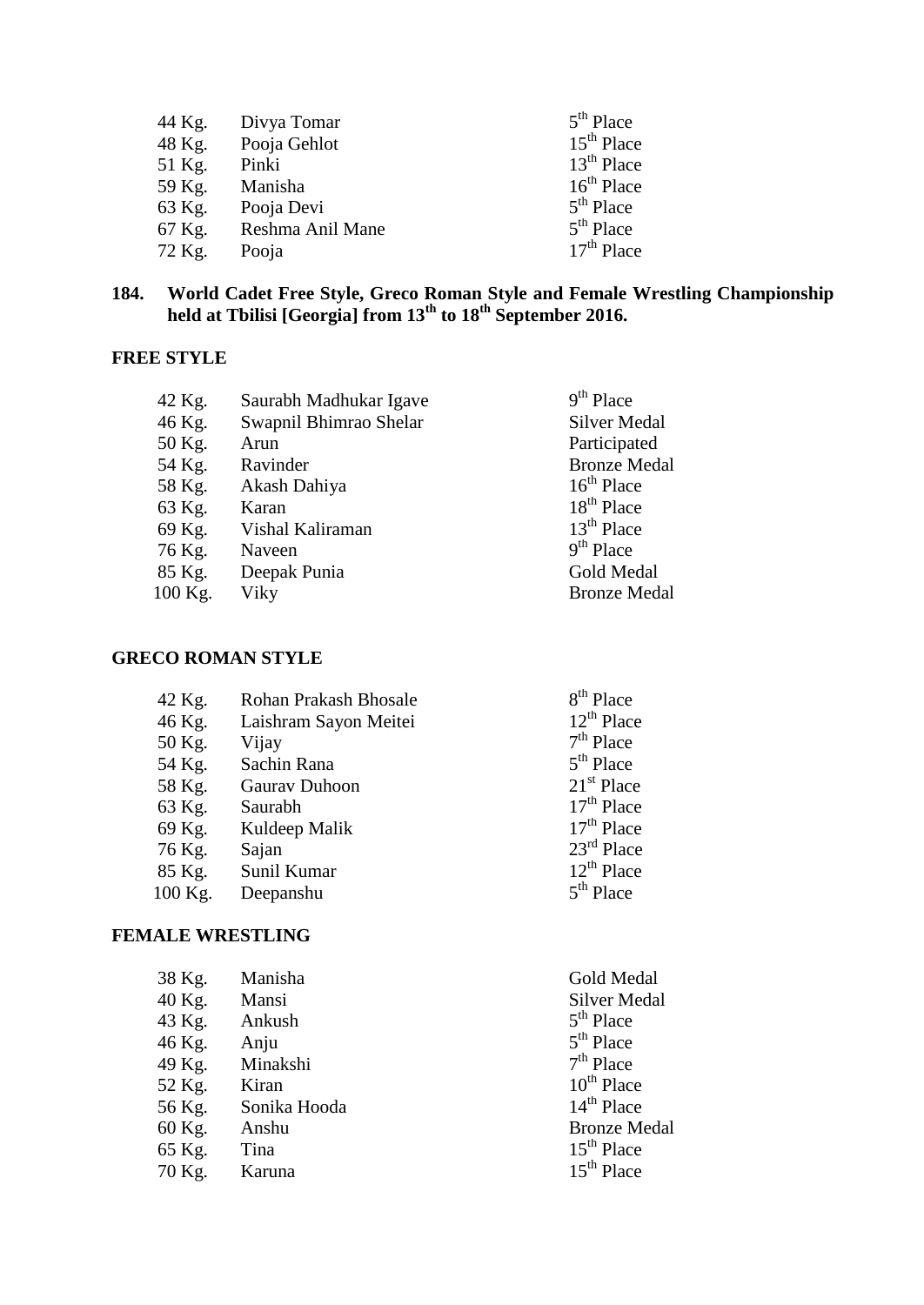**185. The IX International Free Style Wrestling Grand Prix Tournament in memory of the Honored Coach of YASSR, RSFSR and USSR Dimtriy Korkin held at Yakutsk [Russia] from 28th September to 2nd October 2016.**

## **FREE STYLE**

| 70 Kg. | Vikas                | $5th$ Place           |
|--------|----------------------|-----------------------|
| 70 Kg. | Vinod Kumar Omprkash | $5th$ Place           |
| 74 Kg. | <i>J</i> itender     | 8 <sup>th</sup> Place |
| 97 Kg. | Mandeep              | $7th$ Place           |

### **186. The International Free Style Wrestling Tournament "Pune Mayor's Cup" held at Pune, Maharashtra [India] from 7th to 9th October 2016.**

#### **FREE STYLE**

| 57 Kg.  | Nitin                      | <b>Silver Medal</b>   |
|---------|----------------------------|-----------------------|
|         | <b>Bharat Patil</b>        | 5 <sup>th</sup> Place |
|         | Mandeep                    | 8 <sup>th</sup> Place |
| 61 Kg.  | Harful                     | <b>Silver Medal</b>   |
|         | Sandeep                    | <b>Bronze Medal</b>   |
|         | Narender                   | 9 <sup>th</sup> Place |
|         | Utkarsh Kale               | 5 <sup>th</sup> Place |
| 65 Kg.  | Bajrang                    | Gold Medal            |
|         | Vikas                      | 8 <sup>th</sup> Place |
| 70 Kg.  | Pankaj Rana                | <b>Bronze Medal</b>   |
|         | <b>Vishal Shankar Mane</b> | 8 <sup>th</sup> Place |
| 74 Kg.  | <b>Jitender</b>            | <b>Silver Medal</b>   |
| 86 Kg.  | Deepak Punia               | 5 <sup>th</sup> Place |
|         | Sanjeet                    | 9 <sup>th</sup> Place |
| 97 Kg.  | Mandeep                    | <b>Silver Medal</b>   |
|         | Pawan Dahiya               | 5 <sup>th</sup> Place |
| 120 Kg. | Satender                   | <b>Bronze Medal</b>   |
|         | <b>Tushar Dimble</b>       | 5 <sup>th</sup> Place |
|         | Krishan                    | 5 <sup>th</sup> Place |
|         | Sandeep Kumar              | $7th$ Place           |

### **187. Commonwealth Senior Free Style, Greco Roman Style and Female Wrestling Championship held at Singapore from 4th to 6th November 2016.**

### **FREE STYLE**

| 57 Kg. | Sandeep Tomar       | Gold Medal |
|--------|---------------------|------------|
| 61 Kg. | Harphool            | Gold Medal |
| 65 Kg. | Bajrang             | Gold Medal |
| 70 Kg. | Amit Kumar Dhankhar | Gold Medal |
| 74 Kg. | Jitendra            | Gold Medal |
| 86 Kg. | Deepak              | Gold Medal |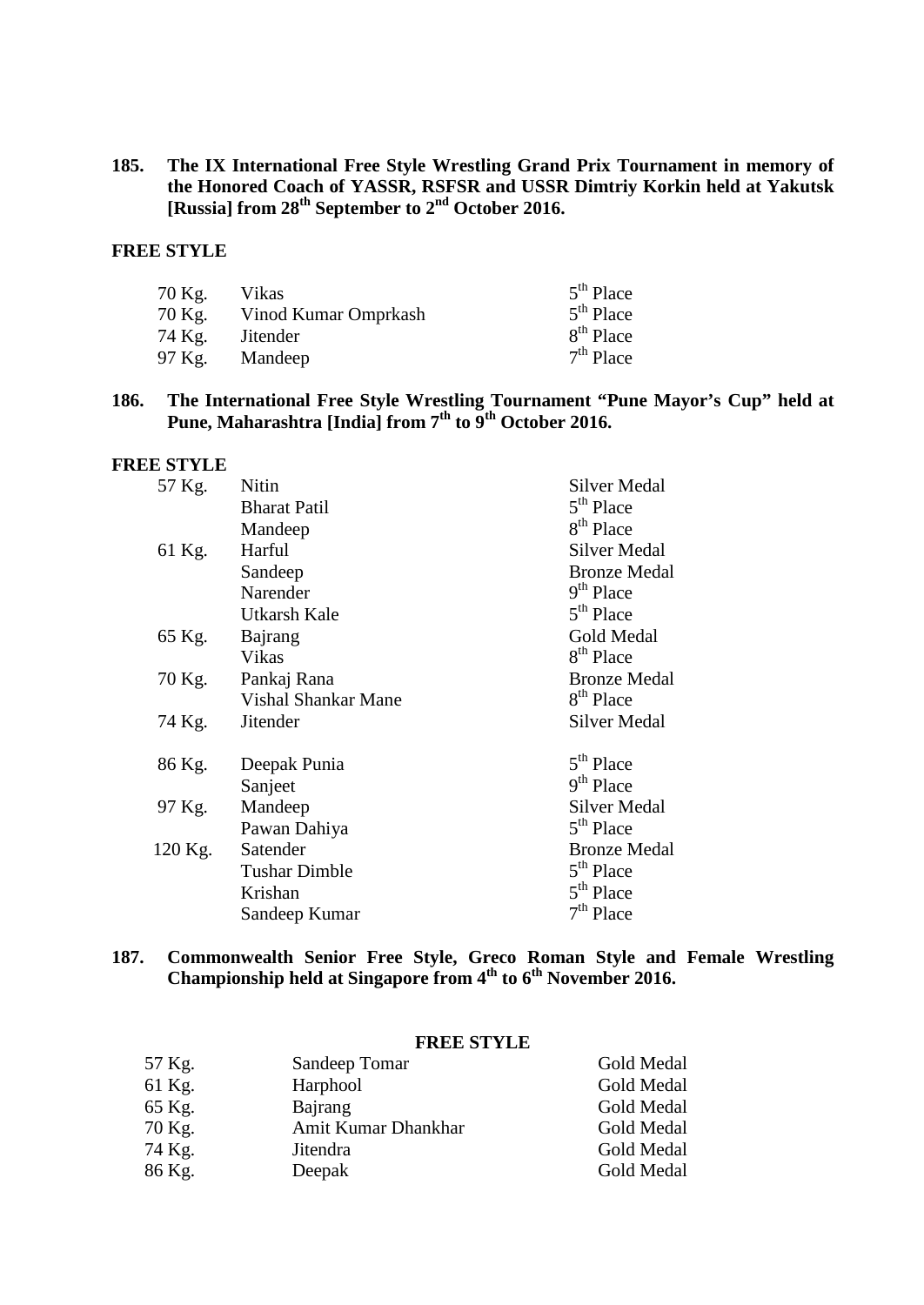| 97 Kg.  | Satywart Kadian           | <b>Gold Medal</b>   |
|---------|---------------------------|---------------------|
| 125 Kg. | Hitender                  | <b>Gold Medal</b>   |
| 61 Kg.  | <b>Vikas</b>              | Silver Medal        |
| 65 Kg.  | Rahul Mann                | <b>Silver Medal</b> |
| 70 Kg.  | Vinod Kumar Omprakash     | <b>Silver Medal</b> |
| 74 Kg.  | Sandeep Kate              | Silver Medal        |
| 97 Kg.  | Roublejit Singh Rangi     | <b>Silver Medal</b> |
| 125 Kg. | Krishan                   | <b>Silver Medal</b> |
| 57 Kg.  | Utkarsh Pandharinath Kale | <b>Bronze Medal</b> |
| 86 Kg.  | Arun Kumar                | <b>Bronze Medal</b> |
|         | <b>GRECO ROMAN STYLE</b>  |                     |
| 59 Kg.  | <b>Ravinder Singh</b>     | Gold Medal          |
| 66 Kg.  | Manish                    | Gold Medal          |
| 71 Kg.  | Deepak                    | Gold Medal          |
| 75 Kg.  | <b>Gurpreet Singh</b>     | Gold Medal          |
| 80 Kg.  | <b>Harpreet Singh</b>     | Gold Medal          |
| 85 Kg.  | Prabhpal Singh            | Gold Medal          |
| 98 Kg.  | Hardeep                   | Gold Medal          |
| 130 Kg. | Naveen                    | Gold Medal          |
| 59 Kg.  | Vikram Krushnath Kurade   | <b>Silver Medal</b> |
| 66 Kg.  | Ravinder                  | <b>Silver Medal</b> |
| 71 Kg.  | Mohammed Rafiq Holi       | <b>Silver Medal</b> |
| 75 Kg.  | Dinesh                    | <b>Silver Medal</b> |
| 80 Kg.  | Ravinder Khatri           | <b>Silver Medal</b> |
| 85 Kg.  | Yashpal                   | <b>Silver Medal</b> |
| 98 Kg.  | Sachin                    | <b>Silver Medal</b> |
| 130 Kg. | <b>Manvir Singh</b>       | <b>Silver Medal</b> |
|         | <b>FEMALE WRESTLING</b>   |                     |
| 48 Kg.  | Ritu                      | Gold Medal          |
| 53 Kg.  | Pinki                     | Gold Medal          |
| 55 Kg.  | Lalita                    | Gold Medal          |
| 58 Kg.  | Manju Kumari              | Gold Medal          |
| 63 Kg.  | Reshma Anil Mane          | Gold Medal          |
| 69 Kg.  | Pinki                     | Gold Medal          |
| 48 Kg.  | Priyanka Singh            | <b>Silver Medal</b> |
| 53 Kg.  | Arpana Bishnoi            | <b>Silver Medal</b> |
| 55 Kg.  | Divyanshi Tyagi           | <b>Silver Medal</b> |
| 58 Kg.  | Sonali Mahadev Todkar     | <b>Silver Medal</b> |
| 60 Kg.  | Sarita                    | <b>Silver Medal</b> |
| 63 Kg.  | Gargi Yadav               | <b>Silver Medal</b> |
| 69 Kg.  | Kavita                    | <b>Silver Medal</b> |
| 75 Kg.  | Jyoti                     | <b>Silver Medal</b> |
| 60 Kg.  | Manisha                   | <b>Bronze Medal</b> |
| 75 Kg.  | Nikki                     | <b>Bronze Medal</b> |
|         |                           |                     |

# **187. International Wrestling Tournament the Final "Golden Grand Prix" in Memory of Heydar Aliyev held at Baku [Azerbaijan] from 24th to 26th November 2016.**

**Gold Medal =22, Silver Medal = 22 & Bronze Medals = 04**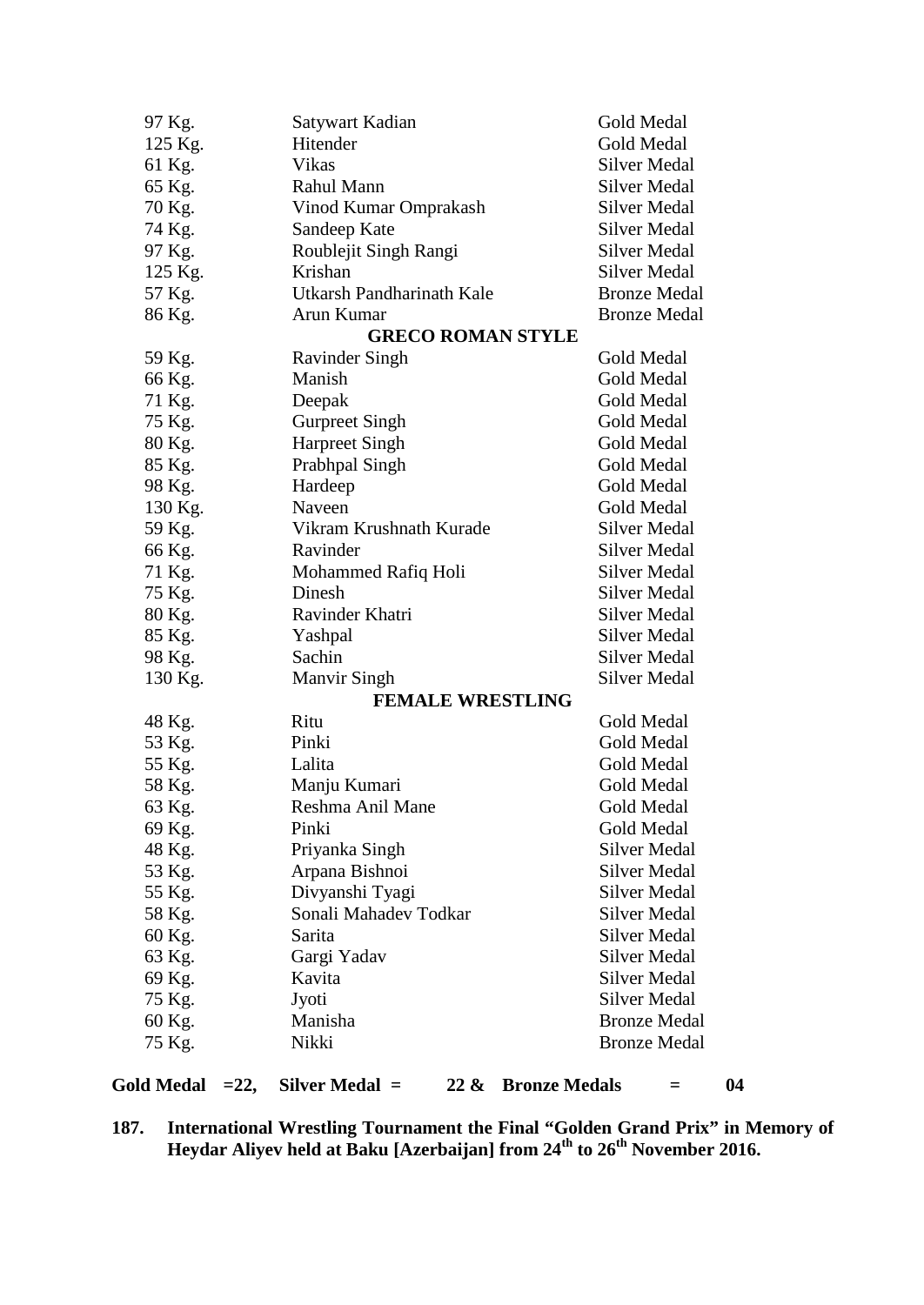#### **FREE STYLE**

| 57 Kg. | Sandeep Tomar         | <b>Bronze Medal</b> |
|--------|-----------------------|---------------------|
| 70 Kg. | Vinod Kumar Omprakash | $5th$ Place         |

#### **GRECO ROMAN STYLE**

| 59 Kg.  | Gauray Sharma         | $14th$ Place |
|---------|-----------------------|--------------|
| 80 Kg.  | <b>Harpreet Singh</b> | $11th$ Place |
| 98 Kg.  | Hardeep               | $9th$ Place  |
| 130 Kg. | Naveen                | $7th$ Place  |

#### **FEMALE WRESTLING**

| 53 Kg. | Pinki            | $15th$ Place    |
|--------|------------------|-----------------|
| 63 Kg. | Reshma Anil Mane | $15th$ Place    |
| 69 Kg. | Sarita           | $12^{th}$ Place |

### **188. World Senior Wrestling Championship [Non Olympic Weight Categories] held at Budapest [Hungary] from 9th to 11th December 2016.**

### **FREE STYLE**

| 61 Kg. | Bajrang                  | $9th$ Place  |
|--------|--------------------------|--------------|
| 70 Kg. | Amit Kumar Dhankhar      | $26th$ Place |
|        | <b>GRECO ROMAN STYLE</b> |              |
| 71 Kg. | Mohammed Rafiq Holi      | $11th$ Place |
| 80 Kg. | <b>Harpreet Singh</b>    | $25th$ Place |

### **FEMALE WRESTLING**

| 55 Kg. | Lalita | $15th$ Place |
|--------|--------|--------------|
| 60 Kg. | Sarita | $11th$ Place |

# **189. 2017 UWW Free Style World Cup held at Kermanshah [Iran] from 15th to 16th February 2017**

| Amit Kumar            | Participate |
|-----------------------|-------------|
| Harphool              | Participate |
| Bajrang               | Participate |
| Amit Kumar Dhankhar   | Participate |
| <b>Jitender</b>       | Participate |
| Deepak                | Participate |
| Roublejit Singh Rangi | Participate |
| Krishan               | Participate |
|                       |             |

# **190. 55th International FS, GR & FW Wrestling Tournament "DAN Kolov" & Nikola Petrov" held at Ruse [Bulgaria] from 7th to 9th April 2017**

**Free Style**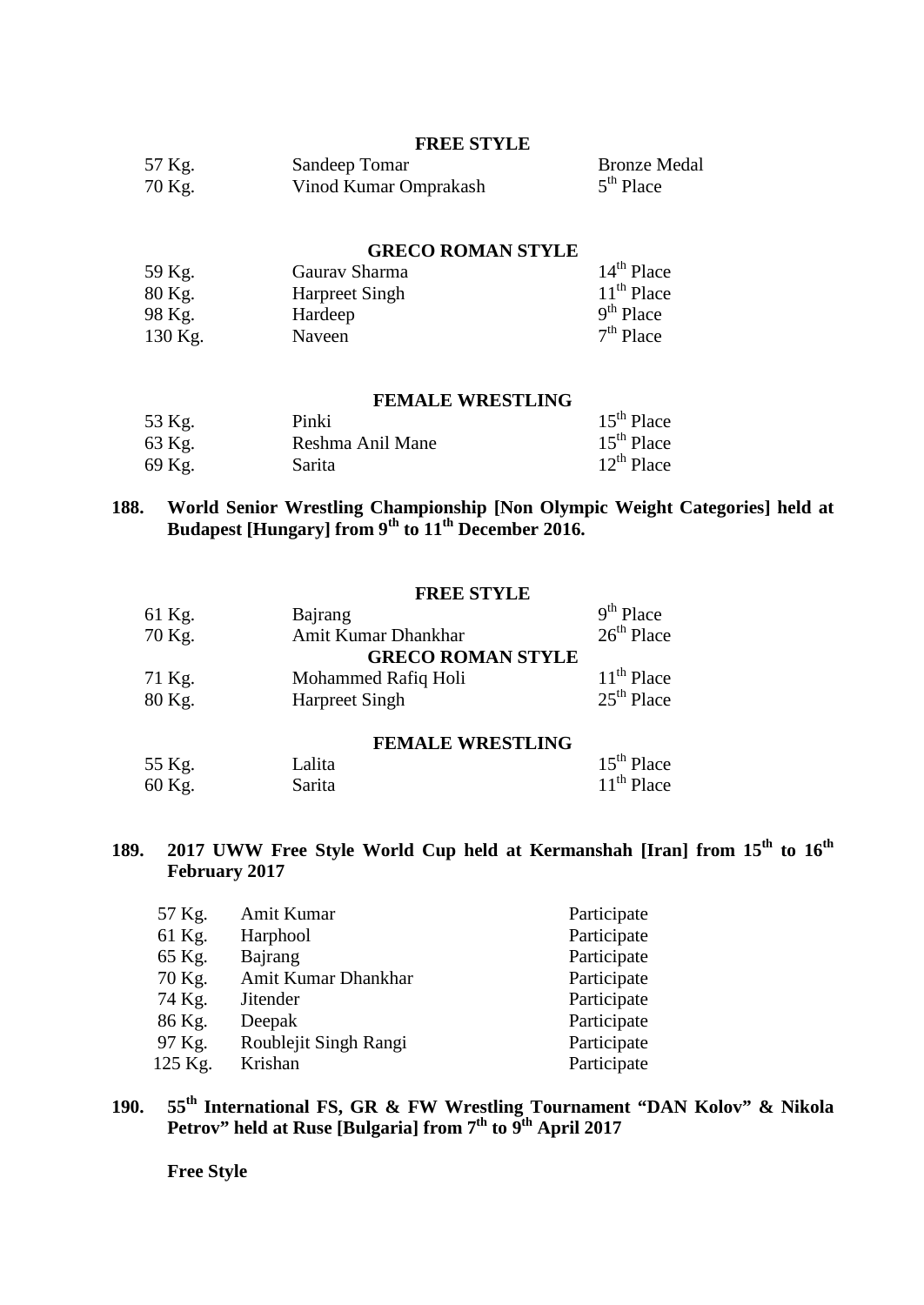| 61 Kg.                  | Sandeep Tomar   | $10^{th}$ Place     |
|-------------------------|-----------------|---------------------|
| 61 Kg.                  | Harphool        | Participated        |
| 61 Kg.                  | Sharvan         | $5th$ Place         |
| 65 Kg.                  | Bajrang         | <b>Silver Medal</b> |
| 74 Kg.                  | <b>Jitender</b> | Participated        |
| 97 Kg.                  | Monu            | Participated        |
| 125 Kg.                 | Sumit           | Participated        |
|                         |                 |                     |
| <b>Female Wrestling</b> |                 |                     |
| 48 Kg.                  | Ritu Phogat     | Bronze Medal        |

| 48 K.G. | Ritu Phogat  | Bronze Medal        |
|---------|--------------|---------------------|
| 53 Kg.  | Seema        | $5th$ Place         |
| 58 Kg.  | Manju Kumari | Participated        |
| 60 Kg.  | Sarita       | $5th$ Place         |
| 63 Kg.  | Ritu Malik   | Participated        |
| 69 Kg.  | Divya Kakran | <b>Bronze Medal</b> |
| 75 Kg.  | Jyoti        | $5th$ Place         |

## **Greco Roman Style**

| 59 Kg.  | Gyanender             | Participated    |
|---------|-----------------------|-----------------|
| 66 Kg.  | Ravinder              | Participated    |
| 75 Kg.  | Harender Pawar        | Participated    |
| 80 Kg.  | <b>Harpreet Singh</b> | $5th$ Place     |
| 85 Kg.  | Anil Kumar            | Participated    |
| 130 Kg. | Hardeep               | $10^{th}$ Place |
| 130 Kg. | Naveen                | $5th$ Place     |

### **191. 2017 Senior Asian Free Style, Greco Roman Style and Female Wrestling Championship** held at New Delhi, India from  $10^{th}$  to  $14^{th}$  May 2017

| <b>Free Style</b>        |                       |                        |
|--------------------------|-----------------------|------------------------|
| 57 Kg.                   | Sandeep Tomar         | 10 <sup>th</sup> Place |
| 61 Kg.                   | Harphool              | $7th$ Place            |
| 65 Kg.                   | Bajrang               | Gold Medal             |
| 70 Kg.                   | Vinod Kumar Omprakash | 8 <sup>th</sup> Place  |
| 74 Kg.                   | <b>Jitender</b>       | 8 <sup>th</sup> Place  |
| 86 Kg.                   | Somveer               | Participated           |
| 97 Kg.                   | Mausam Khatri         | 8 <sup>th</sup> Place  |
| 125 Kg.                  | Sumit                 | <b>Silver Medal</b>    |
| <b>Greco Roman Style</b> |                       |                        |
| 59 Kg.                   | Gyanender             | Participated           |
| 66 Kg.                   | Ravinder              | $7th$ Place            |
| 71 Kg.                   | Deepak                | $5th$ Place            |
| 75 Kg.                   | <b>Gurpreet Singh</b> | $5th$ Place            |
| 80 Kg.                   | <b>Harpreet Singh</b> | <b>Bronze Medal</b>    |
| 85 Kg.                   | Anil Kumar            | <b>Bronze Medal</b>    |
| 98 Kg.                   | Hardeep               | 8 <sup>th</sup> Place  |
| 130 Kg.                  | Naveen                | $7th$ Place            |
| <b>Female Wrestling</b>  |                       |                        |
| 48 Kg.                   | Ritu                  | <b>Bronze Medal</b>    |
|                          |                       |                        |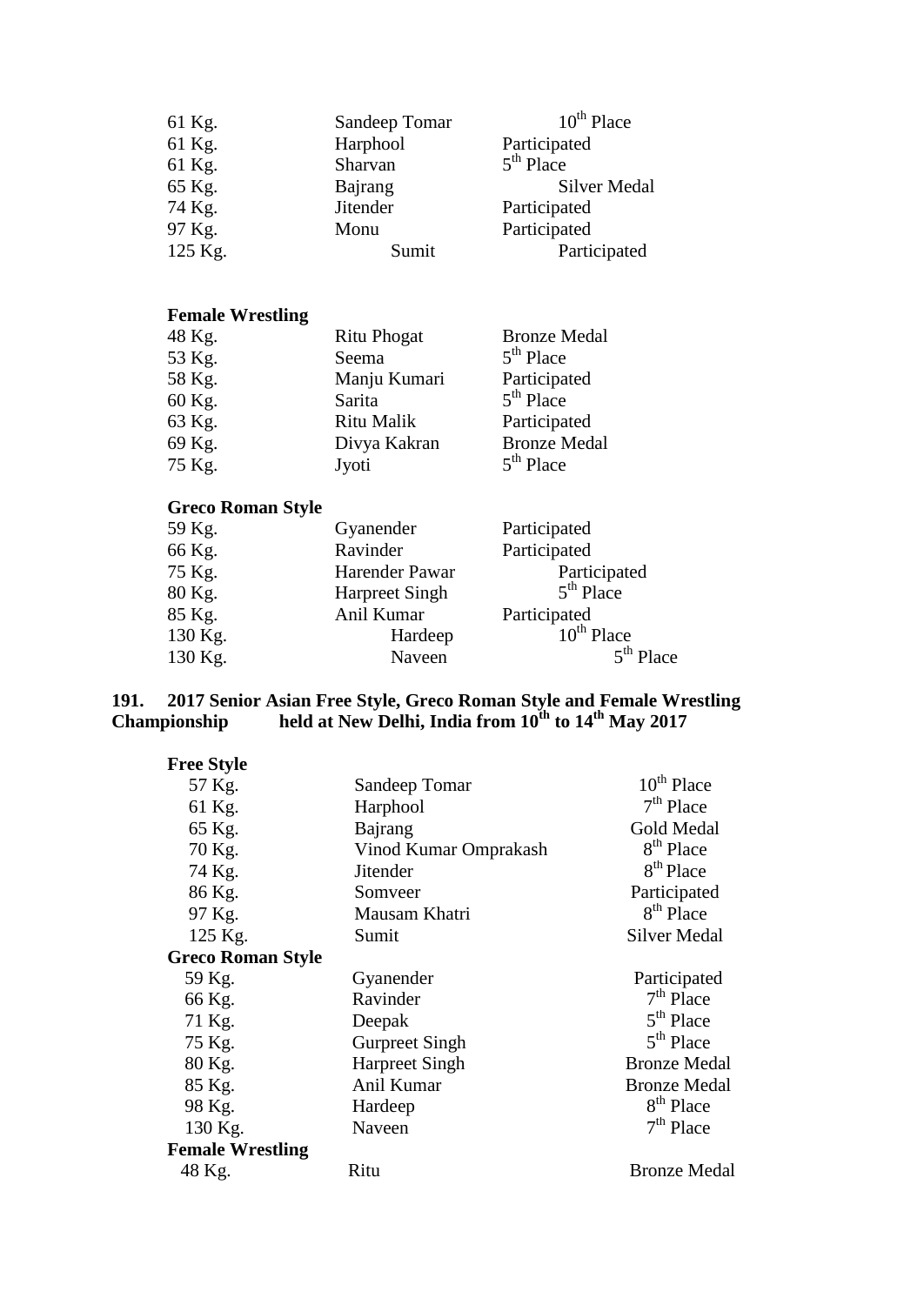| 53 Kg. | Pinki        | $7th$ Place         |
|--------|--------------|---------------------|
| 55 Kg. | Vinesh       | <b>Silver Medal</b> |
| 58 Kg. | Sarita       | <b>Silver Medal</b> |
| 60 Kg. | Sakshi Malik | <b>Silver Medal</b> |
| 63 Kg. | Ritu         | $5th$ Place         |
| 69 Kg. | Divya Kakran | Silver Medal        |
| 75 Kg. | Jyoti        | <b>Bronze Medal</b> |

### **192. 2017 Junior Asian Free Style, Greco Roman Style and Female Wrestling Championship held at Taichung [Chinese Taipei] from 15th to 18th June 2017**

| <b>Free Style</b>        |                        |                       |
|--------------------------|------------------------|-----------------------|
| 50 Kg.                   | Swapnil Bhimrao Shelar | $7th$ Place           |
| 55 Kg.                   | Ravi Kumar             | 9 <sup>th</sup> Place |
| 60 Kg.                   | Sharvan                | Gold Medal            |
| 66 Kg.                   | Karan                  | <b>Bronze Medal</b>   |
| 74 Kg.                   | Veer Dev Gulia         | 8 <sup>th</sup> Place |
| 84 Kg.                   | Deepak Punia           | <b>Silver Medal</b>   |
| 96 Kg.                   | Lovepreet Singh        | $10^{th}$ Place       |
| 120 Kg.                  | Pushpender Singh       | <b>Bronze Medal</b>   |
| <b>Greco Roman Style</b> |                        |                       |
| 50 Kg.                   | Manish                 | <b>Bronze Medal</b>   |
| 55 Kg.                   | Vijay                  | 5 <sup>th</sup> Place |
| 60 Kg.                   | Manish                 | $7th$ Place           |
| 66 Kg.                   | Parveen Kumar          | $5th$ Place           |
| 74 Kg.                   | Sajan                  | <b>Bronze Medal</b>   |
| 84 Kg.                   | Sunil Kumar            | <b>Bronze Medal</b>   |
| 96 Kg.                   | Sagar                  | 5 <sup>th</sup> Place |
| 120 Kg.                  | Satish                 | <b>Silver Medal</b>   |
| <b>Female Wrestling</b>  |                        |                       |
| 44 Kg.                   | Sonu                   | <b>Silver Medal</b>   |
| 48 Kg.                   | Swati Sanjay Shinde    | $7th$ Place           |
| 51 Kg.                   | Pooja Gehlot           | <b>Gold Medal</b>     |
| 55 Kg.                   | Reena                  | 9 <sup>th</sup> Place |
| 59 Kg.                   | Manju Kumari           | <b>Bronze Medal</b>   |
| 63 Kg.                   | Reshma Anil Mane       | <b>Bronze Medal</b>   |
| 67 Kg.                   | Divya Kakran           | 8 <sup>th</sup> Place |
| 72 Kg.                   | Pooja                  | <b>Bronze Medal</b>   |

### **193. 2017 Cadet Asian Free Style, Greco Roman Style and Women Wrestling Championship held at Bangkok [Thailand] from 20th to 23rd July 2017**.

| <b>Free Style</b> |                |                       |
|-------------------|----------------|-----------------------|
| 42 Kg.            | Abhishek Dhaka | $7th$ Place           |
| 46 Kg.            | Parveen        | <b>Bronze Medal</b>   |
| 50 Kg.            | Ajay Puri      | 8 <sup>th</sup> Place |
| 54 Kg.            | Naveen         | <b>Silver Medal</b>   |
| 58 Kg.            | Akash Dahiya   | Gold Medal            |
| 63 Kg.            | Rohit          | <b>Bronze Medal</b>   |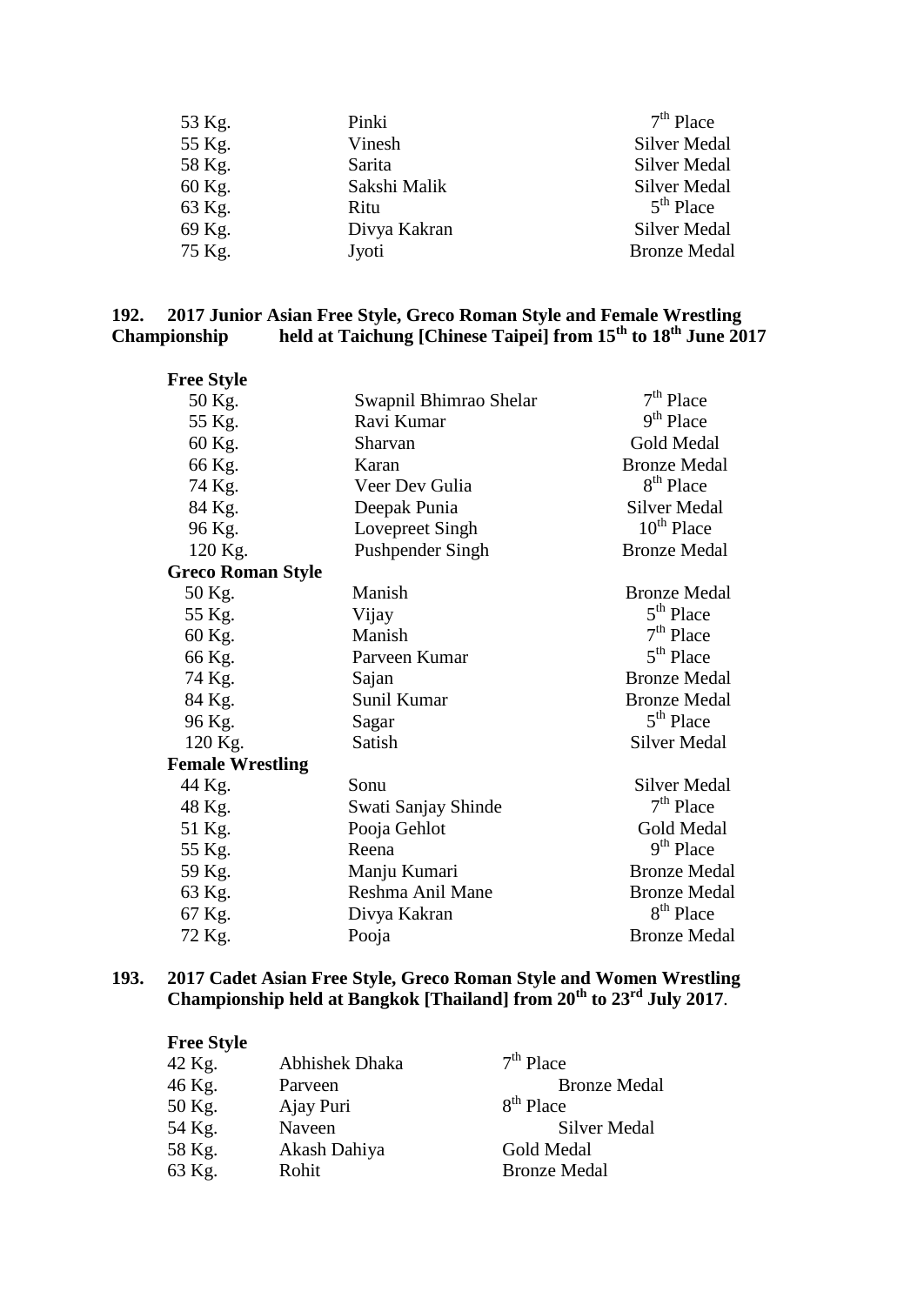| 69 Kg.    | Vishal Kaliramana  | <b>Bronze Medal</b> |
|-----------|--------------------|---------------------|
| 76 Kg.    | Parveen Malik      | Gold Medal          |
| 85 Kg.    | Sandeep Singh Mann | <b>Bronze Medal</b> |
| $100$ Kg. | Ankit Punia        | $7th$ Place         |

## **Greco Roman Style**

| 42 Kg.  | Arshad              | Gold Medal          |
|---------|---------------------|---------------------|
| 46 Kg.  | Sandeep             | Participated        |
| 50 Kg.  | Shrikant            | <b>Bronze Medal</b> |
| 54 Kg.  | Bapu Vasant Kolekar | <b>Bronze Medal</b> |
| 58 Kg.  | Pravesh             | $7th$ Place         |
| 63 Kg.  | Vikas               | $10^{th}$ Place     |
| 69 Kg.  | Ashu                | <b>Bronze Medal</b> |
| 76 Kg.  | Sanjeet             | <b>Bronze Medal</b> |
| 85 Kg.  | Mohit               | Gold Medal          |
| 100 Kg. | Deepanshu           | <b>Bronze Medal</b> |

# **Female Wrestling**

| 38 Kg. | Neha        | <b>Bronze Medal</b>   |
|--------|-------------|-----------------------|
| 40 Kg. | Simran      | Silver Medal          |
| 43 Kg. | Sanju Devi  | <b>Bronze Medal</b>   |
| 46 Kg. | Nisha Tomar | <b>Bronze Medal</b>   |
| 49 Kg. | Anju        | <b>Bronze Medal</b>   |
| 52 Kg. | Aarju Tomar | 8 <sup>th</sup> Place |
| 56 Kg. | Sonam       | <b>Bronze Medal</b>   |
| 60 Kg. | Anshu       | <b>Bronze Medal</b>   |
| 65 Kg. | Tina        | Gold Medal            |
| 70 Kg. | Karuna      | <b>Bronze Medal</b>   |

### **194. 2017 World Junior Free Style, Greco Roman Style and Female Wrestling Championship held at Tampere [Finland] from 1st to 6th August 2017**

|  | <b>Free Style</b> |
|--|-------------------|
|--|-------------------|

| 50 Kg.                   | Suraj Aswale                | Participated [11 <sup>th</sup> Place] |
|--------------------------|-----------------------------|---------------------------------------|
| 55 Kg.                   | <b>Bharat Mahadev Patil</b> | Participated [16 <sup>th</sup> Place] |
| 60 Kg.                   | Ravinder                    | Participated [5 <sup>th</sup> Place]  |
| 66 Kg.                   | Karan                       | Participated [7 <sup>th</sup> Place]  |
| 74 Kg.                   | Veer Dev Gulia              | <b>Bronze Medal</b>                   |
| 84 Kg.                   | Deepak Punia                | Participated [5 <sup>th</sup> Place]  |
| 96 Kg.                   | Monu                        | Participated [9 <sup>th</sup> Place]  |
| 120 Kg.                  | Mohit                       | Participated [10 <sup>th</sup> Place] |
| <b>Greco Roman Style</b> |                             |                                       |
| 50 Kg.                   | Arjun Halakurki             | Participated [17 <sup>th</sup> Place] |
| 55 Kg.                   | Vijay                       | Participated [17 <sup>th</sup> Place] |
| 60 Kg.                   | Manish                      | Participated [5 <sup>th</sup> Place]  |
| 66 Kg.                   | Dinesh                      | Participated [27 <sup>th</sup> Place] |
| 74 Kg.                   | Sajan                       | <b>Bronze Medal</b>                   |
| 84 Kg.                   | Sunil Kumar                 | Participated [9 <sup>th</sup> Place]  |
| 96 Kg.                   | Sagar                       | Participated [14 <sup>th</sup> Place] |
| 120 Kg.                  | Satish                      | Participated [16 <sup>th</sup> Place] |
|                          |                             |                                       |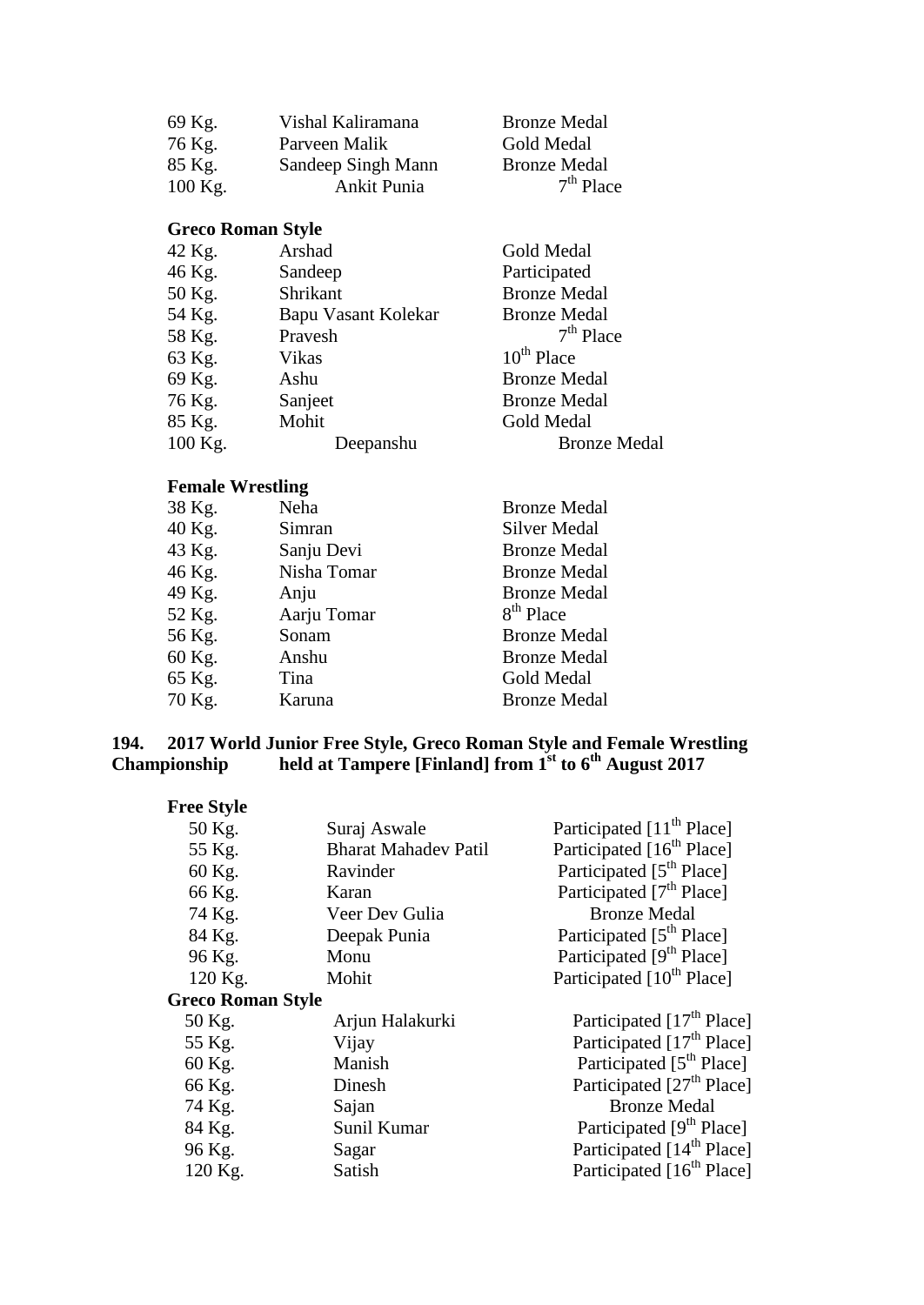| <b>Female Wrestling</b> |                  |                                  |
|-------------------------|------------------|----------------------------------|
| 44 Kg.                  | Divya Tomar      | Participated [10 <sup>th</sup> ] |
|                         |                  | Place]                           |
| 48 Kg.                  | Ankush           | Participated [9 <sup>th</sup>    |
|                         |                  | Place]                           |
| 51 Kg.                  | Nandini Bajirao  | Participated [10 <sup>th</sup> ] |
|                         |                  | Place]                           |
| 55 Kg.                  | Pooja Gehlot     | Participated [7 <sup>th</sup>    |
|                         |                  | <b>Place</b> ]                   |
| 59 Kg.                  | Manju Kumari     | <b>Bronze Medal</b>              |
| 63 Kg.                  | Reshma Anil Mane | Participated [18 <sup>th</sup> ] |
|                         |                  | Place]                           |
| 67 Kg.                  | Pooja Devi       | Participated [13 <sup>th</sup> ] |
|                         |                  | Place]                           |
| 72 Kg.                  | Pooja            | Participated [7 <sup>th</sup> ]  |
|                         |                  | Place]                           |

### **195. 2017 Senior World Free Style, Greco Roman Style and Women Wrestling Championship held at Paris [France] from 21st to 26th August 2017**

| Sandeep Tomar            | Participated [7 <sup>th</sup> Place]  |
|--------------------------|---------------------------------------|
| Harphool                 | Participated [16 <sup>th</sup> Place] |
| Bajrang                  | Participated [13 <sup>th</sup> Place] |
| Amit Kr. Dhankhar        | Participated [19 <sup>th</sup> Place] |
| Parveen Rana             | Participated [16 <sup>th</sup> Place] |
| Deepak                   | Participated [23 <sup>rd</sup> Place] |
| Satywart Kadian          | Participated [9 <sup>th</sup> Place]  |
| Sumit                    | Participated [20 <sup>th</sup> Place] |
| <b>Greco Roman Style</b> |                                       |
| Gyanender                | Participated [9 <sup>th</sup> Place]  |
| Ravinder                 | Participated [25 <sup>th</sup> Place] |
| Yogesh                   | Participated [28 <sup>th</sup> Place] |
| <b>Gurpreet Singh</b>    | Participated [24 <sup>th</sup> Place] |
| <b>Harpreet Singh</b>    | Participated [24 <sup>th</sup> Place] |
| Ravinder Khatri          | Participated [32 <sup>nd</sup> Place] |
| Hardeep                  | Participated [25 <sup>th</sup> Place] |
| Naveen                   | Participated [16 <sup>th</sup> Place] |
| <b>Women Wrestling</b>   |                                       |
| Vinesh                   | Participated [10 <sup>th</sup> Place] |
| <b>Sheetal Tomar</b>     | Participated [10 <sup>th</sup> Place] |
| Lalita                   | Participated [9 <sup>th</sup> Place]  |
| Pooja Dhanda             | Participated [11 <sup>th</sup> Place] |
| Sakshi Malik             | Participated [14 <sup>th</sup> Place] |
| Shilpi Sheoran           | Participated [23rd Place]             |
| Navjot Kaur              | Participated [11 <sup>th</sup> Place] |
| Pooja                    | Participated [8 <sup>th</sup> Place]  |
|                          |                                       |

**196. 2017 World Cadet Free Style, Greco Roman Style and Women Wrestling Championship held at Athens [Greece] from 4th to 10th September 2017**.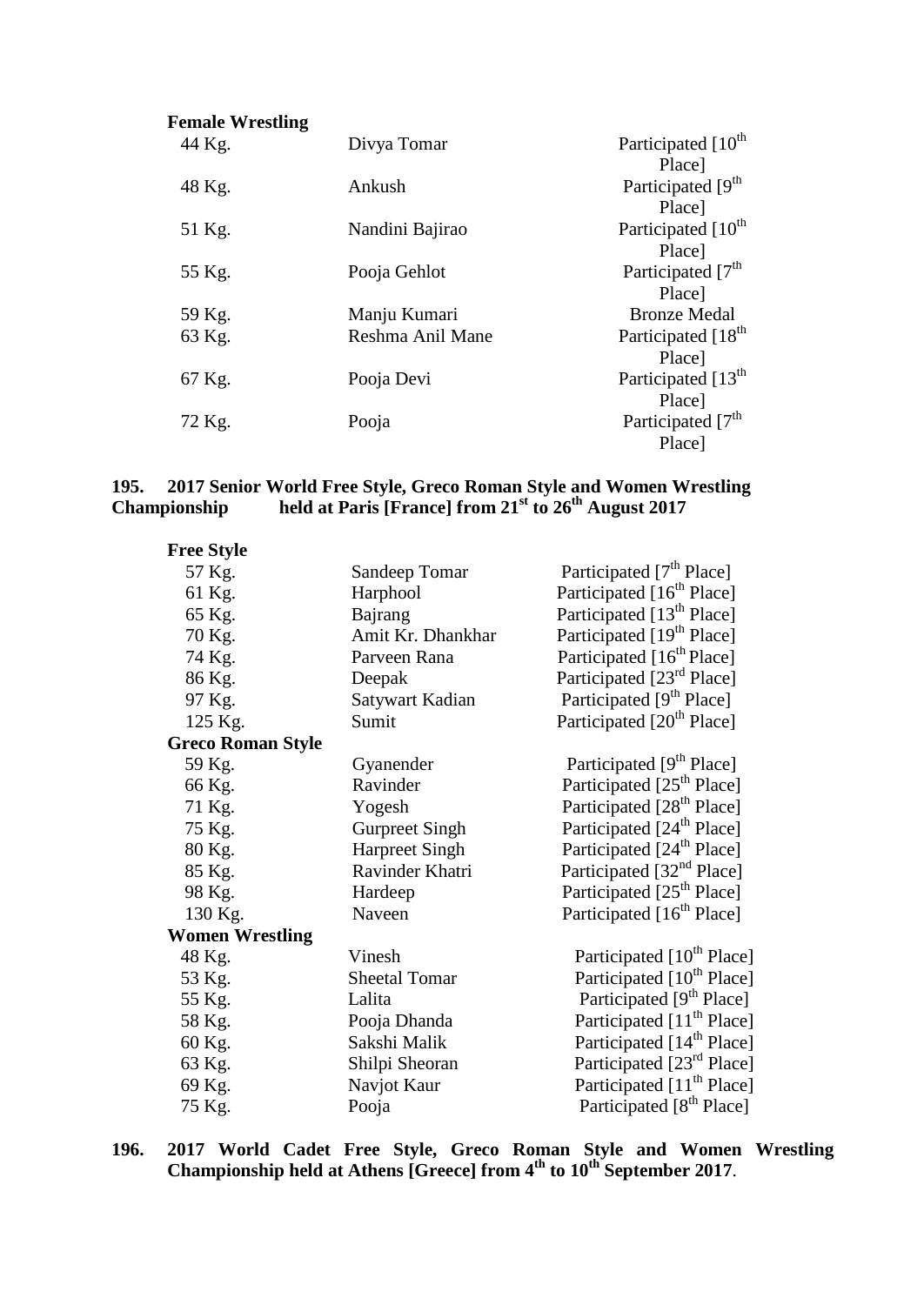# **Free Style**

| 46 Kg.  | Saurabh Madhukar Igave | $9th$ Place           |
|---------|------------------------|-----------------------|
| 50 Kg.  | Ajay Puri              | $9th$ Place           |
| 54 Kg.  | Himanshu Kumar         | $5th$ Place           |
| 58 Kg.  | Rahul                  | $5th$ Place           |
| 63 Kg.  | Rohit                  | $7th$ Place           |
| 69 Kg.  | Vishal Kaliramana      | $7th$ Place           |
| 76 Kg.  | Parveen Malik          | 8 <sup>th</sup> Place |
| 85 Kg.  | Sandeep Singh Mann     | $5th$ Place           |
| 100 Kg. | Akash Antil            |                       |
|         |                        |                       |

# **Greco Roman Style**

| 42 Kg.  | Arshad              | $5th$ Place                           |
|---------|---------------------|---------------------------------------|
| 46 Kg.  | Natha Lau Pawar     | Participated [11 <sup>th</sup> Place] |
| 50 Kg.  | Yogesh              | Participated [18 <sup>th</sup> Place] |
| 54 Kg.  | Bapu Vasant Kolekar | Participated [10 <sup>th</sup> Place] |
| 58 Kg.  | Sonu                | <b>Silver Medal</b>                   |
| 63 Kg.  | Honey Pal Singh     | Participated [25 <sup>th</sup> Place] |
| 69 Kg.  | Ashu                | Silver Medal                          |
| 76 Kg.  | Deepak              | Participated [12 <sup>th</sup> Place] |
| 85 Kg.  | Neeraj              | Participated [24 <sup>th</sup> Place] |
| 100 Kg. | Aawesh              | $8th$ Place                           |

# **Female Wrestling**

| 38 Kg. | Mamata Maruti Keloji | $5th$ Place         |
|--------|----------------------|---------------------|
| 40 Kg. | Simran               | <b>Bronze Medal</b> |
| 43 Kg. | Neelam               | <b>Bronze Medal</b> |
| 46 Kg. | Manisha              | <b>Bronze Medal</b> |
| 49 Kg. | Ankush               | $10^{th}$ Place     |
| 52 Kg. | Minkashi             | <b>Bronze Medal</b> |
| 56 Kg. | Sonam                | Gold Medal          |
| 60 Kg. | Anshu                | Gold Medal          |
| 65 Kg. | Tina                 | $7th$ Place         |
| 70 Kg. | Karuna               | $5th$ Place         |
|        |                      |                     |

# **197. 5th Asian Indoor and Martial Arts Games held at Ashgabat [Turkmenistan] from 17th to 27th September 2017**.

# **Free Style**

| Sandeep Tomar<br>61 Kg.   | <b>Bronze Medal</b>                  |
|---------------------------|--------------------------------------|
| 65 Kg.<br>Bajrang         | Gold Medal                           |
| 86 Kg.<br>Deepak          | <b>Bronze Medal</b>                  |
| 97 Kg.<br>Satywart Kadian | Participated [7 <sup>th</sup> Place] |
| 125 Kg.<br>Sumit          | Participated [8 <sup>th</sup> Place] |

| 59 Kg. | Gyanender             | Participated [7 <sup>th</sup> Place] |
|--------|-----------------------|--------------------------------------|
| 75 Kg. | <b>Gurpreet Singh</b> | <b>Bronze Medal</b>                  |
| 85 Kg. | Ravinder Khatri       | Silver Medal                         |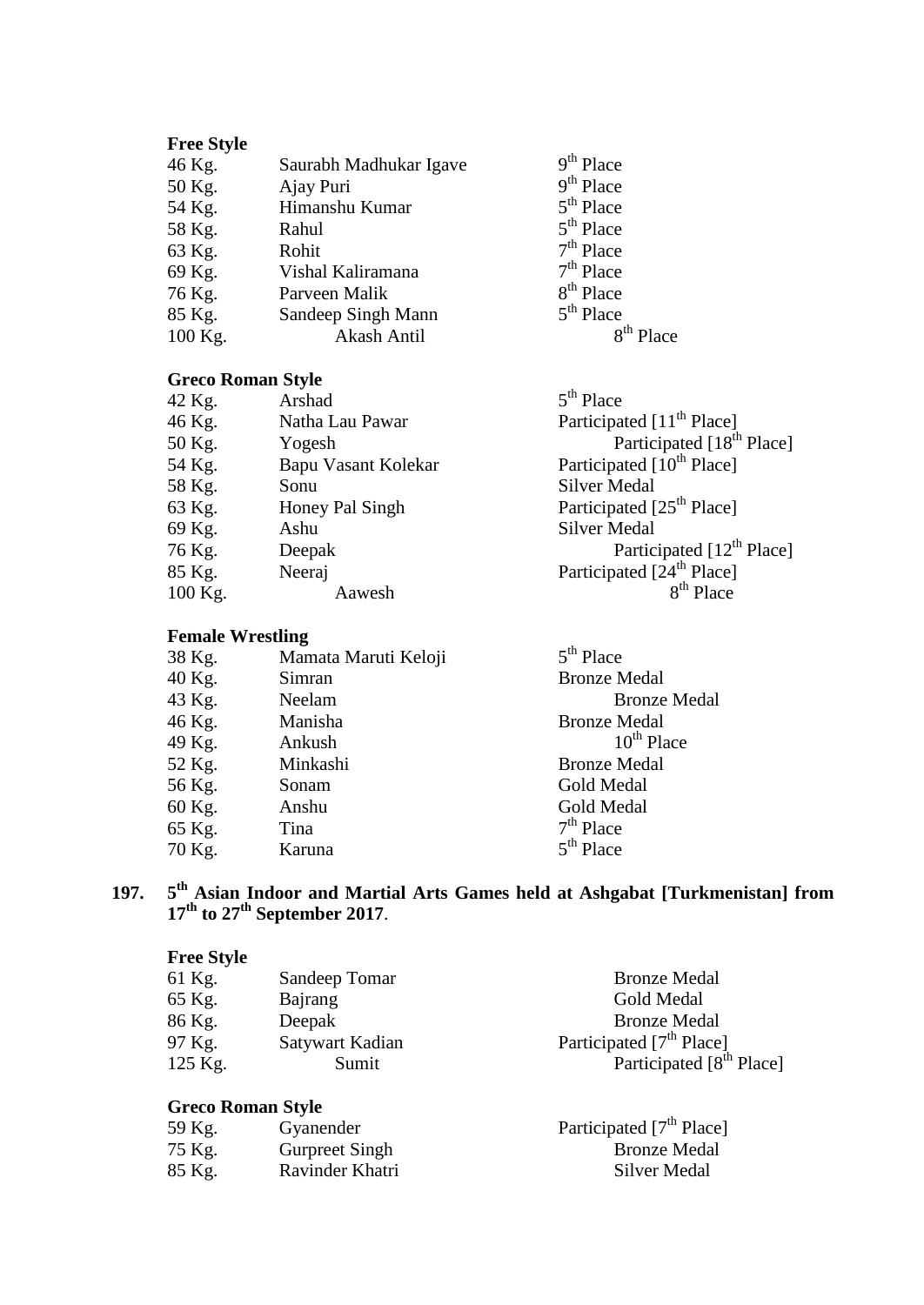| 98 Kg.  | Hardeep | Participated [7 <sup>th</sup> Place] |
|---------|---------|--------------------------------------|
| 130 Kg. | Naveen  | Silver Medal                         |

# **Women Wrestling**

| 48 Kg. | Sheetal Tomar  | <b>Bronze Medal</b>                  |
|--------|----------------|--------------------------------------|
| 58 Kg. | Pooja Dhanda   | <b>Bronze Medal</b>                  |
| 63 Kg. | Shilpi Sheoran | Participated [7 <sup>th</sup> Place] |
| 69 Kg. | Navjot Kaur    | <b>Bronze Medal</b>                  |
| 75 Kg. | Pooja          | Participated [8 <sup>th</sup> Place] |

### **198. 2017 World Senior (Under-23) Free Style, Greco Roman Style and Women Wrestling Championship held at Bydgoszcz [Poland] from 21st to 26th November 2017**

| <b>Free Style</b>        |                  |                                       |
|--------------------------|------------------|---------------------------------------|
| 57 Kg.                   | Utkarsh Kale     | Participated [22 <sup>nd</sup> Place] |
| 61 Kg.                   | Ravinder         | Participated [8 <sup>th</sup> Place]  |
| 65 Kg.                   | Bajrang          | <b>Silver Medal</b>                   |
| 70 Kg.                   | Vinod Kumar      | <b>Silver Medal</b>                   |
| 74 Kg.                   | Dinesh Kumar     | Participated [20 <sup>th</sup> Place] |
| 86 Kg.                   | Deepak Punia     | Participated [12 <sup>th</sup> Place] |
| 97 Kg.                   | Viky             | Participated [8 <sup>th</sup> Place]  |
| 125 Kg.                  | Pushpender Singh | Participated [16 <sup>th</sup> Place] |
| <b>Greco Roman Style</b> |                  |                                       |
| 59 Kg.                   | Gyanender        | Participated [19 <sup>th</sup> Place] |
| 66 Kg.                   | Manish           | Participated [25 <sup>th</sup> Place] |
| 71 Kg.                   | Yogesh           | Participated [10 <sup>th</sup> Place] |
| 75 Kg.                   | Manjeet          | Participated [18 <sup>th</sup> Place] |
| 80 Kg.                   | Deepak Gulia     | Participated [10 <sup>th</sup> Place] |
| 85 Kg.                   | Sunil Kumar      | Participated [25 <sup>nd</sup> Place] |
| 98 Kg.                   | Sumit            | Participated [16 <sup>th</sup> Place] |
| 130 Kg.                  | Mehar Singh      | Participated [19 <sup>th</sup> Place] |
| <b>Women Wrestling</b>   |                  |                                       |
| 48 Kg.                   | Ritu             | <b>Silver Medal</b>                   |
| 53 Kg.                   | Pinki            | Participated [15 <sup>th</sup> Place] |
| 58 Kg.                   | Sangeeta         | Participated [8 <sup>th</sup> Place]  |
| 60 Kg.                   | Sarita           | Participated [13 <sup>th</sup> Place] |
| 63 Kg.                   | Reshma Anil Mane | Participated [12 <sup>th</sup> Place] |
| 69 Kg.                   | Divya Kakran     | Participated [5 <sup>th</sup> Place]  |
| 75 Kg.                   | Pooja            | Participated [5 <sup>th</sup> Place]  |
|                          |                  |                                       |

## **199. 2017 Commonwealth Senior Free Style, Greco Roman Style and Women Wrestling Championship held at Johannesburg [South Africa] from 15th to 17th December 2017**

# **Free Style**

| 57 Kg. | Utkarsh Pandhrinath Kale | Gold Medal   |
|--------|--------------------------|--------------|
| 61 Kg. | <b>Sharvan</b>           | Gold Medal   |
| 61 Kg. | Rahul Balasaheb Aware    | Silver Medal |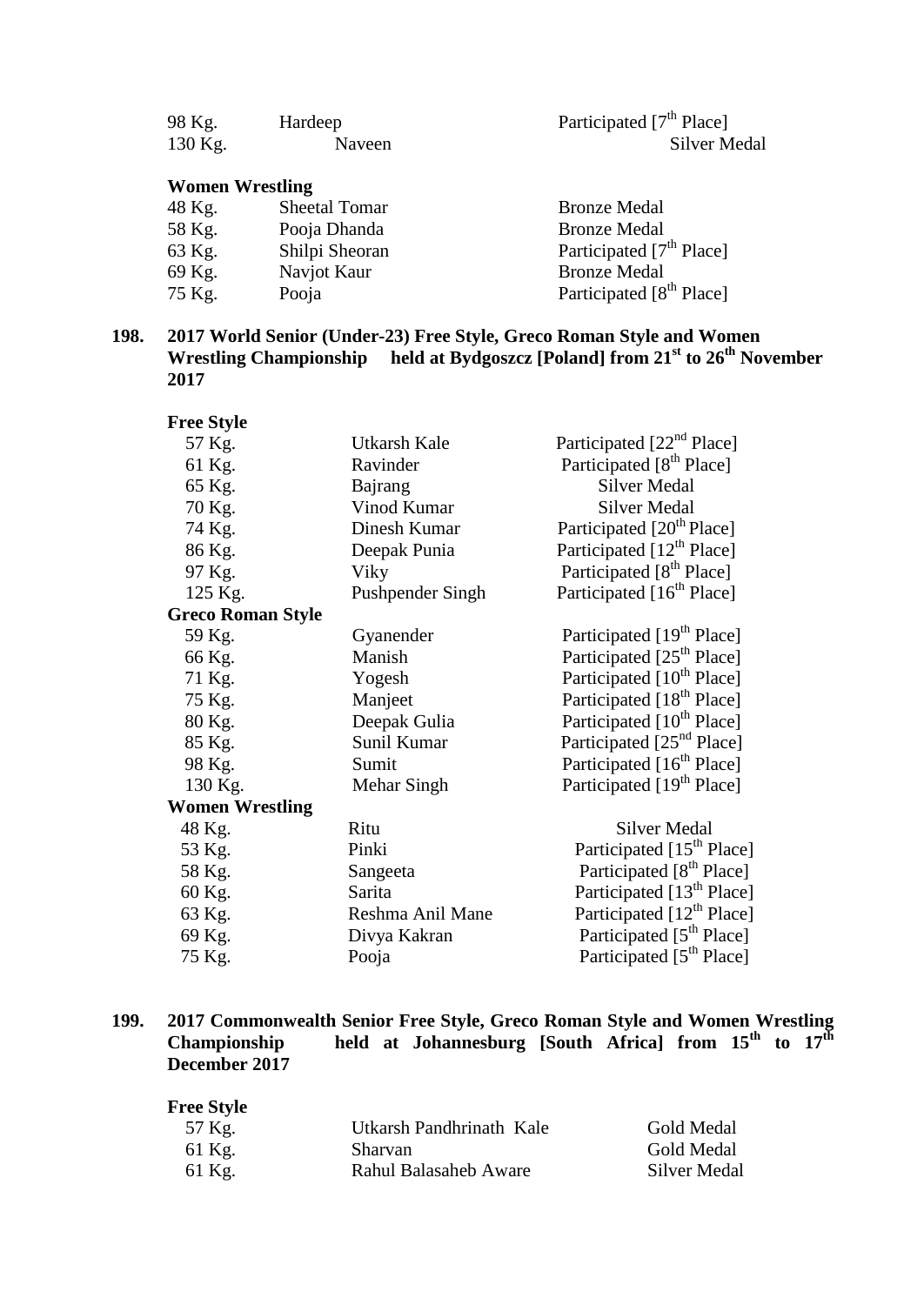| 65 Kg.                   | Bajrang               | <b>Gold Medal</b>   |
|--------------------------|-----------------------|---------------------|
| 65 Kg.                   | Sonu                  | <b>Bronze Medal</b> |
| 70 Kg.                   | Amit Kumar Dhankhar   | Gold Medal          |
| 70 Kg.                   | Arun Kumar            | <b>Silver Medal</b> |
| 74 Kg.                   | Sushil Kumar          | Gold Medal          |
| 74 Kg.                   | Parveen Rana          | <b>Silver Medal</b> |
| 79 Kg.                   | <b>Jitender</b>       | Gold Medal          |
| 79 Kg.                   | Veer Dev Gulia        | <b>Silver Medal</b> |
| 86 kg.                   | Pawan Kumar           | <b>Silver Medal</b> |
| 86 kg.                   | Deepak                | Gold Medal          |
| 92 kg.                   | Somveer               | Gold Medal          |
| 92 kg.                   | Ajrudeen              | <b>Bronze Medal</b> |
| 97 kg.                   | Mausam Khatri         | Silver Medal        |
| 97 kg.                   | Roubaljit Singh Rangi | Gold Medal          |
| 125 kg.                  | Sumit                 | <b>Silver Medal</b> |
| 125 kg.                  | Hitender              | Gold Medal          |
| <b>Greco Roman Style</b> |                       |                     |
| 55 kg.                   | Rajender Kumar        | Gold Medal          |
| 55 kg.                   | Naveen                | <b>Silver Medal</b> |
| 60 kg.                   | Manish                | Gold Medal          |
| 60 kg.                   | Gyanender             | <b>Silver Medal</b> |
| 63 kg.                   | Gaurav Sharma         | Silver Medal        |
| 63 kg.                   | Vikas                 | Gold Medal          |
| 67 kg.                   | Manish                | Gold Medal          |
| 67 kg                    | Anil Kumar            | Silver Medal        |
|                          | Aditya Kundu          | Gold Medal          |
| 72 kg.                   |                       | <b>Silver Medal</b> |
| 72 kg.                   | Kuldeep Malik         | Gold Medal          |
| 77 kg.                   | <b>Gurpreet Singh</b> |                     |
| 77 kg.                   | Manjeet               | Silver Medal        |
| 82 kg.                   | <b>Harpreet Singh</b> | Gold Medal          |
| 82 kg.                   | Amarnath              | Silver Medal        |
| 87 kg.                   | Sunil Kumar           | Gold Medal          |
| 87 kg.                   | Prabhpal Singh        | <b>Silver Medal</b> |
| 97 kg.                   | Hardeep               | Gold Medal          |
| 97 kg.                   | Sumit                 | Silver Medal        |
| 130 kg.                  | Naveen                | Gold Medal          |
| 130 kg.                  | Sonu                  | <b>Silver Medal</b> |
| <b>Women Wrestling</b>   |                       |                     |
| 50 kg.                   | Ritu                  | Gold Medal          |
| 50 kg.                   | Nirmala Devi          | <b>Silver Medal</b> |
| 53 kg.                   | Seema                 | Gold Medal          |
| 53 kg.                   | Pinki                 | <b>Silver Medal</b> |
| 55 kg.                   | Vinesh                | Gold Medal          |
| 55 kg.                   | Manisha               | <b>Silver Medal</b> |
| 57 kg.                   | Pooja Dhanda          | Gold Medal          |
| 57 kg.                   | Sangeeta              | <b>Silver Medal</b> |
| 59 kg.                   | Geeta                 | Gold Medal          |
| 59 kg.                   | Ravita                | <b>Silver Medal</b> |
| 62 kg.                   | Sakshi Malik          | Gold Medal          |
| 62 kg.                   | Pooja Tomar           | <b>Bronze Medal</b> |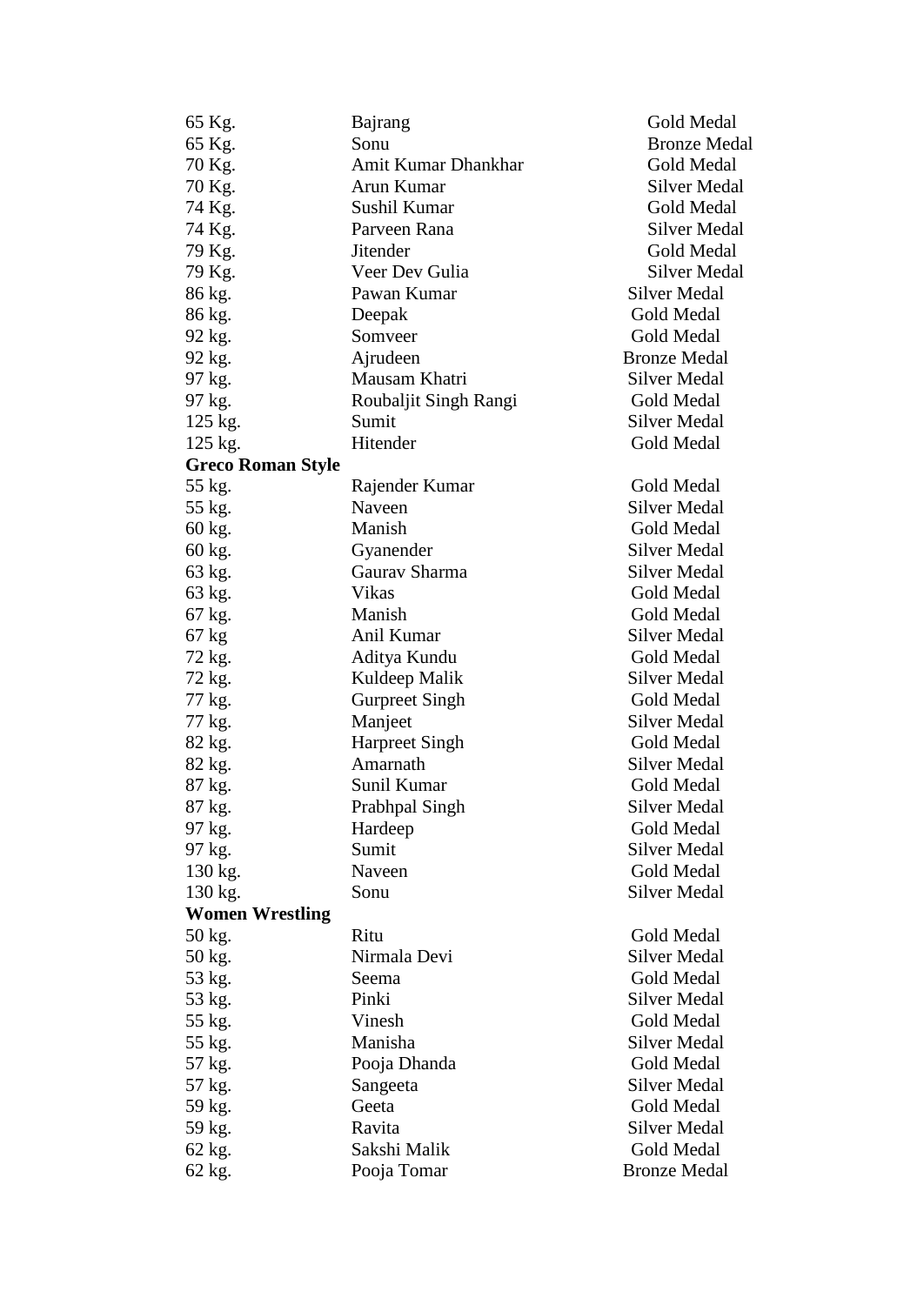| 65 kg. | Ritu         | Gold Medal          |
|--------|--------------|---------------------|
| 65 kg. | Gargi Yadav  | Silver Medal        |
| 68 kg. | Divya Kakran | Gold Medal          |
| 68 kg. | Monia        | <b>Bronze Medal</b> |
| 72 kg. | Kiran        | Gold Medal          |
| 72 kg. | Manu Tomar   | <b>Bronze Medal</b> |
| 76 kg. | Pooja        | <b>Silver Medal</b> |
| 76 kg. | Kavita       | <b>Bronze Medal</b> |

### **200. 2018 Senior Asian Free Style, Greco Roman Style and Women Wrestling Championship held at Bishkek [Kyrgyzstan] from 25th February to 4th March 2018**

| <b>Free Style</b>        |                              |                                       |
|--------------------------|------------------------------|---------------------------------------|
| 57 Kg.                   | <b>Rahul Balasaheb Aware</b> | Participated [9 <sup>th</sup> Place]  |
| 61 Kg.                   | Sharvan                      | Participated [5 <sup>th</sup> Place]  |
| 65 Kg.                   | Bajrang                      | <b>Bronze Medal</b>                   |
| 70 Kg.                   | Vinod Kumar                  | <b>Bronze Medal</b>                   |
| 74 Kg.                   | Parveen Rana                 | Participated [11 <sup>th</sup> Place] |
| 79 Kg.                   | <b>Jitender</b>              | Participated [12 <sup>th</sup> Place] |
| 86 Kg.                   | Deepak Punia                 | Participated [10 <sup>th</sup> Place] |
| 92 Kg.                   | Somveer                      | Participated [8 <sup>th</sup> Place]  |
| 97 Kg.                   | Mausam Khatri                | Participated [10 <sup>th</sup> Place] |
| 125 Kg.                  | Sumit                        | Participated [10 <sup>th</sup> Place] |
| <b>Greco Roman Style</b> |                              |                                       |
| 55 Kg.                   | Rajender Kumar               | <b>Bronze Medal</b>                   |
| 60 Kg.                   | Gyanender                    | Participated [9 <sup>th</sup> Place]  |
| 63 Kg.                   | Vikram Kurade                | Participated [5 <sup>th</sup> Place]  |
| 67 Kg.                   | Manish                       | Participated [5 <sup>th</sup> Place]  |
| 72 Kg.                   | Kuldeep Malik                | Participated [5 <sup>th</sup> Place]  |
| 77 Kg.                   | <b>Gurpreet Singh</b>        | Participated [9 <sup>th</sup> Place]  |
| 82 Kg.                   | <b>Harpreet Singh</b>        | <b>Bronze Medal</b>                   |
| 85 Kg.                   | Sunil Kumar                  | Participated [8 <sup>th</sup> Place]  |
| 98 Kg.                   | Hardeep                      | Participated [7 <sup>th</sup> Place]  |
| 130 Kg.                  | Naveen                       | Participated [5 <sup>th</sup> Place]  |
| <b>Women Wrestling</b>   |                              |                                       |
| 50 Kg.                   | Vinesh                       | <b>Silver Medal</b>                   |
| 53 Kg.                   | Babita Kumari                | Participated [9 <sup>th</sup> Place]  |
| 55 Kg.                   | Lalita                       | Participated [8 <sup>th</sup> Place]  |
| 57 Kg.                   | Pooja Dhanda                 | Participated [8 <sup>th</sup> Place]  |
| 59 Kg.                   | Sangeeta                     | <b>Bronze Medal</b>                   |
| 62 Kg.                   | Sakshi Malik                 | <b>Bronze Medal</b>                   |
| 65 Kg.                   | Navjot Kaur                  | <b>Gold Medal</b>                     |
| 68 Kg.                   | Divya Kakran                 | Participated [5 <sup>th</sup> Place]  |
| 72 Kg.                   | Pinki                        | Participated [5 <sup>th</sup> Place]  |
| 76 Kg.                   | Kiran                        | Participated [7 <sup>th</sup> Place]  |

# **201. XXI Commonwealth Games held at Gold Coast [Australia] from 4th to 15th April 2018**

**Free Style**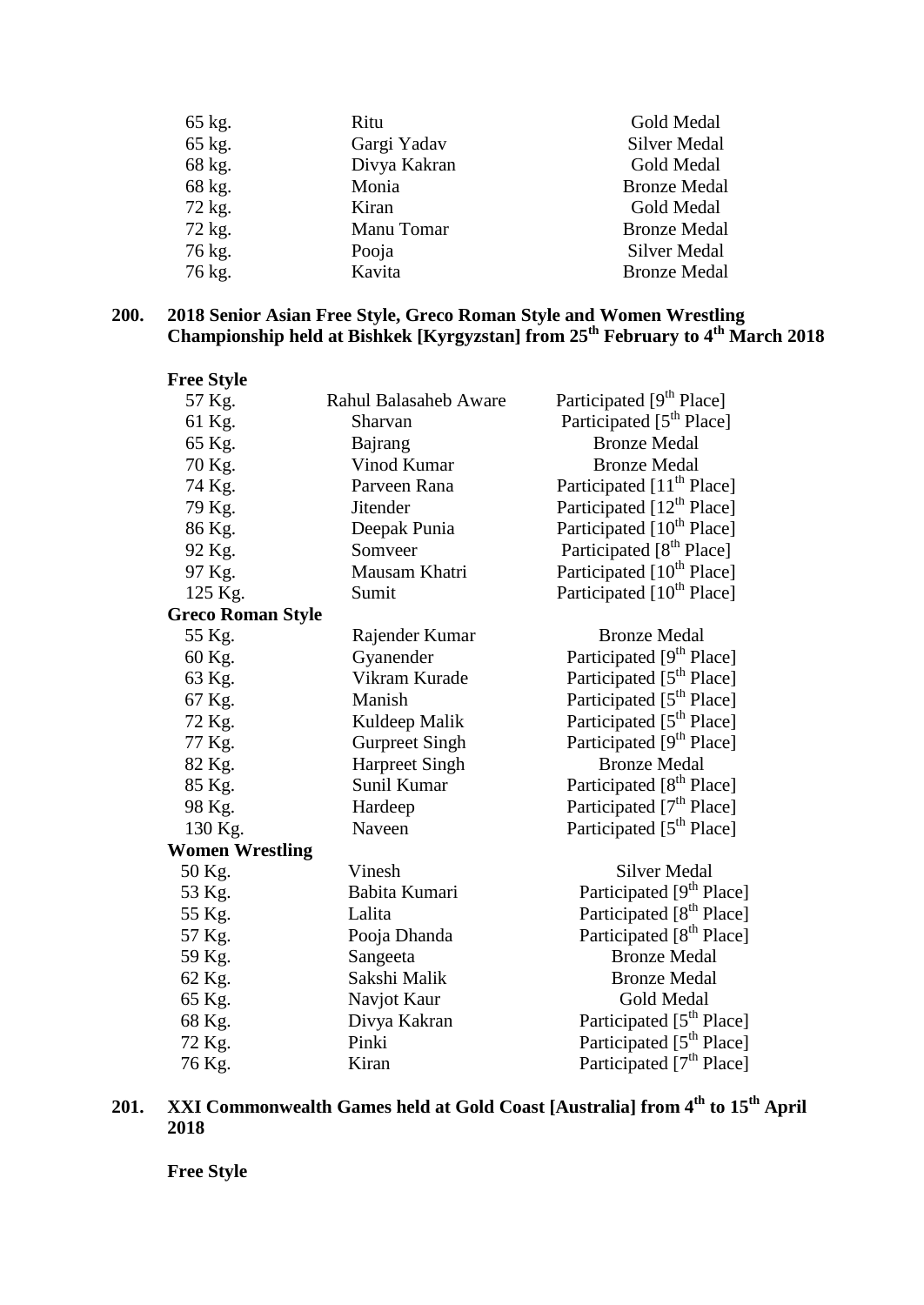| 57 Kg.  | <b>Rahul Balasaheb Aware</b> | <b>Gold Medal</b>   |
|---------|------------------------------|---------------------|
| 65 Kg.  | Bajrang                      | <b>Gold Medal</b>   |
| 74 Kg.  | Sushil Kumar                 | <b>Gold Medal</b>   |
| 86 Kg.  | Somveer                      | <b>Bronze Medal</b> |
| 97 Kg.  | Mausam Khatri                | <b>Silver Medal</b> |
| 125 Kg. | Sumit                        | <b>Gold Medal</b>   |

| 48 Kg. | Vinesh        | <b>Gold Medal</b>   |
|--------|---------------|---------------------|
| 53 Kg. | Babita Kumari | <b>Silver Medal</b> |
| 57 Kg. | Pooja Dhanda  | <b>Silver Medal</b> |
| 62 Kg. | Sakshi Malik  | <b>Bronze Medal</b> |
| 68 Kg. | Divya Kakran  | <b>Bronze Medal</b> |
| 76 Kg. | Kiran         | <b>Bronze Medal</b> |

### **202. 2018 Cadet Asian Free Style, Greco Roman Style and Women Wrestling Championship held at Tashkent [Uzbekistan] from 10th to 13th May 2018**.

**Free Style** 

| 45 Kg.  | Amit                   | $7th$ Place         |
|---------|------------------------|---------------------|
| 48 Kg.  | Saurabh Madhukar Igave | <b>Bronze Medal</b> |
| 51 Kg.  | Atul Bhimrao Chechar   | $6th$ Place         |
| 55 Kg.  | Parvinder              | <b>Bronze Medal</b> |
| 60 Kg.  | Ravinder               | Gold Medal          |
| 65 Kg.  | Rohit                  | $10^{th}$ Place     |
| 71 Kg.  | Ankit Kumar            | $5th$ Place         |
| 80 Kg.  | <b>Ankit Vats</b>      | <b>Bronze Medal</b> |
| 92 Kg.  | Monu Dahiya            | <b>Bronze Medal</b> |
| 110 Kg. | Anirudh Kumar          | Silver Medal        |
|         |                        |                     |

# **Greco Roman Style**

| 45 Kg.  | <b>Rohan Prakash Bhosale</b> | 8 <sup>th</sup> Place |
|---------|------------------------------|-----------------------|
| 48 Kg.  | Lalit                        | $7th$ Place           |
| 51 Kg.  | Laishram Sayon Meitei        | <b>Bronze Medal</b>   |
| 55 Kg.  | Vikas                        | <b>Bronze Medal</b>   |
| 60 Kg.  | Jitender Kumar Patel         | $12^{th}$ Place       |
| 65 Kg.  | Vikas                        | <b>Bronze Medal</b>   |
| 71 Kg.  | Deepak                       | <b>Bronze Medal</b>   |
| 80 Kg.  | Ravi Malik                   | <b>Bronze Medal</b>   |
| 92 Kg.  | Nitesh Kumar                 | <b>Silver Medal</b>   |
| 110 Kg. | Narinder Cheema              | $5th$ Place           |

# **Female Wrestling**

| Sweety         | $6th$ Place         |
|----------------|---------------------|
| Simran         | <b>Bronze Medal</b> |
| Sanju Devi     | <b>Bronze Medal</b> |
| Unnati Rathore | $5th$ Place         |
| Meenakshi      | <b>Bronze Medal</b> |
| Mansi          | Silver Medal        |
| Anshu          | Gold Medal          |
|                |                     |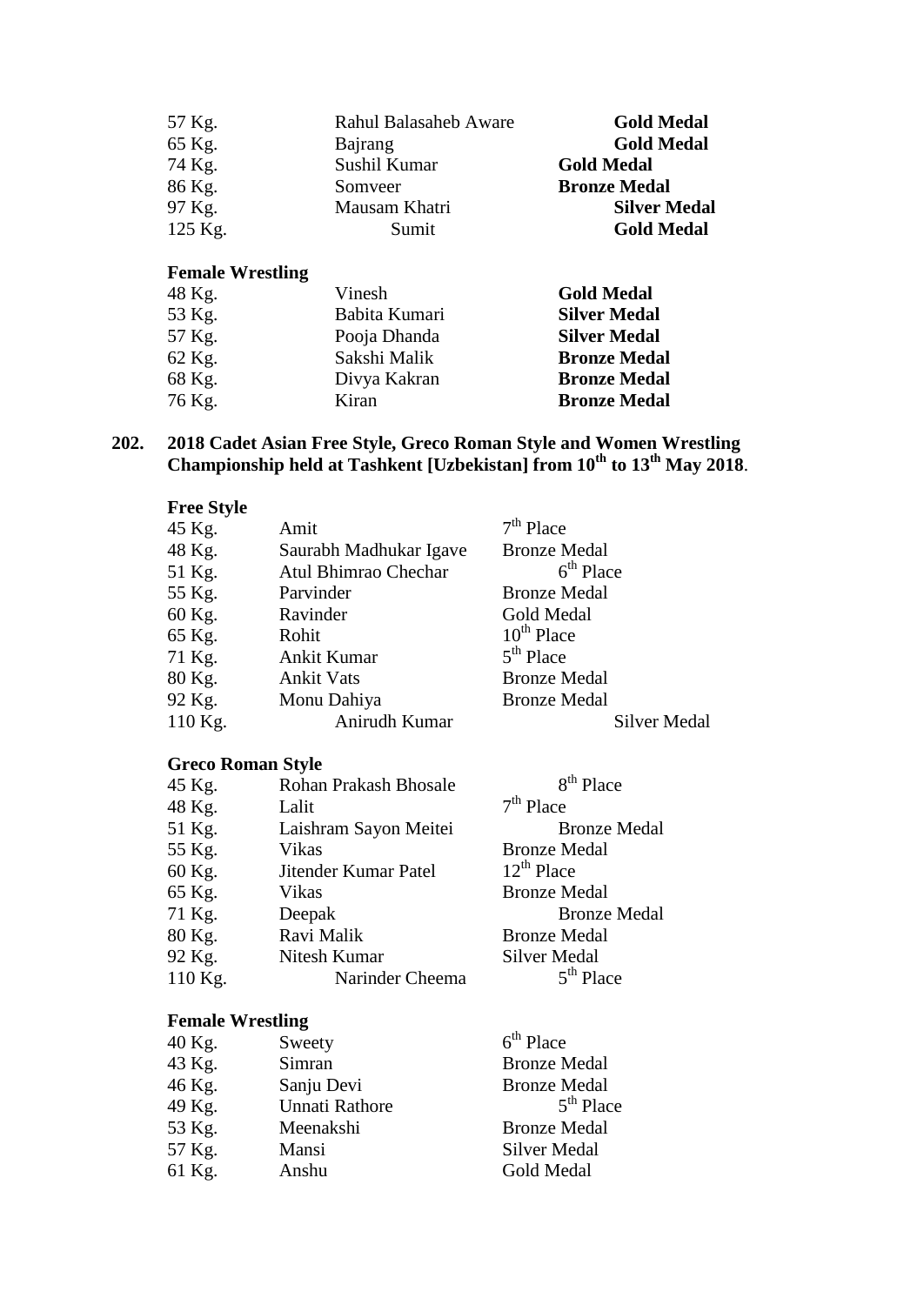| 65 Kg. | Sonam         | <b>Bronze Medal</b>   |
|--------|---------------|-----------------------|
| 69 Kg. | Anshu Gujjar  | <b>Bronze Medal</b>   |
| 73 Kg. | Ravita Kumari | 8 <sup>th</sup> Place |

#### **203. International Wrestling Tournament "Tbilisi Grand Prix of V. Balavadze and G. Kartozia" held at Tbilisi [Georgia] from 3rd to 5th July 2018.**

| <b>Free Style</b> |              |              |
|-------------------|--------------|--------------|
| 65 Kg.            | Bajrang      | Gold Medal   |
| 74 Kg.            | Sushil Kumar | Participated |

#### **204. 2018 World Cadet Free Style, Greco Roman Style and Women Wrestling Championship held at Zagreb [Croatia] from 2nd to 8th July 2018**.

| <b>Free Style</b> |                            |                     |
|-------------------|----------------------------|---------------------|
| 45 Kg.            | Sukhdev                    | $10^{th}$ Place     |
| 48 Kg.            | <b>Vipul Suresh Thorat</b> | $17th$ Place        |
| 51 Kg.            | Aman                       | <b>Bronze Medal</b> |
| 55 Kg.            | Vishal Sahani              | $14th$ Place        |
| 60 Kg.            | Ravinder                   | <b>Bronze Medal</b> |
| 65 Kg.            | Rohit                      | $9th$ Place         |
| 71 Kg.            | Gaurav Baliyan             | <b>Silver Medal</b> |
| 80 Kg.            | <b>Ankit Vats</b>          | $18th$ Place        |
| 92 Kg.            | Monu Dahiya                | $7th$ Place         |
| 110 Kg.           | Anirudh Kumar              | $5^{th}$ Place      |

# **Greco Roman Style**

| 45 Kg.    | <b>Rushikesh Uttam Patil</b> | $14th$ Place          |
|-----------|------------------------------|-----------------------|
| 48 Kg.    | Arshad                       | <b>Bronze Medal</b>   |
| 51 Kg.    | Laishram Sayon Meitei        | <b>Silver Medal</b>   |
| 55 Kg.    | Anup Kumar                   | $19th$ Place          |
| 60 Kg.    | Pravesh                      | $5th$ Place           |
| 65 Kg.    | Vikas                        | $22nd$ Place          |
| 71 Kg.    | Deepak                       | 8 <sup>th</sup> Place |
| 80 Kg.    | Varun                        | $17th$ Place          |
| 92 Kg.    | <b>Nitesh</b>                | $9th$ Place           |
| $110$ Kg. | Narinder Cheema              | $12^{th}$ Place       |

#### **Women Wrestling**

| Sweety                   | <b>Bronze Medal</b>   |
|--------------------------|-----------------------|
| Simran                   | $5th$ Place           |
| Sanju Devi               | <b>Bronze Medal</b>   |
| Disha Prakash Karande    | 8 <sup>th</sup> Place |
| Meenakshi                | <b>Silver Medal</b>   |
| Mansi                    | $11th$ Place          |
| Anshu                    | <b>Bronze Medal</b>   |
| Sonam                    | <b>Bronze Medal</b>   |
| Sonika Hooda             | <b>Bronze Medal</b>   |
| Sanofar Salimkhan Pathan | $14th$ Place          |
|                          |                       |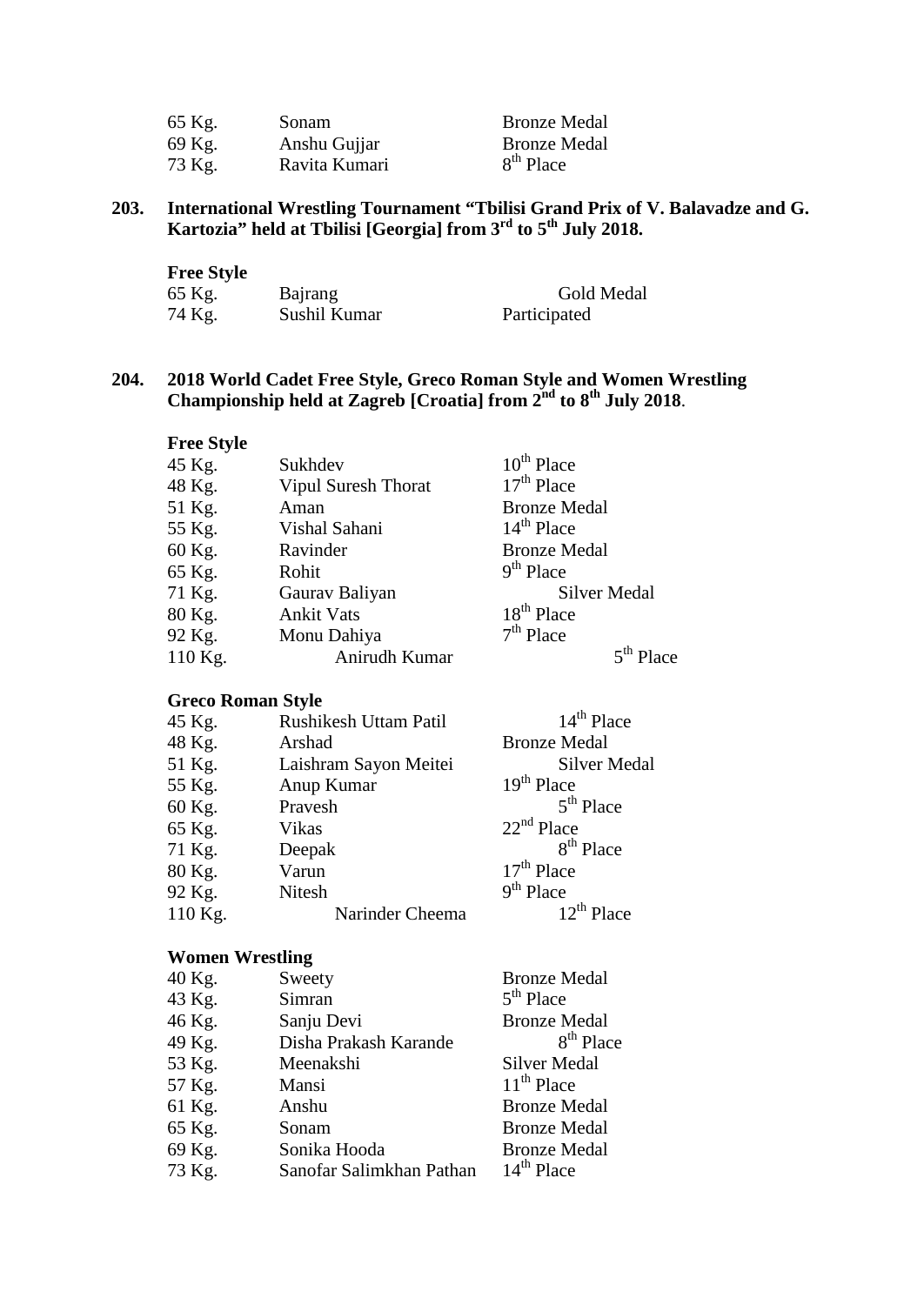#### **205. 2018 Junior Asian Free Style, Greco Roman Style and Women Wrestling Championship held at New Delhi from 17th to 22nd July 2018**.

| <b>Free Style</b> |                       |                     |
|-------------------|-----------------------|---------------------|
| 57 Kg.            | Naveen                | Silver Medal        |
| 61 Kg.            | Suraj Rajkumar Kokate | <b>Bronze Medal</b> |
| 65 Kg.            | Karan                 | <b>Bronze Medal</b> |
| 70 Kg.            | Vishal Kaliraman      | Silver Medal        |
| 74 Kg.            | Sachin Rathi          | Gold Medal          |
| 79 Kg.            | Sachin Giri           | Silver Medal        |
| 86 Kg.            | Deepak Punia          | Gold Medal          |
| 92 Kg.            | Somveer               | $5th$ Place         |
| 97 Kg.            | Nasir Hussain         | $7th$ Place         |
| 125 Kg.           | Mohit                 | <b>Bronze Medal</b> |

#### **Greco Roman Style**

| 55 Kg.  | Vijay         | <b>Silver Medal</b> |
|---------|---------------|---------------------|
| 60 Kg.  | Sachin Rana   | $7th$ Place         |
| 63 Kg.  | Manjeet       | Participated        |
| 67 Kg.  | Malkit Hooda  | $5th$ Place         |
| 72 Kg.  | Kuldeep Malik | $7th$ Place         |
| 77 Kg.  | Sajan         | Gold Medal          |
| 82 Kg.  | Sanjeet       | $7th$ Place         |
| 87 Kg.  | Sunil Kumar   | <b>Bronze Medal</b> |
| 97 Kg.  | Viresh Kundu  | <b>Bronze Medal</b> |
| 130 Kg. | Aryan Panwar  | Silver Medal        |
|         |               |                     |

#### **Female Wrestling**

| 50 Kg. | Shivani Pawar       | $5th$ Place         |
|--------|---------------------|---------------------|
| 53 Kg. | Swati Sanjay Shinde | <b>Bronze Medal</b> |
| 55 Kg. | Reena               | <b>Bronze Medal</b> |
| 57 Kg. | Mansi               | <b>Silver Medal</b> |
| 59 Kg. | Sangeeta            | $5th$ Place         |
| 62 Kg. | Anshu               | $5th$ Place         |
| 65 Kg. | Tina                | $5th$ Place         |
| 68 Kg. | Divya Kakran        | <b>Silver Medal</b> |
| 72 Kg. | Sonika Hooda        | $5th$ Place         |
| 76 Kg. | Karuna              | <b>Bronze Medal</b> |

#### **206. International Wrestling Tournament "Vebhi Emre & Hamit Kaplan" held at Istanbul [Turkey] from 20th to 22nd July 2018**.

#### **Greco Roman Style**

| 60 Kg. | Gyanender             | $5th$ Place  |
|--------|-----------------------|--------------|
| 63 Kg. | Gaurav Sharma         | Participated |
| 67 Kg. | Manish                | Participated |
| 77 Kg. | <b>Gurpreet Singh</b> | $8th$ Place  |
| 82 Kg. | Manjeet               | Participated |
| 87 Kg. | <b>Harpreet Singh</b> | $9th$ Place  |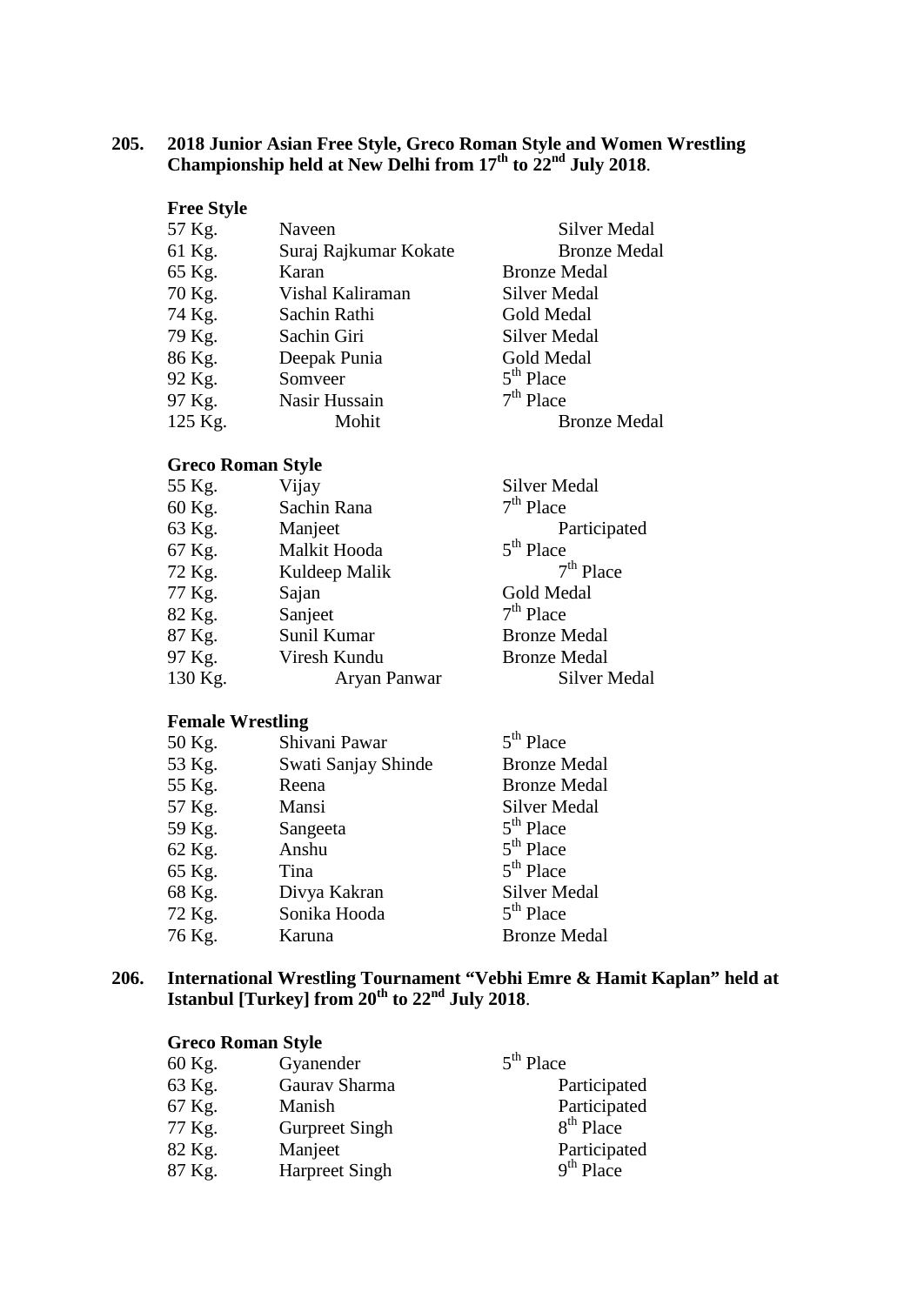| 97 Kg.  | Hardeep | Participated |              |  |
|---------|---------|--------------|--------------|--|
| 130 Kg. | Naveen  |              | Participated |  |

# **207. 46th International "Dogu Yasar" Wrestling Tournament held at Istanbul [Turkey] from 20th to 22nd July 2018**.

| <b>Free Style</b> |                 |                        |
|-------------------|-----------------|------------------------|
| 57 Kg.            | Vicky           | <b>Bronze Medal</b>    |
| 61 Kg.            | Sandeep Tomar   | <b>Silver Medal</b>    |
| 65 Kg.            | Amit            | Participated           |
| 70 Kg.            | Bajrang         | Gold Medal             |
| 70 Kg.            | Pankaj Rana     | Participated           |
| 74 Kg.            | <b>Jitender</b> | $7th$ Place            |
| 79 Kg.            | Sachin Rathi    | $10^{th}$ Place        |
| 86 Kg.            | Pawan           | 8 <sup>th</sup> Place  |
| 92 Kg.            | Deepak          | Participated           |
| 97 Kg.            | Jaskanwar Singh | $7th$ Place            |
| 97 Kg.            | Mausam Khatri   | Participated           |
| 125 Kg.           | Sumit           | 10 <sup>th</sup> Place |
| 125 Kg.           | Jaskanwar Singh | Participated           |

# **Women Wrestling**

| 50 Kg. | Ritu         | Participated                 |
|--------|--------------|------------------------------|
| 53 Kg. | Seema        | $4th$ Place                  |
| 55 Kg. | Pinki        | Gold Medal                   |
| 57 Kg. | Pooja Dhanda | <b>Silver Medal</b>          |
| 59 Kg. | Sangeeta     | <b>Bronze Medal</b>          |
| 62 Kg. | Sarita       | <b>Bronze Medal</b>          |
| 62 Kg. | Sakshi Malik | 8 <sup>th</sup> Place        |
| 65 Kg. | Geeta        | <b>Bronze Medal</b>          |
| 65 Kg. | Ritu         | 9 <sup>th</sup> Participated |
| 72 Kg. | Rajni        | <b>Silver Medal</b>          |
| 76 Kg. | Kiran        | $5th$ Place                  |
|        |              |                              |

**208. XVIII Asian Games held Jakarta [Indonesia] from 18th August to 2nd September 2018**.

# **Free Style**

| Sandeep Tomar | $10^{th}$ Place                       |
|---------------|---------------------------------------|
| Bajrang       | Gold Medal                            |
| Sushil Kumar  | Participated [14 <sup>th</sup> Place] |
| Pawan Kumar   | $5th$ Place                           |
| Mausam Khatri | $10^{th}$ Place                       |
| Sumit         | $5th$ Place                           |
|               |                                       |

# **Greco Roman Style**

| 60 Kg. | Gyanender             | $8th$ Place           |
|--------|-----------------------|-----------------------|
| 67 Kg. | Manish                | $8th$ Place           |
| 77 Kg. | <b>Gurpreet Singh</b> | 8 <sup>th</sup> Place |
| 87 Kg. | <b>Harpreet Singh</b> | $5th$ Place           |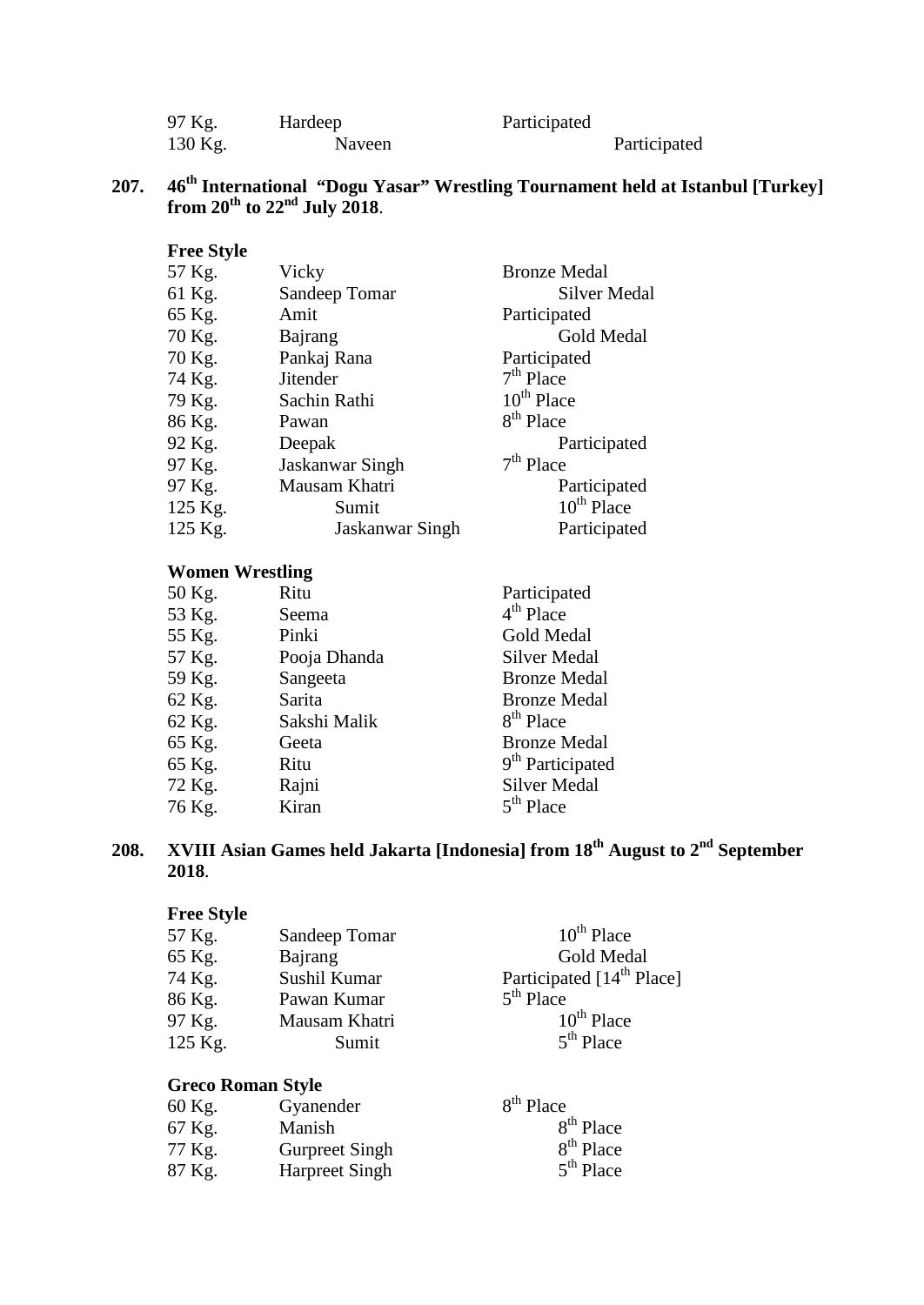| 97 Kg.                 | Hardeep      | $7th$ Place                           |
|------------------------|--------------|---------------------------------------|
| 130 Kg.                | Naveen       | $8th$ Place                           |
| <b>Women Wrestling</b> |              |                                       |
| 50 Kg.                 | Vinesh       | Gold Medal                            |
| 53 Kg.                 | Pinki        | Participated [13 <sup>th</sup> Place] |
| 57 Kg.                 | Pooja Dhanda | $5th$ Place                           |
| 62 Kg.                 | Sakshi Malik | $5th$ Place                           |
| 68 Kg.                 | Divya Kakran | <b>Bronze Medal</b>                   |
| 76 Kg.                 | Kiran        | $8th$ Place                           |

#### **209. 2018 World Junior Free Style, Greco Roman Style and Women Wrestling Championship held at Trnava [Slovakia] from 17th to 23rd September 2018**

| <b>Free Style</b>        |                       |                                       |
|--------------------------|-----------------------|---------------------------------------|
| 57 Kg.                   | Naveen                | <b>Silver Medal</b>                   |
| 61 Kg.                   | Suraj Rajkumar Kokate | Participated [7 <sup>th</sup> Place]  |
| 65 Kg.                   | Rohit                 | Participated [10 <sup>th</sup> Place] |
| 70 Kg.                   | Vishal Kaliraman      | Participated [8 <sup>th</sup> Place]  |
| 74 Kg.                   | Sachin Rathi          | Participated [5 <sup>th</sup> Place]  |
| 79 Kg.                   | Sandeep Singh Mann    | Participated [7 <sup>th</sup> Place]  |
| 86 Kg.                   | Deepak Punia          | <b>Silver Medal</b>                   |
| 92 Kg.                   | Sanjeet               | Participated [9 <sup>th</sup> Place]  |
| 97 Kg.                   | Amit Saroha           | Participated [9 <sup>th</sup> Place]  |
| 125 Kg.                  | Mohit                 | Participated [10 <sup>th</sup> Place] |
| <b>Greco Roman Style</b> |                       |                                       |
| 55 Kg.                   | Vijay                 | <b>Bronze Medal</b>                   |
| 60 Kg.                   | Vijay                 | <b>Silver Medal</b>                   |
| 63 Kg.                   | Sagar                 | Participated [5 <sup>th</sup> Place]  |
| 67 Kg.                   | Saurabh               | Participated [8 <sup>th</sup> Place]  |
| 72 Kg.                   | Kuldeep Malik         | Participated [14 <sup>th</sup> Place] |
| 77 Kg.                   | Sajan                 | <b>Silver Medal</b>                   |
| 82 Kg.                   | Sanjeet               | Participated [12 <sup>th</sup> Place] |
| 87 Kg.                   | Sunil Kumar           | Participated [10 <sup>th</sup> Place] |
| 97 Kg.                   | Viresh Kundu          | Participated [23 <sup>rd</sup> Place] |
| 130 Kg.                  | Deepak Poonia         | Participated [18 <sup>th</sup> Place] |
| <b>Women Wrestling</b>   |                       |                                       |
| 50 Kg.                   | Shivaji Pawar         | Participated [18 <sup>th</sup> Place] |
| 53 Kg.                   | Swati Sanjay Shinde   | Participated [14 <sup>th</sup> Place] |
| 55 Kg.                   | Anju                  | Participated [5 <sup>th</sup> Place]  |
| 57 Kg.                   | Mansi                 | <b>Bronze Medal</b>                   |
| 59 Kg.                   | Anshu                 | <b>Bronze Medal</b>                   |
| 62 Kg.                   | Radhika               | Participated [8 <sup>th</sup> Place]  |
| 65 Kg.                   | Jaspreet Kaur         | Participated [15 <sup>th</sup> Place] |
| 68 Kg.                   | Sonika Hooda          | Participated [8 <sup>th</sup> Place]  |
| 72 Kg.                   | Karuna                | Participated [12 <sup>th</sup> Place] |
| 76 Kg.                   | Nisha                 | Participated [8 <sup>th</sup> Place]  |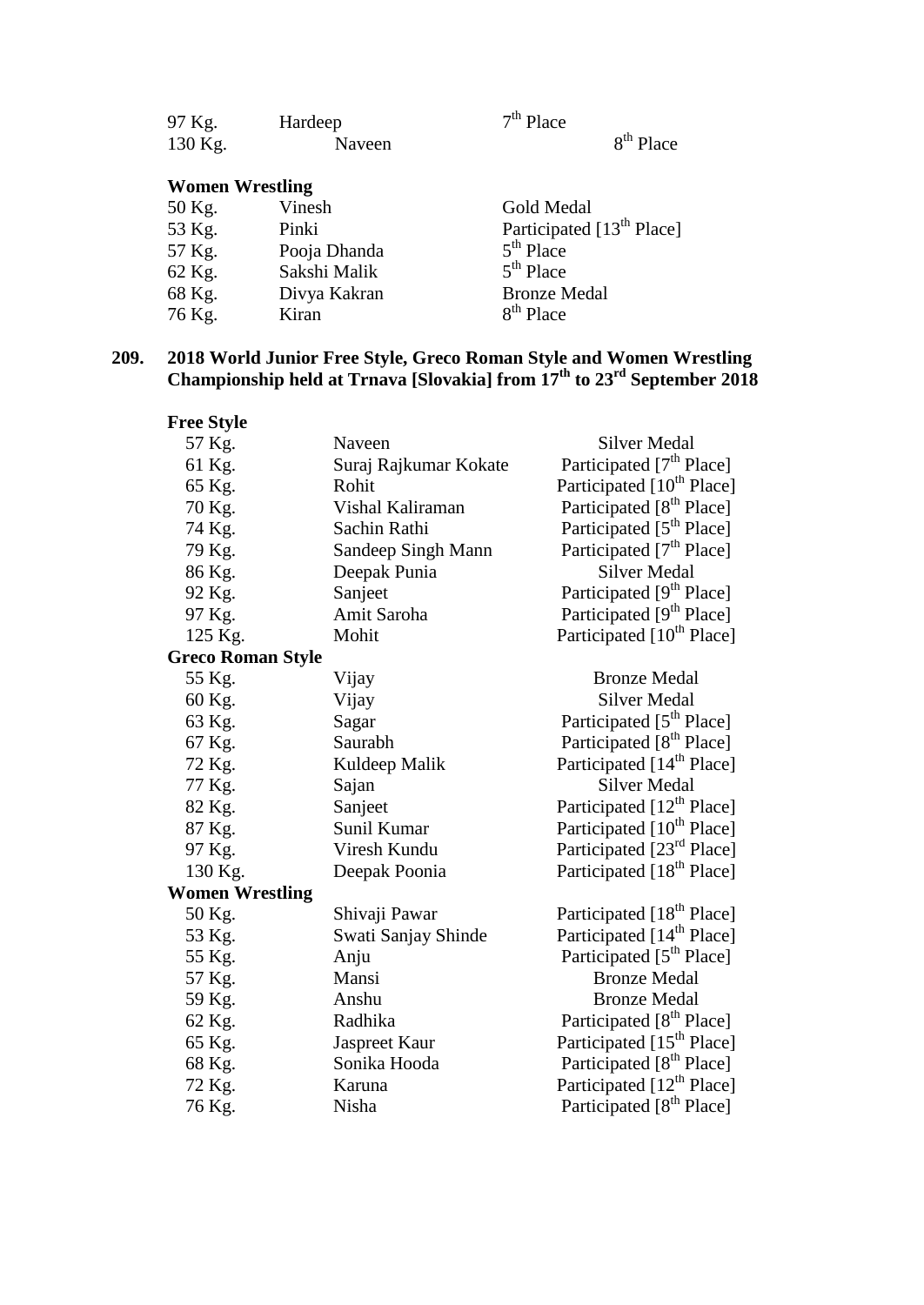#### **210. 2018 World Senior (Under-23) Free Style, Greco Roman Style and Women Wrestling Championship held at Bucharest [Romania] from 12th to 18th November 2018**

| <b>Free Style</b>      |                       |                                       |
|------------------------|-----------------------|---------------------------------------|
| 57 Kg.                 | Ravi Kumar            | <b>Silver Medal</b>                   |
| 61 Kg.                 | Arun                  | Participated [10 <sup>th</sup> Place] |
| 65 Kg.                 | Surjeet Singh         | Participated [13 <sup>th</sup> Place] |
| 70 Kg.                 | Naveen                | Participatd [25 <sup>th</sup> Place]  |
| 74 Kg.                 | Parveen Malik         | Participated [23 <sup>rd</sup> Place] |
| 79 Kg.                 | Dinesh Kumar          | Participated [19 <sup>th</sup> Place] |
| 86 Kg.                 | <b>Uphar Sharma</b>   | Participated [8 <sup>th</sup> Place]  |
| 92 Kg.                 | Sunil Kumar           | Participated [8 <sup>th</sup> Place]  |
| 97 Kg.                 | Karandeep Singh Nahal | Participated [8 <sup>th</sup> Place]  |
| 125 Kg.                | Abhijeet Chandrakant  | Participated [17 <sup>th</sup> Place] |
|                        | Katake                |                                       |
| Greco Roman Style      |                       |                                       |
| 55 Kg.                 | Ravin                 | Participated [15 <sup>th</sup> Place] |
| 60 Kg.                 | Manish                | Participated [17 <sup>th</sup> Place] |
| 67 Kg.                 | Ravinder              | Participated [26 <sup>th</sup> Place] |
| 72 Kg.                 | Ajay Kumar            | Participated [20 <sup>th</sup> Place] |
| 77 Kg.                 | Sajan                 | Participated [5 <sup>th</sup> Place]  |
| 87 Kg.                 | Sunil Kumar           | Participated [13 <sup>th</sup> Place] |
| 97 Kg.                 | Deepanshu             | Participated [25 <sup>th</sup> Place] |
| 130 Kg.                | Ravi Sharma           | Participated [18 <sup>th</sup> Place] |
| <b>Women Wrestling</b> |                       |                                       |
| 50 Kg.                 | Divya Tomar           | Participated [8 <sup>th</sup> Place]  |
| 53 Kg.                 | Ankush                | Participated [14 <sup>th</sup> Place] |
| 55 Kg.                 | Pinki                 | Participated [13 <sup>th</sup> Place] |
| 57 Kg.                 | Neetu                 | Participated [14 <sup>th</sup> Place] |
| 59 Kg.                 | Anjali                | Participated [10 <sup>th</sup> Place] |
| 62 Kg.                 | Pooja Devi            | Participated [17 <sup>th</sup> Place] |
| 65 Kg.                 | Reshma Anil Mane      | Participated [15 <sup>th</sup> Place] |
| 68 Kg.                 | Suman                 | Participated [12 <sup>th</sup> Place] |
| 72 Kg.                 | Naina                 | Participated [5 <sup>th</sup> Place]  |
| 76 Kg.                 | Pooja                 | Participated [15 <sup>th</sup> Place] |

#### **211 2018 World Senior Free Style, Greco Roman Style and Women Wrestling Championship held at Budapest [Hungary] from 20th to 28th October 2018**

| Participated [10 <sup>th</sup> Place]<br>57 Kg.<br>Sandeep Tomar<br>Participated [8 <sup>th</sup> Place]<br>Sonba Tanaji Gongane<br>61 Kg.<br><b>Silver Medal</b><br>65 Kg.<br>Bajrang<br>Participated [11 <sup>th</sup> Place]<br>70 Kg.<br>Pankaj Rana |  |
|----------------------------------------------------------------------------------------------------------------------------------------------------------------------------------------------------------------------------------------------------------|--|
|                                                                                                                                                                                                                                                          |  |
|                                                                                                                                                                                                                                                          |  |
|                                                                                                                                                                                                                                                          |  |
|                                                                                                                                                                                                                                                          |  |
| Participated [22 <sup>nd</sup> Place]<br>74 Kg.<br><b>Jitender</b>                                                                                                                                                                                       |  |
| Participated [21 <sup>st</sup> Place]<br>79 Kg.<br>Sachina Rathi                                                                                                                                                                                         |  |
| Participated [25 <sup>th</sup> Place]<br>Pawan Kumar<br>86 Kg.                                                                                                                                                                                           |  |
| Participated [16 <sup>th</sup> Place]<br>92 Kg.<br>Deepak                                                                                                                                                                                                |  |
| Participated [19 <sup>th</sup> Place]<br>97 Kg.<br>Mausam Khatri                                                                                                                                                                                         |  |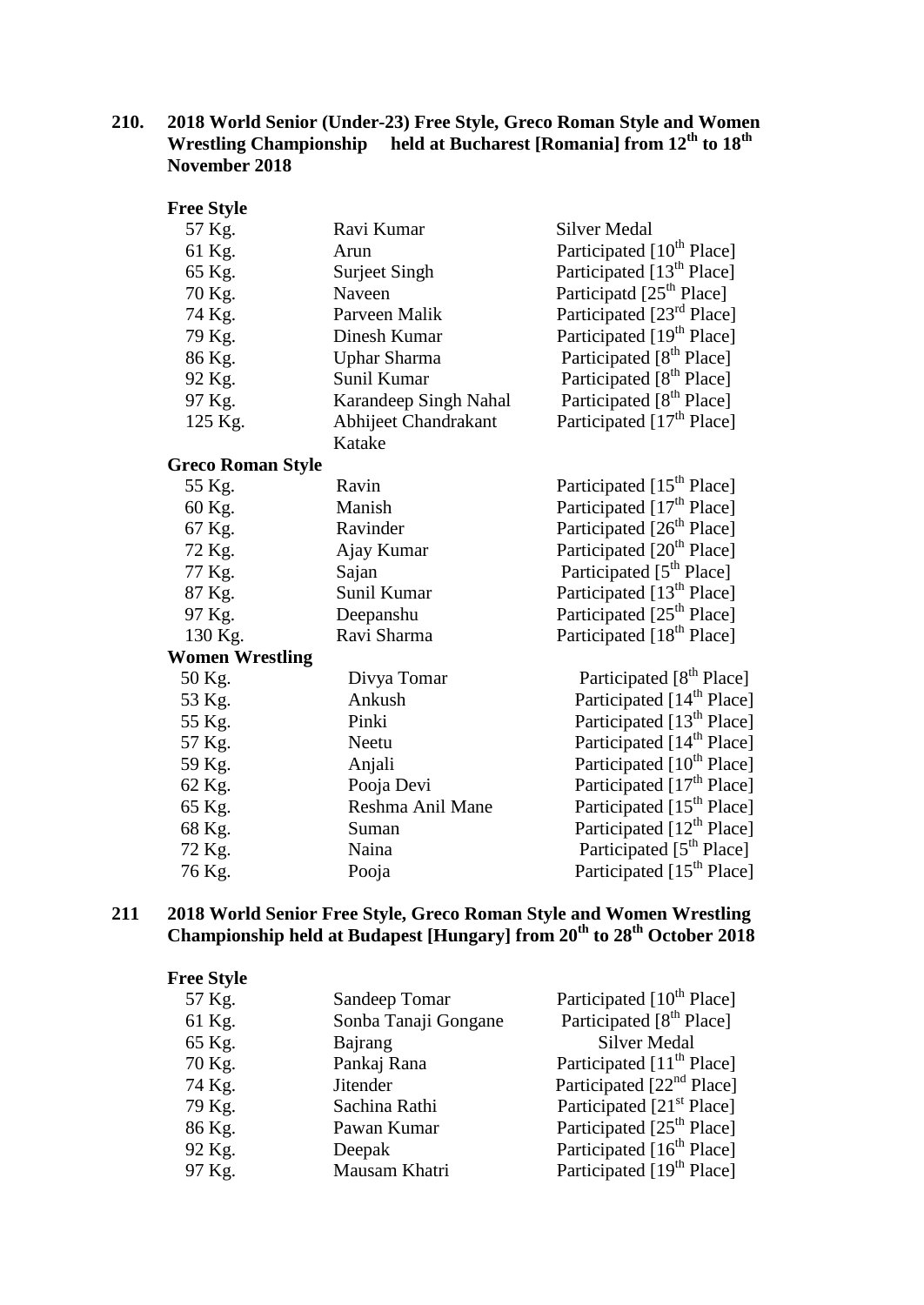125 Kg. Sumit Participated [5<sup>th</sup> Place]

#### **Greco Roman Style**

| 55 Kg.  | Vijay                 | Participated [16 <sup>th</sup> Place] |
|---------|-----------------------|---------------------------------------|
| 60 Kg.  | Gyanender             | Participated [26 <sup>th</sup> Place] |
| 63 Kg.  | Gaurav Sharma         | Participated [17 <sup>th</sup> Place] |
| 67 Kg.  | Manish                | Participated [19 <sup>th</sup> Place] |
| 72 Kg.  | Kuldeep Malik         | Participated [29 <sup>th</sup> Place] |
| 77 Kg.  | <b>Gurpreet Singh</b> | Participated [34 <sup>th</sup> Place] |
| 82 Kg.  | <b>Harpreet Singh</b> | Participated [15 <sup>th</sup> Place] |
| 87 Kg.  | Manjeet               | Participated [28 <sup>th</sup> Place] |
| 97 Kg.  | Hardeep               | Participated [12 <sup>th</sup> Place] |
| 130 Kg. | Naveen                | Participated [19 <sup>th</sup> Place] |

#### **Women Wrestling**

| 50 Kg. | Ritu         | Participated [5 <sup>th</sup> Place]  |
|--------|--------------|---------------------------------------|
| 53 Kg. | Pinki        | Participated [11 <sup>th</sup> Place] |
| 55 Kg. | Seema        | Participated [21 <sup>st</sup> Place] |
| 57 Kg. | Pooja Dhanda | <b>Bronze Medal</b>                   |
| 59 Kg. | Sarita       | Participated [7 <sup>th</sup> Place]  |
| 62 Kg. | Sakshi Malik | Participated [12 <sup>th</sup> Place] |
| 65 Kg. | Ritu         | Participated [5 <sup>th</sup> Place]  |
| 68 Kg. | Navjot Kaur  | Participated [8 <sup>th</sup> Place]  |
| 72 Kg. | Rajani       | Participated [14 <sup>th</sup> Place] |
| 76 Kg. | Kiran        | Participated [10 <sup>th</sup> Place] |
|        |              |                                       |

# **212. 57th International Tournament "Dan Kolov Nikola Petrov" held at Ruse [Bulgaria] from 28th February to 3rd March 2019**

#### **FREE STYLE**

| 61 Kg. | Sandeep Tomar         | Silver Medal |
|--------|-----------------------|--------------|
| 61 Kg. | Ravi Kumar            | Participated |
| 65 Kg. | Bajrang               | Gold Medal   |
| 74 Kg. | Vinod Kumar Omprakash | Participated |
| 74 Kg. | <b>Jitender</b>       | Participated |
| 86 Kg. | Deepak Punia          | Participated |
| 97 Kg. | Akash Antil           | Participated |

#### **WOMEN WRESTLING**

| 53 Kg. | Vinesh       | Silver Medal |
|--------|--------------|--------------|
| 53 Kg. | Seema        | Participated |
| 59 Kg. | Pooja Dhanda | Gold Medal   |
| 59 Kg. | Sarita       | Silver Medal |
| 65 Kg. | Sakshi Malik | Silver Medal |
|        |              |              |

#### **213. 1st Under-23 Senior Asian Free Style, Greco Roman Style and Women Wrestling Championship held at Ulaanbaatar [Mongolia] from 21st to 24th March 2019 FREE STYLE**

| 57 Kg. | Rahul                | Gold Medal          |
|--------|----------------------|---------------------|
| 61 Kg. | Sonba Tanaji Gongane | Silver Medal        |
| 65 Kg. | Parveen              | <b>Bronze Medal</b> |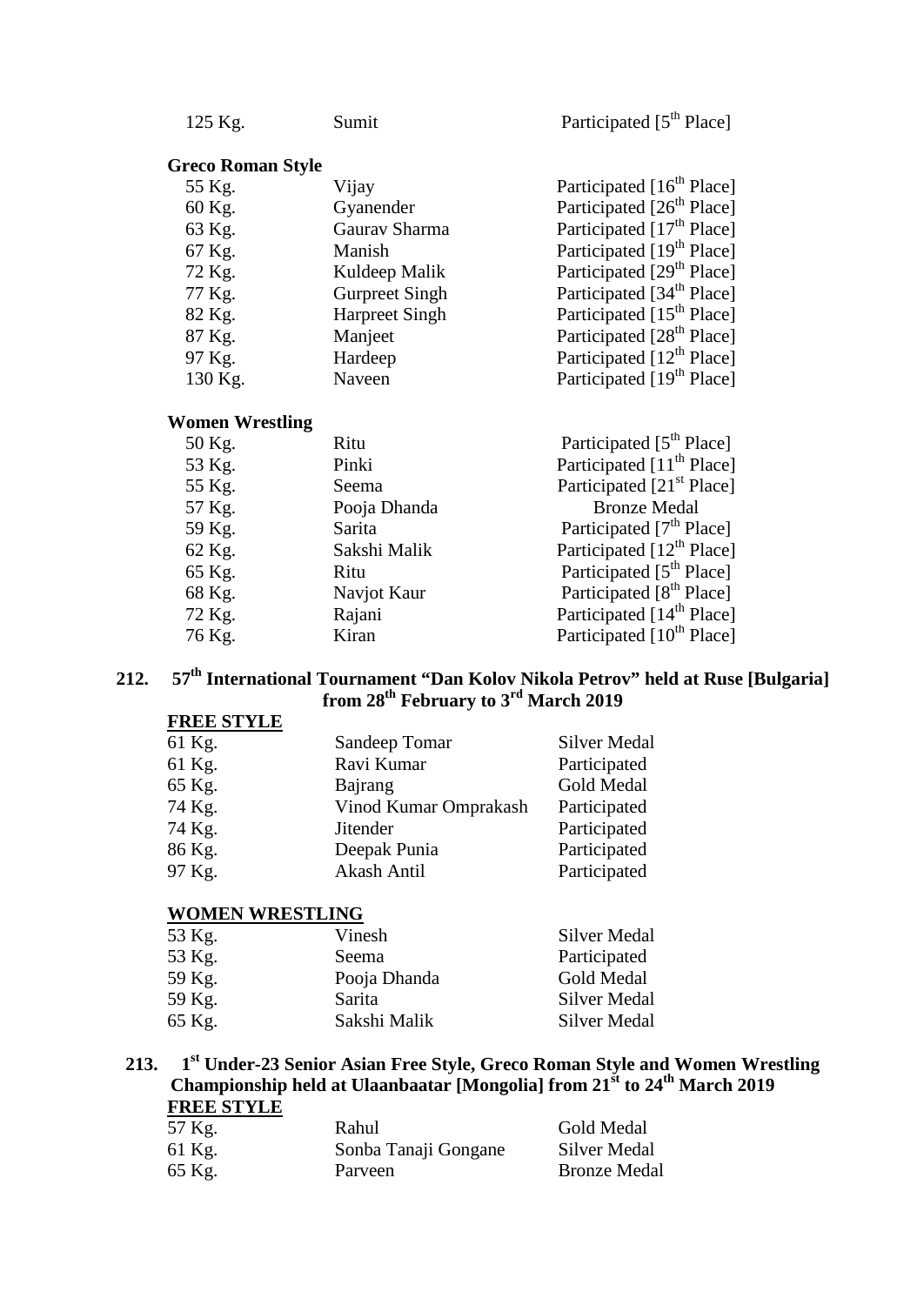| 70 Kg.                   | Naveen                                   | Participated        |
|--------------------------|------------------------------------------|---------------------|
| 74 Kg.                   | Gourav Baliyan                           | Participated        |
| 79 Kg.                   | Veer Dev Gulia                           | <b>Silver Medal</b> |
| 86 Kg.                   | Parveen                                  | Participated        |
| 92 Kg.                   | Viky                                     | Participated        |
| 97 Kg.                   | Nasir Hussain                            | Participated        |
| 125 Kg.                  | Abhijeet Chandrakant Katake Participated |                     |
| <b>GRECO ROMAN STYLE</b> |                                          |                     |
| 55 Kg.                   | Ravin                                    | Participated        |
| 60 Kg.                   | Manish                                   | Participated        |
| 63 Kg.                   | Vijay                                    | <b>Bronze Medal</b> |
| 67 Kg.                   | Anuj Dahiya                              | Participated        |
| 72 Kg.                   | Ashu                                     | Participated        |
| 77 Kg.                   | Sajan                                    | Participated        |
| 82 Kg.                   | Sanjeet                                  | <b>Bronze Medal</b> |
| 87 Kg.                   | Sunil Kumar                              | Participated        |
| 97 Kg.                   | Ravi                                     | <b>Silver Medal</b> |
| 130 Kg.                  | Aryan Panwar                             | Participated        |
| <b>WOMEN WRESTLING</b>   |                                          |                     |
| 50 Kg.                   | Jyoti                                    | Participated        |
| 53 Kg.                   | Reena                                    | <b>Silver Medal</b> |
| 55 Kg.                   | Anju                                     | <b>Silver Medal</b> |
| 57 Kg.                   | Meenakshi                                | Participated        |
| 59 Kg.                   | Manju Kumari                             | Gold Medal          |
| 62 Kg.                   | Radhika                                  | <b>Bronze Medal</b> |
| 65 Kg.                   | Tina                                     | Gold Medal          |
| 68 Kg.                   | Divya Kakran                             | Gold Medal          |
| 72 Kg.                   | Naina                                    | Gold Medal          |
| 76 Kg.                   | Pooja                                    | <b>Silver Medal</b> |
|                          |                                          |                     |

#### **214. 2019 Senior Asian Free Style, Greco Roman Style and Women Wrestling Championship held at Xi'an [China] from 21st to 28th April 2019**

| <b>FREE STYLE</b> |                     |                                      |
|-------------------|---------------------|--------------------------------------|
| 57 Kg.            | Ravi Kumar          | Participated [5 <sup>th</sup> Place] |
| 61 Kg.            | <b>Rahul Aware</b>  | <b>Bronze Medal</b>                  |
| 65 Kg.            | Bajrang             | Gold Medal                           |
| 70 Kg.            | Rajneesh            | Participated                         |
| 74 Kg.            | Amit Kumar Dhankhar | <b>Silver Medal</b>                  |
| 79 Kg.            | Parveen Rana        | Silver Medal                         |
| 86 Kg.            | Deepak Punia        | <b>Bronze Medal</b>                  |
| 92 Kg.            | Viky                | Silver Medal                         |
| 97 Kg.            | Satywart Kadian     | <b>Bronze Medal</b>                  |
| 125 Kg.           | Sumit               | <b>Bronze Medal</b>                  |

#### **GRECO ROMAN STYLE**

| 55 Kg. | Manjeet                 | Participated        |
|--------|-------------------------|---------------------|
| 60 Kg. | Gyanender               | <b>Bronze Medal</b> |
| 63 Kg. | Vikram Krushnath Kurade | Participated        |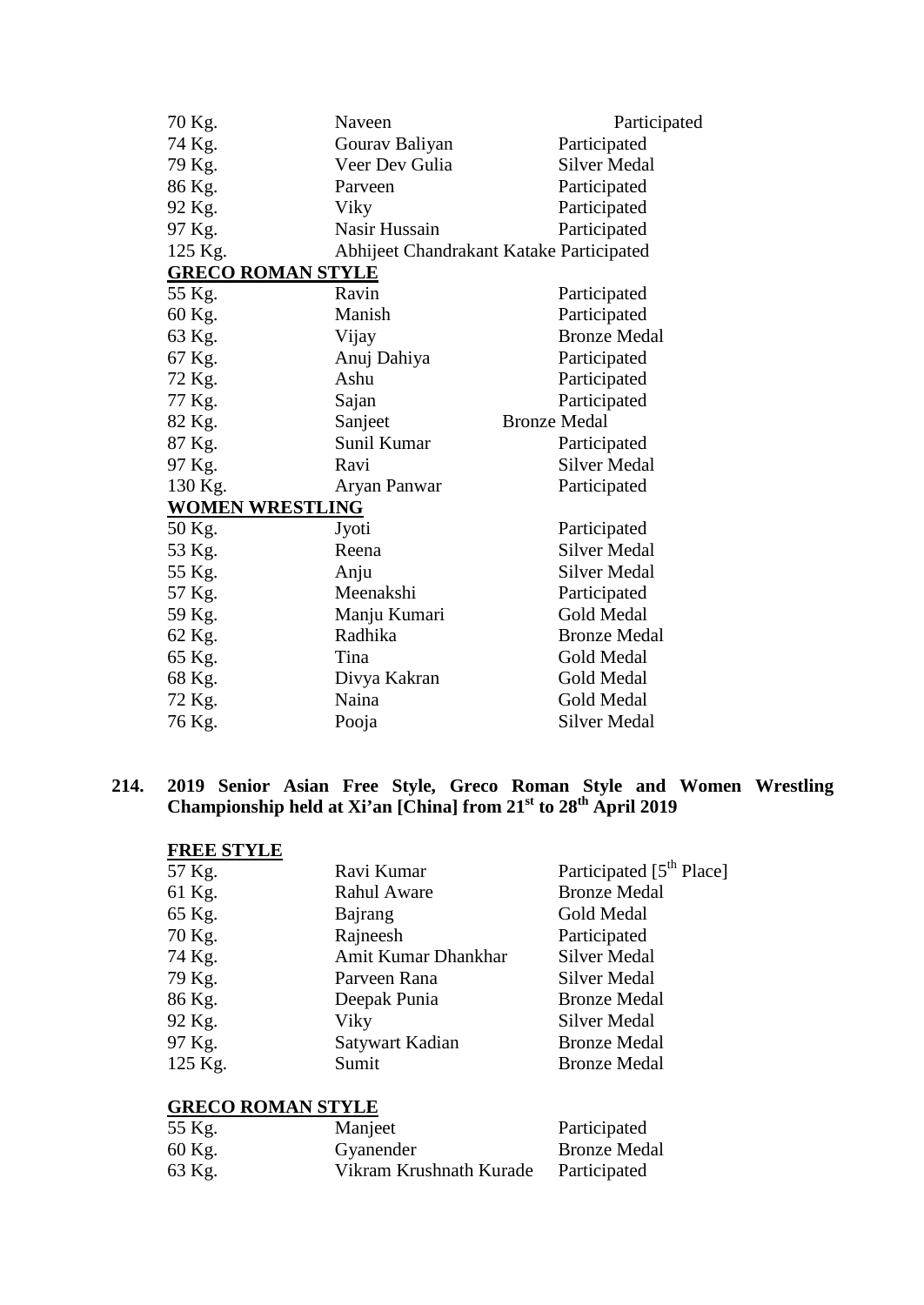| 67 Kg.  | Ravinder              | Participated                         |
|---------|-----------------------|--------------------------------------|
| 72 Kg.  | Yogesh                | Participated [5 <sup>th</sup> Place] |
| 77 Kg.  | <b>Gurpreet Singh</b> | Silver Medal                         |
| 82 Kg.  | <b>Harpreet Singh</b> | Silver Medal                         |
| 87 Kg.  | Sunil Kumar           | Silver Medal                         |
| 97 Kg.  | Hardeep               | Participated                         |
| 130 Kg. | Prem                  | Participated [5 <sup>th</sup> Place] |

#### **WOMEN WRESTLING**

| 50 Kg. | Seema        | Participated [5 <sup>th</sup> Place] |
|--------|--------------|--------------------------------------|
| 53 Kg. | Vinesh       | <b>Bronze Medal</b>                  |
| 55 Kg. | Lalita       | Participated                         |
| 57 Kg. | Pooja Dhanda | Participated [5 <sup>th</sup> Place] |
| 59 Kg. | Manju Kumari | <b>Bronze Medal</b>                  |
| 62 Kg. | Sakshi Malik | <b>Bronze Medal</b>                  |
| 65 Kg. | Navjot Kaur  | Participated [5 <sup>th</sup> Place] |
| 68 Kg. | Divya Kakran | <b>Bronze Medal</b>                  |
| 72 Kg. | Kiran        | Participated                         |
| 76 Kg. | Pooja        | Participated                         |
|        |              |                                      |

# **215. 50th International Free Style Wrestling Tournament "Ali Aliev" held at Kaspiisk [Russia] from 1st to 3rd May 2019.**

#### **FREE STYLE**

| 57 Kg. | Sandeep Tomar   | Participated $[12^{th}$ Palce]       |
|--------|-----------------|--------------------------------------|
| 65 Kg. | Bajrang         | Gold Medal                           |
| 74 Kg. | <b>Jitender</b> | Participated [9 <sup>th</sup> Place] |

# **216. 24th International Tournament "City of Sassri" – Ranking Series held at Sassari [Italy] from 23rd to 25th May 2019.**

# **FREE STYLE**

| 65 Kg.<br>Gold Medal<br>Sonba Tanaji<br>$5th$ Place<br>65 Kg.<br>Harphool<br>$5th$ Place<br>74 Kg.<br>Amit Kumar Dhankhar<br>$5th$ Place<br>79 Kg.<br>Parveen Rana<br>86 Kg.<br>Deepak Punia<br><b>Bronze</b><br>$6th$ Place<br>92 Kg.<br>Viky<br>$11th$ Place<br>97 Kg.<br>Satywart Kadian<br>8 <sup>th</sup> Place<br>125 Kg.<br>Sumit | 61 Kg. | Rahul Aware | <b>Bronze Medal</b> |
|------------------------------------------------------------------------------------------------------------------------------------------------------------------------------------------------------------------------------------------------------------------------------------------------------------------------------------------|--------|-------------|---------------------|
|                                                                                                                                                                                                                                                                                                                                          |        |             |                     |
|                                                                                                                                                                                                                                                                                                                                          |        |             |                     |
|                                                                                                                                                                                                                                                                                                                                          |        |             |                     |
|                                                                                                                                                                                                                                                                                                                                          |        |             |                     |
|                                                                                                                                                                                                                                                                                                                                          |        |             |                     |
|                                                                                                                                                                                                                                                                                                                                          |        |             |                     |
|                                                                                                                                                                                                                                                                                                                                          |        |             |                     |
|                                                                                                                                                                                                                                                                                                                                          |        |             |                     |

# **GRECO ROMAN STYLE**

| 60 Kg. | Gyander               | <b>Bronze Medal</b> |
|--------|-----------------------|---------------------|
| 60 Kg. | Vijay                 | $11th$ Place        |
| 82 Kg. | <b>Gurpreet Singh</b> | Gold Medal          |
| 87 Kg. | <b>Harpreet Singh</b> | $5th$ Place         |
| 87 Kg. | Sunil Kumar           | $9th$ Place         |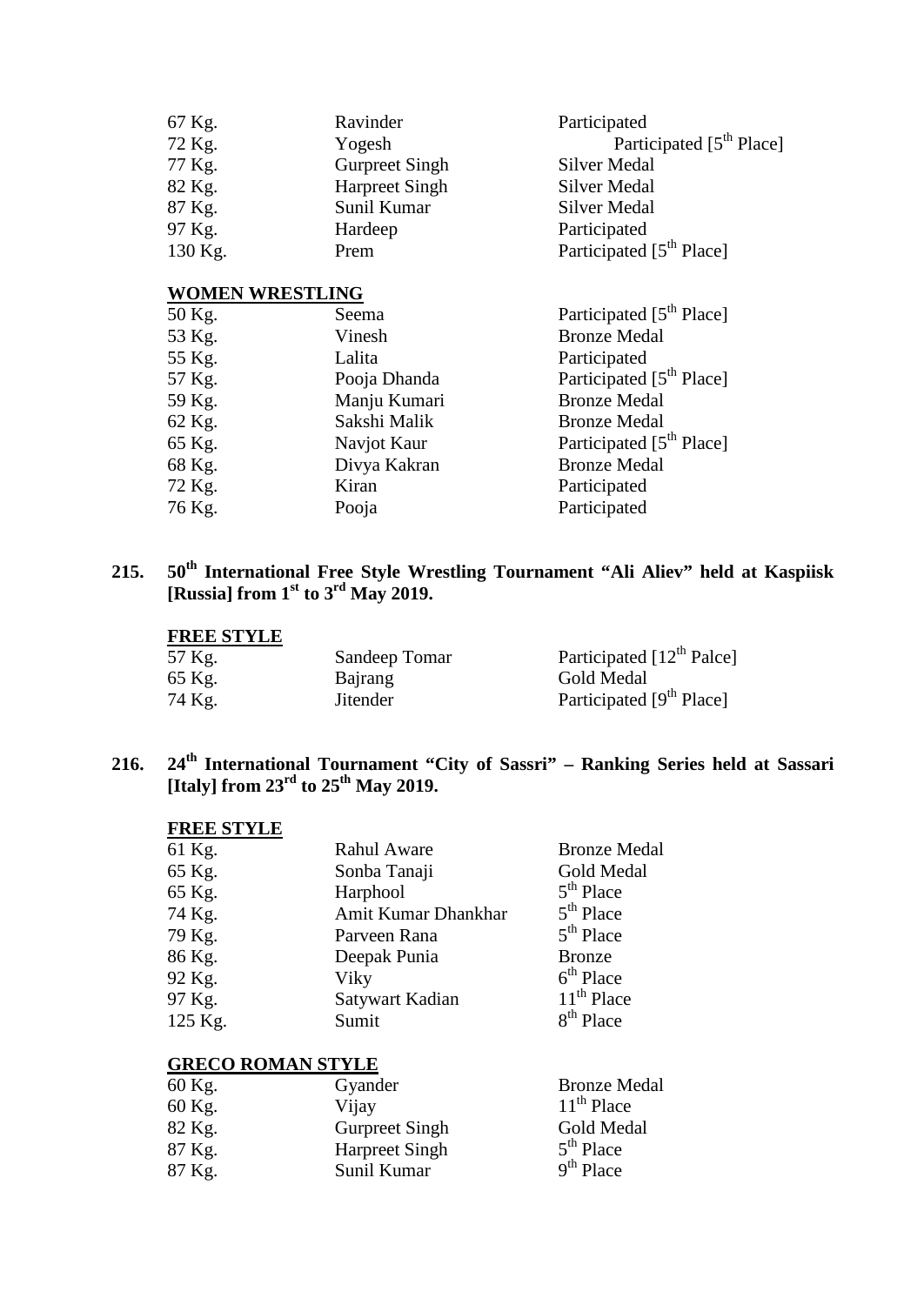#### **WOMEN WRESTLING**

| 50 Kg. | Seema        | Gold Medal          |
|--------|--------------|---------------------|
| 57 Kg. | Pooja Dhanda | <b>Silver Medal</b> |
| 57 Kg. | Sarita       | $13th$ Place        |
| 59 Kg. | Manju Kumari | Silver Medal        |
| 62 Kg. | Sakshi Malik | $12^{th}$ Place     |
| 68 Kg. | Divya Kakran | <b>Bronze Medal</b> |

#### **217. 2019 Cadet Asian Free Style, Greco Roman Style and Women Wrestling Championship held at Nursultan [Kazakhstan] from 4th to 7th July 2019**

| <b>FREE STYLE</b> |                     |                     |
|-------------------|---------------------|---------------------|
| 45 Kg.            | Suraj Sanju Anniker | <b>Bronze Medal</b> |
| 48 Kg.            | Udit                | $5th$ Place         |
| 51 Kg.            | Sunil               | <b>Bronze Medal</b> |
| 55 Kg.            | Aman                | Gold                |
| 60 Kg.            | Deepak              | <b>Bronze</b>       |
| 65 Kg.            | Manish Goswami      | <b>Bronze</b>       |
| 71 Kg.            | Vijay               | Gold                |
| 80 Kg.            | Deepak              | $10^{th}$ Place     |
| 92 Kg.            | Monu Dahiya         | Silver              |
| $110$ Kg.         | Anirudh Kumar       | <b>Bronze</b>       |

#### **GRECO ROMAN STYLE**

| 45 Kg.  | Harsh                  | <b>Bronze Medal</b>   |
|---------|------------------------|-----------------------|
| 48 Kg.  | Manish                 | $7th$ Place           |
| 51 Kg.  | Arshad                 | Silver                |
| 55 Kg.  | Parvin Pandurang Patil | <b>Bronze</b>         |
| 60 Kg.  | Ravi                   | <b>Bronze</b>         |
| 65 Kg.  | Neeraj                 | <b>Bronze</b>         |
| 71 Kg.  | Ravi Kumar             | $12^{th}$ Place       |
| 80 Kg.  | Rohit                  | 8 <sup>th</sup> Place |
| 92 Kg.  | Nitesh                 | Silver                |
| 110 Kg. | Sonu                   | Silver                |

# **WOMEN WRESTLING**

| 40 Kg. | Komal                   | Silver Medal  |
|--------|-------------------------|---------------|
| 43 Kg. | Sweety                  | $4th$ Place   |
| 46 Kg. | Sheetal                 | $4th$ Place   |
| 49 Kg. | Antim                   | $5th$ Place   |
| 53 Kg. | Aarti Saroha            | $5th$ Place   |
| 57 Kg. | Priyanka                | Gold          |
| 61 Kg. | <b>Bhagyashree Fand</b> | <b>Bronze</b> |
| 65 Kg. | Sonam                   | Silver        |
| 69 Kg. | Reetika                 | <b>Bronze</b> |
| 73 Kg. | Pooja                   | Silver        |

#### **218. XIX International Senior Wrestling Tournament "Grand Prix of Spain" held at Madrid [Spain] from 4th to 7th July 2019**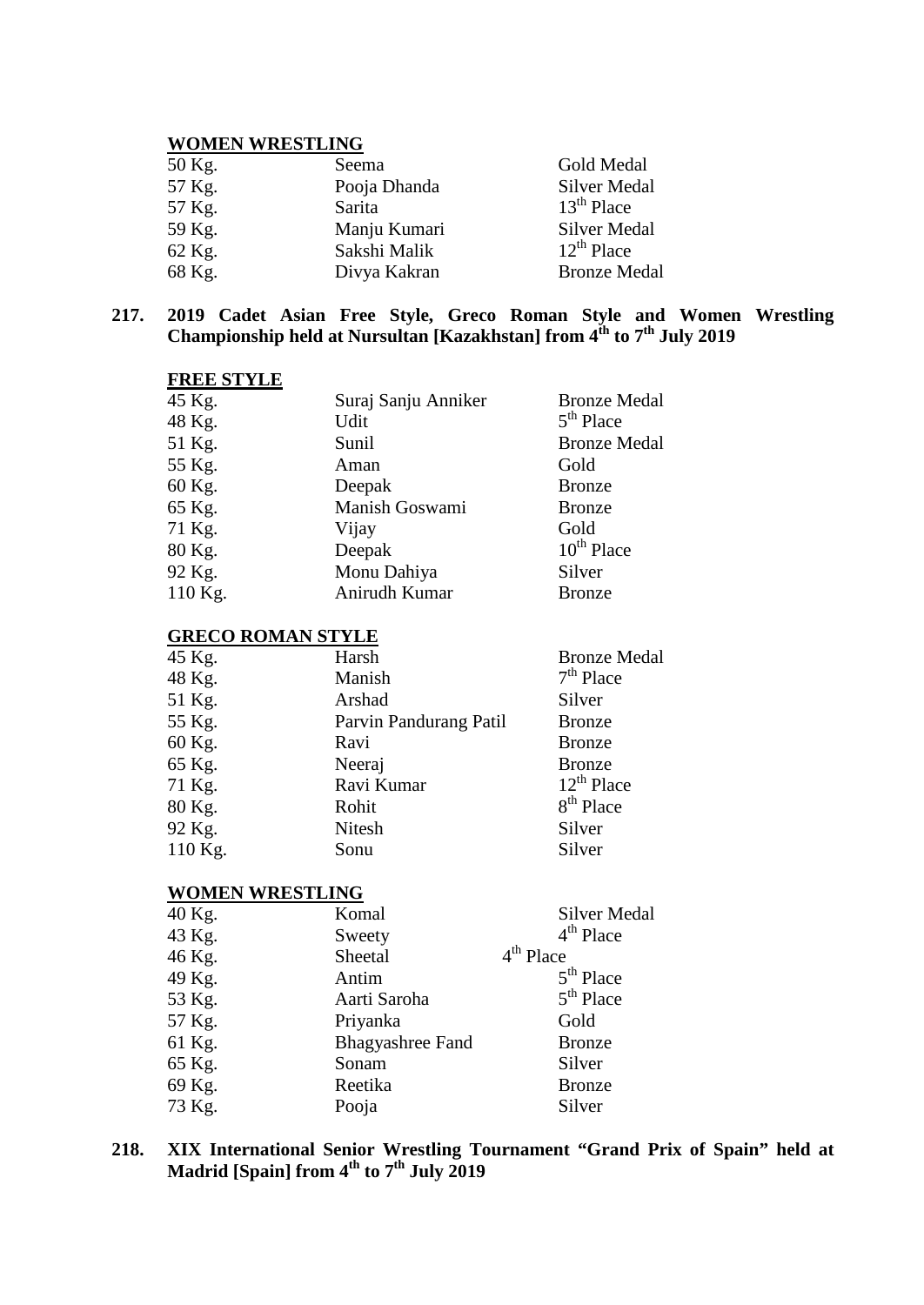#### **Women Wrestling**

| 50 Kg. | Seema        | <b>Silver Medal</b> |
|--------|--------------|---------------------|
| 53 Kg. | Vinesh       | Gold Medal          |
| 57 Kg. | Pooja Dhana  | <b>Silver Medal</b> |
| 59 Kg. | Manju Kumari | <b>Silver Medal</b> |
| 68 Kg. | Divya Kakran | Gold Medal          |
| 72 Kg. | Kiran        | <b>Silver Medal</b> |
|        |              |                     |

#### **219. 2019 Junior Asian Free Style, Greco Roman Style and Women Wrestling Championship held at Chonburi [Thailand] from 9th to 14th July 2019**

| <b>FREE STYLE</b> |                     |               |
|-------------------|---------------------|---------------|
| 57 Kg.            | Vijay Bajirao Patil | Silver        |
| 61 Kg.            | Ravinder            | $11th$ Place  |
| 65 Kg.            | Sunny               | $5th$ Place   |
| 70 Kg.            | Vishal Kaliraman    | $5th$ Place   |
| 74 Kg.            | Parveen Malik       | Gold          |
| 79 Kg.            | Sandeep Singh Mann  | <b>Bronze</b> |
| 86 Kg.            | Govind Kumar        | <b>Bronze</b> |
| 92 Kg.            | Sonu                | $9th$ Place   |
| 97 Kg.            | Akash Antil         | <b>Bronze</b> |
| 125 Kg.           | Vishal              | <b>Bronze</b> |

#### **GRECO ROMAN STYLE**

| 55 Kg.  | Vijay         | Gold                |
|---------|---------------|---------------------|
| 60 Kg.  | Sachin Rana   | Silver              |
| 63 Kg.  | Vijay         | $7th$ Place         |
| 67 Kg.  | Saurabh       | <b>Bronze</b>       |
| 72 Kg.  | Rahul         | <b>Bronze</b>       |
| 77 Kg.  | Kuldeep Malik | $10^{th}$ Place     |
| 82 Kg.  | Sanjeet       | $5th$ Place         |
| 87 Kg.  | Sunil Kumar   | <b>Bronze Medal</b> |
| 97 Kg.  | Deepanshu     | <b>Bronze Medal</b> |
| 130 Kg. | Aawesh        | <b>Silver Medal</b> |
|         |               |                     |

#### **WOMEN WRESTLING**

| Neelam               | $7th$ Place           |
|----------------------|-----------------------|
| Pooja                | <b>Bronze</b>         |
| Anju                 | <b>Bronze</b>         |
| <b>Bharti Baghel</b> | <b>Bronze</b>         |
| Anshu                | Gold                  |
| Radhika              | $7th$ Place           |
| Tina                 | <b>Bronze</b>         |
| Sonika Hooda         | $9th$ Place           |
| Nisha                | 8 <sup>th</sup> Place |
| Karuna               | $4th$ Place           |
|                      |                       |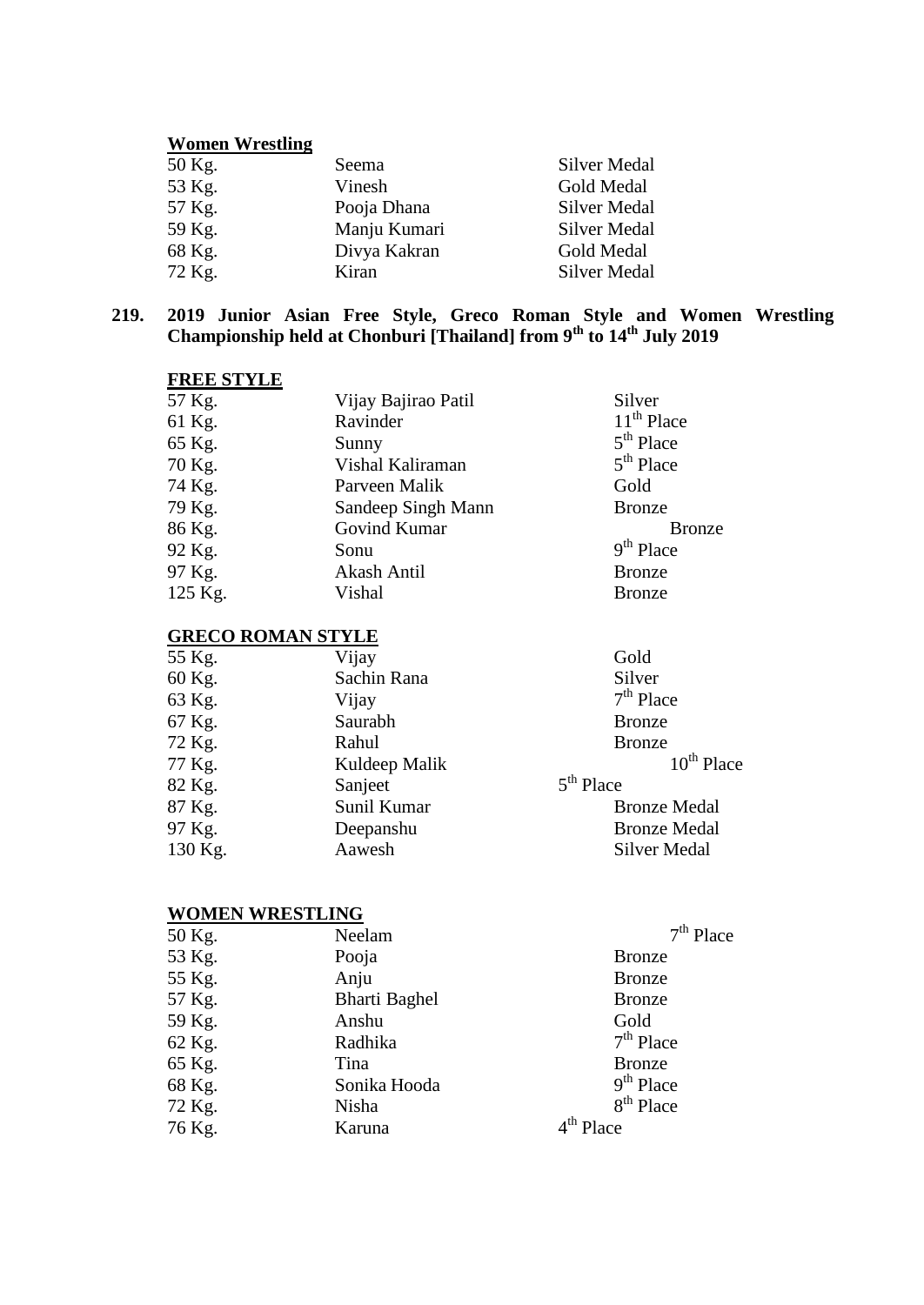# **220. 47th International "Yasar Dogu" Wrestling Tournament – Ranking Series held at Istanbul [Turkey] from 11th to 14th July 2019**.

| <b>Rahul Aware</b> | Gold Medal          |
|--------------------|---------------------|
| Utkarsh Kale       | <b>Bronze Medal</b> |
| Sonba Tanaji       | $5th$ Place         |
| Rajneesh           | $5th$ Place         |
| Amit Kr. Dhankhar  | $14th$ Place        |
| Deepak Punia       | <b>Silver Medal</b> |
| Viky               | $5th$ Place         |
| Satywart Kadiyan   | $9th$ Place         |
| Sumit              | <b>Bronze Medal</b> |
|                    |                     |

#### **Women Wrestling**

| 50 Kg. | Seema        | Gold Medal   |
|--------|--------------|--------------|
| 53 Kg. | Vinesh       | Gold Medal   |
| 57 Kg. | Pooja Dhana  | $8th$ Place  |
| 59 Kg. | Manju Kumari | Gold Medal   |
| 62 Kg. | Sakshi Malik | $7th$ Place  |
| 68 Kg. | Divya Kakran | $14th$ Place |
| 76 Kg. | Kiran        | $13th$ Place |

**221. International Tournament in Greco-Roman Wrestling "Olympic Champion Oleg Karavaev" - Ranking Series held at Minsk [Belarus] from 26th to 28th July 2019**

#### **GRECO ROMAN STYLE**

| 55 Kg.  | Manjeet               | Silver Medal           |
|---------|-----------------------|------------------------|
| 60 Kg.  | Manish                | $5th$ Place            |
| 63 Kg.  | Sagar                 | $11th$ Place           |
| 67 Kg.  | Manish                | $17th$ Place           |
| 77 Kg.  | Yogesh                | $13th$ Place           |
| 77 Kg.  | Sajan                 | 18 <sup>th</sup> Place |
| 82 Kg.  | <b>Gurpreet Singh</b> | $7th$ Place            |
| 82 Kg.  | <b>Harpreet Singh</b> | $10th$ Place           |
| 97 Kg.  | Ravi                  | $9th$ Place            |
| 130 Kg. | Naveen                | <b>Bronze Medal</b>    |

**222. 2019 World Cadet Free Style, Greco Roman Style and Women Wrestling Championship held at Sofia [Bulgaria] from 29th July to 5th August 2019**

#### **FREE STYLE**

| Suraj Sanju Anniker | $5th$ Place         |
|---------------------|---------------------|
| Udit                | <b>Bronze Medal</b> |
| Sunil               | $5th$ Place         |
| Aman                | <b>Bronze Medal</b> |
| Deepak              | $7th$ Place         |
| Manish Goswami      | <b>Bronze Medal</b> |
| Vijay               | $7th$ Place         |
|                     |                     |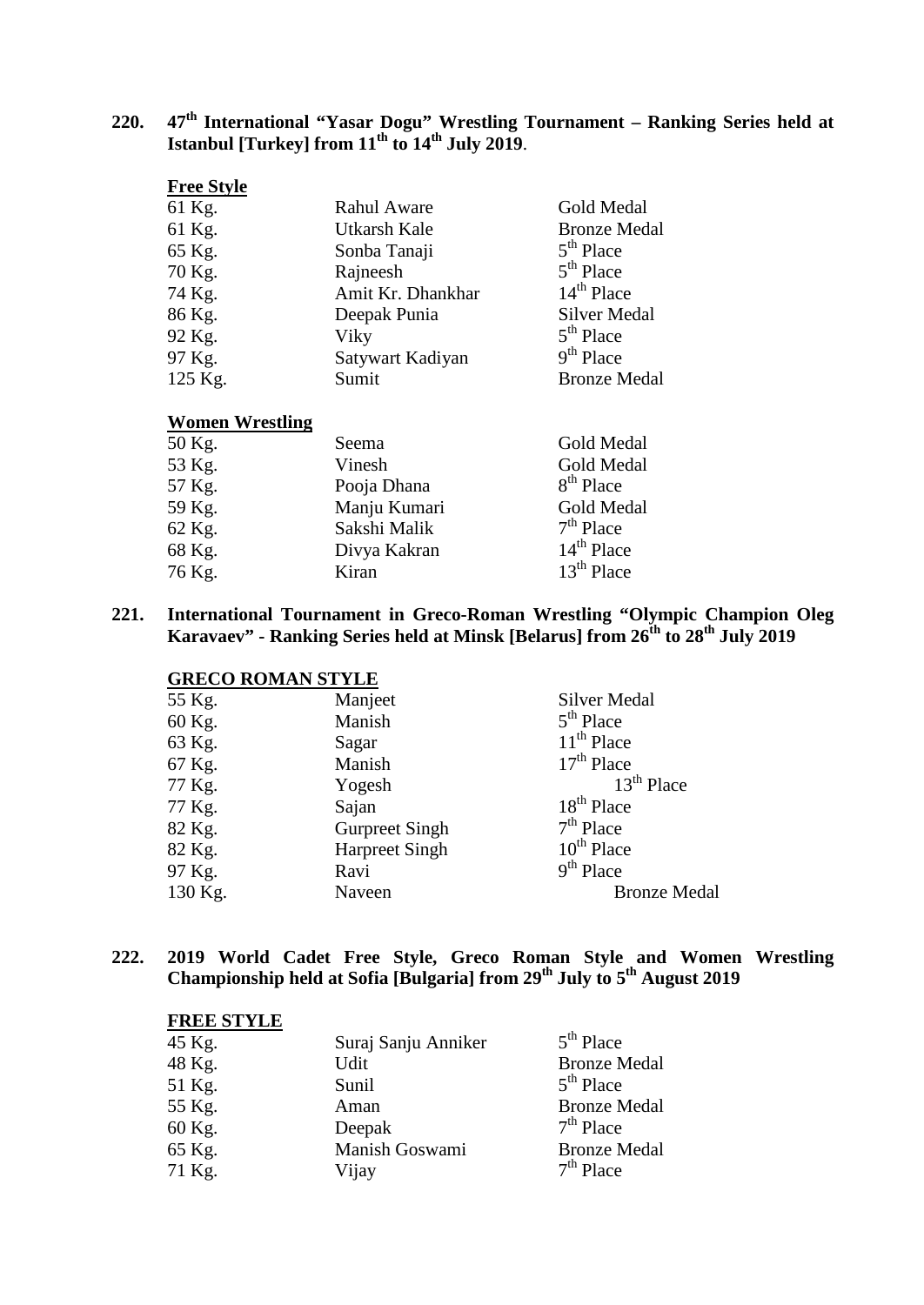| 80 Kg.    | Yash          | $12^{th}$ Place     |
|-----------|---------------|---------------------|
| 92 Kg.    | Monu Dahiya   | $5th$ Place         |
| $110$ Kg. | Anirudh Kumar | <b>Bronze Medal</b> |

#### **GRECO ROMAN STYLE**

| 45 Kg.  | Harsh                  | $7th$ Place         |
|---------|------------------------|---------------------|
| 48 Kg.  | Rupin                  | <b>Bronze Medal</b> |
| 51 Kg.  | Arshad                 | $5th$ Place         |
| 55 Kg.  | Parvin Pandurang Patil | <b>Silver Medal</b> |
| 60 Kg.  | Ravi                   | $14th$ Place        |
| 65 Kg.  | Neeraj                 | $5th$ Place         |
| 71 Kg.  | Sachin                 | $25th$ Place        |
| 80 Kg.  | Rohit                  | $21st$ Place        |
| 92 Kg.  | Nitesh                 | $12^{th}$ Place     |
| 110 Kg. | Sonu                   | $12^{th}$ Place     |

# **WOMEN WRESTLING**

| 40 Kg. | Komal                   | Gold Medal          |
|--------|-------------------------|---------------------|
| 43 Kg. | Madhuri Patel           | $5th$ Place         |
| 46 Kg. | Hanny Yadav             | <b>Bronze Medal</b> |
| 49 Kg. | Antim                   | $12^{th}$ Place     |
| 53 Kg. | Pushpa Yadav            | $14th$ Place        |
| 57 Kg. | Priyanka                | $14th$ Place        |
| 61 Kg. | <b>Bhagyashree Fand</b> | $5th$ Place         |
| 65 Kg. | Sonam                   | Gold Medal          |
| 69 Kg. | Reetika                 | $17th$ Place        |
| 73 Kg. | Pooja                   | $5th$ Place         |
|        |                         |                     |

#### **223. XLIX International Grand Prix Tournament in Free Style and Women Wrestling for Alexandre Medved's Prizes held at Minsk [Belarus] from 8th to 11th August 2019**

| <b>Free Style</b> |                         |                     |
|-------------------|-------------------------|---------------------|
| 57 Kg.            | Ravi Kumar              | <b>Bronze Medal</b> |
| 61 Kg.            | Rahul                   | $5th$ Place         |
| 65 Kg.            | Suraj Kumar Kokate      | $19th$ Place        |
| 74 Kg.            | Sushil Kumar            | $5th$ Place         |
| 74 Kg.            | Pradeep Kumar Tomar     | $15th$ Place        |
| 79 Kg.            | Kautuk Shamarao Daphale | $14th$ Place        |
| 92 Kg.            | Parveen                 | $9th$ Place         |
| 125 Kg.           | Sumit                   | $5th$ Place         |
|                   |                         |                     |

# **Women Wrestling**

| 53 Kg. | Vinesh       | <b>Silver Medal</b> |
|--------|--------------|---------------------|
| 55 Kg. | Pinki        | <b>Silver Medal</b> |
| 57 Kg. | Sarita       | <b>Silver Medal</b> |
| 62 Kg. | Sakshi Malik | <b>Bronze Medal</b> |
| 65 Kg. | Navjot Kaur  | <b>Bronze Medal</b> |
| 72 Kg. | Rani         | Silver Medal        |
| 76 Kg. | Kiran        | <b>Silver Medal</b> |
|        |              |                     |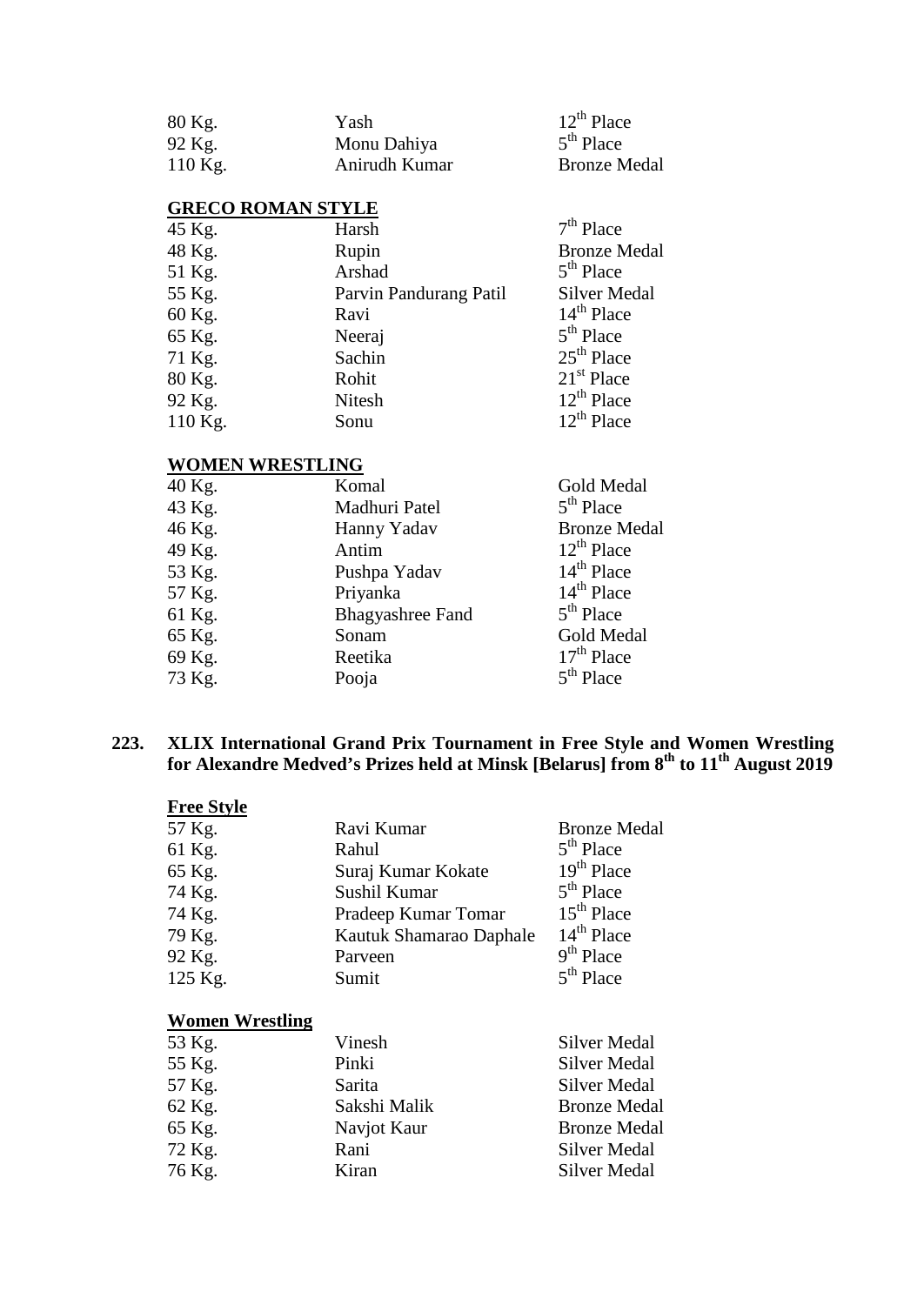**224. 2019 World Junior Free Style, Greco Roman Style and Women Wrestling Championship held at Tallinn [Estonia] from 10<sup>th</sup> to 18<sup>th</sup> August 2019** 

| Vijay Bajirao Patil | $5th$ Place     |
|---------------------|-----------------|
| Ravinder            | $9th$ Place     |
| Sunny               | $16th$ Place    |
| Vishal Kaliraman    | $14th$ Place    |
| Parveen Malik       | $8th$ Place     |
| Sandeep Singh Mann  | $10^{th}$ Place |
| Deepak Punia        | Gold            |
| Viky                | <b>Bronze</b>   |
| Akash Antil         | $10th$ Place    |
| Vishal              | $7th$ Place     |
|                     |                 |

#### **GRECO ROMAN STYLE**

| 55 Kg.  | Vijay       | $21st$ Place    |
|---------|-------------|-----------------|
| 60 Kg.  | Sachin Rana | $7th$ Place     |
| 63 Kg.  | Pravesh     | $21st$ Place    |
| 67 Kg.  | Saurabh     | $12^{th}$ Place |
| 72 Kg.  | Rahul       | $13th$ Place    |
| 77 Kg.  | Sajan       | <b>Bronze</b>   |
| 82 Kg.  | Sanjeet     | $25th$ Place    |
| 87 Kg.  | Sunil Kumar | $12^{th}$ Place |
| 97 Kg.  | Deepanshu   | $13th$ Place    |
| 130 Kg. | Aawesh      | $12^{th}$ Place |

#### **WOMEN WRESTLING**

| 50 Kg. | Neelam               | 9 <sup>th</sup> Place |
|--------|----------------------|-----------------------|
| 53 Kg. | Pooja                | $13th$ Place          |
| 55 Kg. | Anju                 | $7th$ Place           |
| 57 Kg. | <b>Bharti Baghel</b> | $5th$ Place           |
| 59 Kg. | Anshu                | $5th$ Place           |
| 62 Kg. | Radhika              | $10^{th}$ Place       |
| 65 Kg. | Tina                 | $7th$ Place           |
| 68 Kg. | Priyanka             | $17th$ Place          |
| 72 Kg. | Anshu Gurjur         | $13th$ Place          |
| 76 Kg. | Karuna               | $19th$ Place          |

**225. 2019 World Senior Free Style, Greco Roman Style and Women Wrestling Championship held at Nur-sultan [Kazakhstan] from 14th to 22nd September 2019**

#### **FREE STYLE**

| 57 Kg. | Ravi Kumar                   | <b>Bronze Medal</b> |
|--------|------------------------------|---------------------|
| 61 Kg. | <b>Rahul Balasaheb Aware</b> | <b>Bronze Medal</b> |
| 65 Kg. | Bajrang                      | <b>Bronze Medal</b> |
| 70 Kg. | Karan                        | $24th$ Place        |
| 74 Kg. | Sushil Kumar                 | $21st$ Place        |
| 79 Kg. | Jitender                     | $8th$ Place         |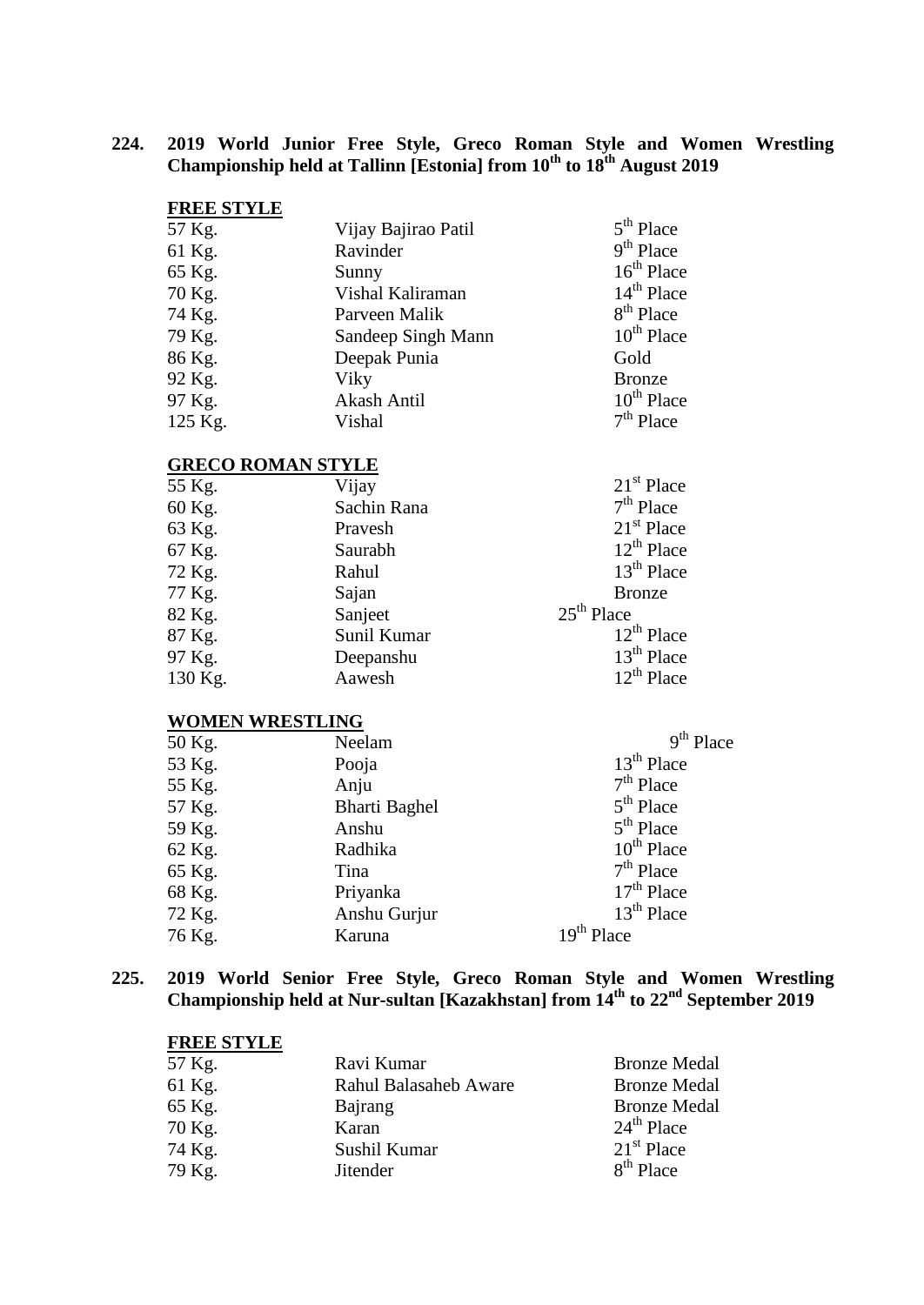| 86 Kg.<br>92 Kg.<br>97 Kg.<br>125 Kg. | Deepak Punia<br>Parveen<br>Mausam Khatri<br>Sumit | Silver Medal<br>$7th$ Place<br>$24th$ Place<br>24 <sup>th</sup> Place |
|---------------------------------------|---------------------------------------------------|-----------------------------------------------------------------------|
| <b>GRECO ROMAN STYLE</b>              |                                                   |                                                                       |
| 55 Kg.                                | Manjeet                                           | 18 <sup>th</sup> Place                                                |
| 60 Kg.                                | Manish                                            | $15th$ Place                                                          |
| 63 Kg.                                | Sagar                                             | $17th$ Place                                                          |
| 67 Kg.                                | Manish                                            | 31 <sup>st</sup> Place                                                |
| 72 Kg.                                | Yogesh                                            | $16th$ Place                                                          |
| 77 Kg.                                | <b>Gurpreet Singh</b>                             | $12^{th}$ Place                                                       |
| 82 Kg.                                | <b>Harpreet Singh</b>                             | $20th$ Place                                                          |
| 87 Kg.                                | Sunil Kumar                                       | $33rd$ Place                                                          |
| 97 Kg.                                | Ravi                                              | $17th$ Place                                                          |
| 130 Kg.                               | Naveen                                            | $31st$ Place                                                          |
|                                       |                                                   |                                                                       |

# **WOMEN WRESTLING**

| 50 Kg. | Seema              | $11th$ Place           |
|--------|--------------------|------------------------|
| 53 Kg. | Vinesh             | <b>Bronze Medal</b>    |
| 55 Kg. | Lalita             | $11th$ Place           |
| 57 Kg. | Sarita             | $25th$ Place           |
| 59 Kg. | Pooja Dhanda       | $5th$ Place            |
| 62 Kg. | Sakshi Malik       | $17th$ Place           |
| 65 Kg. | Navjot Kaur        | $14th$ Place           |
| 68 Kg. | Divya Kakran       | $26th$ Place           |
| 72 Kg. | Komal Bhagwan Gole | $9th$ Place            |
| 76 Kg. | Kiran              | 18 <sup>th</sup> Place |
|        |                    |                        |

**226. 2019 World U-23 Senior Free Style, Greco Roman Style and Women Wrestling Championship held at Budapest [Hungary] from 28th October to 3rd November 2019**

# **FREE STYLE**

| 57 Kg.  | Naveen         | $20th$ Place           |
|---------|----------------|------------------------|
| 61 Kg.  | Ravinder       | <b>Silver Medal</b>    |
| 65 Kg.  | Sharvan        | $10^{th}$ Place        |
| 70 Kg.  | Naveen         | $15th$ Place           |
| 74 Kg.  | Gourav Baliyan | $7th$ Place            |
| 79 Kg.  | Veer Dev Gulia | $5th$ Place            |
| 86 Kg.  | Sanjeet        | $22nd$ Place           |
| 92 Kg.  | Viky           | 18 <sup>th</sup> Place |
| 97 Kg.  | Akash Antil    | $7th$ Place            |
| 125 Kg. | Aryan Pratap   | $15th$ Place           |

#### **GRECO ROMAN STYLE**

| Arjun Halakurki | $7th$ Place  |
|-----------------|--------------|
| Sachin Rana     | $15th$ Place |
| Rajeet          | $17th$ Place |
| Ravinder        | $16th$ Place |
|                 |              |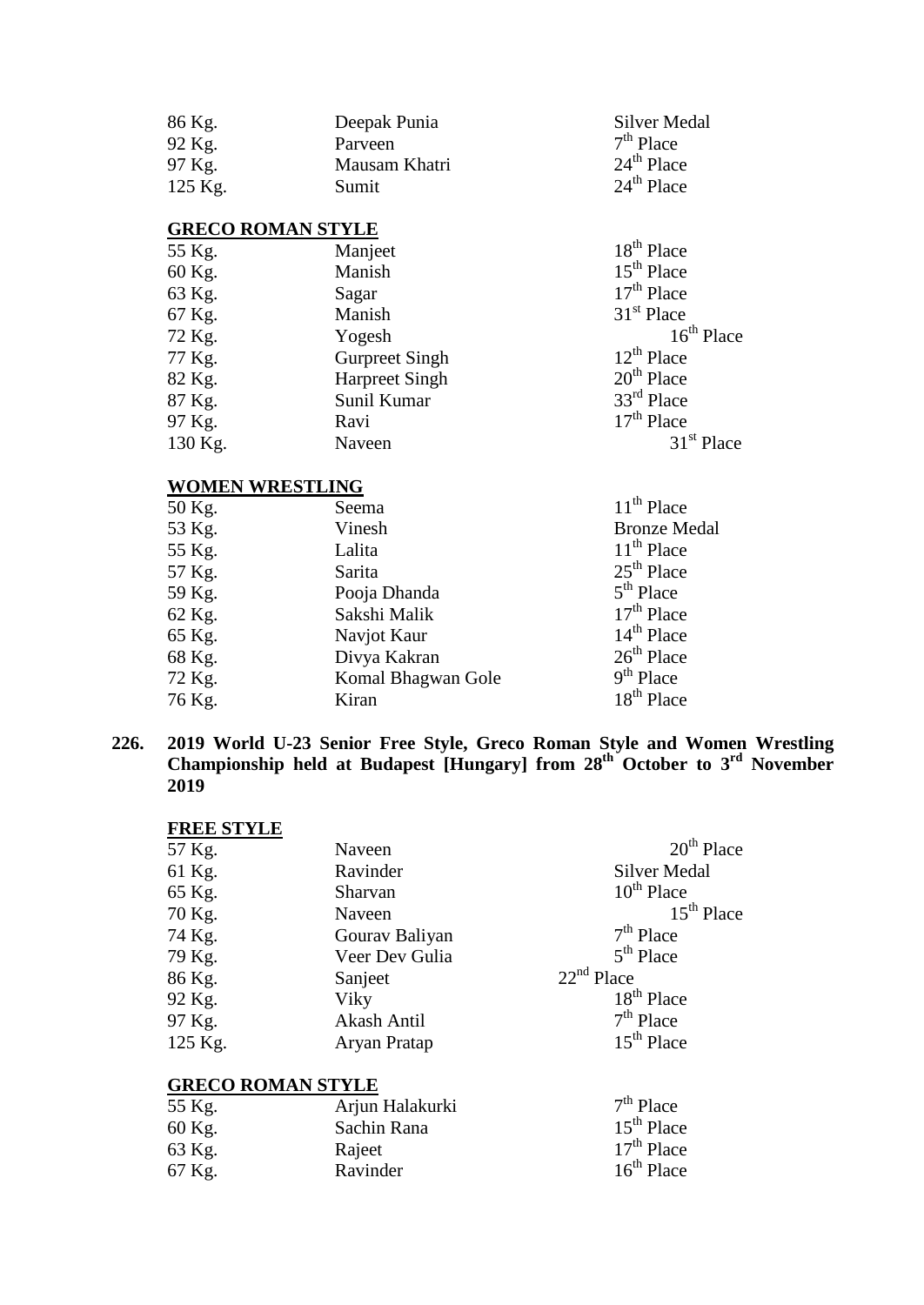| 72 Kg.  | Rahul         | $21st$ Place          |
|---------|---------------|-----------------------|
| 77 Kg.  | Sajan         | $5th$ Place           |
| 82 Kg.  | Neeraj        | $17th$ Place          |
| 87 Kg.  | Sunil Kumar   | 8 <sup>th</sup> Place |
| 97 Kg.  | Ravi          | $5th$ Place           |
| 130 Kg. | Deepak Poonia | $16th$ Place          |
|         |               |                       |

# **WOMEN WRESTLING**

| 50 Kg. | Jyoti        | $5th$ Place           |
|--------|--------------|-----------------------|
| 53 Kg. | Pooja Gehlot | <b>Silver Medal</b>   |
| 55 Kg. | Rani Rana    | $11th$ Place          |
| 57 Kg. | Pinki        | 8 <sup>th</sup> Place |
| 59 Kg. | Pooja Yadav  | $15th$ Place          |
| 62 Kg. | Reshma Mane  | $11th$ Place          |
| 65 Kg. | Nisha        | $12^{th}$ Place       |
| 68 Kg. | Suman        | $9th$ Place           |
| 72 Kg. | Naina        | $10^{th}$ Place       |
| 76 Kg. | Pooja        | $14th$ Place          |

#### **227. Asian U-15 Free Style, Greco Roman Style and Women Wrestling Championship held at Taichung [Chinese Taipei] from 22nd to 24th November 2019.**

| <b>Free Style</b>        |                      |      |               |
|--------------------------|----------------------|------|---------------|
| 38 Kg.                   | Yogesh Bijore        |      | Silver        |
| 41 Kg.                   | Aman                 |      | Silver        |
| 44 Kg.                   | Ravi                 |      | Gold          |
| 48 Kg.                   | Aakash               | Gold |               |
| 52 Kg.                   | Kapil                |      | <b>Bronze</b> |
| 57 Kg.                   | Udit                 |      | Silver        |
| 62 Kg.                   | Vishal               |      | Gold          |
| 68 Kg.                   | Sagar Jaglan         |      | Gold          |
| 75 Kg.                   | Deepak Chahal        |      | Gold          |
| 85 Kg.                   | Jatin                |      | Gold          |
| <b>Greco Roman Style</b> |                      |      |               |
| 38 Kg.                   | Mahadev Mane Tukaram |      | Silver        |
| 41 Kg.                   | Dinesh Bhagwat Kakde |      | Silver        |
| 44 Kg.                   | Harsh                |      | Gold          |
| 48 Kg.                   | Harikesh             |      | Silver        |
| 52 Kg.                   | Anil Mor             |      | Silver        |
| 57 Kg.                   | Sohit                |      | $6th$ Place   |
| 62 Kg.                   | Sumit                |      | Silver        |
| 68 Kg.                   | Ankit Gulia          |      | Gold          |
| 75 Kg.                   | Chirag Dalal         |      | Gold          |
| 85 Kg.                   | Arshdeep Singh       |      | Silver        |
| <b>Women Wrestling</b>   |                      |      |               |
| 33 Kg.                   | Saloni               |      | Gold          |
| 36 Kg.                   | Babli                |      | Gold          |

39 Kg. Komal Gold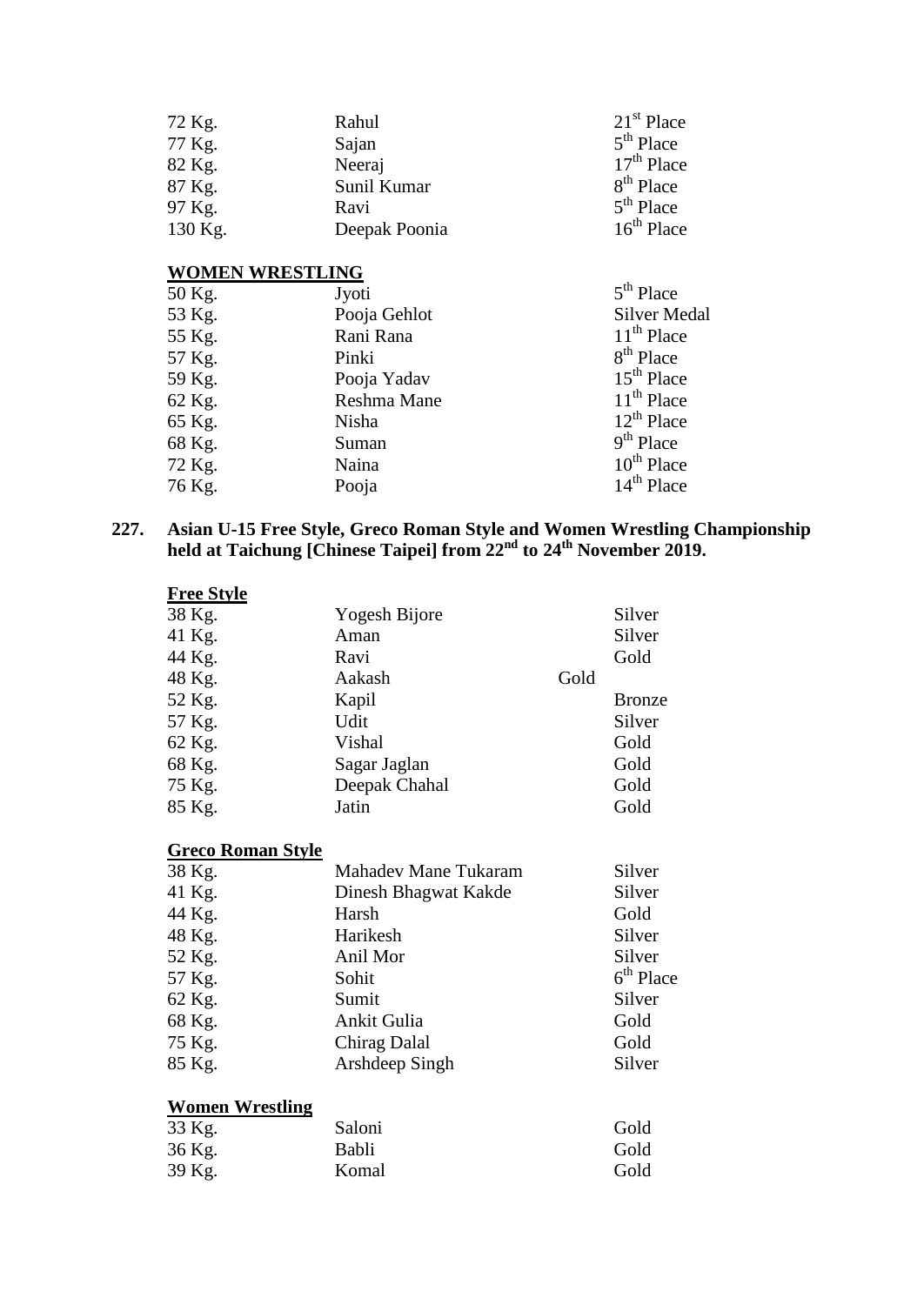| 42 Kg. | Komal         | Silver      |
|--------|---------------|-------------|
| 46 Kg. | Sheetal       | Silver      |
| 50 Kg. | Dhanshri Fand | Silver      |
| 54 Kg. | Aarti Saroha  | Silver      |
| 58 Kg. | Nitika        | Silver      |
| 62 Kg. | Deepika Nain  | Gold        |
| 66 Kg. | Riya          | $4th$ Place |

# **228. 13th South Asian Games held in Nepal from 1st to 10th December 2019**

| <b>Free Style</b>      |                      |                      |      |
|------------------------|----------------------|----------------------|------|
| 57 Kg.                 | Rahul                | Gold                 |      |
| 61 Kg.                 | Ravinder             | Gold                 |      |
| 65 Kg.                 | Amit Kumar           | Gold                 |      |
| 74 Kg.                 | Gourav Baliyan       | Gold                 |      |
| 86 Kg.                 | Pawan Kumar          | Gold                 |      |
| 97 Kg.                 | Satywart Kadian      | Gold                 |      |
| 125 Kg.                | Sumit                | Gold                 |      |
| <b>Women Wrestling</b> |                      |                      |      |
| 50 Kg.                 | <b>Sheetal Tomar</b> | Gold                 |      |
| 53 Kg.                 | Pinki                | Gold                 |      |
| 57 Kg.                 | Sarita               | Gold                 |      |
| 59 Kg.                 | Anshu                | Gold                 |      |
| 62 Kg.                 | Sakshi Malik         | Gold                 |      |
| 68 Kg.                 | Anita                | Gold                 |      |
|                        | 76 g.                | Gursharan Preet Kaur | Gold |

229. 1st Ranking Series International Free Style, Greco Roman Style and Women Wrestling Tournament "Matteo Pellicone" held at Rome [Italy] from 15th to 18th January 2020.

|         | <b>Free Style</b>        |                        |
|---------|--------------------------|------------------------|
| 61 Kg.  | Ravi Kumar               | Gold Medal             |
| 65 Kg.  | <b>Bajrang</b>           | Gold Medal             |
| 74 Kg.  | <b>Jitender</b>          | 10 <sup>th</sup> Place |
| 86 Kg.  | Deepak Punia             | 13 <sup>th</sup> Place |
| 97 Kg.  | Satywart Kadian          | 12 <sup>th</sup> Place |
| 125 Kg. | Sumit                    | 7 <sup>th</sup> Place  |
|         | <b>Greco Roman Style</b> |                        |
| 60 Kg.  | Gyanender                | 10 <sup>th</sup> Place |
| 67 Kg.  | Ashu                     | 5 <sup>th</sup> Place  |
| 77 Kg.  | Sajan                    | <b>Bronze Medal</b>    |
| 82 Kg.  | <b>Gurpreet Singh</b>    | Gold Medal             |
| 87 Kg.  | Sunil Kumar              | Silver Medal           |
| 97 Kg.  | Hardeep                  | 19th Place             |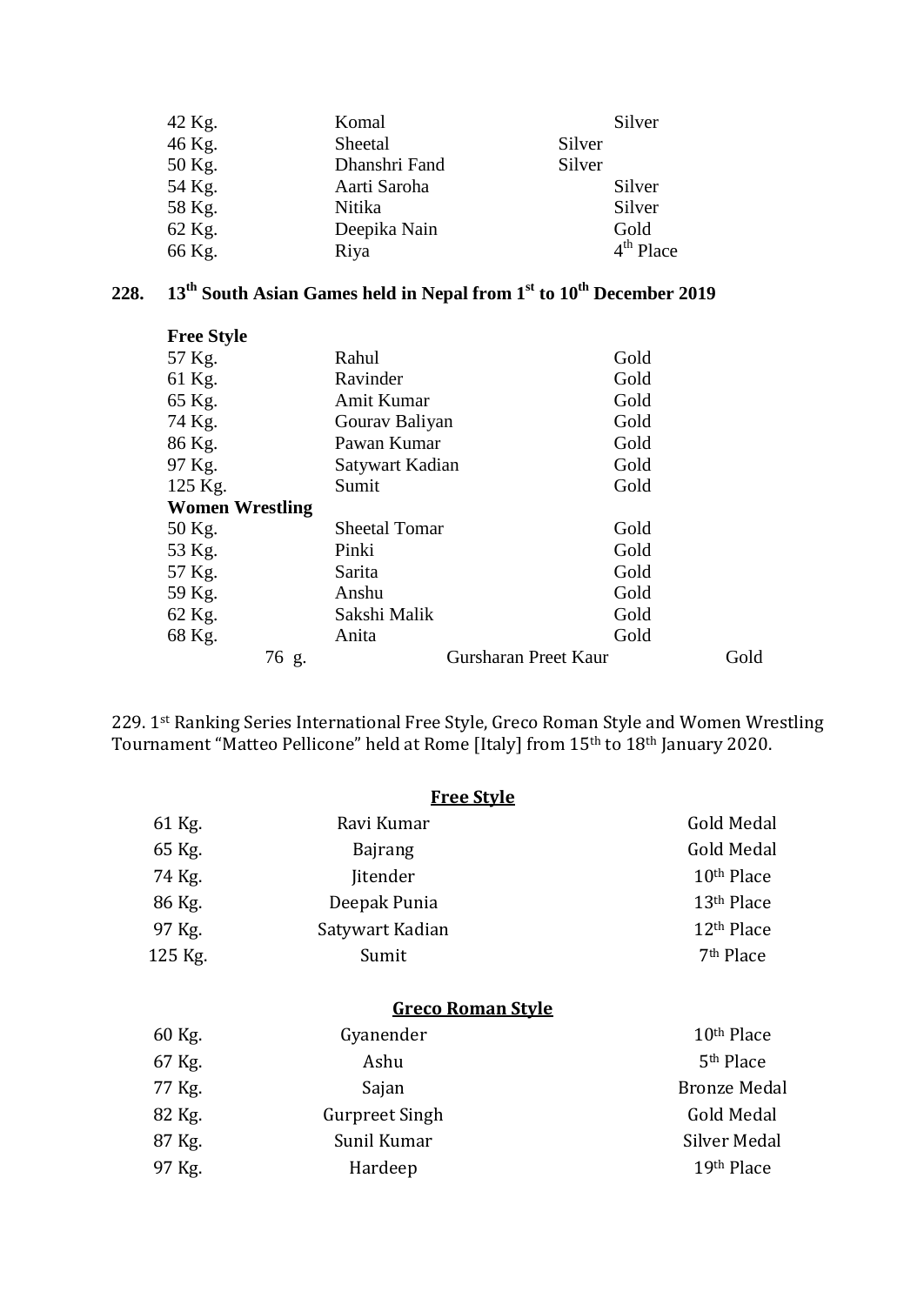| 130 Kg. | Naveen                 | 13 <sup>th</sup> Place |
|---------|------------------------|------------------------|
|         | <b>Women Wrestling</b> |                        |
| 50 Kg.  | Nirmala Devi           | 5 <sup>th</sup> Place  |
| 53 Kg.  | Vinesh                 | Gold Medal             |
| 57 Kg.  | Anshu                  | Silver Medal           |
| 62 Kg.  | Sonam                  | 18th Place             |
| 68 Kg.  | Divya Kakran           | 5 <sup>th</sup> Place  |
| 76 Kg.  | Kiran                  | 8 <sup>th</sup> Place  |

230. 2020 Senior Asian Free Style, Greco Roman Style and Women Wrestling Championship held at New Delhi from 17th to 23rd February 2020

| Free Style             |                       |
|------------------------|-----------------------|
| Ravi Kumar             | Gold Medal            |
| Rahul Aware            | <b>Bronze Medal</b>   |
| <b>Bajrang</b>         | <b>Silver Medal</b>   |
| Naveen                 | 5 <sup>th</sup> Place |
| Jitender               | <b>Silver Medal</b>   |
| Gourav Baliyan         | <b>Silver Medal</b>   |
| Deepak Punia           | <b>Bronze Medal</b>   |
| Somveer                | 7 <sup>th</sup> Place |
| Satywart Kadian        | <b>Silver Medal</b>   |
| Satender               | 8 <sup>th</sup> Place |
| Greco Roman Style      |                       |
| Arjun Halakurki        | <b>Bronze Medal</b>   |
| Gyanender              | 5 <sup>th</sup> Place |
| Sachin Rana            | 7 <sup>th</sup> Place |
| Ashu                   | <b>Bronze Medal</b>   |
| Aditya Kundu           | <b>Bronze Medal</b>   |
| Sajan                  | 9th Place             |
| Harpreet Singh         | 5 <sup>th</sup> Place |
| Sunil Kumar            | <b>Gold Medal</b>     |
| Hardeep                | <b>Bronze Medal</b>   |
| Mehar Singh            | 5 <sup>th</sup> Place |
| <b>Women Wrestling</b> |                       |
| Nirmala Devi           | <b>Silver Medal</b>   |
| Vinesh                 | <b>Bronze Medal</b>   |
| Pinki                  | <b>Gold Medal</b>     |
|                        |                       |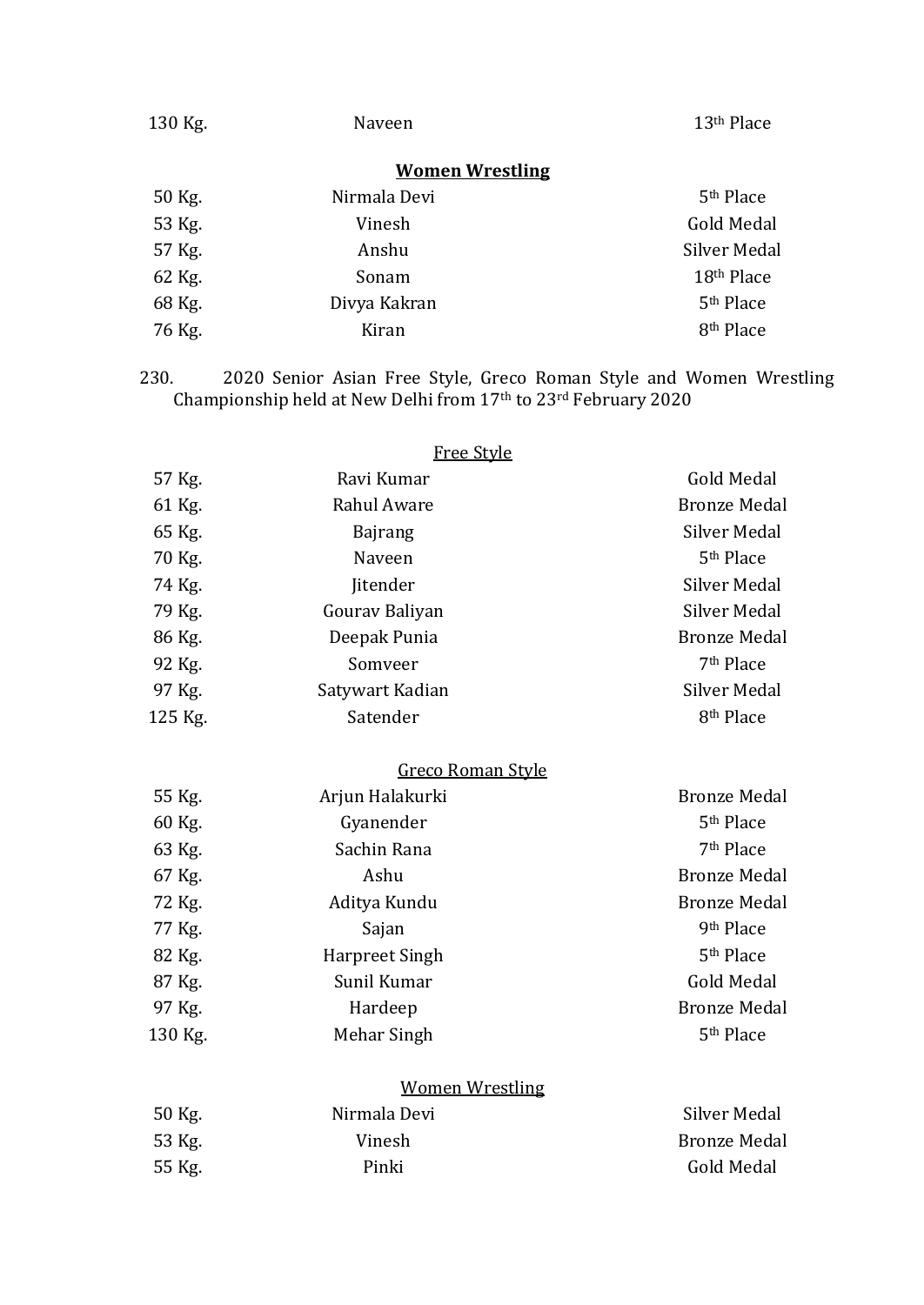| 57 Kg. | Anshu                | <b>Bronze Medal</b>   |
|--------|----------------------|-----------------------|
| 59 Kg. | Sarita               | Gold Medal            |
| 62 Kg. | Sonam                | 5 <sup>th</sup> Place |
| 65 Kg. | Sakshi Malik         | Silver Medal          |
| 68 Kg. | Divya Kakran         | Gold Medal            |
| 72 Kg. | Gursharan Preet Kaur | <b>Bronze Medal</b>   |
| 76 Kg. | Kiran                | 5 <sup>th</sup> Place |

231. 2020 Individual World Cup in Free Style, Greco Roman Style and Women Wrestling held at Belgrade [Serbia] from 12th to 18th December 2020

|         | <b>Free Style</b>      |                        |
|---------|------------------------|------------------------|
| 57 Kg.  | Ravi Kumar             | 18th Place             |
| 61 Kg.  | Rahul Aware            | 8 <sup>th</sup> Place  |
| 70 Kg.  | Naveen                 | 8 <sup>th</sup> Place  |
| 74 Kg.  | Narsingh Pancham Yadav | 13 <sup>th</sup> Place |
| 79 Kg.  | Gourav Baliyan         | 5 <sup>th</sup> Place  |
| 86 Kg.  | Deepak Punia           | 5 <sup>th</sup> Place  |
| 97 Kg.  | Satywart Kadian        | 9th Place              |
| 125 Kg. | Sumit                  | 9th Place              |
|         | Greco Roman Style      |                        |
| 55 Kg.  | Arjun Halakurki        | 7 <sup>th</sup> Place  |
| 60 Kg.  | Gyanender              | 7 <sup>th</sup> Place  |
| 67 Kg.  | Ashu                   | 9th Place              |
| 72 Kg.  | Aditya Kundu           | Participated           |
| 77 Kg.  | Sajan                  | 20th Place             |
| 87 Kg.  | Sunil Kumar            | 16th Place             |
| 97 Kg.  | Hardeep                | 11 <sup>th</sup> Place |
| 130 Kg. | Naveen                 | 14th Place             |
|         | <b>Women Wrestling</b> |                        |
| 50 Kg.  | Nirmala Devi           | 8 <sup>th</sup> Place  |
| 55 Kg.  | Pinki                  | 5 <sup>th</sup> Place  |
| 57 Kg.  | Anshu                  | <b>Silver Medal</b>    |
| 59 Kg.  | Sarita                 | 7 <sup>th</sup> Place  |
| 62 Kg.  | Sonam                  | 9th Place              |
| 65 Kg.  | Sakshi Malik           | 10 <sup>th</sup> Place |
| 72 Kg.  | Gursharan Preet Kaur   | 7 <sup>th</sup> Place  |
| 76 Kg.  | Kiran                  | 12 <sup>th</sup> Place |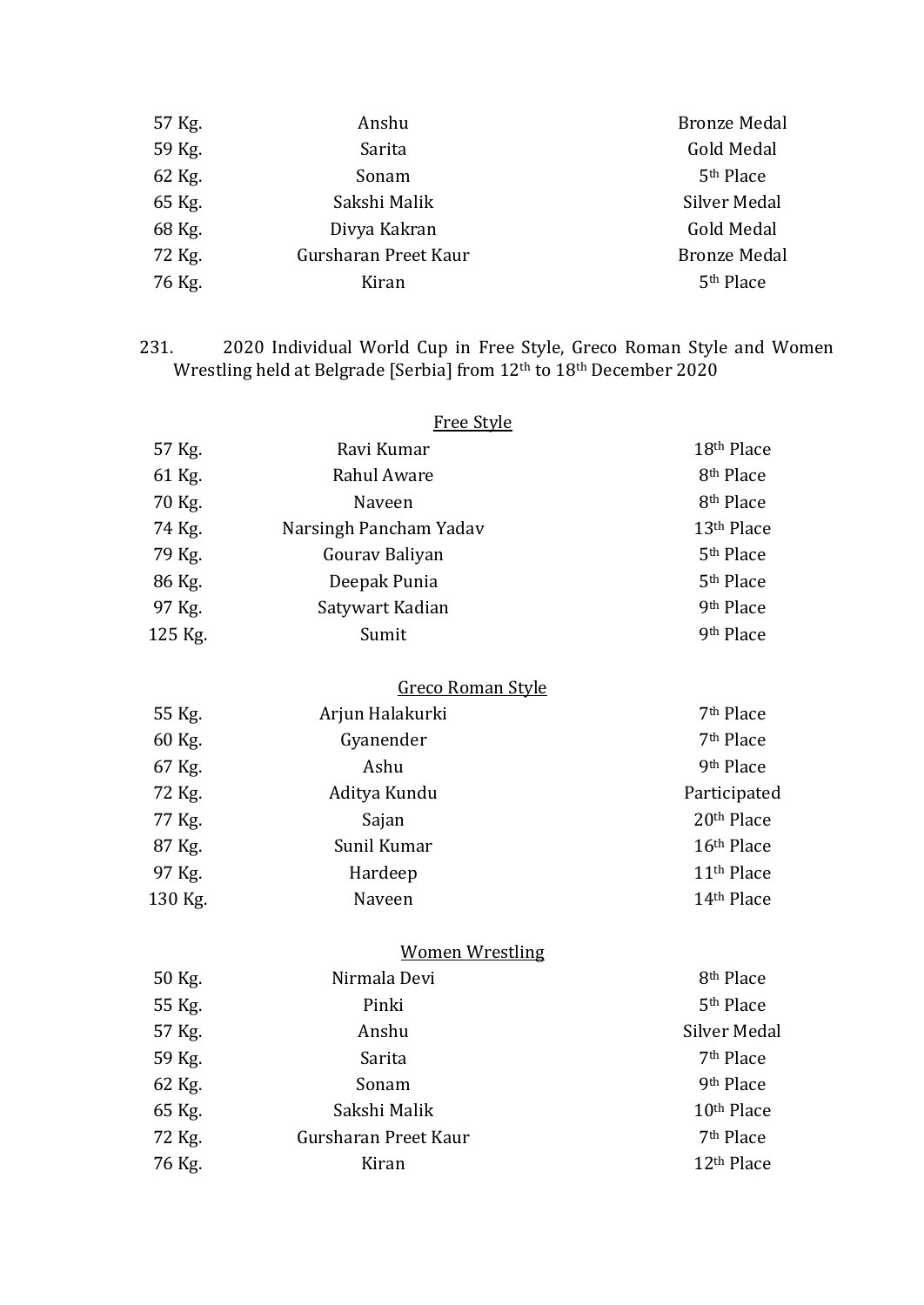232. Ranking Series International Free Style, Greco Roman Style and Women Wrestling Tournament "Matteo Pellicone" held at Rome [Italy] from 4th to 7th March 2021.

# **Free Style**

| 57 Kg.  | Pankaj                 | Participate [7 <sup>th</sup> Place] |
|---------|------------------------|-------------------------------------|
| 65 Kg.  | <b>Bajrang</b>         | Gold Medal                          |
| 65 Kg.  | Rohit                  | Participate [5 <sup>th</sup> Place] |
| 70 Kg.  | Vishal Kaliraman       | <b>Bronze Medal</b>                 |
| 74 Kg.  | Narsingh Pancham Yadav | Participate [5 <sup>th</sup> Place] |
| 74 Kg.  | Sandeep Singh Mann     | Participate [9 <sup>th</sup> Place] |
| 79 Kg.  | Rahul Rathi            | Participate [5 <sup>th</sup> Place] |
| 86 Kg.  | Praveen Chahar         | Participate [7 <sup>th</sup> Place] |
| 92 Kg.  | Parveen                | Participate [4 <sup>th</sup> Place] |
| 97 Kg.  | Satywart Kadian        | Participate [8 <sup>th</sup> Place] |
| 125 Kg. | Sumit                  | Participate [4 <sup>th</sup> Place] |
|         |                        |                                     |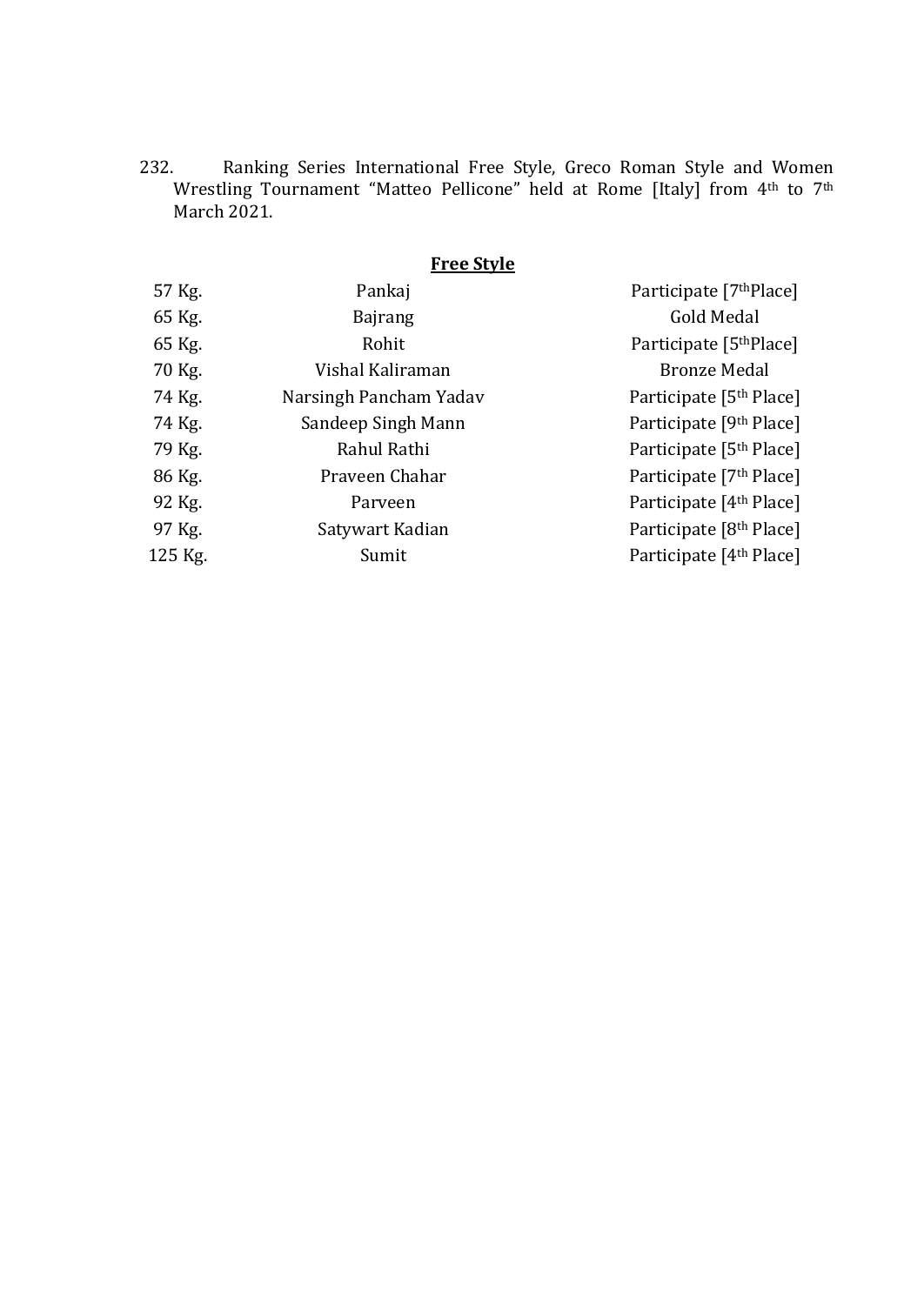# **Greco Roman Style**

| 55 Kg.  | Arjun Halakurki       | <b>Bronze Medal</b>                  |
|---------|-----------------------|--------------------------------------|
| 60 Kg.  | Manish                | Participate [7 <sup>th</sup> Place]  |
| 63 Kg.  | Neeraj                | <b>Bronze Medal</b>                  |
| 67 Kg.  | <b>Gaurav Duhoon</b>  | Participate [9 <sup>th</sup> Place]  |
| 72 Kg.  | Kuldeep Malik         | <b>Bronze Medal</b>                  |
| 82 Kg.  | <b>Gurpreet Singh</b> | Participate [9 <sup>th</sup> Place]  |
| 82 Kg.  | Harpreet Singh        | Participate [12 <sup>th</sup> Place] |
| 87 Kg.  | Sunil Kumar           | Participate [11 <sup>th</sup> Place] |
| 97 Kg.  | Deepanshu             | Participate [8 <sup>th</sup> Place]  |
| 130 Kg. | Naveen                | <b>Bronze Medal</b>                  |
|         |                       |                                      |

# **Women Wrestling**

| 50 Kg. | Meeankshi               | Participate [5 <sup>th</sup> Place] |
|--------|-------------------------|-------------------------------------|
| 53 Kg. | Vinesh                  | Gold Medal                          |
| 53 Kg. | Nandini Bajirao Salokhe | Participate [4 <sup>th</sup> Place] |
| 57 Kg. | Sarita                  | Silver Medal                        |
| 57 Kg. | Anshu                   | Participate [5 <sup>th</sup> Place] |
| 68 Kg. | Nisha                   | Participate [7 <sup>th</sup> Place] |
| 68 Kg. | Anita                   | Participate [8 <sup>th</sup> Place] |
| 76 Kg. | Kiran                   | Participate [8 <sup>th</sup> Place] |

233.. Asian Olympics Qualifying Wrestling Tournament held at Almaty [Kazakhstan] from 9th to 11th April 2021 **Free Style**

| 74 Kg.                   | Sandeep Singh Mann    | Participate [5 <sup>th</sup> Place]      |
|--------------------------|-----------------------|------------------------------------------|
| 97 Kg.                   | Satywart Kadian       | <b>Bronze Medal</b>                      |
| 125 Kg.                  | Sumit                 | <b>Bronze Medal</b>                      |
| <b>Greco Roman Style</b> |                       |                                          |
| 60 Kg.                   | Gyanender             | Participate [5 <sup>th</sup> Place]      |
| 67 Kg.                   | Ashu                  | <b>Bronze Medal</b>                      |
| 77 Kg.                   | <b>Gurpreet Singh</b> | <b>Bronze Medal</b>                      |
| 87 Kg.                   | Sunil Kumar           | Participate [5 <sup>th</sup> Place]      |
| 97 Kg.                   | Ravi                  | Participate [5 <sup>th</sup> Place]      |
| 130 Kg.                  | Naveen                | Participate [4 <sup>th</sup> Place]      |
| <b>Women Wrestling</b>   |                       |                                          |
| 50 Kg.                   | Seema                 | Participate [4 <sup>th</sup> Place]      |
| 57 Kg.                   | Anshu                 | Silver Medal [Qualified for<br>Tokyo OG] |
| 62 Kg.                   | Sonam                 | Silver Medal [Qualified for<br>Tokyo OG] |
| 68 Kg.                   | Nisha                 | <b>Bronze Medal</b>                      |
| 76 Kg.                   | Kiran                 | <b>Bronze Medal</b>                      |
|                          |                       |                                          |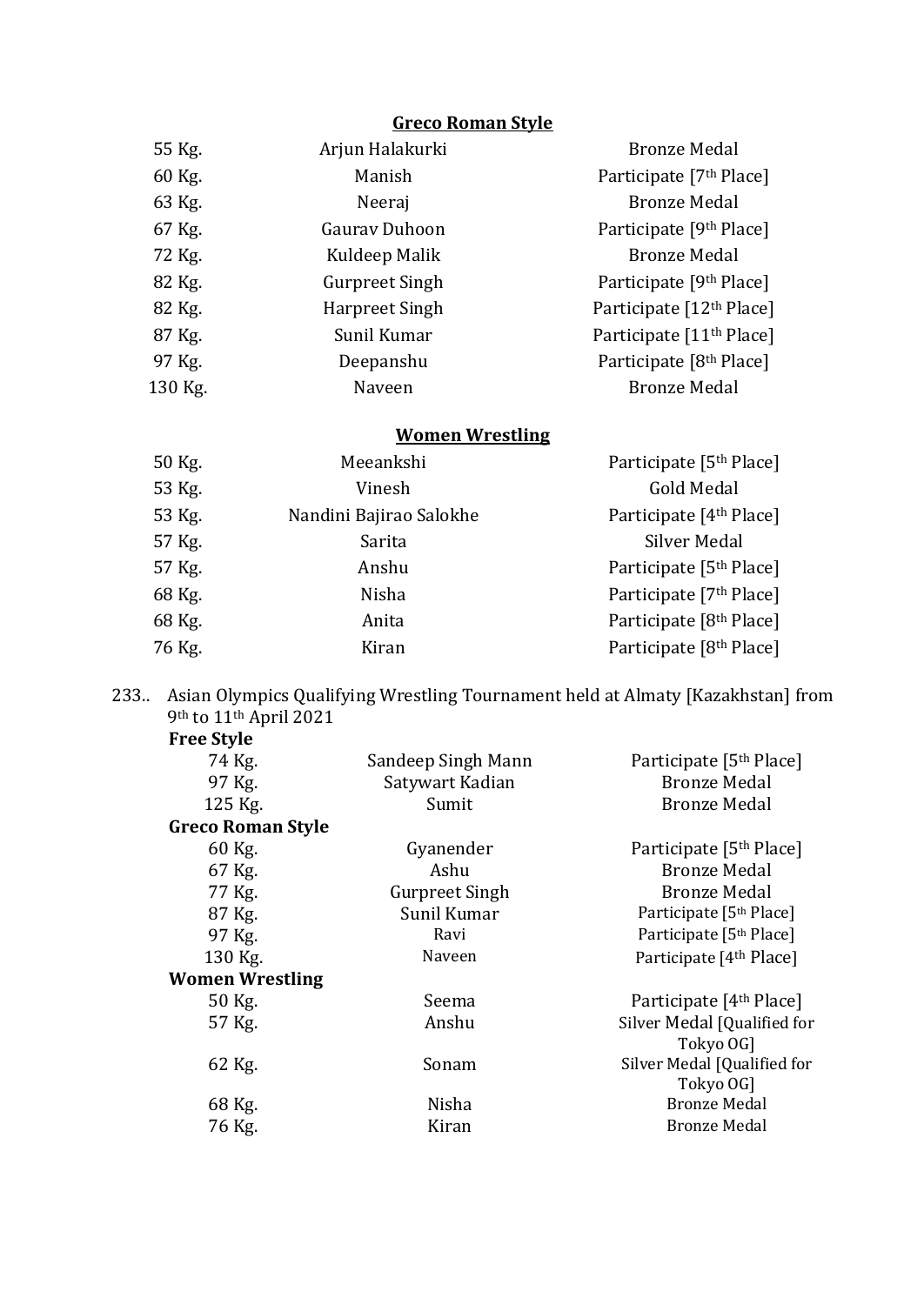234. Asian Senior Free Style, Greco Roman Style and Women Wrestling Championship held at Almaty [Kazakhstan] from 12<sup>th</sup> to 18<sup>th</sup> April 2021 **Free Style**

| 57 Kg.  | Ravi Kumar             | Gold Medal                          |
|---------|------------------------|-------------------------------------|
| 61 Kg.  | Ravinder               | Participate [5 <sup>th</sup> Place] |
| 65 Kg.  | <b>Bajrang</b>         | <b>Silver Medal</b>                 |
| 70 Kg.  | Karan                  | <b>Bronze Medal</b>                 |
| 74 Kg.  | Sandeep Singh Mann     | Participate [7 <sup>th</sup> Place] |
| 79 Kg.  | Narsingh Pancham Yadav | <b>Bronze Medal</b>                 |
| 86 Kg.  | Deepak Punia           | Silver Medal                        |
| 92 Kg.  | Sanjeet                | <b>Bronze Medal</b>                 |
| 97 Kg.  | Satywart Kadian        | <b>Bronze Medal</b>                 |
| 125 Kg. | Sumit                  | Participate [7 <sup>th</sup> Place] |

# **Greco Roman Style**

| 55 Kg.  | Sandeep               | Participate [5 <sup>th</sup> Place]  |
|---------|-----------------------|--------------------------------------|
| 60 Kg.  | Gyanender             | Participate [9th Place]              |
| 63 Kg.  | Neeraj                | Participate [11 <sup>th</sup> Place] |
| 67 Kg.  | Ashu                  | Participate [5 <sup>th</sup> Place]  |
| 72 Kg.  | Kuldeep Malik         | Participate [9 <sup>th</sup> Place]  |
| 77 Kg.  | <b>Gurpreet Singh</b> | Participate [5 <sup>th</sup> Place]  |
| 82 Kg.  | <b>Harpreet Singh</b> | Participate [5 <sup>th</sup> Place]  |
| 87 Kg.  | Sunil Kumar           | Participate [7 <sup>th</sup> Place]  |
| 97 Kg.  | Ravi                  | Participate [7 <sup>th</sup> Place]  |
| 130 Kg. | Naveen                | Participate [7 <sup>th</sup> Place]  |
|         |                       |                                      |

#### **Women Wrestling**

| 50 Kg. | Seema        | <b>Bronze Medal</b>                 |
|--------|--------------|-------------------------------------|
| 53 Kg. | Vinesh       | Gold Medal                          |
| 57 Kg. | Anshu        | Gold Medal                          |
| 59 Kg. | Sarita       | Gold Medal                          |
| 62 Kg. | Sonam        | Participate [6 <sup>th</sup> Place] |
| 65 Kg. | Sakshi Malik | <b>Silver Medal</b>                 |
| 68 Kg. | Nisha        | Participate [6 <sup>th</sup> Place] |
| 72 Kg. | Divya Kakran | <b>Gold Medal</b>                   |
| 76 Kg. | Pooja        | <b>Bronze Medal</b>                 |

235. World Olympics Qualifying Wrestling Tournament held at Sofia [Bulgaria] from 9th to 11th April 2021

| <b>Free Style</b> |                     |                                      |
|-------------------|---------------------|--------------------------------------|
| 74 Kg.            | Amit Kumar Dhankhar | Participate [17 <sup>th</sup> Place] |
| 97 Kg.            | Satywart Kadian     | Participate [11 <sup>th</sup> Place] |
| $125$ Kg.         | Sumit               | Silver Medal [Qualified for          |
|                   |                     | Tokyo OG]                            |

# **Greco Roman Style**<br>60 Kg.

| ίg. | Sachin |
|-----|--------|
|     |        |

# Rana **Participate**